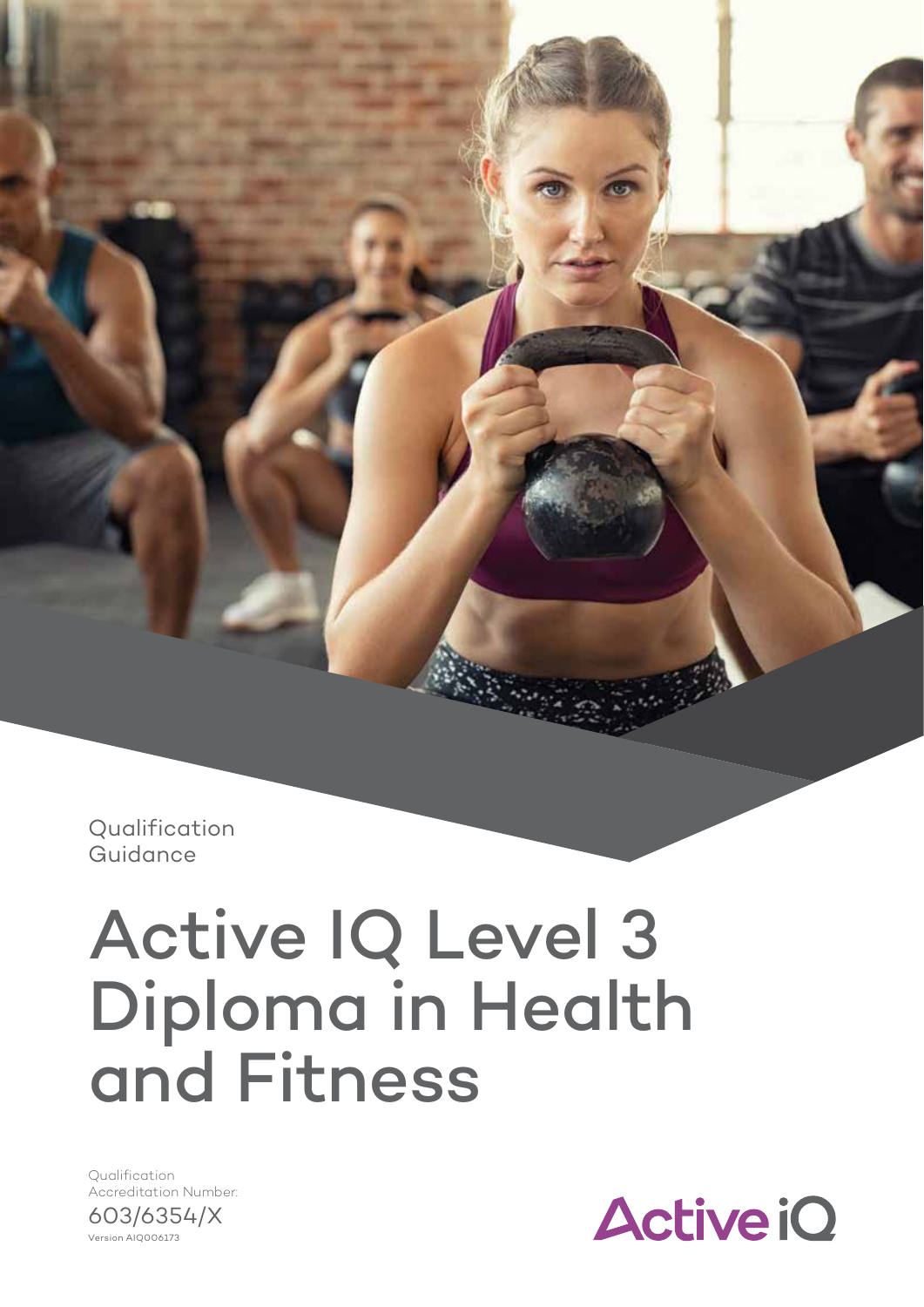Active IQ wishes to emphasise that whilst every effort is made to ensure accuracy, the material contained within this document is subject to alteration or amendment in terms of overall policy, financial or other constraints. Reproduction of this publication is prohibited unless authorised by Active IQ Ltd. No part of this document should be published elsewhere or reproduced in any form without prior written permission.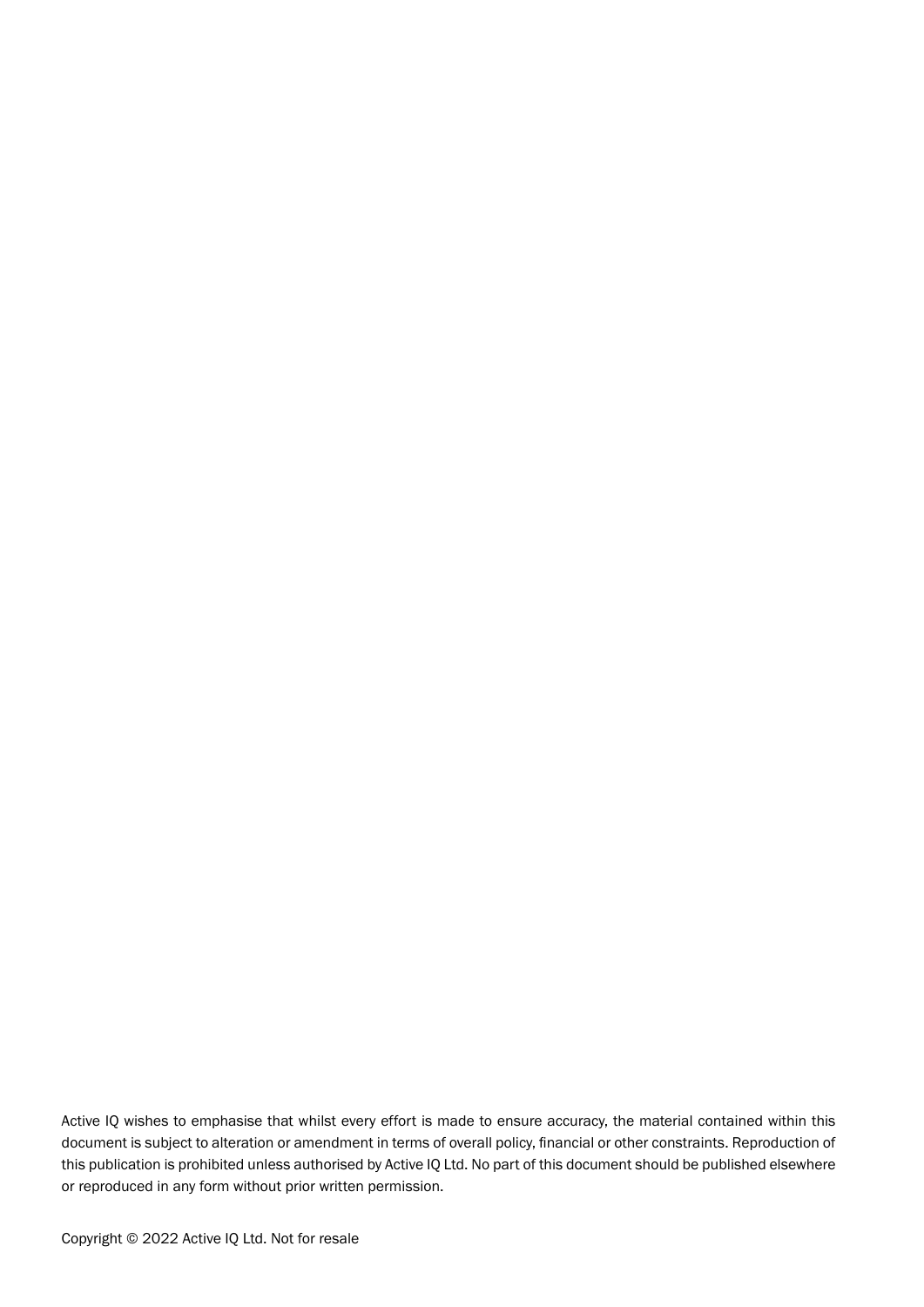# Active IQ Level 3 Diploma in Health and Fitness Qualification accreditation number: 603/6354/X

## Introduction

The Active IQ Level 3 Diploma in Health and Fitness is at Level 3 on the Regulated Qualifications Framework (RQF).

| <b>Guided learning hours:</b> | 582 | Total qualification time: | 680 |
|-------------------------------|-----|---------------------------|-----|
|                               |     |                           |     |

#### Entry requirements:

- Some experience of gym-based exercises, including free weights, is highly recommended.
- The course requires physical exertion, and individual participation is essential; therefore, a degree of physical fitness is necessary.
- There is an element of communication (discussing, presenting, reading and writing) involved and learners should have basic skills in communication pitched at Level 2.

# Qualification outline

#### Target learners:

- Learners aged 16+.
- Learners wishing to pursue a career in the health and fitness sector as gym-based fitness instructors and/or personal trainers.

Please note: 16-18-year-olds may need to be supervised in the workplace, once they have achieved the qualification.

#### Purpose

This qualification aims to provide learners with the knowledge and skills to be able to plan, deliver and supervise safe and effective exercise programmes within a gym or health club environment. During the qualification learners will cover:

- Anatomy, physiology and nutrition and how they relate to exercise and fitness.
- Health and safety in the fitness environment.
- The skills to conduct client and group inductions in a gym-based environment and support exercise adherence and a healthy lifestyle.
- The skills to plan, instruct and supervise safe and effective exercise and physical activity sessions.
- Professionalism for fitness instructing.
- Technology in sport and exercise.

#### Grading

Pass/Fail

#### Progression

This qualification provides progression on to:

- Leisure team member apprenticeship.
- Personal trainer apprenticeship.
- Leisure duty manager apprenticeship.
- Active IQ Level 3 Diploma in Instructing Pilates Matwork.
- Active IQ Level 3 Diploma in Teaching Yoga.
- Active IQ Level 3 Diploma in Sports Massage Therapy.
- Active IQ Level 4 Certificate in Advanced Personal Training.
- Active IQ Level 4 Certificate in Strength and Conditioning.
- Active IQ Level 4 Certificate in Physical Activity and Lifestyle Strategies for Managing Low Back Pain.
- Active IQ Level 4 Certificate in Physical Activity and Weight Management for Obese and Diabetic Clients.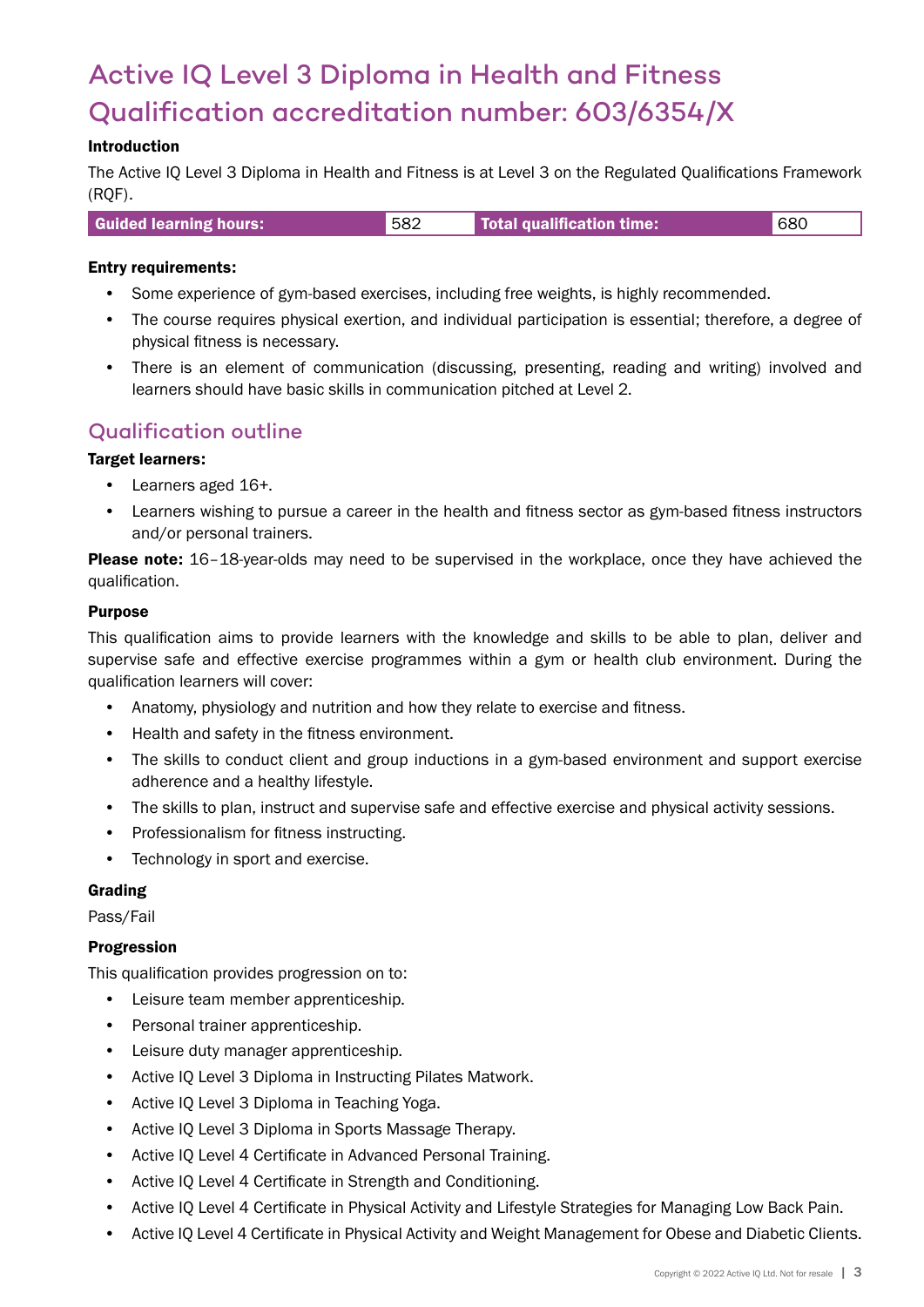#### Links to National Standards

There are links to:

- The Chartered Institute for the Management of Sport and Physical Activity (CIMSPA) Learning and Development Requirements (LDR) for:
	- Gym instructing.
	- Group training.
	- Personal training.
	- Pool plant operations.
	- Coach.
	- Working with children.
	- Safeguarding and protecting children.
	- Working with antenatal and postnatal clients.
	- Working with people with long-term conditions.
- National Occupational Standards for Instructing Exercise and Fitness and Personal Training.

Please see Annex A for further details.

# Reasonable adjustments

Please follow the link for further information on Active IQ's reasonable adjustment and special consideration policy.

[https://www.activeiq.co.uk/docs/default-source/pdf/policies-and-procedures-2021/active-iq](https://www.activeiq.co.uk/docs/default-source/pdf/policies-and-procedures-2021/active-iq-reasonable-adjustment-and-special-consideration-policy-2021.pdf)[reasonable-adjustment-and-special-consideration-policy-2021.pdf](https://www.activeiq.co.uk/docs/default-source/pdf/policies-and-procedures-2021/active-iq-reasonable-adjustment-and-special-consideration-policy-2021.pdf)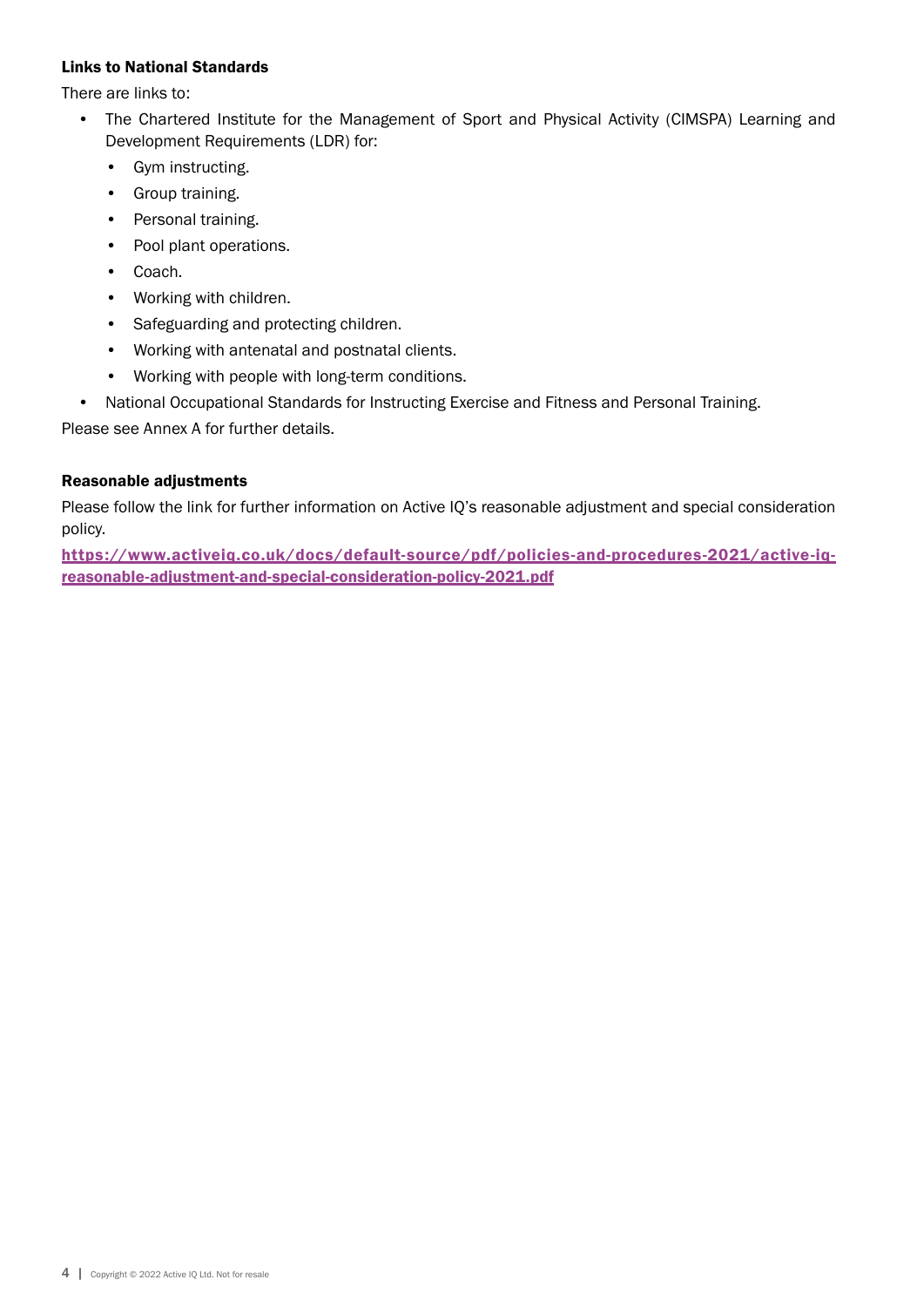# Occupational competence statements for tutoring, assessing and internally verifying

# This section outlines the requirements for tutoring, assessing and internally verifying Active IQ qualifications.

#### Required criteria

All tutors, assessors and internal verifiers must:

- Possess a discipline-specific qualification equivalent to the qualification being taught.
- Have the relevant industry experience.
- Demonstrate active involvement in a process of industry-relevant continuing professional development during the last two years (this may be discipline/context-specific or relevant to tutoring assessing or quality assurance).

#### Tutors and assessors

Tutors must hold, or be working towards, a teaching qualification.

The following are acceptable:

- Level 3 Award in Education and Training.
- Level 4 Certificate in Education and Training.
- Level 5 Diploma in Education and Training.
- Certificate in Education.

#### Assessors

Assessors must hold, or be working towards, any of the following:

- Level 3 Award in Understanding the Principles and Practices of Assessment.
- Level 3 Award in Assessing Vocationally Related Achievement.
- Level 3 Award in Assessing Competence in the Work Environment.
- Level 3 Certificate in Assessing Vocational Achievement.
- A1 (previously D32, D33).

#### Internal verifiers

Internal verifiers must hold, or be working towards, any of the following:

- Level 4 Award in Understanding the Internal Quality Assurance of Assessment Processes and Practice.
- Level 4 Award in the Internal Quality Assurance of Assessment Processes and Practice.
- Level 4 Certificate in Leading the Internal Quality Assurance of Assessment Processes and Practice.
- V1 (previously D34).

All new assessors and quality assurance staff must be given a clear action plan for achieving the appropriate qualification(s) which should be countersigned by an appropriately qualified individual until the qualification(s) are achieved.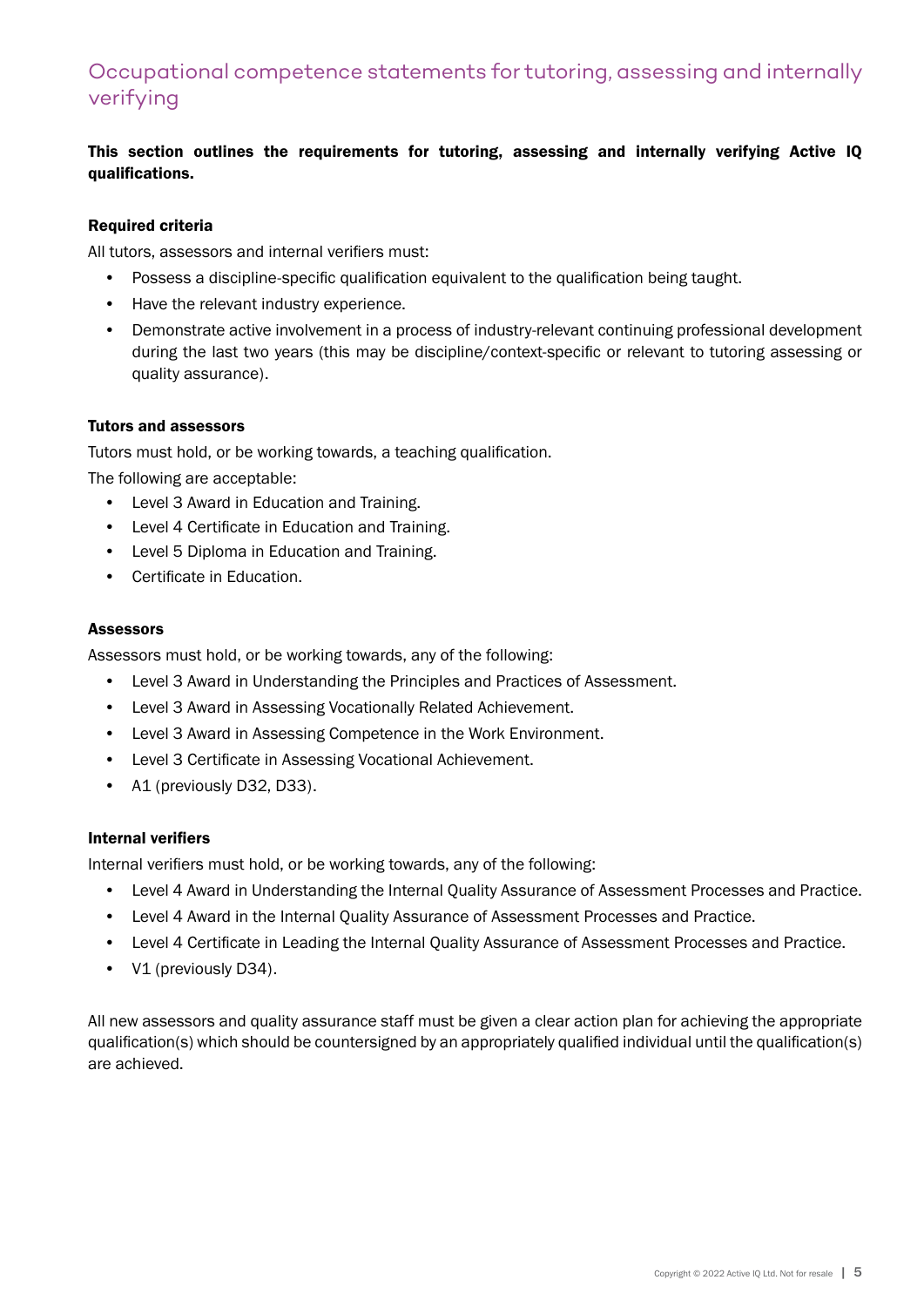# Active IQ Level 3 Diploma in Health and Fitness Qualification accreditation number: 603/6354/X

# Qualification structure

Learners must complete the six mandatory units and a minimum of 15 optional units (10 of these must be at Level 3 or above) and include the minimum requirements for two of the pathways from the following:

- Personal training.
- Operational service / Leisure management.
- Coaching.
- Special populations.
- Long-term conditions.
- Health and well-being.

Please note: Units can be selected from the following two groups; however they do not contribute towards the minimum of two pathway requirements:

- Group training.
- Other.

# Mandatory Units

|                | <b>Unit</b>                                                          | <b>Unit</b><br>accreditation<br>number | <b>Level</b>   |
|----------------|----------------------------------------------------------------------|----------------------------------------|----------------|
| $\mathbf{1}$ . | Principles of anatomy, physiology and fitness                        | A/616/7499                             | $\overline{2}$ |
| 2.             | Professionalism and customer care for fitness instructors            | K/616/7501                             | $\overline{2}$ |
| 3.             | Health and safety in the fitness environment                         | M/616/7502                             | 2              |
| 4.             | Conducting client consultations to support positive behaviour change | A/616/7504                             | $\overline{2}$ |
| 5.             | Planning and instructing gym-based exercise                          | F/616/7505                             | $\overline{2}$ |
| 6.             | Technology in sport and exercise                                     | M/618/3456                             | 3              |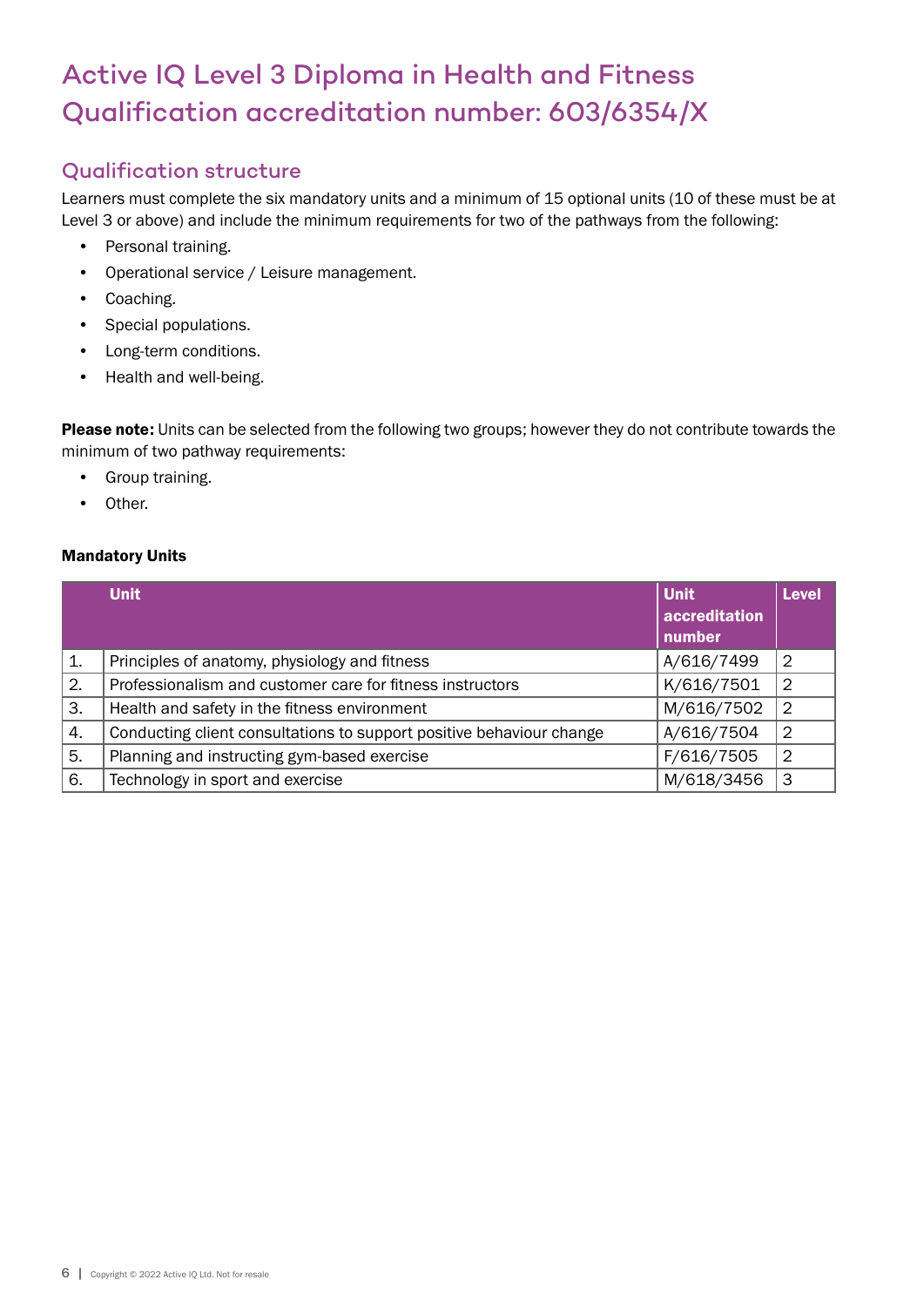# Optional Units

## Personal Training

Learners must complete all 6 units when selecting this optional group.

|     | <b>Unit</b>                                                               | <b>Unit</b>             | <b>Level</b> |
|-----|---------------------------------------------------------------------------|-------------------------|--------------|
|     |                                                                           | accreditation<br>number |              |
| 7.  | Applied anatomy and physiology for exercise, health and fitness           | F/615/4012              | 3            |
| 8.  | The principles of nutrition and their application to exercise and health  | J/615/4013              | 3            |
| 9.  | Understanding lifestyle, health, well-being and common medical conditions | R/615/4015              | 3            |
| 10. | Delivering client consultations and health and fitness assessments        | L/617/3999              | 3            |
| 11. | Personal training for individuals and groups in a range of environments   | M/617/4000              | 3            |
| 12. | Professionalism and business acumen for personal trainers                 | D/615/4020              | 3            |

# Operational Services / Leisure Management

Learners must complete a minimum of 6 units when selecting this optional group.

|     | <b>Unit</b>                                                                  | <b>Unit</b>   | <b>Level</b>   |
|-----|------------------------------------------------------------------------------|---------------|----------------|
|     |                                                                              | accreditation |                |
|     |                                                                              | number        |                |
| 13. | Sport and active leisure facility cleanliness                                | R/618/3448    | $\overline{2}$ |
| 14. | Developing exceptional customer care skills                                  | T/618/3457    | 3              |
| 15. | Recruitment, and development of colleagues                                   | A/618/3458    | 3              |
| 16. | Understanding equality, diversity and inclusion in the workplace             | F/618/3459    | 3              |
| 17. | Principles of people management                                              | T/618/3460    | 3              |
| 18. | Understand how to manage a project                                           | A/618/3461    | 3              |
| 19. | Developing the customer experience                                           | F/618/3462    | 3              |
| 20. | Understanding budgeting and finance                                          | J/618/3463    | 3              |
| 21. | Principles of leadership and management                                      | L/618/3464    | 3              |
| 22. | The principles of operation and practice of pool water treatment and testing | L/617/7339    | $\overline{2}$ |
| 23. | The principles of pool plant operations and chemical safety                  | F/617/7340    | 3              |
| 24. | The management of pool water quality                                         | J/617/7341    | 3              |
| 25. | Marketing in active leisure                                                  | H/618/3468    | 3              |
| 26. | Understanding how to sell services and products to customers in active       | K/618/3469    | 3              |
|     | leisure                                                                      |               |                |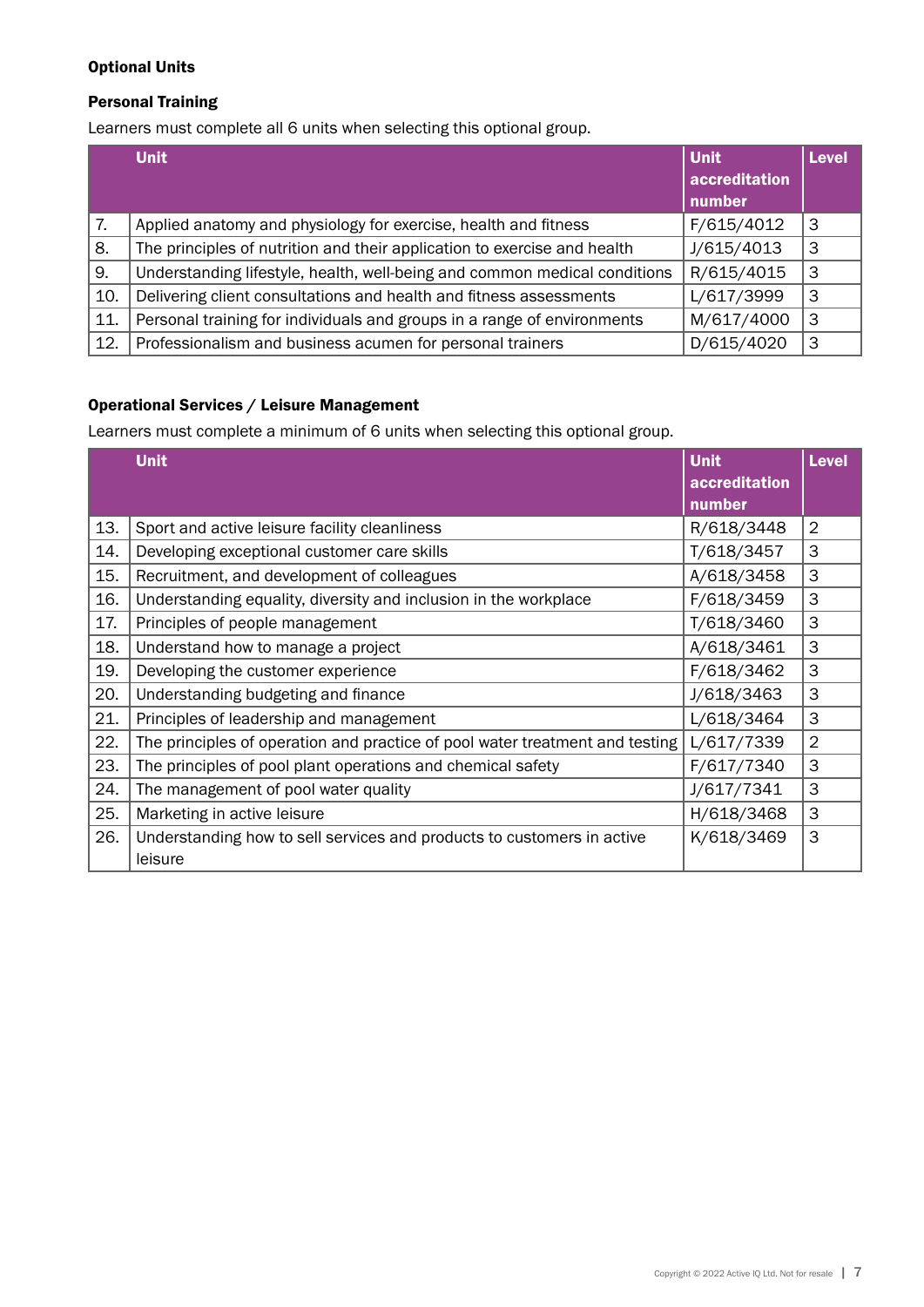# Coaching

Learners must complete a minimum of 5 units when selecting this optional group.

(Units 27 – 31 must be taken together. Units 33 and 34 must be taken together. Unit 37 must be taken with unit 36).

|     | <b>Unit</b>                                                      | <b>Unit</b><br>accreditation<br>number | <b>Level</b>   |
|-----|------------------------------------------------------------------|----------------------------------------|----------------|
| 27. | Health and safety for coaching in different environments         | J/618/3432                             | 3              |
| 28. | Principles of fundamental movement and sports skills             | D/618/3470                             | 3              |
| 29. | Planning multisport activity sessions                            | H/618/3471                             | 3              |
| 30. | Coaching multisport activity sessions                            | K/618/3472                             | 3              |
| 31. | Working with children and young people in a coaching environment | T/618/3474                             | 3              |
| 32. | Safeguarding and protecting children and vulnerable adults       | D/616/7852                             | $\overline{2}$ |
| 33. | Principles of sports conditioning                                | A/508/4368                             | 3              |
| 34. | Plan, deliver and evaluate sports conditioning programmes        | F/508/4369                             | 3              |
| 35. | Nutrition for sport and exercise performance                     | T/508/4367                             | 3              |
| 36. | Understand the principles of soft tissue dysfunction             | Y/618/3435                             | 3              |
| 37. | Exercise strategies to reduce risk of injury                     | D/618/3436                             | 3              |

# Special populations

Learners must complete a minimum of 4 units when selecting this optional group.

(Units 38 and 39 must be taken together. Units 40 and 41 must be taken together. Units 42 and 43 must be taken together).

|     | <b>Unit</b>                                                                    | <b>Unit</b>   | <b>Level</b> |
|-----|--------------------------------------------------------------------------------|---------------|--------------|
|     |                                                                                | accreditation |              |
|     |                                                                                | number        |              |
| 38. | Physical activity and health considerations for the older adult                | A/618/3475    | 3            |
| 39. | Designing and adapting exercise programmes for the older adult                 | J/618/3477    | 3            |
| 40. | Physical activity, health and nutritional considerations for pre and postnatal | M/617/2148    | 3            |
|     | clients                                                                        |               |              |
| 41. | Programming safe and effective exercise sessions for pre and postnatal         | T/617/2149    | 3            |
|     | clients                                                                        |               |              |
| 42. | Physical activity, health, fitness, nutritional and development considerations | J/617/4004    | 2            |
|     | for adolescents                                                                |               |              |
| 43. | Programming safe and effective physical activity sessions for adolescents      | L/617/4005    | 2            |

# Long-term conditions

Learners must complete all 5 units when selecting this optional group.

|     | <b>Unit</b>                                                                   | Unit<br>accreditation<br>number | <b>Level</b>   |
|-----|-------------------------------------------------------------------------------|---------------------------------|----------------|
| 44. | Applied anatomy and physiology for exercise, health and fitness               | F/615/4012                      | 3              |
| 45. | The health landscape                                                          | A/618/1094                      | 3              |
| 46. | Managing long-term conditions                                                 | F/618/1095                      | $\overline{4}$ |
| 47. | Behaviour change for clients with long-term conditions                        | L/618/1097                      | 3              |
| 48. | Planning and adapting physical activity for clients with long-term conditions | M/618/1108                      | 3              |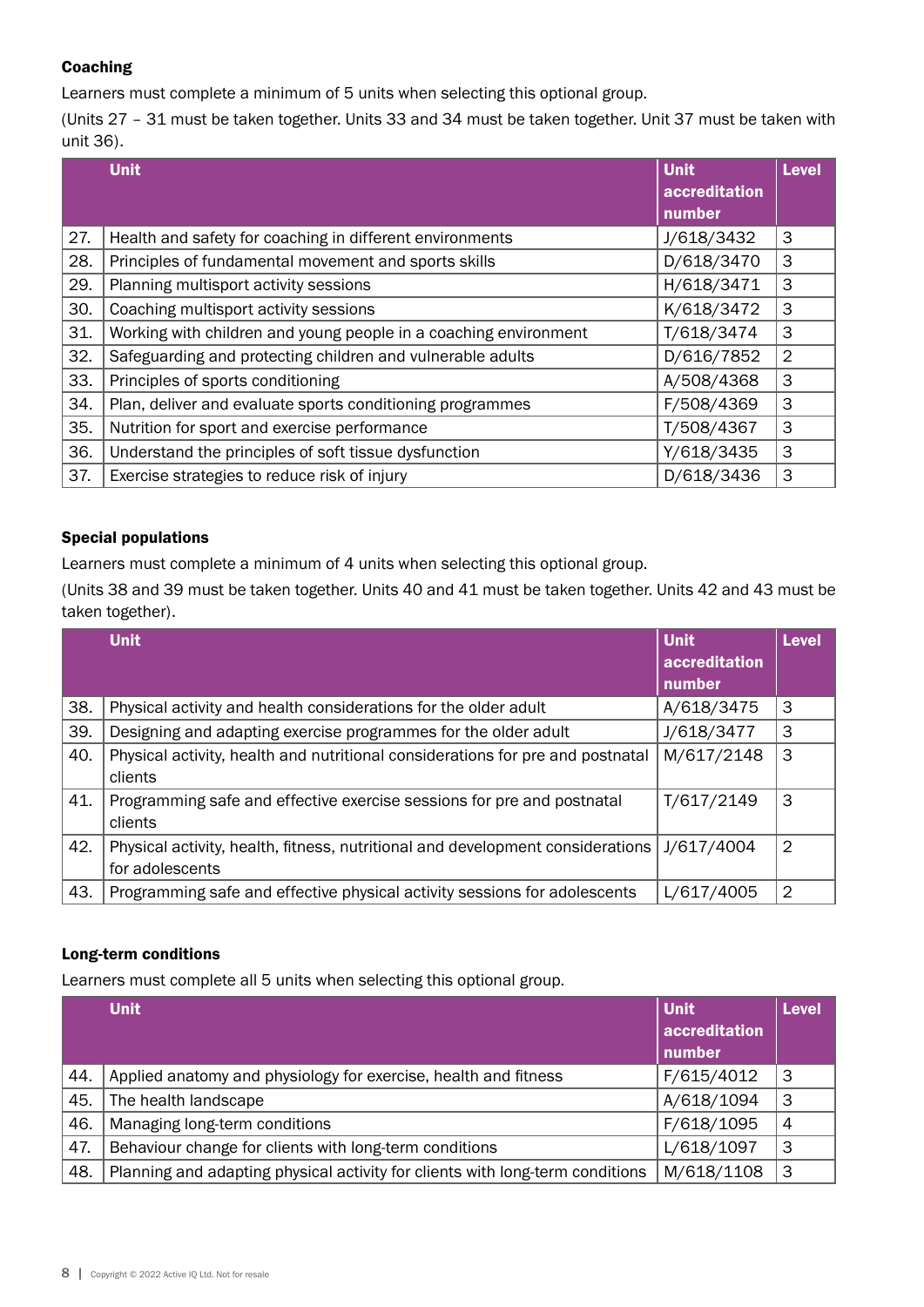# Health and Well-being

Learners must complete a minimum of 5 units when selecting this optional group.

(Unit 53 cannot be taken without unit 52).

|     | <b>Unit</b>                                                               | <b>Unit</b>             | <b>Level</b>   |
|-----|---------------------------------------------------------------------------|-------------------------|----------------|
|     |                                                                           | accreditation<br>number |                |
| 49. | Psychology of health and exercise                                         | L/618/3478              | 3              |
| 50. | The role of public health promotion                                       | R/618/3479              | 3              |
| 51. | Facilitating behaviour change for health and well-being                   | L/618/3481              | 3              |
| 52. | Mental health awareness                                                   | D/617/3070              | $\overline{2}$ |
| 53. | Mental health first aid                                                   | H/617/3071              | 2              |
| 54. | Promoting healthy lifestyles and physical activity                        | M/618/3425              | $\overline{2}$ |
| 55. | Lifestyle management for health and well-being                            | K/618/3424              | $\overline{2}$ |
| 56. | Working with communities to promote and support active healthy lifestyles | T/618/3426              | $\overline{2}$ |
| 57. | Safeguarding and protecting children and vulnerable adults                | D/616/7852              | $\overline{2}$ |
| 58. | Understanding nutrition for healthy eating                                | A/618/3427              | $\overline{2}$ |

# Group Training

There are no minimum requirements for this group.

(Units 59-61 must be taken together along with either unit 62 or unit 63).

|     | <b>Unit</b>                                               | <b>Unit</b>             | <b>Level</b>   |
|-----|-----------------------------------------------------------|-------------------------|----------------|
|     |                                                           | accreditation<br>number |                |
| 59. | Professionalism for group training                        | D/617/1108              | $\overline{2}$ |
| 60. | Health and safety in a group training environment         | H/617/1109              | $\overline{2}$ |
| 61. | Supporting behaviour change and healthy lifestyles        | Y/617/1110              | $\overline{2}$ |
| 62. | Planning and instructing group training sessions          | D/617/1111              | $\overline{2}$ |
| 63. | Planning and instructing group training to music sessions | H/617/1112              | $\overline{2}$ |
| 64. | Training in different environments                        | K/618/3441              | $\overline{2}$ |
| 65. | Planning and instructing circuit sessions                 | M/618/3442              | $\overline{2}$ |
| 66. | Planning and instructing kettlebell sessions              | T/618/3443              | $\overline{2}$ |
| 67. | Planning and instructing studio cycling sessions          | A/618/3444              | $\overline{2}$ |
| 68. | Planning and instructing physical activity for children   | F/618/3445              | $\overline{2}$ |
| 69. | Planning and instructing water-based exercise sessions    | J/618/3446              | $\overline{2}$ |
| 70. | Planning and instructing outdoor fitness sessions         | M/508/4366              | 3              |

#### **Other**

There are no minimum requirements for this group.

|     | <b>Unit</b>                         | <b>Unit</b><br>accreditation | <b>Level</b> |
|-----|-------------------------------------|------------------------------|--------------|
|     |                                     | number                       |              |
| 71. | Enterprise and entrepreneurship     | Y/618/3483                   | З            |
| 72. | Marketing products and services     | D/618/3484                   | 3            |
| 73. | Opportunities in higher education   | K/618/3486                   | 3            |
| 74. | Research methods for academic study | M/618/3487                   | 3            |
| 75. | Research skills for academic study  | T/618/3488                   | 3            |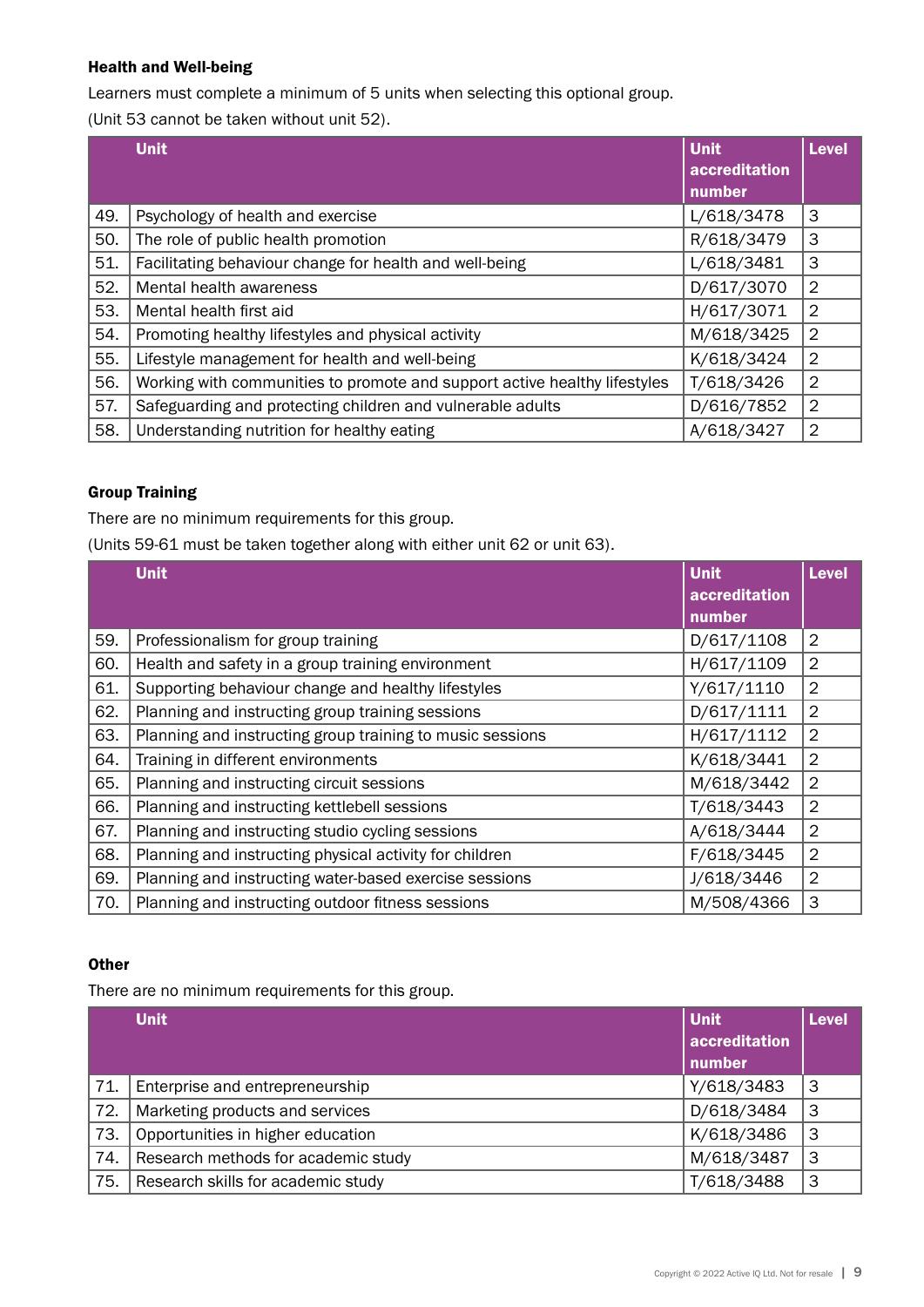# Unit 1 A/616/7499 Level: 2 Unit Title: Principles of anatomy, physiology and fitness

| <b>Learning outcomes</b>                                                 | <b>Assessment criteria</b>                                                           |
|--------------------------------------------------------------------------|--------------------------------------------------------------------------------------|
| The learner will:                                                        | The learner can:                                                                     |
| 1. Understand the skeletal system and                                    | 1.1<br>Identify the structures of the skeletal system                                |
| the effects of exercise                                                  | State the functions of the skeleton<br>1.2                                           |
|                                                                          | 1.3<br>Name and locate the major bones                                               |
|                                                                          | 1.4<br>Name and locate different types of bone                                       |
|                                                                          | 1.5<br>Identify the structure of a long bone                                         |
|                                                                          | 1.6<br>Name the different types of joint                                             |
|                                                                          | 1.7<br>Identify different types of synovial joint                                    |
|                                                                          | 1.8<br>Describe the structures of a synovial joint                                   |
|                                                                          | Recognise the joint actions possible at different joints<br>1.9                      |
|                                                                          | 1.10 Describe optimum postural alignment                                             |
|                                                                          | 1.11 Describe postural deviations                                                    |
|                                                                          | 1.12 Describe the immediate effects of exercise on the<br>skeletal system            |
|                                                                          | 1.13 Describe the long-term effects of exercise on the skeletal<br>system            |
|                                                                          | 1.14 Recognise changes to the skeletal system throughout a<br>person's lifespan      |
| Understand the neuromuscular<br>2.<br>system and the effects of exercise | Name and give examples of the different types of muscle<br>2.1<br>tissue             |
|                                                                          | Identify the basic structure of skeletal muscle<br>2.2                               |
|                                                                          | 2.3<br>Identify the function of skeletal muscle                                      |
|                                                                          | 2.4<br>Name and locate the major anterior and posterior<br>muscles                   |
|                                                                          | 2.5<br>Describe the principles of how skeletal muscles work                          |
|                                                                          | 2.6<br>Describe different types of muscle contraction                                |
|                                                                          | 2.7<br>Name the joint actions brought about by specific muscles                      |
|                                                                          | Identify different types of muscle fibre<br>2.8                                      |
|                                                                          | Recognise the structure of the nervous system<br>2.9                                 |
|                                                                          | 2.10 State the function of the nervous system                                        |
|                                                                          | 2.11 Describe the immediate effects of exercise on the<br>neuromuscular system       |
|                                                                          | 2.12 Describe the long-term effects of exercise on the<br>neuromuscular system       |
|                                                                          | 2.13 Recognise changes to the neuromuscular system<br>throughout a person's lifespan |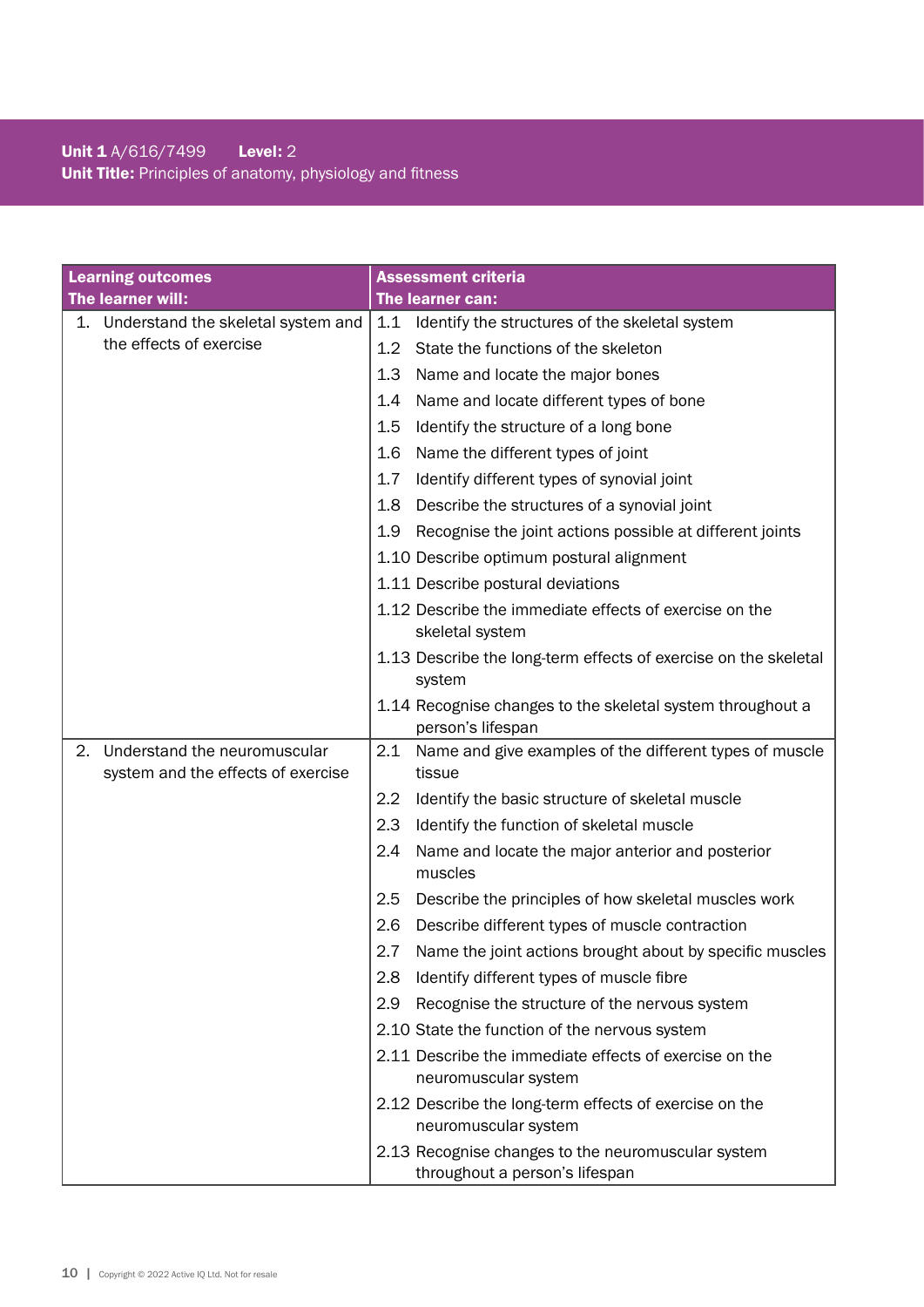|    | <b>Learning outcomes</b>                                         |     | <b>Assessment criteria</b>                                                                                                         |
|----|------------------------------------------------------------------|-----|------------------------------------------------------------------------------------------------------------------------------------|
|    | The learner will:                                                |     | The learner can:                                                                                                                   |
| 3. | Understand the cardiovascular and                                | 3.1 | Describe the structure of the heart                                                                                                |
|    | respiratory systems and the effects                              | 3.2 | Describe the function of the heart                                                                                                 |
|    | of exercise                                                      | 3.3 | Describe the structure and function of the blood and<br>blood vessels                                                              |
|    |                                                                  | 3.4 | Describe the structure of the lungs                                                                                                |
|    |                                                                  | 3.5 | Describe the function of the lungs                                                                                                 |
|    |                                                                  | 3.6 | Identify the main muscles involved in breathing                                                                                    |
|    |                                                                  | 3.7 | Describe the passage of air through the respiratory tract                                                                          |
|    |                                                                  | 3.8 | Describe gaseous exchange in the lungs                                                                                             |
|    |                                                                  | 3.9 | Describe gaseous exchange in the muscles                                                                                           |
|    |                                                                  |     | 3.10 Describe systemic and pulmonary circulation                                                                                   |
|    |                                                                  |     | 3.11 Describe the immediate effects of exercise on the<br>cardiovascular and respiratory systems                                   |
|    |                                                                  |     | 3.12 Describe the long-term effects of exercise on the<br>cardiovascular and respiratory systems                                   |
|    |                                                                  |     | 3.13 Recognise changes to the cardiovascular and respiratory                                                                       |
|    |                                                                  |     | systems throughout a person's lifespan                                                                                             |
| 4. | Understand how energy is produced                                | 4.1 | Recognise adenosine triphosphate as a molecule that is                                                                             |
|    | in the body and the effects of<br>exercise on energy production  |     | broken down to create energy for the body                                                                                          |
|    |                                                                  | 4.2 | Recognise how adenosine triphosphate is broken down to<br>produce energy                                                           |
|    |                                                                  | 4.3 | Name the three main energy systems that resynthesise                                                                               |
|    |                                                                  |     | adenosine triphosphate                                                                                                             |
|    |                                                                  | 4.4 | Recognise the role of the main nutrients in the<br>production of energy/adenosine triphosphate                                     |
|    |                                                                  | 4.5 | Describe how the three energy systems are used during<br>aerobic and anaerobic exercise                                            |
|    |                                                                  | 4.6 | Recognise the interaction of the energy systems during<br>exercise                                                                 |
|    |                                                                  | 4.7 | Recognise factors that influence the energy system used,<br>to include: intensity, duration and individual fitness levels          |
| 5. | Understand the structure and<br>function of the digestive system | 5.1 | Describe the function of each section of the alimentary<br>canal (mouth, oesophagus, stomach, small intestine,<br>large intestine) |
|    |                                                                  | 5.2 | Describe how fats, proteins and carbohydrates are<br>digested and absorbed, and the main enzymes involved                          |
|    |                                                                  | 5.3 | Explain the role of dietary fibre in the maintenance of gut<br>function                                                            |
|    |                                                                  | 5.4 | Explain the role of the liver and pancreas in assisting<br>digestion                                                               |
|    |                                                                  | 5.5 | Describe timescales for digestion                                                                                                  |
|    |                                                                  | 5.6 | Explain the importance of fluid in digestion                                                                                       |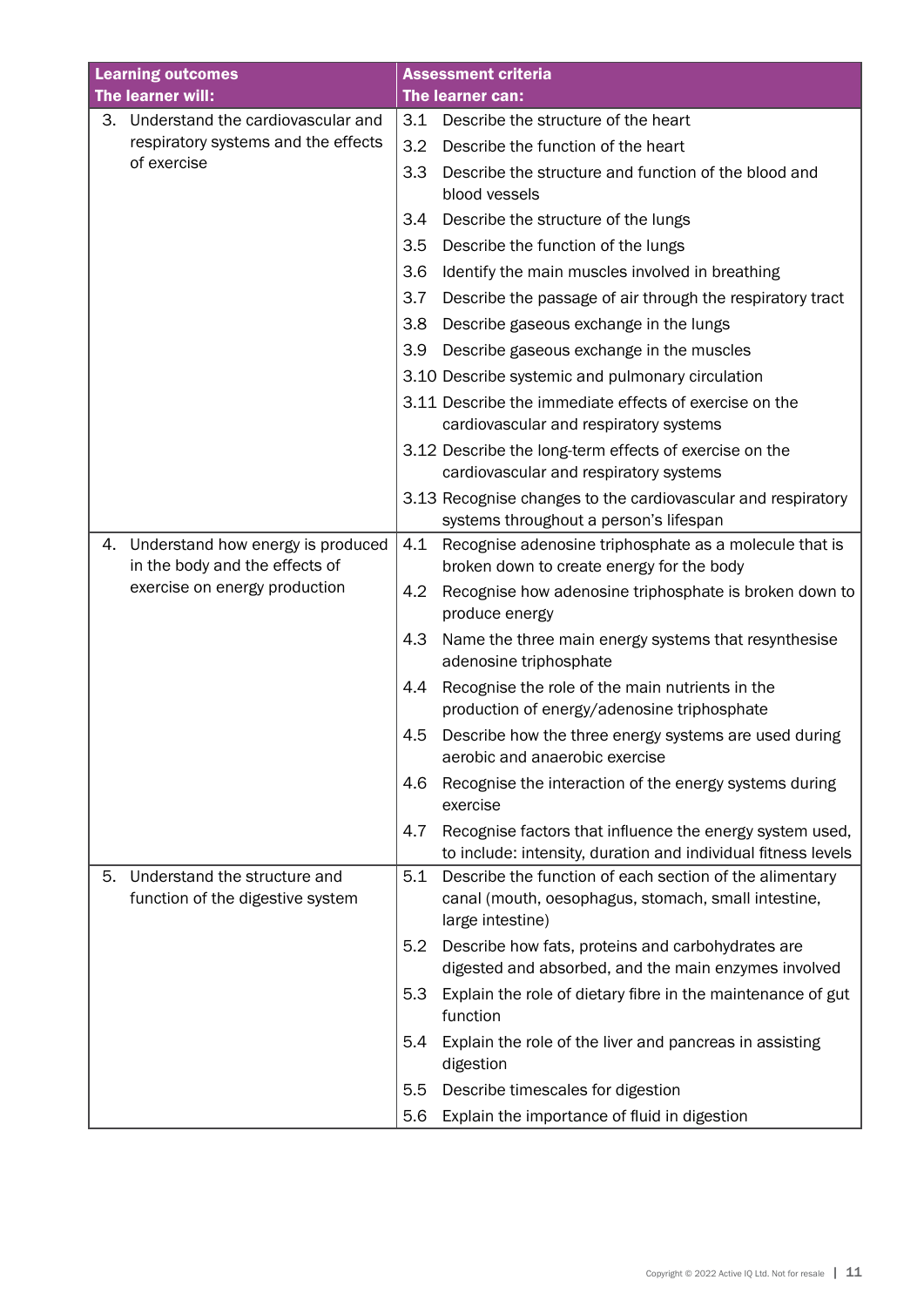| <b>Learning outcomes</b><br>The learner will: | <b>Assessment criteria</b><br>The learner can:                                                                                                |  |  |
|-----------------------------------------------|-----------------------------------------------------------------------------------------------------------------------------------------------|--|--|
| 6. Understand health and well-being           | Define the components of health and well-being<br>6.1                                                                                         |  |  |
|                                               | 6.2<br>Recognise factors that affect health and well-being,<br>including the effects of lifestyle choices                                     |  |  |
|                                               | 6.3<br>Identify the role of activity and exercise in maintaining<br>and managing health and well-being                                        |  |  |
|                                               | Identify the frequency, intensity, time and type of activity<br>6.4<br>required to maintain and improve health and well-being                 |  |  |
| Understand the components of<br>7.            | 7.1<br>Name and describe the components of physical fitness                                                                                   |  |  |
| fitness and the effects of exercise           | 7.2<br>Recognise the physiological effects of exercise on each<br>component of fitness                                                        |  |  |
|                                               | 7.3<br>Describe how to apply the principles of overload,<br>reversibility and specificity to progress or regress each<br>component of fitness |  |  |
|                                               | Recognise factors affecting physical fitness<br>7.4                                                                                           |  |  |
|                                               | 7.5<br>Recognise exercise contraindications and safety<br>considerations for special populations                                              |  |  |
| <b>Assessment</b>                             | Theory paper                                                                                                                                  |  |  |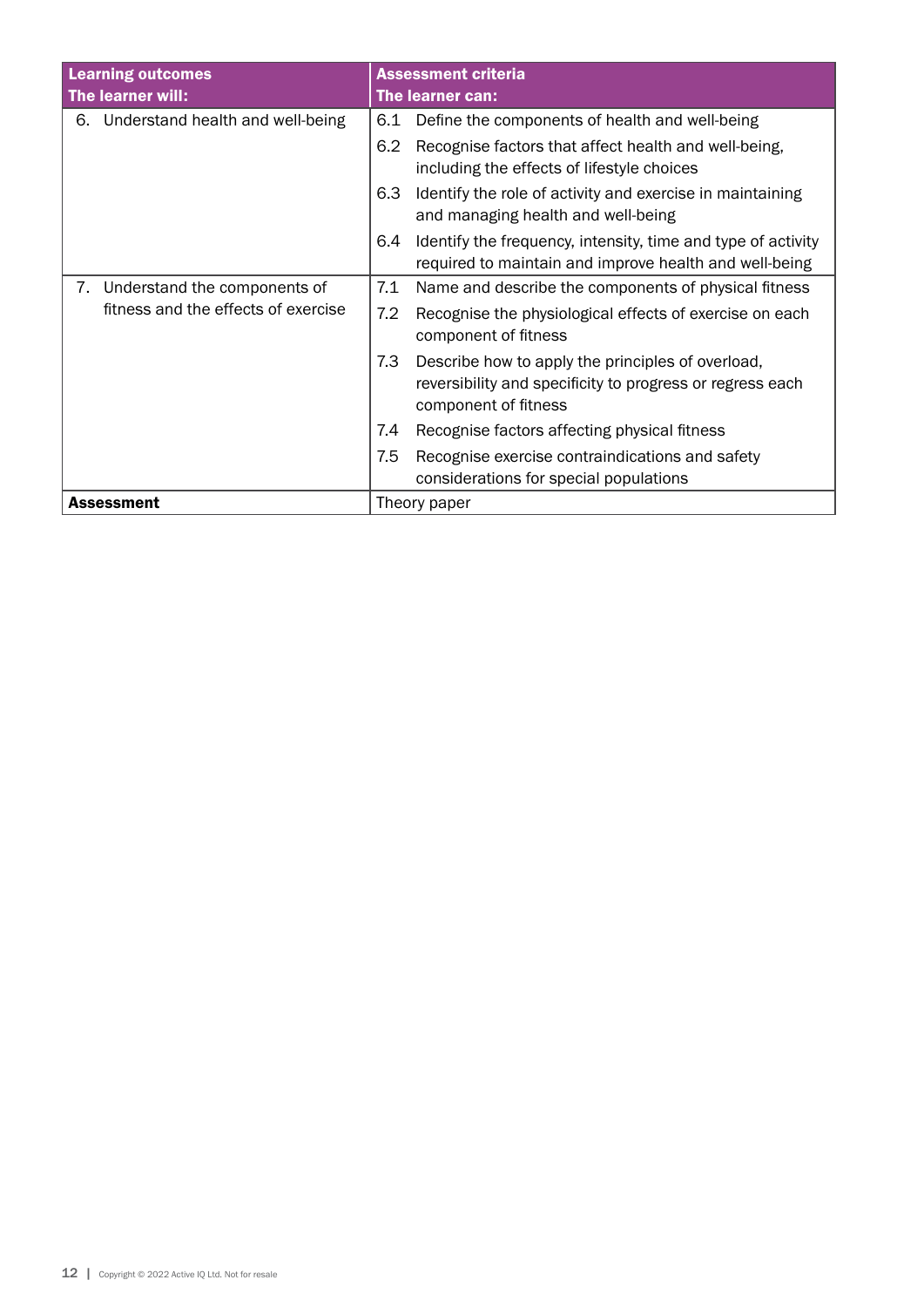# Unit 2 K/616/7501 Level: 2 Unit Title: Professionalism and customer care for fitness instructors

| <b>Learning outcomes</b>                                             |                                                            |                                                                                    | <b>Assessment criteria</b>                                                                                     |
|----------------------------------------------------------------------|------------------------------------------------------------|------------------------------------------------------------------------------------|----------------------------------------------------------------------------------------------------------------|
| The learner will:                                                    |                                                            |                                                                                    | The learner can:                                                                                               |
| 1.                                                                   | Understand the legal and<br>professional requirements for  | 1.1                                                                                | Summarise the Equality Act and relate it to fitness<br>instructing                                             |
|                                                                      | fitness instructing                                        | 1.2                                                                                | Describe the scope of practice of a fitness instructor                                                         |
|                                                                      |                                                            | 1.3                                                                                | Explain the insurance requirements when working as a<br>fitness instructor                                     |
|                                                                      |                                                            | 1.4                                                                                | Explain the importance of having appropriate insurance<br>when working as a fitness instructor                 |
| 2.                                                                   | Understand how an instructor can                           | 2.1                                                                                | Compare the differing needs of fitness facility customers                                                      |
| help all types of customer to have a<br>positive exercise experience | 2.2                                                        | Identify ways that a fitness facility can meet the needs of<br>different customers |                                                                                                                |
|                                                                      |                                                            | 2.3                                                                                | Identify ways that an instructor can help customers have<br>a positive exercise experience                     |
|                                                                      |                                                            | 2.4                                                                                | Identify ways that an instructor can build social support<br>and inclusion within a fitness environment        |
|                                                                      |                                                            | 2.5                                                                                | Identify ways that an instructor can obtain feedback from<br>customers to support continued exercise adherence |
| З.                                                                   | Understand the products and<br>services offered by fitness | 3.1                                                                                | Identify the main products and services offered by fitness<br>instructors and facilities                       |
|                                                                      | instructors and facilities                                 | 3.2                                                                                | Identify the ancillary and specialist products/services<br>that may be offered by fitness facilities           |
|                                                                      |                                                            | 3.3                                                                                | Describe a range of membership options/contracts<br>offered by fitness facilities                              |
|                                                                      |                                                            | 3.4                                                                                | Describe a typical customer journey through a fitness<br>facility                                              |
|                                                                      |                                                            | 3.5                                                                                | Explain the importance of customer retention for a fitness<br>instructor and facility                          |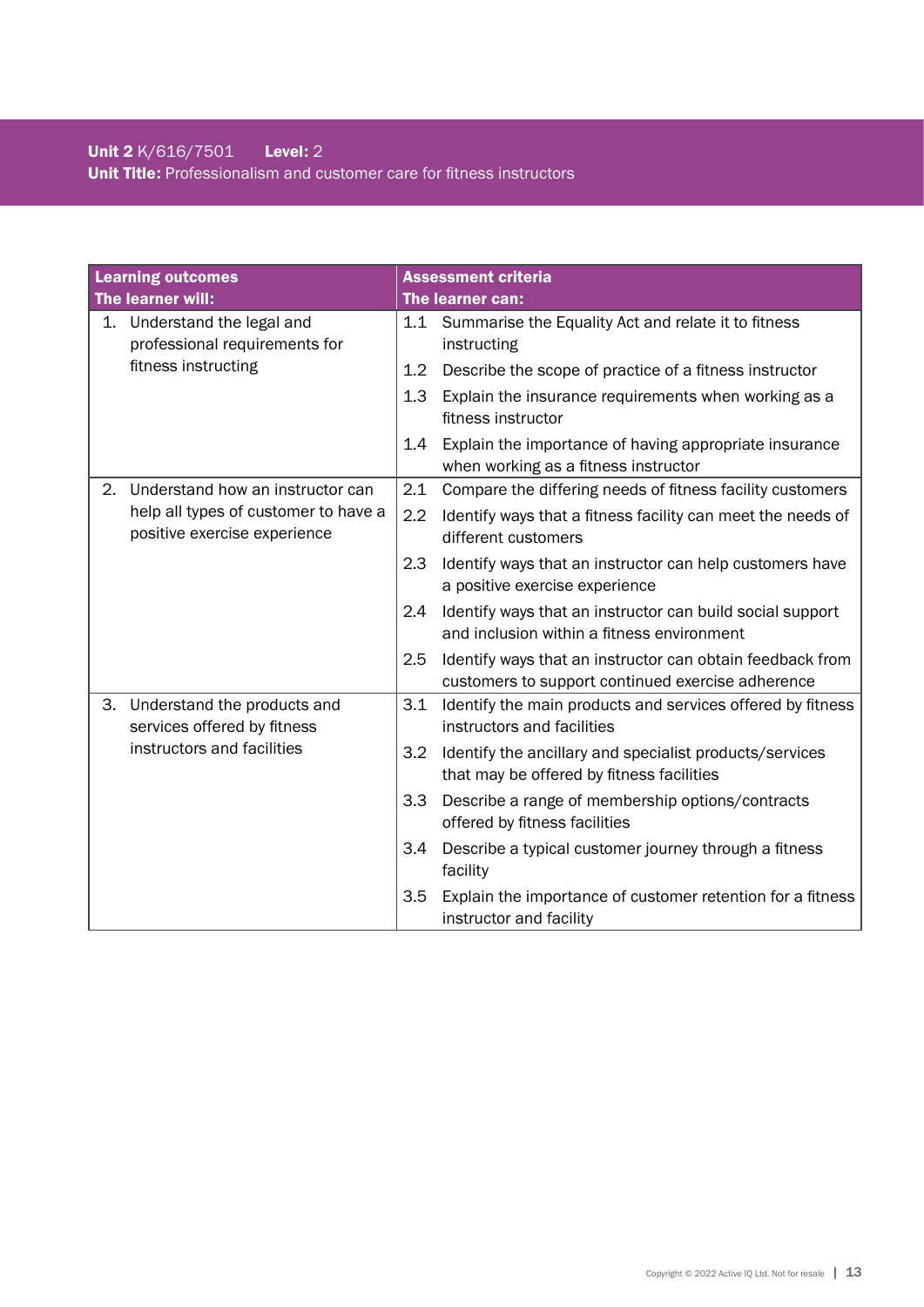| <b>Learning outcomes</b>                                             | <b>Assessment criteria</b>                                                                                             |
|----------------------------------------------------------------------|------------------------------------------------------------------------------------------------------------------------|
| The learner will:                                                    | The learner can:                                                                                                       |
| Understand the skills and<br>4.<br>behaviours needed to deliver      | Describe the common characteristics of people/<br>4.1<br>individuals who provide excellent customer care               |
| effective customer care                                              | Describe the features of personal presentation that will<br>4.2<br>make a positive impression on customers             |
|                                                                      | Describe the attitude required when dealing with<br>4.3<br>customers                                                   |
|                                                                      | Describe how to carry out routine customer care tasks in<br>4.4<br>a way that shows consideration for customers        |
|                                                                      | 4.5<br>Explain the concept of professionalism                                                                          |
|                                                                      | Explain the importance of effective teamwork for the<br>4.6<br>delivery of excellent customer care                     |
|                                                                      | 4.7<br>Describe the team-working skills required to deliver an<br>excellent customer experience                        |
|                                                                      | Identify ways that an instructor can positively influence<br>4.8<br>member retention                                   |
|                                                                      | 4.9<br>Identify ways that an instructor can build a rapport with<br>customers                                          |
|                                                                      | 4.10 Explain the importance of the instructor making him/<br>herself available and approachable to users, for example: |
|                                                                      | walking around the gym floor                                                                                           |
|                                                                      | being available prior to a class                                                                                       |
| Understand the value of first<br>5.<br>impressions                   | Explain the importance of making a positive first<br>5.1<br>impression on customers                                    |
|                                                                      | Describe ways of creating a positive first impression when<br>5.2<br>communicating with customers                      |
| Understand how to communicate<br>6.<br>clearly and effectively with  | Identify different methods of communication, to include<br>6.1<br>verbal and non-verbal methods                        |
| customers                                                            | Identify positive body language<br>6.2                                                                                 |
|                                                                      | Identify negative body language<br>6.3                                                                                 |
|                                                                      | Give examples of when it is appropriate to take the<br>6.4<br>initiative in approaching customers                      |
|                                                                      | Describe different methods of effective and efficient<br>6.5<br>communication in a range of situations                 |
|                                                                      | 6.6<br>Describe the communication approaches that will make a<br>positive impression on customers                      |
|                                                                      | Explain why a consistent positive attitude and approach<br>6.7<br>to customers is vital to an organisation             |
| Understand how to be polite and<br>7.<br>approachable with customers | 7.1<br>Outline appropriate ways to meet and greet customers<br>politely and confidently                                |
|                                                                      | 7.2<br>Explain why it is important to respond to customers within<br>an appropriate timescale                          |
|                                                                      | Explain how to acknowledge customers, even when busy<br>7.3                                                            |
|                                                                      | 7.4<br>Describe how to work in a way that demonstrates to<br>customers enthusiasm and a willingness to help            |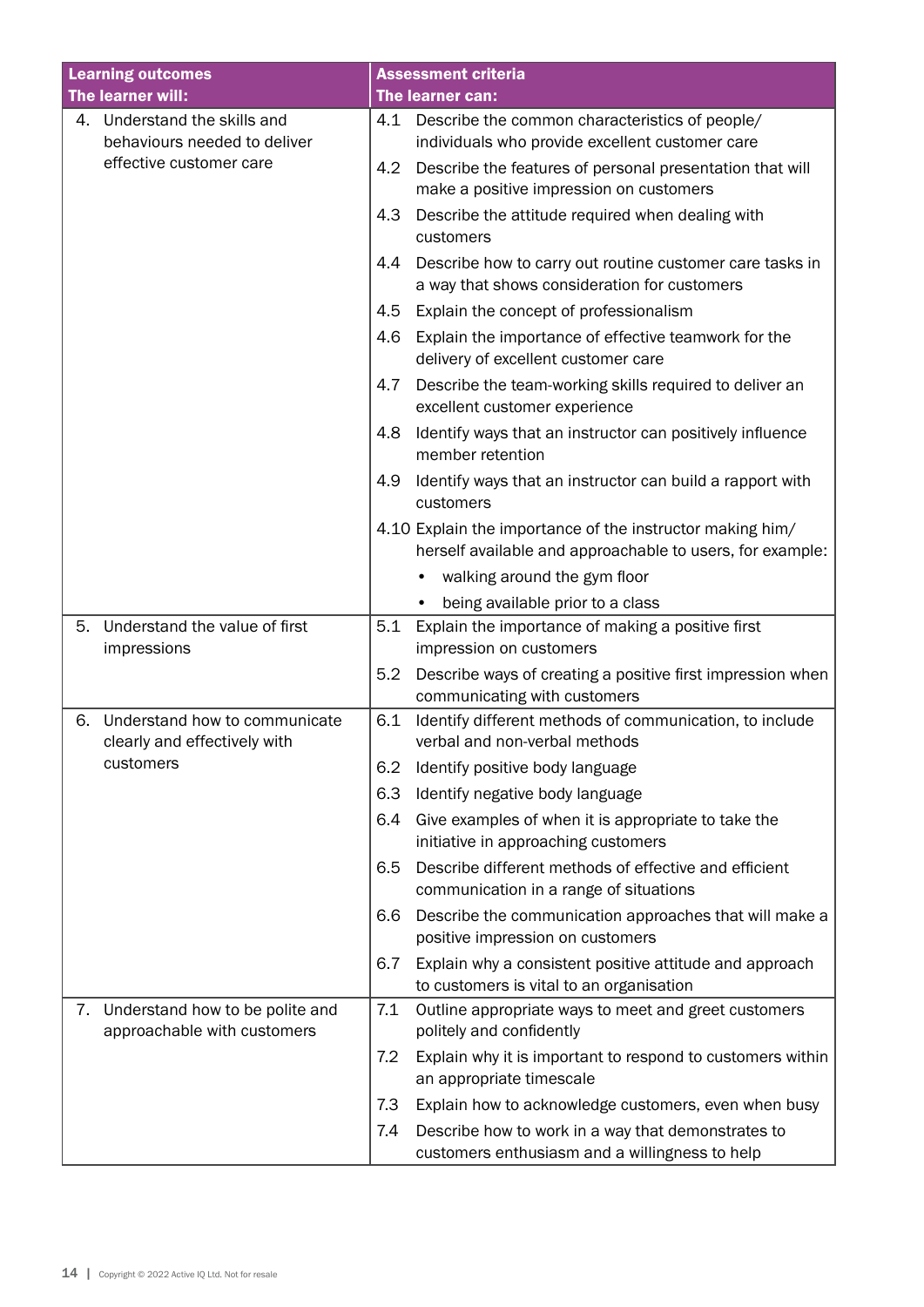| <b>Learning outcomes</b>                                    | <b>Assessment criteria</b>                                                                                                                                        |
|-------------------------------------------------------------|-------------------------------------------------------------------------------------------------------------------------------------------------------------------|
| The learner will:                                           | The learner can:                                                                                                                                                  |
| 8. Understand how to interact with                          | Identify the personal qualities required to deal with<br>8.1                                                                                                      |
| customers in different situations                           | customer problems                                                                                                                                                 |
|                                                             | Describe how to communicate with dissatisfied<br>8.2<br>customers                                                                                                 |
|                                                             | 8.3<br>Describe the skills required to deal with potentially<br>volatile or unpleasant situations                                                                 |
|                                                             | Identify responses and actions that may make problems<br>8.4<br>worse                                                                                             |
|                                                             | 8.5<br>Describe how to adapt his/her communication style,<br>attitude and response to meet individual customer needs                                              |
|                                                             | 8.6<br>Describe how to inform customers when promises cannot<br>be kept as a result of unforeseen circumstances                                                   |
|                                                             | Explain how and when to refer problems to a senior<br>8.7<br>colleague                                                                                            |
|                                                             | Explain how to use social media profiles as a fitness<br>8.8<br>instructor                                                                                        |
|                                                             | Describe the benefits and risks of using social media<br>8.9<br>platforms for fitness instructors                                                                 |
| Understand personal and<br>9.<br>professional development   | Explain the importance of the planning and reviewing<br>9.1<br>cycle within personal and continuing professional<br>development                                   |
|                                                             | 9.2<br>Define continuing professional development                                                                                                                 |
|                                                             | 9.3<br>Explain the benefits of continuing professional<br>development (CPD) for self, clients and organisations                                                   |
|                                                             | Explain how to reflect on his/her work and highlight ways<br>9.4<br>of improving skills, knowledge and practice                                                   |
|                                                             | 9.5<br>Describe how to work with others to evaluate his/her<br>skills, knowledge and practice                                                                     |
|                                                             | Explain how to plan his/her continuing professional<br>9.6<br>development                                                                                         |
|                                                             | Explain the contribution that a workplace's performance<br>9.7<br>appraisal and development processes can make to his/<br>her continuing professional development |
|                                                             | Outline how to access the sources of information<br>9.8<br>required to fulfil continuing professional development                                                 |
| 10. Be able to make a good first<br>impression on customers | 10.1 Present him/herself to customers, including 'meeting and<br>greeting'                                                                                        |
|                                                             | 10.2 Communicate efficiently and effectively with different<br>types of customers                                                                                 |
|                                                             | 10.3 Demonstrate types of behaviour that make a positive<br>impression on different types of customers                                                            |
|                                                             | 10.4 Approach and initiate a conversation with a customer<br>who is not actively seeking his/her attention                                                        |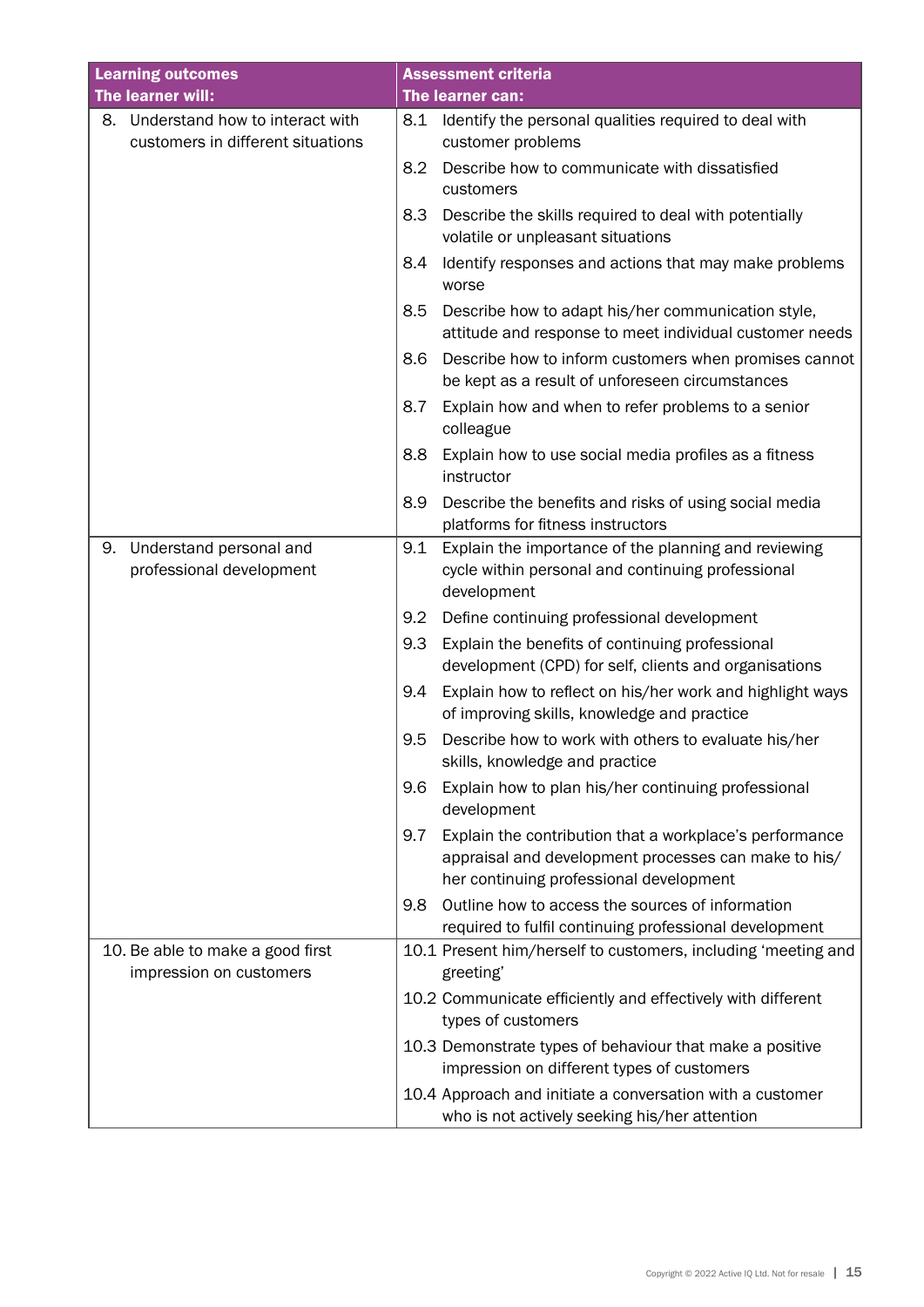| <b>Learning outcomes</b>                                    | <b>Assessment criteria</b>                                                         |
|-------------------------------------------------------------|------------------------------------------------------------------------------------|
| The learner will:                                           | The learner can:                                                                   |
| 11. Be able to show the right attitude<br>for customer care | 11.1 Recognise and respond when a customer wants or needs<br>attention             |
|                                                             | 11.2 Greet customers politely and positively                                       |
|                                                             | 11.3 Speak to customers clearly and put them at ease                               |
|                                                             | 11.4 Recognise how customers are feeling                                           |
|                                                             | 11.5 Establish a rapport with customers                                            |
|                                                             | 11.6 Demonstrate a positive and enthusiastic attitude to<br>customers at all times |
|                                                             | 11.7 Focus on his/her customers and ignore distractions                            |
|                                                             | 11.8 Show customers respect at all times and in all<br>circumstances               |
| <b>Assessment</b>                                           | Worksheet                                                                          |
|                                                             | Modular summative observation                                                      |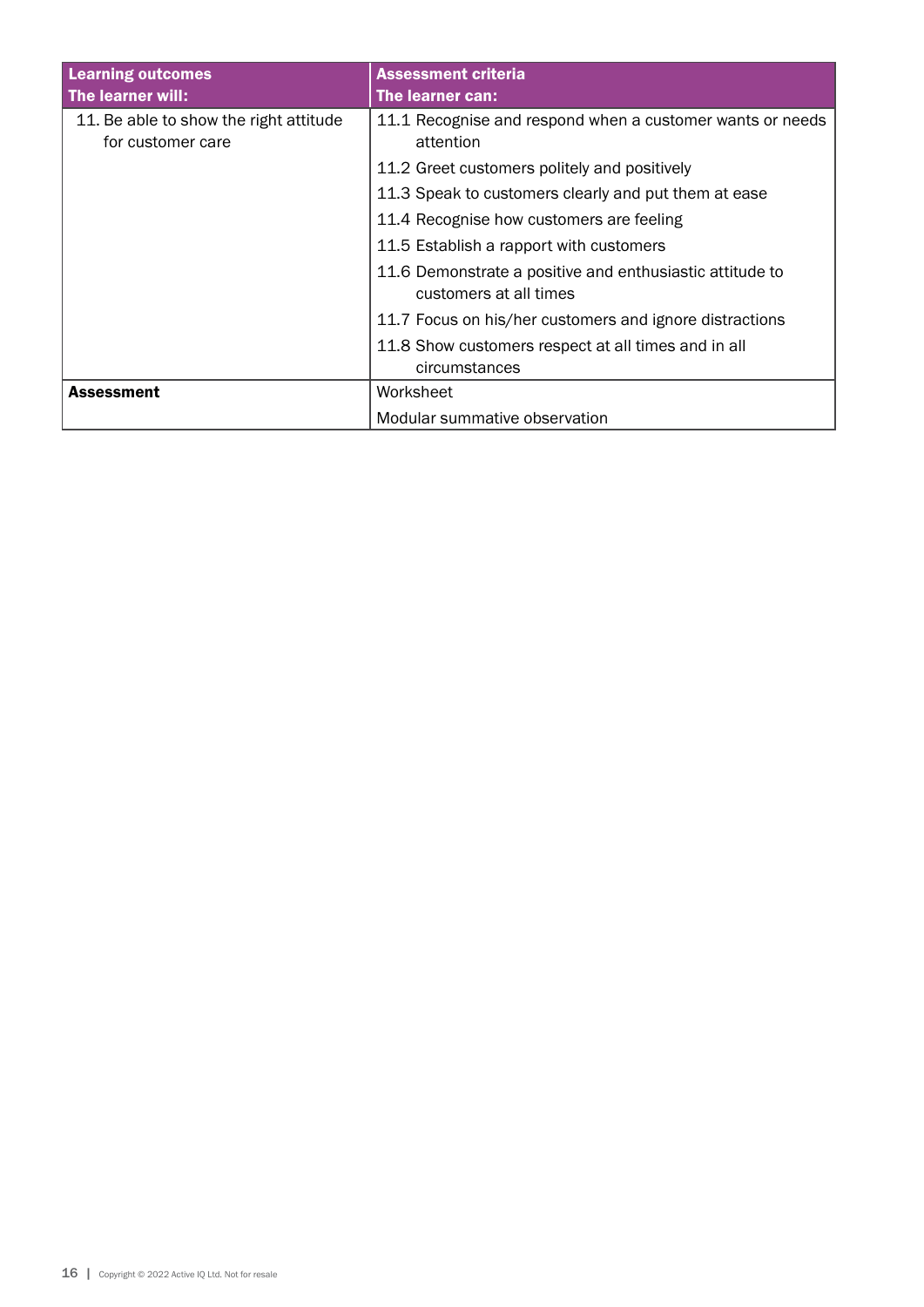|    | <b>Learning outcomes</b>                                               |                  | <b>Assessment criteria</b>                                                                                                        |
|----|------------------------------------------------------------------------|------------------|-----------------------------------------------------------------------------------------------------------------------------------|
|    | The learner will:                                                      |                  | The learner can:                                                                                                                  |
| 1. | Understand health and safety in the<br>workplace                       | 1.1              | Outline the rights and responsibilities of the employer for<br>health and safety in the workplace                                 |
|    |                                                                        | 1.2 <sub>2</sub> | Outline the rights and responsibilities of the employee for<br>health and safety in the workplace                                 |
|    |                                                                        | 1.3 <sup>2</sup> | Explain the term 'duty of care' relating to the health and<br>safety of self and others                                           |
|    |                                                                        | 1.4              | Identify the key legal and regulatory requirements that<br>are relevant to health and safety in the workplace                     |
|    |                                                                        | 1.5              | Describe what may happen if employers and employees<br>do not follow legal requirements                                           |
| 2. | Understand hazards and risks in a                                      | 2.1              | Describe the differences between a 'hazard' and a 'risk'                                                                          |
|    | fitness environment                                                    | 2.2              | Identify the common hazards that may occur in the<br>fitness environment                                                          |
|    |                                                                        | 2.3              | Identify the five steps of risk assessment                                                                                        |
|    |                                                                        | 2.4              | Describe how to deal with common hazards and manage<br>risk in the fitness environment                                            |
| 3. | Understand normal and emergency<br>operating procedures in the         | 3.1              | State the importance of having written systems of work,<br>to include:                                                            |
|    | workplace                                                              |                  | normal operating procedures (NOPs)                                                                                                |
|    |                                                                        |                  | emergency action plans (EAPs)                                                                                                     |
|    |                                                                        |                  | risk assessments                                                                                                                  |
|    |                                                                        | 3.2              | Describe the key areas that should be included in a<br>normal operating procedure                                                 |
|    |                                                                        | 3.3              | Describe the key areas that should be included in an<br>emergency action plan                                                     |
| 4. | Understand how to maintain a safe<br>and effective fitness environment | 4.1              | Identify handover information that needs to be provided<br>at the start and end of a shift, and how to record this<br>information |
|    |                                                                        | 4.2              | Describe the appropriate checks required to maintain the<br>safety of the gym environment and equipment                           |
|    |                                                                        | 4.3              | Identify how to supervise the gym environment to ensure<br>member safety                                                          |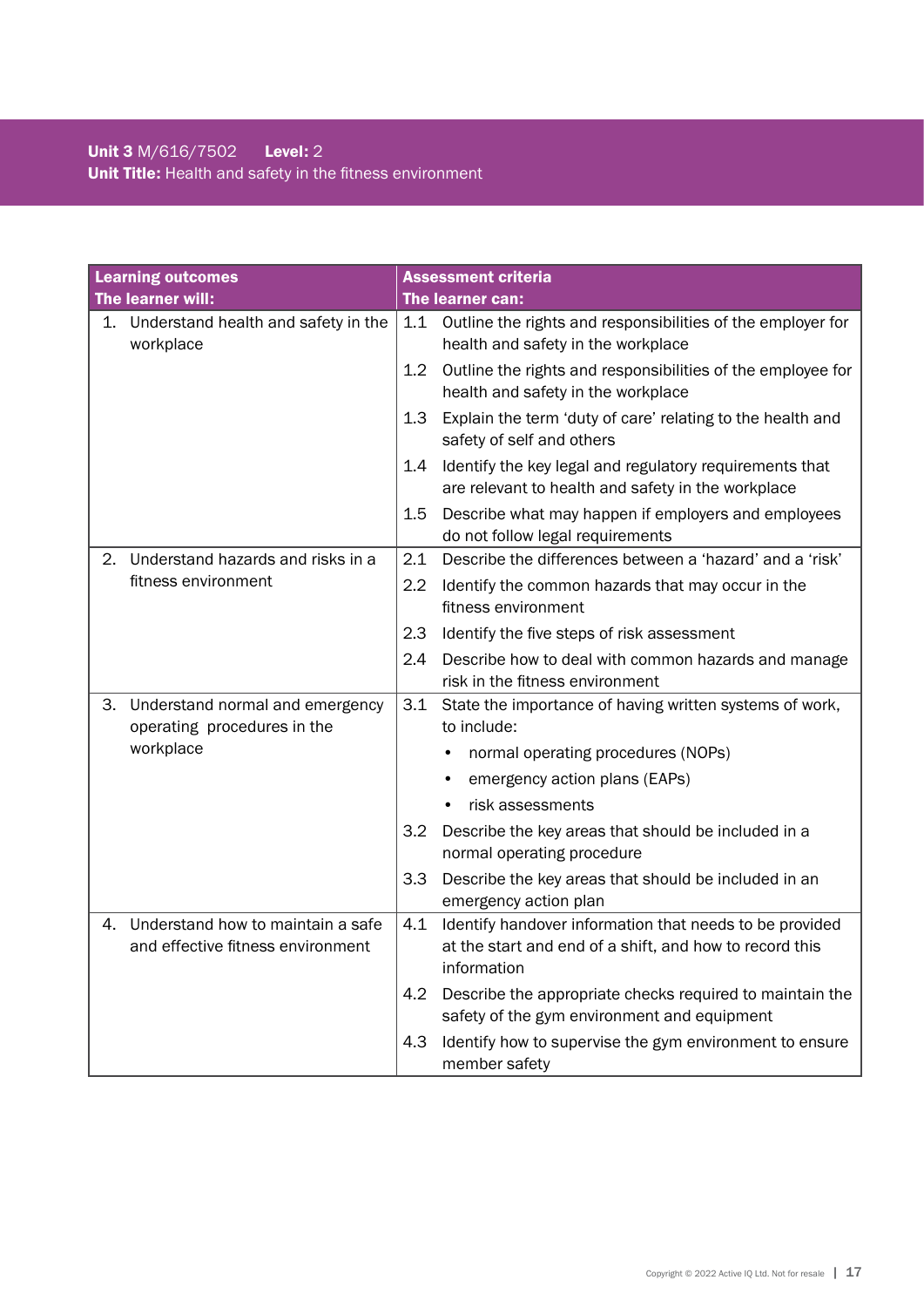| <b>Learning outcomes</b>                                              | <b>Assessment criteria</b>                                                                                                           |  |  |
|-----------------------------------------------------------------------|--------------------------------------------------------------------------------------------------------------------------------------|--|--|
| The learner will:                                                     | The learner can:                                                                                                                     |  |  |
| Understand the cleaning<br>5.<br>requirements in fitness              | Describe how a fitness facility maintains standards of<br>5.1<br>cleanliness                                                         |  |  |
| environments                                                          | List a range of cleaning substances used in a fitness<br>5.2<br>environment                                                          |  |  |
|                                                                       | Identify the types of personal protective equipment that<br>5.3<br>are necessary for cleaning operations in a fitness<br>environment |  |  |
|                                                                       | Describe how to maintain the safety of customers and<br>5.4<br>other staff when carrying out cleaning operations                     |  |  |
|                                                                       | Describe how to show courtesy and consideration to<br>5.5<br>customers when carrying out cleaning operations, for<br>example:        |  |  |
|                                                                       | prioritising customers over cleaning duties<br>٠                                                                                     |  |  |
|                                                                       | acknowledging customers as they pass through the<br>$\bullet$<br>cleaning area                                                       |  |  |
|                                                                       | temporarily moving cleaning equipment to ease a<br>$\bullet$<br>customer's travel through the area                                   |  |  |
|                                                                       | Describe the procedures for the disposal of waste from<br>5.6<br>cleaning operations                                                 |  |  |
|                                                                       | Explain the importance of the safe storage and<br>5.7<br>maintenance of cleaning equipment                                           |  |  |
|                                                                       | Describe how to deal with spillages, breakages and waste<br>5.8<br>in a fitness environment                                          |  |  |
| 6.<br>Understand safe working practices<br>relating to the Control of | 6.1<br>Identify the types of substance commonly used in a<br>fitness facility that would be covered by COSHH                         |  |  |
| Substances Hazardous to Health                                        | 6.2<br>List the problems caused by hazardous substances                                                                              |  |  |
| (COSHH) Regulations<br>6.3                                            | Identify the requirements of employers and employees,<br>as stated in the COSHH Regulations                                          |  |  |
|                                                                       | List the types of information provided in COSHH<br>6.4<br>assessments                                                                |  |  |
|                                                                       | Describe why COSHH assessments are important<br>6.5                                                                                  |  |  |
| <b>Assessment</b>                                                     | Worksheet                                                                                                                            |  |  |
|                                                                       | Assignment                                                                                                                           |  |  |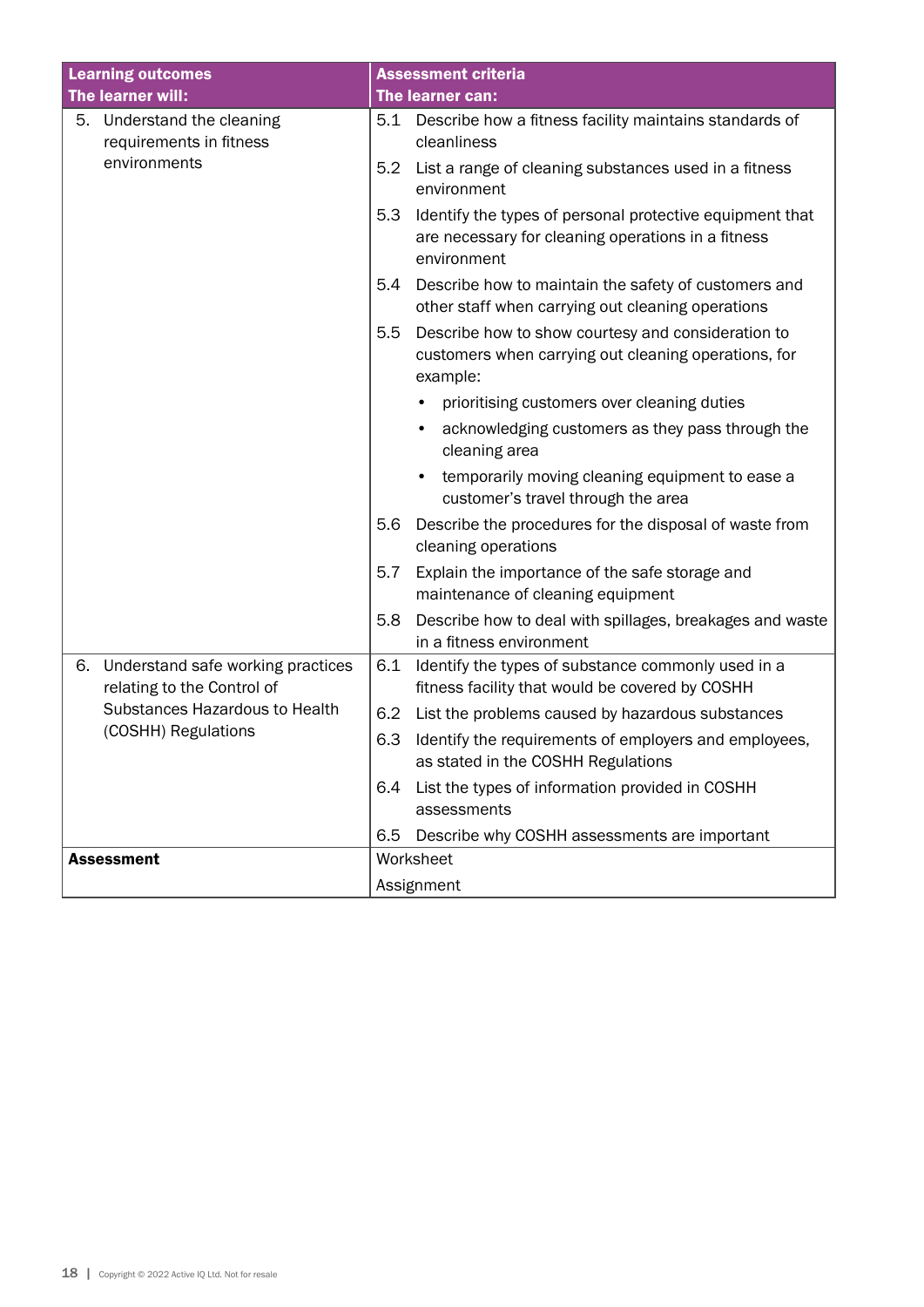# Unit 4 A/616/7504 Level: 2 Unit Title: Conducting client consultations to support positive behaviour change

| <b>Learning outcomes</b>                                                         | <b>Assessment criteria</b>                                                                                                                                                   |
|----------------------------------------------------------------------------------|------------------------------------------------------------------------------------------------------------------------------------------------------------------------------|
| The learner will:                                                                | The learner can:                                                                                                                                                             |
| Know how to consult and support<br>1.<br>clients to change exercise<br>behaviour | Identify the appropriate methods for screening and<br>1.1<br>gathering information from clients and gaining their<br>informed consent to exercise                            |
|                                                                                  | Recognise the risk-stratification models used to assess<br>1.2 <sub>2</sub><br>risk                                                                                          |
|                                                                                  | 1.3<br>Describe the barriers to changing exercise behaviour                                                                                                                  |
|                                                                                  | Outline strategies for overcoming barriers and building<br>1.4<br>client motivation                                                                                          |
|                                                                                  | 1.5<br>Explain how to use communication and interview skills to<br>support clients at different stages of changing exercise<br>behaviour                                     |
|                                                                                  | Recognise different approaches to supporting clients in<br>1.6<br>changing their exercise behaviour, to include:                                                             |
|                                                                                  | motivational interviewing                                                                                                                                                    |
|                                                                                  | a trans-theoretical model                                                                                                                                                    |
|                                                                                  | rewards                                                                                                                                                                      |
|                                                                                  | cognitive reframing                                                                                                                                                          |
|                                                                                  | Explain how SMART (specific, measurable, achievable,<br>1.7<br>relevant/realistic and time-bound) goals can be used to<br>support clients to change their exercise behaviour |
|                                                                                  | 1.8<br>Differentiate between process and outcome goals for                                                                                                                   |
|                                                                                  | adherence<br>1.9                                                                                                                                                             |
|                                                                                  | 1.10 Identify safe and realistic timeframes for the<br>achievement of client physical goals                                                                                  |
|                                                                                  | 1.11 Identify ways to monitor and review client progress                                                                                                                     |
|                                                                                  | 1.12 Identify the appropriate methods for recording and<br>storing client information                                                                                        |
|                                                                                  | 1.13 Identify other professionals that can support the client<br>when his/her needs go beyond the scope of practice                                                          |
|                                                                                  | 1.14 Recognise when to refer or signpost a client to other<br>professionals                                                                                                  |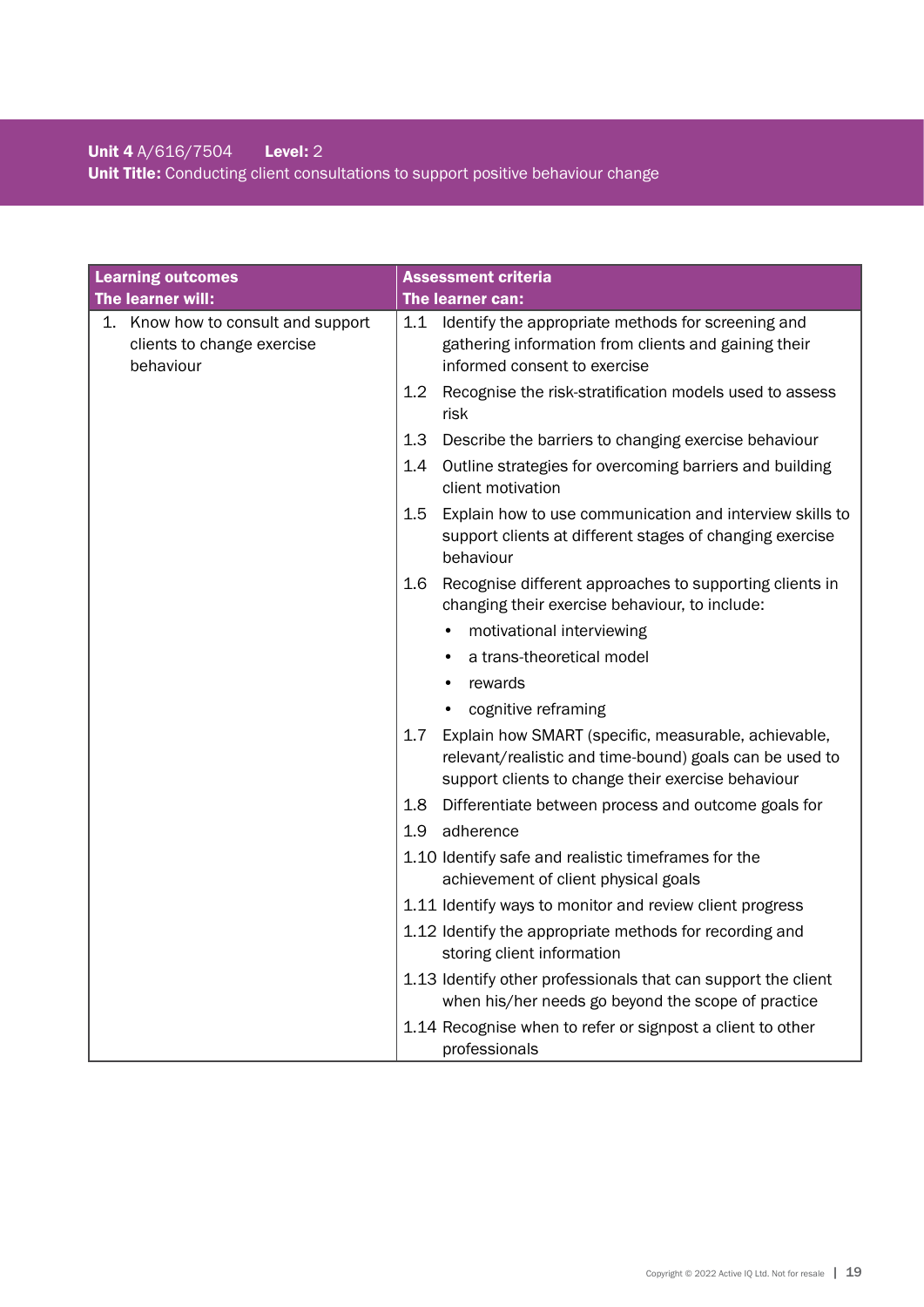|    | <b>Learning outcomes</b>                                              | <b>Assessment criteria</b> |                                                                                                                |
|----|-----------------------------------------------------------------------|----------------------------|----------------------------------------------------------------------------------------------------------------|
|    | The learner will:                                                     |                            | The learner can:                                                                                               |
|    | 2. Understand the importance of a                                     | 2.1                        | Explain the health risks of being overweight or obese                                                          |
|    | healthy lifestyle                                                     | $2.2\,$                    | Describe the current prevalence of obesity in the UK                                                           |
|    |                                                                       | 2.3                        | Explain the risks of an unhealthy lifestyle                                                                    |
|    |                                                                       | 2.4                        | Explain the benefits of a healthy lifestyle                                                                    |
|    |                                                                       | 2.5                        | Identify the risks and benefits of exercise for the                                                            |
|    |                                                                       |                            | prevention and management of common health<br>conditions                                                       |
|    |                                                                       | 2.6                        | Identify sources of evidence-based, credible health and<br>well-being information                              |
| 3. | Understand the importance of                                          | 3.1                        | Describe the national food model/guide                                                                         |
|    | healthy eating                                                        | 3.2                        | Describe the key healthy eating advice that underpins a<br>healthy diet                                        |
|    |                                                                       | 3.3                        | Explain the importance of adequate hydration                                                                   |
|    |                                                                       | 3.4                        | Explain the daily energy requirements for men and<br>women                                                     |
|    |                                                                       | 3.5                        | Explain the energy balance equation                                                                            |
|    |                                                                       | 3.6                        | Explain the dietary role of the key nutrients                                                                  |
|    |                                                                       | 3.7                        | Identify common dietary sources of the key nutrients                                                           |
|    |                                                                       | 3.8                        | Explain the health risks of poor nutrition                                                                     |
|    |                                                                       | 3.9                        | Explain the benefits of a nutrient-rich diet                                                                   |
|    |                                                                       |                            | 3.10 Identify sources of evidence-based, credible nutritional<br>guidance                                      |
| 4. | Understand how technology can be                                      | 4.1                        | Identify technologies that can be used to support                                                              |
|    | used to support exercise adherence                                    |                            | exercise adherence                                                                                             |
|    |                                                                       | 4.2                        | Identify ways that technology can be used to motivate                                                          |
|    |                                                                       |                            | clients and help them achieve their goals                                                                      |
|    | 5. Know the established protocols for<br>health screening and fitness | 5.1                        | List the health-screening measurements that are relevant<br>to gym-based clients                               |
|    | assessment of gym-based clients                                       | 5.2                        | Describe the established protocols for health-screening<br>measurements that are relevant to gym-based clients |
|    |                                                                       | 5.3                        | Describe the established protocols for fitness<br>assessments that are relevant to gym-based clients           |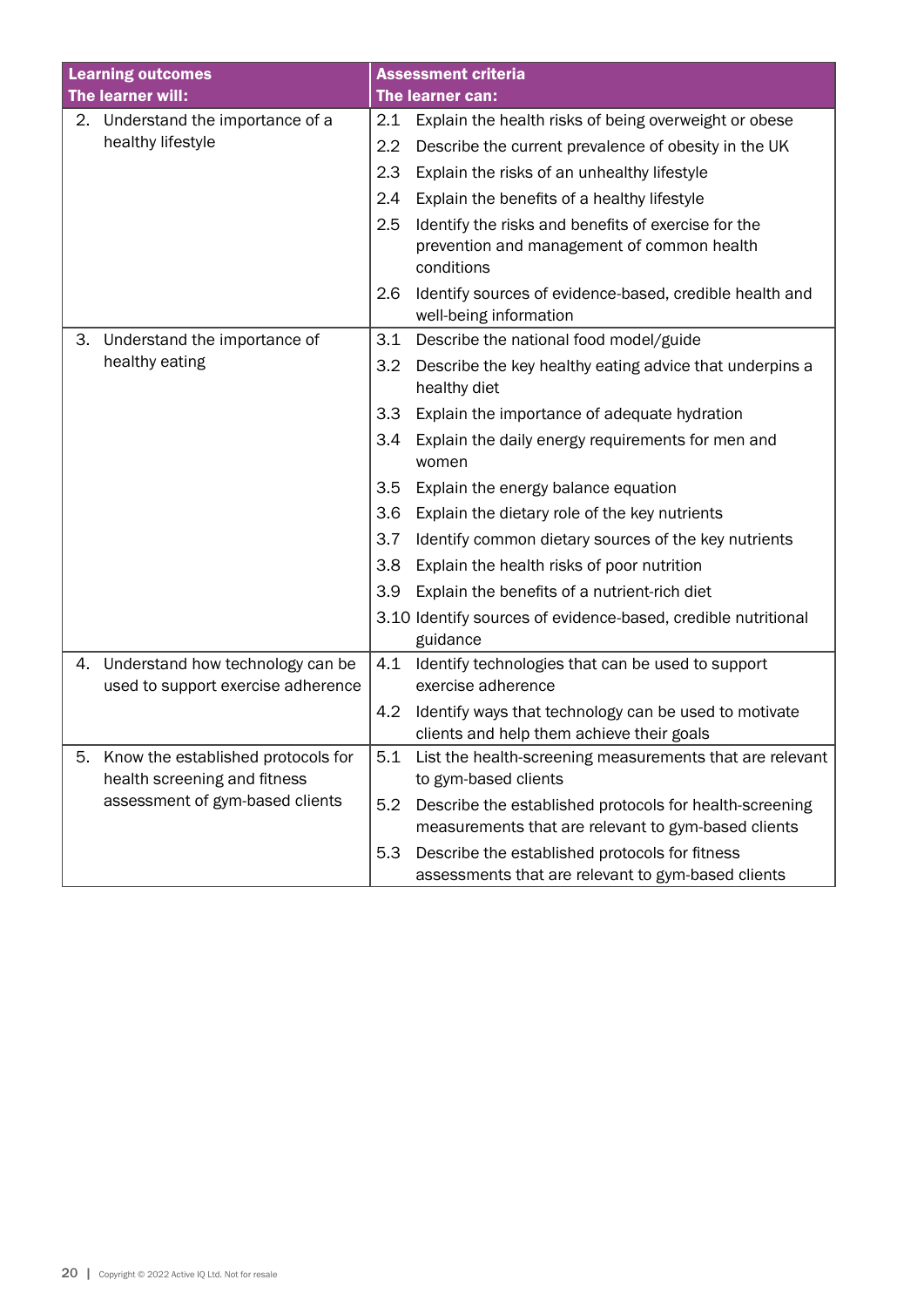| <b>Learning outcomes</b>                                                  | <b>Assessment criteria</b>                                                                                                                       |
|---------------------------------------------------------------------------|--------------------------------------------------------------------------------------------------------------------------------------------------|
| The learner will:                                                         | The learner can:                                                                                                                                 |
| Be able to consult/interview and<br>6.<br>support clients to change their | 6.1<br>Prepare a positive consultation environment that<br>encourages open communication                                                         |
| exercise behaviour                                                        | Use the appropriate methods, techniques and<br>6.2<br>communication skills to greet the client, build a rapport<br>and gather information        |
|                                                                           | Explain his/her role, the role of other professionals and<br>6.3<br>the role of the client in changing his/her exercise<br>behaviour             |
|                                                                           | Provide the appropriate advice and guidance in response<br>6.4<br>to a health-screening questionnaire                                            |
|                                                                           | Identify when to signpost a client to other professionals<br>6.5                                                                                 |
|                                                                           | 6.6<br>Ask open questions to gather the relevant information<br>from a client                                                                    |
|                                                                           | Use active listening skills to gather information from a<br>6.7<br>client                                                                        |
|                                                                           | Check client readiness to exercise<br>6.8                                                                                                        |
|                                                                           | Identify client barriers to exercise<br>6.9                                                                                                      |
|                                                                           | 6.10 Identify the appropriate strategies to address client<br>barriers                                                                           |
|                                                                           | 6.11 Identify client goals                                                                                                                       |
|                                                                           | 6.12 Write specific, measurable, achievable, realistic/relevant<br>and time-bound (SMART) goals to address client needs,<br>wants and motivators |
|                                                                           | 6.13 Identify the appropriate review points to monitor client<br>progress                                                                        |
|                                                                           | 6.14 Record client information appropriately and with regard to<br>confidentiality                                                               |
|                                                                           | 6.15 Follow the established protocols to safely, effectively and<br>accurately carry out client-relevant health-screening<br>measurements        |
| <b>Assessment</b>                                                         | Worksheet                                                                                                                                        |
|                                                                           | Assignment                                                                                                                                       |
|                                                                           | Summative observation                                                                                                                            |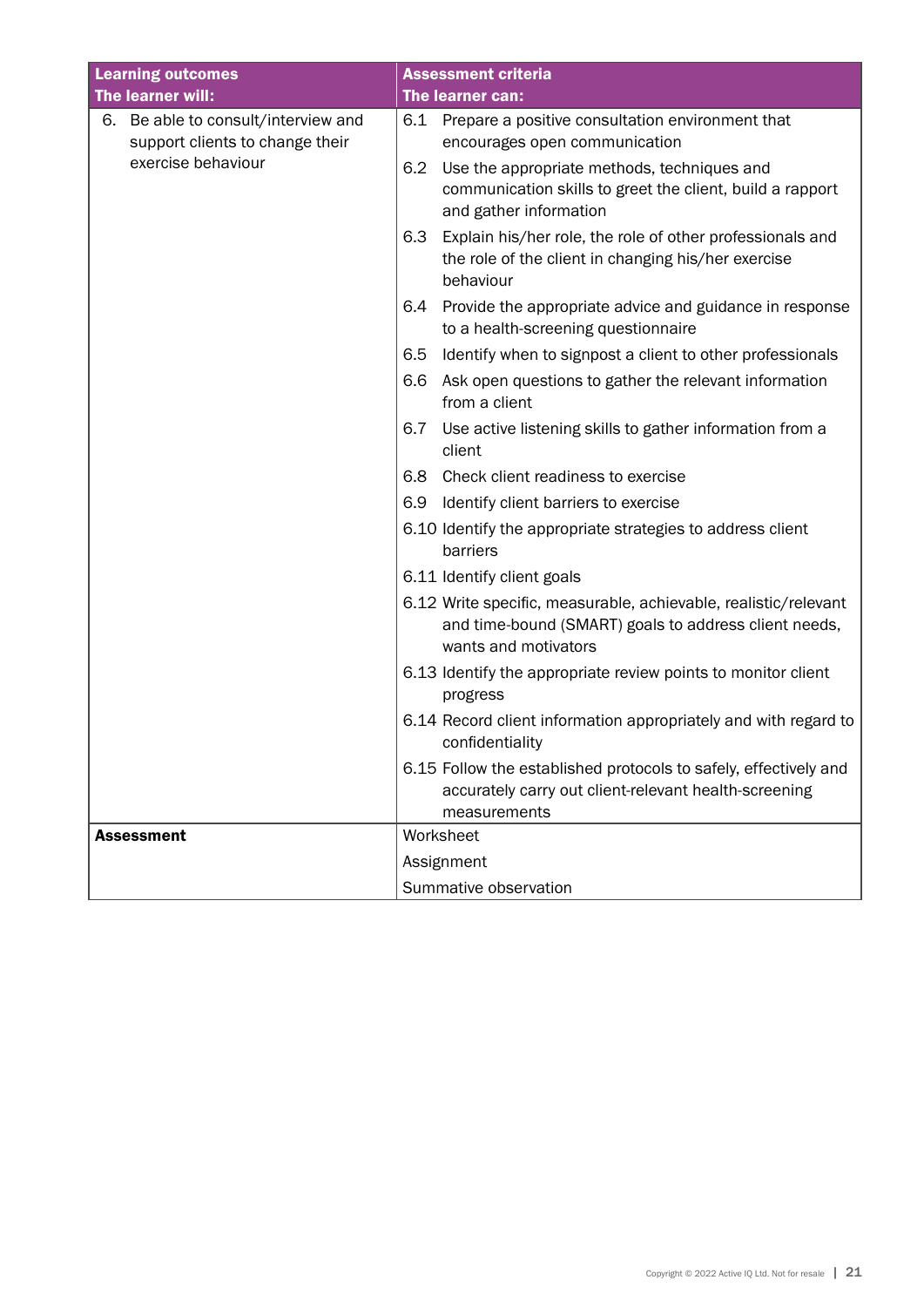# Unit 5 F/616/7505 Level: 2 Unit Title: Planning and instructing gym-based exercise

| <b>Learning outcomes</b>                                                 | <b>Assessment criteria</b>                                                                                                                               |
|--------------------------------------------------------------------------|----------------------------------------------------------------------------------------------------------------------------------------------------------|
| The learner will:                                                        | The learner can:                                                                                                                                         |
| Know how to plan a safe and<br>1.                                        | Recognise a safe and effective session structure<br>1.1                                                                                                  |
| effective gym-based exercise<br>session                                  | 1.2<br>Identify safe and effective exercises/equipment for<br>inclusion in a gym-based session                                                           |
|                                                                          | 1.3<br>Describe how to adapt and modify exercises and<br>equipment to regress, progress and accommodate<br>different client needs                        |
|                                                                          | Explain the purpose of a warm-up and cool-down<br>1.4                                                                                                    |
|                                                                          | 1.5<br>Describe the appropriate exercises for inclusion in a<br>warm-up and cool-down                                                                    |
|                                                                          | 1.6<br>Explain the purpose and benefits of cardiovascular<br>exercise                                                                                    |
|                                                                          | 1.7<br>Explain the purpose and benefits of muscular fitness and<br>resistance exercises                                                                  |
|                                                                          | Explain the purpose and benefits of flexibility exercises<br>1.8                                                                                         |
|                                                                          | 1.9<br>Describe the appropriate exercises to improve the<br>different components of fitness                                                              |
|                                                                          | 1.10 Describe different methods for monitoring exercise<br>intensity                                                                                     |
|                                                                          | 1.11 Recognise the signs and symptoms of over-exertion and<br>the potential acute negative effects of exercise                                           |
| 2.<br>Be able to plan a safe and effective<br>gym-based exercise session | 2.1<br>Prepare the equipment and environment for the session<br>to ensure the safety of the client is maintained                                         |
|                                                                          | 2.2<br>Select safe and effective exercises for all components of<br>the session, which meet the client's needs, goals and<br>ability                     |
|                                                                          | 2.3<br>Plan a safe and effective health-related, gym-based<br>exercise programme to meet client needs and<br>incorporate different components of fitness |
|                                                                          | Plan adaptations and modifications to regress, progress<br>2.4<br>and accommodate different client needs                                                 |
|                                                                          | 2.5<br>Record exercises using an appropriate format to assist<br>client understanding                                                                    |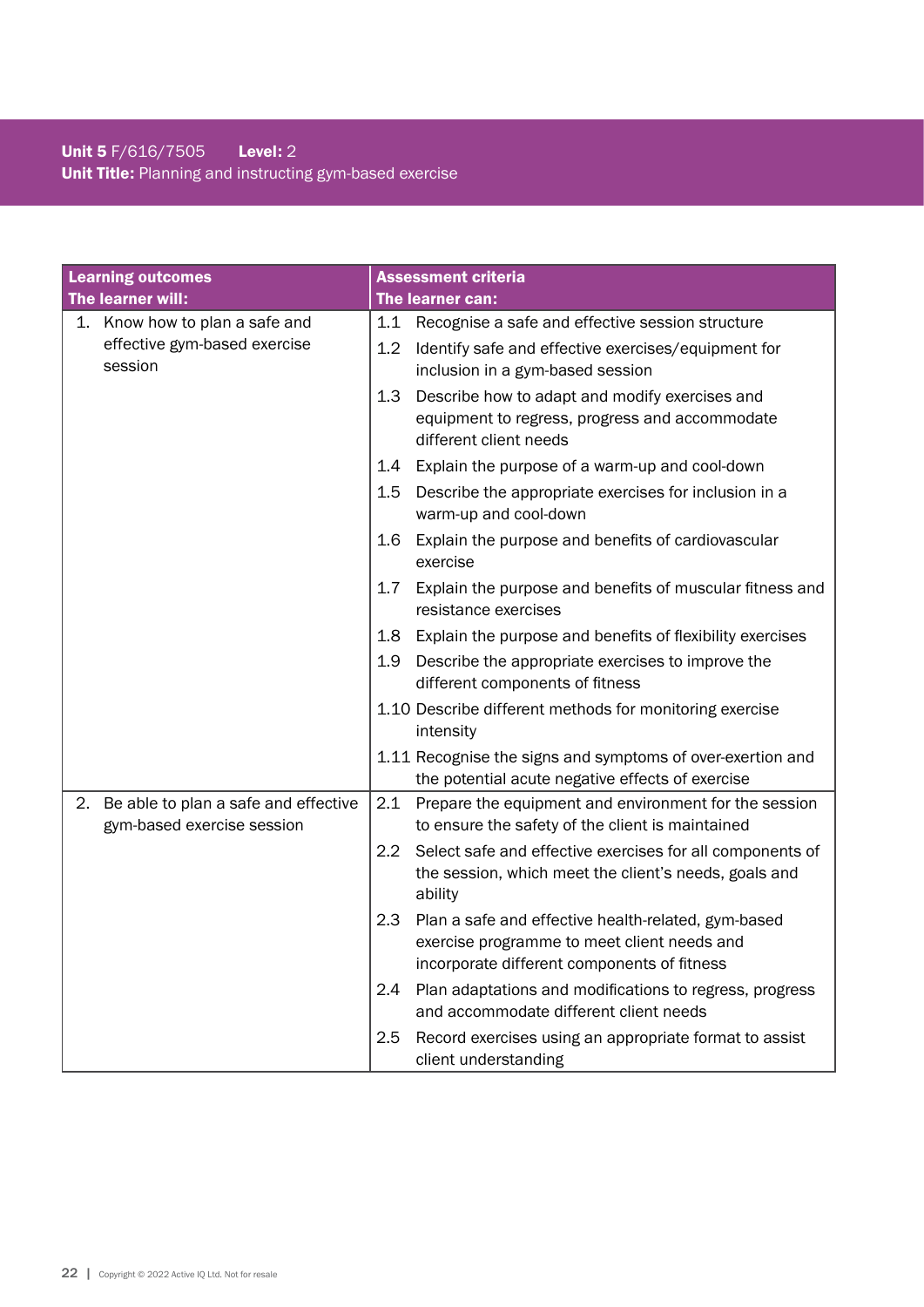|    | <b>Learning outcomes</b>                                                      |     | <b>Assessment criteria</b>                                                                                                                                           |
|----|-------------------------------------------------------------------------------|-----|----------------------------------------------------------------------------------------------------------------------------------------------------------------------|
|    | The learner will:                                                             |     | The learner can:                                                                                                                                                     |
|    | 3. Be able to deliver a safe and<br>effective gym-based exercise<br>programme |     | 3.1 Use the appropriate instructional methods, techniques<br>and communication skills to support clients at different<br>stages of changing their exercise behaviour |
|    |                                                                               | 3.2 | Provide support and motivation to clients                                                                                                                            |
|    |                                                                               | 3.3 | Verbally screen clients to check their readiness to<br>participate                                                                                                   |
|    |                                                                               | 3.4 | Instruct a safe and effective warm-up                                                                                                                                |
|    |                                                                               | 3.5 | Instruct a safe and effective cardiovascular component                                                                                                               |
|    |                                                                               | 3.6 | Instruct a safe and effective muscular fitness/resistance<br>training component                                                                                      |
|    |                                                                               | 3.7 | Instruct safe and effective functional training exercises                                                                                                            |
|    |                                                                               | 3.8 | Instruct a safe and effective cool-down and flexibility<br>component                                                                                                 |
|    |                                                                               | 3.9 | Explain the appropriate health and safety considerations<br>to clients                                                                                               |
|    |                                                                               |     | 3.10 Monitor exercise intensity                                                                                                                                      |
|    |                                                                               |     | 3.11 Monitor exercise safety                                                                                                                                         |
|    |                                                                               |     | 3.12 Observe a client's exercise technique and accurately<br>identify ways to improve his/her performance                                                            |
|    |                                                                               |     | 3.13 Adapt or modify exercises, as appropriate, to<br>accommodate client needs                                                                                       |
|    |                                                                               |     | 3.14 Respond accurately and appropriately to client questions                                                                                                        |
| 4. | Be able to encourage clients to<br>increase physical activity and             | 4.1 | Identify appropriate review points to monitor client<br>progress                                                                                                     |
|    | exercise adherence                                                            | 4.2 | Agree how goal achievement will be measured at the<br>time of review and how the results will be meaningful to<br>the client                                         |
|    |                                                                               | 4.3 | Signpost clients to other activities that they may enjoy or<br>find interesting                                                                                      |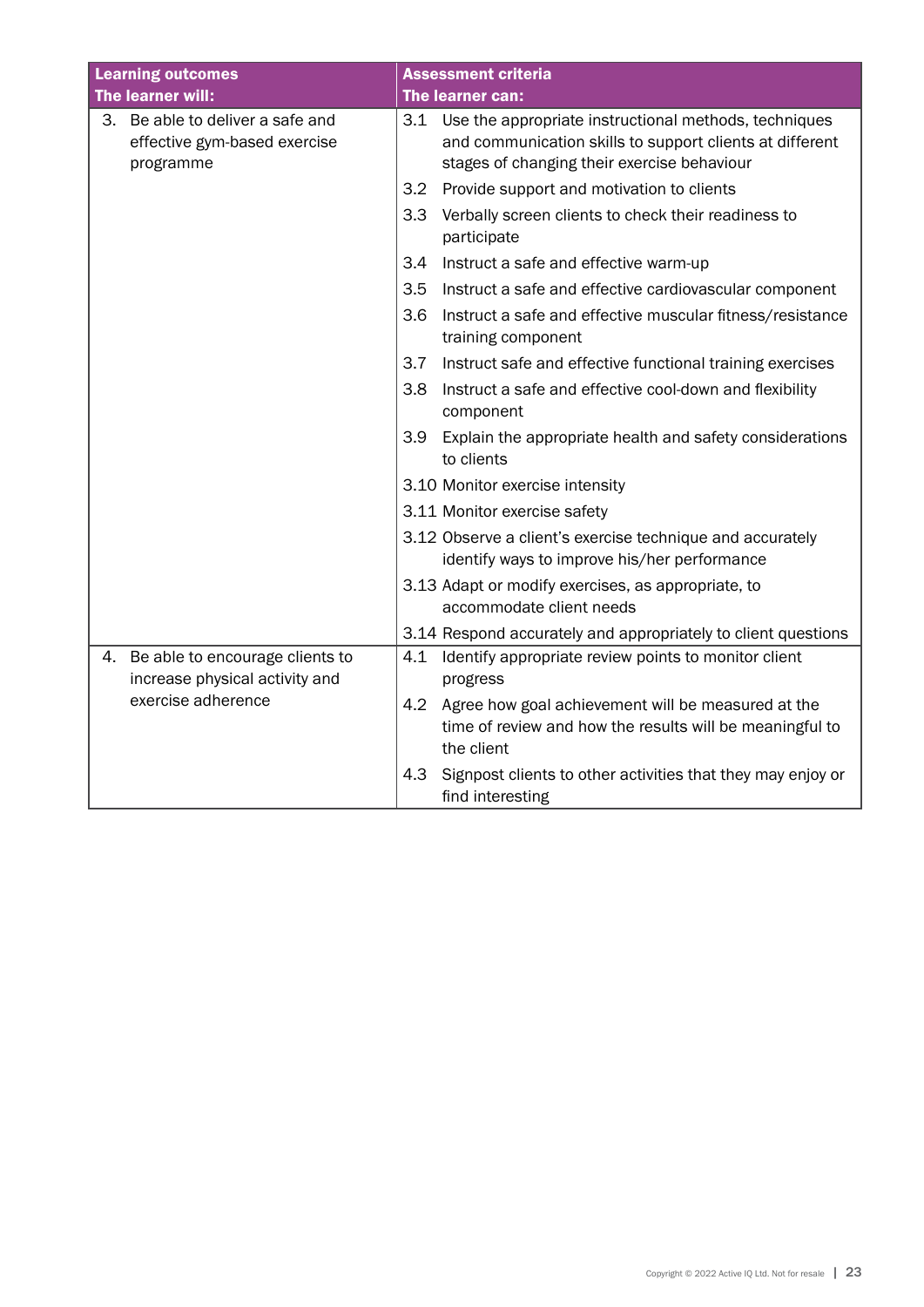| <b>Learning outcomes</b> |                                  |     | <b>Assessment criteria</b>                                                                                                          |
|--------------------------|----------------------------------|-----|-------------------------------------------------------------------------------------------------------------------------------------|
|                          | The learner will:                |     | The learner can:                                                                                                                    |
| 5.                       | Be able to deliver a safe and    | 5.1 | Describe how inductions benefit the safe and effective                                                                              |
|                          | effective gym-based induction to |     | use of a gym-based exercise environment                                                                                             |
|                          | individuals and groups           | 5.2 | Demonstrate the appropriate communication skills when<br>working with groups                                                        |
|                          |                                  | 5.3 | Verbally screen groups of clients to check their readiness<br>to participate                                                        |
|                          |                                  | 5.4 | Introduce clients to the appropriate warm-up exercises                                                                              |
|                          |                                  | 5.5 | Introduce a range of functional exercises using an<br>instructing method appropriate to the exercise and<br>clients                 |
|                          |                                  | 5.6 | Introduce a range of cardiovascular machines using an<br>instructing method appropriate to the exercise and<br>clients              |
|                          |                                  | 5.7 | Introduce a range of fixed-resistance machines using an<br>instructing method appropriate to the exercise and<br>clients            |
|                          |                                  | 5.8 | Introduce clients to a range of free-weight exercises using<br>an instructing method appropriate to the exercise and<br>clients     |
|                          |                                  | 5.9 | Demonstrate safe lifting, passing and spotting of weights.                                                                          |
|                          |                                  |     | 5.10 Introduce clients to a range of body-weight exercises<br>using an instructing method appropriate to the exercise<br>and client |
|                          |                                  |     | 5.11 Introduce clients to appropriate cool-down exercises                                                                           |
|                          |                                  |     | 5.12 Manage groups of clients using appropriate instructing<br>and supervision                                                      |
|                          |                                  |     | 5.13 Observe client's exercise technique and accurately<br>identify ways to improve his/her performance                             |
|                          |                                  |     | 5.14 Explain modifications and adaptations to progress and<br>regress specific exercises                                            |
|                          |                                  |     | 5.15 Explain the appropriate health and safety considerations<br>and gym etiquette                                                  |
|                          |                                  |     | 5.16 Explain to clients how to monitor their own exercise<br>intensity                                                              |
|                          |                                  |     | 5.17 Explain the relevant health-related benefits of exercise to<br>clients                                                         |
|                          |                                  |     | 5.18 Check that clients understand how to continue their<br>programme without direct supervision                                    |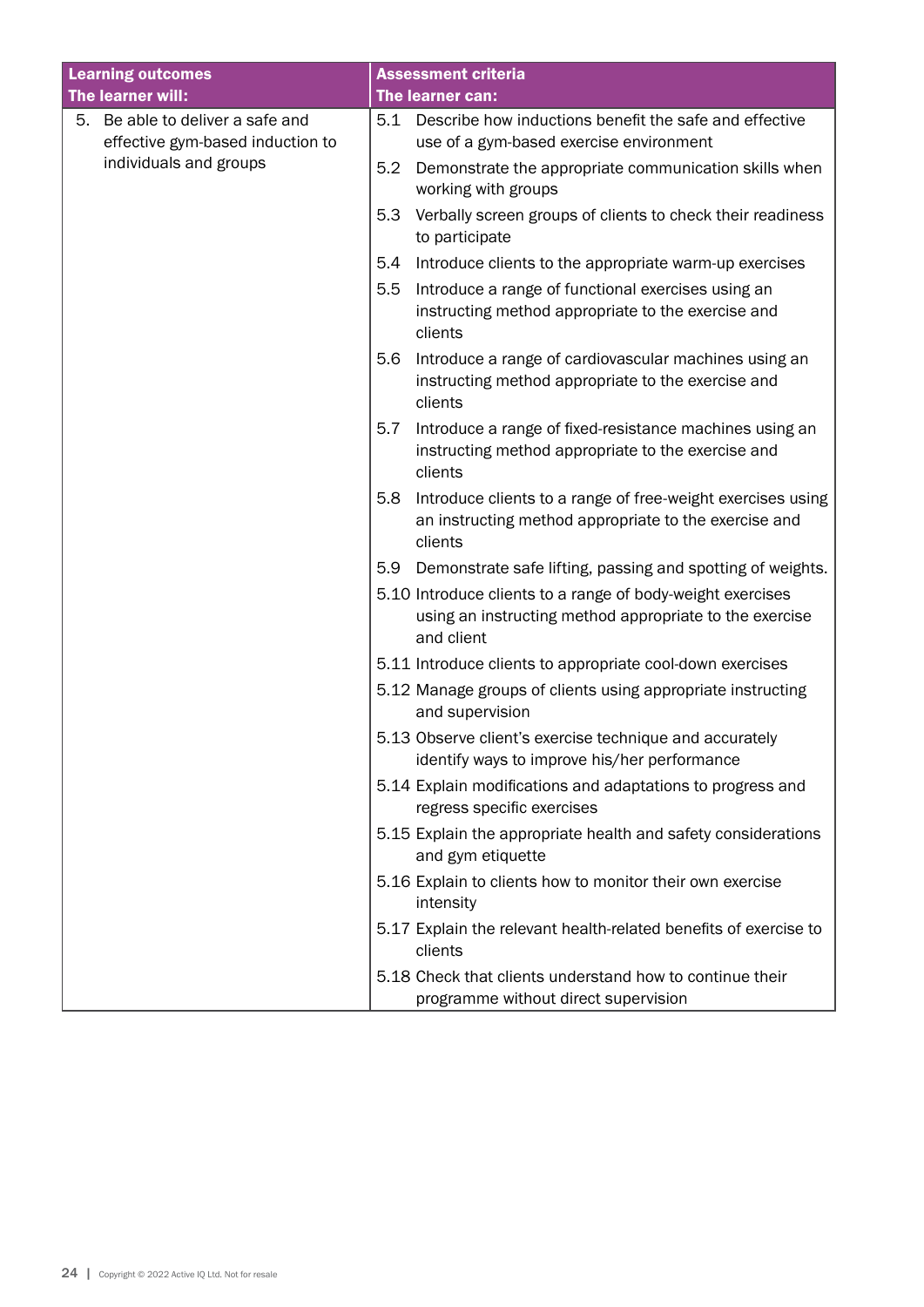| <b>Learning outcomes</b><br>The learner will: | <b>Assessment criteria</b><br>The learner can:                                                                                     |  |
|-----------------------------------------------|------------------------------------------------------------------------------------------------------------------------------------|--|
| 6. Be able to evaluate own practice           | 6.1 Gather feedback from clients in order to review and<br>evaluate own practice                                                   |  |
|                                               | 6.2<br>Evaluate the safety and effectiveness of session<br>structure, selected exercises and equipment for meeting<br>client needs |  |
|                                               | Evaluate the effectiveness of own instructional and<br>6.3<br>communication skills for meeting client needs                        |  |
|                                               | Identify ways to improve own instructional skills and<br>6.4<br>communication                                                      |  |
|                                               | 6.5<br>Identify ways to improve session content to continue to<br>meet client needs                                                |  |
| <b>Assessment</b>                             | Session plan                                                                                                                       |  |
|                                               | Summative observation                                                                                                              |  |
|                                               | Modular summative observation                                                                                                      |  |
|                                               | Self-evaluation                                                                                                                    |  |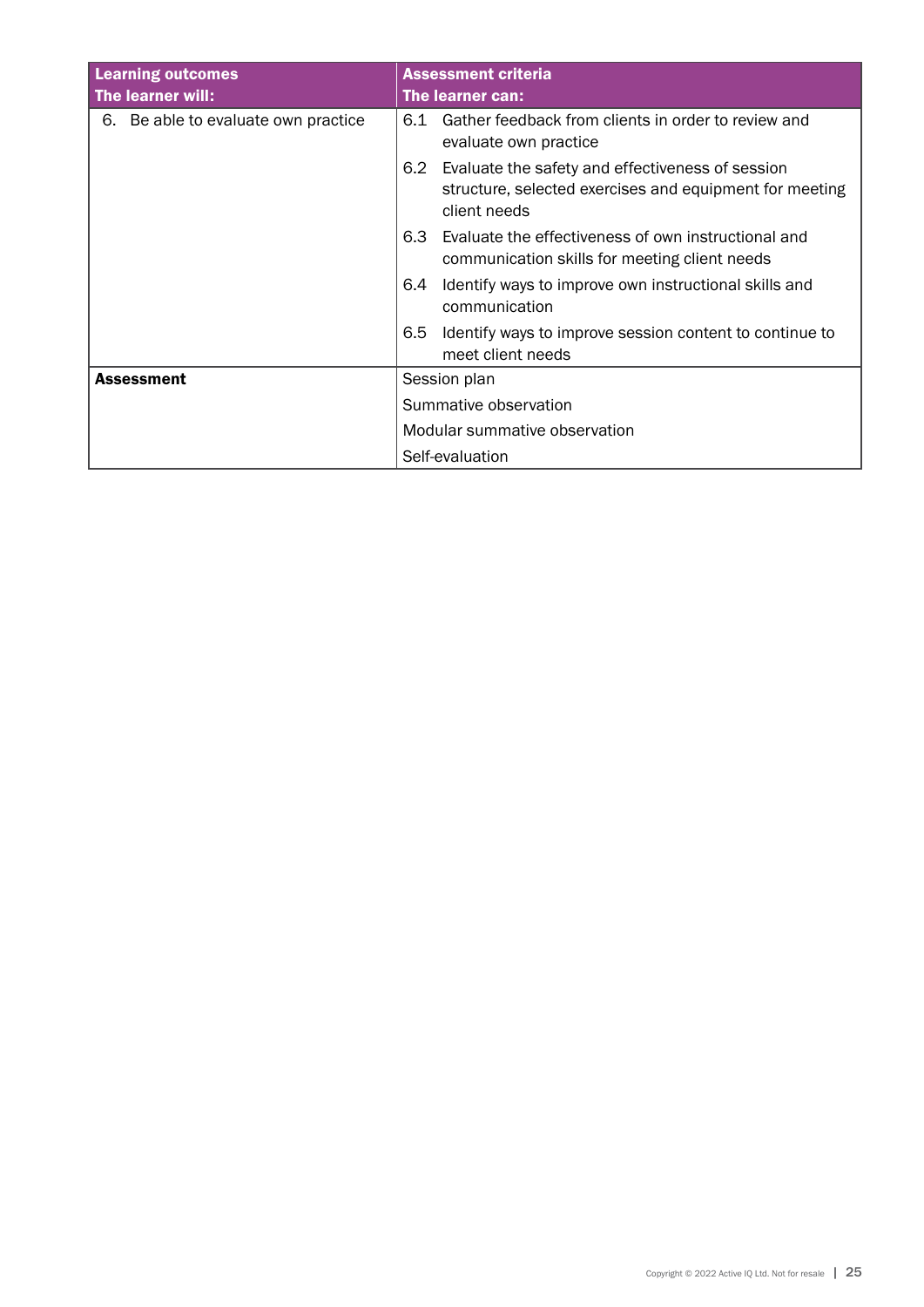# Unit 6 M/618/3456 Level: 3 Unit Title: Technology in sport and exercise

| <b>Learning outcomes</b> |                                                                  |               | <b>Assessment criteria</b>                                                                           |  |  |
|--------------------------|------------------------------------------------------------------|---------------|------------------------------------------------------------------------------------------------------|--|--|
| The learner will:        |                                                                  |               | The learner can:                                                                                     |  |  |
| 1.                       | Be able to research viable<br>technological aids for use with an |               | 1.1 Describe rationale for selection of an appropriate<br>technological aid                          |  |  |
|                          | individual or group                                              | $1.2^{\circ}$ | Describe how the technological aid will help the selected<br>individual or group                     |  |  |
|                          |                                                                  | 1.3           | Explain the potential legal and ethical concerns around<br>the selected technological aid            |  |  |
|                          |                                                                  | 1.4           | Identify the key considerations for the data gathered                                                |  |  |
| 2.                       | Be able to implement the use of<br>technological aids            | 2.1           | Implement the use of and provide evidence of chosen<br>technological aid                             |  |  |
| 3.                       | Be able to analyse data from                                     | 3.1           | Describe data and draw conclusions                                                                   |  |  |
|                          | technological aids                                               | 3.2           | Describe how data can inform future practice of<br>individual/group                                  |  |  |
|                          |                                                                  | 3.3           | Describe how data can inform learners future practice                                                |  |  |
|                          |                                                                  | 3.4           | Explain how data will help with assigning accountability                                             |  |  |
| 4.                       | Be able to review the<br>implementation of a technological       | 4.1           | Confirm whether technological aid assisted individual/<br>group goals                                |  |  |
|                          | aids                                                             | 4.2           | Compare the benefits and constraints (if any) of using the<br>selected technological aid             |  |  |
|                          |                                                                  | 4.3           | Evaluate other technologies or technological aids that you<br>could pair with this to assist further |  |  |
|                          |                                                                  | 4.4           | Evaluate key areas learnt from the process                                                           |  |  |
|                          | <b>Assessment</b>                                                | <b>Task</b>   |                                                                                                      |  |  |
| Assignment               |                                                                  |               |                                                                                                      |  |  |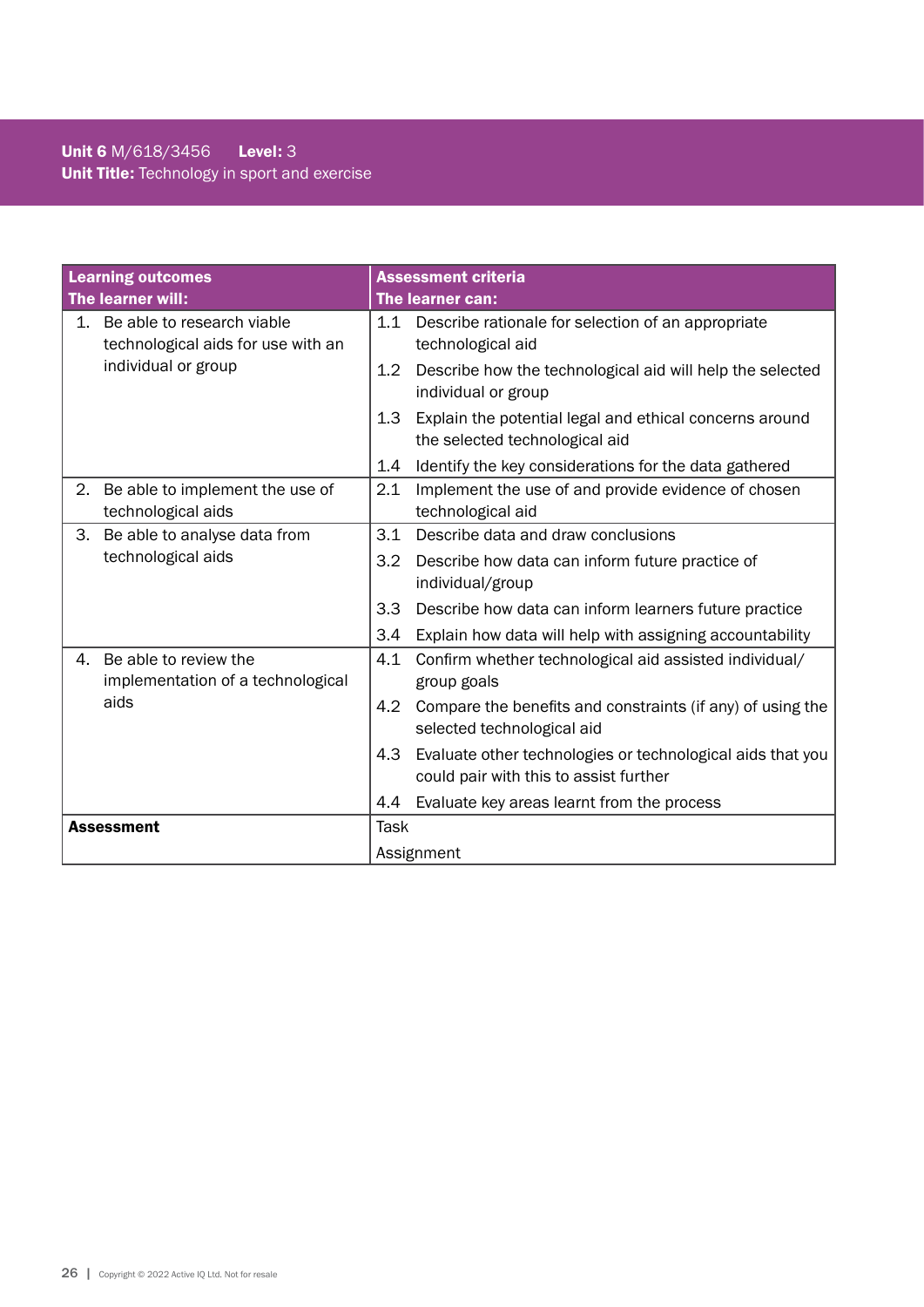# Unit 7 F/615/4012 Level: 3

Unit Title: Applied anatomy and physiology for exercise, health and fitness

| <b>Learning outcomes</b>                                                     | <b>Assessment criteria</b>                                                                                             |
|------------------------------------------------------------------------------|------------------------------------------------------------------------------------------------------------------------|
| The learner will:                                                            | The learner can:                                                                                                       |
| Know the structure and function of<br>1.<br>the cardiovascular system in     | Describe the structures of the heart and their functions,<br>1.1<br>including:                                         |
| relation to health and fitness                                               | chambers                                                                                                               |
|                                                                              | valves                                                                                                                 |
|                                                                              | blood vessels                                                                                                          |
|                                                                              | List the order in which blood flows through the<br>$1.2^{\circ}$<br>cardiovascular system                              |
|                                                                              | Explain the stages of progression in atherosclerosis<br>1.3                                                            |
|                                                                              | Describe the immediate blood pressure response to<br>1.4<br>exercise, to include:                                      |
|                                                                              | the Valsalva manoeuvre                                                                                                 |
|                                                                              | Describe the effects of different forms of exercise training<br>1.5<br>on blood pressure over time                     |
|                                                                              | 1.6<br>Identify the blood pressure classifications and associated<br>health risks                                      |
|                                                                              | 1.7<br>Describe the cardiovascular benefits and adaptations to<br>different forms of exercise, to include:             |
|                                                                              | endurance training                                                                                                     |
|                                                                              | interval training                                                                                                      |
|                                                                              | resistance training                                                                                                    |
|                                                                              | relaxation training<br>$\bullet$                                                                                       |
| Know the structure and function of<br>2.<br>the skeletal system structure in | Identify the anatomical planes of motion for different<br>2.1<br>joint actions and exercises                           |
| relation to health and fitness                                               | Identify the joint actions and typical ranges of movement<br>2.2<br>of the major joints of the body                    |
|                                                                              | Describe the benefits and risks of weight-bearing exercise<br>2.3<br>for the bones and joints                          |
|                                                                              | 2.4<br>Describe the common injury risks at each of the major<br>joints and the movements that are likely to cause them |
|                                                                              | Explain common postural patterns, their associated<br>2.5<br>muscle imbalances and the problems these can cause        |
|                                                                              | Describe the relationship between the structure and<br>2.6<br>function of the skeleton                                 |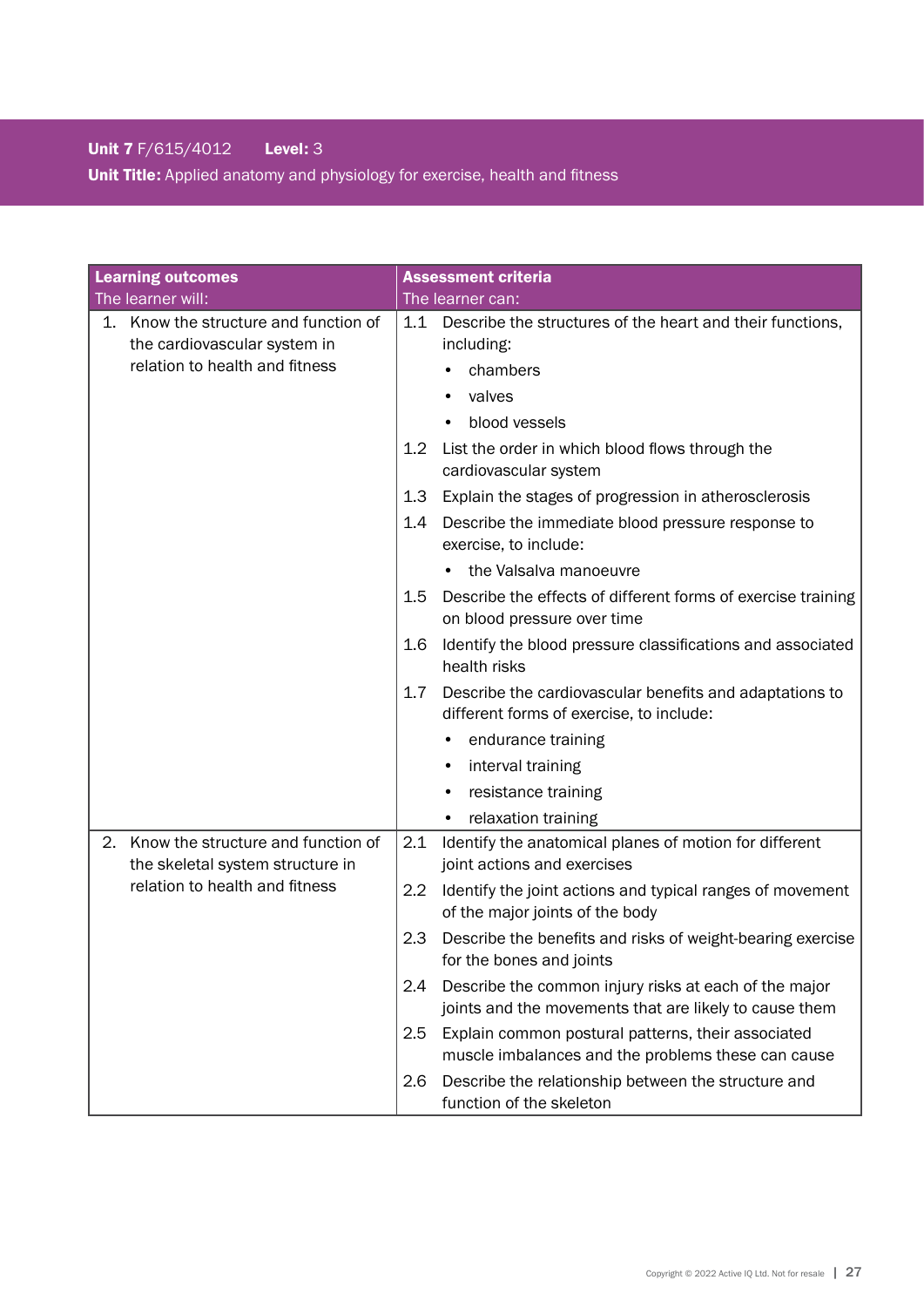| <b>Learning outcomes</b> |                                                                            |     | <b>Assessment criteria</b>                                                                                                                   |
|--------------------------|----------------------------------------------------------------------------|-----|----------------------------------------------------------------------------------------------------------------------------------------------|
| The learner will:        |                                                                            |     | The learner can:                                                                                                                             |
| 3.                       | Know the structure and function of<br>the myofascial system in relation to | 3.1 | Describe the structure and function of muscle fibres and<br>their components                                                                 |
|                          | health and fitness                                                         | 3.2 | Describe the stages of the sliding filament theory                                                                                           |
|                          |                                                                            | 3.3 | Describe the effects of exercise intensity and duration on<br>muscle fibre recruitment and adaptation by the different<br>muscle fibre types |
|                          |                                                                            | 3.4 | Name the locations of the attachment sites for the major<br>muscles of the body                                                              |
|                          |                                                                            | 3.5 | Explain the isolated muscle actions responsible for<br>producing specific body movements                                                     |
|                          |                                                                            | 3.6 | Explain the roles of muscles in integrated movements of<br>the body compared to their isolated muscle actions                                |
|                          |                                                                            | 3.7 | Identify causative factors, symptoms and recovery<br>strategies for delayed onset muscle soreness (DOMS)                                     |
|                          |                                                                            | 3.8 | Describe the structure and functions of the different<br>types of connective tissue                                                          |
| 4.                       | Know the structure and function of                                         | 4.1 | Describe the components of the nervous system, to                                                                                            |
|                          | the nervous system in relation to                                          |     | include:                                                                                                                                     |
|                          | health and fitness                                                         |     | central nervous system                                                                                                                       |
|                          |                                                                            |     | peripheral nervous system                                                                                                                    |
|                          |                                                                            |     | somatic branch of the peripheral nervous system                                                                                              |
|                          |                                                                            |     | autonomic branch of the peripheral nervous system                                                                                            |
|                          |                                                                            | 4.2 | Describe the structure and function of a neuron                                                                                              |
|                          |                                                                            | 4.3 | Describe the structure and function of a motor unit                                                                                          |
|                          |                                                                            | 4.4 | State the 'all or nothing' law of muscle contraction and<br>the size principle of motor unit recruitment                                     |
|                          |                                                                            | 4.5 | Explain the stages in the process of the stretch reflex and<br>inverse stretch reflex                                                        |
|                          |                                                                            | 4.6 | Describe the structure and function of muscle spindles                                                                                       |
|                          |                                                                            | 4.7 | Describe the structure and function of golgi tendon<br>organs                                                                                |
|                          |                                                                            | 4.8 | Explain the definition and function of autogenic inhibition                                                                                  |
|                          |                                                                            | 4.9 | Explain the definition and function of reciprocal inhibition                                                                                 |
|                          |                                                                            |     | 4.10 Explain the neuromuscular adaptations associated with<br>different types of exercise and the benefits of these for<br>performance       |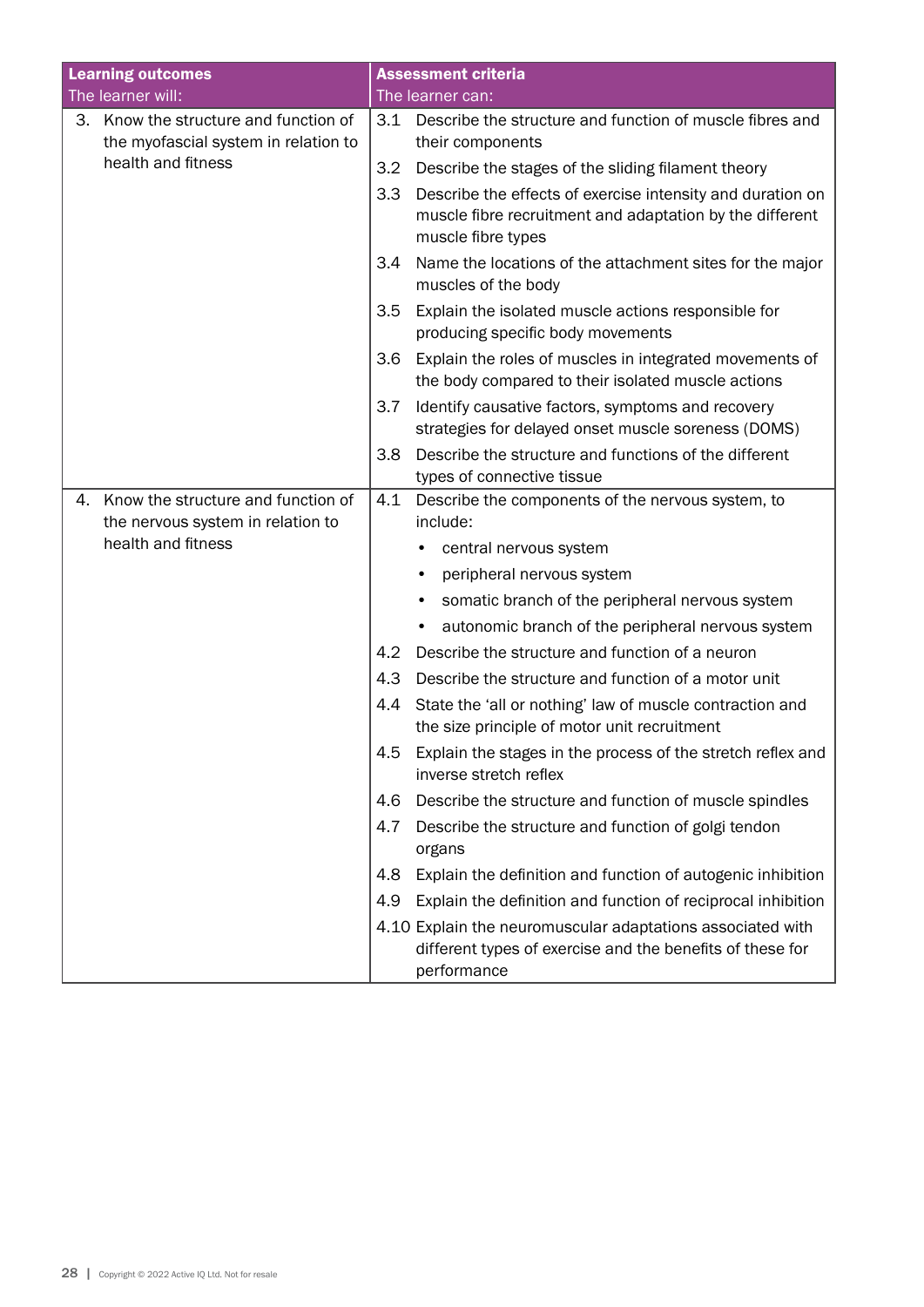| <b>Learning outcomes</b>                                                                                      | <b>Assessment criteria</b>                                                                                                                              |
|---------------------------------------------------------------------------------------------------------------|---------------------------------------------------------------------------------------------------------------------------------------------------------|
| The learner will:                                                                                             | The learner can:                                                                                                                                        |
| Know the structure and function of<br>5.<br>the endocrine system in relation to<br>health and fitness         | 5.1<br>Describe the role of the endocrine system<br>5.2<br>Recognise the location, structure and functions of the                                       |
|                                                                                                               | endocrine glands of the body<br>5.3<br>Describe the main functions of hormones in the body, to<br>include:                                              |
|                                                                                                               | growth hormone                                                                                                                                          |
|                                                                                                               | thyroid hormones                                                                                                                                        |
|                                                                                                               | corticosteroids                                                                                                                                         |
|                                                                                                               | catecholamines                                                                                                                                          |
|                                                                                                               | insulin                                                                                                                                                 |
|                                                                                                               | glucagon                                                                                                                                                |
|                                                                                                               | Explain the lifestyle factors that affect endocrine health<br>5.4                                                                                       |
| Understand the role of the energy<br>6.<br>systems in relation to physical<br>activity, exercise and training | 6.1<br>Describe the energy substrates and by-products of each<br>energy system                                                                          |
|                                                                                                               | Explain the processes by which adenosine triphosphate<br>6.2<br>(ATP) is re-synthesised in each energy system                                           |
|                                                                                                               | 6.3<br>Explain the relative contribution of each energy system to<br>total energy expended in activities with different<br>characteristics, to include: |
|                                                                                                               | intensity<br>$\bullet$                                                                                                                                  |
|                                                                                                               | duration                                                                                                                                                |
|                                                                                                               | type                                                                                                                                                    |
| Know the structure and function of<br>7.<br>the digestive system in relation to                               | 7.1<br>Describe the structure of each section of the<br>gastrointestinal tract in relation to its functions                                             |
| health and fitness                                                                                            | Describe the location and functions of each of the<br>7.2<br>digestive organs                                                                           |
|                                                                                                               | Explain the role of the digestive system in maintaining<br>7.3<br>health                                                                                |
|                                                                                                               | Explain the implications of different dietary practices for<br>7.4<br>the digestive system                                                              |
|                                                                                                               | Explain the importance of physical activity for digestive<br>7.5<br>system health                                                                       |
| <b>Assessment</b>                                                                                             | Theory paper                                                                                                                                            |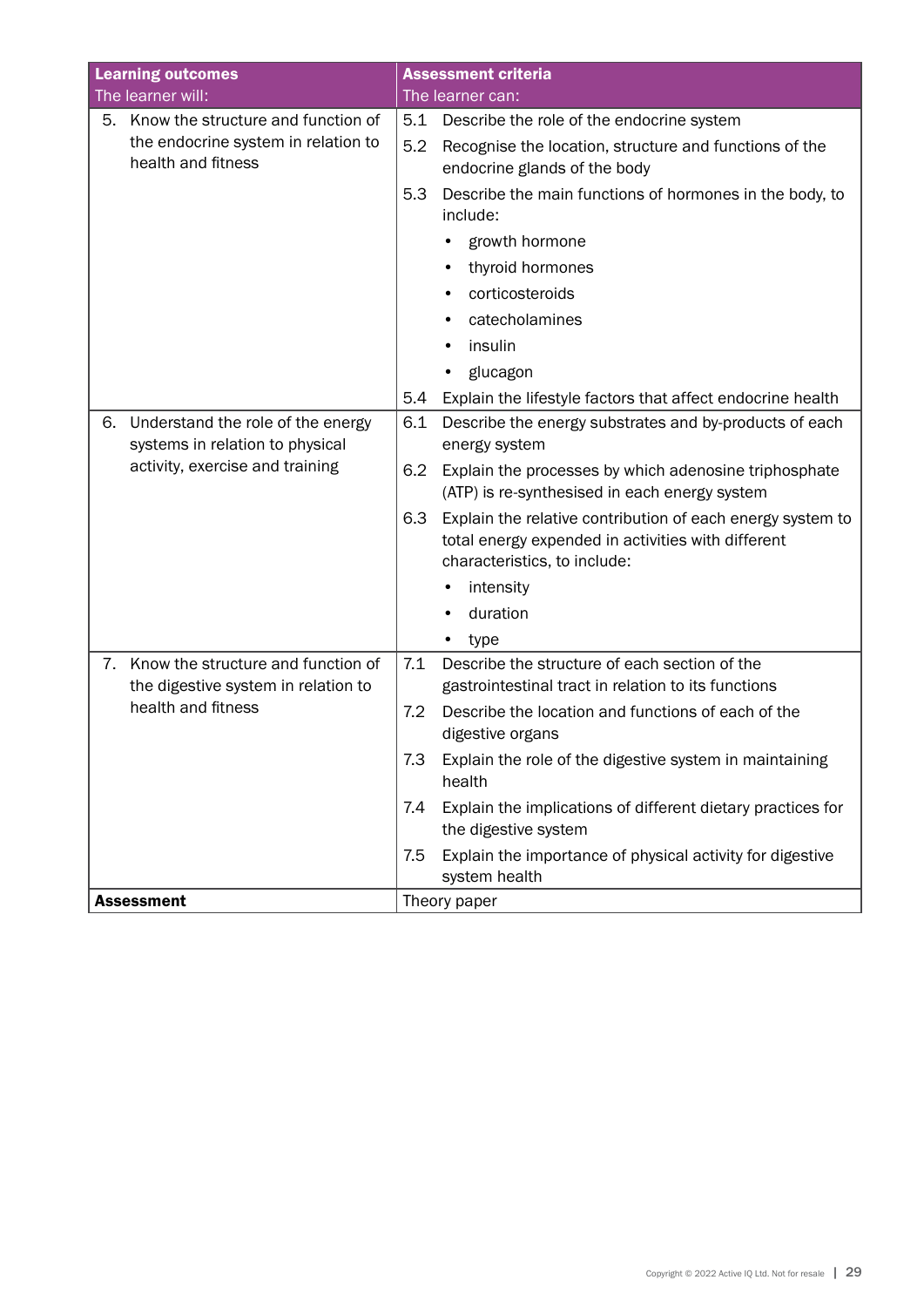# Unit 8 J/615/4013 Level: 3

Unit Title: The principles of nutrition and their application to exercise and health

| <b>Learning outcomes</b>                                                   | <b>Assessment criteria</b>                                                                                                    |
|----------------------------------------------------------------------------|-------------------------------------------------------------------------------------------------------------------------------|
| The learner will:                                                          | The learner can:                                                                                                              |
| Understand how to access credible<br>1.<br>information about nutrition for | Interpret evidence-based nutritional guidelines from<br>1.1<br>credible sources, to include:                                  |
| exercise and health                                                        | national food guides                                                                                                          |
|                                                                            | professional dietetic bodies                                                                                                  |
|                                                                            | independent scientific bodies                                                                                                 |
|                                                                            | 1.2<br>Distinguish between credible evidence-based information<br>and unscientific claims made in the media                   |
| Know common nutritional terms<br>2.                                        | Define common nutritional terms, to include:<br>2.1                                                                           |
| related to exercise and health                                             | health<br>$\bullet$                                                                                                           |
|                                                                            | diet                                                                                                                          |
|                                                                            | wellness/well-being                                                                                                           |
|                                                                            | healthy eating                                                                                                                |
|                                                                            | balanced diet                                                                                                                 |
|                                                                            | nutrition<br>٠                                                                                                                |
|                                                                            | nutrient                                                                                                                      |
|                                                                            | macronutrient                                                                                                                 |
|                                                                            | micronutrient                                                                                                                 |
|                                                                            | phytonutrient                                                                                                                 |
| Know the nutrients required to<br>З.                                       | 3.1<br>Describe the macronutrients and their functions                                                                        |
| maintain health                                                            | 3.2<br>Evaluate good dietary sources of each macronutrient                                                                    |
|                                                                            | 3.3<br>Recognise the transport, storage and metabolised forms<br>of each macronutrient                                        |
|                                                                            | 3.4<br>Explain the glycaemic index rating system for foods<br>containing carbohydrates and its importance for human<br>health |
|                                                                            | 3.5<br>Identify key micronutrients and their functions                                                                        |
|                                                                            | 3.6<br>Identify good dietary sources of key micronutrients                                                                    |
|                                                                            | 3.7<br>Evaluate the importance of phytonutrients to human<br>health                                                           |
|                                                                            | 3.8 Describe the functions of water in the body                                                                               |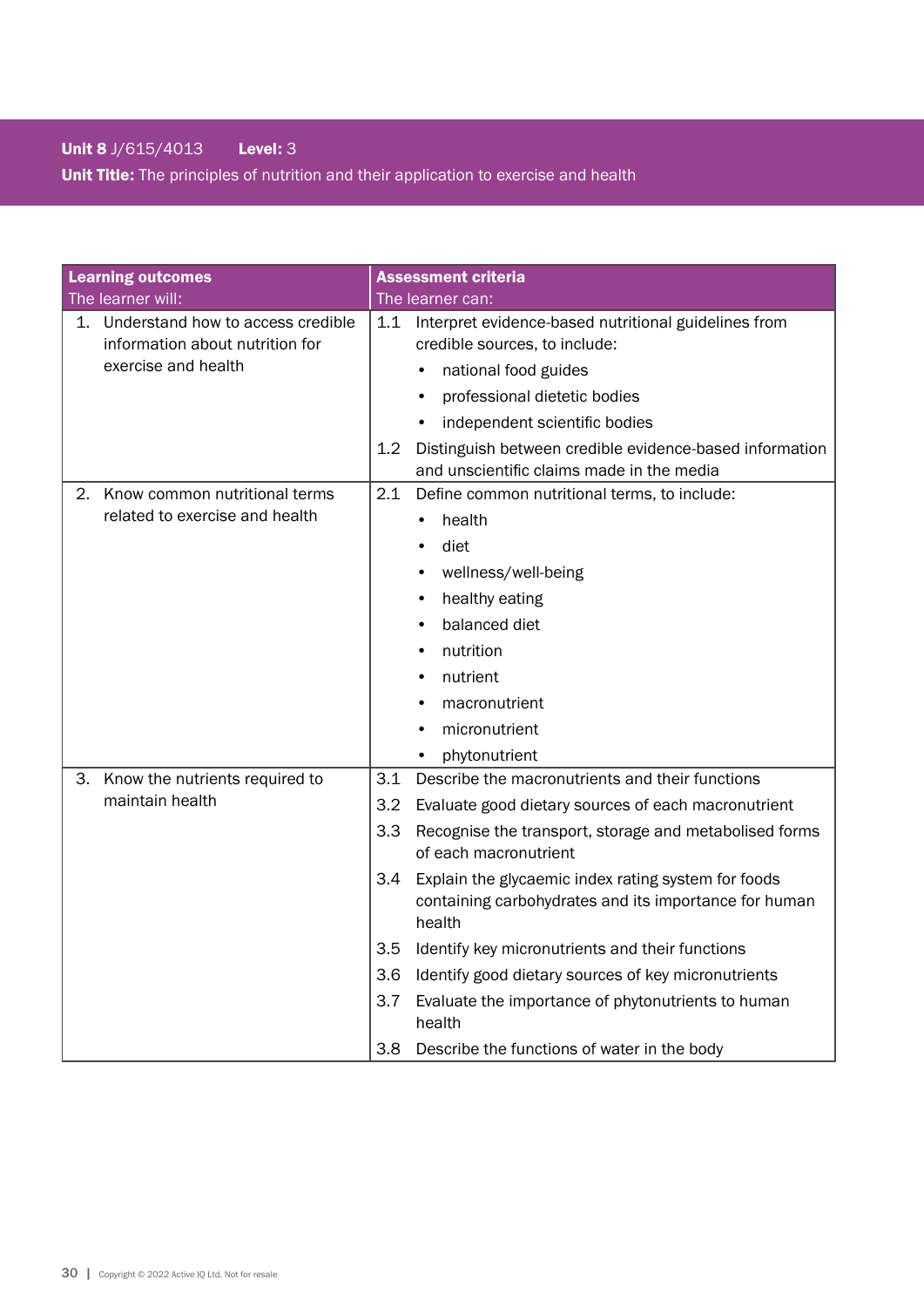| <b>Learning outcomes</b>                                                                     | <b>Assessment criteria</b>                                                                                                                                   |
|----------------------------------------------------------------------------------------------|--------------------------------------------------------------------------------------------------------------------------------------------------------------|
| The learner will:                                                                            | The learner can:                                                                                                                                             |
| Know how nutrients from food are<br>4.<br>used to fuel and recover from<br>physical activity | 4.1 Evaluate the functions of macronutrients, micronutrients<br>and water in relation to exercise performance and<br>recovery                                |
|                                                                                              | Recognise how training may affect an individual's<br>4.2<br>nutritional requirements                                                                         |
|                                                                                              | Describe the nutrients used for generating energy<br>4.3                                                                                                     |
|                                                                                              | Analyse the relative contribution of each nutrient to total<br>4.4<br>energy expenditure in activity of different intensities                                |
|                                                                                              | 4.5<br>Evaluate the role of each macronutrient in post-exercise<br>recovery and relate this to post-exercise dietary<br>guidelines                           |
| Know how to estimate daily energy<br>5.                                                      | 5.1<br>Define terms related to weight management to include:                                                                                                 |
| and nutrient requirements for                                                                | calorie                                                                                                                                                      |
| clients with different goals                                                                 | energy balance                                                                                                                                               |
|                                                                                              | negative energy balance<br>٠                                                                                                                                 |
|                                                                                              | positive energy balance<br>٠                                                                                                                                 |
|                                                                                              | basal metabolic rate (BMR)                                                                                                                                   |
|                                                                                              | thermic effect of food (TEF)                                                                                                                                 |
|                                                                                              | thermic effect of physical activity (TEPA)                                                                                                                   |
|                                                                                              | non-exercise activity thermogenesis (NEAT)                                                                                                                   |
|                                                                                              | 5.2<br>Describe safe and effective guidelines for the rate of fat<br>loss achievable through diet modification and exercise                                  |
|                                                                                              | 5.3<br>Critically compare guidelines for the rate of muscle gain<br>achievable through diet modification and exercise to<br>analyse safety and effectiveness |
|                                                                                              | 5.4<br>Explain safe and effective guidelines for tailoring nutrition<br>to optimise preparation and performance in endurance<br>events, to include:          |
|                                                                                              | pre-event nutrition, e.g. carbohydrate loading, fat<br>loading                                                                                               |
|                                                                                              | nutrition during the event<br>$\bullet$                                                                                                                      |
|                                                                                              | post-event nutrition<br>$\bullet$                                                                                                                            |
| Know the risks of poor nutritional<br>6.                                                     | 6.1<br>Describe the signs, symptoms and risks of dehydration                                                                                                 |
| and lifestyle practices                                                                      | Analyse the risks of diets that severely restrict energy<br>6.2<br>intake                                                                                    |
|                                                                                              | 6.3<br>Analyse the risks of diets that contain high intakes of<br>processed food products and few real foods                                                 |
|                                                                                              | Evaluate the role of alcohol as a non-nutrient dietary<br>6.4<br>source of energy                                                                            |
|                                                                                              | Evaluate the effects of caffeine on the body<br>6.5                                                                                                          |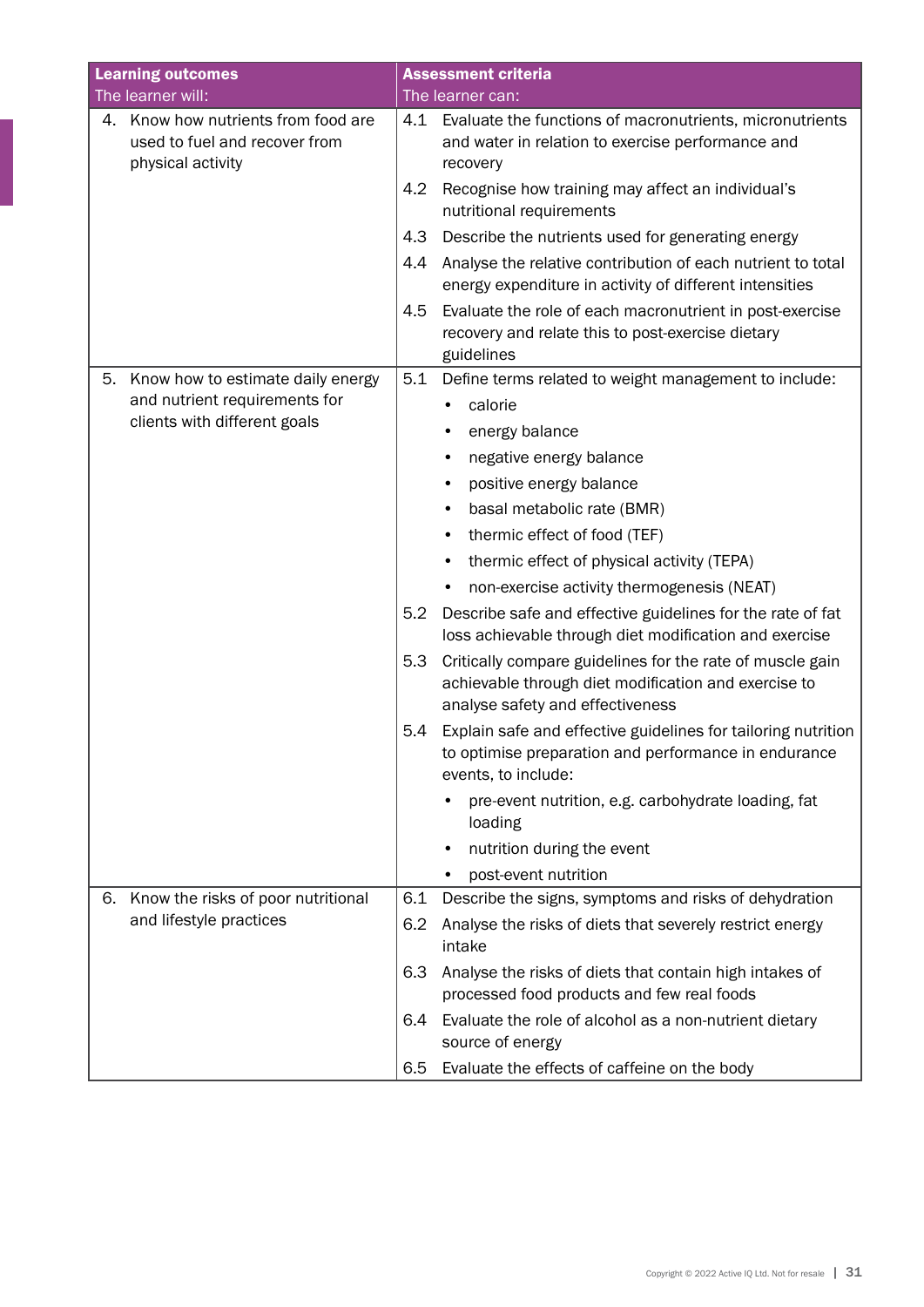| <b>Learning outcomes</b>                                                                  |     | <b>Assessment criteria</b>                                                                                                                |  |  |
|-------------------------------------------------------------------------------------------|-----|-------------------------------------------------------------------------------------------------------------------------------------------|--|--|
| The learner will:                                                                         |     | The learner can:                                                                                                                          |  |  |
| 7. Know the nutritional considerations<br>for specific client groups                      | 7.1 | Explain the importance of a balanced diet for pre and<br>postnatal clients                                                                |  |  |
|                                                                                           | 7.2 | List the sources of food which are important for pre and<br>postnatal clients                                                             |  |  |
|                                                                                           | 7.3 | List the foods which should be avoided during pregnancy<br>and the reasons for these                                                      |  |  |
|                                                                                           | 7.4 | Explain the importance of a balanced diet for older adults                                                                                |  |  |
|                                                                                           | 7.5 | List the sources of food which are important for older<br>adults                                                                          |  |  |
|                                                                                           | 7.6 | Explain the relevant nutritional guidelines for specified<br>medical conditions, to include:                                              |  |  |
|                                                                                           |     | hypertension                                                                                                                              |  |  |
|                                                                                           |     | obesity<br>$\bullet$                                                                                                                      |  |  |
|                                                                                           |     | cardiac pulmonary disease                                                                                                                 |  |  |
|                                                                                           |     | diabetes                                                                                                                                  |  |  |
|                                                                                           |     | stress                                                                                                                                    |  |  |
|                                                                                           | 7.7 | Recognise the professional boundaries for a personal<br>trainer with regard to providing nutritional information<br>and advice            |  |  |
|                                                                                           | 7.8 | Recognise when to refer or signpost a client to a<br>professional qualified to deal with specific nutritional and<br>dietary requirements |  |  |
| Be able to analyse clients' dietary<br>8.<br>habits and identify areas for<br>improvement | 8.1 | Use appropriate methods to collect nutritional<br>information from clients with different goals, to include:<br>fat loss                  |  |  |
|                                                                                           |     | muscle gain                                                                                                                               |  |  |
|                                                                                           |     | preparing for an endurance event                                                                                                          |  |  |
|                                                                                           |     | preparing for a strength and power event                                                                                                  |  |  |
|                                                                                           | 8.2 | Use appropriate methods to analyse a client's nutritional<br>information                                                                  |  |  |
|                                                                                           | 8.3 | Analyse a client's collected nutritional data to identify<br>areas of improvement in line with current nutritional<br>guidelines          |  |  |
|                                                                                           | 8.4 | Analyse a client's collected data to identify areas of<br>improvement in line with their nutritional goals                                |  |  |
| <b>Assessment</b>                                                                         |     | Theory paper                                                                                                                              |  |  |
|                                                                                           |     | Case study                                                                                                                                |  |  |
|                                                                                           |     | Worksheet                                                                                                                                 |  |  |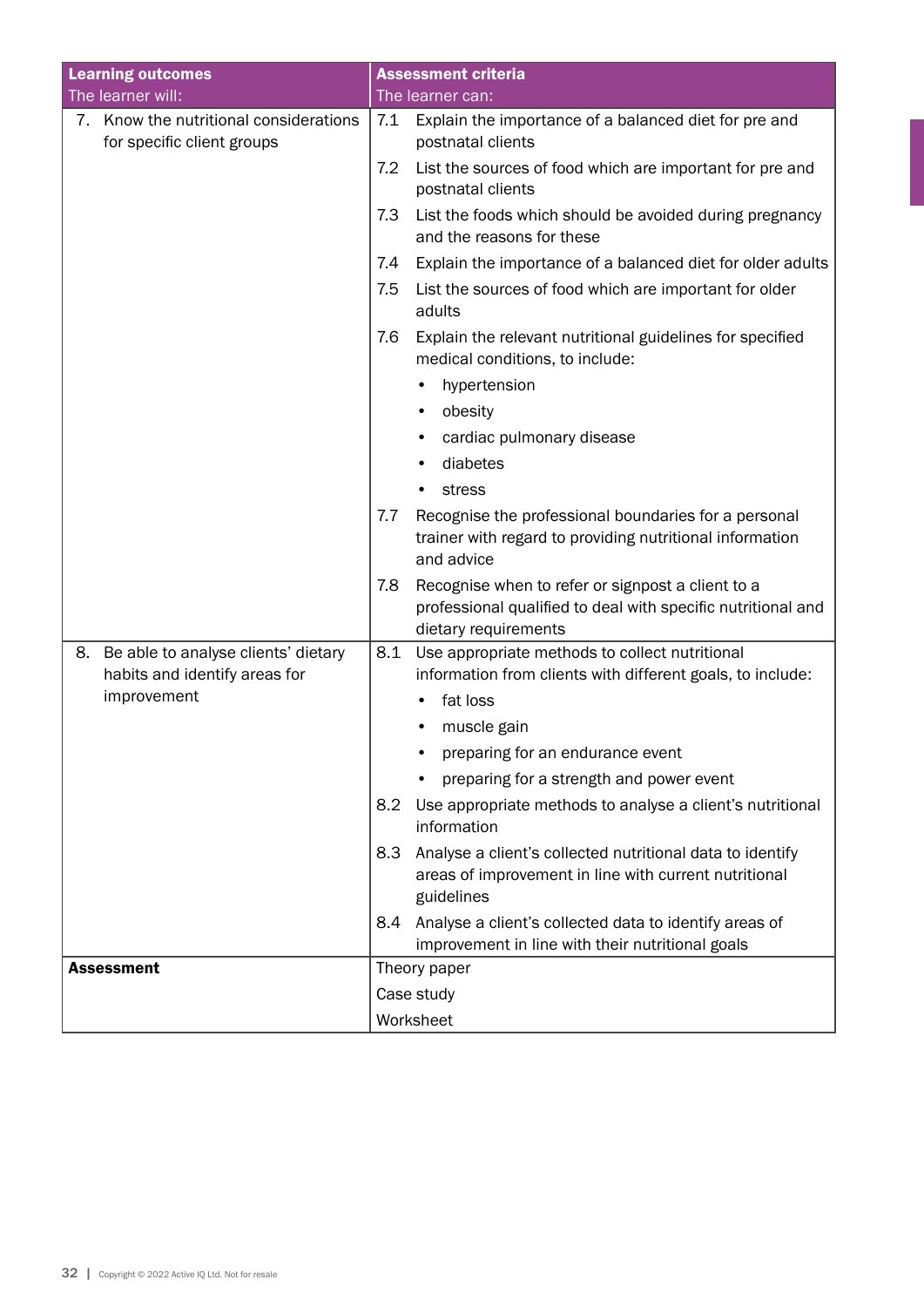# Unit 9 R/615/4015 Level: 3

Unit Title: Understanding lifestyle, health, well-being and common medical conditions

| <b>Learning outcomes</b>                                                     | <b>Assessment criteria</b>                                                                                                    |
|------------------------------------------------------------------------------|-------------------------------------------------------------------------------------------------------------------------------|
| The learner will:                                                            | The learner can:                                                                                                              |
| Understand how lifestyle factors<br>1.<br>affect a client's health and well- | Explain the biological, behavioural, psychological and<br>1.1<br>social components of health and well-being                   |
| being                                                                        | Describe the lifestyle factors that can affect an<br>$1.2^{\circ}$<br>individual's health and well-being, to include:         |
|                                                                              | dietary intake                                                                                                                |
|                                                                              | stress                                                                                                                        |
|                                                                              | fatigue                                                                                                                       |
|                                                                              | alcohol                                                                                                                       |
|                                                                              | levels of physical activity                                                                                                   |
|                                                                              | 1.3<br>Describe the factors that determine the success of a<br>client when attempting to make a lifestyle behaviour<br>change |
| Understand commonly occurring<br>2.                                          | 2.1<br>Identify the causes of specified medical conditions, to                                                                |
| medical conditions and how they                                              | include:                                                                                                                      |
| may impact a client's lifestyle                                              | hypertension                                                                                                                  |
|                                                                              | obesity<br>٠                                                                                                                  |
|                                                                              | cardiorespiratory disease<br>٠                                                                                                |
|                                                                              | diabetes                                                                                                                      |
|                                                                              | stress                                                                                                                        |
|                                                                              | 2.2<br>Identify the progression of specified medical conditions                                                               |
|                                                                              | 2.3<br>Identify the risk factors of specified medical conditions                                                              |
|                                                                              | Describe the clinical signs and symptoms of specified<br>2.4<br>medical conditions                                            |
|                                                                              | 2.5<br>Describe the risks and benefits of exercise for specific<br>medical conditions, to include                             |
|                                                                              | exercise guidelines, restrictions and contraindications                                                                       |
|                                                                              | nutritional guidelines                                                                                                        |
|                                                                              | Describe how specified medical conditions may impact a<br>2.6<br>client's lifestyle, for example:                             |
|                                                                              | dietary modifications<br>٠                                                                                                    |
|                                                                              | exercise contraindications                                                                                                    |
|                                                                              | ability to partake in physical activity                                                                                       |
|                                                                              | Describe considerations for exercise when dealing with<br>2.7<br>comorbidities                                                |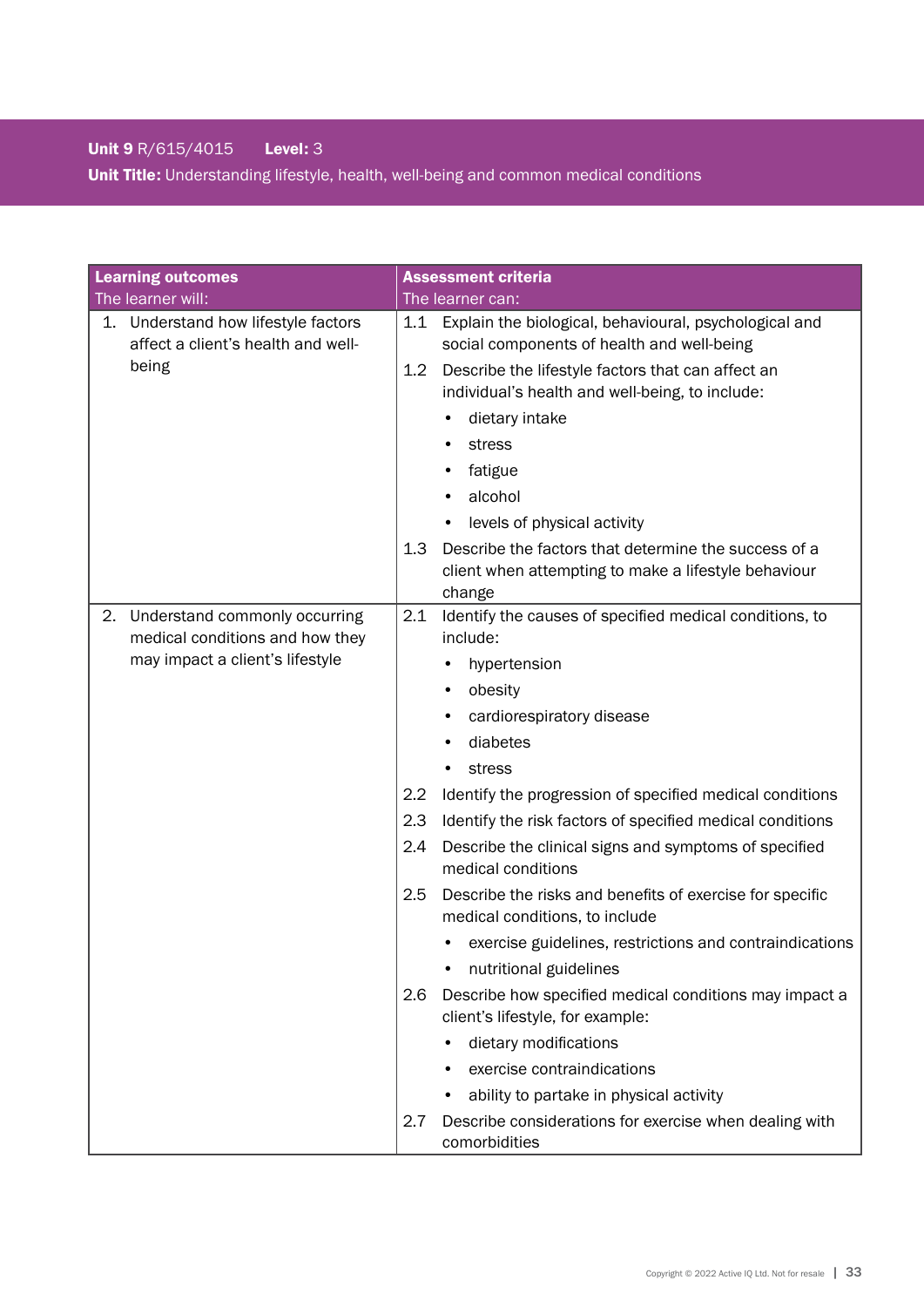| <b>Learning outcomes</b>                                | <b>Assessment criteria</b>                                                                                                                                                                      |  |  |
|---------------------------------------------------------|-------------------------------------------------------------------------------------------------------------------------------------------------------------------------------------------------|--|--|
| The learner will:                                       | The learner can:                                                                                                                                                                                |  |  |
| 3. Understand how to risk-stratify and                  | 3.1 Recognise risk stratification models used to assess risk                                                                                                                                    |  |  |
| when to refer clients with common<br>medical conditions | 3.2<br>Describe how different conditions and pathophysiology<br>are risk stratified, including contraindications for exercise                                                                   |  |  |
|                                                         | 3.3<br>Recognise when clients need to be signposted to other<br>professionals                                                                                                                   |  |  |
|                                                         | Identify the reasons a client should be signposted to a<br>3.4<br>medical or healthcare professional                                                                                            |  |  |
|                                                         | Explain how signposting a client to other services can<br>3.5<br>support lifestyle behaviour change                                                                                             |  |  |
|                                                         | Recognise when to refer or signpost a client to other<br>3.6<br>professionals regarding lifestyle behaviours e.g. smoking<br>cessation, alcohol addiction counselling, dietitian,<br>counsellor |  |  |
|                                                         | Recognise the professional boundaries for a personal<br>3.7<br>trainer with regard to providing nutritional information<br>and advice                                                           |  |  |
|                                                         | Recognise when to refer or signpost a client to a<br>3.8<br>professional qualified to deal with specific nutritional and<br>dietary requirements                                                |  |  |
| <b>Assessment</b>                                       | Assignments                                                                                                                                                                                     |  |  |
|                                                         | Worksheet                                                                                                                                                                                       |  |  |
|                                                         | Modular summative observation                                                                                                                                                                   |  |  |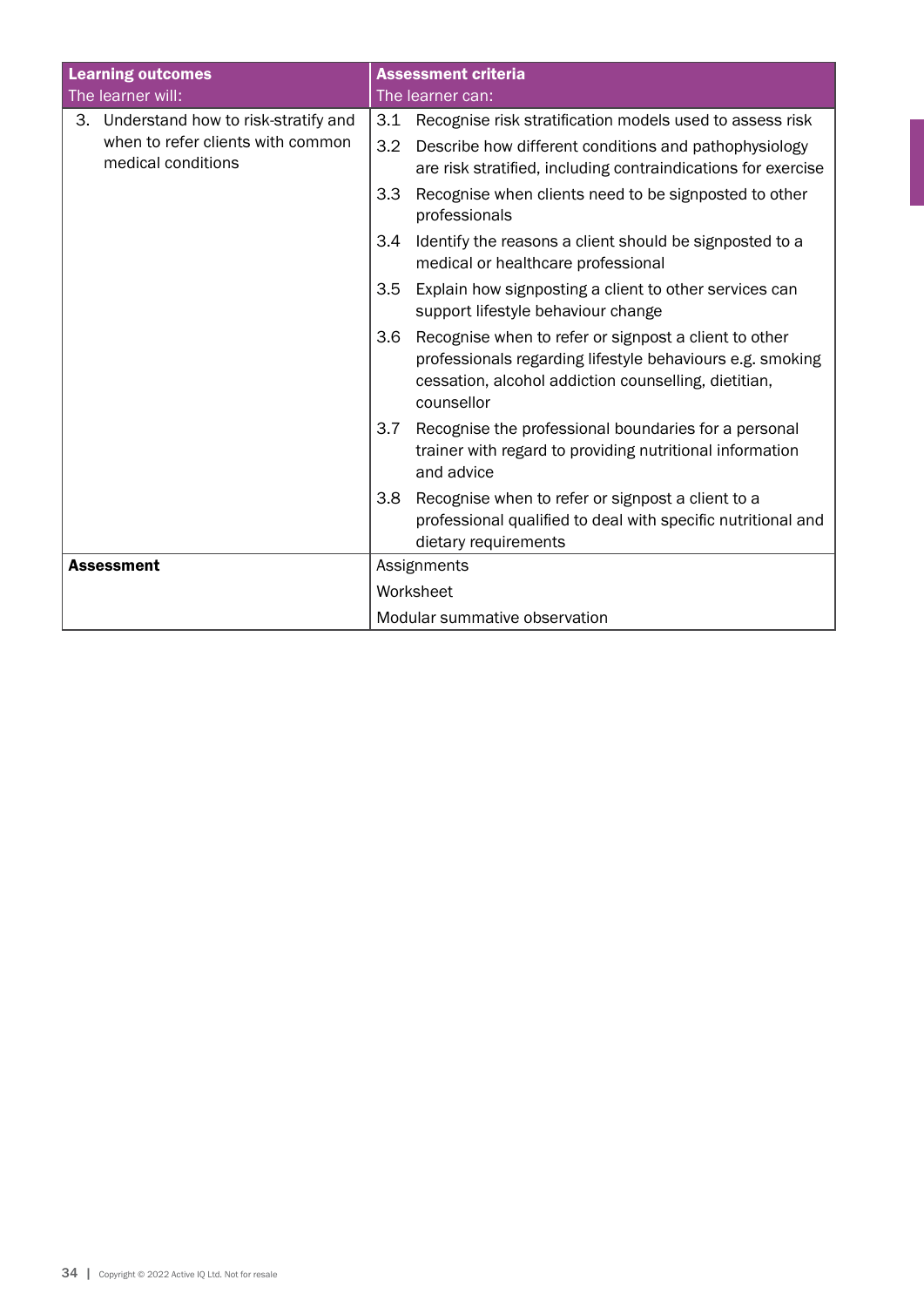# Unit 10 L/617/3999 Level: 3 Unit Title: Delivering client consultations and health and fitness assessments

| <b>Learning outcomes</b>                                                                  | <b>Assessment criteria</b>                                                                                                                     |
|-------------------------------------------------------------------------------------------|------------------------------------------------------------------------------------------------------------------------------------------------|
| The learner will:                                                                         | The learner can:                                                                                                                               |
| 1.<br>Understand the importance of<br>communication skills to effectively                 | Describe the concept of client touch points within an<br>1.1<br>organisation                                                                   |
| communicate and engage with<br>clients                                                    | Explain the importance of positive client experiences at<br>$1.2^{\circ}$<br>every touch point                                                 |
|                                                                                           | Outline the importance of effective communication skills<br>1.3<br>for a personal trainer                                                      |
|                                                                                           | Explain how to create a positive impression of self<br>1.4                                                                                     |
|                                                                                           | 1.5<br>Explain how to get to know different clients                                                                                            |
|                                                                                           | Describe ways to build a rapport with different clients<br>1.6                                                                                 |
|                                                                                           | 1.7<br>Describe methods of initiating conversation with a client<br>or customer                                                                |
|                                                                                           | Explain how a personal trainer's communication skills<br>1.8<br>can influence the quality of information offered by a client                   |
|                                                                                           | 1.9<br>Explain how a personal trainer's communication skills<br>can influence a client's programme success                                     |
|                                                                                           | 1.10 Explain how a personal trainer's communication style can<br>influence a client's motivation and commitment to<br>making lifestyle changes |
|                                                                                           | 1.11 Explain how non-verbal communication influences<br>consultation and programme outcomes                                                    |
|                                                                                           | 1.12 Describe the types of action that clients will see as<br>adding value to their experience                                                 |
|                                                                                           | 1.13 Describe the behaviours that will make a client feel<br>special                                                                           |
| Understand techniques used to<br>2.<br>effectively communicate and<br>engage with clients | Describe the effective communication skills that can<br>2.1<br>enhance a relationship between the personal trainer and<br>their client         |
|                                                                                           | Explain the difference between open and closed<br>2.2<br>questions                                                                             |
|                                                                                           | Describe the process of active listening<br>2.3                                                                                                |
|                                                                                           | Describe how to use affirming statements<br>2.4                                                                                                |
|                                                                                           | 2.5<br>Describe how to use reflective statements effectively                                                                                   |
|                                                                                           | Describe types of non-verbal communication<br>2.6                                                                                              |
|                                                                                           | Explain how to adapt communication for a range of<br>2.7<br>participant needs and types                                                        |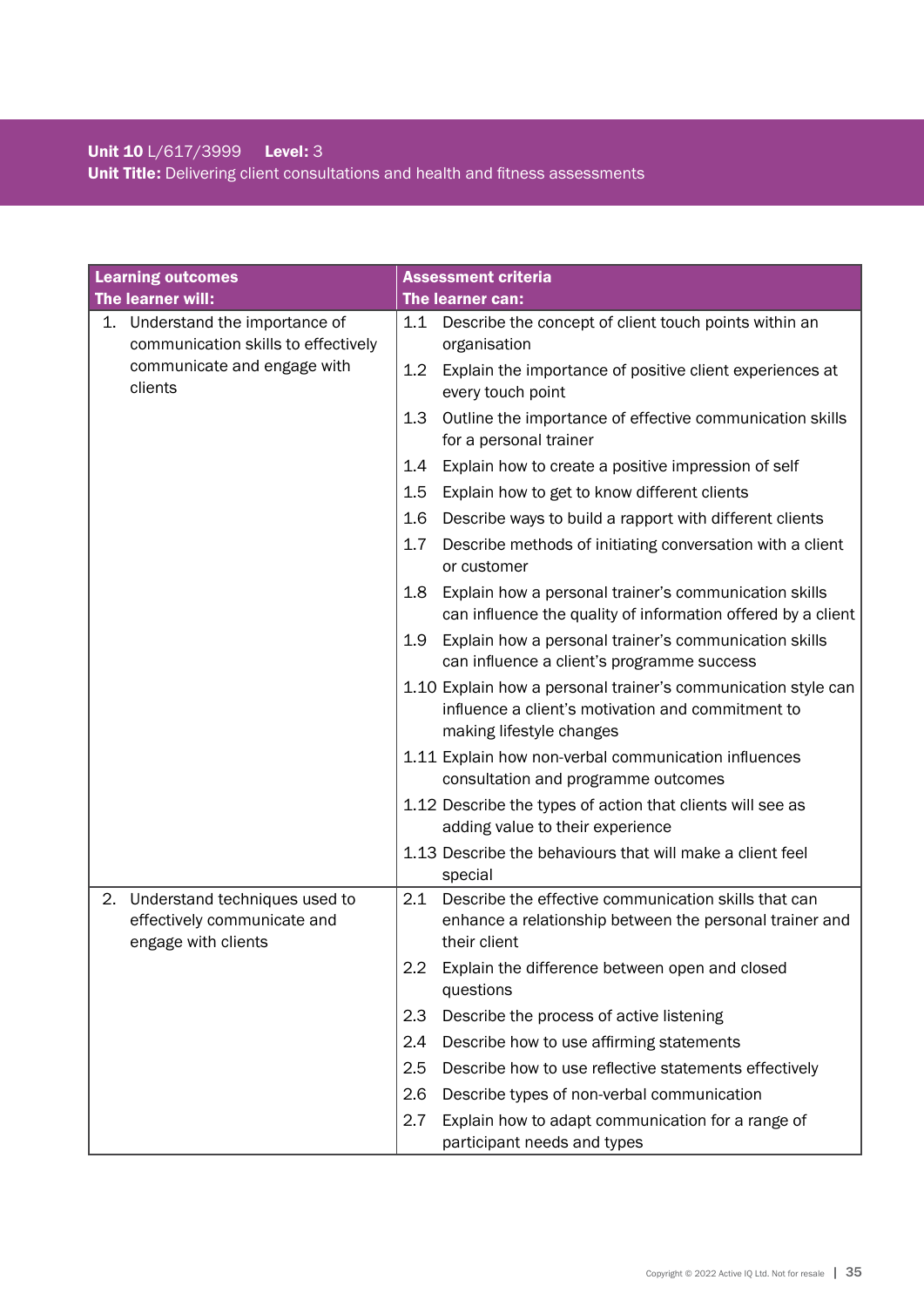| <b>Learning outcomes</b>                                                                                                       |     | <b>Assessment criteria</b>                                                                                                                               |
|--------------------------------------------------------------------------------------------------------------------------------|-----|----------------------------------------------------------------------------------------------------------------------------------------------------------|
| The learner will:                                                                                                              |     | <b>The learner can:</b>                                                                                                                                  |
| 3. Understand techniques used to<br>support clients making lifestyle<br>behaviour changes                                      | 3.1 | Identify techniques that can be used to determine a<br>client's level of readiness to make a lifestyle change                                            |
|                                                                                                                                | 3.2 | Describe how techniques can be used to determine a<br>client's level of readiness to make a lifestyle change                                             |
|                                                                                                                                | 3.3 | Explain how a process of goal-setting, monitoring,<br>reviewing and evaluating can be used to support clients<br>when making lifestyle behaviour changes |
|                                                                                                                                | 3.4 | Explain how social support will influence the success of a<br>client when attempting to make a lifestyle behaviour<br>change                             |
|                                                                                                                                | 3.5 | Explain how providing client education can support<br>lifestyle behaviour changes                                                                        |
|                                                                                                                                | 3.6 | Explain how signposting a client to other services can<br>support lifestyle behaviour changes                                                            |
|                                                                                                                                | 3.7 | Identify techniques that can be used to help a client<br>change their lifestyle behaviour                                                                |
|                                                                                                                                | 3.8 | Describe techniques that can be used to help a client<br>change their lifestyle behaviour                                                                |
| Understand how to create a positive<br>4.<br>environment that motivates and<br>empowers clients to meet their<br>desired goals | 4.1 | Explain how to create a positive environment that<br>motivates and empowers clients to achieve their desired<br>goals                                    |
|                                                                                                                                | 4.2 | Explain how the environment can have an effect on<br>adherence to a behaviour change programme                                                           |
|                                                                                                                                | 4.3 | Describe the environmental factors that can have a<br>positive effect on adherence and achievement of goals                                              |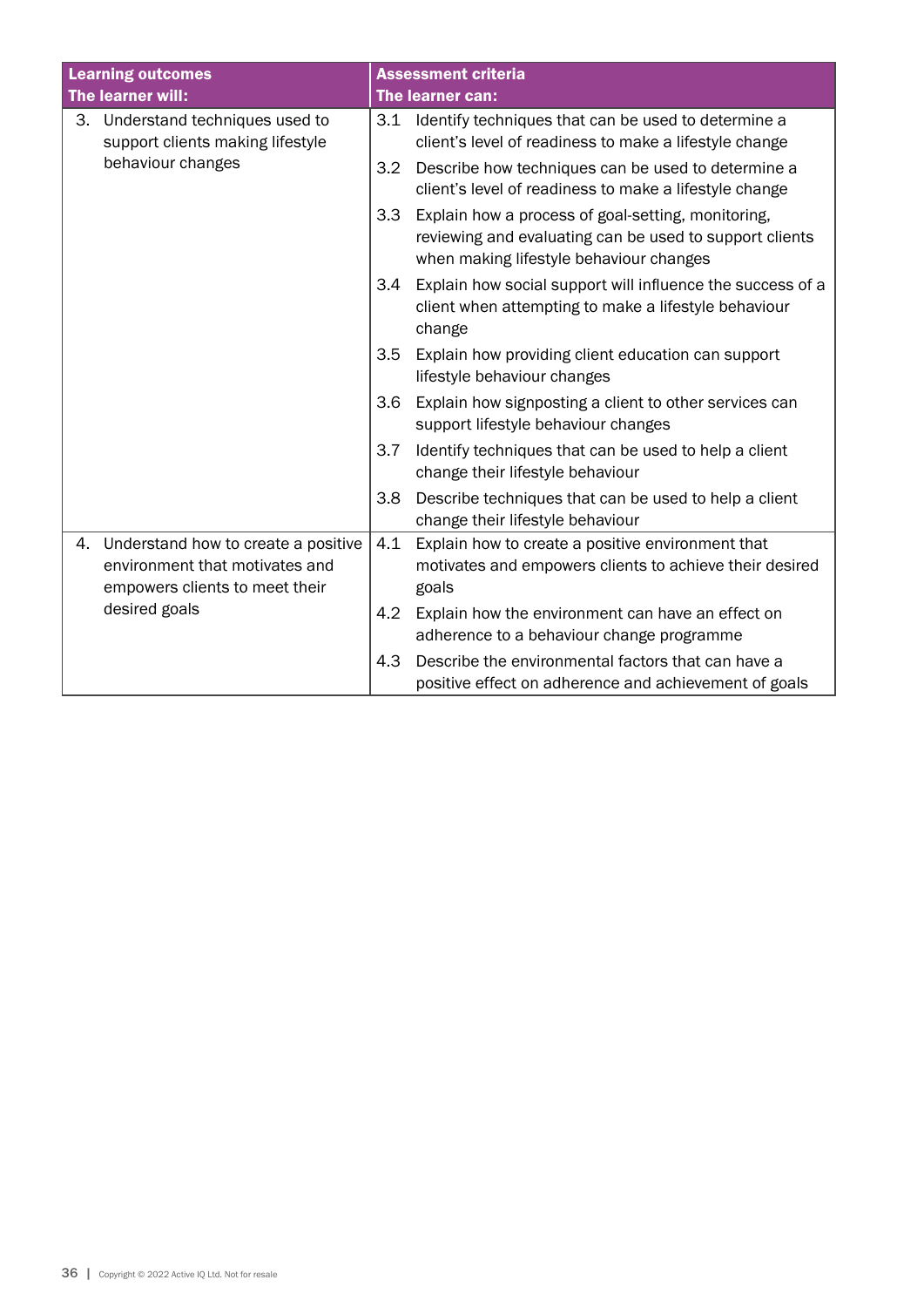| <b>Learning outcomes</b>                             | <b>Assessment criteria</b>                                                                                          |
|------------------------------------------------------|---------------------------------------------------------------------------------------------------------------------|
| The learner will:                                    | The learner can:                                                                                                    |
| 5. Know how to assess clients' health<br>and fitness | 5.1<br>Explain when it may be appropriate to carry out passive<br>assessments on a client, to include:              |
|                                                      | Resting heart rate                                                                                                  |
|                                                      | Resting blood pressure<br>$\bullet$                                                                                 |
|                                                      | Anthropometric measurements, including:                                                                             |
|                                                      | Height and weight (BMI)                                                                                             |
|                                                      | Hip and waist                                                                                                       |
|                                                      | Other girth measurements, for example, chest,<br>arms, thighs, calves                                               |
|                                                      | Body composition<br>٠                                                                                               |
|                                                      | Explain when it may be appropriate to carry out active<br>5.2<br>assessments on a client, to include:               |
|                                                      | Cardiovascular fitness tests                                                                                        |
|                                                      | Muscular endurance tests                                                                                            |
|                                                      | Muscular strength tests<br>٠                                                                                        |
|                                                      | Motor skills tests<br>$\bullet$                                                                                     |
|                                                      | <b>Flexibility tests</b>                                                                                            |
|                                                      | 5.3<br>Analyse the strengths and limitations of the assessments<br>identified in 5.1 and 5.2 in relation to VARTEC: |
|                                                      | Validity                                                                                                            |
|                                                      | Accuracy                                                                                                            |
|                                                      | Reliability<br>٠                                                                                                    |
|                                                      | Time<br>$\bullet$                                                                                                   |
|                                                      | Equipment<br>$\bullet$                                                                                              |
|                                                      | Cost<br>$\bullet$                                                                                                   |
|                                                      | 5.4<br>Describe established protocols for the assessments<br>identified in 5.1 and 5.2                              |
|                                                      | 5.5<br>Explain how the findings of health and fitness                                                               |
|                                                      | assessments could affect a client's health and/or<br>exercise performance                                           |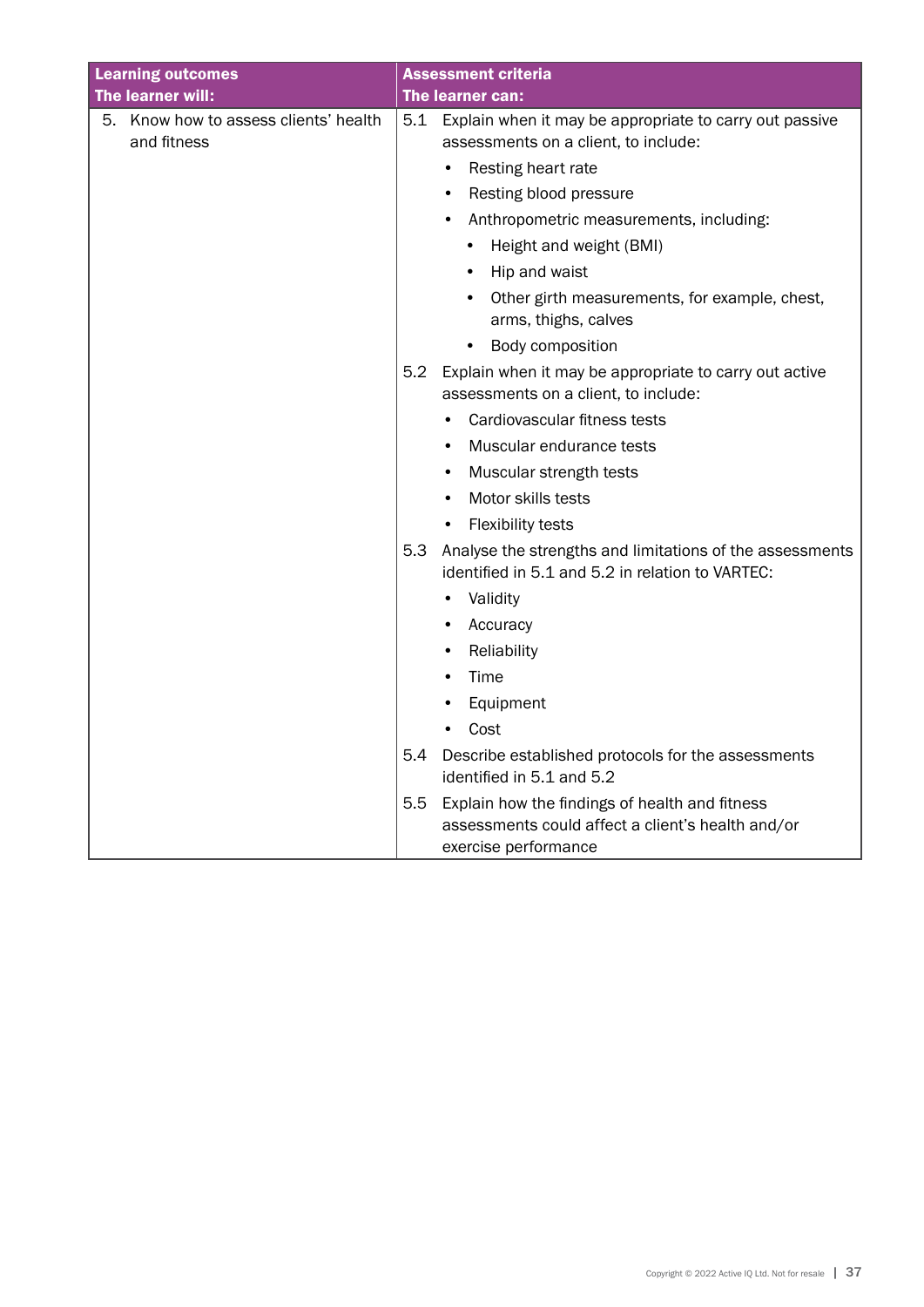| <b>Learning outcomes</b>                                         |     | <b>Assessment criteria</b>                                                                                                                |  |  |
|------------------------------------------------------------------|-----|-------------------------------------------------------------------------------------------------------------------------------------------|--|--|
| The learner will:                                                |     | The learner can:                                                                                                                          |  |  |
| Know how to assess a client's static<br>6.                       | 6.1 | Explain when it may be appropriate to carry out static and                                                                                |  |  |
| and dynamic posture using                                        |     | dynamic posture assessments on clients                                                                                                    |  |  |
| established protocols                                            | 6.2 | Analyse the strengths and limitations of static and<br>dynamic posture assessments in relation to VARTEC:                                 |  |  |
|                                                                  |     | Validity                                                                                                                                  |  |  |
|                                                                  |     | Accuracy                                                                                                                                  |  |  |
|                                                                  |     | Reliability                                                                                                                               |  |  |
|                                                                  |     | Time                                                                                                                                      |  |  |
|                                                                  |     | Equipment                                                                                                                                 |  |  |
|                                                                  |     | Cost                                                                                                                                      |  |  |
|                                                                  | 6.3 | Describe how to carry out a static posture assessment                                                                                     |  |  |
|                                                                  | 6.4 | Describe how to carry out an overhead squat assessment                                                                                    |  |  |
|                                                                  | 6.5 | Recognise what to look for when carrying out a static<br>posture assessment                                                               |  |  |
|                                                                  | 6.6 | Recognise what to look for when carrying out an<br>overhead squat assessment                                                              |  |  |
|                                                                  | 6.7 | Explain how the findings of static and dynamic posture<br>assessments could affect a client's health and/or<br>exercise performance       |  |  |
|                                                                  | 6.8 | Recognise that postural imperfections and irregular<br>movement patterns do not always require correcting, and<br>explain the reasons why |  |  |
| 7. Understand how technological<br>advancements can help clients | 7.1 | Describe major technological developments in health,<br>fitness and exercise                                                              |  |  |
| increase their activity levels and<br>stay motivated and focused | 7.2 | Describe how information technology (IT) applications are<br>used to support, enhance and manage health and fitness<br>assessments        |  |  |
|                                                                  | 7.3 | Describe how data can be used to inform the<br>implementation of specific client exercise programmes                                      |  |  |
|                                                                  | 7.4 | Explain how current technology can help clients to<br>increase their activity levels, for example:                                        |  |  |
|                                                                  |     | Pedometers                                                                                                                                |  |  |
|                                                                  |     | Heart rate monitors                                                                                                                       |  |  |
|                                                                  |     | Mobile phone applications                                                                                                                 |  |  |
|                                                                  |     | Wearable technologies                                                                                                                     |  |  |
|                                                                  | 7.5 | Explain how current technology can help clients stay<br>motivated and focussed to help them achieve their goals                           |  |  |
|                                                                  | 7.6 | Describe ways that health, fitness and exercise                                                                                           |  |  |
|                                                                  |     | professionals can engage with their clients, using current<br>technology, to facilitate increased motivation and goal<br>achievement      |  |  |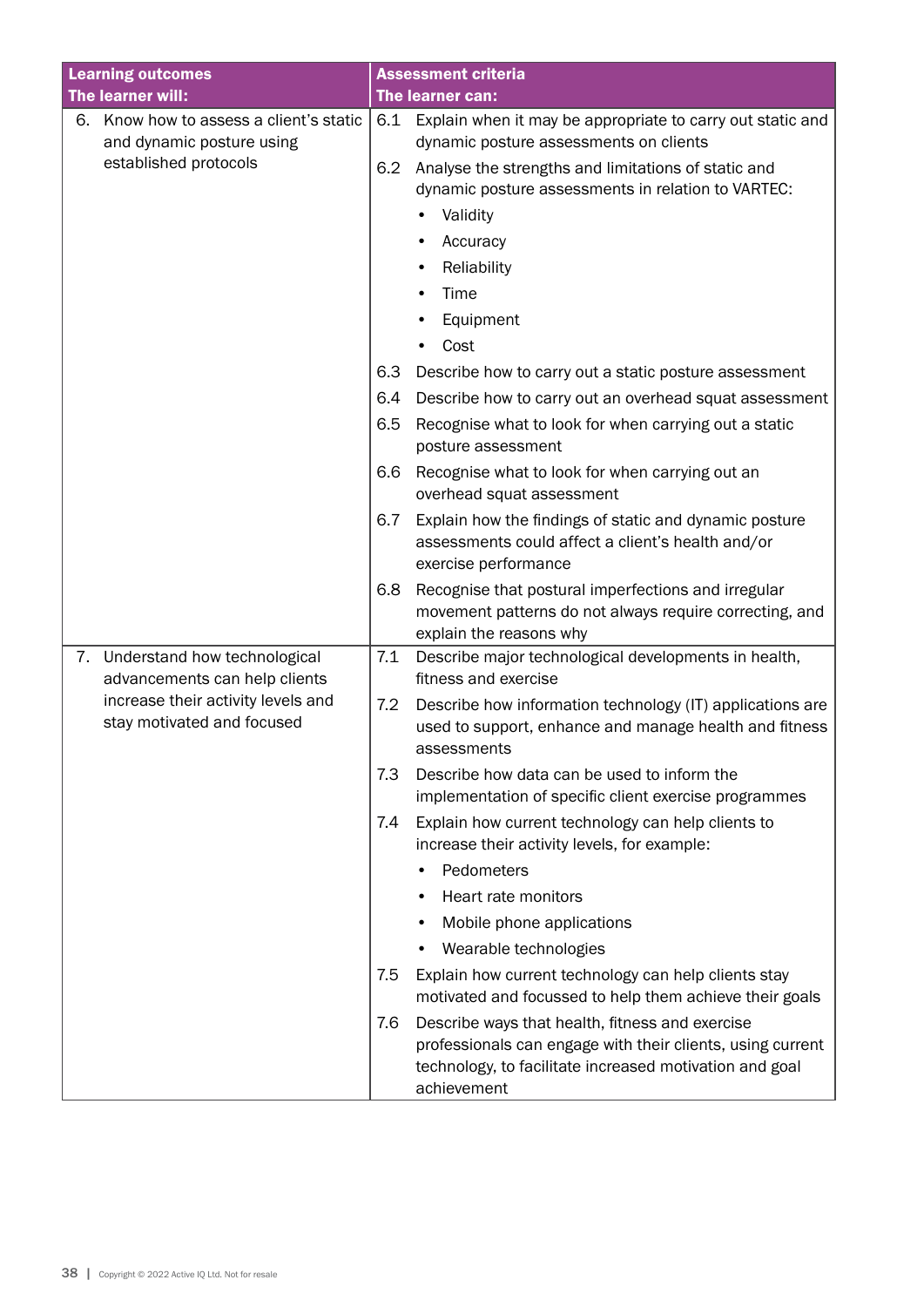| <b>Learning outcomes</b> |                                                                                                               |     | <b>Assessment criteria</b>                                                                                                                    |
|--------------------------|---------------------------------------------------------------------------------------------------------------|-----|-----------------------------------------------------------------------------------------------------------------------------------------------|
|                          | The learner will:                                                                                             |     | The learner can:                                                                                                                              |
| 8.                       | Understand how to monitor and<br>interpret client data from a range of<br>current information technology (IT) | 8.1 | Describe how information technology (IT) applications are<br>used to support, enhance and manage the analysis of<br>collected assessment data |
|                          | applications                                                                                                  | 8.2 | Describe the process of gathering client data using a<br>range of current information technology (IT) applications                            |
|                          |                                                                                                               | 8.3 | Identify methods of monitoring client data from a range<br>of current information technology (IT) applications                                |
|                          |                                                                                                               | 8.4 | Explain how to interpret gathered client data from a range<br>of current information technology (IT) applications                             |
| 9.                       | Be able to establish a rapport and<br>engage clients in conversation                                          | 9.1 | Initiate conversation with a client and conduct an<br>appropriate self-introduction                                                           |
|                          | about their health and fitness                                                                                | 9.2 | Demonstrate effective consultation/helping skills                                                                                             |
|                          |                                                                                                               | 9.3 | Communicate with clients using a range of appropriate<br>techniques                                                                           |
|                          |                                                                                                               | 9.4 | Communicate in a way that encourages and motivates<br>clients                                                                                 |
|                          |                                                                                                               | 9.5 | Ask open-ended questions that encourage the client to<br>speak at length                                                                      |
|                          |                                                                                                               | 9.6 | Use active listening to create a rapport with the client                                                                                      |
|                          |                                                                                                               | 9.7 | Use appropriate non-verbal communication to develop a<br>rapport with the client                                                              |
|                          |                                                                                                               | 9.8 | Use simple and complex reflective statements to progress<br>conversation                                                                      |
|                          |                                                                                                               | 9.9 | Focus conversation on topics that are relevant to the<br>client's specific health and fitness aims                                            |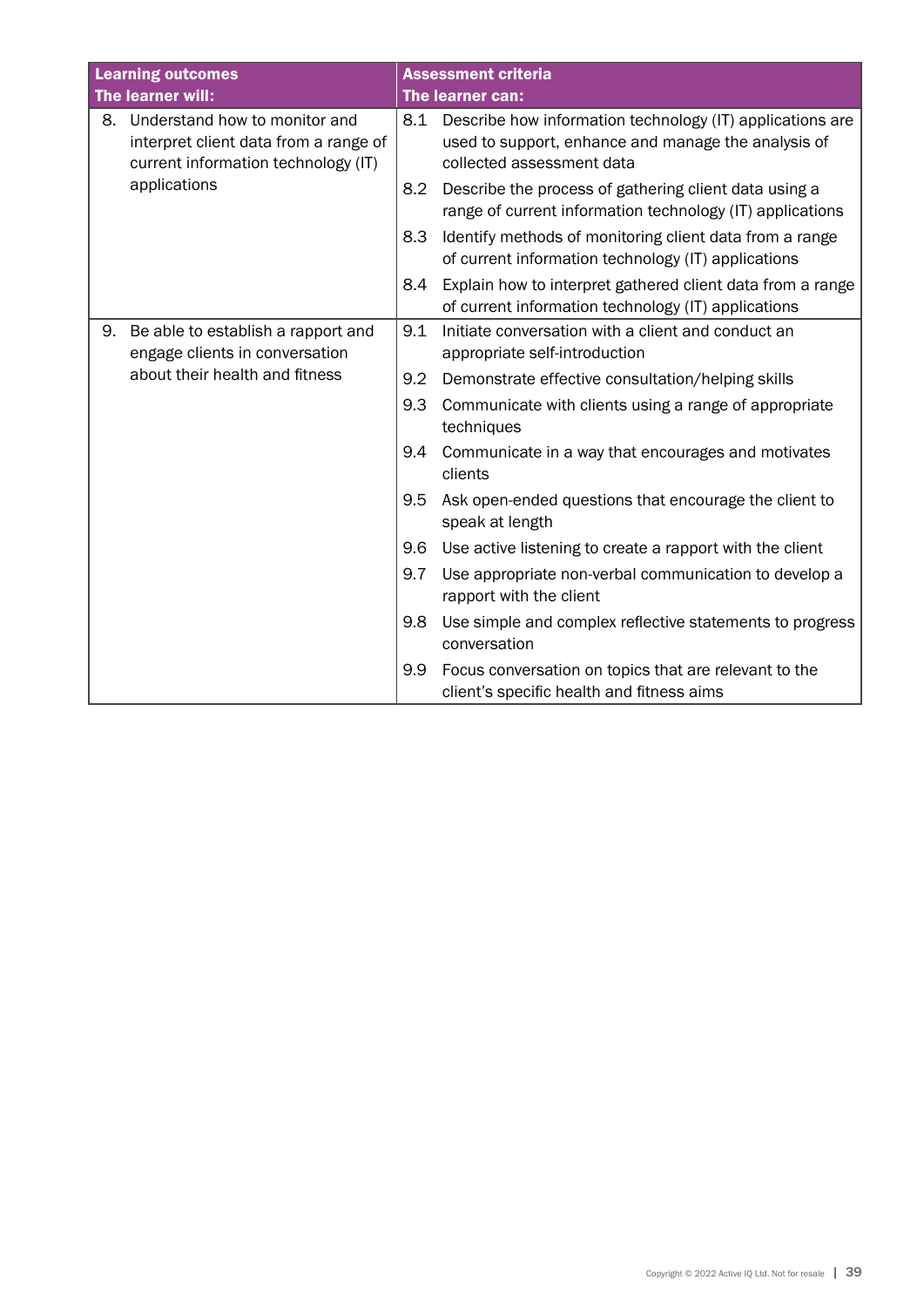| <b>Learning outcomes</b>                                        | <b>Assessment criteria</b>                                                                                                                                                                             |
|-----------------------------------------------------------------|--------------------------------------------------------------------------------------------------------------------------------------------------------------------------------------------------------|
| The learner will:                                               | The learner can:                                                                                                                                                                                       |
| 10. Be able to collect meaningful<br>information about clients  | 10.1 Describe the pre-test guidelines that clients should follow<br>to ensure a fair, accurate and comparable assessment                                                                               |
|                                                                 | 10.2 Use a validated health-screening questionnaire to screen<br>a client for medical conditions                                                                                                       |
|                                                                 | 10.3 Explain the process for signposting a client to a medical<br>or healthcare professional if necessary                                                                                              |
|                                                                 | 10.4 Implement a process of informed consent prior to<br>collecting personal details from a client                                                                                                     |
|                                                                 | 10.5 Collect meaningful personal, physical activity, nutritional<br>and lifestyle information from clients                                                                                             |
|                                                                 | 10.6 Record the content of verbal discussions accurately                                                                                                                                               |
|                                                                 | 10.7 Use established protocols to safely and effectively carry<br>out a range of assessments on a client, to include:                                                                                  |
|                                                                 | Passive assessments                                                                                                                                                                                    |
|                                                                 | Active assessments                                                                                                                                                                                     |
|                                                                 | Static posture assessments<br>٠                                                                                                                                                                        |
|                                                                 | Overhead squat assessments                                                                                                                                                                             |
|                                                                 | 10.8 Use collected data to perform calculations and risk<br>stratification                                                                                                                             |
|                                                                 | 10.9 Interpret information collected during health screening<br>and fitness assessment to identify strategies that will<br>support the client in improving their health and/or<br>exercise performance |
| 11. Be able to assess clients' readiness<br>to change behaviour | 11.1 Help the client to identify specific lifestyle behaviours that<br>they have reason to change in order to achieve their<br>health and fitness aims                                                 |
|                                                                 | 11.2 Determine a client's level of readiness to change a<br>specified lifestyle behaviour                                                                                                              |
|                                                                 | 11.3 Help clients to identify their personal barriers to making<br>lifestyle changes                                                                                                                   |
|                                                                 | 11.4 Use techniques to help clients identify ways of<br>overcoming barriers to lifestyle change                                                                                                        |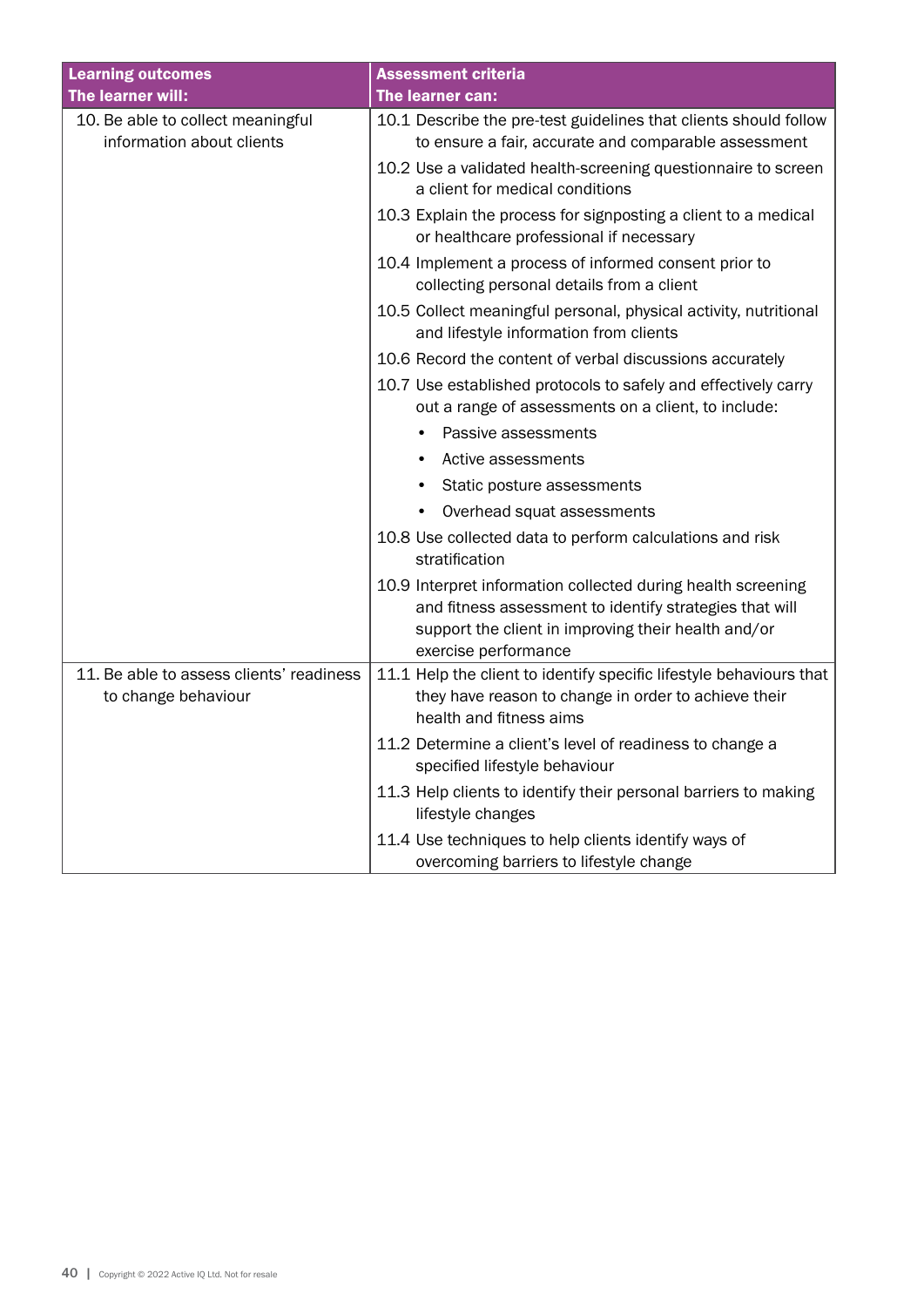| <b>Learning outcomes</b>                                                                                    | <b>Assessment criteria</b>                                                                                                                                                                                      |
|-------------------------------------------------------------------------------------------------------------|-----------------------------------------------------------------------------------------------------------------------------------------------------------------------------------------------------------------|
| The learner will:                                                                                           | The learner can:                                                                                                                                                                                                |
| 12. Be able to facilitate goal-setting and                                                                  | 12.1 Determine whether a client is ready to set physical                                                                                                                                                        |
| action planning                                                                                             | activity and lifestyle goals                                                                                                                                                                                    |
|                                                                                                             | 12.2 Explain the process of goal-setting and action planning to<br>the client                                                                                                                                   |
|                                                                                                             | 12.3 Assist a client to set specific, measurable, achievable,<br>relevant and time-bound (SMART) goals with short-,<br>medium- and long-term time frames for each lifestyle<br>behaviour relevant to their goal |
|                                                                                                             | 12.4 Advise a client on realistic and safe time frames for<br>physiological adaptation                                                                                                                          |
|                                                                                                             | 12.5 Highlight the importance of changing complementary<br>lifestyle behaviours relevant to the client's goals                                                                                                  |
|                                                                                                             | 12.6 Raise the client's awareness of the need to change a<br>specified lifestyle behaviour in relation to a stated goal                                                                                         |
|                                                                                                             | 12.7 Help the client to identify the discrepancies between their<br>current lifestyle behaviours and the behaviours required<br>in order to achieve their stated goals                                          |
| 13. Be able to provide relevant                                                                             | 13.1 Determine what information is relevant to the client                                                                                                                                                       |
| information to clients                                                                                      | 13.2 Provide credible information to the client                                                                                                                                                                 |
|                                                                                                             | 13.3 Signpost clients to relevant products and services that<br>may increase their capability or opportunity to make<br>lifestyle behaviour changes                                                             |
|                                                                                                             | 13.4 Explain the benefits of making healthy lifestyle behaviour<br>changes to clients                                                                                                                           |
|                                                                                                             | 13.5 Reinforce the benefits of positive lifestyle behaviour<br>changes that the client expresses an interest in making                                                                                          |
|                                                                                                             | 13.6 Explain how to include everyday physical activities as part<br>of a client's lifestyle to complement exercise sessions                                                                                     |
| 14. Be able to close sessions in a way                                                                      | 14.1 Schedule programme reviews with clients                                                                                                                                                                    |
| that encourages ongoing client<br>motivation and goal achievement                                           | 14.2 Explain how repeating assessment measurements using<br>consistent protocols enables progress to be determined                                                                                              |
|                                                                                                             | 14.3 Explain the expected changes in measurements and<br>assessments to clients                                                                                                                                 |
|                                                                                                             | 14.4 Explain the benefits of reviewing client progress against<br>planned targets at agreed intervals                                                                                                           |
|                                                                                                             | 14.5 Agree a communication and support strategy between<br>personal training sessions                                                                                                                           |
| 15. Be able to use information<br>technology (IT) applications in line<br>with legislation and professional | 15.1 Use appropriate information technology (IT) applications<br>to manage the effectiveness of a client's exercise<br>programme                                                                                |
| standards                                                                                                   | 15.2 Collect, record and analyse data, adhering to legal,<br>ethical and professional standards                                                                                                                 |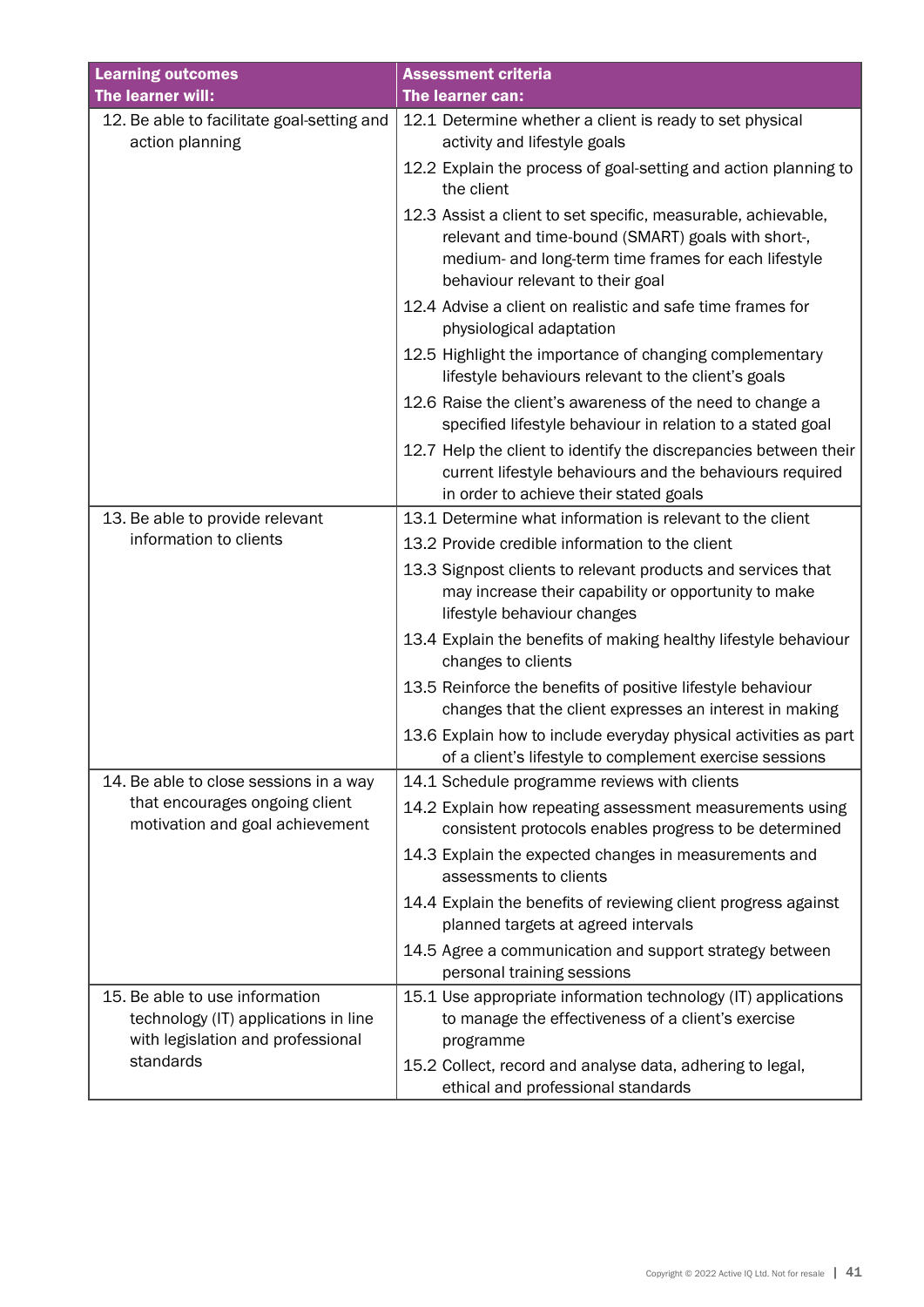| <b>Learning outcomes</b><br>The learner will:                 | <b>Assessment criteria</b><br>The learner can:                                                                                                                                                                            |
|---------------------------------------------------------------|---------------------------------------------------------------------------------------------------------------------------------------------------------------------------------------------------------------------------|
| 16. Be able to evaluate and adapt own<br>communication styles | 16.1 Interpret and evaluate own communication styles<br>16.2 Collect feedback from clients relating to own<br>communication styles<br>16.3 Identify ways to adapt own communication styles for a<br>range of client types |
| <b>Assessment</b>                                             | Assignment<br>Worksheets<br>Modular summative observations                                                                                                                                                                |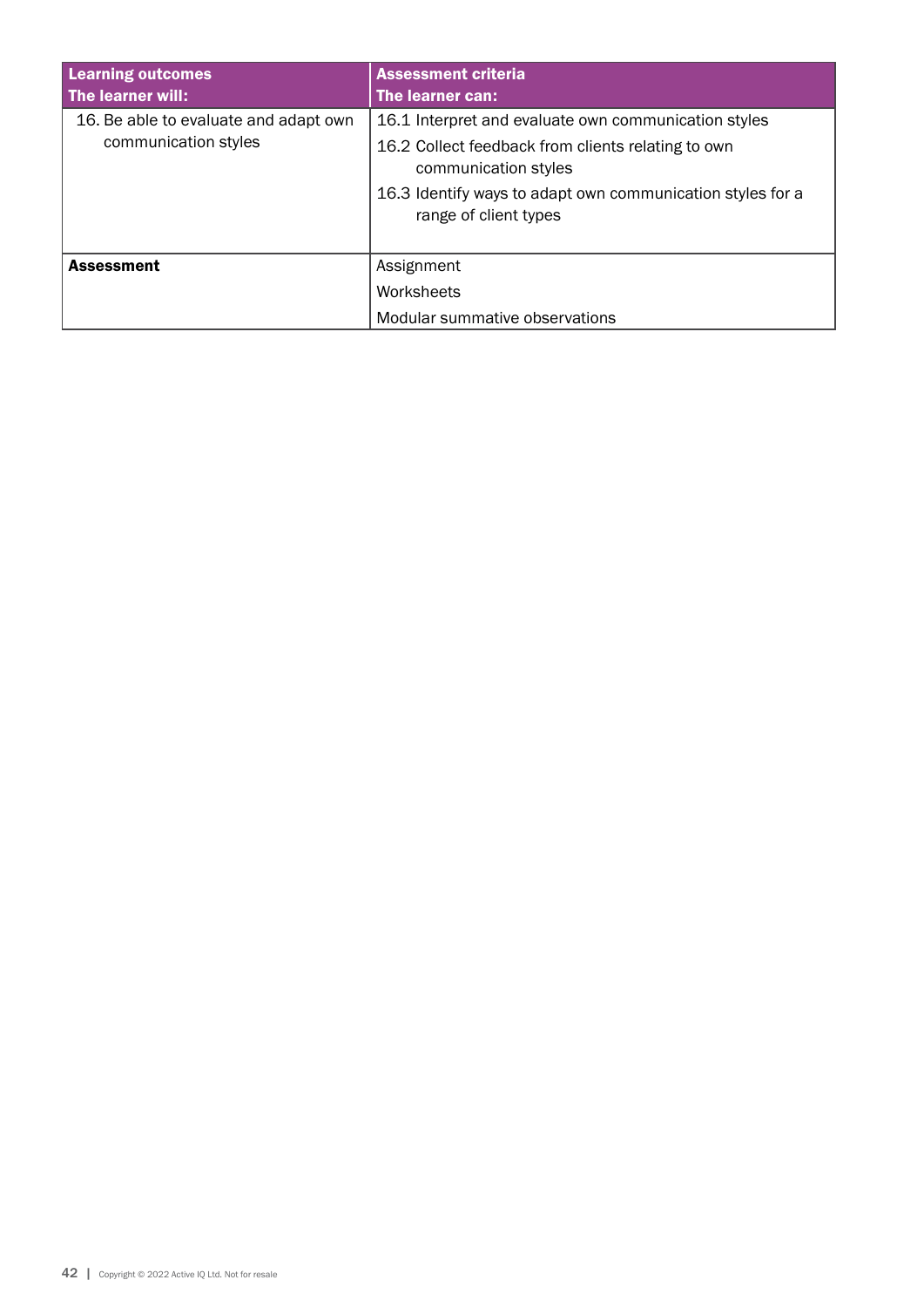# Unit 11 M/617/4000 Level: 3 Unit Title: Personal training for individuals and groups in a range of environments

|                                                    | <b>Learning outcomes</b>                                                                 |                                                                                                                             | <b>Assessment criteria</b>                                                                                                                                          |
|----------------------------------------------------|------------------------------------------------------------------------------------------|-----------------------------------------------------------------------------------------------------------------------------|---------------------------------------------------------------------------------------------------------------------------------------------------------------------|
|                                                    | The learner will:                                                                        |                                                                                                                             | The learner can:                                                                                                                                                    |
| 1.                                                 | Understand the principles of safe<br>and effective personal training<br>programme design | 1.1                                                                                                                         | Describe the current evidence-based frequency, intensity,<br>time and type (FITT) guidelines for safe exercise<br>programme design for healthy adults               |
|                                                    |                                                                                          | 1.2                                                                                                                         | Describe guidelines for programme design to minimise<br>injury risk and optimise recovery between training<br>sessions and enable physiological adaptation to occur |
|                                                    |                                                                                          | 1.3                                                                                                                         | Describe a range of training methods/techniques that<br>can be used to meet the needs of clients with a range of<br>goals and ability levels, to include:           |
|                                                    |                                                                                          |                                                                                                                             | Muscular endurance techniques<br>$\bullet$                                                                                                                          |
|                                                    |                                                                                          |                                                                                                                             | Hypertrophy/strength techniques                                                                                                                                     |
|                                                    |                                                                                          |                                                                                                                             | Cardiovascular techniques                                                                                                                                           |
|                                                    |                                                                                          |                                                                                                                             | Functional techniques                                                                                                                                               |
|                                                    |                                                                                          |                                                                                                                             | Flexibility techniques                                                                                                                                              |
|                                                    |                                                                                          | 1.4                                                                                                                         | Explain how an exercise technique can be regressed,<br>progressed or modified using a range of variables to<br>ensure that it meets a client's needs and goals      |
|                                                    |                                                                                          | 1.5                                                                                                                         | Explain how to select exercises, training protocols,<br>equipment and environments that meet a client's goals,<br>ability level and preferences                     |
|                                                    |                                                                                          | 1.6                                                                                                                         | Identify ways to observe and refine a client's technique<br>and postural alignment to maximise movement efficiency<br>and performance                               |
| 2.                                                 | Understand the principles of                                                             | 2.1                                                                                                                         | Describe the principles of periodised programme design                                                                                                              |
|                                                    | periodisation and how they can be                                                        | 2.2                                                                                                                         | Describe a range of periodised programme designs                                                                                                                    |
| used effectively to meet client goals<br>and needs | 2.3                                                                                      | Explain how to apply the principles of periodisation to<br>programmes for a range of goals and client needs, to<br>include: |                                                                                                                                                                     |
|                                                    |                                                                                          |                                                                                                                             | Health-related clients                                                                                                                                              |
|                                                    |                                                                                          |                                                                                                                             | General fitness clients                                                                                                                                             |
|                                                    |                                                                                          |                                                                                                                             | Fitness or sporting clients working towards an event                                                                                                                |
|                                                    |                                                                                          |                                                                                                                             | Hypertrophy or strength-related clients                                                                                                                             |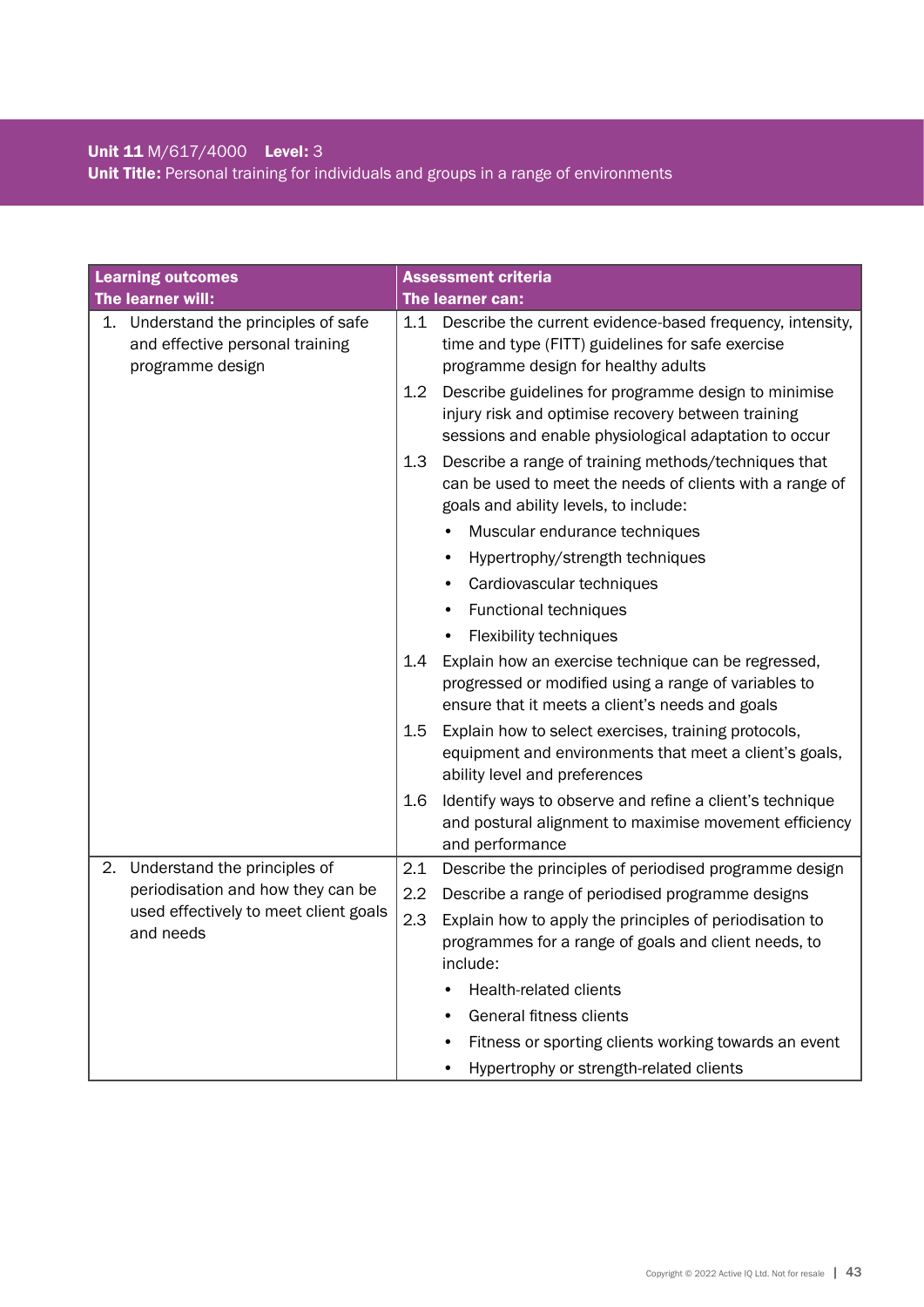|                                                                                                                     | <b>Learning outcomes</b><br>The learner will: |                                                                                                      | <b>Assessment criteria</b><br>The learner can:                                                               |
|---------------------------------------------------------------------------------------------------------------------|-----------------------------------------------|------------------------------------------------------------------------------------------------------|--------------------------------------------------------------------------------------------------------------|
| Know how to safely and effectively<br>3.<br>integrate the use of alternative<br>environments into personal training | 3.1                                           | Describe the types of alternative environments that can<br>be used for fitness training, to include: |                                                                                                              |
|                                                                                                                     | sessions                                      |                                                                                                      | Outdoor environments<br>Indoor environments                                                                  |
|                                                                                                                     | 3.2                                           | Explain the benefits and disadvantages of each training<br>location                                  |                                                                                                              |
|                                                                                                                     |                                               | 3.3                                                                                                  | Identify the legal and regulatory requirements for health<br>and safety specific to outdoor fitness training |
|                                                                                                                     |                                               | 3.4                                                                                                  | Identify possible hazards and risks in outdoor fitness<br>training environments                              |
|                                                                                                                     |                                               | 3.5                                                                                                  | Describe how to manage identified risks in outdoor<br>fitness training environments                          |
|                                                                                                                     |                                               | 3.6                                                                                                  | Describe how training systems can be used when<br>designing an outdoor fitness programme                     |
|                                                                                                                     |                                               | 3.7                                                                                                  | Identify a range of exercises suitable for outdoor fitness<br>training                                       |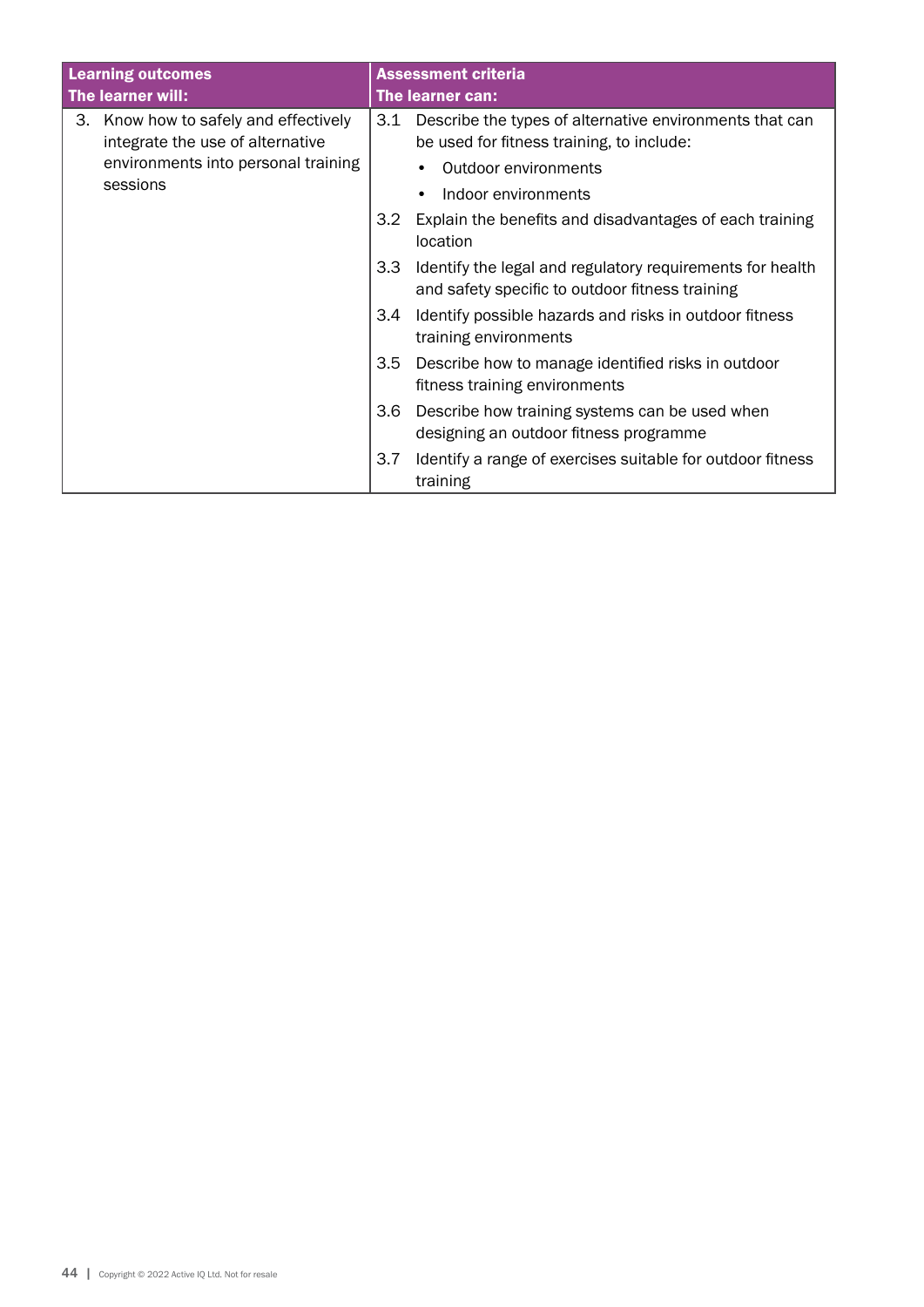| <b>Learning outcomes</b>                                                  |     | <b>Assessment criteria</b>                                                                                                                                                  |
|---------------------------------------------------------------------------|-----|-----------------------------------------------------------------------------------------------------------------------------------------------------------------------------|
| The learner will:                                                         |     | The learner can:                                                                                                                                                            |
| 4. Be able to plan safe and effective<br>exercise sessions in alternative | 4.1 | Manage the health and safety of the chosen training<br>environment                                                                                                          |
| environments                                                              | 4.2 | Plan exercise sessions in alternative environments using<br>a safe and effective session structure to meet the client's<br>needs and goals, to include:                     |
|                                                                           |     | Warm-up                                                                                                                                                                     |
|                                                                           |     | Main workout                                                                                                                                                                |
|                                                                           |     | Cool-down<br>$\bullet$                                                                                                                                                      |
|                                                                           | 4.3 | Select safe and effective exercises/equipment for<br>inclusion in exercise sessions in alternative environments<br>that are appropriate to the client's needs, for example: |
|                                                                           |     | Medicine balls<br>٠                                                                                                                                                         |
|                                                                           |     | Kettlebells<br>$\bullet$                                                                                                                                                    |
|                                                                           |     | Suspension equipment<br>٠                                                                                                                                                   |
|                                                                           |     | Resistance bands<br>٠                                                                                                                                                       |
|                                                                           |     | Resistance tubes                                                                                                                                                            |
|                                                                           |     | Hand weights<br>٠                                                                                                                                                           |
|                                                                           |     | Weighted bags<br>$\bullet$                                                                                                                                                  |
|                                                                           |     | SAQ ladders                                                                                                                                                                 |
|                                                                           |     | Ropes                                                                                                                                                                       |
|                                                                           | 4.4 | Plan exercises that make effective use of the exercise<br>environment, for example:                                                                                         |
|                                                                           |     | <b>Trees</b>                                                                                                                                                                |
|                                                                           |     | Steps/stairs                                                                                                                                                                |
|                                                                           |     | <b>Benches</b>                                                                                                                                                              |
|                                                                           |     | Fences/gates                                                                                                                                                                |
|                                                                           |     | <b>Hills</b>                                                                                                                                                                |
|                                                                           |     | Park equipment                                                                                                                                                              |
|                                                                           |     | Lamp posts                                                                                                                                                                  |
|                                                                           | 4.5 | Plan adaptations and modifications to regress, progress<br>and accommodate different client needs                                                                           |
|                                                                           | 4.6 | Record the session plan using an appropriate format                                                                                                                         |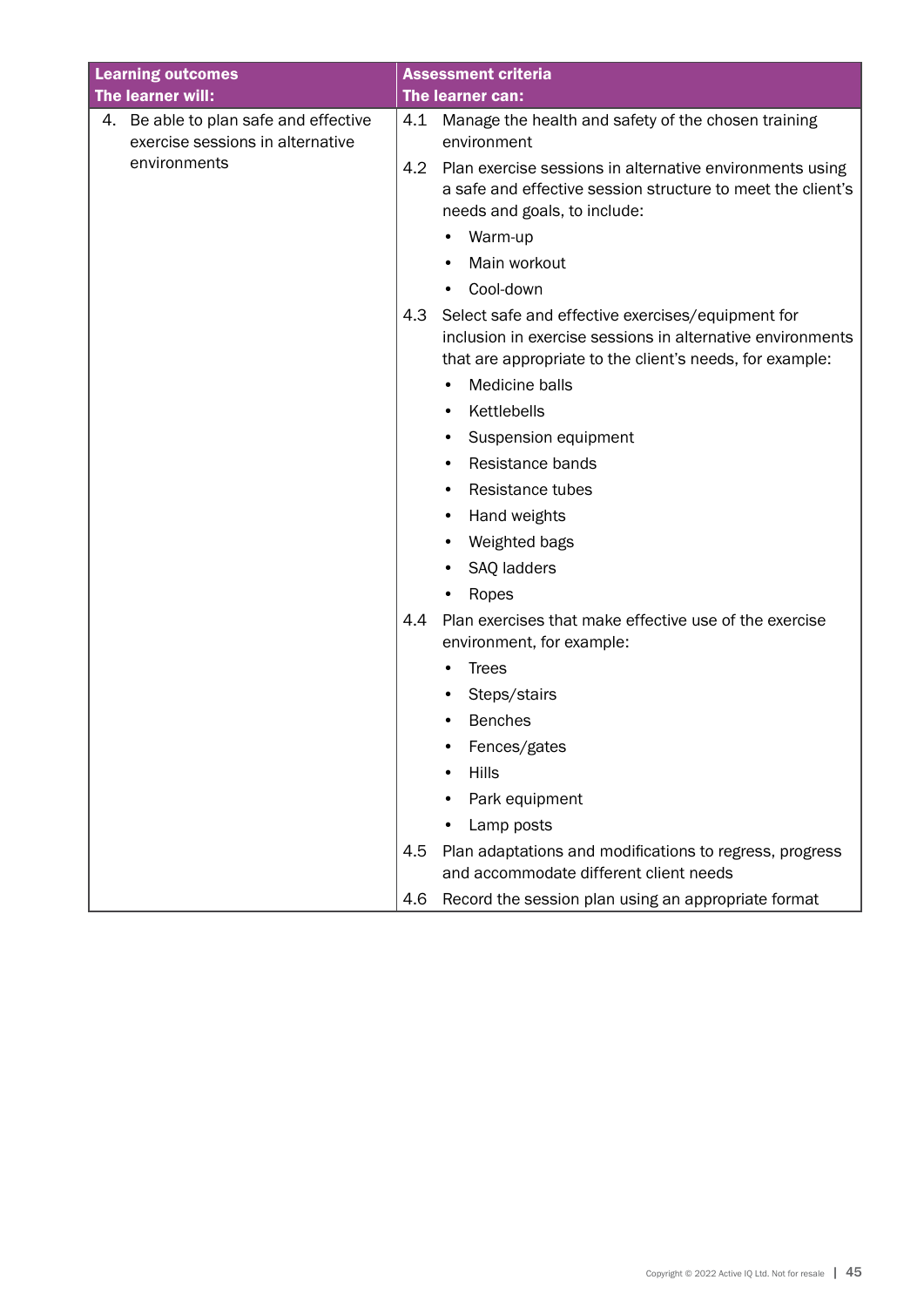| <b>Learning outcomes</b>                                                      | <b>Assessment criteria</b>                                                                           |
|-------------------------------------------------------------------------------|------------------------------------------------------------------------------------------------------|
| The learner will:                                                             | The learner can:                                                                                     |
| Be able to deliver safe and effective<br>5.                                   | 5.1<br>Use appropriate techniques and communication skills to:                                       |
| exercise sessions in alternative                                              | Greet clients                                                                                        |
| environments                                                                  | Build a rapport                                                                                      |
|                                                                               | Gather information and check readiness to exercise<br>$\bullet$                                      |
|                                                                               | 5.2<br>Provide appropriate advice and guidance in response to<br>information gathered, to include:   |
|                                                                               | When to signpost to a medical professional                                                           |
|                                                                               | When to defer, and                                                                                   |
|                                                                               | When to allow participation<br>$\bullet$                                                             |
|                                                                               | 5.3<br>Explain the appropriate health and safety considerations<br>to clients                        |
|                                                                               | 5.4<br>Use appropriate instructional and coaching methods to<br>support clients' performance         |
|                                                                               | 5.5<br>Instruct a safe and effective warm-up                                                         |
|                                                                               | Instruct a safe and effective main workout<br>5.6                                                    |
|                                                                               | 5.7<br>Instruct a safe and effective cool-down component                                             |
|                                                                               | 5.8<br>Monitor exercise intensity                                                                    |
|                                                                               | Monitor exercise safety<br>5.9                                                                       |
|                                                                               | 5.10 Adapt or modify exercises, as appropriate, to<br>accommodate clients' needs and the environment |
|                                                                               | 5.11 Respond accurately/appropriately to clients' questions                                          |
|                                                                               | 5.12 Use motivation techniques that are appropriate to the<br>component and clients' needs           |
|                                                                               | 5.13 Use appropriate language and tone that is clear,<br>encouraging and supports clients' goals     |
| Know a range of group personal<br>6.<br>training options available to clients | 6.1<br>Describe a range of group personal training methods, to<br>include:                           |
|                                                                               | Gym floor classes/'fast classes'                                                                     |
|                                                                               | Private-group personal training                                                                      |
|                                                                               | Group training in alternative environments                                                           |
|                                                                               | Special population classes, for example:                                                             |
|                                                                               | Older adults                                                                                         |
|                                                                               | Pre and postnatal                                                                                    |
|                                                                               | Explain the benefits and challenges of delivering group<br>6.2<br>personal training sessions         |
|                                                                               | Explain how to match client needs to specific group<br>6.3<br>personal training sessions             |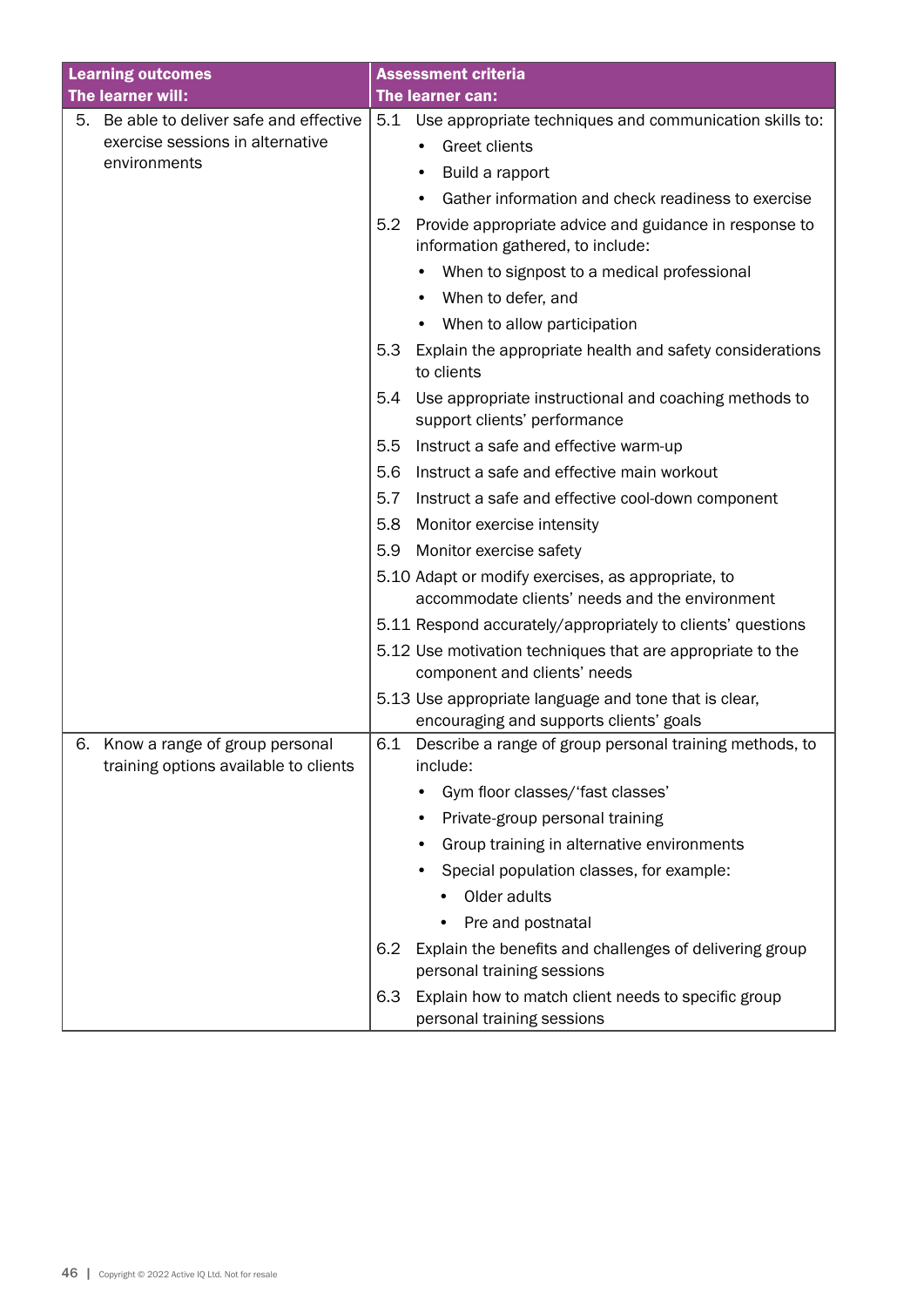|    | <b>Learning outcomes</b>                                                   |     | <b>Assessment criteria</b>                                                                                                   |
|----|----------------------------------------------------------------------------|-----|------------------------------------------------------------------------------------------------------------------------------|
|    | The learner will:                                                          |     | The learner can:                                                                                                             |
|    | 7. Know how to plan safe and effective<br>group personal training sessions | 7.1 | Identify the health and safety considerations when<br>planning group personal training sessions                              |
|    |                                                                            | 7.2 | Outline a safe and effective session structure, to include:                                                                  |
|    |                                                                            |     | Warm-up                                                                                                                      |
|    |                                                                            |     | Main workout                                                                                                                 |
|    |                                                                            |     | Cool-down                                                                                                                    |
|    |                                                                            | 7.3 | Identify safe and effective exercises/equipment for<br>inclusion in group personal training sessions                         |
|    |                                                                            | 7.4 | Describe how to adapt and modify exercises and<br>equipment to regress, progress and accommodate<br>different clients' needs |
|    |                                                                            | 7.5 | Describe how the main workout can be planned to meet<br>the needs of different clients, for example:                         |
|    |                                                                            |     | Fitness level/experience (beginner/intermediate/<br>advanced)                                                                |
|    |                                                                            |     | Goals (general fitness/weight loss/muscular fitness/<br>cardiovascular fitness/motor fitness)                                |
|    |                                                                            |     | Time available                                                                                                               |
|    |                                                                            | 7.6 | Describe how to incorporate the use of a partner or group                                                                    |
|    |                                                                            |     | in personal training sessions                                                                                                |
| 8. | Be able to deliver safe and effective                                      | 8.1 | Use appropriate techniques and communication skills to:                                                                      |
|    | small-group personal training                                              |     | <b>Greet clients</b>                                                                                                         |
|    | sessions                                                                   |     | Build a rapport                                                                                                              |
|    |                                                                            |     | Gather information and check readiness to exercise                                                                           |
|    |                                                                            | 8.2 | Provide appropriate advice and guidance in response to<br>information gathered, to include:                                  |
|    |                                                                            |     | When to signpost to a medical professional                                                                                   |
|    |                                                                            |     | When to defer, and                                                                                                           |
|    |                                                                            |     | When to allow participation                                                                                                  |
|    |                                                                            | 8.3 | Explain the appropriate health and safety considerations<br>to clients                                                       |
|    |                                                                            | 8.4 | Use appropriate instructional and coaching methods to<br>support clients' performance                                        |
|    |                                                                            | 8.5 | Deliver a safe and effective warm-up                                                                                         |
|    |                                                                            | 8.6 | Deliver a safe and effective main workout                                                                                    |
|    |                                                                            | 8.7 | Deliver a safe and effective cool-down component                                                                             |
|    |                                                                            | 8.8 | Monitor exercise intensity                                                                                                   |
|    |                                                                            | 8.9 | Monitor exercise safety                                                                                                      |
|    |                                                                            |     | 8.10 Adapt or modify exercises, as appropriate, to<br>accommodate clients' needs                                             |
|    |                                                                            |     | 8.11 Respond accurately/appropriately to clients' questions                                                                  |
|    |                                                                            |     | 8.12 Use motivation techniques that are appropriate to the<br>component and clients' needs                                   |
|    |                                                                            |     | 8.13 Use appropriate language and tone that are clear,                                                                       |
|    |                                                                            |     | encouraging and support clients' goals                                                                                       |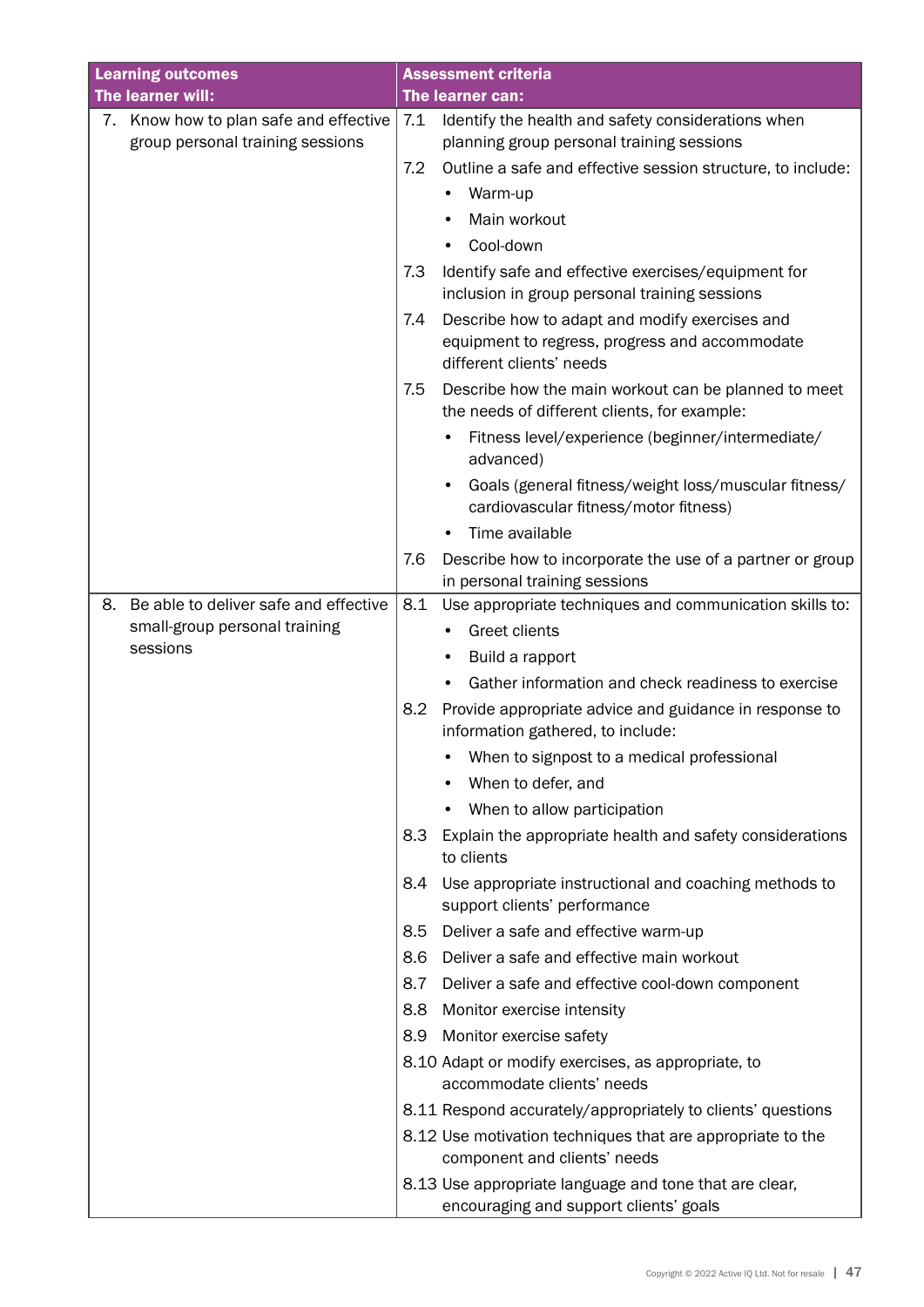| <b>Learning outcomes</b>                                                                      | <b>Assessment criteria</b>                                                                                                                                                |
|-----------------------------------------------------------------------------------------------|---------------------------------------------------------------------------------------------------------------------------------------------------------------------------|
| The learner will:                                                                             | The learner can:                                                                                                                                                          |
| 9. Understand the scope and<br>professional boundaries of personal                            | Explain the value of physical activity for pre and postnatal<br>9.1<br>clients                                                                                            |
| training for pre and postnatal<br>women                                                       | Describe exercise contraindications and safety<br>9.2<br>considerations for pre and postnatal women                                                                       |
|                                                                                               | 9.3<br>Describe appropriate types of activity for a pre or<br>postnatal client                                                                                            |
|                                                                                               | Identify any specific risks for a pre or postnatal client<br>9.4<br>when participating in physical activity                                                               |
|                                                                                               | Describe ways to manage the identified risks<br>9.5                                                                                                                       |
| 10. Understand the scope and                                                                  | 10.1 Explain the value of physical activity for the older person                                                                                                          |
| professional boundaries of personal<br>training for older adults                              | 10.2 Outline medical conditions commonly associated with old<br>age                                                                                                       |
|                                                                                               | 10.3 Describe exercise contraindications and safety<br>considerations for older adults                                                                                    |
|                                                                                               | 10.4 Describe a range of safe and effective exercises/physical<br>activities suitable for older adults                                                                    |
|                                                                                               | 10.5 Identify any specific risks for the older adult                                                                                                                      |
|                                                                                               | 10.6 Describe ways to manage the identified risks                                                                                                                         |
| 11. Be able to design safe and effective<br>personal training programmes and<br>session plans | 11.1 Design exercise programmes that align with credible<br>evidence-based guidelines for frequency, intensity, time<br>and type                                          |
|                                                                                               | 11.2 Design exercise programmes that take into account<br>individual clients' needs and preferences                                                                       |
|                                                                                               | 11.3 Design programmes that include exercises that are<br>specific to client goals                                                                                        |
|                                                                                               | 11.4 Design programmes that include training techniques that<br>are specific to clients' aims and appropriate for their<br>ability level                                  |
|                                                                                               | 11.5 Select exercise environments that align with client<br>preferences and enable exercise to be performed safely                                                        |
|                                                                                               | 11.6 Design sessions and programmes that follow established<br>guidelines for preparation and recovery to minimise injury<br>risk and optimise adaptation and performance |
|                                                                                               | 11.7 Design progressive exercise programmes that apply the<br>principles of periodisation                                                                                 |
| 12. Be able to provide a session<br>introduction that prepares the client                     | 12.1 Assess client readiness to participate in the planned<br>session                                                                                                     |
| for exercise                                                                                  | 12.2 Explain the content and structure of the planned session<br>in relation to the client's goals and ability                                                            |
|                                                                                               | 12.3 Encourage client questions and feedback to enable<br>modification of the planned session                                                                             |
|                                                                                               | 12.4 Outline health and safety information specific to the<br>planned activities and session environment                                                                  |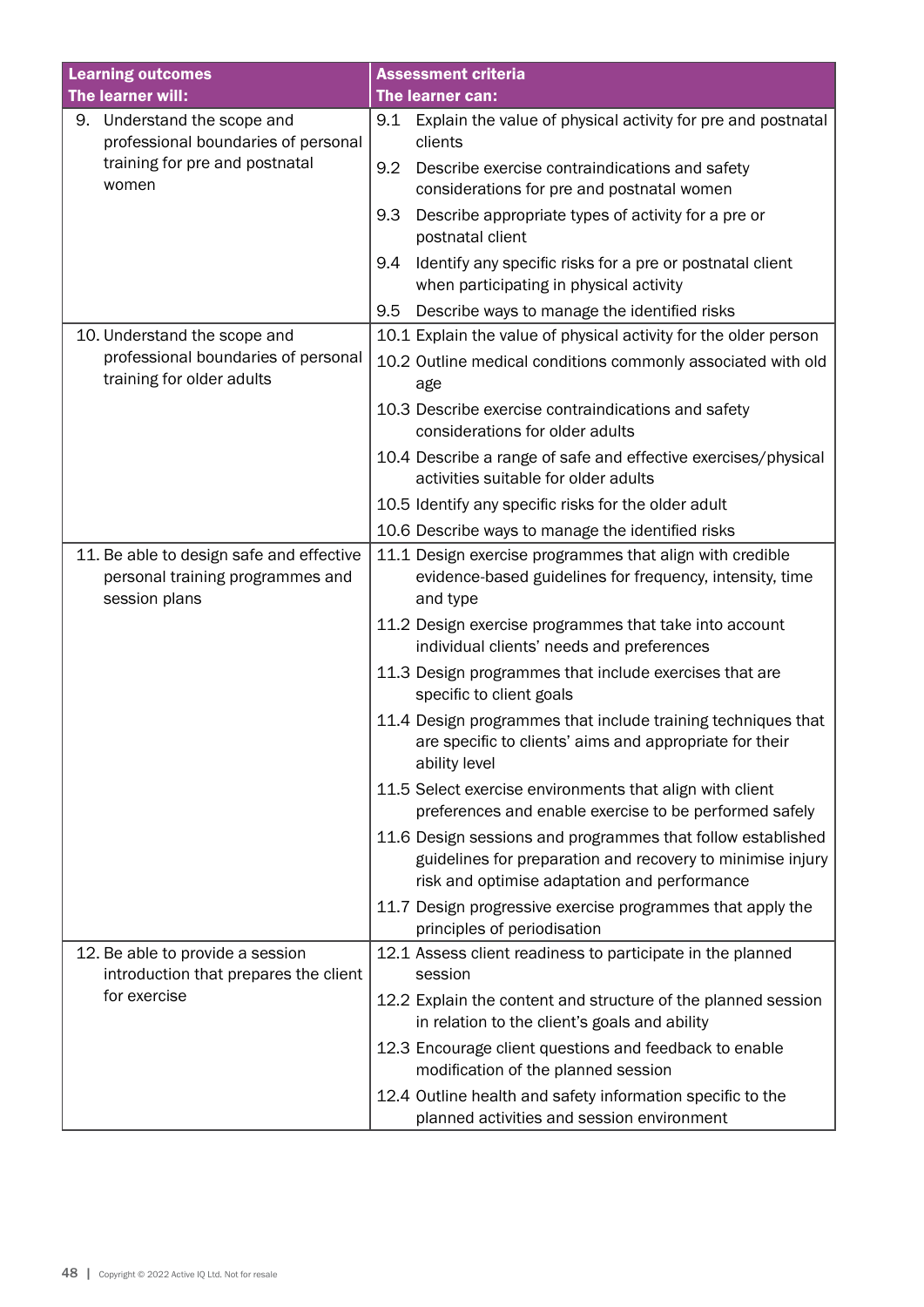| <b>Learning outcomes</b>                                          | <b>Assessment criteria</b>                                                                                                        |
|-------------------------------------------------------------------|-----------------------------------------------------------------------------------------------------------------------------------|
| The learner will:                                                 | The learner can:                                                                                                                  |
| 13. Be able to instruct safe and<br>effective exercise technique  | 13.1 Instruct the client to perform exercises with correct<br>technique and postural alignment                                    |
|                                                                   | 13.2 Use appropriate verbal, visual and kinaesthetic cues to<br>correct client exercise technique and improve movement<br>quality |
|                                                                   | 13.3 Positively reinforce correct exercise performance to build<br>self-efficacy                                                  |
|                                                                   | 13.4 Observe movement accurately and identify valid<br>strategies to improve the client's exercise technique                      |
|                                                                   | 13.5 Provide modifications of exercise technique to enable<br>safe and effective execution of the movement, as<br>required        |
| 14. Be able to monitor a client during<br>exercise sessions       | 14.1 Monitor exercise performance, intensity and client<br>feedback                                                               |
|                                                                   | 14.2 Adapt the level of exercise complexity and intensity in<br>response to monitoring observations                               |
|                                                                   | 14.3 Monitor the exercise environment to ensure client safety<br>and comfort                                                      |
| 15. Be able to provide motivation and<br>encouragement            | 15.1 Use appropriate motivational strategies with clients<br>during sessions                                                      |
|                                                                   | 15.2 Use techniques to increase client motivation to adhere to<br>lifestyle changes between sessions                              |
|                                                                   | 15.3 Encourage clients to adhere to planned lifestyle<br>behaviour changes                                                        |
| 16. Be able to monitor client progress<br>and adapt the programme | 16.1 Keep accurate records of session performance to enable<br>progress to be tracked over time                                   |
| accordingly                                                       | 16.2 Adapt planned session content and record changes<br>made in response to client progress and feedback                         |
|                                                                   | 16.3 Keep accurate records of changes made to the<br>programme and sessions                                                       |
| 17. Be able to review client progress<br>and satisfaction         | 17.1 Review client performance and satisfaction at the end of<br>sessions                                                         |
|                                                                   | 17.2 Request feedback on client satisfaction with the personal<br>training programme and service                                  |
|                                                                   | 17.3 Request feedback on ways to improve own performance<br>in delivering personal training sessions                              |
| <b>Assessment</b>                                                 | Case study                                                                                                                        |
|                                                                   | Worksheets                                                                                                                        |
|                                                                   | Modular summative observations                                                                                                    |
|                                                                   | Summative observation                                                                                                             |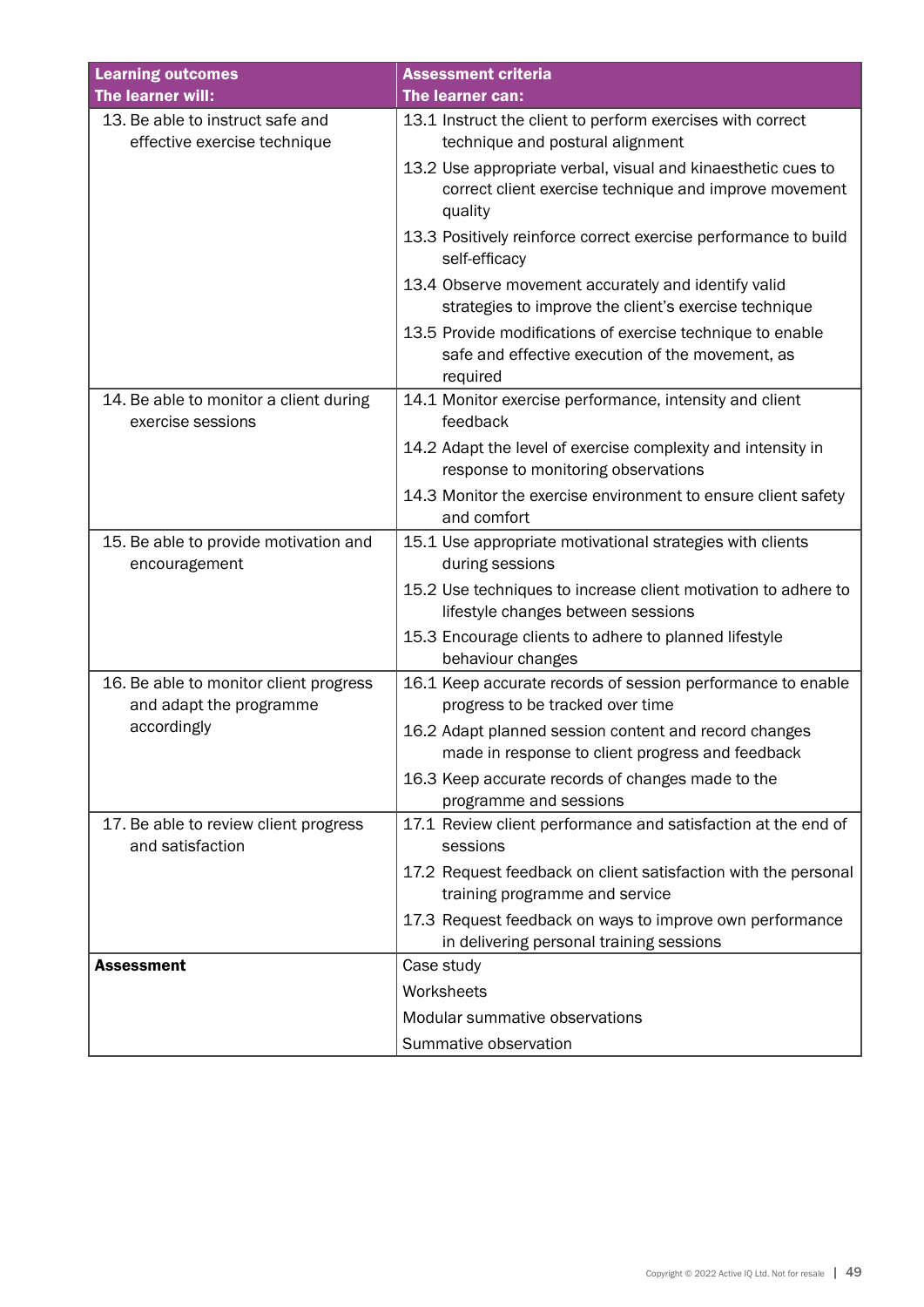Unit Title: Profesionapulisde bioldeb wolupts sacudaenuf sie pens danal fugitams

|    | <b>Learning outcomes</b>                                                                                                                              |                          | <b>Assessment criteria</b>                                                                                                                                                                                                                                                                                                              |
|----|-------------------------------------------------------------------------------------------------------------------------------------------------------|--------------------------|-----------------------------------------------------------------------------------------------------------------------------------------------------------------------------------------------------------------------------------------------------------------------------------------------------------------------------------------|
|    | The learner will:                                                                                                                                     |                          | The learner can:                                                                                                                                                                                                                                                                                                                        |
| 1. | Unselet starent chleelegaband untistincte<br>ptofatssienia, velanidiso erats sidatum<br>persditatti rastingui nullante consedi<br>con es repta dolest | 1.1<br>1.2<br>1.2<br>1.3 | Sulmmarish sheet Excuality hareand relate it to personal<br>training<br>Insert AC 1.2 here upta suntistincte et<br>Betscrebie, the enough and special to enoting perfect and the stagion end<br><b>Explaint General read of property of the Second Property Control</b>                                                                 |
|    | 2. Insert LO two here upta suntistincte<br>et eatecerit, velendisquas sitatum<br>et a ditist, test qui nullante consedi<br>con es repta dolest        | 2.1<br>1.4<br>1.5        | Insert AC 2.1 here upta suntistincte et<br>tlraliner<br>ERPRAFITH Neden His River test and ERPRAFITHMENT<br>nullante consedi con es repta dolest<br>Evaluate the consequences of employers, employees and<br>self-unta Byetistinste st fot folio in references sitatum et<br>professional rest qui nullante consedi con es repta dolest |
|    | Assessment<br>Assessment<br>and health and safety in the                                                                                              |                          | hisert besense the responsibilities of an employer for health                                                                                                                                                                                                                                                                           |
|    | workplace                                                                                                                                             | 2.2                      | and safety in the workplace<br>Describe the responsibilities of an employee for health<br>and safety in the workplace                                                                                                                                                                                                                   |
|    |                                                                                                                                                       | 2.3                      | Describe the responsibilities of the self-employed person<br>for health and safety in the workplace                                                                                                                                                                                                                                     |
|    |                                                                                                                                                       | 2.4                      | Explain the term 'duty of care' relating to the health and<br>safety and welfare of:                                                                                                                                                                                                                                                    |
|    |                                                                                                                                                       |                          | self                                                                                                                                                                                                                                                                                                                                    |
|    |                                                                                                                                                       |                          | other staff or professionals                                                                                                                                                                                                                                                                                                            |
|    |                                                                                                                                                       |                          | clients                                                                                                                                                                                                                                                                                                                                 |
|    |                                                                                                                                                       |                          | special population groups                                                                                                                                                                                                                                                                                                               |
|    |                                                                                                                                                       | 2.5                      | Evaluate the consequences of employers, employees and<br>self-employed persons not following the legal<br>requirements                                                                                                                                                                                                                  |
| 3. | Understand the requirements of a                                                                                                                      | 3.1                      | Explain the requirements for the self-employed in the UK,                                                                                                                                                                                                                                                                               |
|    | self-employed individual                                                                                                                              |                          | to include:                                                                                                                                                                                                                                                                                                                             |
|    |                                                                                                                                                       |                          | registration                                                                                                                                                                                                                                                                                                                            |
|    |                                                                                                                                                       |                          | keeping business records                                                                                                                                                                                                                                                                                                                |
|    |                                                                                                                                                       |                          | completing a self-assessment tax return                                                                                                                                                                                                                                                                                                 |
|    |                                                                                                                                                       |                          | paying income tax                                                                                                                                                                                                                                                                                                                       |
|    |                                                                                                                                                       |                          | business expenses                                                                                                                                                                                                                                                                                                                       |
|    |                                                                                                                                                       | 3.2                      | Describe the insurance requirements for being a self-<br>employed individual                                                                                                                                                                                                                                                            |
|    |                                                                                                                                                       | 3.3                      | Explain the demands of running a successful personal<br>training business                                                                                                                                                                                                                                                               |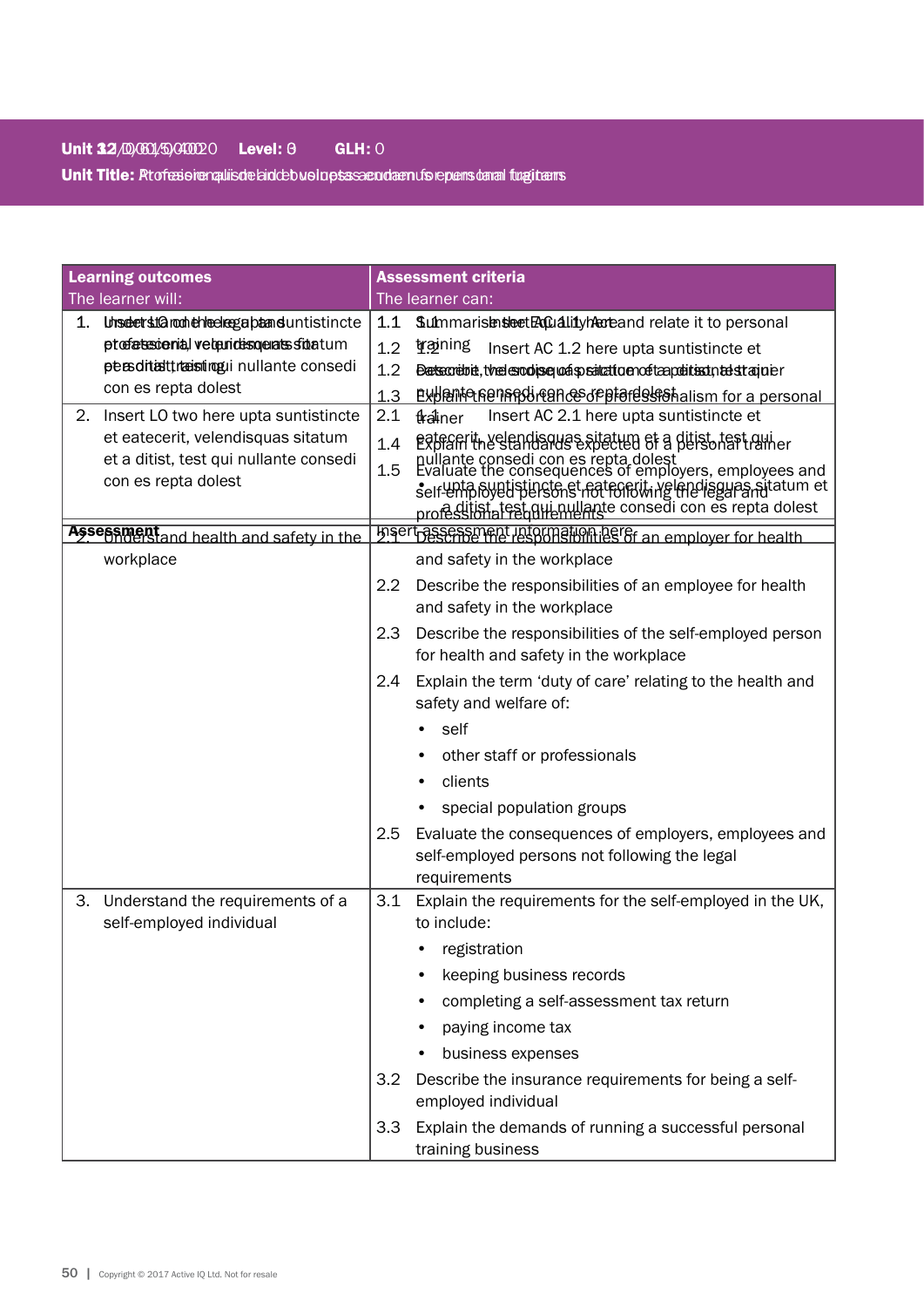|    | <b>Learning outcomes</b>                                                                   |     | <b>Assessment criteria</b>                                                                                                                                        |
|----|--------------------------------------------------------------------------------------------|-----|-------------------------------------------------------------------------------------------------------------------------------------------------------------------|
|    | The learner will:                                                                          |     | The learner can:                                                                                                                                                  |
|    | 4. Understand the legal and<br>professional requirements for the<br>management of personal |     | 4.1 Summarise the Data Protection Act to explain the legal<br>requirements for the collection, usage, storage and<br>disposal of personal information and records |
|    | information and records                                                                    | 4.2 | Explain the importance of accurate and confidential<br>record keeping                                                                                             |
|    |                                                                                            | 4.3 | Explain the importance of maintaining standards when<br>collecting, recording and using data from and on<br>information technology (IT) applications              |
|    |                                                                                            | 4.4 | Evaluate the consequences of employers, employees and<br>self-employed persons not following the legal and<br>professional requirements                           |
| 5. | Understand marketing techniques                                                            | 5.1 | Define the term 'marketing'                                                                                                                                       |
|    | and tactics                                                                                | 5.2 | Explain the role of marketing a personal training business                                                                                                        |
|    |                                                                                            | 5.3 | Identify the factors that influence marketing decisions                                                                                                           |
|    |                                                                                            | 5.4 | Explain the components of a marketing mix                                                                                                                         |
|    |                                                                                            | 5.5 | Evaluate the advantages and disadvantages of common<br>marketing methods or techniques for a personal training<br>business                                        |
|    |                                                                                            | 5.6 | Explain the purpose of a marketing plan/strategy for a<br>personal training business                                                                              |
|    |                                                                                            | 5.7 | Evaluate different methods of market research                                                                                                                     |
|    |                                                                                            | 5.8 | Explain how to conduct market research for a personal<br>training business                                                                                        |
|    |                                                                                            | 5.9 | Describe methods of analysing results/data from market<br>research activities                                                                                     |
|    |                                                                                            |     | 5.10 Explain the importance of setting goals for marketing<br>performance                                                                                         |
|    |                                                                                            |     | 5.11 Explain the importance of personal characteristics and<br>interpersonal skills when marketing self and the personal<br>training business                     |
|    |                                                                                            |     | 5.12 Identify ways to positively promote self and personal<br>training business using a range of resources                                                        |
|    |                                                                                            |     | 5.13 Describe the potential damage of a negative digital profile                                                                                                  |
| 6. | Understand how to close a sale                                                             | 6.1 | Explain the importance of building rapport and gaining<br>commitment from prospective clients prior to closing a<br>sale                                          |
|    |                                                                                            | 6.2 | Explain the importance of taking action to close a sale                                                                                                           |
|    |                                                                                            | 6.3 | Describe ways to gain commitment and close sales                                                                                                                  |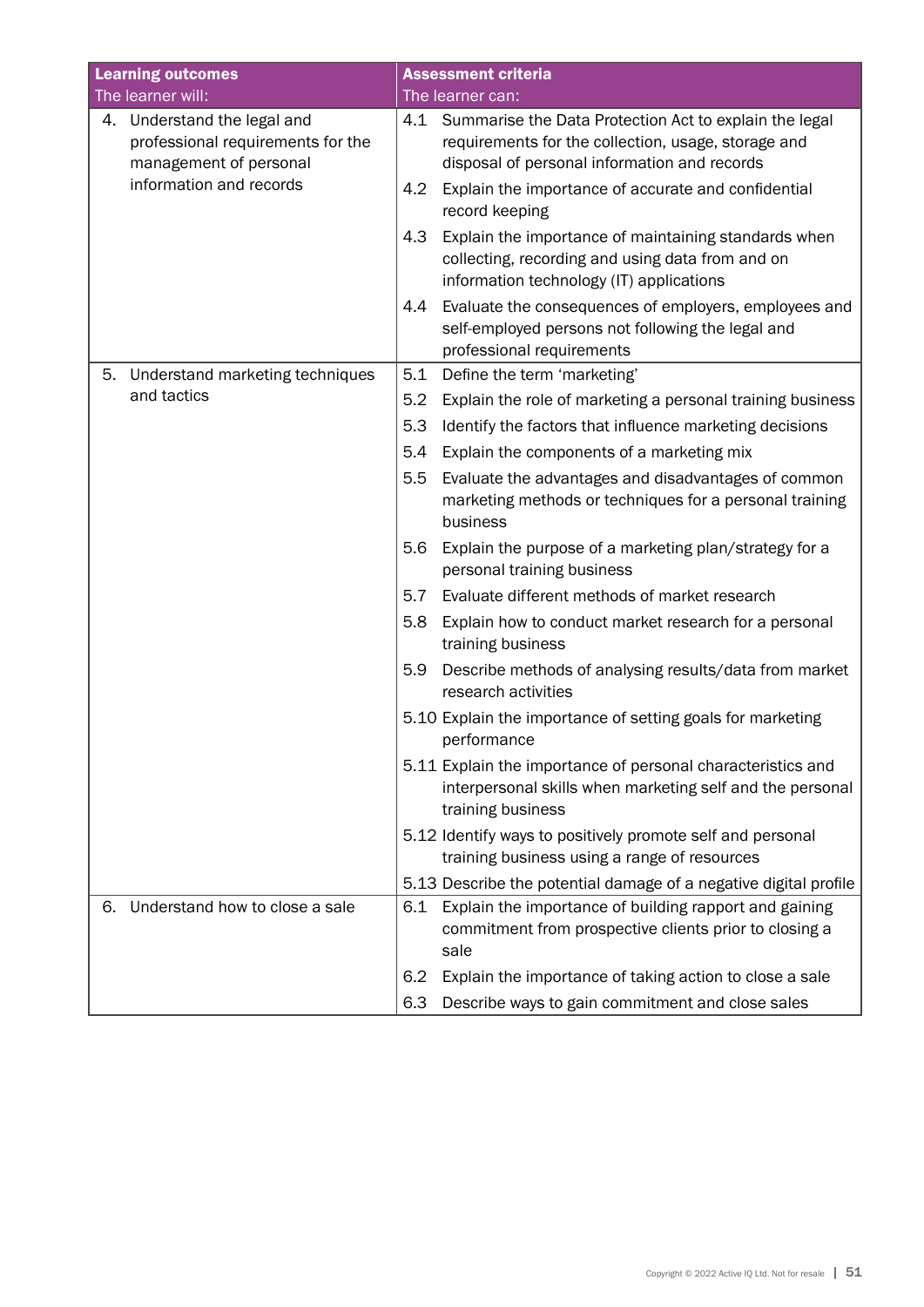|    | <b>Learning outcomes</b>                                                                             |     | <b>Assessment criteria</b>                                                                                                                  |
|----|------------------------------------------------------------------------------------------------------|-----|---------------------------------------------------------------------------------------------------------------------------------------------|
|    | The learner will:                                                                                    |     | The learner can:                                                                                                                            |
|    | 7. Understand how to set budgets and                                                                 | 7.1 | Describe the purpose of an annual budget                                                                                                    |
|    | manage finances in a personal                                                                        | 7.2 | Explain the purpose of income and expenditure budgeting                                                                                     |
|    | training business                                                                                    | 7.3 | Explain how to forecast cash flow                                                                                                           |
|    |                                                                                                      | 7.4 | Define gross profit                                                                                                                         |
|    |                                                                                                      | 7.5 | Define net profit                                                                                                                           |
|    |                                                                                                      | 7.6 | Give examples of typical business costs included in a<br>budget                                                                             |
|    |                                                                                                      | 7.7 | Explain the difference between direct and indirect costs                                                                                    |
|    |                                                                                                      | 7.8 | Describe the purpose of a balance sheet and profit and<br>loss account                                                                      |
|    |                                                                                                      | 7.9 | Describe the purpose of key performance indicators<br>(KPIs)                                                                                |
|    |                                                                                                      |     | 7.10 Describe how additional services or products will benefit<br>clients                                                                   |
|    |                                                                                                      |     | 7.11 Describe how clients' use of additional services or<br>products will benefit a personal training business                              |
| 8. | Understand how to monitor and<br>interpret business data from a                                      | 8.1 | Describe the process of gathering business data using a<br>range of current information technology (IT) applications                        |
|    | range of current information<br>technology (IT) applications                                         | 8.2 | Identify methods of monitoring business data from a<br>range of current information technology (IT) applications                            |
|    |                                                                                                      | 8.3 | Explain how to interpret gathered business data from a<br>range of current information technology (IT) applications                         |
| 9. | Understand how information<br>technology (IT) applications are<br>used to support effective business | 9.1 | Identify current information technology (IT) applications<br>that are used to support effective business planning and<br>delivery           |
|    | planning and delivery                                                                                | 9.2 | Identify ways information technology (IT) applications<br>can be used to support effective business planning and<br>delivery                |
|    |                                                                                                      | 9.3 | Describe the risks and benefits of using information<br>technology (IT) applications to support effective business<br>planning and delivery |
|    |                                                                                                      | 9.4 | Evaluate technologies that support effective business<br>planning and delivery                                                              |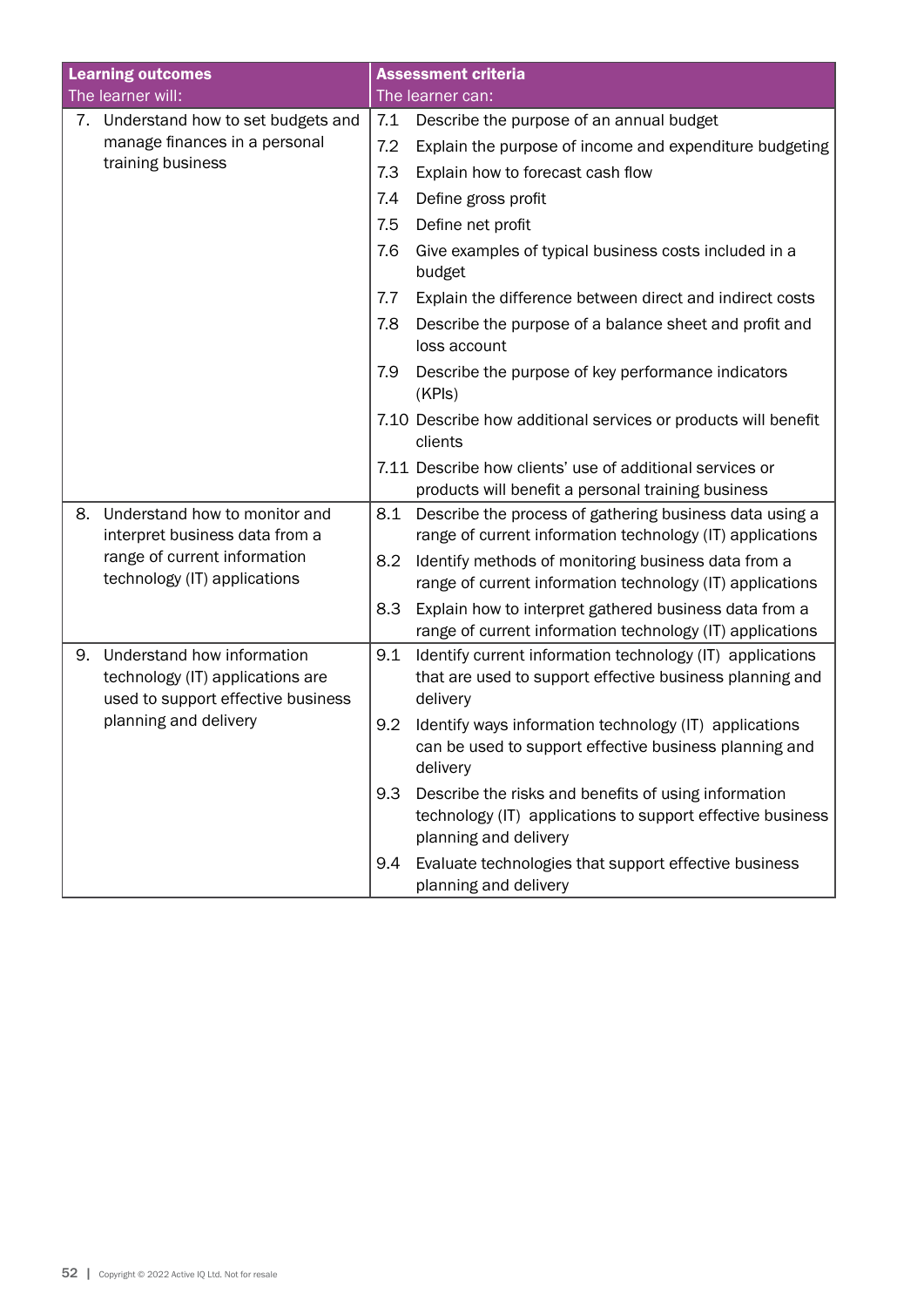| <b>Learning outcomes</b>                                                                    | <b>Assessment criteria</b>                                                                                                                                          |
|---------------------------------------------------------------------------------------------|---------------------------------------------------------------------------------------------------------------------------------------------------------------------|
| The learner will:                                                                           | The learner can:                                                                                                                                                    |
| 10. Understand the professional and                                                         | 10.1 Explain the benefits of reflection and continuing                                                                                                              |
| personal importance of continuing                                                           | professional development (CPD)                                                                                                                                      |
| professional development (CPD)                                                              | 10.2 Explain how to reflect on own work and highlight ways of<br>improving skills, knowledge and practice                                                           |
|                                                                                             | 10.3 Describe how to work with others to evaluate own skills,<br>knowledge and practice                                                                             |
|                                                                                             | 10.4 Explain how to plan own continuing professional<br>development                                                                                                 |
|                                                                                             | 10.5 Outline the importance of being able to plan, organise<br>and manage own time effectively                                                                      |
|                                                                                             | 10.6 Explain how to access sources of information required to<br>fulfil continuing professional development                                                         |
|                                                                                             | 10.7 Explain how being an effective communicator can<br>enhance the development of professional opportunities,<br>to include:                                       |
|                                                                                             | verbal communication                                                                                                                                                |
|                                                                                             | written communication                                                                                                                                               |
| 11. Be able to plan and strategise to<br>develop a successful personal<br>training business | 11.1 Produce business objectives and key performance<br>indicators (KPIs) to measure the success of a personal<br>training business                                 |
|                                                                                             | 11.2 Identify strategies to retain existing and gain new clients<br>in a personal training business                                                                 |
|                                                                                             | 11.3 Identify contingency plans to allow adaptation of<br>strategies to ensure development and sustainability in<br>line with key performance indicators            |
|                                                                                             | 11.4 Plan regular review points to monitor and evaluate the<br>personal training business in line with key performance<br>indicators (KPIs) and business objectives |
|                                                                                             | 11.5 Evaluate own strengths, weaknesses, opportunities and<br>threats in relation to starting and running a personal<br>training business                           |
|                                                                                             | 11.6 Develop a personal action plan to address own strengths,<br>weaknesses, opportunities and threats                                                              |
|                                                                                             | 11.7 Develop relevant marketing strategies to engage and<br>attract prospective clients                                                                             |
|                                                                                             | 11.8 Identify additional services or products that may interest<br>clients                                                                                          |
|                                                                                             | 11.9 Identify opportunities for offering clients additional                                                                                                         |
|                                                                                             | services or products                                                                                                                                                |
| <b>Assessment</b>                                                                           | Assignment                                                                                                                                                          |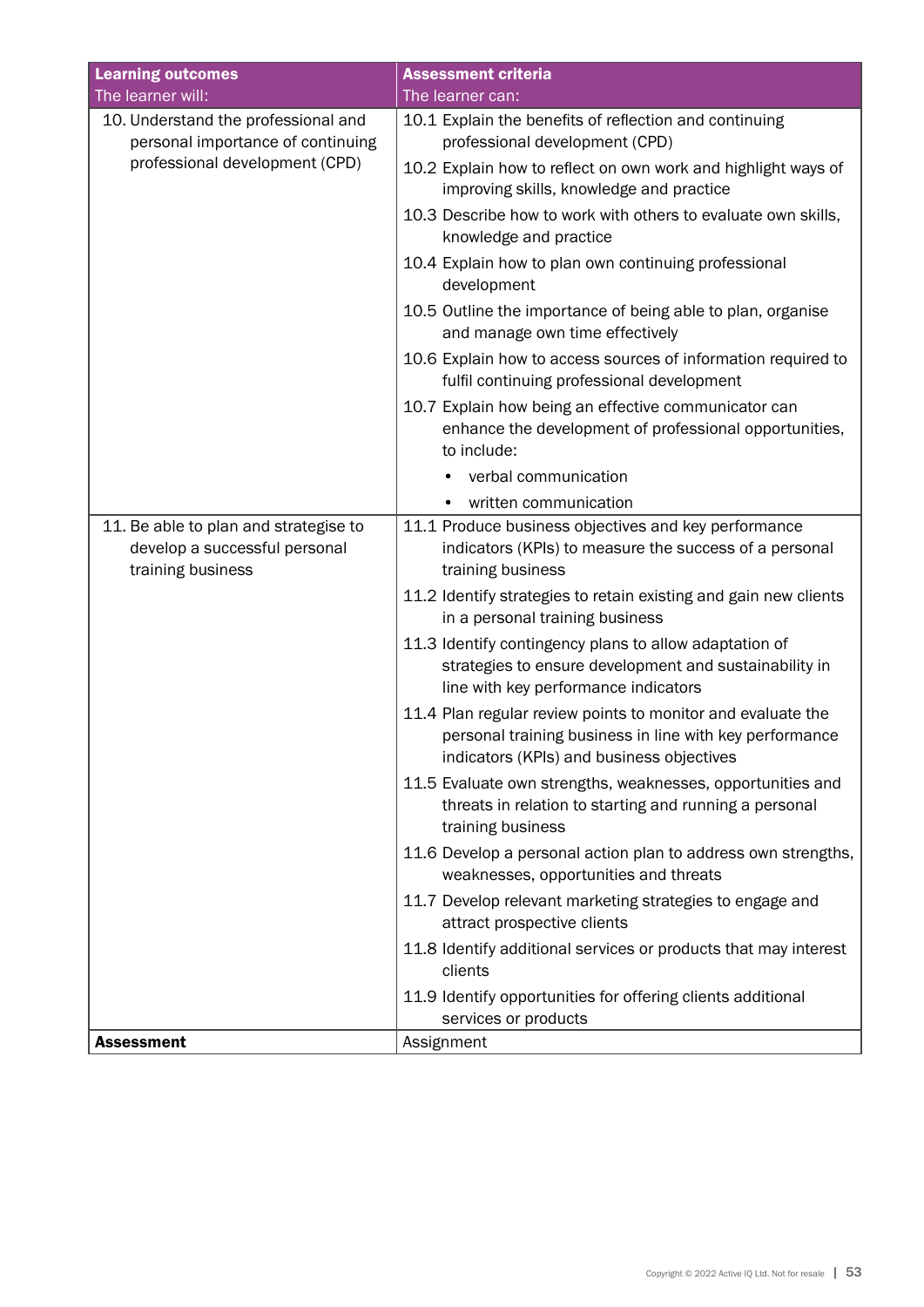# Unit 13 R/618/3448 Level: 2 Unit Title: Sport and active leisure facility cleanliness

|    | <b>Learning outcomes</b>              |         | <b>Assessment criteria</b>                                                                                             |
|----|---------------------------------------|---------|------------------------------------------------------------------------------------------------------------------------|
|    | The learner will:                     |         | The learner can:                                                                                                       |
| 1. | Understand the importance of          | 1.1     | Explain why it is important to have high standards of                                                                  |
|    | cleanliness in sport and active       |         | cleanliness within sport and active leisure facilities                                                                 |
|    | leisure facilities                    | $1.2\,$ | List the benefits of a good cleaning regime                                                                            |
|    | 2. Understand how cleaning is carried | 2.1     | Describe how an active leisure facility maintains                                                                      |
|    | out in an active leisure environment  |         | standards of cleanliness                                                                                               |
|    |                                       | $2.2\,$ | List a range of cleaning substances used in sport and                                                                  |
|    |                                       |         | active leisure facilities, for example:                                                                                |
|    |                                       |         | abrasive cleaners                                                                                                      |
|    |                                       |         | acidic cleaners                                                                                                        |
|    |                                       |         | alcohol<br>٠                                                                                                           |
|    |                                       |         | alkali cleaners                                                                                                        |
|    |                                       |         | detergents                                                                                                             |
|    |                                       |         | disinfectants<br>$\bullet$                                                                                             |
|    |                                       |         | scouring powders<br>٠                                                                                                  |
|    |                                       |         | multi-purpose cleaners<br>٠                                                                                            |
|    |                                       |         | soap                                                                                                                   |
|    |                                       |         | solvents                                                                                                               |
|    |                                       | 2.3     | spot removers<br>Describe the principle uses and precautions for a range                                               |
|    |                                       |         | of cleaning substances, for example:                                                                                   |
|    |                                       |         | abrasive cleaners                                                                                                      |
|    |                                       |         | acidic cleaners                                                                                                        |
|    |                                       |         | alcohol                                                                                                                |
|    |                                       |         | alkali cleaners                                                                                                        |
|    |                                       |         | detergents<br>٠                                                                                                        |
|    |                                       |         | disinfectants<br>٠                                                                                                     |
|    |                                       |         | scouring powders<br>٠                                                                                                  |
|    |                                       |         | multi-purpose cleaners                                                                                                 |
|    |                                       |         | soap                                                                                                                   |
|    |                                       |         | solvents                                                                                                               |
|    |                                       |         | spot removers                                                                                                          |
|    |                                       | 2.4     | Describe how to maintain the safety of customers and<br>other staff when carrying out cleaning operations              |
|    |                                       |         |                                                                                                                        |
|    |                                       | 2.5     | Describe how to show courtesy and consideration to                                                                     |
|    |                                       |         | customers when carrying out cleaning operations                                                                        |
|    |                                       | 2.6     | List the precautions that should be taken when using<br>hazardous substances for cleaning operations                   |
|    |                                       | 2.7     |                                                                                                                        |
|    |                                       |         | Describe the types of personal protective equipment that<br>are necessary for certain cleaning operations in an active |
|    |                                       |         | leisure environment and when they should be used                                                                       |
|    |                                       | 2.8     | Describe the procedures for disposing of waste from                                                                    |
|    |                                       |         | cleaning operations                                                                                                    |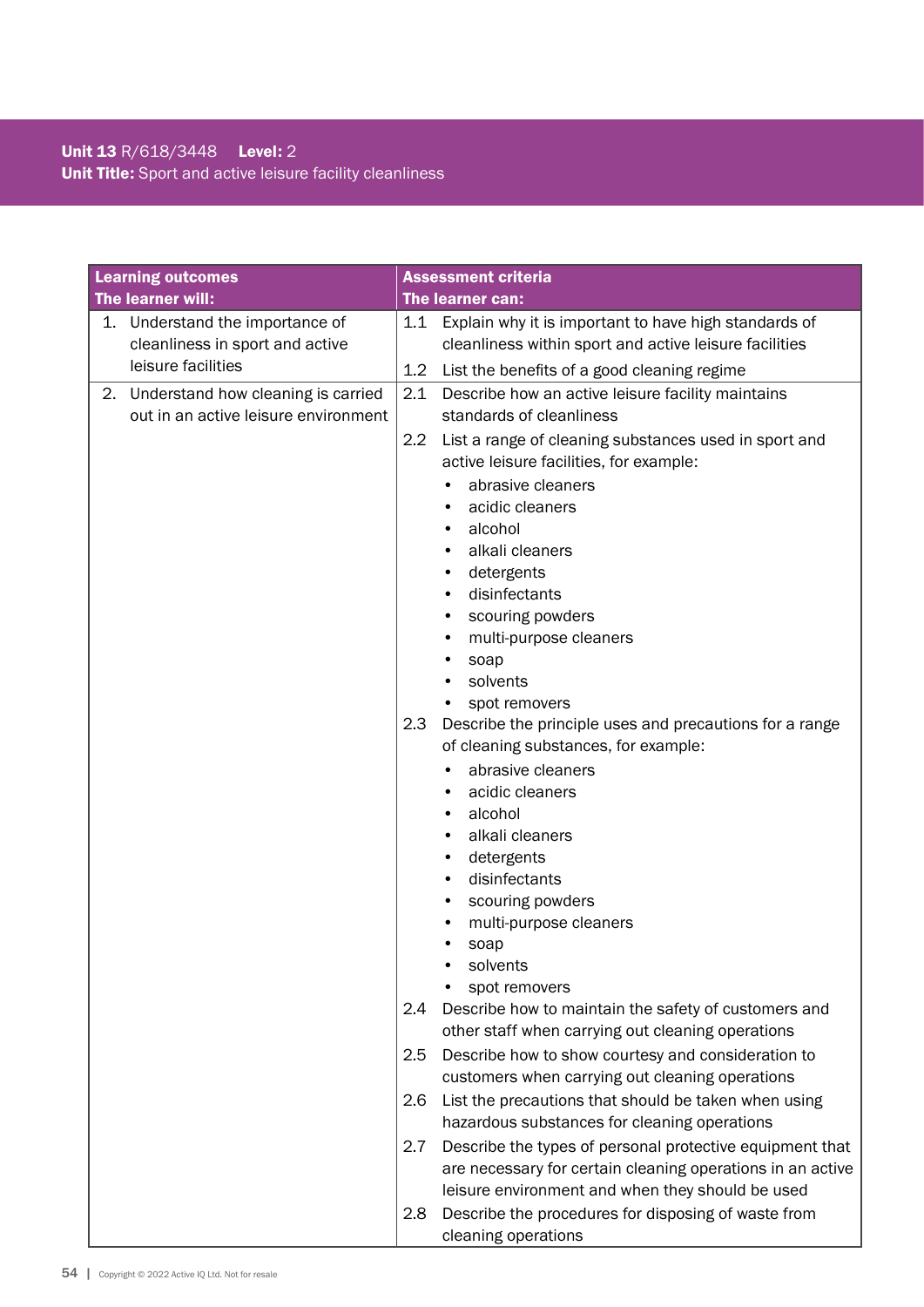| <b>Learning outcomes</b>                                                                                       | <b>Assessment criteria</b>                                                                                                             |
|----------------------------------------------------------------------------------------------------------------|----------------------------------------------------------------------------------------------------------------------------------------|
| The learner will:                                                                                              | The learner can:                                                                                                                       |
| 3. Understand safe working practices<br>relating to the Control of                                             | Give examples of the types of substances included under<br>3.1<br><b>COSHH</b>                                                         |
| Substances Hazardous to Health                                                                                 | 3.2<br>List the problems caused by hazardous substances                                                                                |
| (COSHH) Regulations                                                                                            | Define the requirements of employers and employees as<br>3.3<br>stated in the COSHH Regulations                                        |
|                                                                                                                | 3.4<br>List the types of information provided in COSHH<br>assessments                                                                  |
|                                                                                                                | 3.5<br>Describe why COSHH assessments are important                                                                                    |
| Understand how to carry out<br>4.<br>effective cleaning routines in all<br>areas of a sport and active leisure | 4.1<br>Describe the cleaning routines for a range of areas /<br>facilities found in a sport and active leisure facility to<br>include: |
| facility                                                                                                       | toilets                                                                                                                                |
|                                                                                                                | changing rooms<br>٠                                                                                                                    |
|                                                                                                                | swimming pools                                                                                                                         |
|                                                                                                                | health suits (gyms and studios)                                                                                                        |
|                                                                                                                | children's play areas and equipment<br>$\bullet$                                                                                       |
|                                                                                                                | sports halls and squash courts                                                                                                         |
|                                                                                                                | external areas                                                                                                                         |
|                                                                                                                | 4.2<br>Explain the importance of safe storage and maintenance<br>of cleaning equipment                                                 |
| Understand how to deal with<br>5.<br>spillages, breakages and waste in a                                       | 5.1<br>Give examples of hazardous and non-hazardous waste in<br>sport and active leisure facility                                      |
| sport and active leisure facility                                                                              | 5.2<br>Describe how to deal with different types of hazardous<br>waste in sport and active leisure facility                            |
|                                                                                                                | 5.3<br>Describe how to dispose of different types of waste<br>correctly                                                                |
|                                                                                                                | 5.4<br>Give examples of how a sport and active leisure facility<br>could deal with lost property                                       |
| <b>Assessment</b>                                                                                              | Worksheet                                                                                                                              |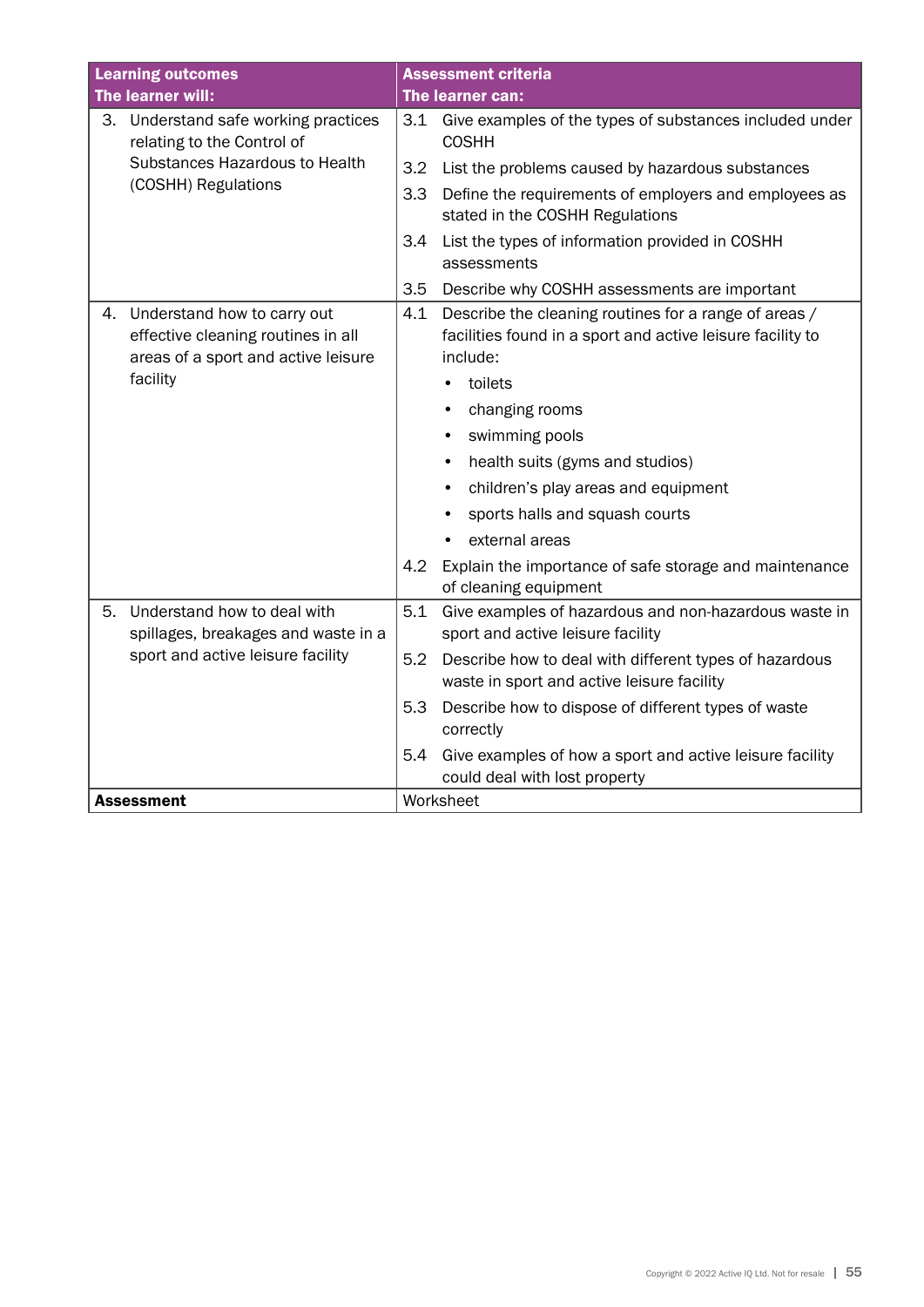# Unit 14 T/618/3457 Level: 3 Unit Title: Developing exceptional customer care skills

|    | <b>Learning outcomes</b>              |     | <b>Assessment criteria</b>                                                                                                |
|----|---------------------------------------|-----|---------------------------------------------------------------------------------------------------------------------------|
|    | The learner will:                     |     | The learner can:                                                                                                          |
|    | 1. Understand how to build            | 1.1 | Describe ways to build rapport with different customers                                                                   |
|    | relationships with different types of | 1.2 | Explain how you can get to know your customers                                                                            |
|    | customers                             | 1.3 | Explain how to adapt communication for specific                                                                           |
|    |                                       |     | customers, to include:                                                                                                    |
|    |                                       |     | customers with disabilities                                                                                               |
|    |                                       |     | children/teenagers<br>٠                                                                                                   |
|    |                                       |     | customers who do not have English as a first<br>$\bullet$                                                                 |
|    |                                       |     | language                                                                                                                  |
| 2. | Understand how to deal with angry     | 2.1 | Explain how to adapt communication for customers who                                                                      |
|    | or upset customers                    |     | are angry, to include:                                                                                                    |
|    |                                       |     | face-to-face                                                                                                              |
|    |                                       |     | on the telephone                                                                                                          |
|    |                                       |     | in writing (by email)<br>٠                                                                                                |
|    |                                       |     | via social media / e-media                                                                                                |
|    |                                       | 2.2 | Explain how to adapt communication for customers who                                                                      |
|    |                                       |     | are upset                                                                                                                 |
| 3. | Understand equality and diversity in  | 3.1 | Describe the terms equality and diversity                                                                                 |
|    | the customer environment              | 3.2 | Give examples of the diverse needs that customers may<br>have                                                             |
|    |                                       | 3.3 | Outline the key points of equality and diversity legislation<br>that relate to customer care                              |
|    |                                       | 3.4 | Explain why it is important for an organisation to provide<br>for equality and diversity in its services                  |
|    |                                       | 3.5 | Give examples of what a member of staff can do to<br>support equality and diversity in their organisation, to<br>include: |
|    |                                       |     | respect for working colleagues                                                                                            |
|    |                                       |     | meeting the needs of customers                                                                                            |
|    |                                       | 3.6 | Give examples of behaviours that might cause offence to<br>specific customers                                             |
|    |                                       | 3.7 | Describe how to ensure that all customers are treated<br>with equality and given the same opportunities and<br>respect    |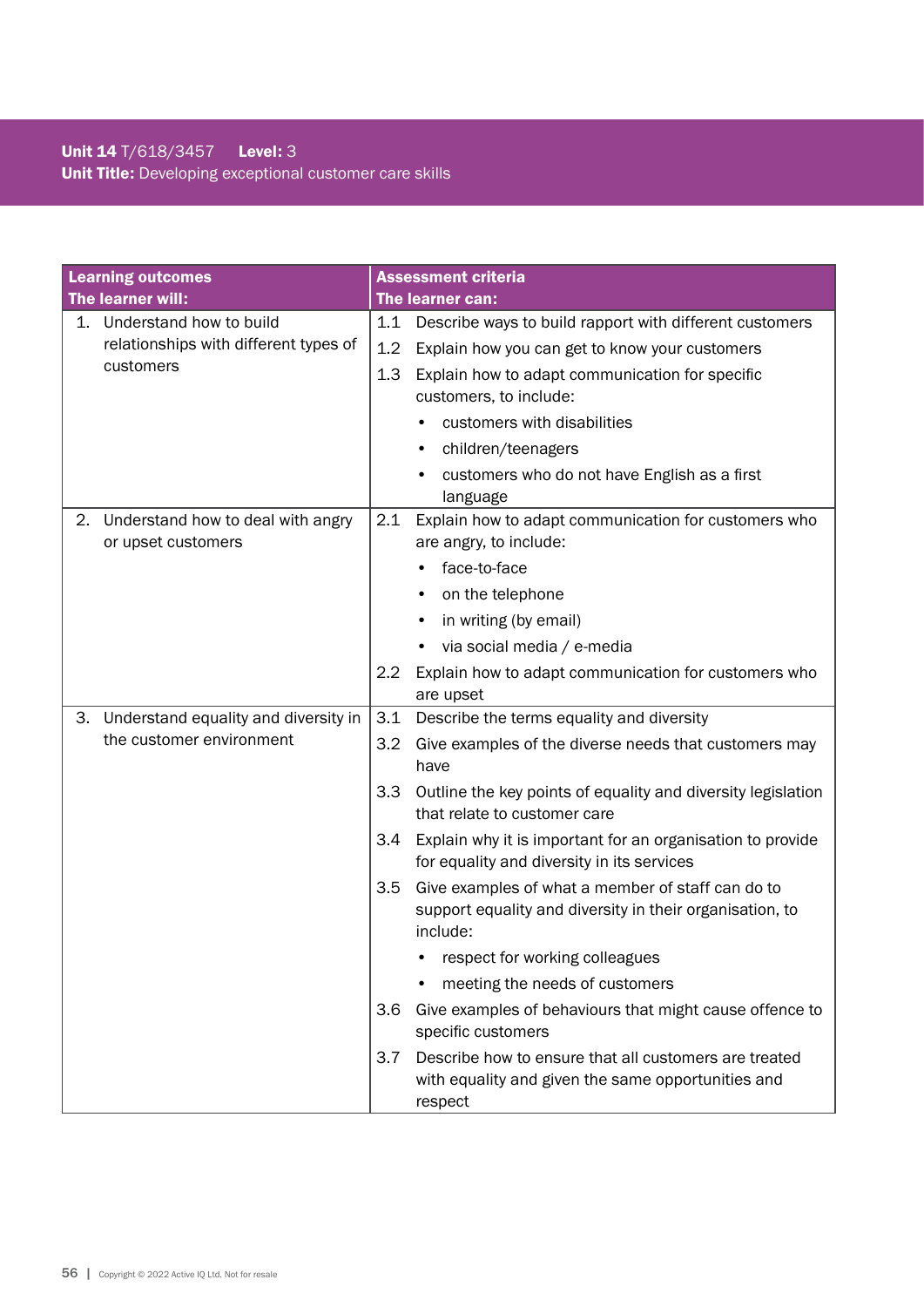| <b>Learning outcomes</b>                                              | <b>Assessment criteria</b>                                                                                                          |
|-----------------------------------------------------------------------|-------------------------------------------------------------------------------------------------------------------------------------|
| The learner will:                                                     | The learner can:                                                                                                                    |
| 4. Be able to interact with different                                 | Adapt communication with specific customers, to include:<br>4.1                                                                     |
| types of customers                                                    | new customers                                                                                                                       |
|                                                                       | regular customers                                                                                                                   |
|                                                                       | customers with disabilities                                                                                                         |
|                                                                       | children/teenagers                                                                                                                  |
|                                                                       | older adults                                                                                                                        |
|                                                                       | customers with English as a second language                                                                                         |
|                                                                       | angry customers                                                                                                                     |
|                                                                       | upset customers                                                                                                                     |
| Understand how to deal with<br>5.<br>customer complaints and problems | 5.1<br>Describe how to apply problem solving theories to resolve<br>a customer care issue                                           |
|                                                                       | 5.2<br>Describe typical customer problems                                                                                           |
|                                                                       | Identify the differences between assertive, aggressive,<br>5.3<br>manipulative and passive behaviour                                |
|                                                                       | 5.4<br>Identify how own behaviour might affect the behaviour of<br>others                                                           |
|                                                                       | 5.5<br>Identify the types of customer behaviour that you<br>personally find challenging to deal with                                |
|                                                                       | Identify ways to deal with customer behaviour you feel<br>5.6<br>personally challenging                                             |
|                                                                       | 5.7<br>Describe how to reassure customers while their problems<br>are being solved                                                  |
| Understand when to pass<br>6.<br>information on to a senior colleague | 6.1<br>Explain how to pass on the complaint to a more senior<br>member of staff if there is sufficient reason to do so              |
|                                                                       | Explain why it is important for a member of staff to get<br>6.2<br>feedback from the customer and follow up any remaining<br>issues |
|                                                                       | 6.3<br>Explain the importance of giving feedback to other<br>colleagues involved which will help them avoid future<br>complaints    |
|                                                                       | Explain the importance of keeping clear records of the<br>6.4<br>way a problem or complaint has been handled                        |
|                                                                       | 6.5<br>Describe an organisations complaint or problem solving<br>procedure                                                          |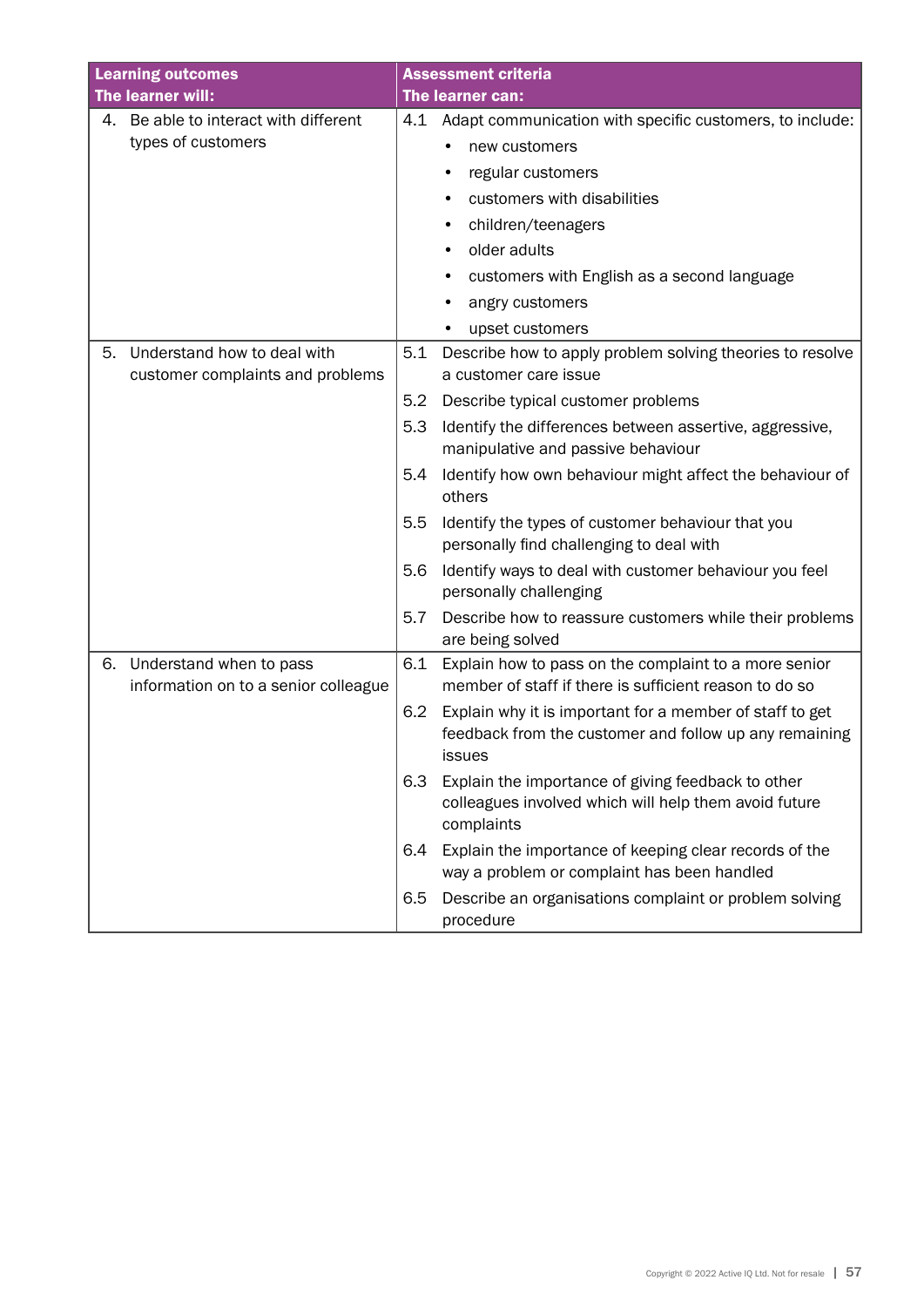| <b>Learning outcomes</b>                                       | <b>Assessment criteria</b>                                                                          |  |
|----------------------------------------------------------------|-----------------------------------------------------------------------------------------------------|--|
| The learner will:                                              | The learner can:                                                                                    |  |
| Be able to deal with customer<br>7.<br>complaints and problems | 7.1<br>Summarise the details of the complaint or problem<br>accurately and to customer satisfaction |  |
|                                                                | 7.2<br>Investigate the facts of the complaint in order to establish<br>how it should be dealt with  |  |
|                                                                | 7.3<br>Identify a range of solutions                                                                |  |
|                                                                | Identify the benefits of different solutions for the<br>7.4<br>customer and the organisation        |  |
|                                                                | 7.5<br>Identify the drawbacks of different solutions for the<br>customer and the organisation       |  |
|                                                                | Report the findings of your investigation to your customer<br>7.6<br>and offer your chosen solution |  |
|                                                                | Check that the solution is acceptable to the customer<br>7.7                                        |  |
|                                                                | Check the customer is satisfied with the outcome of the<br>7.8<br>customer care they have received  |  |
|                                                                | 7.9<br>Record the outcome of the complaint or problem<br>according to the organisation's procedures |  |
| <b>Assessment</b>                                              | Worksheet                                                                                           |  |
|                                                                | Assignment / case-study                                                                             |  |
|                                                                | Observed customer scenario                                                                          |  |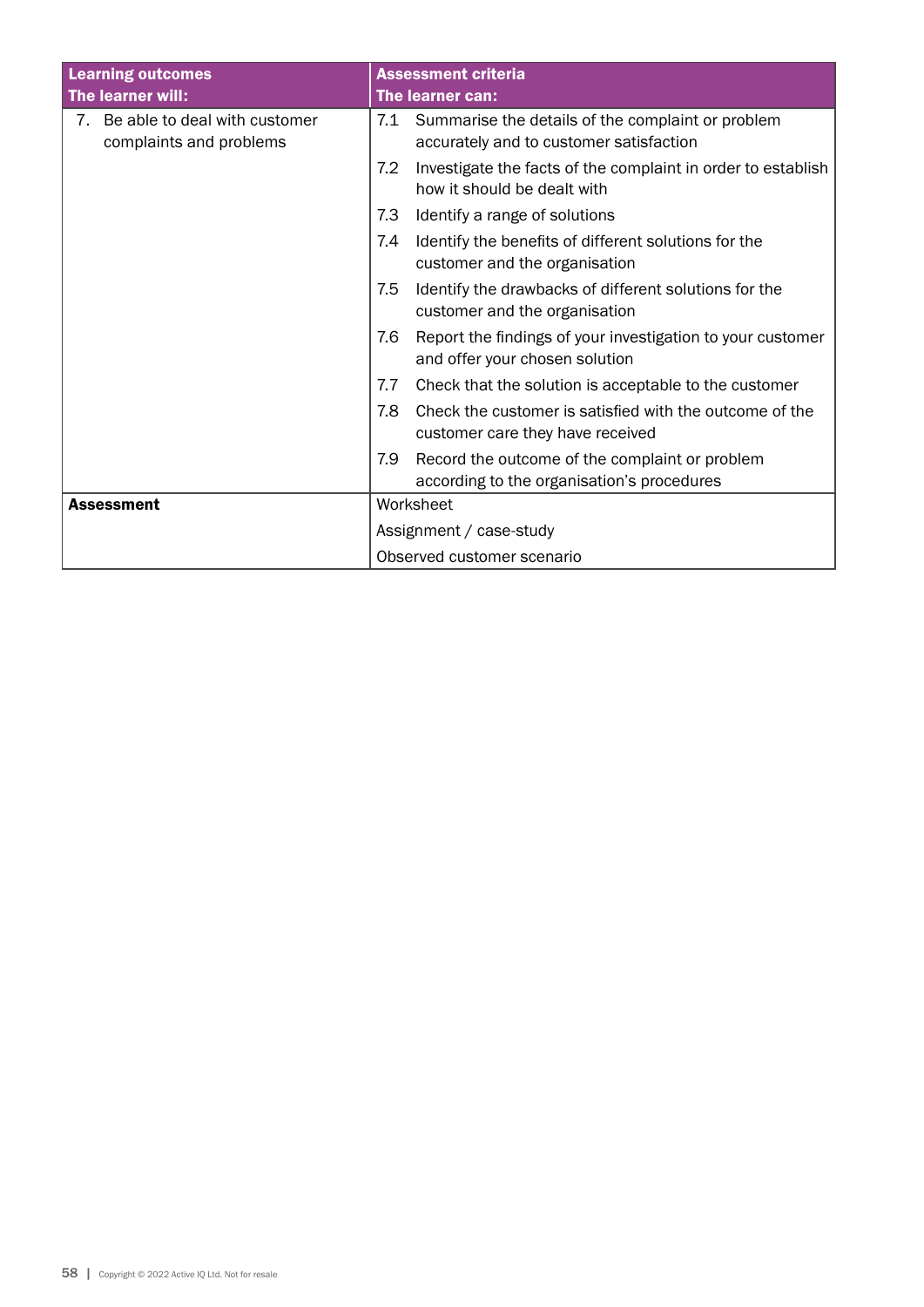|    | <b>Learning outcomes</b>                                    |         | <b>Assessment criteria</b>                                                                                                          |
|----|-------------------------------------------------------------|---------|-------------------------------------------------------------------------------------------------------------------------------------|
|    | The learner will:                                           |         | The learner can:                                                                                                                    |
|    | 1. Understand the recruitment process                       |         | 1.1 Explain the different stages in the recruitment and<br>selection process                                                        |
|    |                                                             | $1.2\,$ | Describe the purpose and structure of a job description<br>and person specification                                                 |
|    |                                                             | 1.3     | Describe different recruitment and selection methods                                                                                |
|    |                                                             | 1.4     | Evaluate the advantages and disadvantages of a range of<br>recruitment and selection methods                                        |
|    |                                                             | 1.5     | Describe how to judge whether applicants meet the<br>stated requirements of the vacancy                                             |
|    |                                                             | 1.6     | Identify appropriate legislation and relevant codes of<br>practice when recruiting and selecting people                             |
| 2. | Understand how to facilitate<br>professional development of | 2.1     | Explain the induction process and its importance to the<br>new team member                                                          |
|    | colleagues                                                  | 2.2     | Describe how to identify learning needs and skills gaps<br>within your team                                                         |
|    |                                                             | 2.3     | Describe how to prepare a written learning and<br>development plan                                                                  |
|    |                                                             | 2.4     | Explain the importance of regularly reviewing and<br>updating written learning and development plans                                |
| З. | Understand how to implement a                               | 3.1     | Explain the importance of performance appraisals                                                                                    |
|    | performance appraisal as part of                            | 3.2     | Describe the main aims of a performance appraisal                                                                                   |
|    | employee career development                                 | 3.3     | Describe a range of methods used to assess<br>performance                                                                           |
|    |                                                             | 3.4     | Describe how to take account of equality legislation and<br>relevant codes of practice when implementing a<br>performance appraisal |
|    | <b>Assessment</b>                                           |         | Worksheet                                                                                                                           |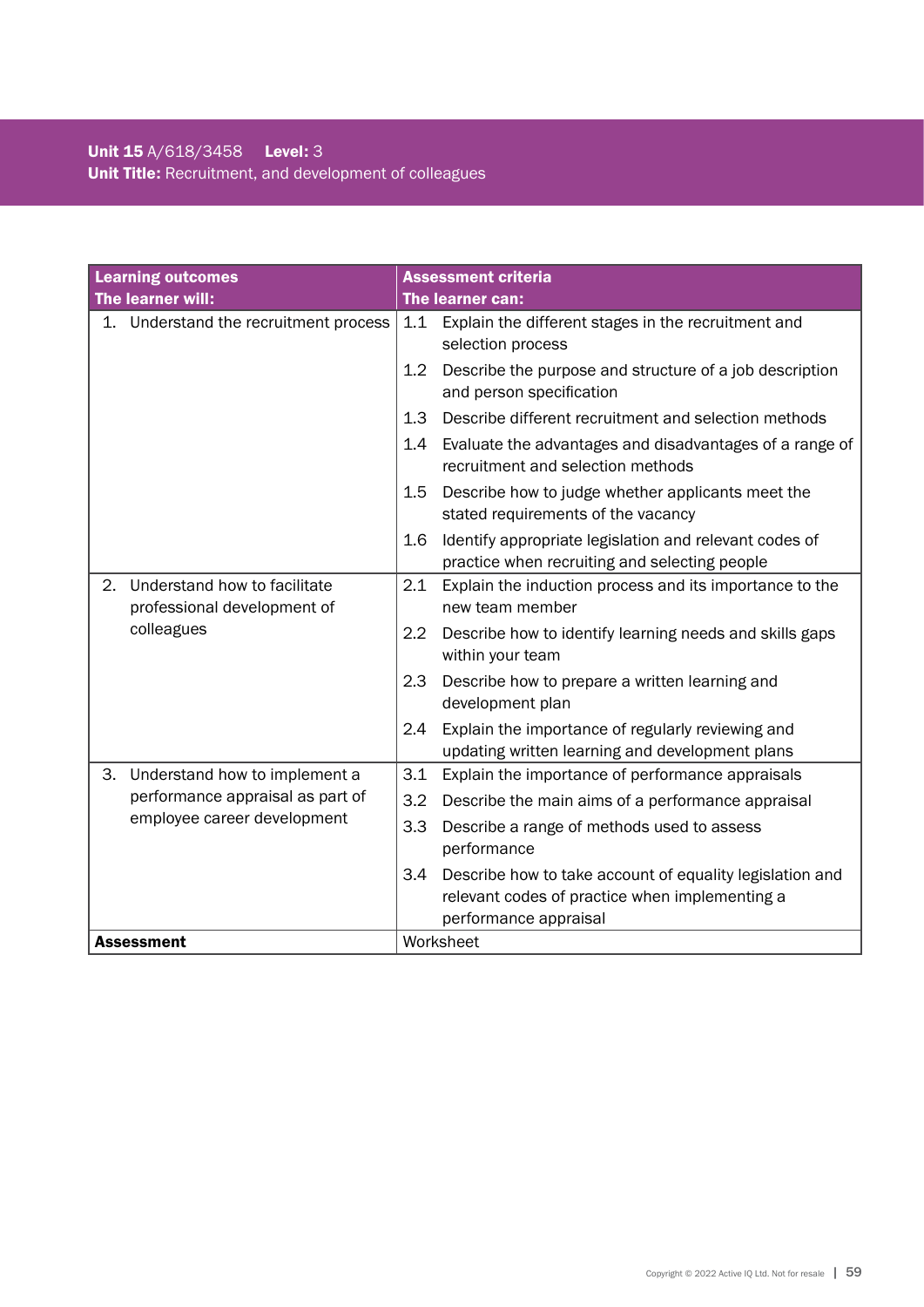# Unit 16 F/618/3459 Level: 3 Unit Title: Understanding equality, diversity and inclusion in the workplace

| <b>Learning outcomes</b>                                                                 | <b>Assessment criteria</b>                                                                                                                           |  |
|------------------------------------------------------------------------------------------|------------------------------------------------------------------------------------------------------------------------------------------------------|--|
| The learner will:                                                                        | The learner can:                                                                                                                                     |  |
| Understand equality, diversity and<br>1.                                                 | Explain equality, diversity and inclusion<br>1.1                                                                                                     |  |
| inclusion in the workplace                                                               | $1.2\,$<br>Explain the importance of equality, diversity and inclusion<br>across aspects of organisational policy                                    |  |
|                                                                                          | 1.3<br>Explain the potential consequences of breaches of<br>equality legislation                                                                     |  |
| Understand the personal aspects of<br>2.<br>equality, diversity and inclusion in         | 2.1<br>Describe own responsibilities for equality, diversity and<br>inclusion in the workplace                                                       |  |
| the workplace                                                                            | $2.2\phantom{0}$<br>Explain the different forms of discrimination and<br>harassment                                                                  |  |
|                                                                                          | 2.3<br>Describe the characteristics of behaviour that supports<br>equality, diversity and inclusion in the workplace                                 |  |
|                                                                                          | Explain the importance of displaying behaviour that<br>2.4<br>supports equality, diversity and inclusion in the<br>workplace                         |  |
| Understand how to support equality,<br>З.<br>diversity and inclusion in the<br>workplace | 3.1<br>Explain how to ensure colleagues are aware of their<br>responsibilities for maintaining equality, diversity and<br>inclusion in the workplace |  |
|                                                                                          | Explain how potential issues relating to equality, diversity<br>$3.2\phantom{0}$<br>and inclusion in the workplace can be identified                 |  |
| <b>Assessment</b>                                                                        | Worksheet                                                                                                                                            |  |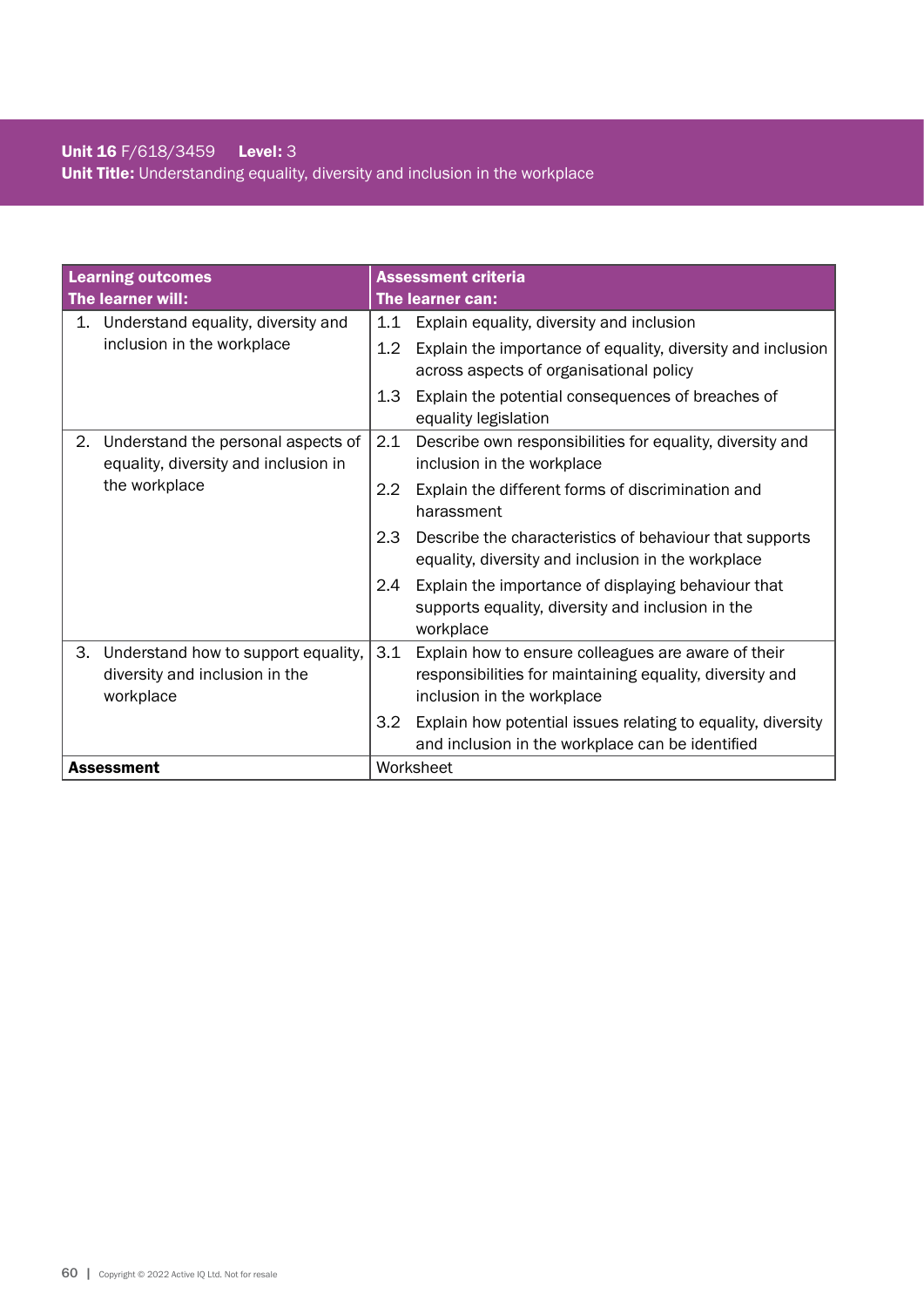# Unit 17 T/618/3460 Level: 3 Unit Title: Principles of people management

| <b>Learning outcomes</b>                                             | <b>Assessment criteria</b>                                                                                                                        |
|----------------------------------------------------------------------|---------------------------------------------------------------------------------------------------------------------------------------------------|
| The learner will:                                                    | The learner can:                                                                                                                                  |
| Understand the principles of<br>1.<br>workforce management           | Explain the relationship between Human Resources (HR)<br>1.1<br>functions and other business functions                                            |
|                                                                      | Explain the purpose and process of workforce planning<br>1.2                                                                                      |
|                                                                      | 1.3<br>Explain how employment law affects an organisation's<br>HR and business policies and practices                                             |
|                                                                      | Evaluate the implications for an organisation of utilising<br>1.4<br>different types of employment contracts                                      |
|                                                                      | Evaluate the implications for an individual of different<br>1.5<br>types of employment contracts                                                  |
| Understand equality of opportunity,<br>2.<br>diversity and inclusion | 2.1<br>Explain an organisation's responsibilities and liabilities<br>under equality legislation                                                   |
|                                                                      | 2.2<br>Explain the benefits that effective equality of opportunity,<br>diversity and inclusion policies bring to individuals and<br>organisations |
|                                                                      | 2.3<br>Explain the language and behaviour that support<br>commitments to equality of opportunity, diversity and<br>inclusion                      |
|                                                                      | Explain how to measure diversity within an organisation<br>2.4                                                                                    |
| Understand team building and<br>3.                                   | 3.1<br>Explain the difference between a group and a team                                                                                          |
| dynamics                                                             | 3.2<br>Outline the characteristics of an effective team                                                                                           |
|                                                                      | 3.3<br>Explain the techniques of building a team                                                                                                  |
|                                                                      | Explain techniques to motivate team members<br>3.4                                                                                                |
|                                                                      | 3.5<br>Explain the importance of communicating targets and<br>objectives to a team                                                                |
|                                                                      | 3.6<br>Examine theories of team development                                                                                                       |
|                                                                      | 3.7<br>Explain common causes of conflict within a team                                                                                            |
|                                                                      | 3.8<br>Explain techniques to manage conflict within a team                                                                                        |
| Understand performance<br>4.<br>management                           | Identify the characteristics of an effective performance<br>4.1<br>management system                                                              |
|                                                                      | 4.2<br>Explain the uses of specific, measurable, achievable,<br>realistic and time-bound (SMART) objectives and<br>priorities                     |
|                                                                      | 4.3<br>Describe best practice in conducting appraisals                                                                                            |
|                                                                      | Explain the factors to be taken into account when<br>4.4                                                                                          |
|                                                                      | managing people's well-being and performance                                                                                                      |
|                                                                      | Explain the importance of following disciplinary and<br>4.5<br>grievance processes                                                                |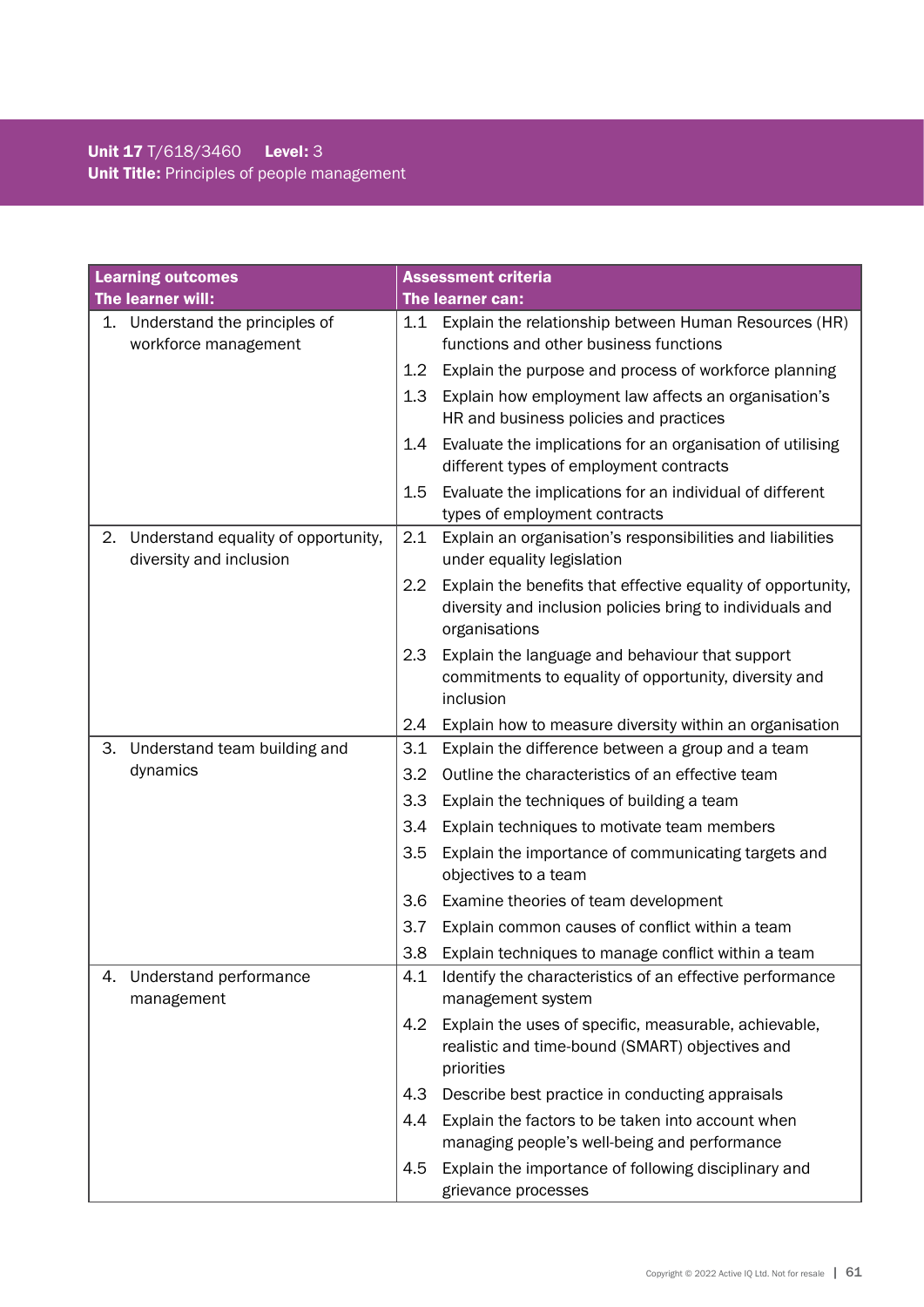| <b>Learning outcomes</b>                | <b>Assessment criteria</b>                                                                                                                    |  |
|-----------------------------------------|-----------------------------------------------------------------------------------------------------------------------------------------------|--|
| The learner will:                       | The learner can:                                                                                                                              |  |
| 5. Understand training and              | Explain the benefits of employee development<br>5.1                                                                                           |  |
| development                             | 5.2<br>Explain the advantages and limitations of different types<br>of training and development methods                                       |  |
|                                         | Explain the role of targets, objectives and feedback in<br>5.3<br>employee development                                                        |  |
|                                         | Explain how personal development plans support the<br>5.4<br>training and development of individuals                                          |  |
|                                         | Explain how to make use of planned and unplanned<br>$5.5^{\circ}$<br>learning opportunities to meet individuals' preferred<br>learning styles |  |
|                                         | Explain how to support individuals' learning and<br>5.6<br>development                                                                        |  |
| Understand reward and recognition<br>6. | 6.1<br>Describe the components of 'total reward'                                                                                              |  |
|                                         | 6.2<br>Analyse the relationship between motivation and reward                                                                                 |  |
|                                         | 6.3<br>Explain different types of pay structures                                                                                              |  |
|                                         | Explain the risks involved in the management of reward<br>6.4                                                                                 |  |
|                                         | schemes                                                                                                                                       |  |
| Assessment                              | Worksheet                                                                                                                                     |  |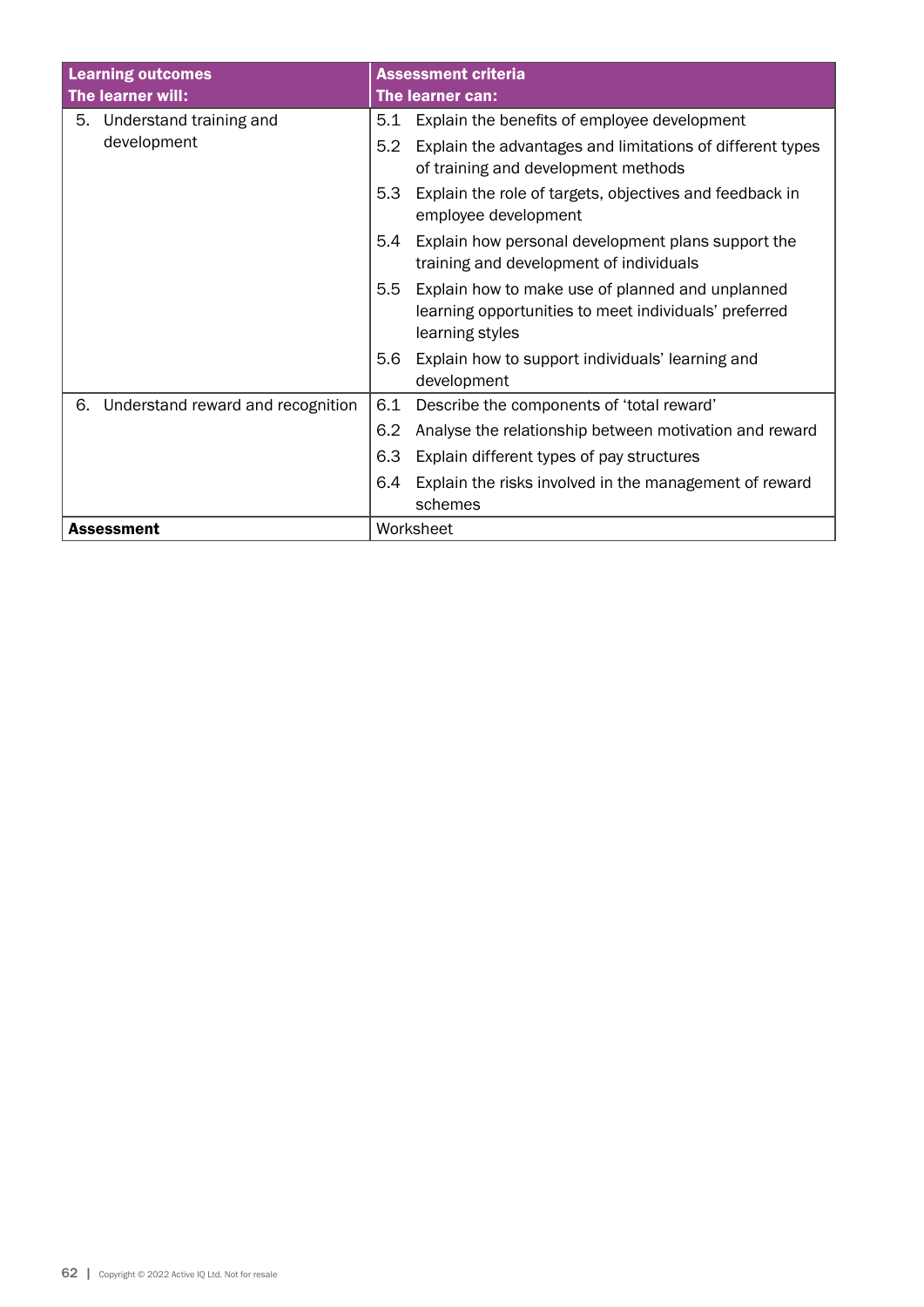|    | <b>Learning outcomes</b>                               |               | <b>Assessment criteria</b>                                                                     |  |  |
|----|--------------------------------------------------------|---------------|------------------------------------------------------------------------------------------------|--|--|
|    | The learner will:                                      |               | The learner can:                                                                               |  |  |
| 1. | Understand how to manage a                             | 1.1           | Explain the features of a project business case                                                |  |  |
|    | project                                                | 1.2           | Explain the stages of a project lifecycle                                                      |  |  |
|    |                                                        | 1.3           | Explain the roles of people involved in a project                                              |  |  |
|    |                                                        | 1.4           | Explain the uses of project-related information                                                |  |  |
|    |                                                        | 1.5           | Explain the advantages and limitations of different                                            |  |  |
|    |                                                        |               | project monitoring techniques                                                                  |  |  |
|    |                                                        | 1.6           | Describe the interrelationship of project scope, schedule,                                     |  |  |
|    |                                                        |               | finance, risk, quality and resources                                                           |  |  |
| 2. | Understand how to support the<br>delivery of a project | 2.1           | Describe methods of collecting project-related<br>information in accordance with project plans |  |  |
|    |                                                        | $2.2^{\circ}$ | Describe appropriate tools to analyse project information                                      |  |  |
|    |                                                        |               |                                                                                                |  |  |
|    |                                                        | 2.3           | Explain how to report on information analysis                                                  |  |  |
|    |                                                        | 2.4           | Explain how to report issues, anomalies and potential                                          |  |  |
|    |                                                        |               | problems                                                                                       |  |  |
|    | <b>Assessment</b>                                      | Worksheet     |                                                                                                |  |  |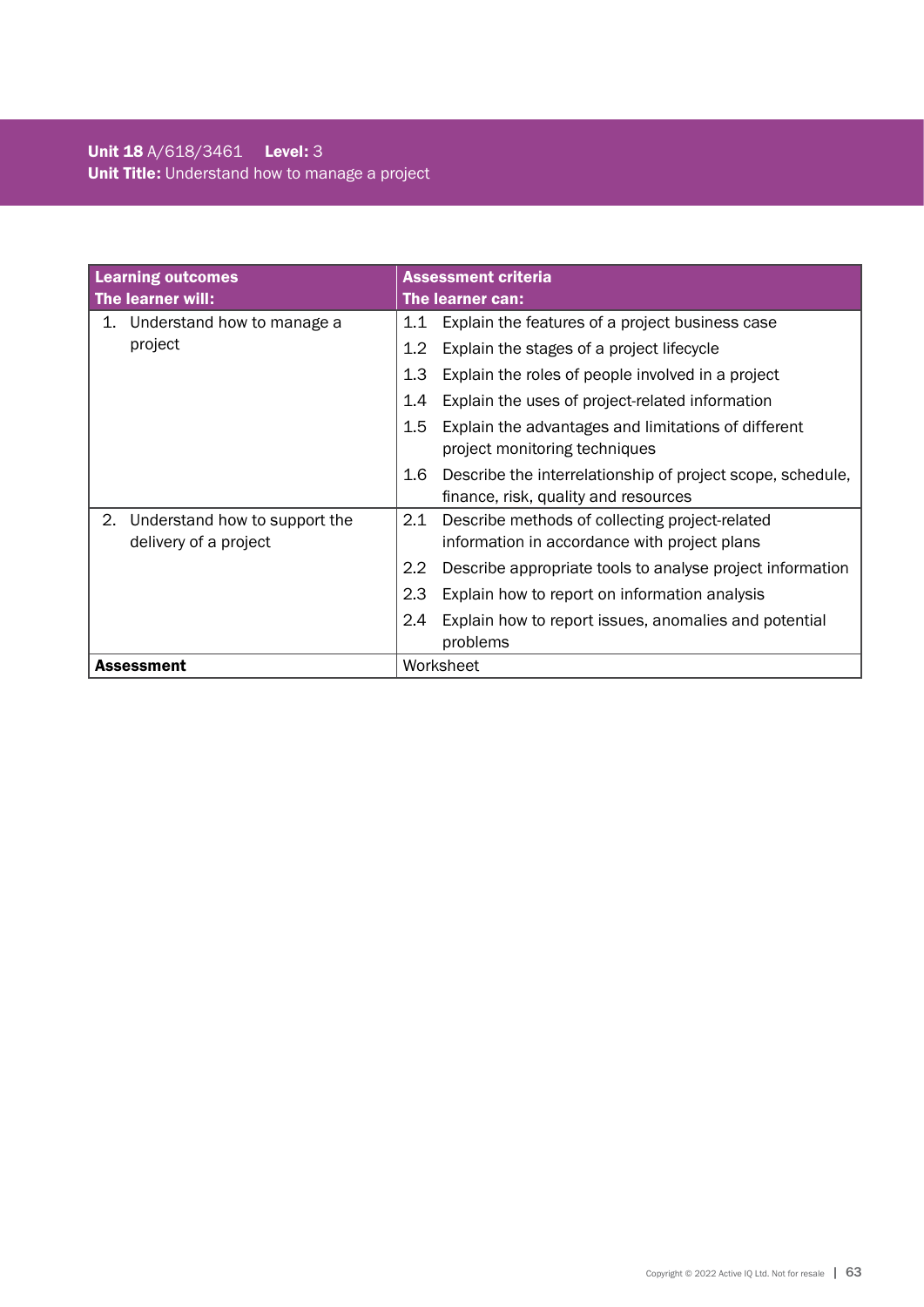# Unit 19 F/618/3462 Level: 3 Unit Title: Developing the customer experience

|    | <b>Learning outcomes</b>                                      |     | <b>Assessment criteria</b>                                                                                                   |
|----|---------------------------------------------------------------|-----|------------------------------------------------------------------------------------------------------------------------------|
|    | The learner will:                                             |     | The learner can:                                                                                                             |
|    | 1. Understand how to maintain<br>relationships with customers | 1.1 | Describe the concept of customer touch points within an<br>organisation                                                      |
|    |                                                               | 1.2 | Explain the importance of positive customer experiences<br>at every touch point                                              |
|    |                                                               | 1.3 | Explain the importance of customer loyalty and improved<br>customer relationships to an organisation                         |
|    |                                                               | 1.4 | Explain the benefits of customer retention                                                                                   |
|    |                                                               | 1.5 | Describe how maintaining relationships with existing<br>customers can provide a competitive advantage for an<br>organisation |
| 2. | Understand how to add value to the<br>customer's experience   | 2.1 | Distinguish between routine customer care and going the<br>'extra mile'                                                      |
|    |                                                               | 2.2 | Explain the benefits to the customer of going the 'extra<br>mile'                                                            |
|    |                                                               | 2.3 | Explain the benefits to the organisation of going the 'extra<br>mile'                                                        |
|    |                                                               | 2.4 | Describe the types of action that customers will see as<br>adding value to their experience                                  |
|    |                                                               | 2.5 | Describe the behaviours that will make a customer feel<br>special                                                            |
| З. | Understand how to improve a<br>customer's experience          | 3.1 | Explain why it is important to listen to a customer's wants<br>and needs                                                     |
|    |                                                               | 3.2 | Describe methods of obtaining customer feedback                                                                              |
|    |                                                               | 3.3 | Explain how to use customer feedback to adapt the<br>customer care given within an organisation                              |
|    |                                                               | 3.4 | Describe the importance of positively communicating<br>changes to customer care                                              |
|    |                                                               | 3.5 | Describe the importance of monitoring competitor's<br>customer care offering                                                 |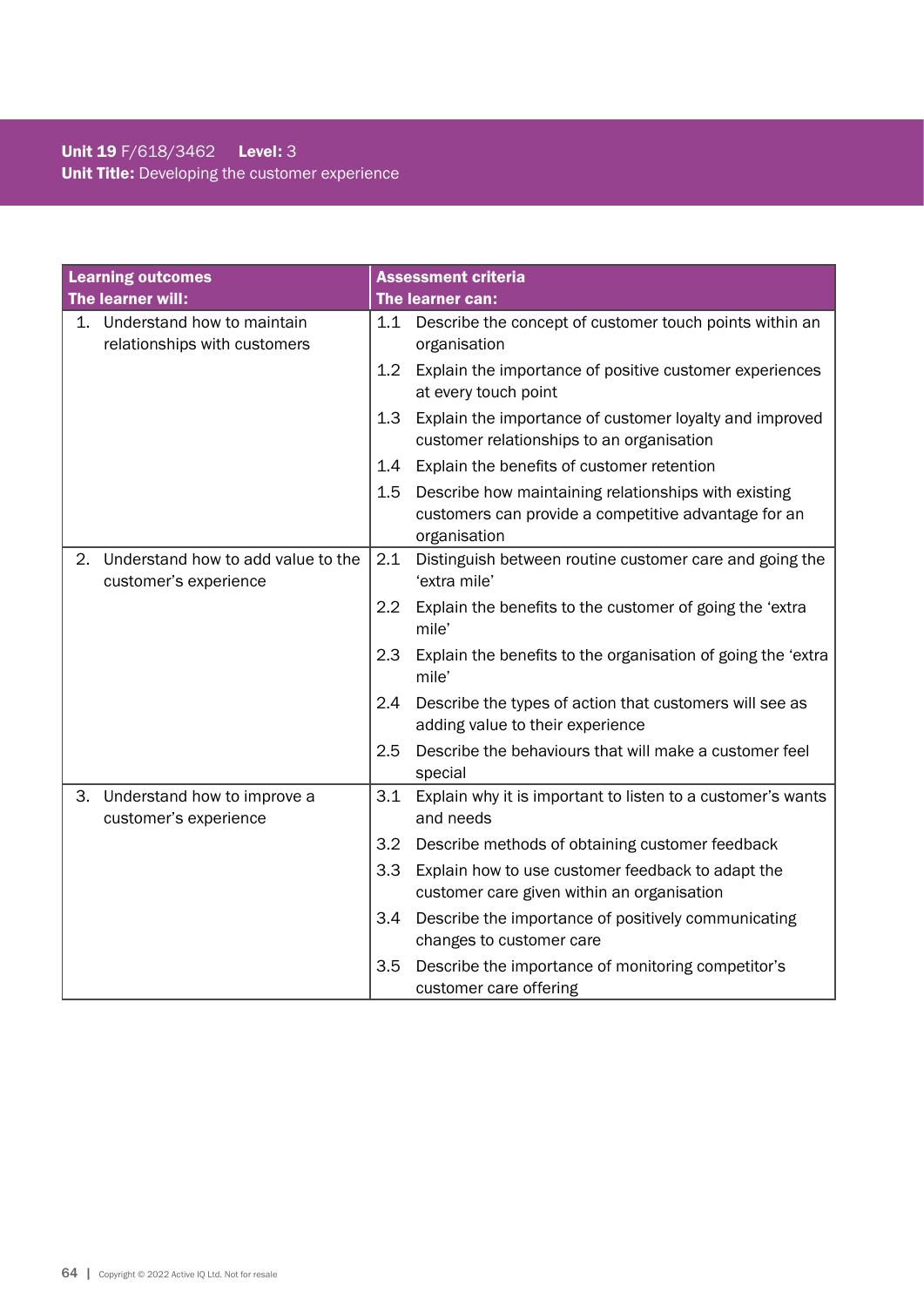| <b>Learning outcomes</b>                                 | <b>Assessment criteria</b>                                                                                                                 |  |
|----------------------------------------------------------|--------------------------------------------------------------------------------------------------------------------------------------------|--|
| The learner will:                                        | The learner can:                                                                                                                           |  |
| Understand how to promote<br>4.<br>products and services | 4.1 Describe how additional services or products will benefit<br>your customers                                                            |  |
|                                                          | 4.2<br>Describe how your customer's use of additional services<br>or products will benefit an organisation                                 |  |
|                                                          | 4.3<br>Give examples of how a member of staff can promote<br>their own organisation to customers                                           |  |
|                                                          | Give examples of how customers can promote an<br>4.4<br>organisation                                                                       |  |
|                                                          | 4.5<br>Identify appropriate services or products that may<br>interest your customer                                                        |  |
|                                                          | Identify opportunities for offering your customer<br>4.6<br>additional services or products that will improve their<br>customer experience |  |
| <b>Assessment</b>                                        | Worksheet                                                                                                                                  |  |
|                                                          | Assignment / case-study                                                                                                                    |  |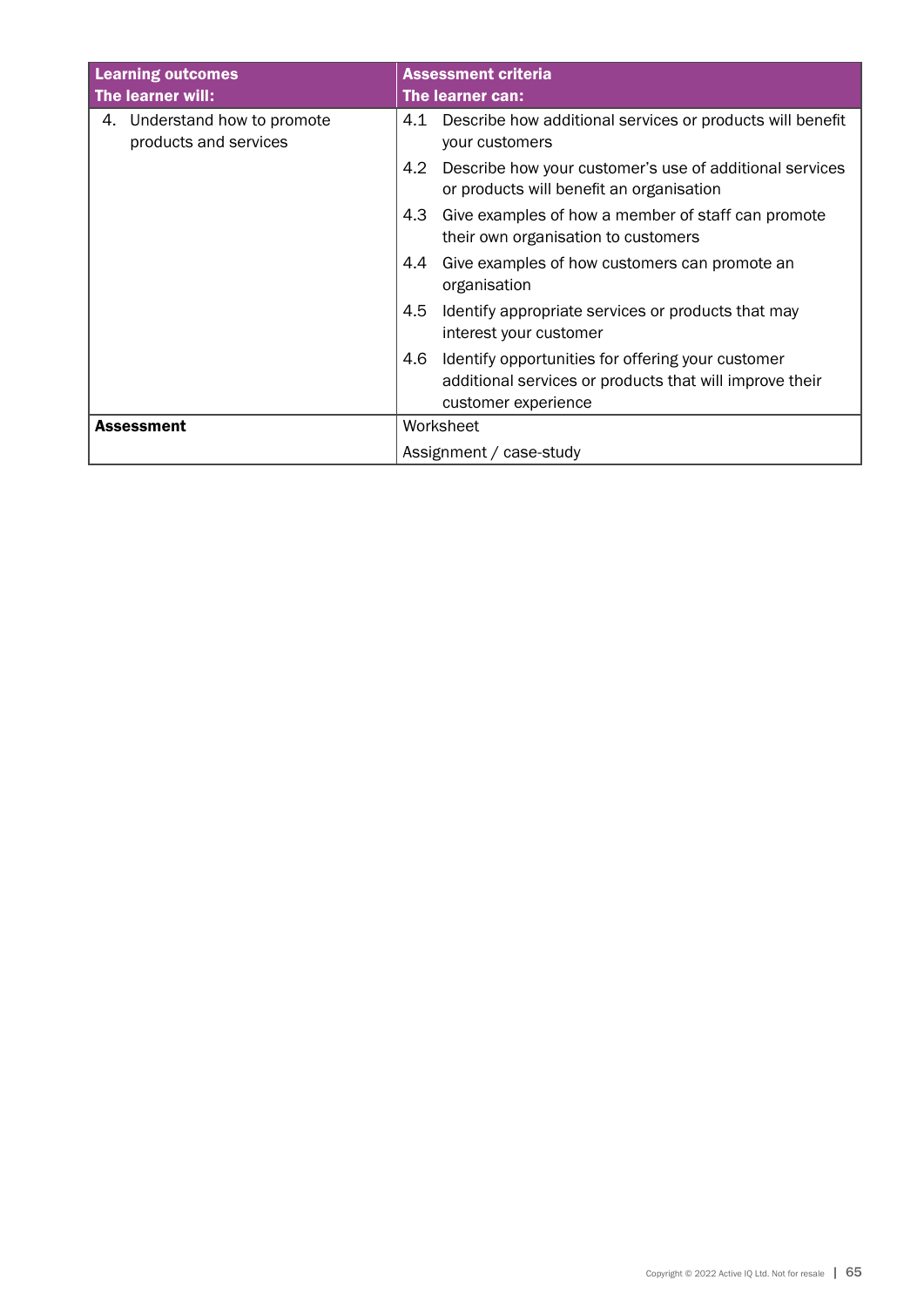# Unit 20 J/618/3463 Level: 3 Unit Title: Understanding budgeting and finance

|    | <b>Learning outcomes</b>                                       |                  | <b>Assessment criteria</b>                                                                                          |
|----|----------------------------------------------------------------|------------------|---------------------------------------------------------------------------------------------------------------------|
|    | The learner will:                                              |                  | The learner can:                                                                                                    |
|    | 1. Know the principles of financial<br>management              | 1.1              | Describe the financial regulations relating to the<br>following:                                                    |
|    |                                                                |                  | financial reporting                                                                                                 |
|    |                                                                |                  | payment of salaries and wages                                                                                       |
|    |                                                                |                  | dealing with income                                                                                                 |
|    |                                                                |                  | record keeping                                                                                                      |
|    |                                                                |                  | audits<br>$\bullet$                                                                                                 |
| 2. | Understand how to set budget                                   | 2.1              | Describe the purpose of an annual budget                                                                            |
|    |                                                                | 2.2              | Explain the purpose of income and expenditure budgeting                                                             |
|    |                                                                | 2.3              | Define gross profit                                                                                                 |
|    |                                                                | 2.4              | Define net profit                                                                                                   |
|    |                                                                | 2.5              | Give examples of typical business costs included in a<br>budget                                                     |
|    |                                                                | 2.6              | Explain the difference between direct and indirect costs                                                            |
|    |                                                                | 2.7              | Interpret income and expenditure statements against<br>budgeted forecast                                            |
|    |                                                                | 2.8              | Describe the purpose of a balance sheet and profit and<br>loss account                                              |
|    |                                                                | 2.9              | Explain the difference between a budget and a profit and<br>loss account                                            |
|    |                                                                |                  | 2.10 Describe the purpose of Key Performance Indicators<br>(KPIs)                                                   |
|    |                                                                |                  | 2.11 Give examples of Key Performance Indicators that can be<br>linked to a budget                                  |
|    |                                                                |                  | 2.12 Give examples of how to forecast income and expenditure<br>in order to set budgets                             |
| 3. | Be able to create an income and<br>expenditure budget with Key |                  | 3.1 Provide a breakdown of forecasted income for a business<br>activity or department                               |
|    | Performance Indicators                                         | 3.2              | Provide a breakdown of forecasted expenditure for<br>business activity or department                                |
|    |                                                                | 3.3 <sub>2</sub> | Create an income and expenditure budget with Key<br>Performance Indicators for a business activity or<br>department |
|    | <b>Assessment</b>                                              |                  | Worksheet                                                                                                           |
|    |                                                                | Task             |                                                                                                                     |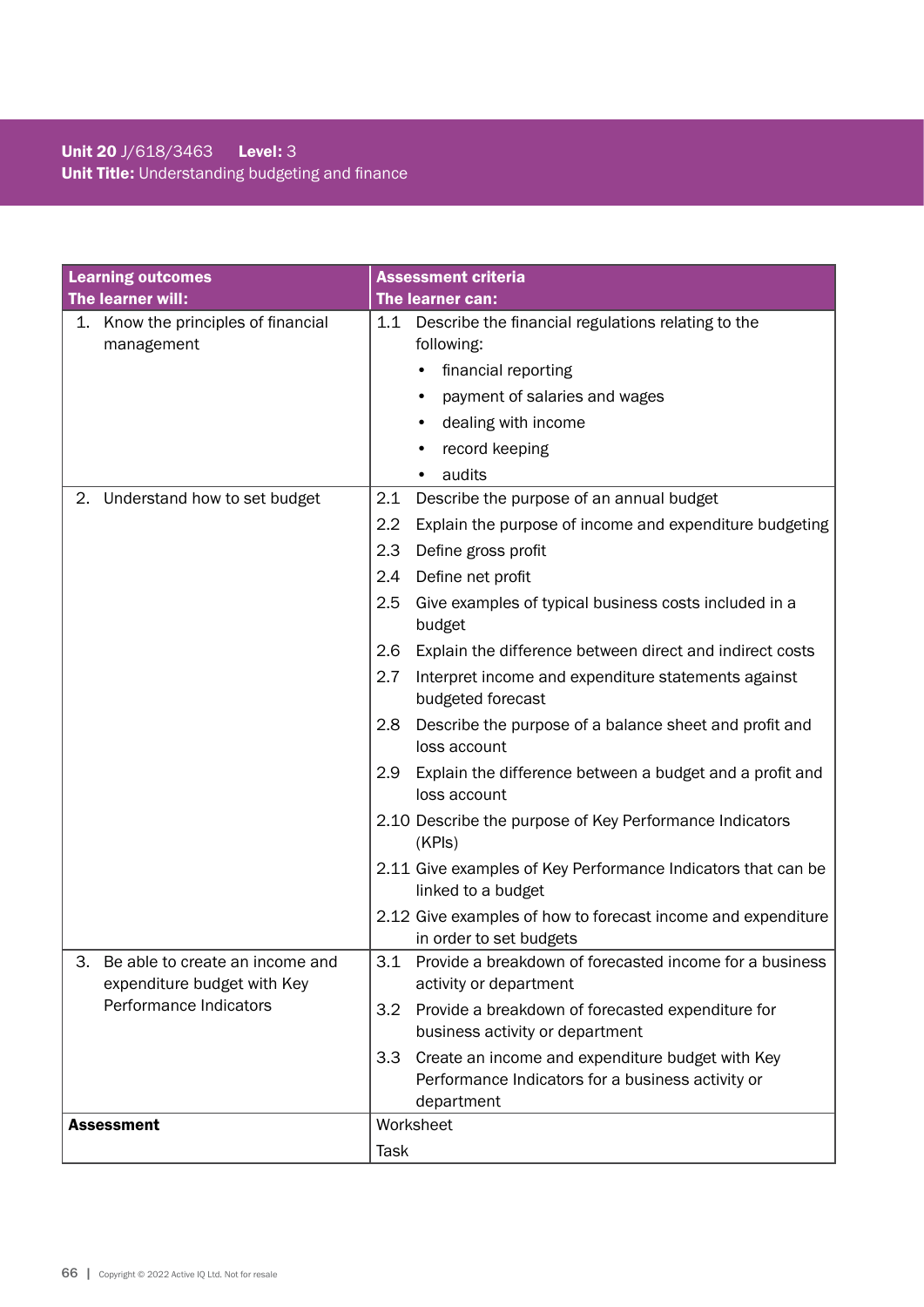# Unit 21 L/618/3464 Level: 3 Unit Title: Principles of leadership and management

| <b>Learning outcomes</b> |                                                               |         | <b>Assessment criteria</b>                                                                                            |
|--------------------------|---------------------------------------------------------------|---------|-----------------------------------------------------------------------------------------------------------------------|
|                          | The learner will:                                             |         | The learner can:                                                                                                      |
| 1.                       | Understand the principles of<br>effective decision making     |         | 1.1 Explain the importance of defining the objectives, scope<br>and success criteria of the decisions to be taken     |
|                          |                                                               | 1.2     | Assess the importance of analysing the potential impact<br>of decision making                                         |
|                          |                                                               | 1.3     | Explain the importance of obtaining sufficient valid<br>information to enable effective decision making               |
|                          |                                                               | 1.4     | Explain the importance of aligning decisions with<br>business objectives, values and policies                         |
|                          |                                                               | $1.5\,$ | Explain how to validate information used in the decision<br>making process                                            |
|                          |                                                               | 1.6     | Explain how to address issues that hamper the<br>achievement of targets and quality standards                         |
| 2.                       | Understand leadership styles and<br>models                    | 2.1     | Explain the difference in the influence of managers and<br>leaders on their teams                                     |
|                          |                                                               | $2.2\,$ | Evaluate the suitability and impact of different leadership<br>styles in different contexts                           |
|                          |                                                               | 2.3     | Analyse theories and models of motivation and their<br>application in the workplace                                   |
| 3.                       | Understand the role, functions and<br>processes of management | 3.1     | Analyse a manager's responsibilities for planning,<br>coordinating and controlling work                               |
|                          |                                                               | 3.2     | Explain how managers ensure that team objectives are<br>met                                                           |
|                          |                                                               | 3.3     | Explain how a manager's role contributes to the<br>achievement of an organisation's vision, mission and<br>objectives |
|                          |                                                               | 3.4     | Analyse theories and models of management                                                                             |
|                          |                                                               | 3.5     | Explain how the application of management theories<br>guide a manager's actions                                       |
|                          |                                                               | 3.6     | Explain the operational constraints imposed by budgets                                                                |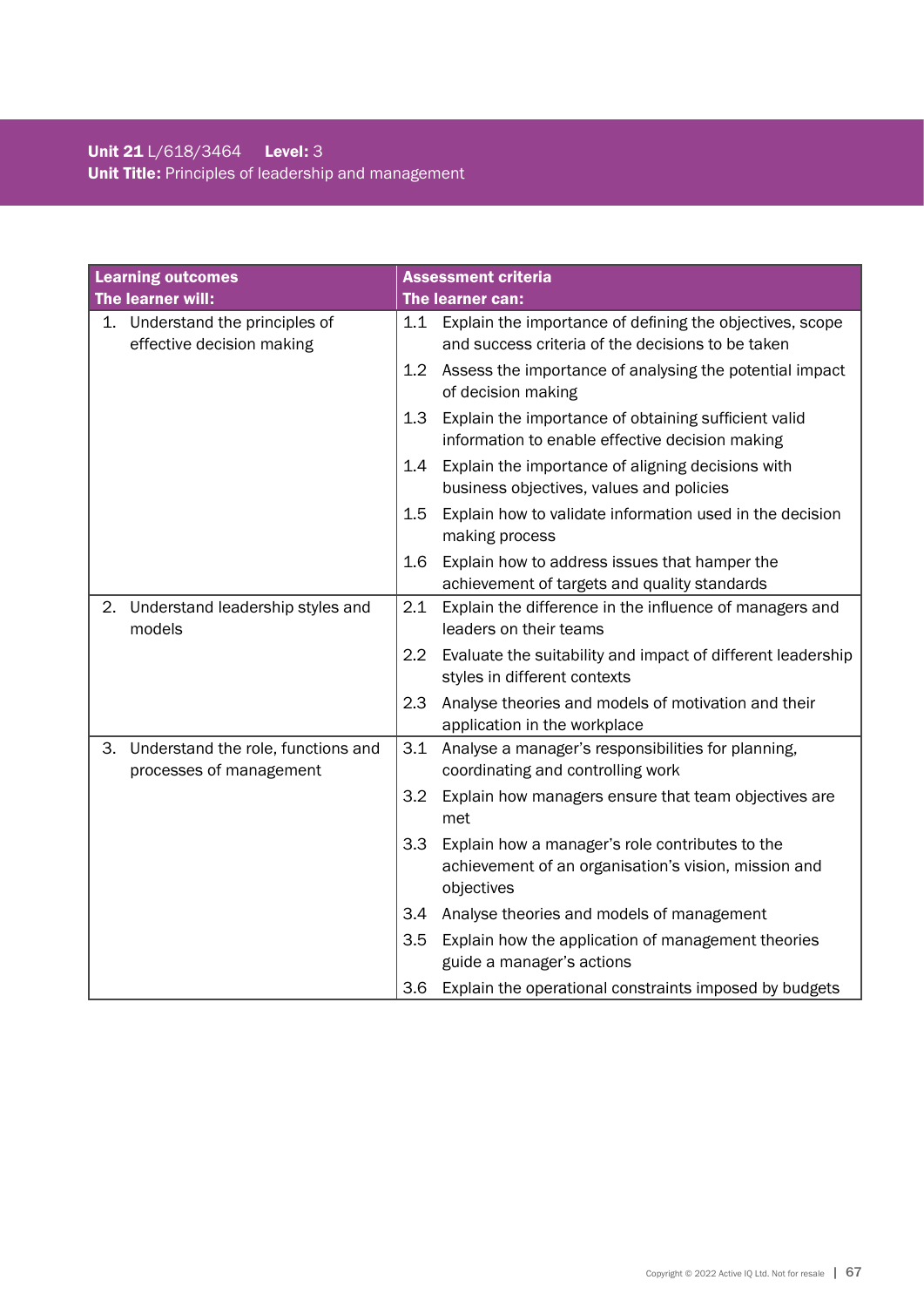| <b>Learning outcomes</b>                    | <b>Assessment criteria</b>                                                                                       |  |  |
|---------------------------------------------|------------------------------------------------------------------------------------------------------------------|--|--|
| The learner will:                           | The learner can:                                                                                                 |  |  |
| Understand performance<br>4.<br>measurement | Explain the relationship between business objectives and<br>4.1<br>performance measures                          |  |  |
|                                             | Explain the features of a performance measurement<br>4.2<br>system                                               |  |  |
|                                             | Explain how to set key performance indicators (KPIs)<br>4.3                                                      |  |  |
|                                             | Explain the tools, processes and timetable for monitoring<br>4.4<br>and reporting on business performance        |  |  |
|                                             | Explain the use of management accounts and<br>4.5<br>management information systems in performance<br>management |  |  |
|                                             | Explain the distinction between outcomes and outputs<br>4.6                                                      |  |  |
| <b>Assessment</b>                           | Worksheet                                                                                                        |  |  |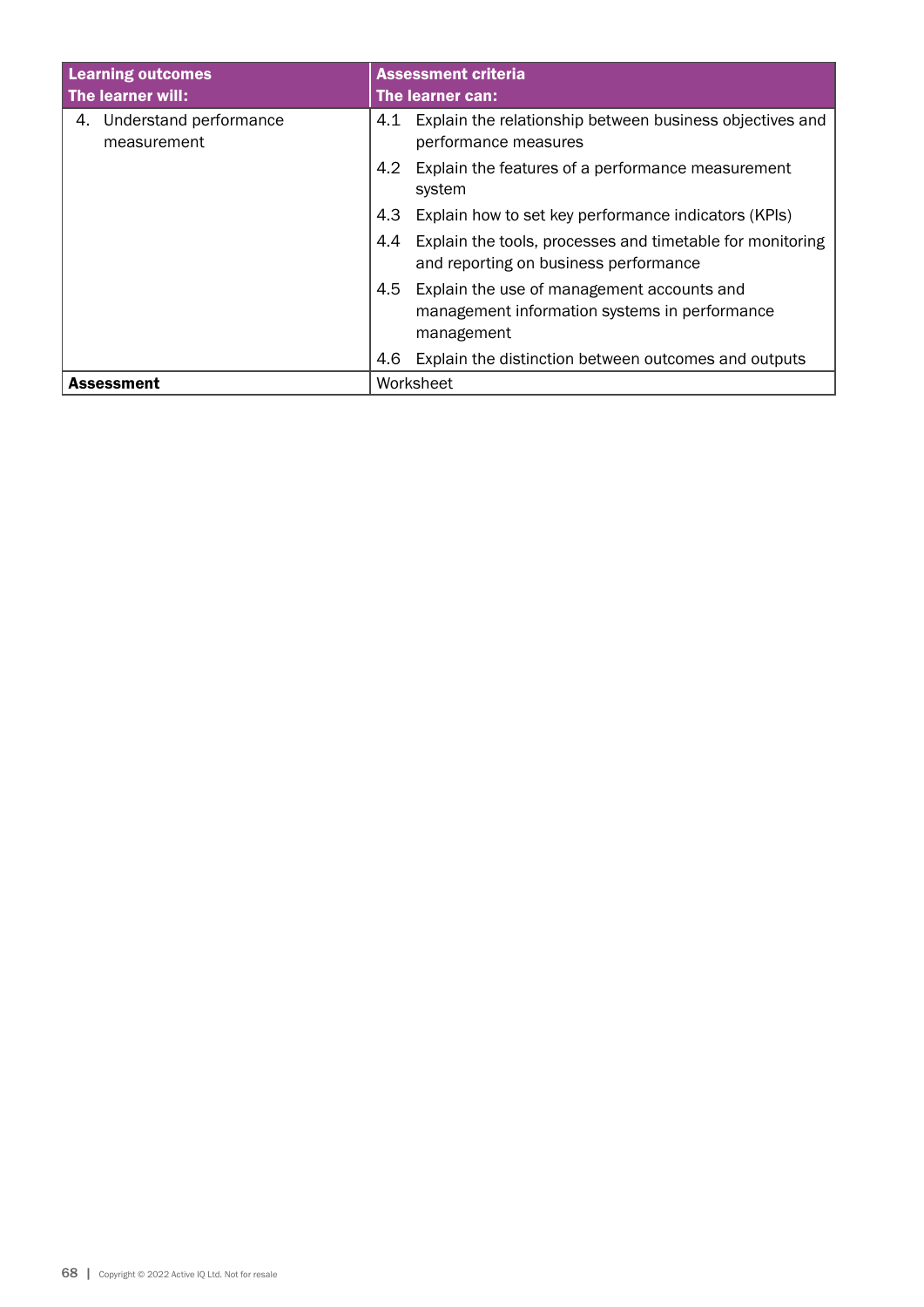# Unit 22 L/617/7339 Level: 2 Unit Title: The principles of operation and practice of pool water treatment and testing

|    | <b>Learning outcomes</b>                                      |     | <b>Assessment criteria</b>                                                                  |
|----|---------------------------------------------------------------|-----|---------------------------------------------------------------------------------------------|
|    | The learner will:                                             |     | The learner can:                                                                            |
| 1. | Understand the legal<br>responsibilities of pool operators to | 1.1 | Describe the legal responsibilities of pool operators to<br>provide a safe pool environment |
|    | provide a safe pool environment                               | 1.2 | State the ways in which pool operators can meet these<br>legal requirements                 |
|    |                                                               | 1.3 | List the key current legislation and regulations which<br>relate to pool operations         |
| 2. | Understand the different types of                             | 2.1 | Identify a range of pools used in active leisure facilities.                                |
|    | pools and pool ownership                                      | 2.2 | Describe the main purpose of each of the pools types<br>used in the active leisure sector   |
|    |                                                               | 2.3 | Explain the ownership and management methods used<br>in the active leisure sector           |
| З. | Understand the causes of pool                                 | 3.1 | List the causes of pool water pollution to include:                                         |
|    | water pollution and contamination                             |     | physical pollutants                                                                         |
|    |                                                               |     | chemical pollutants                                                                         |
|    |                                                               |     | biological pollutants                                                                       |
| 4. | Understand the importance of good                             | 4.1 | List the advantages to both the user and the pool                                           |
|    | bather hygiene prior to the use of                            |     | operators of good hygiene                                                                   |
|    | pools                                                         | 4.2 | List ways to encourage user to utilise good hygiene                                         |
|    |                                                               |     | practice before entering the pool                                                           |
| 5. | Understand the importance of good                             | 5.1 | State ways to minimise the transfer of dirt on to pool side                                 |
|    | standards of cleanliness in the                               | 5.2 | State the correct processes for the effective cleaning of                                   |
|    | swimming pool environment                                     |     | the pool and surrounds                                                                      |
| 6. | Understand the operating principles                           | 6.1 | List the main components of a pool water circulation                                        |
|    | of a simple pool water circulation                            |     | system                                                                                      |
|    | system                                                        | 6.2 | State the correct sequence of the pool water circulation                                    |
|    |                                                               |     | system                                                                                      |
| 7. | Know the recommended                                          | 7.1 | List the recommended pool water temperatures for a                                          |
|    | temperatures for the types of pools                           |     | range of pools                                                                              |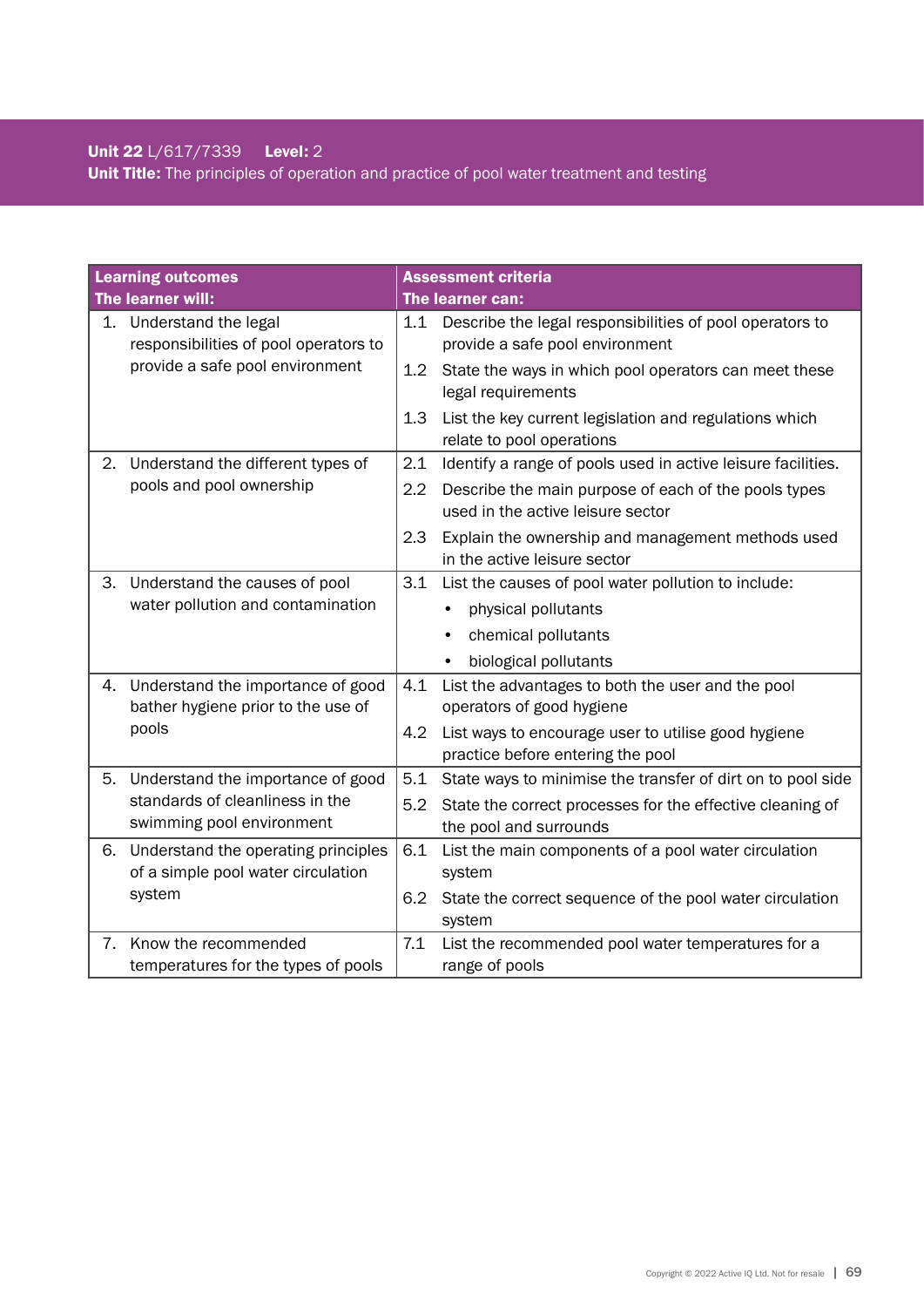| <b>Learning outcomes</b>                                               | <b>Assessment criteria</b>                                                                                                |
|------------------------------------------------------------------------|---------------------------------------------------------------------------------------------------------------------------|
| The learner will:                                                      | The learner can:                                                                                                          |
| Understand how pool operators<br>8.                                    | 8.1<br>Explain the reasons for disinfecting swimming pools                                                                |
| provide a safe pool environment                                        | 8.2<br>State the pool water tests needed to ensure a safe pool<br>environment                                             |
|                                                                        | Describe the process for calculating combined chlorine<br>8.3<br>levels                                                   |
|                                                                        | Describe the recommended range for pool water pH<br>8.4<br>levels                                                         |
|                                                                        | 8.5<br>List the recommended range for pool water disinfection<br>levels to include:                                       |
|                                                                        | chlorine based disinfectants                                                                                              |
|                                                                        | bromine based disinfectants<br>$\bullet$                                                                                  |
| Know the essential tests to ensure<br>9.<br>optimum pool water quality | 9.1<br>List the pool water tests required to ensure optimum pool<br>water quality                                         |
|                                                                        | 9.2<br>List the optimum range for each pool water test to ensure<br>pool water quality                                    |
|                                                                        | Describe the correct procedure for carrying out the pool<br>9.3<br>water tests required to ensure good pool water quality |
| 10. Understand the different types of                                  | 10.1 Know the different types of test equipment used for                                                                  |
| pool water testing equipment                                           | testing pool water                                                                                                        |
| needed to ensure good quality pool<br>water                            |                                                                                                                           |
| 11. Demonstrate correct pool water                                     | 11.1 Carry out a pool water pH test                                                                                       |
| testing techniques                                                     | 11.2 Record pool water pH level                                                                                           |
|                                                                        | 11.3 Carry out a pool water free chlorine/total bromine test                                                              |
|                                                                        | 11.4 Record pool water free chlorine/total bromine level                                                                  |
|                                                                        | 11.5 Carry out a pool water total chlorine test                                                                           |
|                                                                        | 11.6 Record pool water total chlorine levels                                                                              |
|                                                                        |                                                                                                                           |
|                                                                        | 11.7 Calculate and record the pool water combined chlorine<br>level                                                       |
|                                                                        | 11.8 Carry out a pool water total alkalinity test                                                                         |
|                                                                        | 11.9 Calculate and record the pool water total alkalinity level                                                           |
|                                                                        | 11.10 Carry out a pool water calcium hardness test                                                                        |
|                                                                        | 11.11 Calculate and record the pool water calcium hardness<br>level                                                       |
|                                                                        | 11.12 Carry out a pool water TDS test                                                                                     |
|                                                                        | 11.13 Record the pool water TDS level                                                                                     |
| 12. Understand the importance of good                                  | 12.1 List the reasons why it is essential to maintain accurate                                                            |
| record keeping                                                         | records of pool water tests                                                                                               |
| <b>Assessment</b>                                                      | Practical demonstration                                                                                                   |
|                                                                        | Worksheet                                                                                                                 |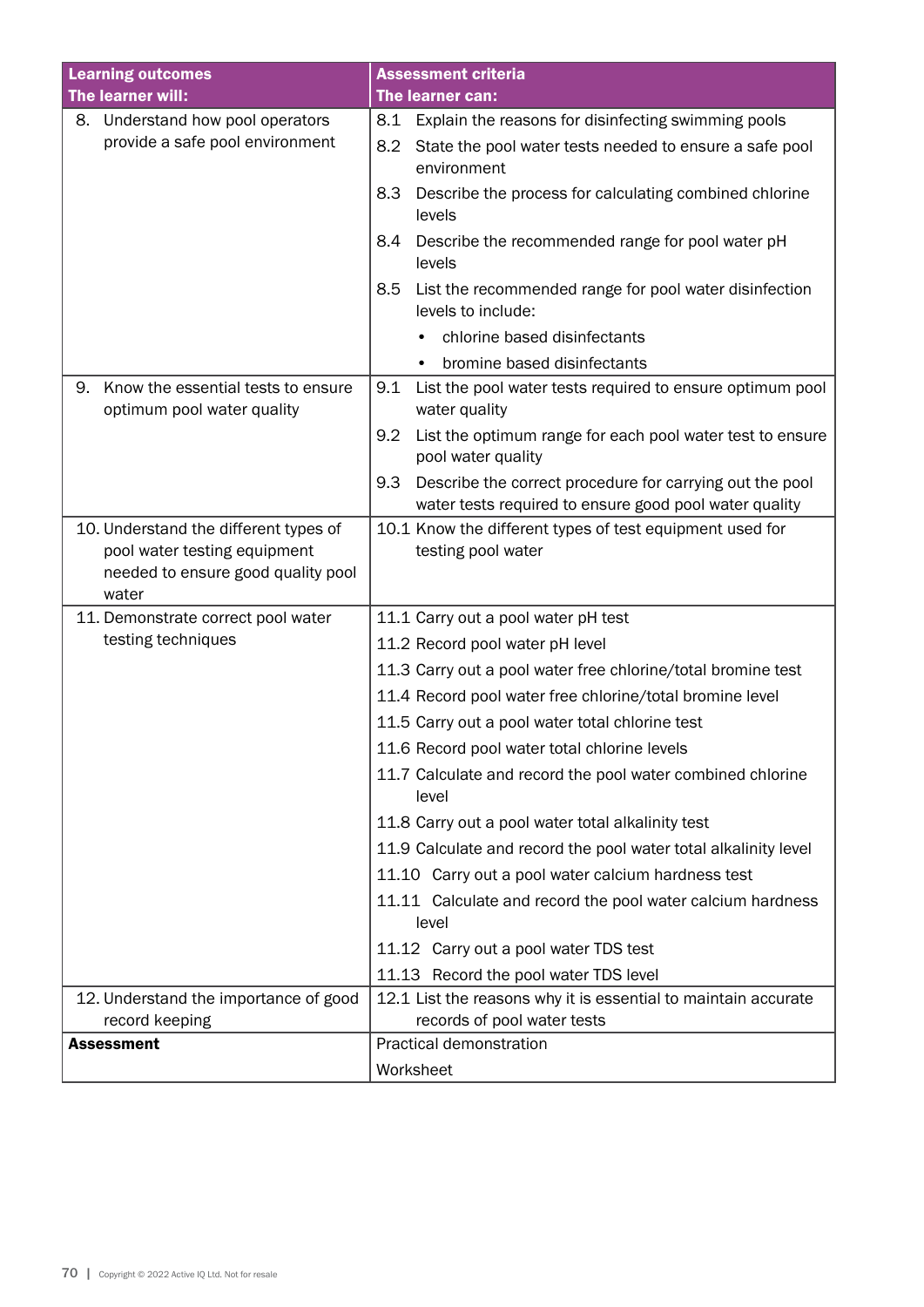# Unit 23 F/617/7340 Level: 3 Unit Title: The principles of pool plant operations and chemical safety

|    | <b>Learning outcomes</b>                                                         |                                        | <b>Assessment criteria</b>                                                                                                                                                                                                                                                                                                                                                                |
|----|----------------------------------------------------------------------------------|----------------------------------------|-------------------------------------------------------------------------------------------------------------------------------------------------------------------------------------------------------------------------------------------------------------------------------------------------------------------------------------------------------------------------------------------|
|    | The learner will:                                                                |                                        | The learner can:                                                                                                                                                                                                                                                                                                                                                                          |
|    | 1. Understand the processes involved<br>in the treatment of pool water           | 1.1<br>$1.2\,$                         | Explain the function of the main components of a pool<br>plant to include:<br>skimmers<br>strainers<br>pumps<br>filters<br>automatic dosing units<br>valves<br>coagulation/flocculation dosing<br>heat exchanger<br>chemical injection points<br>Draw a schematic diagram of a pool to show the principle                                                                                 |
|    |                                                                                  |                                        | components and main valves                                                                                                                                                                                                                                                                                                                                                                |
| 2. | Understand the different types of<br>pool water filtration systems               | 2.1<br>2.2                             | Identify a range of pool water filtration systems<br>Explain the importance of coagulation and flocculation in<br>the filtration process                                                                                                                                                                                                                                                  |
| 3. | Understand the importance of<br>cleaning the pool filtration system<br>regularly | 3.1<br>3.2<br>3.3<br>3.4<br>3.5<br>3.6 | Explain the importance of cleaning the pool filtration<br>system regularly<br>Describe the process of backwashing sand filters<br>Identify when a backwash should be carried out<br>Explain the reasons why a backwash must be carried out<br>List the items which should be recorded as evidence<br>when backwashing sand filters<br>Describe the process for cleaning cartridge filters |
| 4. | Know the different types of valves<br>commonly used in pool plant<br>operations  | 4.1                                    | Identify the different types of valves in pool plant<br>operations                                                                                                                                                                                                                                                                                                                        |
| 5. | Understand the concepts of risk<br>and hazard                                    | 5.1<br>5.2<br>5.3                      | Define 'hazard'<br>Define 'risk'<br>Explain how to carry out a risk assessment                                                                                                                                                                                                                                                                                                            |
| 6. | Know the types and the purpose of<br>chemicals used in pools                     | 6.1<br>6.2<br>6.3                      | List the chemicals used to maintain pool water quality<br>Explain the purpose of the chemicals used to maintain<br>pool water quality<br>Identify the properties of the chemicals used to maintain<br>the pool water quality                                                                                                                                                              |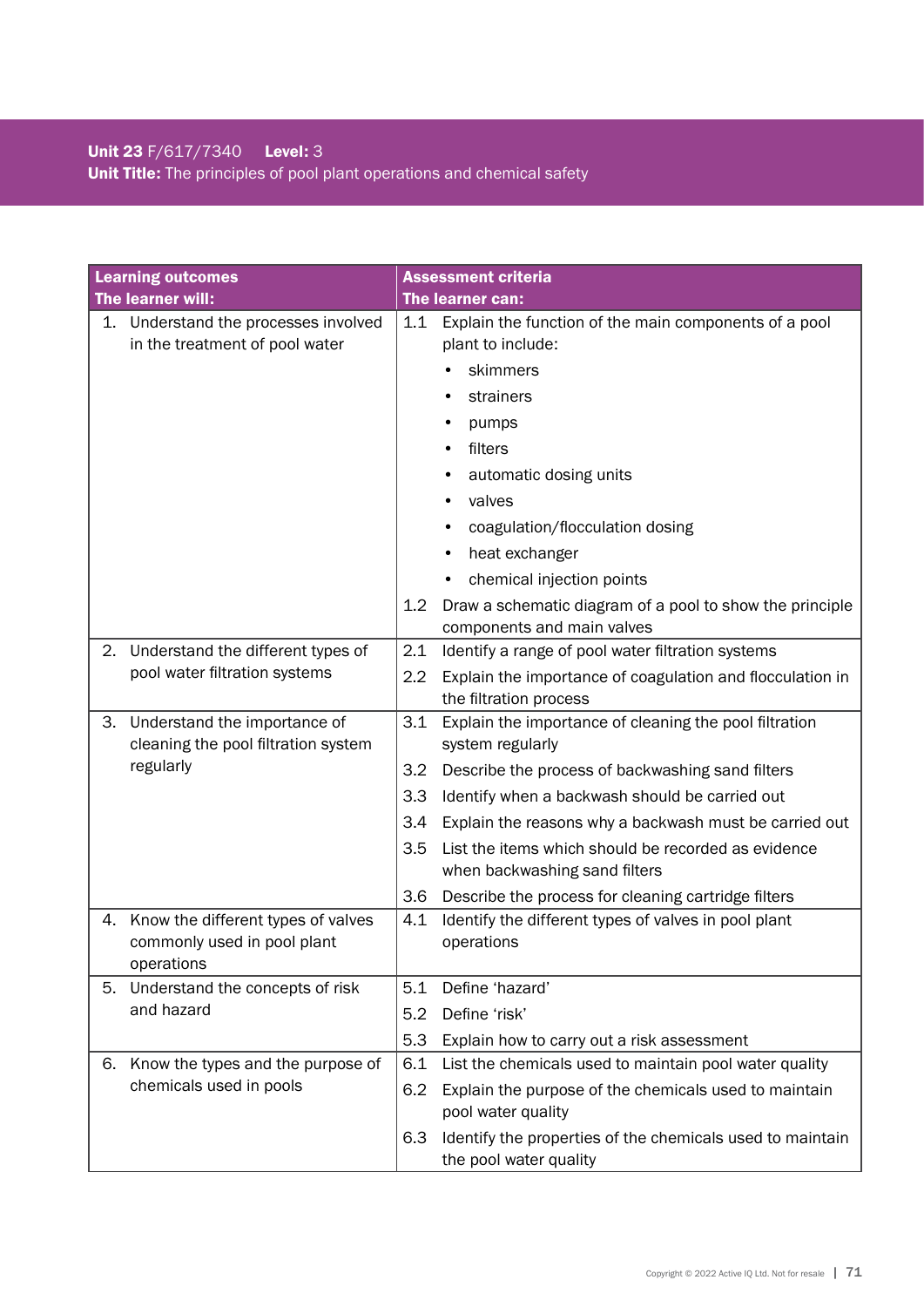| <b>Learning outcomes</b><br>The learner will: |                                                                          | <b>Assessment criteria</b><br>The learner can: |                                                                                                                    |  |
|-----------------------------------------------|--------------------------------------------------------------------------|------------------------------------------------|--------------------------------------------------------------------------------------------------------------------|--|
| 7.                                            | Understand the risks involved in the<br>storage and use of chemicals for | 7.1                                            | Identify the requirements for safe storage and handling<br>of the chemicals used in the treatment of pool water    |  |
|                                               | the treatment of swimming pool<br>water                                  | 7.2                                            | Recognise the risks of incorrect storage, handling and<br>use of the chemicals used in the treatment of pool water |  |
|                                               |                                                                          | 7.3                                            | Carry out a risk assessment on the chemical used to<br>disinfect the pool water                                    |  |
| 8.                                            | Understand the importance of<br>effective hydraulic flow of swimming     | 8.1                                            | Describe the routes by which water circulates from the<br>pool inlets to outlets                                   |  |
|                                               | pool water                                                               | 8.2                                            | Explain the reasons for having an efficient surface draw<br>off system in a pool                                   |  |
|                                               |                                                                          | 8.3                                            | Explain the hazards associated with pool outlets                                                                   |  |
| 9.                                            | Understand the processes involved<br>in the operation and treatment of   | 9.1                                            | Explain the processes involved in the operation and<br>treatment of spa pools and hot tubs                         |  |
|                                               | spa pools and hot tubs                                                   | 9.2                                            | Identify the hazards commonly associated with spa pools<br>and hot tubs                                            |  |
|                                               | <b>Assessment</b>                                                        | Assignment / project                           |                                                                                                                    |  |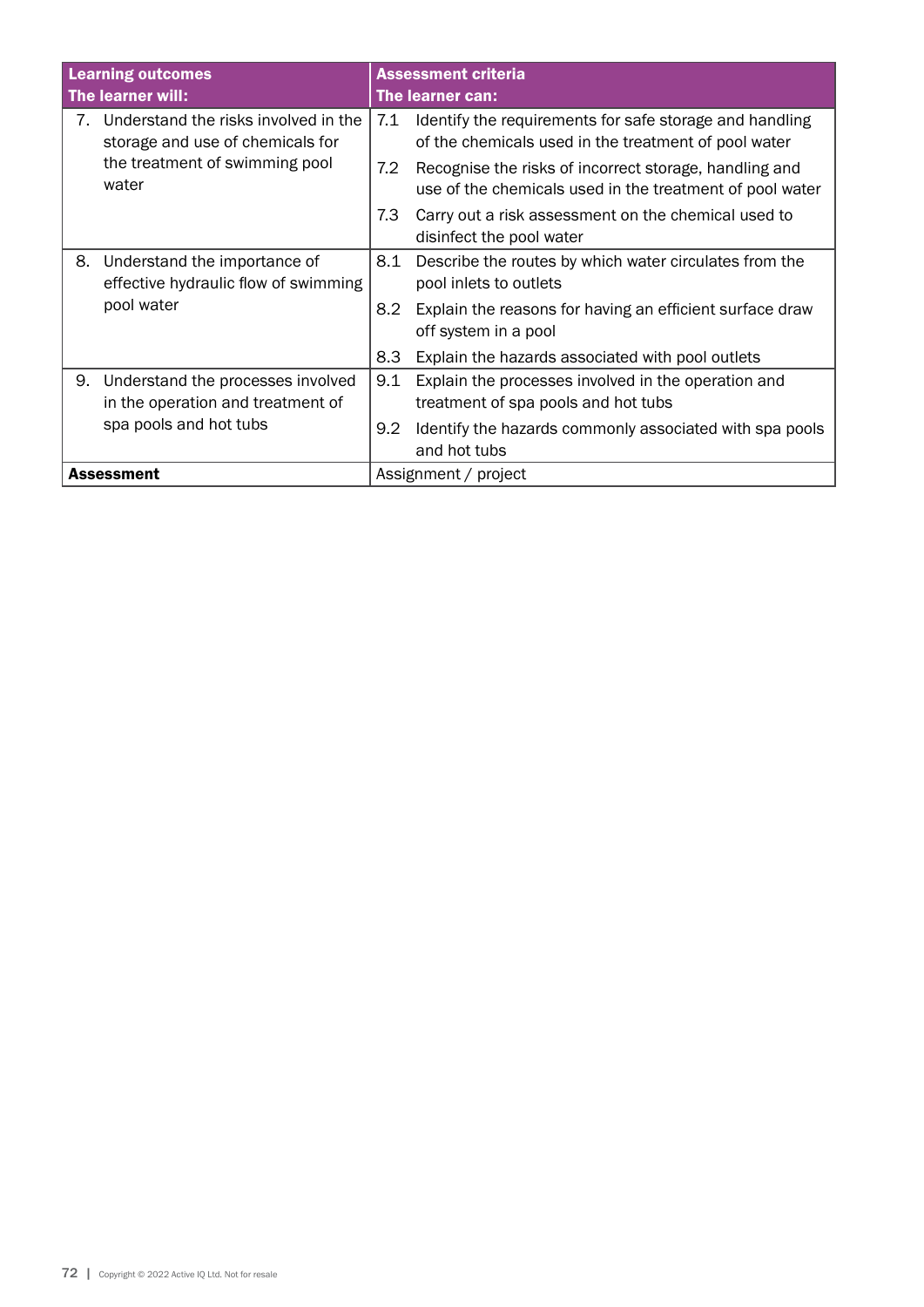### Unit 24 J/617/7341 Level: 3 Unit Title: The management of pool water quality

| <b>Learning outcomes</b> |                                                                     |                  | <b>Assessment criteria</b>                                                                    |  |  |
|--------------------------|---------------------------------------------------------------------|------------------|-----------------------------------------------------------------------------------------------|--|--|
| The learner will:        |                                                                     |                  | The learner can:                                                                              |  |  |
| 1.                       | Understand the importance of safe                                   | 1.1              | List the factors which influence pool water management                                        |  |  |
|                          | and effective pool water<br>management                              | 1.2              | Explain the hazards associated with ineffective pool<br>water treatment                       |  |  |
| 2.                       | Understand the importance of<br>providing a safe and effective pool | 2.1              | Explain the importance of managing disinfection levels to<br>ensure pool water safety         |  |  |
|                          | water disinfection system                                           | $2.2\phantom{0}$ | Explain the difference between free chlorine and<br>combined chlorine                         |  |  |
|                          |                                                                     | 2.3              | Describe the chemical reactions which take place when<br>chlorine meets ammonia in pool water |  |  |
|                          |                                                                     | 2.4              | Describe the link between pH and the efficiency of<br>disinfection                            |  |  |
|                          |                                                                     | 2.5              | Explain the impact of UV on disinfectant levels                                               |  |  |
|                          |                                                                     | 2.6              | Describe how brominated systems are used to disinfect<br>pools                                |  |  |
| 3.                       | Understand how the differing<br>properties of the incoming mains    | 3.1              | Describe the properties of incoming mains water from<br>different sources to include:         |  |  |
|                          | water supply affects the treatment<br>of pool water                 |                  | surface water                                                                                 |  |  |
|                          |                                                                     |                  | ground water from deep wells and boreholes                                                    |  |  |
|                          |                                                                     | 3.2              | Describe the impact of incoming mains water on pool<br>water treatment                        |  |  |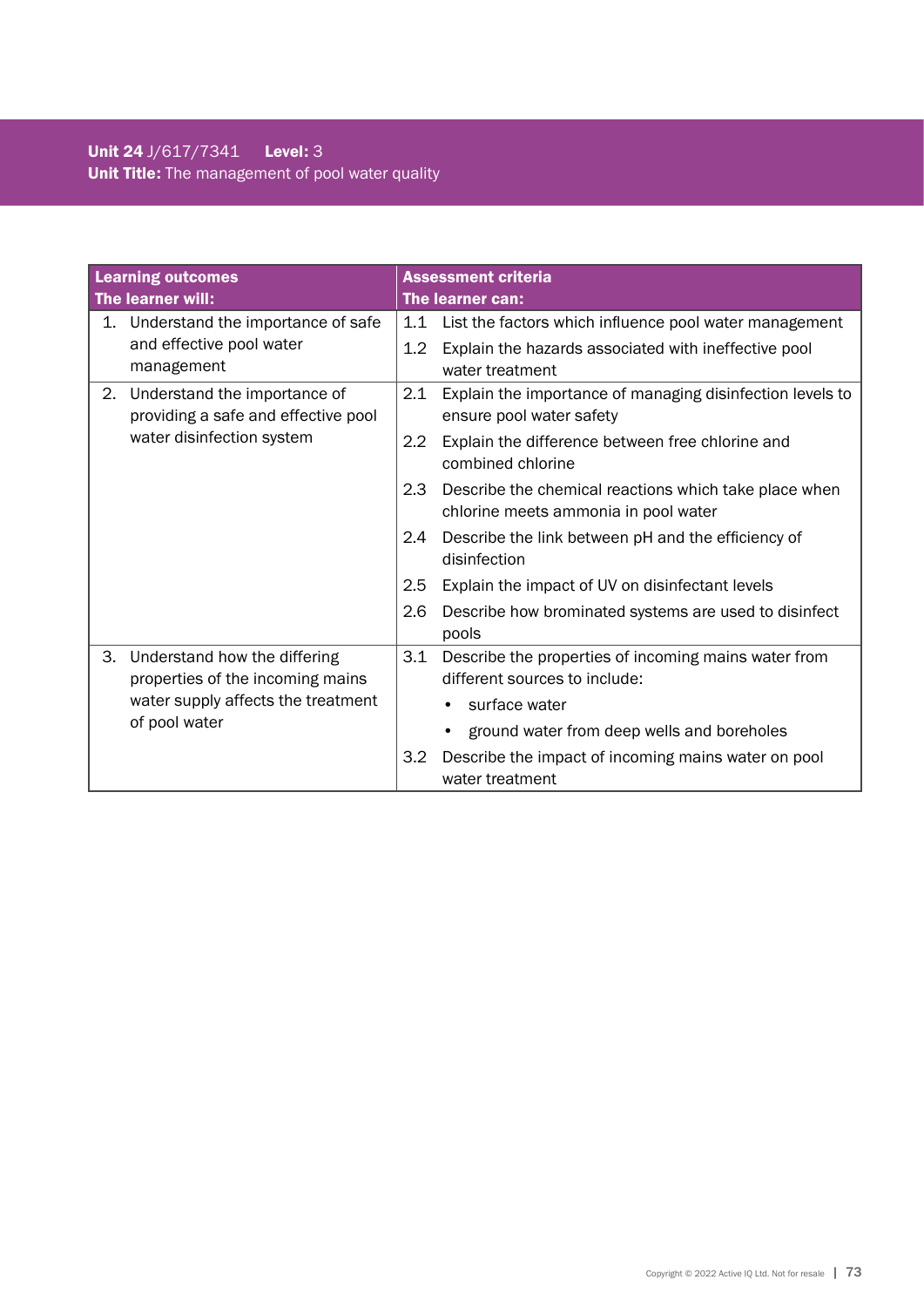| <b>Learning outcomes</b>                                                | <b>Assessment criteria</b>                                                                                                               |
|-------------------------------------------------------------------------|------------------------------------------------------------------------------------------------------------------------------------------|
| The learner will:                                                       | The learner can:                                                                                                                         |
| Understand the factors which<br>4.                                      | Describe the terms:<br>4.1                                                                                                               |
| influence optimum pool water                                            | pH                                                                                                                                       |
| quality                                                                 | total alkalinity                                                                                                                         |
|                                                                         | calcium hardness                                                                                                                         |
|                                                                         | total dissolved solids                                                                                                                   |
|                                                                         | Explain why the following are important in maintaining<br>4.2<br>balanced pool water:                                                    |
|                                                                         | pH                                                                                                                                       |
|                                                                         | total alkalinity                                                                                                                         |
|                                                                         | calcium hardness                                                                                                                         |
|                                                                         | total dissolved solids                                                                                                                   |
|                                                                         | 4.3<br>Describe how to alter:                                                                                                            |
|                                                                         | pH                                                                                                                                       |
|                                                                         | total alkalinity                                                                                                                         |
|                                                                         | calcium hardness                                                                                                                         |
|                                                                         | total dissolved solids                                                                                                                   |
|                                                                         | 4.4<br>Calculate the balanced water index and interpret the                                                                              |
|                                                                         | impact of this on the pool                                                                                                               |
|                                                                         | Analyse a range of pool water readings, compare with<br>4.5<br>recommended levels and recommend where<br>improvements can be implemented |
| Know the legislation, guidance<br>5.<br>documents and codes of practice | 5.1<br>List the current legislation and regulations which affect<br>pool operations                                                      |
| which affect pool operations                                            | 5.2<br>List the guidance documents and codes of practice which<br>influence the safe operations of the pool environment                  |
|                                                                         | 5.3<br>Explain how health and safety legislation and codes of<br>practice affect working practices in a pool environment                 |
|                                                                         | State the importance of having written systems of work,<br>5.4<br>to include:                                                            |
|                                                                         | risk assessments                                                                                                                         |
|                                                                         | pool safety operating procedures (PSOP's)                                                                                                |
|                                                                         | normal operating procedures (NOPs)                                                                                                       |
|                                                                         | emergency action plans (EAPs)                                                                                                            |
|                                                                         | pool technical operating procedures (PTOPs)                                                                                              |
|                                                                         | 5.5<br>Explain the importance of being able to apply the                                                                                 |
|                                                                         | available guidance in a rational and informed way when                                                                                   |
|                                                                         | deciding on the parameters to be included in the Pool<br>Safety Operating Procedure for a particular pool                                |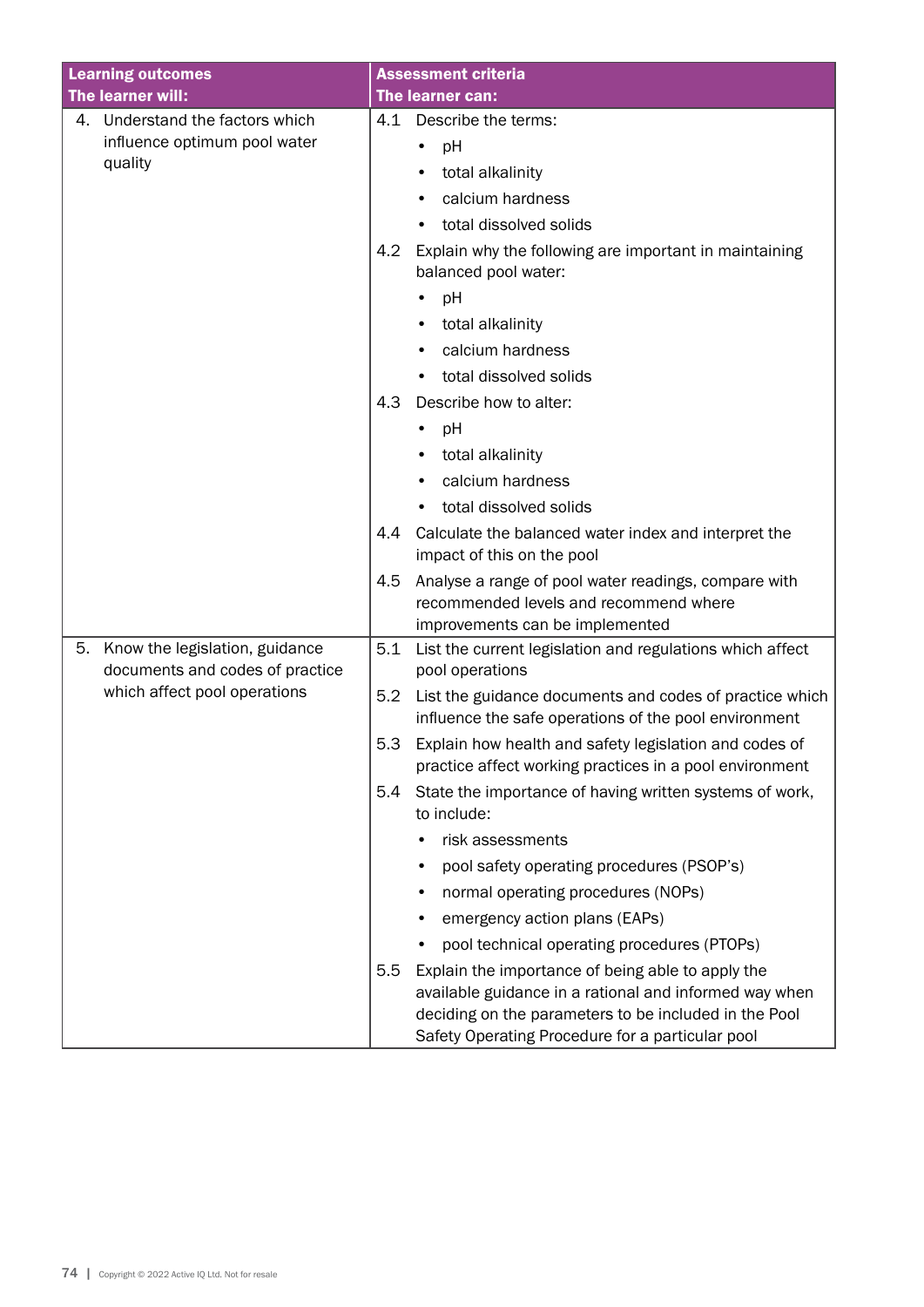| <b>Learning outcomes</b> |                                                                                            |     | <b>Assessment criteria</b>                                                                               |
|--------------------------|--------------------------------------------------------------------------------------------|-----|----------------------------------------------------------------------------------------------------------|
| The learner will:        |                                                                                            |     | The learner can:                                                                                         |
| 6.                       | Understand how to recognise and<br>implement emergency procedures                          | 6.1 | Identify a range of emergency procedures that could be<br>used in a pool environment                     |
|                          |                                                                                            | 6.2 | Explain when evacuation of a pool environment would be<br>necessary                                      |
|                          |                                                                                            | 6.3 | Explain how to implement the procedure for evacuating<br>the pool environment                            |
|                          |                                                                                            | 6.4 | Explain how to ensure the health and safety of pool users<br>during an evacuation                        |
|                          |                                                                                            | 6.5 | Explain the procedures to be followed in the event of the<br>following incidents in the pool:            |
|                          |                                                                                            |     | faecal                                                                                                   |
|                          |                                                                                            |     | blood                                                                                                    |
|                          |                                                                                            |     | vomiting                                                                                                 |
| 7.                       | Understand the criteria to be<br>considered when designing a pool<br>water treatment plant | 7.1 | Identify the critical factors to be considered when<br>designing a pool water treatment plant including: |
|                          |                                                                                            |     | what the pool is used for                                                                                |
|                          |                                                                                            |     | programme and bathing load                                                                               |
|                          |                                                                                            |     | pool design                                                                                              |
|                          |                                                                                            |     | turnover period                                                                                          |
|                          |                                                                                            |     | surface water removal                                                                                    |
|                          |                                                                                            |     | chemicals                                                                                                |
|                          |                                                                                            |     | available plant room space                                                                               |
| 8.                       | Understand the different types of                                                          | 8.1 | List the factors which influence the choice of disinfectant                                              |
|                          | systems used in the disinfection of<br>pool water                                          | 8.2 | Describe different types of pool water disinfection<br>systems                                           |
| 9.                       | Understanding the risks and                                                                | 9.1 | Describe the types of pressurised mechanical systems                                                     |
|                          | hazards associated with operating<br>pressurised mechanical systems                        |     | used in pools                                                                                            |
|                          |                                                                                            | 9.2 | State the legislation applicable to pressurised<br>mechanical systems used in pools                      |
|                          |                                                                                            | 9.3 | Identify the risks and hazards associated with operating<br>pressurised mechanical systems               |
|                          | 10. Understand the processes involved                                                      |     | 10.1 Define the term 'interactive water feature'                                                         |
|                          | in the operation and treatment of<br>interactive water features                            |     | 10.2 Identify the hazards commonly associated with<br>interactive water features                         |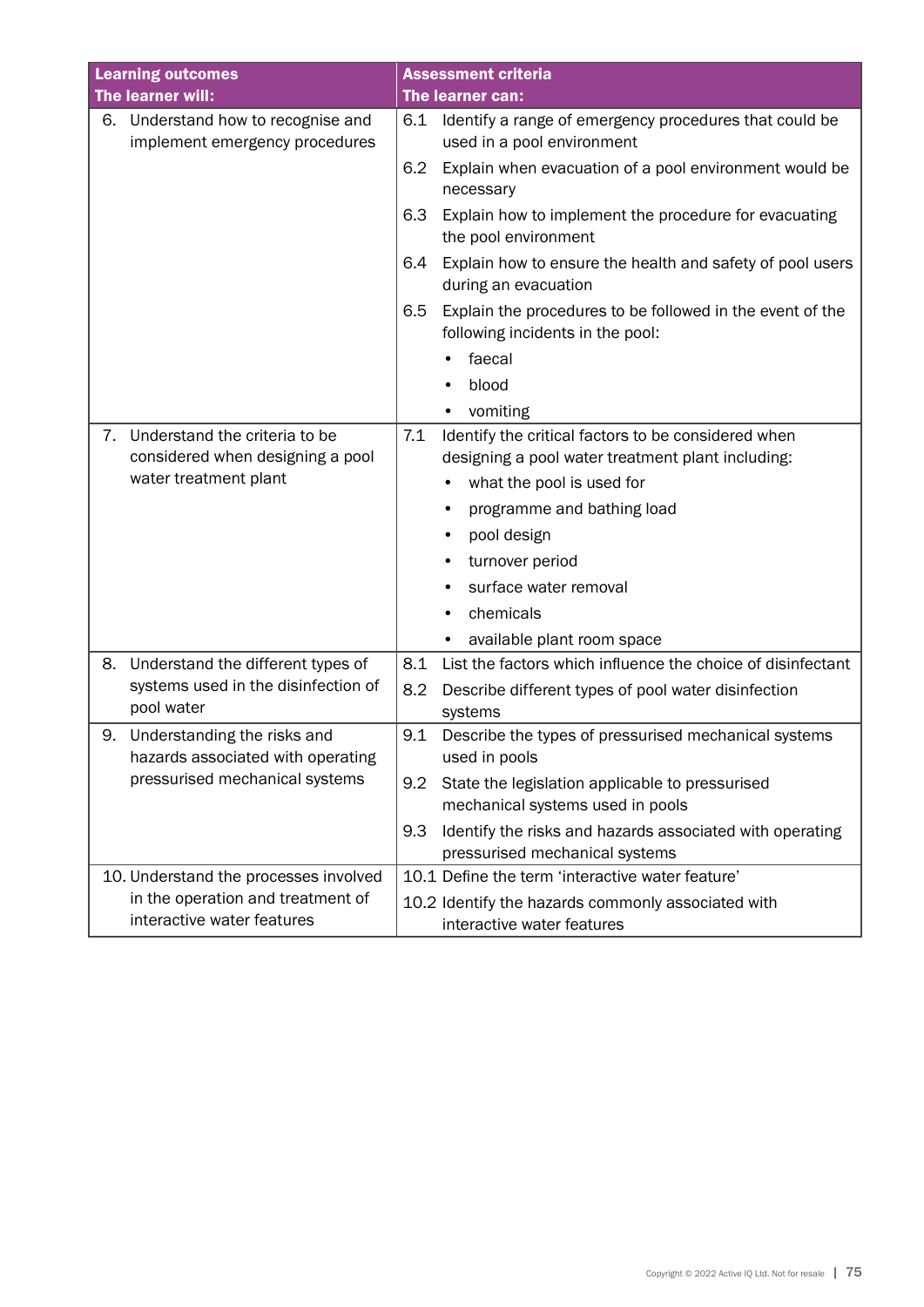| <b>Learning outcomes</b>                                                            | <b>Assessment criteria</b>                                                                                 |
|-------------------------------------------------------------------------------------|------------------------------------------------------------------------------------------------------------|
| The learner will:                                                                   | The learner can:                                                                                           |
| 11. Know the different types of<br>infections associated with poor pool             | 11.1 Recognise the different types of infections associated<br>with poor water quality and hygiene         |
| water quality and poor hygiene                                                      | 11.2 Explain how infections are transmitted in a pool<br>environment                                       |
|                                                                                     | 11.3 Explain the measures used to control the transmission of<br>infections                                |
|                                                                                     | 11.4 Explain the process for carrying out microbiological<br>testing                                       |
|                                                                                     | 11.5 Explain the importance of microbiological testing and the<br>monitoring of results                    |
|                                                                                     | 11.6 State the acceptable levels of bacteriological results for a<br>pool water sample to include:         |
|                                                                                     | ACC/TVC                                                                                                    |
|                                                                                     | coliforms                                                                                                  |
|                                                                                     | pseudomonas aeruginosa                                                                                     |
|                                                                                     | 11.7 State the bacteriological results which would be                                                      |
|                                                                                     | considered to be gross contamination                                                                       |
| 12. Understand the principles of<br>heating and ventilating the pool<br>environment | 12.1 Describe the processes involved in the heating and<br>ventilating of the pool environment             |
| 13. Understand the importance of<br>encouraging the efficient use of                | 13.1 List ways in which pool operators can improve energy<br>efficiency                                    |
| energy                                                                              | 13.2 List the systems that can be used to run an economic,<br>energy efficient and effective pool facility |
|                                                                                     | 13.3 Record and review energy usage to improve energy<br>performance                                       |
| <b>Assessment</b>                                                                   | Workbook                                                                                                   |
|                                                                                     | Practical observation                                                                                      |
|                                                                                     | eAssessment                                                                                                |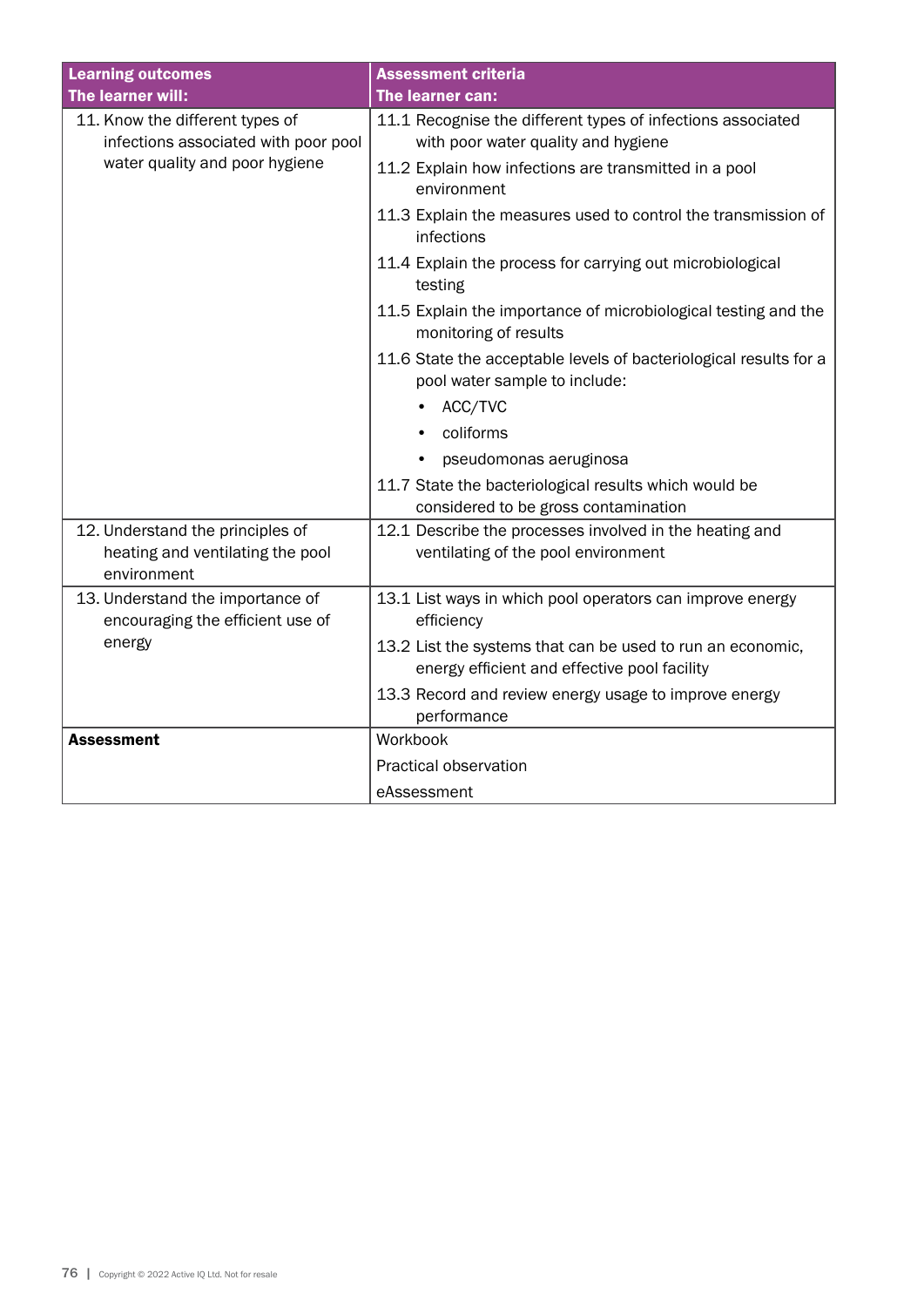| <b>Learning outcomes</b>                                               | <b>Assessment criteria</b>                                                                                                        |
|------------------------------------------------------------------------|-----------------------------------------------------------------------------------------------------------------------------------|
| The learner will:                                                      | The learner can:                                                                                                                  |
| 1. Understand marketing in the<br>context of active leisure            | 1.1 Explain the purpose and value of marketing for active<br>leisure organisations                                                |
|                                                                        | 1.2<br>Explain the components of a marketing mix in the context<br>of active leisure                                              |
| Understand marketing methods in<br>2.<br>the context of active leisure | Explain how to identify market segments for an active<br>2.1<br>leisure organisation                                              |
|                                                                        | 2.2<br>Compare different methods to research customer needs<br>and expectations, including evaluating current provision           |
|                                                                        | Explain how to identify and prioritise target markets for<br>2.3<br>active leisure services/ products based on market<br>research |
|                                                                        | Explain the process of developing new, or refining<br>2.4<br>existing, active leisure services/ products to meet market<br>needs  |
|                                                                        | 2.5<br>Explain how to assess different promotional methods for<br>appropriateness and                                             |
|                                                                        | 2.6<br>cost-effectiveness in an active leisure context                                                                            |
|                                                                        | 2.7<br>Explain the importance of evaluating marketing plans<br>and activities                                                     |
| 3.<br>Be able to develop a draft<br>marketing plan for active leisure  | Use different research methods to identify the needs and<br>3.1<br>expectations of existing and potential customers               |
| services/products                                                      | 3.2<br>Select active leisure services/products appropriate to<br>identified market needs                                          |
|                                                                        | 3.3<br>Identify target markets and marketing objectives                                                                           |
|                                                                        | Plan cost-effective promotional methods, activities,<br>3.4<br>schedules and resources to achieve marketing objectives            |
| <b>Assessment</b>                                                      | Worksheet                                                                                                                         |
|                                                                        | Assignment                                                                                                                        |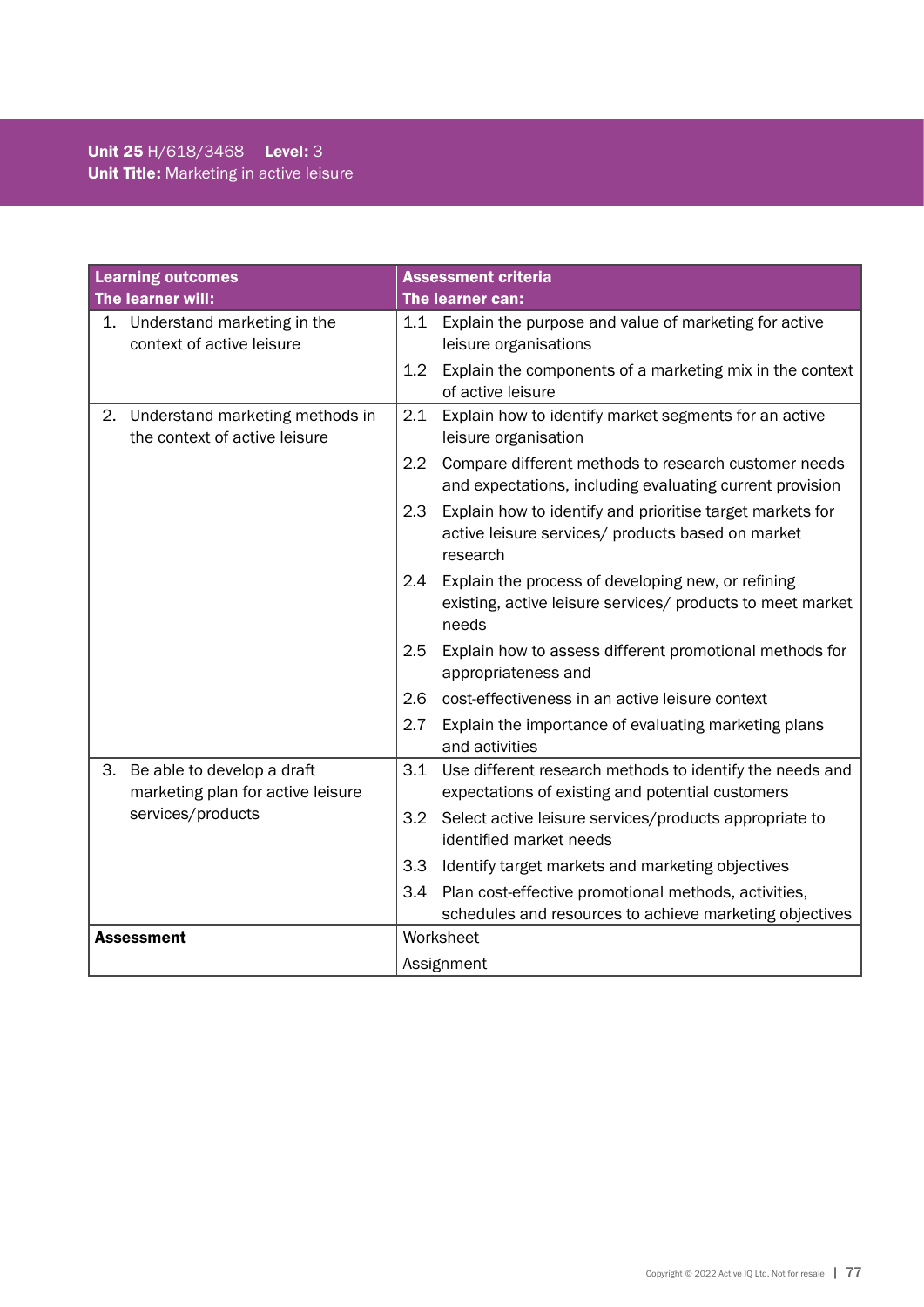### Unit 26 K/618/3469 Level: 3

Unit Title: Understanding how to sell services and products to customers in active leisure

| <b>Learning outcomes</b>                                             | <b>Assessment criteria</b>                                                                                                       |
|----------------------------------------------------------------------|----------------------------------------------------------------------------------------------------------------------------------|
| The learner will:                                                    | <b>The learner can:</b>                                                                                                          |
| Understand sales in the context of<br>1.<br>active leisure           | 1.1 Explain the importance of sales to an active leisure<br>organisation                                                         |
|                                                                      | Describe the sales cycle and how it helps to structure and<br>1.2<br>progress sales activities                                   |
|                                                                      | 1.3<br>Explain different sales methods that are used in the<br>context of active leisure                                         |
| Understand how to sell active<br>2.<br>leisure services and products | Explain the difference between proactive and reactive<br>2.1<br>selling                                                          |
|                                                                      | 2.2<br>Explain how to assess maximum and minimum returns<br>and the probability of sale closure                                  |
|                                                                      | 2.3<br>Demonstrate different verbal and non-verbal listening<br>and questioning techniques suitable for selling face-to-<br>face |
|                                                                      | Explain the difference between benefits and features and<br>2.4<br>how to sell them effectively                                  |
|                                                                      | 2.5<br>Describe the range of behaviours displayed by potential<br>customers and how to manage them effectively                   |
|                                                                      | Explain the importance of offering alternative services/<br>2.6<br>products                                                      |
|                                                                      | 2.7<br>Explain the types of objections that customers may have<br>and how to manage these                                        |
|                                                                      | 2.8<br>Describe the process of closing a sale                                                                                    |
| <b>Assessment</b>                                                    | Worksheet                                                                                                                        |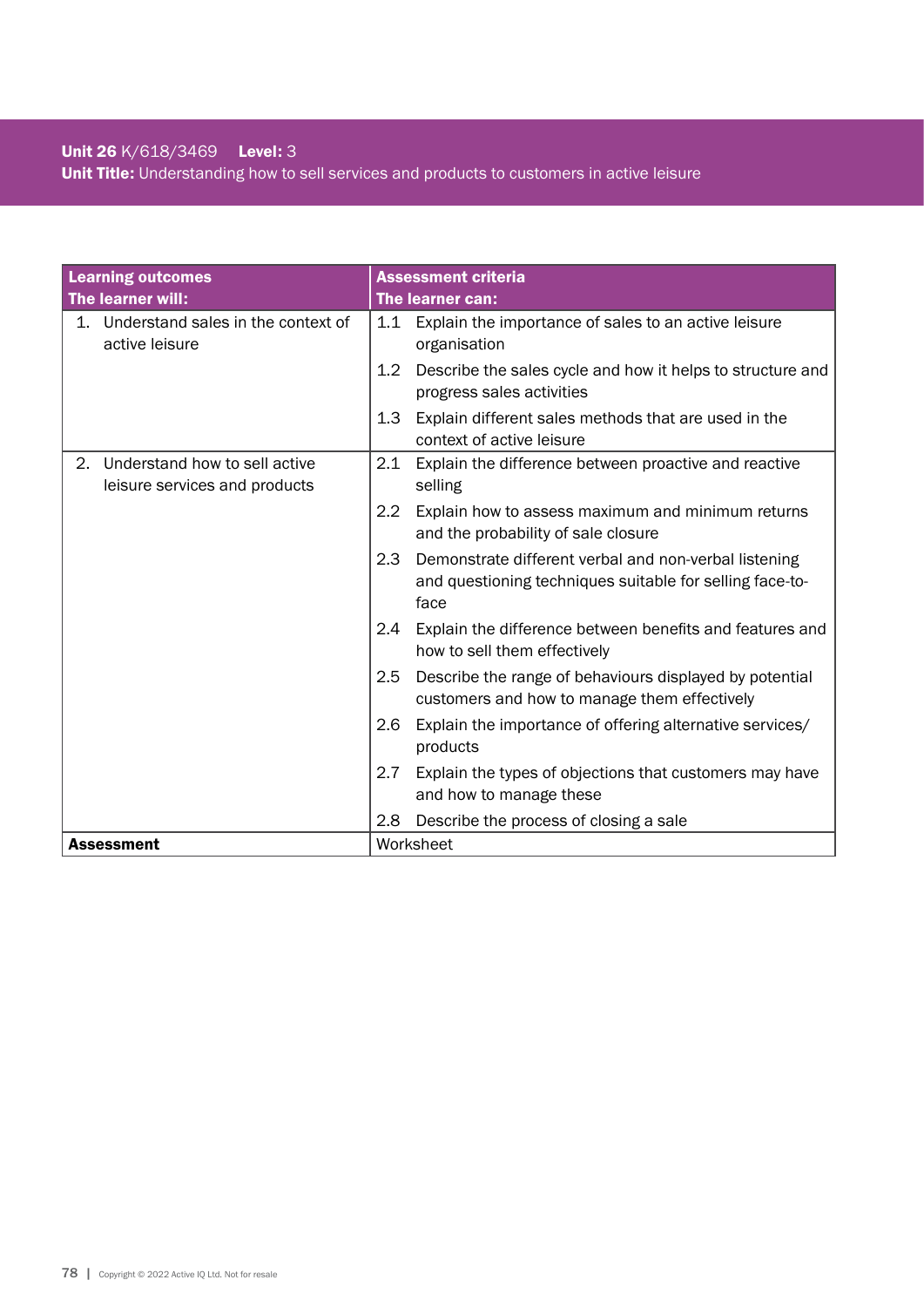### Unit 27 J/618/3432 Level: 3 Unit Title: Health and safety for coaching in different environments

| <b>Learning outcomes</b>                                                 | <b>Assessment criteria</b>                                                                                                                                                                                                              |
|--------------------------------------------------------------------------|-----------------------------------------------------------------------------------------------------------------------------------------------------------------------------------------------------------------------------------------|
| The learner will:                                                        | The learner can:                                                                                                                                                                                                                        |
| 1. Understand the health and safety<br>requirements relevant to coaching | Explain the importance of health and safety when<br>1.1<br>coaching in different environments                                                                                                                                           |
| in different environments                                                | Describe the different types of environment that can be<br>1.2<br>used for coaching activity sessions, for example:                                                                                                                     |
|                                                                          | outdoor or indoor sports pitches                                                                                                                                                                                                        |
|                                                                          | sports halls                                                                                                                                                                                                                            |
|                                                                          | studios                                                                                                                                                                                                                                 |
|                                                                          | village halls                                                                                                                                                                                                                           |
|                                                                          | multi-purpose rooms                                                                                                                                                                                                                     |
|                                                                          | parks                                                                                                                                                                                                                                   |
|                                                                          | 1.3<br>Describe the different types of equipment that can be<br>used for coaching activity sessions, for example:                                                                                                                       |
|                                                                          | cones and markers                                                                                                                                                                                                                       |
|                                                                          | agility equipment<br>٠                                                                                                                                                                                                                  |
|                                                                          | fitness equipment                                                                                                                                                                                                                       |
|                                                                          | sports equipment                                                                                                                                                                                                                        |
|                                                                          | Identify key legal and regulatory requirements for health<br>1.4<br>and safety relevant to coaching in different environments,<br>to include the Health and Safety at Work Act and<br>requirements from national governing bodies (NGB) |
|                                                                          | Describe the responsibilities of the employer for health<br>1.5<br>and safety in different coaching environments                                                                                                                        |
|                                                                          | Describe the responsibilities of the employee for health<br>1.6<br>and safety in different coaching environments                                                                                                                        |
|                                                                          | Describe the responsibilities of the self-employed person<br>1.7<br>for health and safety in different coaching environments                                                                                                            |
|                                                                          | Explain the term 'duty of care' relating to the health and<br>$1.8\phantom{0}$<br>safety and welfare of:                                                                                                                                |
|                                                                          | self                                                                                                                                                                                                                                    |
|                                                                          | other staff or professionals                                                                                                                                                                                                            |
|                                                                          | adults                                                                                                                                                                                                                                  |
|                                                                          | children                                                                                                                                                                                                                                |
|                                                                          | special population groups                                                                                                                                                                                                               |
|                                                                          | Evaluate the consequences of employers, employees and<br>1.9<br>the self-employed not following the legal requirements                                                                                                                  |
|                                                                          | 1.10 Identify the roles and responsibilities of different                                                                                                                                                                               |
|                                                                          | personnel for ensuring the health and safety of<br>individuals taking part in coaching sessions in different                                                                                                                            |
|                                                                          | environments                                                                                                                                                                                                                            |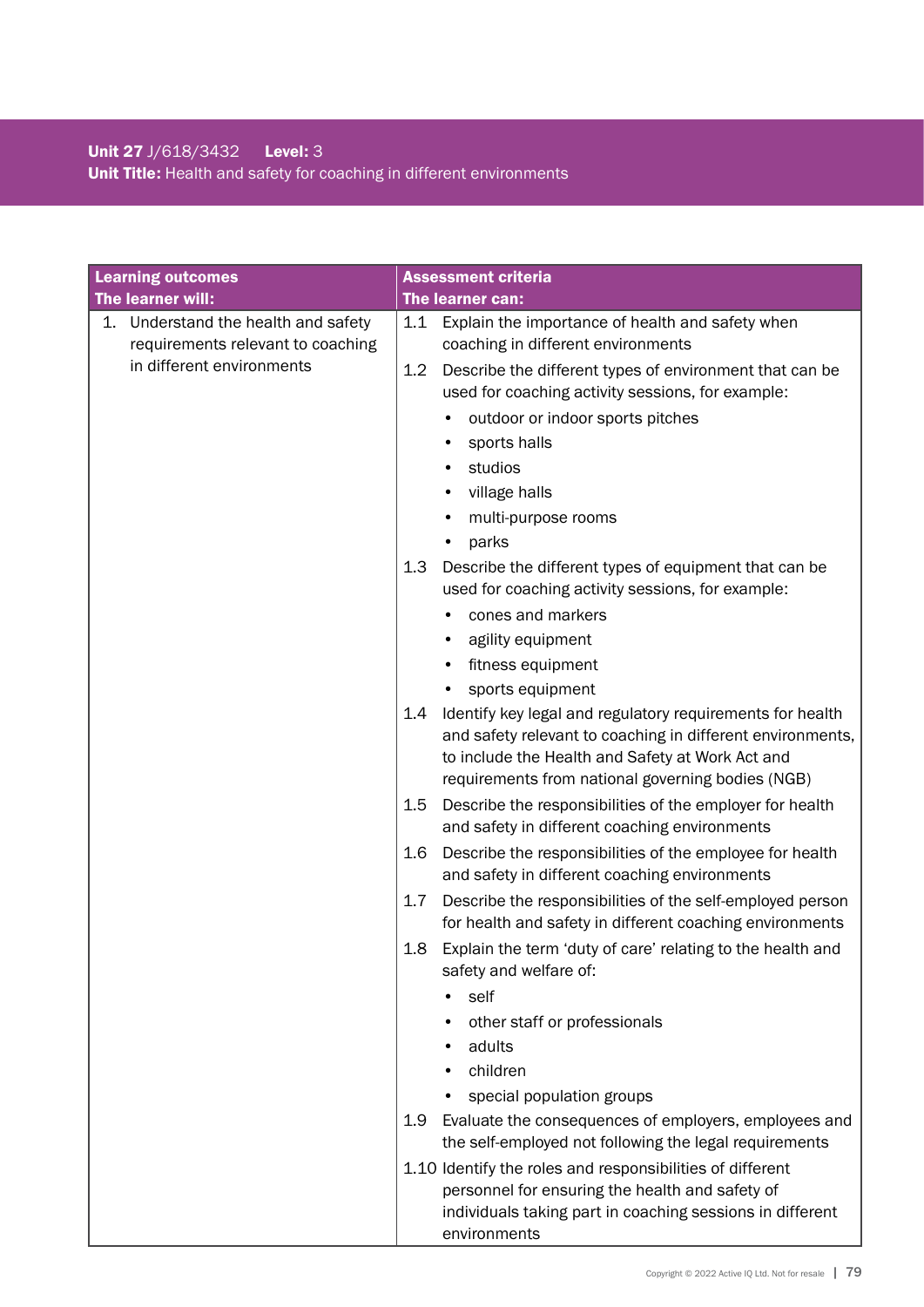| <b>Learning outcomes</b> |                                                                                                  |                  | <b>Assessment criteria</b>                                                                                                                            |  |  |
|--------------------------|--------------------------------------------------------------------------------------------------|------------------|-------------------------------------------------------------------------------------------------------------------------------------------------------|--|--|
|                          | The learner will:                                                                                |                  | <b>The learner can:</b>                                                                                                                               |  |  |
|                          | 2. Understand how to maintain safe<br>facilities and equipment in different                      |                  | 2.1 Explain the importance of cleaning and maintenance in<br>different coaching environments                                                          |  |  |
|                          | coaching environments                                                                            | $2.2\phantom{0}$ | Describe how standards of cleanliness are maintained in<br>different coaching environments                                                            |  |  |
|                          |                                                                                                  | 2.3              | Describe the principle uses and precautions for a range<br>of cleaning substances used in different coaching<br>environments                          |  |  |
|                          |                                                                                                  | 2.4              | Describe the types of personal protective equipment that<br>are necessary for cleaning operations in different<br>coaching environments               |  |  |
|                          |                                                                                                  | 2.5              | Describe how to maintain the safety of customers and<br>other staff while showing courtesy and consideration<br>when carrying out cleaning operations |  |  |
|                          |                                                                                                  | 2.6              | Describe how to deal with spillages, breakages and waste<br>in a coaching environment                                                                 |  |  |
|                          |                                                                                                  | 2.7              | Explain the importance of safe storage and maintenance<br>of equipment, to include:                                                                   |  |  |
|                          |                                                                                                  |                  | coaching equipment                                                                                                                                    |  |  |
|                          |                                                                                                  |                  | cleaning equipment<br>$\bullet$                                                                                                                       |  |  |
| 3.                       | Understand safe working practices<br>relating to the Control of                                  | 3.1              | Describe the types of substances commonly used in a<br>coaching environment that would be covered by COSHH                                            |  |  |
|                          | Substances Hazardous to Health                                                                   | 3.2              | List the problems caused by hazardous substances                                                                                                      |  |  |
|                          | (COSHH) Regulations                                                                              | 3.3              | Define the requirements of employers and employees, as<br>stated in the COSHH Regulations                                                             |  |  |
|                          |                                                                                                  | 3.4              | List the types of information provided in COSHH<br>assessments                                                                                        |  |  |
|                          |                                                                                                  | 3.5              | Describe why COSHH assessments are important                                                                                                          |  |  |
| 4.                       | Understand how to control hazards                                                                | 4.1              | Explain what is meant by a 'hazard'                                                                                                                   |  |  |
|                          | and risks while coaching in different<br>environments                                            | 4.2              | Explain what is meant by 'risk'                                                                                                                       |  |  |
|                          |                                                                                                  | 4.3              | Describe the five steps of risk assessment                                                                                                            |  |  |
|                          |                                                                                                  | 4.4              | Explain how to determine levels of risk                                                                                                               |  |  |
|                          |                                                                                                  | 4.5              | Explain how to evaluate whether levels of risk are<br>acceptable                                                                                      |  |  |
|                          |                                                                                                  | 4.6              | Describe how to control risks associated with hazards in<br>a sports, fitness and outdoor environment                                                 |  |  |
| 5.                       | Understand the key health and<br>safety documents that are relevant<br>for coaching in different | 5.1              | Explain a range of policies and procedures that are<br>essential for maintaining health and safety of customers<br>and staff                          |  |  |
|                          | environments                                                                                     | 5.2              | State the importance of having written systems of work,<br>to include:                                                                                |  |  |
|                          |                                                                                                  |                  | normal operating procedures (NOPs)                                                                                                                    |  |  |
|                          |                                                                                                  |                  | emergency action plans (EAPs)                                                                                                                         |  |  |
|                          |                                                                                                  | 5.3              | Describe the key areas that should be included in a                                                                                                   |  |  |
|                          |                                                                                                  |                  | normal operating procedure                                                                                                                            |  |  |
|                          |                                                                                                  | 5.4              | Describe the key areas that should be included in an<br>emergency action plan                                                                         |  |  |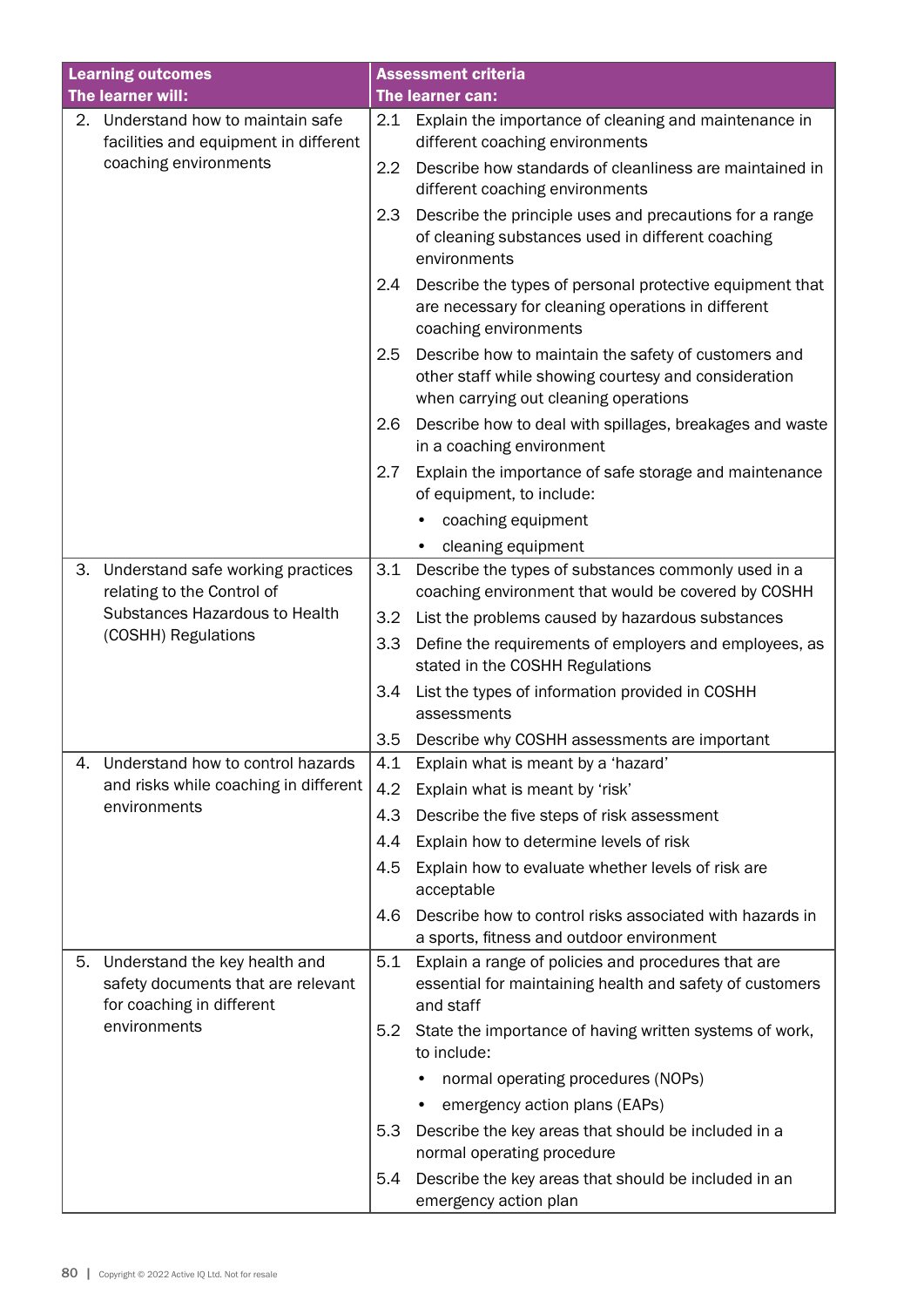| <b>Learning outcomes</b> |                                      | <b>Assessment criteria</b> |                                                                                                                           |  |  |
|--------------------------|--------------------------------------|----------------------------|---------------------------------------------------------------------------------------------------------------------------|--|--|
|                          | The learner will:                    |                            | The learner can:                                                                                                          |  |  |
| 6.                       | Understand incident and emergency    | 6.1                        | Describe what is meant by an 'incident'                                                                                   |  |  |
|                          | procedures for coaching in different | 6.2                        | Describe what is meant by an 'emergency'                                                                                  |  |  |
|                          | environments                         | 6.3                        | Describe the types of incidents and emergencies that<br>may occur in different coaching environments                      |  |  |
|                          |                                      | 6.4                        | Identify the potential causes of common incidents and<br>emergencies that may occur in different coaching<br>environments |  |  |
|                          |                                      | 6.5                        | Explain the procedures to follow if an emergency occurs<br>during a coaching session                                      |  |  |
|                          |                                      | 6.6                        | Describe the roles that different staff and external<br>services play during an incident or emergency                     |  |  |
|                          |                                      | 6.7                        | Explain the importance of following emergency<br>procedures calmly and correctly                                          |  |  |
|                          |                                      | 6.8                        | Describe how to maintain the safety of people involved in<br>typical incidents or emergencies, including:                 |  |  |
|                          |                                      |                            | children                                                                                                                  |  |  |
|                          |                                      |                            | older people                                                                                                              |  |  |
|                          |                                      |                            | disabled people                                                                                                           |  |  |
|                          |                                      | 6.9                        | Summarise the reporting and recording procedures that                                                                     |  |  |
|                          |                                      |                            | must be followed in the event of an incident or                                                                           |  |  |
| 7.                       | Understand security procedures       | 7.1                        | emergency<br>Describe the types of security procedures that may apply                                                     |  |  |
|                          | while coaching in different          |                            | while coaching in different environments                                                                                  |  |  |
|                          | environments                         | 7.2                        | Give examples of potential security problems that may<br>occur while coaching in different environments                   |  |  |
|                          |                                      | 7.3                        | Describe how a coach should respond to potential<br>security problems in different environments                           |  |  |
|                          |                                      | 7.4                        | Describe how managers of different coaching<br>environments should respond to potential security<br>problems              |  |  |
|                          |                                      | 7.5                        | Describe the procedures that should be in place to                                                                        |  |  |
|                          |                                      |                            | maintain security in different coaching environments                                                                      |  |  |
| 8.                       | Be able to control hazards and risks | 8.1                        | Identify the potential hazards in a coaching environment                                                                  |  |  |
|                          | in different coaching environments   |                            | that may lead to an incident or emergency, relating to:                                                                   |  |  |
|                          |                                      |                            | the environment                                                                                                           |  |  |
|                          |                                      |                            | equipment                                                                                                                 |  |  |
|                          |                                      |                            | working practices, including lifting and handling of                                                                      |  |  |
|                          |                                      |                            | equipment                                                                                                                 |  |  |
|                          |                                      |                            | behaviour                                                                                                                 |  |  |
|                          |                                      |                            | security                                                                                                                  |  |  |
|                          |                                      |                            | hazardous substances                                                                                                      |  |  |
|                          |                                      |                            | hygiene                                                                                                                   |  |  |
|                          |                                      | 8.2                        | Complete a risk assessment on the potential hazards<br>identified in a coaching environment                               |  |  |
|                          |                                      | 8.3                        | Analyse the risk assessment to design and implement                                                                       |  |  |
|                          |                                      |                            | appropriate risk minimisation strategies                                                                                  |  |  |
|                          | <b>Assessment</b>                    |                            | Assignment                                                                                                                |  |  |
|                          |                                      |                            | Worksheet                                                                                                                 |  |  |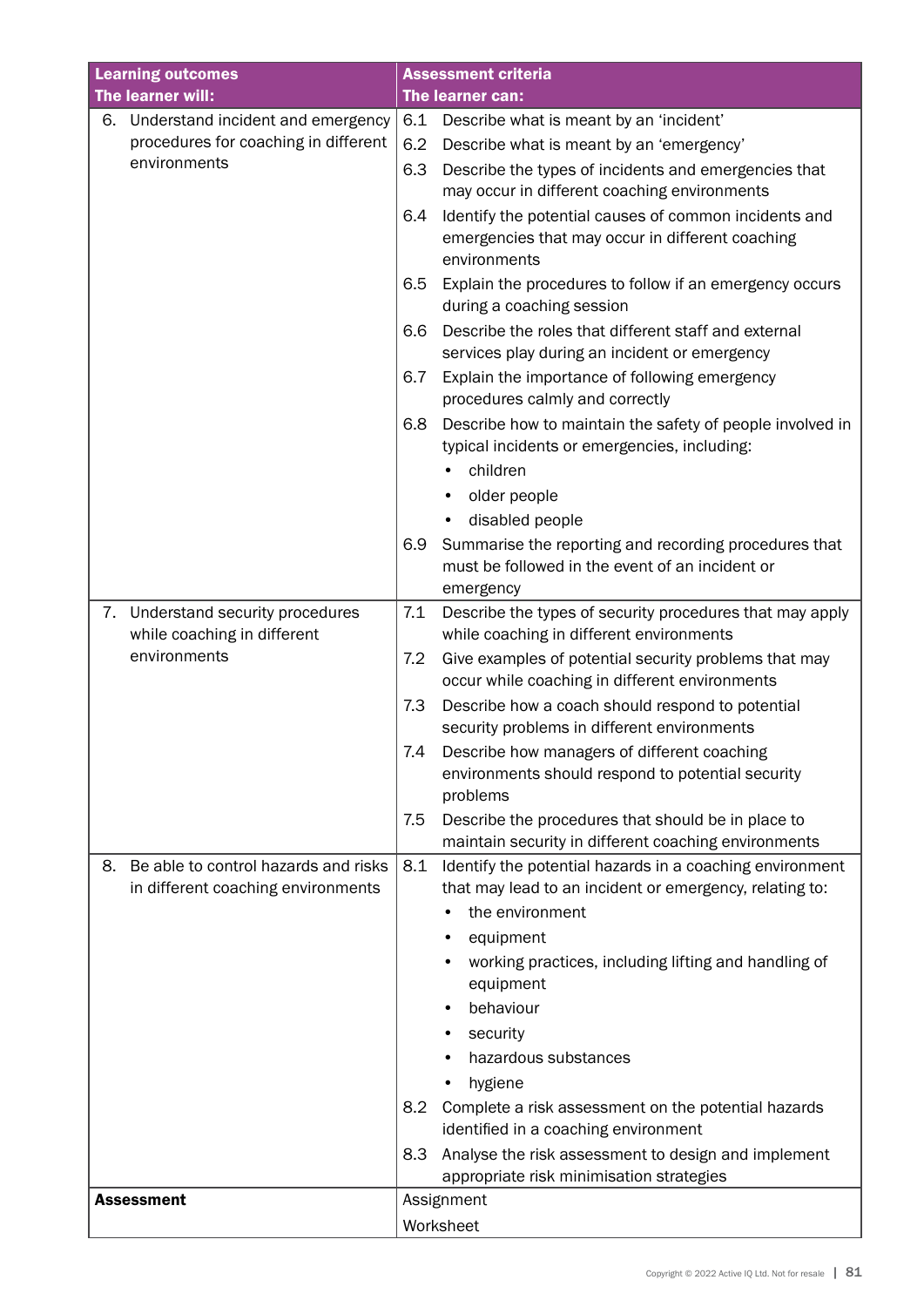### Unit 28 D/618/3470 Level: 3 Unit Title: Principles of fundamental movement and sports skills

| <b>Learning outcomes</b>                                           | <b>Assessment criteria</b>                                                                                                                                                                                                 |  |  |
|--------------------------------------------------------------------|----------------------------------------------------------------------------------------------------------------------------------------------------------------------------------------------------------------------------|--|--|
| The learner will:                                                  | The learner can:                                                                                                                                                                                                           |  |  |
| 1. Understand the principles of                                    | 1.1 Describe fundamental movement skills                                                                                                                                                                                   |  |  |
| fundamental movement and sports<br>skills                          | 1.2<br>Explain the difference between fine and gross motor<br>skills                                                                                                                                                       |  |  |
|                                                                    | 1.3<br>Describe fundamental sports skills                                                                                                                                                                                  |  |  |
|                                                                    | Define physical literacy<br>1.4                                                                                                                                                                                            |  |  |
|                                                                    | Explain how the development of movement and sports<br>1.5<br>skills can contribute towards a child's development                                                                                                           |  |  |
| Understand how to develop<br>2.<br>fundamental movement and sports | 2.1<br>Explain the components of the fundamental movement<br>skills:                                                                                                                                                       |  |  |
| skills                                                             | balance                                                                                                                                                                                                                    |  |  |
|                                                                    | agility                                                                                                                                                                                                                    |  |  |
|                                                                    | co-ordination                                                                                                                                                                                                              |  |  |
|                                                                    | travel                                                                                                                                                                                                                     |  |  |
|                                                                    | jumping                                                                                                                                                                                                                    |  |  |
|                                                                    | sending                                                                                                                                                                                                                    |  |  |
|                                                                    | receiving                                                                                                                                                                                                                  |  |  |
|                                                                    | striking                                                                                                                                                                                                                   |  |  |
|                                                                    | Describe the key coaching and development points for<br>2.2<br>each fundamental movement skill                                                                                                                             |  |  |
|                                                                    | Explain the components of the fundamental sports skills:<br>2.3                                                                                                                                                            |  |  |
|                                                                    | net/wall games                                                                                                                                                                                                             |  |  |
|                                                                    | invasion games                                                                                                                                                                                                             |  |  |
|                                                                    | striking and fielding games                                                                                                                                                                                                |  |  |
|                                                                    | athletics                                                                                                                                                                                                                  |  |  |
|                                                                    | creative movement                                                                                                                                                                                                          |  |  |
|                                                                    | 2.4<br>Describe the key coaching and development points for<br>each fundamental sports skill                                                                                                                               |  |  |
|                                                                    | Explain how activities support the integration and<br>2.5<br>development of fundamental movement and sport skills,<br>for example netball integrates sending, receiving, co-<br>ordination, jumping, traveling and agility |  |  |
| <b>Assessment</b>                                                  | Overarching plan                                                                                                                                                                                                           |  |  |
|                                                                    | Series of multisport sessions                                                                                                                                                                                              |  |  |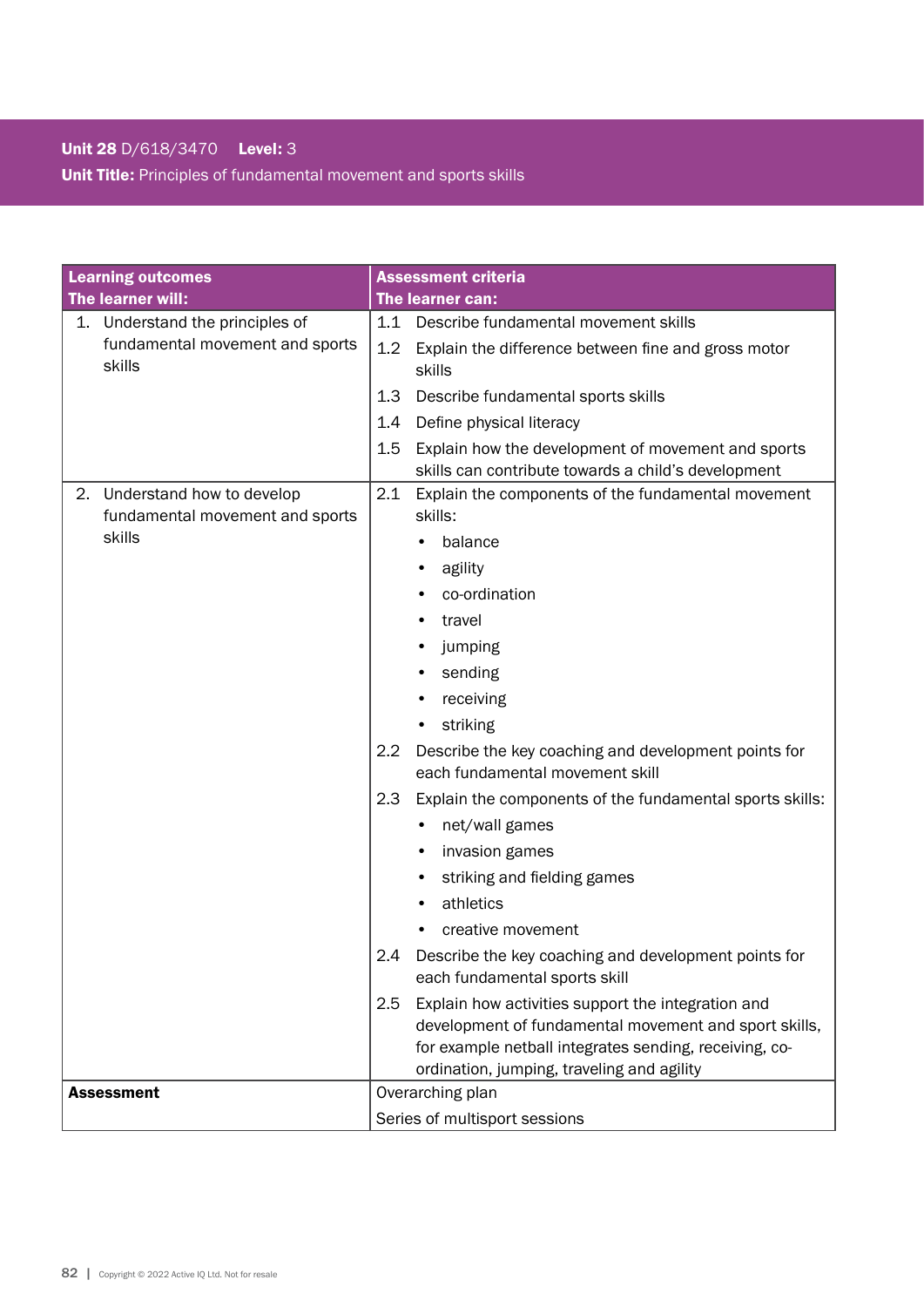# Unit 29 H/618/3471 Level: 3 Unit Title: Planning multisport activity sessions

| <b>Learning outcomes</b>                                  | <b>Assessment criteria</b>                                                                                   |
|-----------------------------------------------------------|--------------------------------------------------------------------------------------------------------------|
| The learner will:                                         | The learner can:                                                                                             |
| 1. Understand how to plan multisport<br>activity sessions | 1.1 Describe the components of a multisport activity session,<br>to include:                                 |
|                                                           | warm up activities                                                                                           |
|                                                           | main activities                                                                                              |
|                                                           | cool-down activities                                                                                         |
|                                                           | 1.2<br>Describe how to incorporate rules and techniques in to<br>sessions                                    |
|                                                           | 1.3<br>Identify appropriate timings for each component and<br>chosen activities within a component           |
|                                                           | Identify equipment and resources suitable for a range of<br>1.4<br>abilities and ages                        |
|                                                           | Explain how to create a stimulating inclusive environment<br>$1.5\,$<br>that promotes equality and diversity |
|                                                           | Describe how to lay out equipment and resources to<br>1.6<br>make best use of space                          |
|                                                           | 1.7<br>Explain the importance of regularly changing the activity,<br>layout and resources                    |
|                                                           | Describe how to adapt sessions for a range of abilities<br>1.8<br>and ages                                   |
|                                                           | Explain how active play can be used within sessions to<br>1.9<br>development fundamental skills              |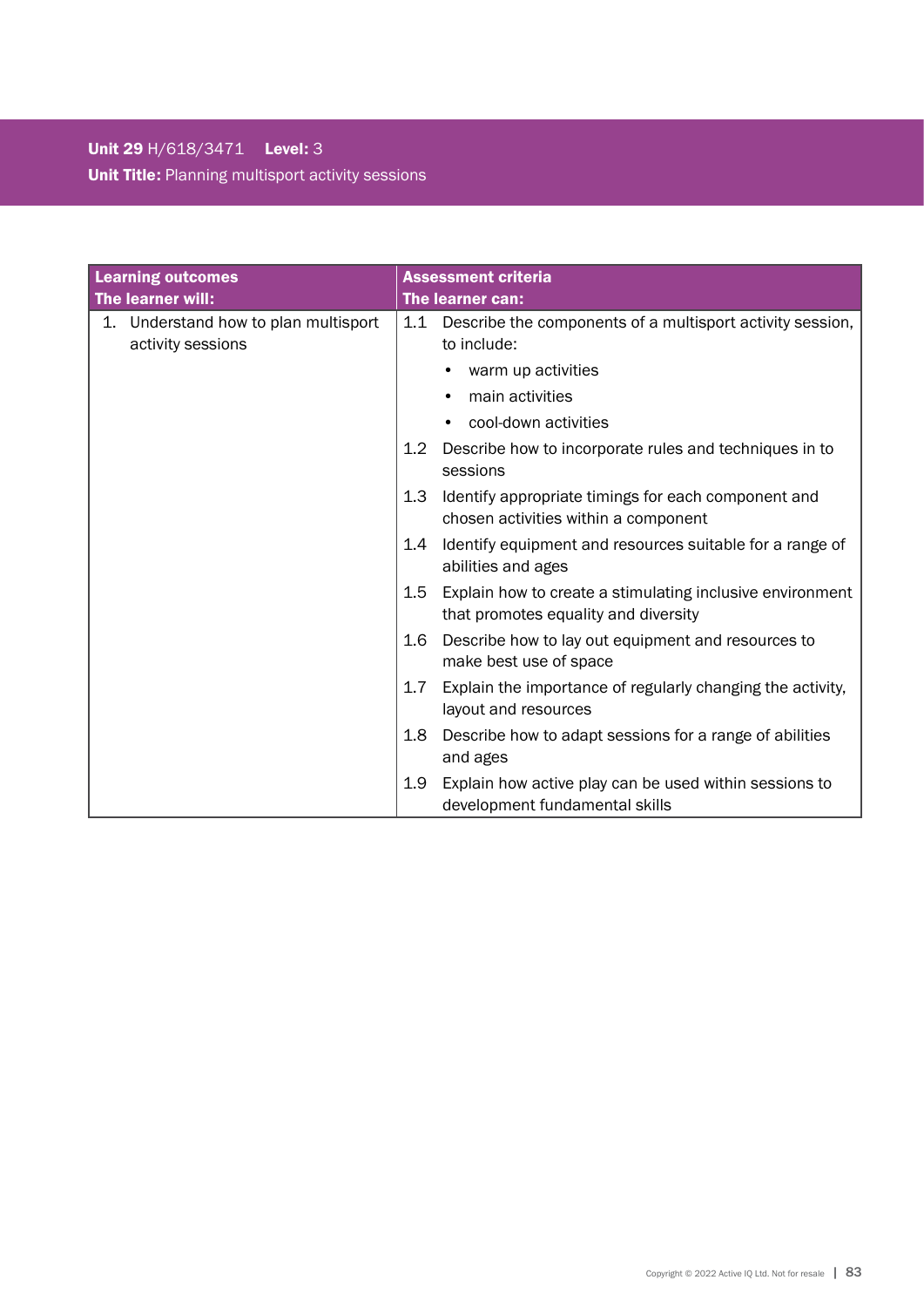| <b>Learning outcomes</b>                                                      | <b>Assessment criteria</b>                                                                                                                                                                                                                                                                                                                                                                                                                                                                                                                                                                                                                   |
|-------------------------------------------------------------------------------|----------------------------------------------------------------------------------------------------------------------------------------------------------------------------------------------------------------------------------------------------------------------------------------------------------------------------------------------------------------------------------------------------------------------------------------------------------------------------------------------------------------------------------------------------------------------------------------------------------------------------------------------|
| The learner will:                                                             | The learner can:                                                                                                                                                                                                                                                                                                                                                                                                                                                                                                                                                                                                                             |
| 2. Be able to plan a series of<br>progressive multisport activity<br>sessions | 2.1 Create an overarching plan/scheme of work, to include:<br>overarching theme<br>$\bullet$<br>key developmental objectives:<br>movement skills<br>sports skills<br>risk assessment for planned activities<br>$\bullet$<br>contingency plans (where appropriate)<br>special considerations<br>$\bullet$<br>opportunities to promote benefits of physical activity<br>2.2<br>Plan a series of safe and fun multisport activity sessions<br>linked to the overarching plan, to include:<br>warm up activities<br>main activity<br>cool-down activities<br>$\bullet$<br>rules<br>techniques<br>equipment<br>adaptations<br>key coaching points |
| <b>Assessment guidance</b>                                                    | opportunities for assessment and feedback<br>This unit is to be assessed across the following:                                                                                                                                                                                                                                                                                                                                                                                                                                                                                                                                               |
|                                                                               | Children:<br>Aged $0-5$<br>Aged 5-11<br>Aged 11-18<br>Adults                                                                                                                                                                                                                                                                                                                                                                                                                                                                                                                                                                                 |
| Assessment                                                                    | Overarching plan                                                                                                                                                                                                                                                                                                                                                                                                                                                                                                                                                                                                                             |
|                                                                               | Series of multisport sessions                                                                                                                                                                                                                                                                                                                                                                                                                                                                                                                                                                                                                |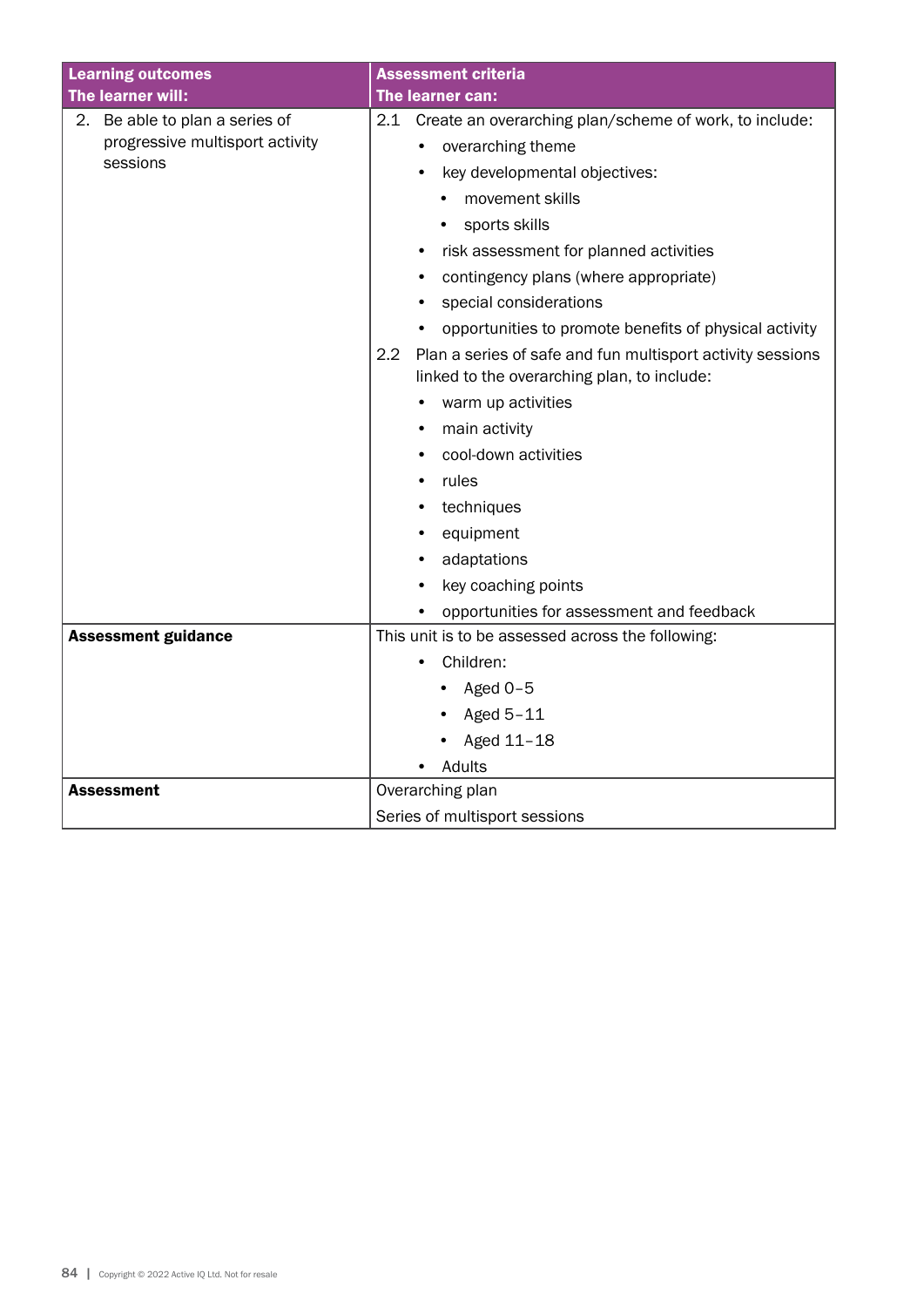## Unit 30 K/618/3472 Level: 3 Unit Title: Coaching multisport activity sessions

| <b>Learning outcomes</b> |                                                                        | <b>Assessment criteria</b> |                                                                                                    |  |
|--------------------------|------------------------------------------------------------------------|----------------------------|----------------------------------------------------------------------------------------------------|--|
| The learner will:        |                                                                        |                            | The learner can:                                                                                   |  |
|                          | 1. Be able to prepare for a multisport                                 | 1.1                        | Prepare themselves for the multisport activity session                                             |  |
|                          | activity session                                                       | 1.2                        | Prepare the equipment and environment for the planned<br>session                                   |  |
|                          |                                                                        | 1.3                        | Carry out a risk assessment (if appropriate)                                                       |  |
| 2.                       | Be able to deliver a multisport                                        | 2.1                        | Welcome the participants and make them feel at ease                                                |  |
|                          | activity session                                                       | $2.2\phantom{0}$           | Describe the aim and content of the session                                                        |  |
|                          |                                                                        | 2.3                        | Explain the rules and techniques required for the session                                          |  |
|                          |                                                                        | 2.4                        | Lead a safe and effective warm up that supports the<br>content of the main session                 |  |
|                          |                                                                        | 2.5                        | Lead safe and effective main activities                                                            |  |
|                          |                                                                        | 2.6                        | Provide clear and correct demonstrations and<br>explanations of activities, techniques and skills  |  |
|                          |                                                                        | 2.7                        | Observe participants' performances throughout the<br>activities and respond to their ongoing needs |  |
|                          |                                                                        | 2.8                        | Provide adaptations and alternatives when necessary to<br>promote inclusivity and enjoyment        |  |
|                          |                                                                        | 2.9                        | Lead safe and effective cool down activities                                                       |  |
| 3.                       | Be able to manage participants<br>during a multisport activity session | 3.1                        | Communicate clearly with participants according to their<br>needs                                  |  |
|                          |                                                                        | 3.2                        | Motivate participants appropriately                                                                |  |
|                          |                                                                        | 3.3                        | Give clear and supportive feedback to participants                                                 |  |
|                          |                                                                        | 3.4                        | Gain feedback from participants about the activities                                               |  |
|                          |                                                                        | 3.5                        | Respond appropriately to participants' feedback and<br>questions about the activities              |  |
|                          |                                                                        | 3.6                        | Demonstrate balancing the needs of individual<br>participants with those of the group              |  |
|                          |                                                                        | 3.7                        | Take appropriate action to deal with issues if and when<br>they arise                              |  |
| 4.                       | Be able to evaluate a multisport                                       | 4.1                        | Review the safety and effectiveness of the session                                                 |  |
|                          | activity session                                                       | 4.2                        | Review how motivational the session was for the<br>participants                                    |  |
|                          |                                                                        | 4.3                        | Review how well the planned session linked to the<br>overarching plan and session objectives       |  |
|                          |                                                                        | 4.4                        | Identify the changes/adaptations that could be made to<br>the session                              |  |
|                          |                                                                        | 4.5                        | Complete an evaluation of the session                                                              |  |
|                          |                                                                        | 4.6                        | Prepare an action plan for improvement and/or                                                      |  |
|                          |                                                                        |                            | progression of the future planned sessions                                                         |  |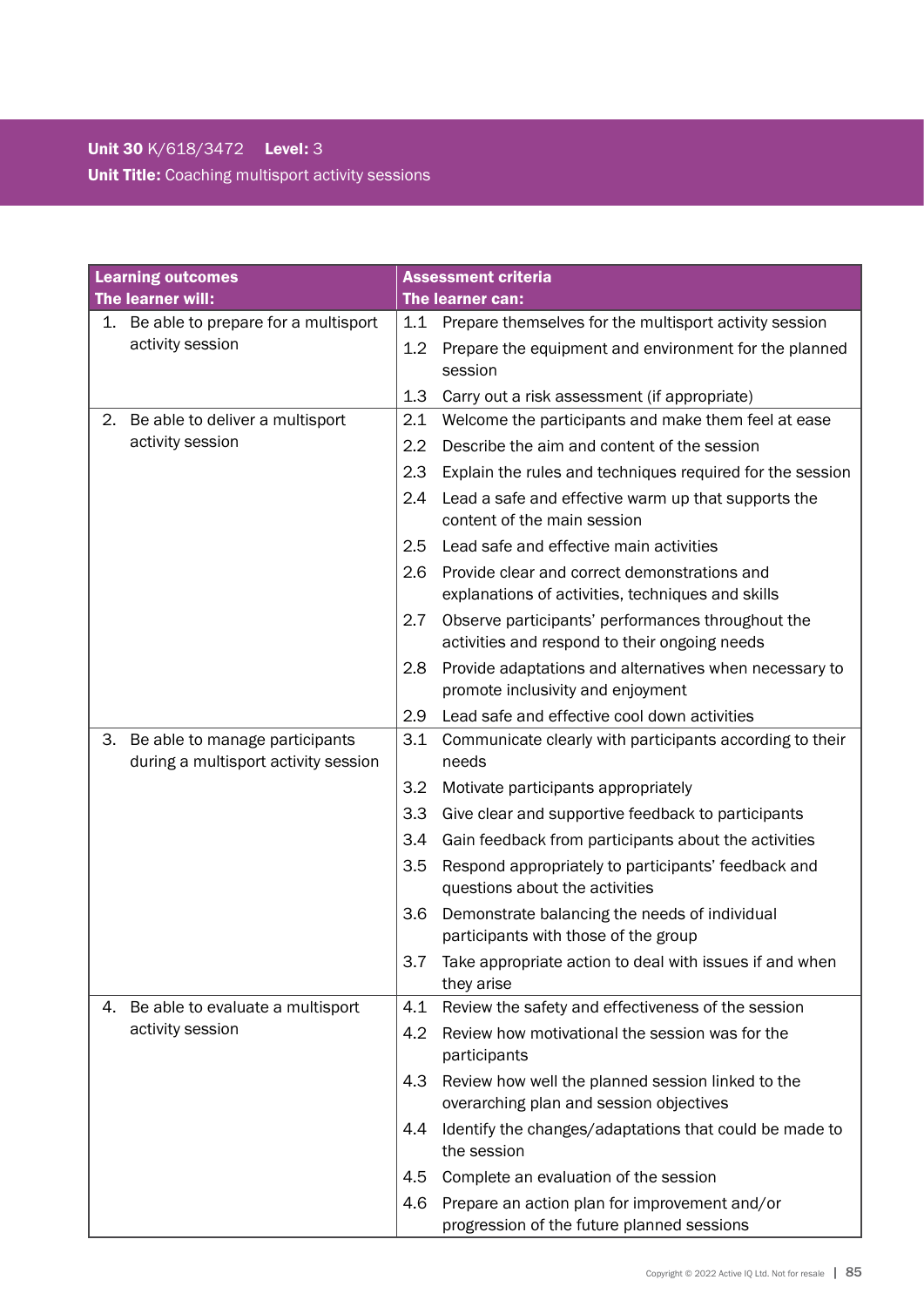| <b>Learning outcomes</b>   | <b>Assessment criteria</b>                        |  |  |
|----------------------------|---------------------------------------------------|--|--|
| The learner will:          | The learner can:                                  |  |  |
| <b>Assessment guidance</b> | This unit is to be assessed across the following: |  |  |
|                            | Children:<br>$\bullet$                            |  |  |
|                            | Aged $0-5$                                        |  |  |
|                            | Aged $5-11$                                       |  |  |
|                            | Aged 11-18                                        |  |  |
|                            | Adults<br>$\bullet$                               |  |  |
| <b>Assessment</b>          | Overarching plan                                  |  |  |
|                            | Series of multisport sessions                     |  |  |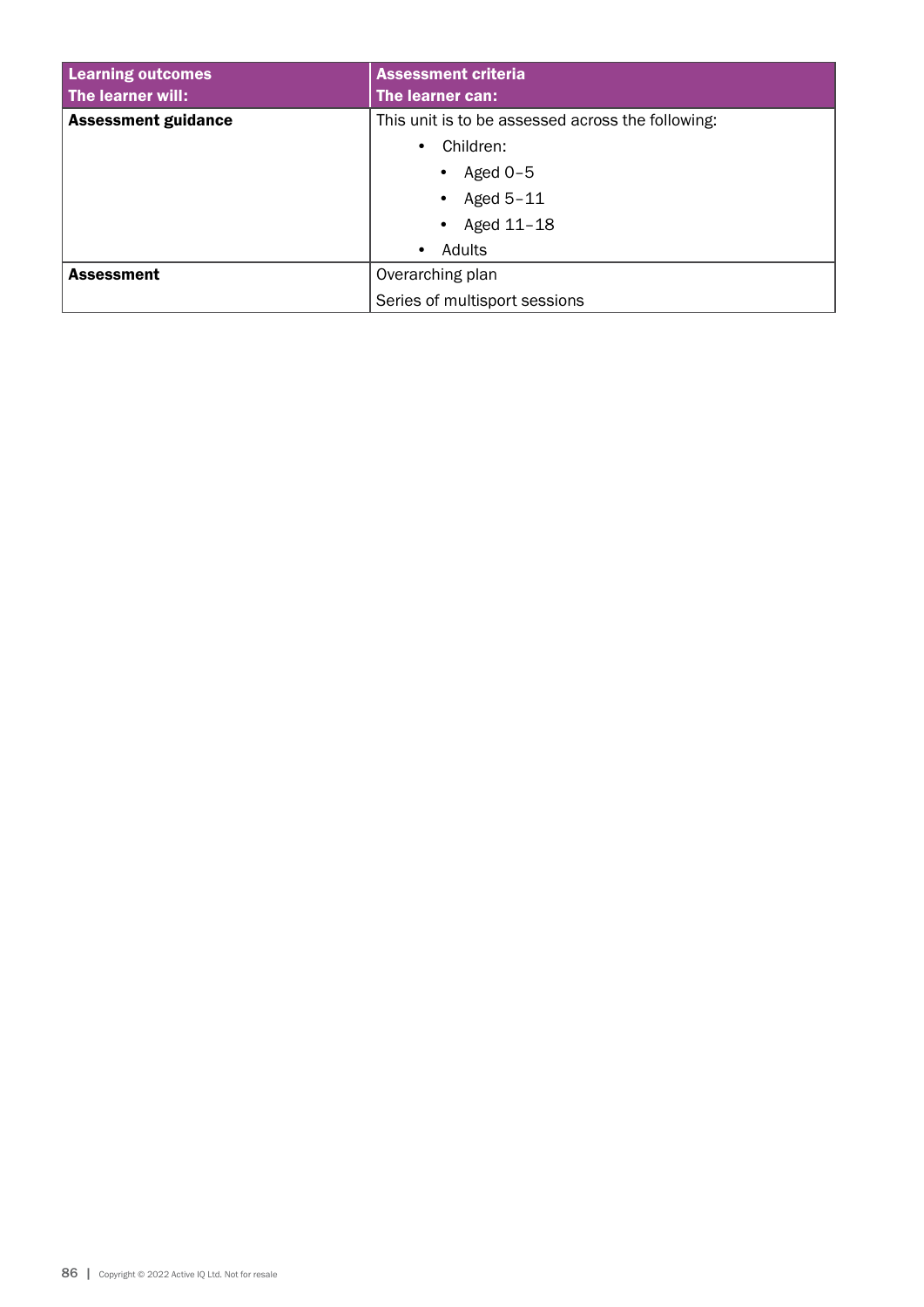### Unit 31 T/618/3474 Level: 3 Unit Title: Working with children and young people in a coaching environment

| <b>Learning outcomes</b>                                                 | <b>Assessment criteria</b>                                                                                                                                      |
|--------------------------------------------------------------------------|-----------------------------------------------------------------------------------------------------------------------------------------------------------------|
| The learner will:                                                        | The learner can:                                                                                                                                                |
| Understand safeguarding children<br>1.<br>and young people in a coaching | Describe what is meant by the safeguarding of children<br>1.1<br>and young people                                                                               |
| environment                                                              | Outline current legislation, guidelines, policies and<br>1.2<br>procedures that are in place to safeguard and protect<br>children and young people, to include: |
|                                                                          | Disclosure and Barring Service (DBS)                                                                                                                            |
|                                                                          | duty of care<br>٠                                                                                                                                               |
|                                                                          | data protection/confidentiality                                                                                                                                 |
|                                                                          | parent/carer consent                                                                                                                                            |
|                                                                          | E-safety                                                                                                                                                        |
|                                                                          | record keeping                                                                                                                                                  |
|                                                                          | information handling and sharing                                                                                                                                |
|                                                                          | Describe working practices that safeguard and protect<br>1.3<br>children and young people in a coaching environment                                             |
|                                                                          | Explain the role and responsibilities of the coach for<br>1.4<br>safeguarding children and young people with whom they<br>come into contact                     |
|                                                                          | 1.5<br>Describe the possible signs, symptoms, indicators and<br>behaviours that may cause concern in the context of<br>safeguarding                             |
|                                                                          | 1.6<br>Explain the procedures that should be followed if a coach<br>suspects possible abuse or harm                                                             |
|                                                                          | 1.7<br>Explain the different types of bullying and the potential<br>effects on children and young people                                                        |
|                                                                          | 1.8<br>Explain how to support a child or young person and/or<br>their family when bullying is suspected or alleged                                              |
|                                                                          | Explain the procedures that should be followed if a child<br>1.9<br>or young person alleges harm or abuse                                                       |
|                                                                          | 1.10 Explain the rights that children, young people and their<br>carers have in situations where harm or abuse is<br>suspected or alleged                       |
|                                                                          | 1.11 Describe the role of families, parents and carers as<br>partners when working with children and young people                                               |
|                                                                          | 1.12 List the sources of information available to support<br>safeguarding and protection of children and young people                                           |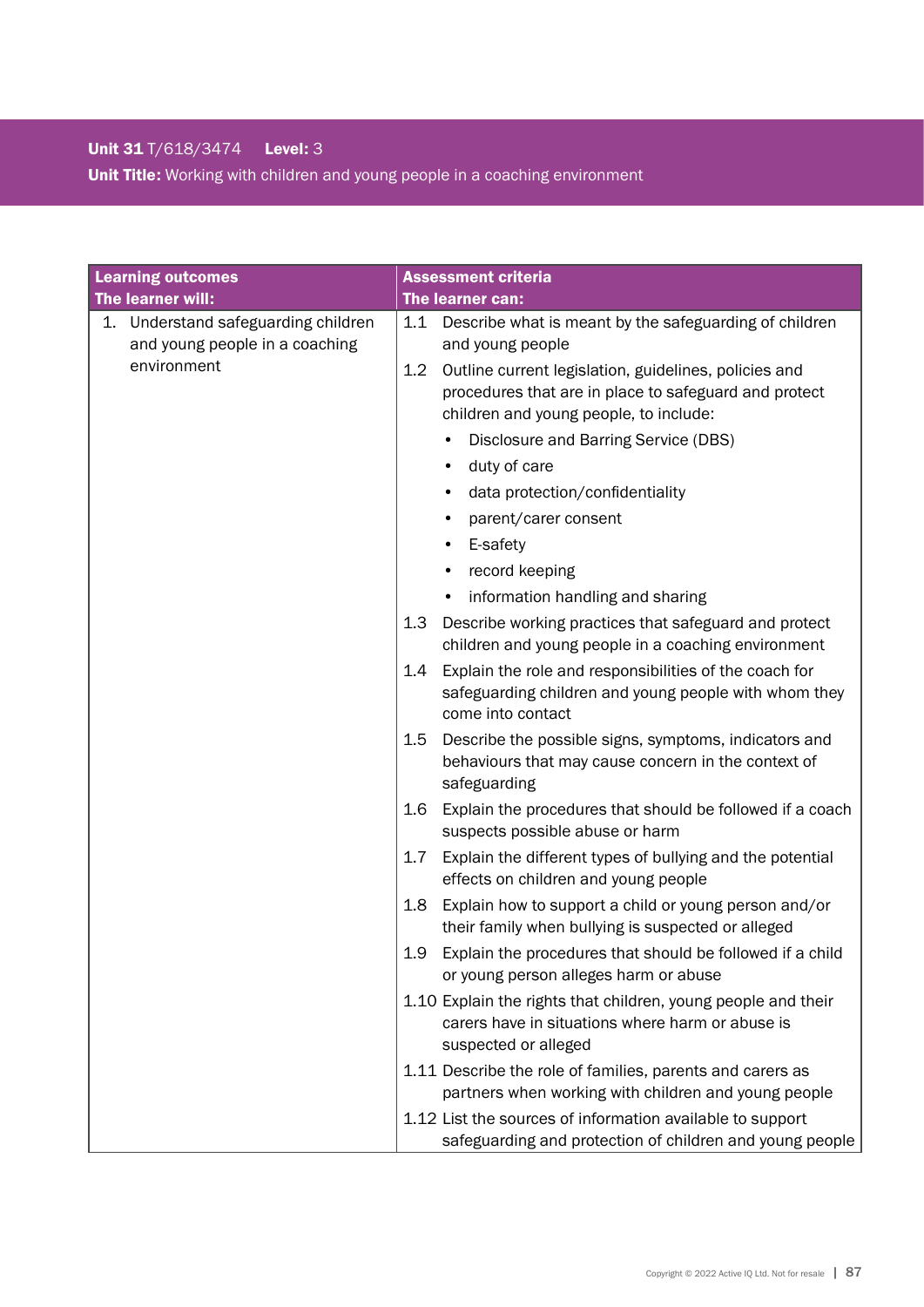| <b>Learning outcomes</b> |                                                                                                |                  | <b>Assessment criteria</b>                                                                                                                     |  |  |
|--------------------------|------------------------------------------------------------------------------------------------|------------------|------------------------------------------------------------------------------------------------------------------------------------------------|--|--|
|                          | The learner will:                                                                              |                  | The learner can:                                                                                                                               |  |  |
|                          | 2. Understand effective<br>communication approaches when<br>coaching children and young people | 2.1              | Explain the importance of effective communication when<br>developing positive relationships with children and young<br>people                  |  |  |
|                          |                                                                                                | $2.2\phantom{0}$ | Describe how to communicate effectively with children<br>and young people in different environments                                            |  |  |
|                          |                                                                                                | 2.3              | Explain the importance of non-verbal communication                                                                                             |  |  |
|                          |                                                                                                | 2.4              | Explain how to adapt communication with children and<br>young people with consideration for:                                                   |  |  |
|                          |                                                                                                |                  | the age of the child or young person                                                                                                           |  |  |
|                          |                                                                                                |                  | communication difficulties                                                                                                                     |  |  |
|                          |                                                                                                | 2.5              | Describe how to address potential barriers to<br>communication and engagement with children and young<br>people                                |  |  |
|                          |                                                                                                | 2.6              | Explain the importance of demonstrating respect when<br>communicating with children and young people                                           |  |  |
|                          |                                                                                                | 2.7              | Describe how to establish rapport and respectful<br>relationships with children and young people, their<br>families and carers                 |  |  |
|                          |                                                                                                | 2.8              | Explain how a coach's attitude and behaviour can affect<br>the development of rapport with children, young people<br>and their families/carers |  |  |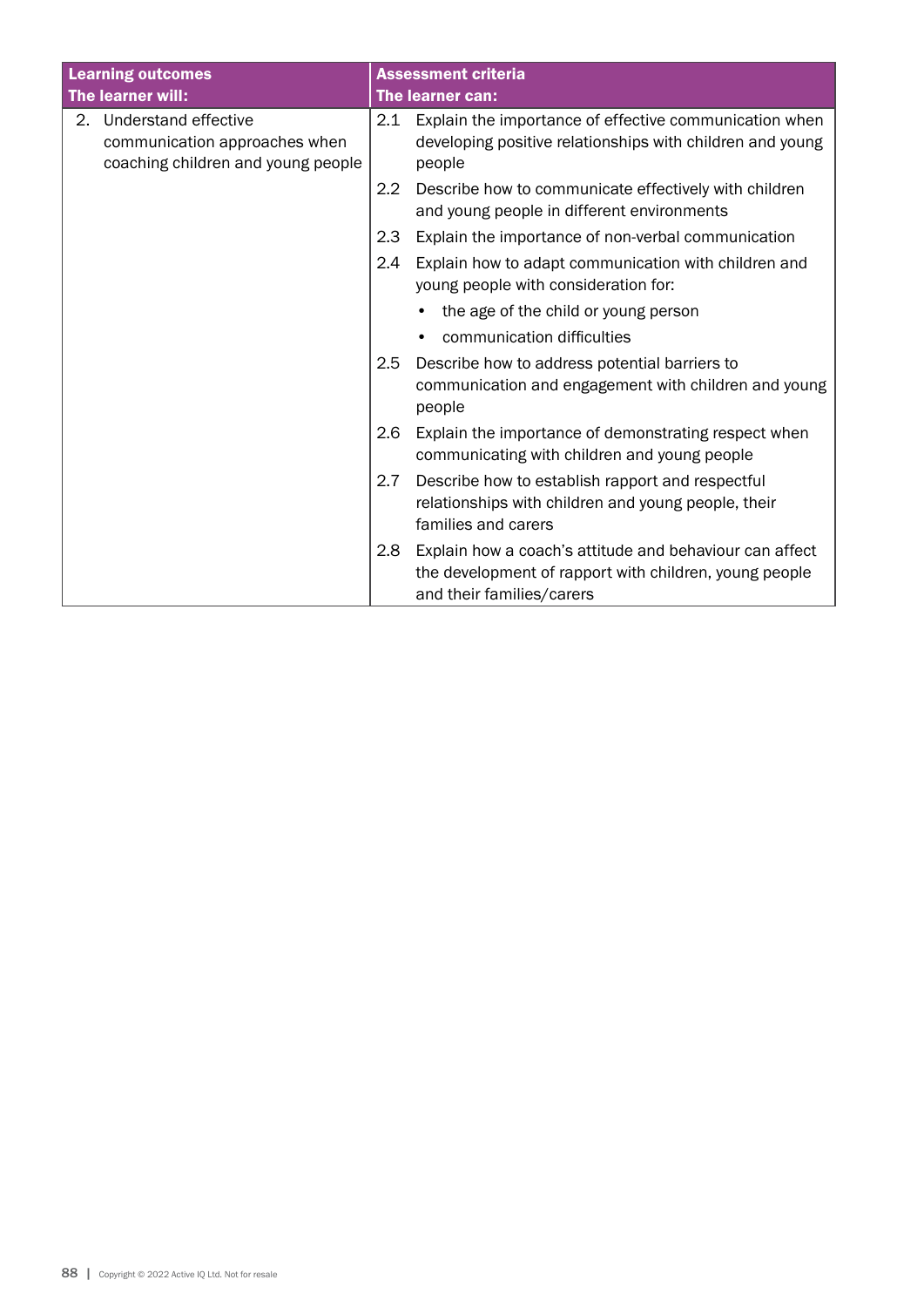| <b>Learning outcomes</b>                                             | <b>Assessment criteria</b>                                                                                                                                                  |
|----------------------------------------------------------------------|-----------------------------------------------------------------------------------------------------------------------------------------------------------------------------|
| The learner will:                                                    | The learner can:                                                                                                                                                            |
| 3. Understand the physiological<br>development of children and young | Describe the growth characteristics in children and young<br>3.1<br>people for each stage of development, to include:                                                       |
| people from birth - 19 years                                         | Under 5s                                                                                                                                                                    |
|                                                                      | 5-11 years                                                                                                                                                                  |
|                                                                      | $11-15$ years                                                                                                                                                               |
|                                                                      | 16-19 years                                                                                                                                                                 |
|                                                                      | 3.2<br>Describe the three stages of adolescence:                                                                                                                            |
|                                                                      | early                                                                                                                                                                       |
|                                                                      | middle                                                                                                                                                                      |
|                                                                      | late                                                                                                                                                                        |
|                                                                      | 3.3<br>Explain the factors which affect bone growth in children<br>and young people for each stage of development                                                           |
|                                                                      | Evaluate the differences between the cardiorespiratory<br>3.4                                                                                                               |
|                                                                      | system of an adult and children and young people                                                                                                                            |
|                                                                      | Evaluate the differences between the endocrine and<br>3.5<br>hormonal system of an adult and children and young<br>people                                                   |
|                                                                      | Identify methods of monitoring children and young<br>3.6<br>people's development                                                                                            |
|                                                                      | 3.7<br>Explain how personal factors can affect children and<br>young people's development, to include:                                                                      |
|                                                                      | emotional                                                                                                                                                                   |
|                                                                      | physical<br>٠                                                                                                                                                               |
|                                                                      | intellectual                                                                                                                                                                |
|                                                                      | physiological                                                                                                                                                               |
|                                                                      | Evaluate the effect of positive and negative relationships<br>3.8<br>on children and young people during periods of transition                                              |
|                                                                      | Explain reasons why children and young people's<br>3.9<br>development may not follow the expected pattern                                                                   |
|                                                                      | 3.10 Explain how different types of interventions can promote<br>positive outcomes for children and young people where<br>development is not following the expected pattern |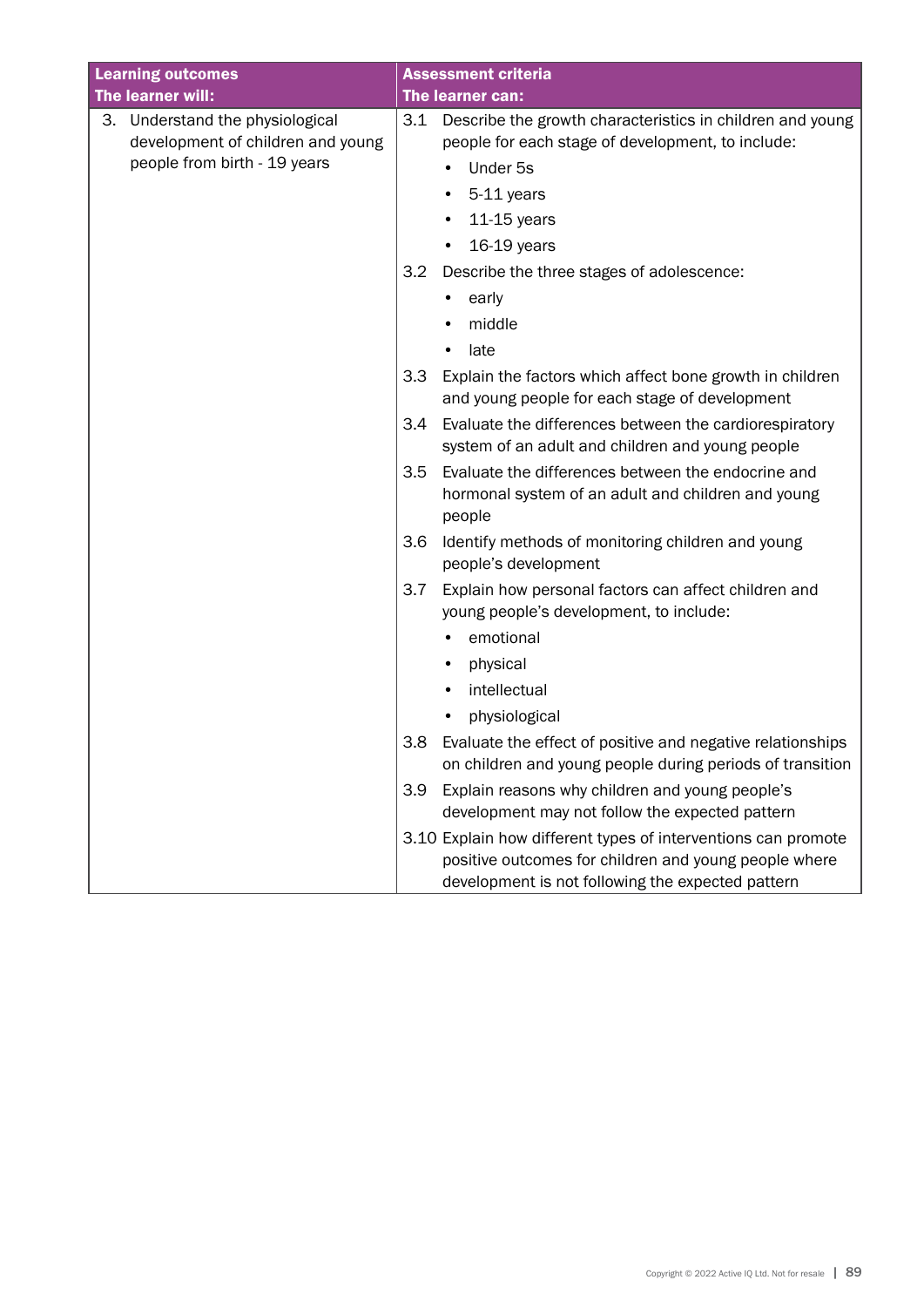| <b>Learning outcomes</b> |                                    |     | <b>Assessment criteria</b>                                                                             |
|--------------------------|------------------------------------|-----|--------------------------------------------------------------------------------------------------------|
|                          | The learner will:                  |     | The learner can:                                                                                       |
|                          | 4. Understand the cognitive        | 4.1 | Identify the stages of cognitive development                                                           |
|                          | development of children and young  | 4.2 | Describe a child's thought processes, to include:                                                      |
|                          | people                             |     | lack of reversibility                                                                                  |
|                          |                                    |     | centration                                                                                             |
|                          |                                    |     | egocentric                                                                                             |
|                          |                                    | 4.3 | Describe the major types of child learning, to include:                                                |
|                          |                                    |     | classical conditioning                                                                                 |
|                          |                                    |     | operant conditioning                                                                                   |
|                          |                                    |     | observational learning                                                                                 |
|                          |                                    | 4.4 | Describe the concept of nature and nurture                                                             |
|                          |                                    | 4.5 | Explain how to promote cognitive development through<br>coaching activities                            |
|                          |                                    | 4.6 | Describe the effects exercise has on the cognitive<br>development of children and young people         |
| 5.                       | Understand the effects of exercise | 5.1 | State the current exercise guidelines and recommended                                                  |
|                          | in children and young people for   |     | training for children and young people, to include:                                                    |
|                          | each stage of development          |     | cardiovascular training                                                                                |
|                          |                                    |     | strength training                                                                                      |
|                          |                                    |     | flexibility training                                                                                   |
|                          |                                    |     | motor skills training                                                                                  |
|                          |                                    | 5.2 | Describe the appropriate physical activities for children<br>and young people                          |
|                          |                                    | 5.3 | State the effects of excessive training in children and                                                |
|                          |                                    |     | young people                                                                                           |
|                          |                                    | 5.4 | Describe growth-related conditions to include:                                                         |
|                          |                                    |     | Growth plate fractures                                                                                 |
|                          |                                    |     | Sever's disease                                                                                        |
|                          |                                    |     | Osgood schlatter's disease<br>٠                                                                        |
|                          |                                    |     | Osteochondritis                                                                                        |
|                          |                                    |     | Scoliosis                                                                                              |
|                          |                                    |     | Scheurmann's disease.                                                                                  |
|                          |                                    | 5.5 | List ways of preventing growth-related injuries                                                        |
|                          |                                    | 5.6 | Describe the effects of exercise on the cardiorespiratory<br>system of children and young people       |
|                          |                                    | 5.7 | Describe the effects of exercise on the endocrine and<br>hormonal systems of children and young people |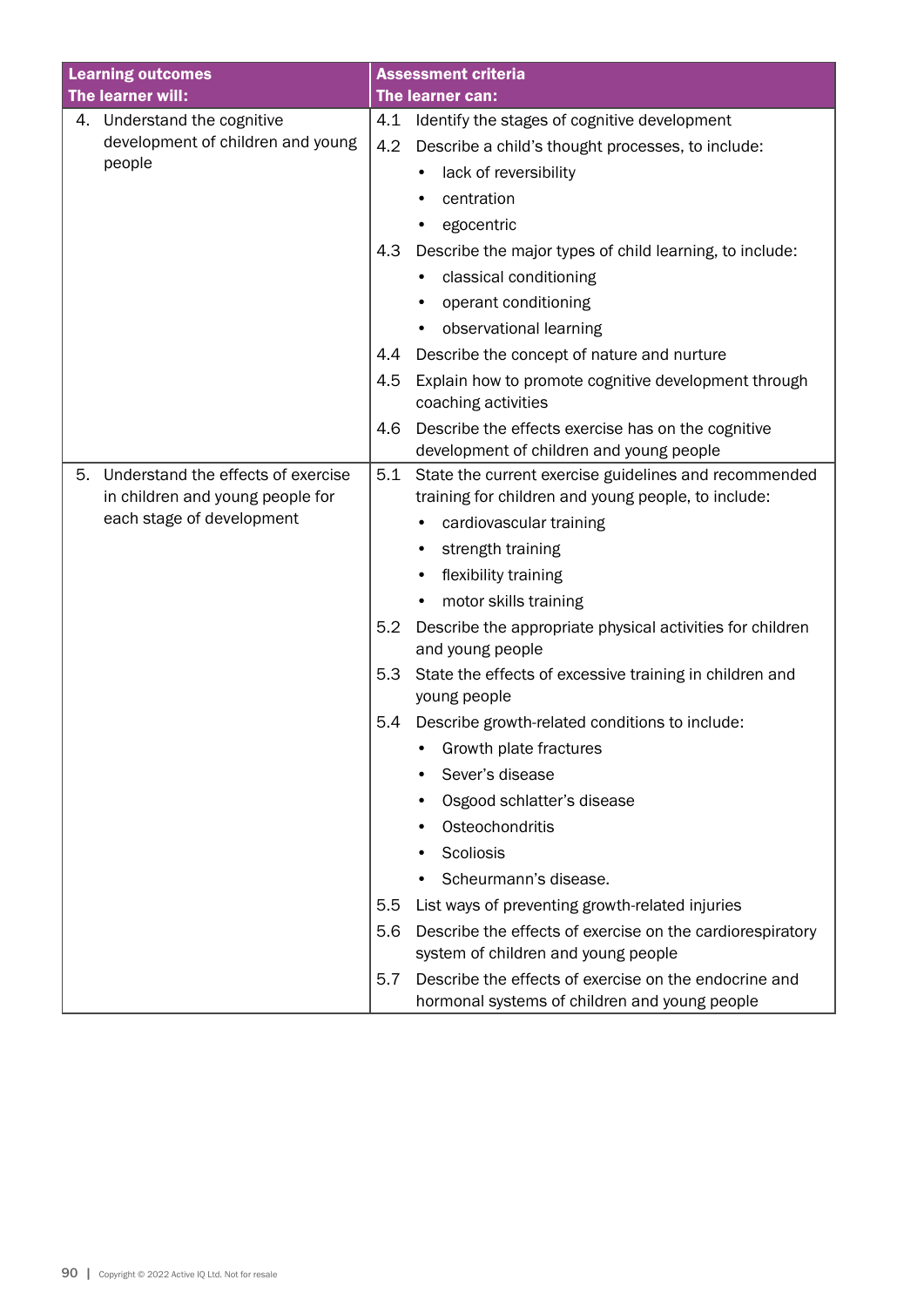| <b>Learning outcomes</b> |                                                                                         |     | <b>Assessment criteria</b>                                                                                                                               |  |
|--------------------------|-----------------------------------------------------------------------------------------|-----|----------------------------------------------------------------------------------------------------------------------------------------------------------|--|
| The learner will:        |                                                                                         |     | The learner can:                                                                                                                                         |  |
| 6.                       | Understand the psychological and<br>social issues faced by children and<br>young people | 6.1 | Describe the psychological issues which may affect<br>children and young people, for example:                                                            |  |
|                          |                                                                                         |     | low self-esteem/self-belief                                                                                                                              |  |
|                          |                                                                                         |     | stress and anxiety                                                                                                                                       |  |
|                          |                                                                                         |     | body image                                                                                                                                               |  |
|                          |                                                                                         | 6.2 | Explain how to support children and young people's<br>self-confidence and self-esteem                                                                    |  |
|                          |                                                                                         | 6.3 | Describe the social issues which may affect children and<br>young people, for example:                                                                   |  |
|                          |                                                                                         |     | peer groups                                                                                                                                              |  |
|                          |                                                                                         |     | social media                                                                                                                                             |  |
|                          |                                                                                         |     | bullying                                                                                                                                                 |  |
|                          |                                                                                         |     | smoking                                                                                                                                                  |  |
|                          |                                                                                         |     | drugs                                                                                                                                                    |  |
|                          |                                                                                         |     | alcohol                                                                                                                                                  |  |
|                          |                                                                                         |     | knife/gang crime                                                                                                                                         |  |
|                          |                                                                                         | 6.4 | Describe how the performance capabilities of children<br>and young people are affected by their physical, mental,<br>cognitive and emotional development |  |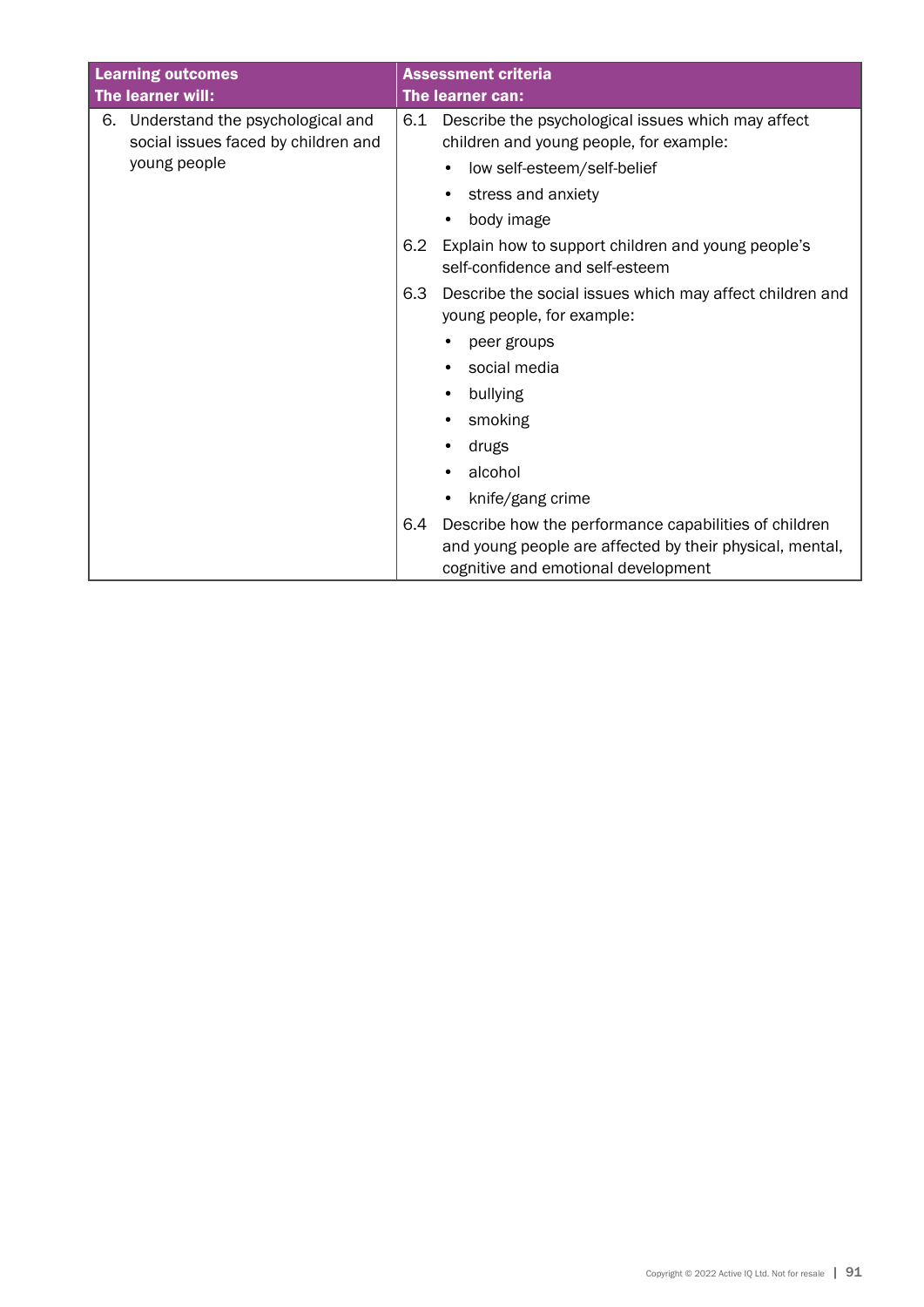| <b>Learning outcomes</b>                                                         |     | <b>Assessment criteria</b>                                                                                                                                                    |
|----------------------------------------------------------------------------------|-----|-------------------------------------------------------------------------------------------------------------------------------------------------------------------------------|
| The learner will:                                                                |     | The learner can:                                                                                                                                                              |
| 7. Understand how to plan a coaching<br>session for children and young<br>people | 7.1 | Describe the information that needs to be collected to<br>enable the planning of a coaching session with children<br>and young people, to include:<br>age-related PAR-Q<br>٠  |
|                                                                                  |     | parent/carer contact details<br>$\bullet$                                                                                                                                     |
|                                                                                  |     | parent/carer consent                                                                                                                                                          |
|                                                                                  |     | medical information                                                                                                                                                           |
|                                                                                  | 7.2 | Explain the procedures that need to be followed to enable<br>a safe coaching session with children and young people,<br>for example:                                          |
|                                                                                  |     | sign in/sign out procedure<br>٠                                                                                                                                               |
|                                                                                  |     | accident/incident reporting                                                                                                                                                   |
|                                                                                  |     | safeguarding reporting                                                                                                                                                        |
|                                                                                  |     | behaviour management<br>٠                                                                                                                                                     |
|                                                                                  |     | mobile phone/photography<br>$\bullet$                                                                                                                                         |
|                                                                                  |     | toilet procedure<br>٠                                                                                                                                                         |
|                                                                                  |     | late pick-up procedure                                                                                                                                                        |
|                                                                                  | 7.3 | Describe how to plan appropriate activities and<br>experiences according to the group's ages, needs and<br>abilities                                                          |
|                                                                                  | 7.4 | Describe how to give children and young people<br>opportunities to develop:                                                                                                   |
|                                                                                  |     | gross motor skills                                                                                                                                                            |
|                                                                                  |     | fine motor skills                                                                                                                                                             |
|                                                                                  |     | hand/eye co-ordination<br>$\bullet$                                                                                                                                           |
|                                                                                  | 7.5 | Describe how to plan objectives that are appropriate to<br>the:                                                                                                               |
|                                                                                  |     | the needs and potential of children and young people                                                                                                                          |
|                                                                                  |     | accepted good practice                                                                                                                                                        |
|                                                                                  |     | the participant's own level of competence                                                                                                                                     |
|                                                                                  |     | the aims of the session                                                                                                                                                       |
|                                                                                  | 7.6 | Describe how to plan objectives for sessions to ensure<br>they:                                                                                                               |
|                                                                                  |     | promote and enhance activity levels                                                                                                                                           |
|                                                                                  |     | improve social skills                                                                                                                                                         |
|                                                                                  |     | promote personal development                                                                                                                                                  |
|                                                                                  |     | improve skills and techniques                                                                                                                                                 |
|                                                                                  |     | provide opportunities for fun and enjoyment                                                                                                                                   |
|                                                                                  | 7.7 | Describe how to apply the principles and variables of<br>fitness to coaching activities to achieve session<br>objectives and health benefits for children and young<br>people |
|                                                                                  | 7.8 | Describe how to select exercises/physical activities that<br>are safe and appropriate for children and young people of<br>all ages, and include possible alternatives         |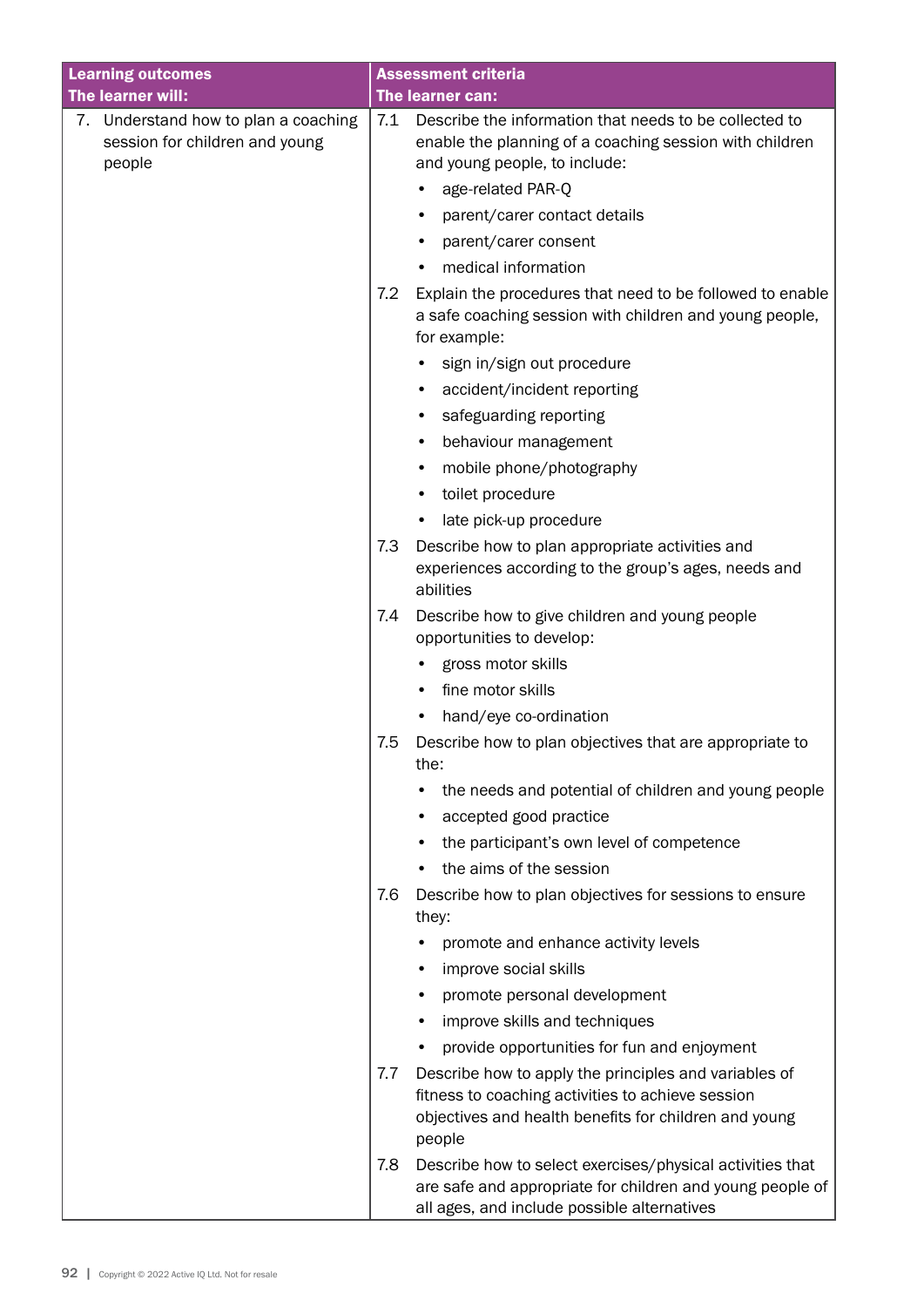| <b>Learning outcomes</b>                                              | <b>Assessment criteria</b>                                                                                                                 |  |  |
|-----------------------------------------------------------------------|--------------------------------------------------------------------------------------------------------------------------------------------|--|--|
| The learner will:                                                     | The learner can:                                                                                                                           |  |  |
| Understand the behaviour of<br>8.                                     | 8.1<br>Identify different types of child behaviour                                                                                         |  |  |
| children and young people                                             | 8.2<br>Describe how child behaviours are influenced by crisis<br>according to Erikson                                                      |  |  |
|                                                                       | Summarise Bowlby's Secure Base and Attachment<br>8.3<br><b>Theories</b>                                                                    |  |  |
|                                                                       | Identify a range of physical and behavioural disorders<br>8.4                                                                              |  |  |
|                                                                       | 8.5<br>Recognise the potential signs of behavioural disorders                                                                              |  |  |
|                                                                       | 8.6<br>Describe a range of coaching skills to manage<br>behavioural disorders                                                              |  |  |
|                                                                       | 8.7<br>Describe how to manage expected vs. desired behaviour                                                                               |  |  |
|                                                                       | Describe how to use behaviour modification techniques<br>8.8                                                                               |  |  |
|                                                                       | 8.9<br>Describe how to use positive intervention strategies                                                                                |  |  |
| Understand how to manage a<br>9.<br>coaching session for children and | Describe how to ensure all children and young people are<br>9.1<br>treated fairly in a coaching environment                                |  |  |
| young people                                                          | Explain how to create a stimulating inclusive environment<br>9.2<br>which promotes equality and diversity                                  |  |  |
|                                                                       | 9.3<br>Explain the importance of demonstrating fair play in a<br>coaching environment                                                      |  |  |
|                                                                       | Describe how to work with children and young people to<br>9.4<br>apply rules and boundaries according to their age, needs<br>and abilities |  |  |
|                                                                       | Describe how to use positive reinforcement to manage<br>9.5<br>behaviour                                                                   |  |  |
|                                                                       | Describe motivational techniques that are suitable for<br>9.6<br>use with children and young people at different stages of<br>development  |  |  |
|                                                                       | 9.7<br>Describe how to manage expectations and achievement<br>levels                                                                       |  |  |
|                                                                       | 9.8<br>Describe a range of coaching techniques to manage<br>behaviour                                                                      |  |  |
|                                                                       | 9.9<br>Give examples of how to use coaching techniques for a<br>range of learning types                                                    |  |  |
|                                                                       | 9.10 Describe how to manage disruptive behaviour, to include:                                                                              |  |  |
|                                                                       | strategies for dealing with individual's inappropriate<br>behaviour                                                                        |  |  |
|                                                                       | strategies for dealing with inappropriate group<br>behaviour                                                                               |  |  |
| <b>Assessment</b>                                                     | Worksheets                                                                                                                                 |  |  |
|                                                                       | Assignments                                                                                                                                |  |  |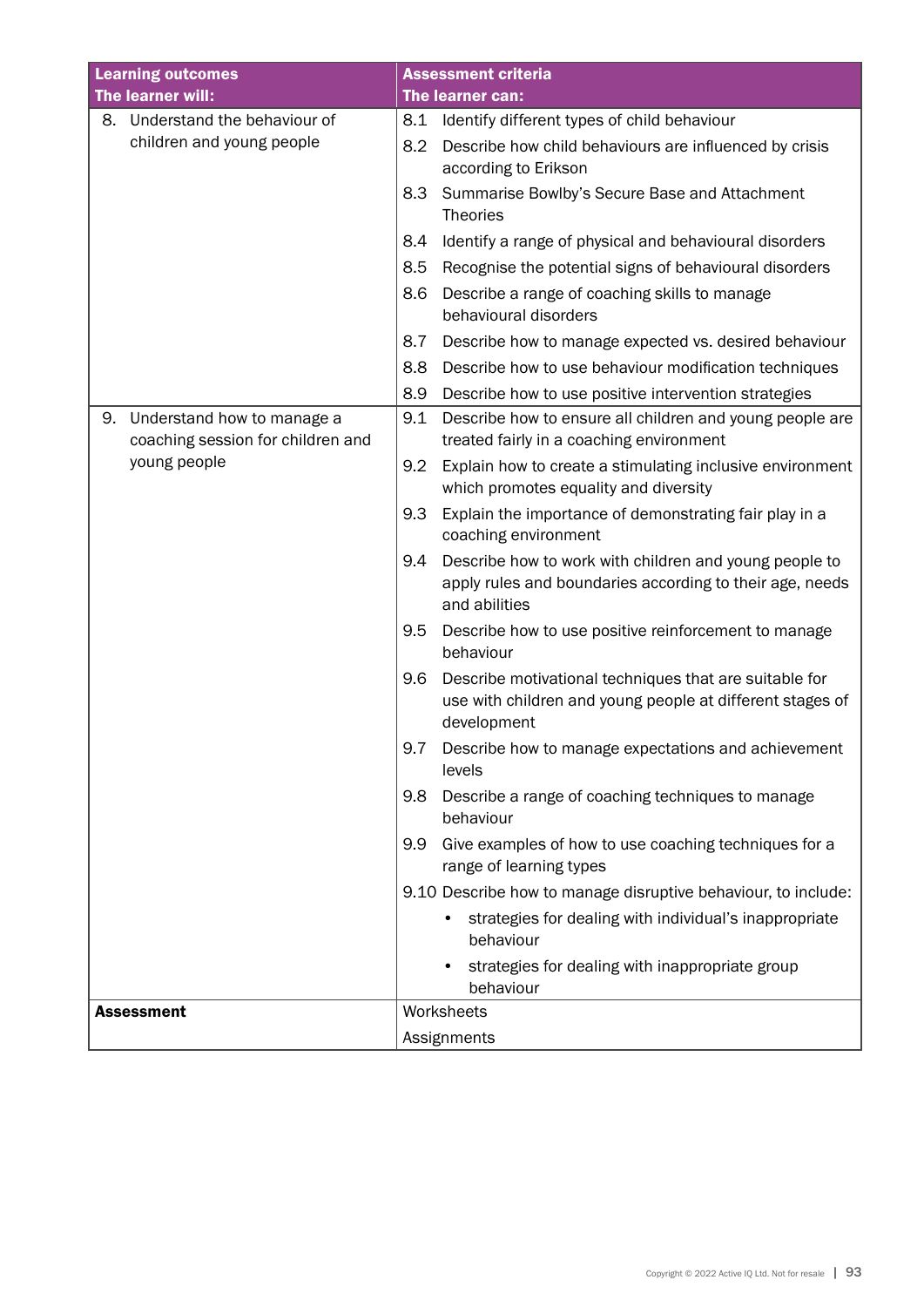### Unit 32 D/616/7852 Level: 2 Unit Title: Safeguarding and protecting children and vulnerable adults

| <b>Learning outcomes</b>                                     | <b>Assessment criteria</b>                                                                                                                                               |
|--------------------------------------------------------------|--------------------------------------------------------------------------------------------------------------------------------------------------------------------------|
| The learner will:                                            | The learner can:                                                                                                                                                         |
| 1. Understand safeguarding children<br>and vulnerable adults | Describe what is meant by the safeguarding of children<br>1.1<br>and vulnerable adults                                                                                   |
|                                                              | Outline the current legislation, guidelines, policies and<br>1.2<br>procedures that are in place to safeguard and protect<br>children and vulnerable adults, to include: |
|                                                              | Disclosure and Barring Service (DBS)                                                                                                                                     |
|                                                              | Duty of care<br>$\bullet$                                                                                                                                                |
|                                                              | Data protection/confidentiality                                                                                                                                          |
|                                                              | Parent/carer consent                                                                                                                                                     |
|                                                              | E-safety                                                                                                                                                                 |
|                                                              | Record-keeping                                                                                                                                                           |
|                                                              | Information handling and sharing                                                                                                                                         |
|                                                              | 1.3<br>Describe working practices that safeguard and protect<br>children and vulnerable adults                                                                           |
|                                                              | Explain their role and responsibilities for safeguarding<br>1.4<br>children and vulnerable adults with whom they come into<br>contact                                    |
|                                                              | Describe the possible signs, symptoms, indicators and<br>1.5<br>behaviours that may cause concern in the context of<br>safeguarding                                      |
|                                                              | Explain the procedures that should be followed if abuse<br>1.6<br>or harm is suspected                                                                                   |
|                                                              | 1.7<br>Explain the different types of bullying and the potential<br>effects on children and vulnerable adults                                                            |
|                                                              | 1.8<br>Explain how to support a child or vulnerable adult and/or<br>their family when bullying is suspected or alleged                                                   |
|                                                              | Explain the procedures that should be followed if a child<br>1.9<br>or vulnerable adult alleges harm or abuse                                                            |
|                                                              | 1.10 Explain the rights that children, vulnerable adults and<br>their carers have in situations where harm or abuse is<br>suspected or alleged                           |
|                                                              | 1.11 Describe the role of families, parents and carers as<br>partners when working with children and vulnerable<br>adults                                                |
|                                                              | 1.12 List the sources of information available to support the<br>safeguarding and protection of children and vulnerable<br>adults                                        |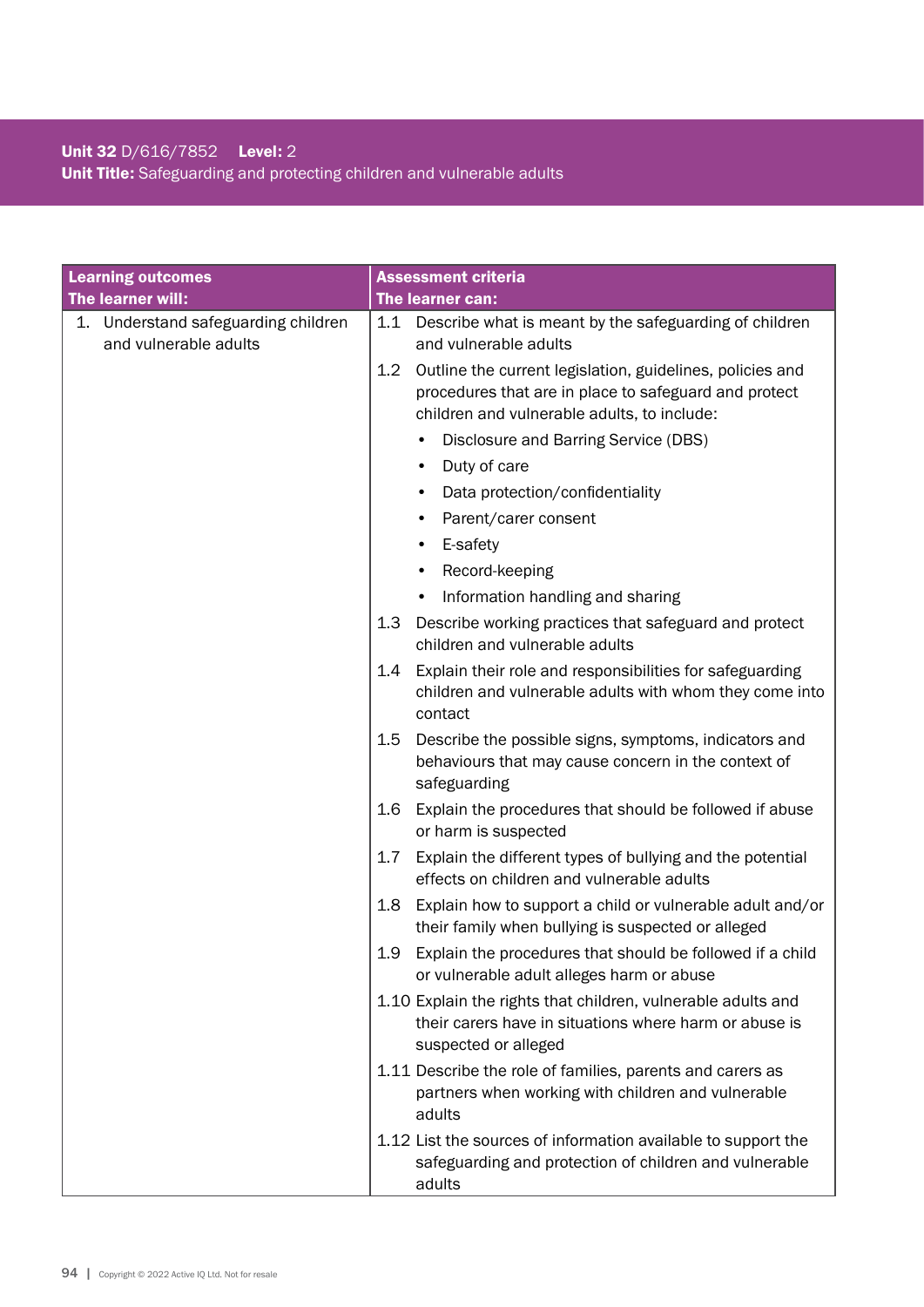| <b>Learning outcomes</b> |                                                                                                         |     | <b>Assessment criteria</b>                                                                                                                             |
|--------------------------|---------------------------------------------------------------------------------------------------------|-----|--------------------------------------------------------------------------------------------------------------------------------------------------------|
|                          | The learner will:                                                                                       |     | The learner can:                                                                                                                                       |
| 2.                       | Understand how to safeguard and                                                                         | 2.1 | Define the term 'radicalisation'                                                                                                                       |
|                          | protect children and vulnerable<br>adults from radicalisation and<br>extremism                          | 2.2 | Define the term 'extremism'                                                                                                                            |
|                          |                                                                                                         | 2.3 | Define the term 'terrorism'                                                                                                                            |
|                          |                                                                                                         | 2.4 | Describe what is meant by ideology                                                                                                                     |
|                          |                                                                                                         | 2.5 | Identify different forms of extremism                                                                                                                  |
|                          |                                                                                                         | 2.6 | Identify factors that influence a person's vulnerability to<br>radicalisation                                                                          |
|                          |                                                                                                         | 2.7 | Describe how extreme groups target children and<br>vulnerable adults with the intent of radicalising them                                              |
|                          |                                                                                                         | 2.8 | Identify the possible behavioural changes in an individual<br>that may have been radicalised                                                           |
|                          |                                                                                                         | 2.9 | Identify the current, government-backed organisations<br>involved in tackling radicalisation and extremism and<br>explain their purpose                |
|                          |                                                                                                         |     | 2.10 Understand how to report an instance of extremism or<br>radicalisation                                                                            |
| 3.                       | Understand effective<br>communication approaches when<br>working with children and<br>vulnerable adults | 3.1 | Explain the importance of effective communication when<br>developing positive relationships with children and<br>vulnerable adults                     |
|                          |                                                                                                         | 3.2 | Describe how to communicate effectively with children<br>and vulnerable adults in different environments                                               |
|                          |                                                                                                         | 3.3 | Explain the importance of non-verbal communication                                                                                                     |
|                          |                                                                                                         | 3.4 | Explain how to adapt communication with children and<br>vulnerable adults, giving consideration to:                                                    |
|                          |                                                                                                         |     | the age of the child or young person                                                                                                                   |
|                          |                                                                                                         |     | communication difficulties                                                                                                                             |
|                          |                                                                                                         | 3.5 | Describe how to address potential barriers to<br>communication and engagement with children and<br>vulnerable adults                                   |
|                          |                                                                                                         | 3.6 | Explain the importance of demonstrating respect when<br>communicating with children and vulnerable adults                                              |
|                          |                                                                                                         | 3.7 | Describe how to establish a rapport and respectful<br>relationships with children and vulnerable adults, their<br>families and carers                  |
|                          |                                                                                                         | 3.8 | Explain how a person's attitude and behaviour can affect<br>the development of a rapport with children, vulnerable<br>adults and their families/carers |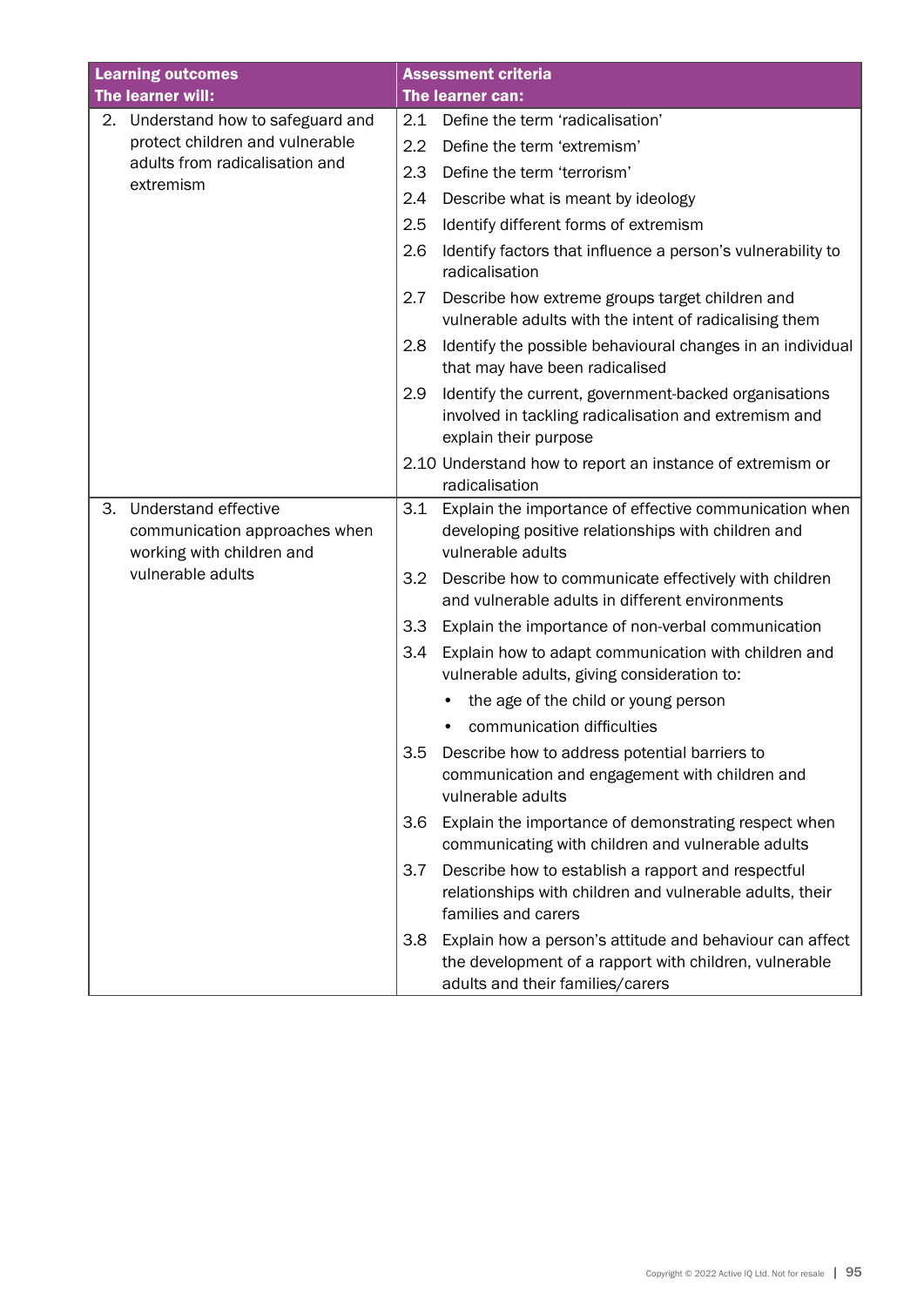| <b>Learning outcomes</b>                                                      | <b>Assessment criteria</b>                                                                                    |  |
|-------------------------------------------------------------------------------|---------------------------------------------------------------------------------------------------------------|--|
| The learner will:                                                             | <b>The learner can:</b>                                                                                       |  |
| Understand the psychological and<br>4.<br>social issues faced by children and | Describe the psychological issues that may affect<br>4.1<br>children and vulnerable adults, for example:      |  |
| vulnerable adults                                                             | low self-esteem/self-belief<br>$\bullet$                                                                      |  |
|                                                                               | stress and anxiety                                                                                            |  |
|                                                                               | body image                                                                                                    |  |
|                                                                               | 4.2<br>Explain how to support children and vulnerable adults in<br>developing self-confidence and self-esteem |  |
|                                                                               | Describe the social issues that may affect children and<br>4.3<br>vulnerable adults, for example:             |  |
|                                                                               | peer groups                                                                                                   |  |
|                                                                               | social media                                                                                                  |  |
|                                                                               | bullying                                                                                                      |  |
|                                                                               | smoking                                                                                                       |  |
|                                                                               | drugs                                                                                                         |  |
|                                                                               | alcohol                                                                                                       |  |
|                                                                               | knife/gang crime<br>$\bullet$                                                                                 |  |
|                                                                               | Describe how the performance capabilities of children<br>4.4                                                  |  |
|                                                                               | and vulnerable adults are affected by their physical,                                                         |  |
|                                                                               | mental, cognitive and emotional development                                                                   |  |
| <b>Assessment</b>                                                             | eAssessment                                                                                                   |  |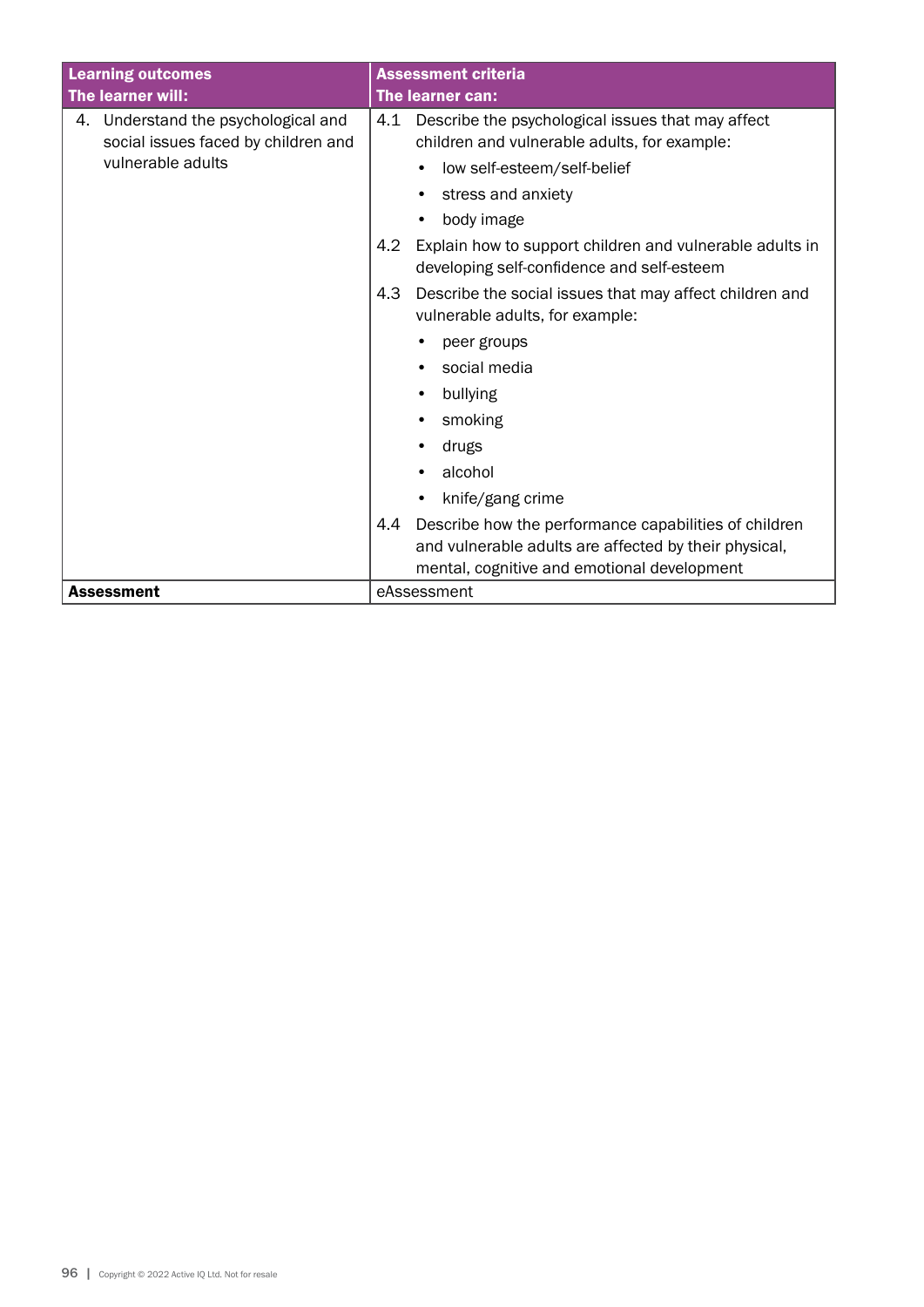### Unit 33 A/508/4368 Level: 3 Unit Title: Principles of sports conditioning

| <b>Learning outcomes</b>           | <b>Assessment criteria</b>                                                                                                                 |
|------------------------------------|--------------------------------------------------------------------------------------------------------------------------------------------|
| The learner will:                  | The learner can:                                                                                                                           |
| 1. Understand the role of a sports | 1.1<br>Define the term sports conditioning                                                                                                 |
| conditioning coach                 | 1.2<br>Outline the role of a sports conditioning coach, to include                                                                         |
|                                    | planning and preparatory responsibilities                                                                                                  |
|                                    | understanding the specific requirements of each<br>specific sport being worked with                                                        |
|                                    | monitoring and analysis of the sportsperson/people                                                                                         |
|                                    | balancing the needs of a team and the individual                                                                                           |
|                                    | providing appropriate conditioning programmes to<br>benefit the individual, their team and their<br>performance                            |
|                                    | 1.3<br>Identify the different environments and situations in<br>which a sports conditioning coach may be required to<br>work, for example: |
|                                    | professional sports clubs                                                                                                                  |
|                                    | amateur sports clubs                                                                                                                       |
|                                    | indoor facilities                                                                                                                          |
|                                    | outdoor facilities                                                                                                                         |
|                                    | in season<br>٠                                                                                                                             |
|                                    | out of season                                                                                                                              |
|                                    | post-injury rehabilitation                                                                                                                 |
|                                    | competitive preparation                                                                                                                    |
|                                    | recovery from competition                                                                                                                  |
|                                    | Identify different types of sports conditioning clients<br>1.4                                                                             |
|                                    | 1.5<br>Describe the personal qualities and skills required of a<br>sports conditioning coach                                               |
|                                    | Describe the technical skills required of a sports<br>1.6<br>conditioning coach                                                            |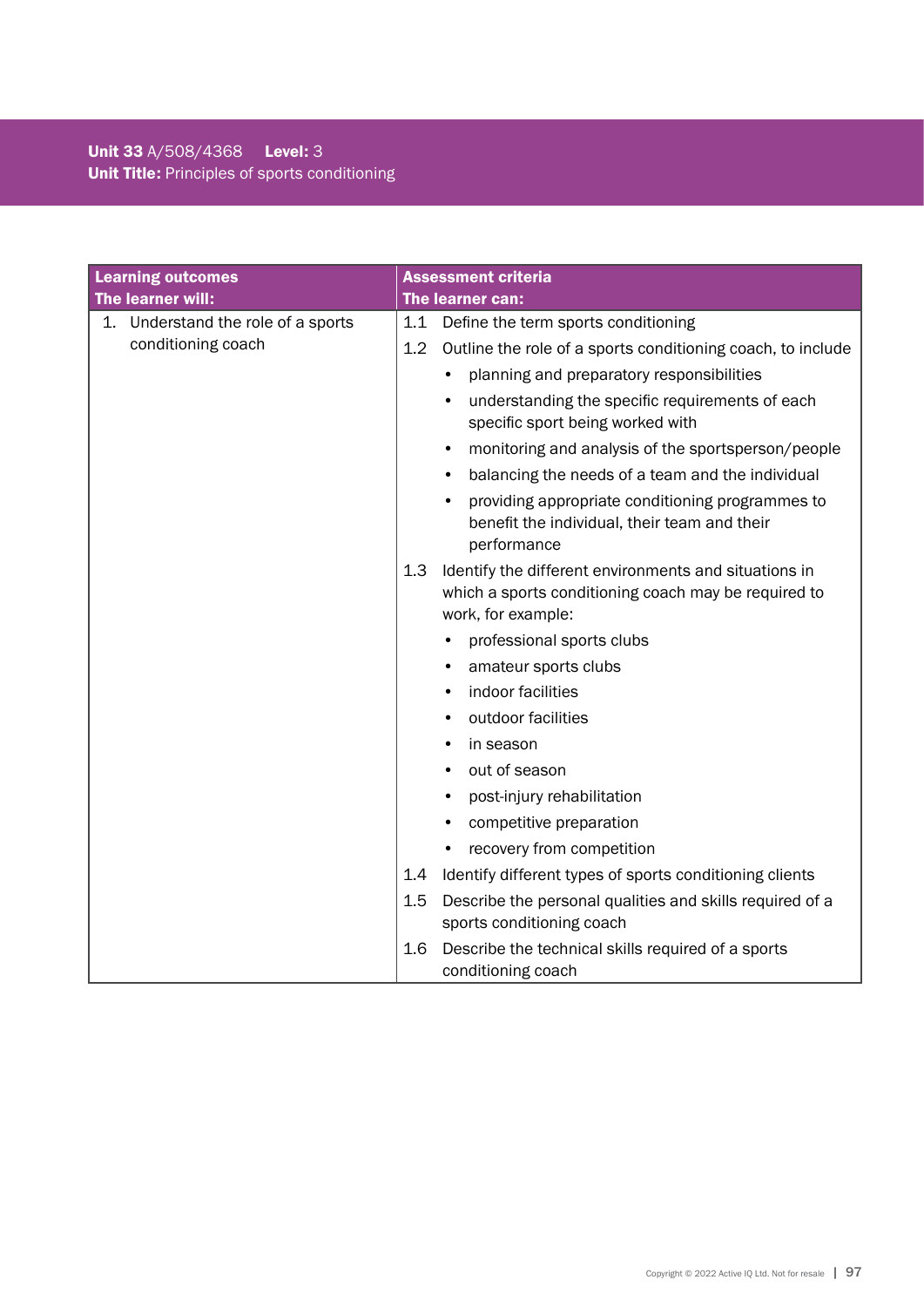|    | <b>Learning outcomes</b>                                            |                  | <b>Assessment criteria</b>                                                                                                                       |
|----|---------------------------------------------------------------------|------------------|--------------------------------------------------------------------------------------------------------------------------------------------------|
|    | The learner will:                                                   |                  | The learner can:                                                                                                                                 |
|    | 2. Understand how to develop self as<br>a sports conditioning coach | 2.1              | Explain the importance of continuing professional<br>development (CPD) for a sports conditioning coach                                           |
|    |                                                                     | $2.2\phantom{0}$ | Identify ways to develop the required skills and<br>competencies of a sports conditioning coach                                                  |
|    |                                                                     | 2.3              | Identify a range of sources that can be used to keep<br>up-to-date with scientific research in the field of sports<br>conditioning               |
|    |                                                                     | 2.4              | Explain how to ensure that the sources are reputable and<br>credible and the information presented is valid and<br>reliable                      |
|    |                                                                     | 2.5              | Explain the importance of ensuring that sources of<br>information used to develop knowledge are reputable,<br>credible, valid and reliable       |
| 3. | Understand the principles of                                        | 3.1              | Explain how the principles of training are used to                                                                                               |
|    | programming for sports conditioning                                 |                  | programme for sports conditioning, to include:                                                                                                   |
|    |                                                                     |                  | specificity                                                                                                                                      |
|    |                                                                     |                  | progressive overload                                                                                                                             |
|    |                                                                     |                  | reversibility<br>٠                                                                                                                               |
|    |                                                                     |                  | adaptability                                                                                                                                     |
|    |                                                                     |                  | individuality                                                                                                                                    |
|    |                                                                     |                  | rest and recovery                                                                                                                                |
|    |                                                                     | 3.2              | Describe how the principles of fitness and training can be<br>manipulated to maximise sports performance, to include:                            |
|    |                                                                     |                  | speed                                                                                                                                            |
|    |                                                                     |                  | agility                                                                                                                                          |
|    |                                                                     |                  | power and rate of force production                                                                                                               |
|    |                                                                     |                  | plyometrics                                                                                                                                      |
|    |                                                                     |                  | proprioception                                                                                                                                   |
|    |                                                                     |                  | motor control                                                                                                                                    |
|    |                                                                     | 3.3              | Explain how programmes can be periodised to maximise<br>competitive performance                                                                  |
|    |                                                                     | 3.4              | Explain the importance of considering both general<br>fitness and specific sporting requirements when planning<br>sports conditioning programmes |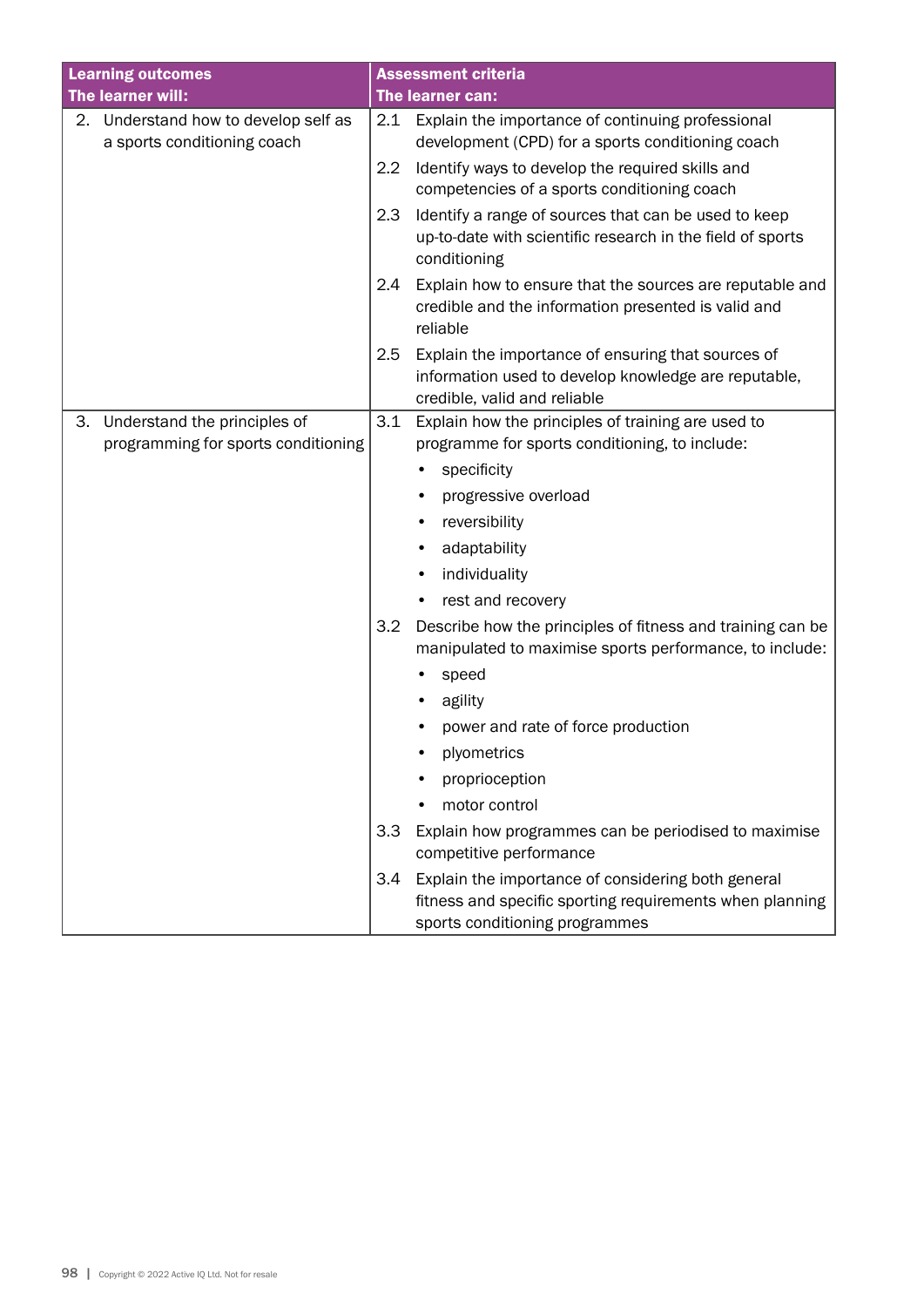| <b>Learning outcomes</b>                                                | <b>Assessment criteria</b>                                                                                                                                |
|-------------------------------------------------------------------------|-----------------------------------------------------------------------------------------------------------------------------------------------------------|
| The learner will:                                                       | The learner can:                                                                                                                                          |
| Understand sporting demands and<br>4.<br>how they can be used to inform | 4.1<br>List the types of demands that can be placed upon a<br>sportsperson, to include:                                                                   |
| effective sports conditioning                                           | physical                                                                                                                                                  |
| programming                                                             | environmental                                                                                                                                             |
|                                                                         | physiological                                                                                                                                             |
|                                                                         | biomechanical                                                                                                                                             |
|                                                                         | psychological                                                                                                                                             |
|                                                                         | 4.2<br>Explain the importance of understanding the demands of                                                                                             |
|                                                                         | a sport when planning conditioning programmes                                                                                                             |
|                                                                         | 4.3<br>Describe how demands can be used to inform effective<br>sports conditioning programming                                                            |
|                                                                         | Describe how each type of demand can be assessed and<br>4.4<br>analysed to provide the key information required to plan<br>sports conditioning programmes |
|                                                                         | Explain the importance of considering the individual and<br>4.5<br>their performance goals when analysing sporting<br>demands                             |
|                                                                         | Describe ways in which an individual's specific<br>4.6<br>requirements/circumstances can affect overall sporting<br>demands                               |
|                                                                         | Identify the signs and symptoms of overtraining<br>4.7                                                                                                    |
|                                                                         | Identify a range of situations when it may be necessary to<br>4.8<br>refer to, or work with, other professionals                                          |
| Understand how fitness<br>5.<br>assessments can support the             | 5.1<br>Explain the importance of selecting the most appropriate<br>fitness assessment for a specific sport/team/individual                                |
| planning of sports conditioning<br>programmes                           | 5.2<br>Describe how to critically compare a range of fitness<br>assessments                                                                               |
|                                                                         | 5.3<br>Explain how fitness assessments can be used to support<br>sports conditioning programmes that develop maximum<br>sporting performance              |
| Understand how assessment and<br>6.                                     | Describe the injury cycle<br>6.1                                                                                                                          |
| programming can support the<br>planning of sports conditioning          | 6.2<br>Identify ways that effective programming can help to<br>break the injury cycle                                                                     |
| programmes                                                              | Describe different methods of carrying out postural<br>6.3<br>assessments, to include:                                                                    |
|                                                                         | static assessments                                                                                                                                        |
|                                                                         | dynamic assessments                                                                                                                                       |
|                                                                         | Explain how static and dynamic postural assessments<br>6.4                                                                                                |
|                                                                         | can be used to support sports conditioning programmes                                                                                                     |
| <b>Assessment</b>                                                       | Assignments                                                                                                                                               |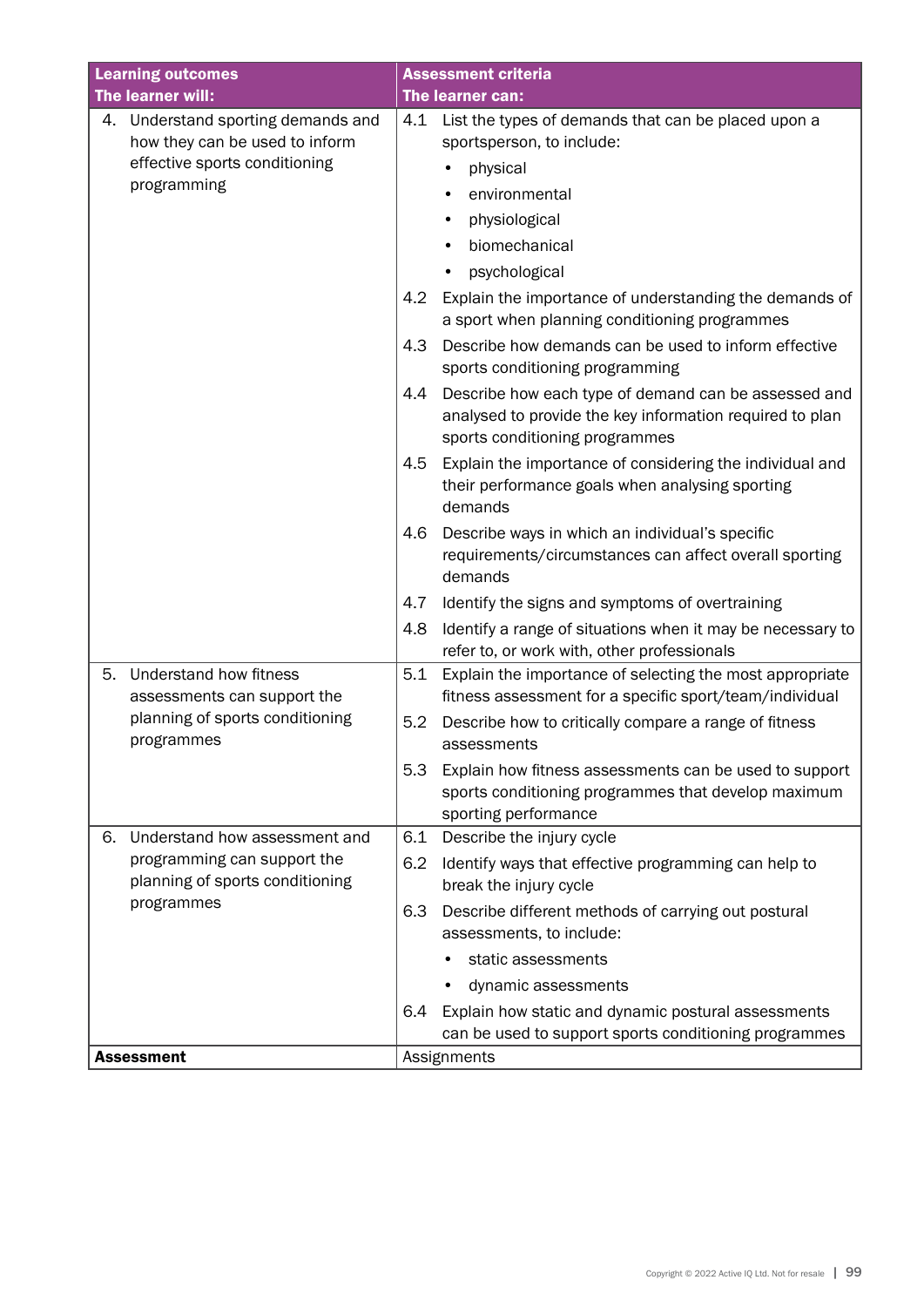### Unit 34 F/508/4369 Level: 3 Unit Title: Plan, deliver and evaluate sports conditioning programmes

| <b>Learning outcomes</b>         | <b>Assessment criteria</b>                                                                                                                                                                       |
|----------------------------------|--------------------------------------------------------------------------------------------------------------------------------------------------------------------------------------------------|
| The learner will:                | The learner can:                                                                                                                                                                                 |
| 1. Be able to gather appropriate | 1.1<br>Analyse the demands of a sport                                                                                                                                                            |
| information to plan a sports     | 1.2<br>Identify the performance demands of the sports training                                                                                                                                   |
| conditioning programme           | and competition phases, to include:                                                                                                                                                              |
|                                  | priorities of sports or sporting governing bodies                                                                                                                                                |
|                                  | team priorities                                                                                                                                                                                  |
|                                  | individual priorities                                                                                                                                                                            |
|                                  | 1.3<br>Perform appropriate medical and lifestyle screening prior<br>to any fitness or postural assessment                                                                                        |
|                                  | Select a range of appropriate fitness and postural<br>1.4<br>assessments to identify the current performance<br>capabilities of a sportsperson in relation to the<br>performance demands         |
|                                  | Explain selected assessment protocols concisely,<br>1.5<br>answering any questions from involved parties clearly,<br>and check understanding                                                     |
|                                  | Obtain informed consent for planned fitness and postural<br>1.6<br>assessments and future programmed exercises and<br>activities                                                                 |
|                                  | Perform appropriate fitness and postural assessments to<br>1.7<br>identify the current performance capabilities of a<br>sportsperson in relation to the performance demands                      |
|                                  | Analyse the collected information from demands analysis<br>1.8<br>and fitness and postural assessments to compare<br>current performance capabilities in relation to the<br>performance activity |
|                                  | 1.9<br>Discuss and agree specific, measurable, achievable,<br>relevant, timed (SMART) goals with all involved parties, to<br>include:                                                            |
|                                  | short-term goals                                                                                                                                                                                 |
|                                  | medium-term goals                                                                                                                                                                                |
|                                  | long-term goals                                                                                                                                                                                  |
|                                  | 1.10 Record all information collected in a manner that<br>adheres to legal and organisational requirements                                                                                       |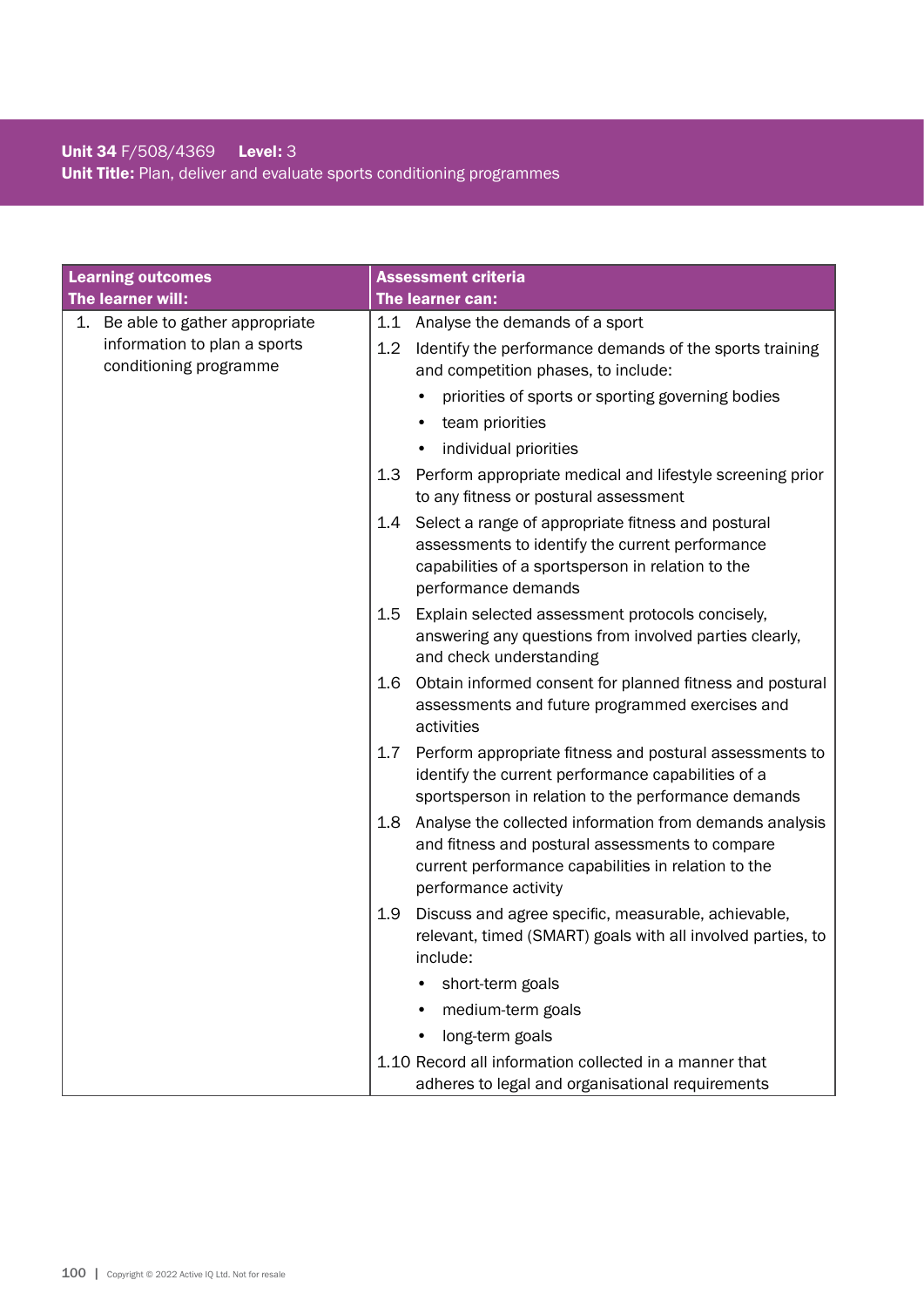| <b>Learning outcomes</b>                                                       | <b>Assessment criteria</b>                                                                                                                                                                                                           |
|--------------------------------------------------------------------------------|--------------------------------------------------------------------------------------------------------------------------------------------------------------------------------------------------------------------------------------|
| The learner will:                                                              | The learner can:                                                                                                                                                                                                                     |
| 2. Be able to plan sports conditioning<br>programmes to improve<br>performance | 2.1<br>Identify exercises and activities that can be used to<br>improve performance in line with the agreed specific,<br>measurable, achievable, relevant, timed (SMART) goals                                                       |
|                                                                                | 2.2<br>Describe how to progress exercises and activities to<br>maximise performance in line with agreed specific,<br>, measurable, achievable, relevant, timed (SMART) goals                                                         |
|                                                                                | 2.3<br>Design sessions and programmes that follow established<br>guidelines to minimise injury risk and optimise<br>adaptation and progression towards the agreed specific,<br>measurable, achievable, relevant, timed (SMART) goals |
|                                                                                | 2.4<br>Design short-, medium- and long-term progressive<br>programmes that effectively apply the principles of<br>periodisation                                                                                                      |
|                                                                                | 2.5<br>Explain measures to ensure the health and safety of<br>sessions and programmes, including injury risk<br>management strategies                                                                                                |
|                                                                                | 2.6<br>Discuss and agree the periodised plan with all involved<br>parties                                                                                                                                                            |
|                                                                                | 2.7<br>Discuss and agree points of evaluation and review of the<br>progression and programme with all involved parties                                                                                                               |
|                                                                                | 2.8<br>Obtain informed consent for the planned exercises and<br>activities included in the progressive programme                                                                                                                     |
| 3.<br>Be able to prepare to deliver sports<br>conditioning sessions            | 3.1<br>Demonstrate understanding of the facility's health and<br>safety guidelines including normal operating procedures<br>(NOPs) and emergency operating procedures (EOPs)                                                         |
|                                                                                | 3.2<br>Prepare the environment, equipment and resources for<br>the session, checking safety and making adaptations<br>where necessary                                                                                                |
|                                                                                | 3.3<br>Assess the sportsperson's readiness to participate in the<br>planned session, to include:                                                                                                                                     |
|                                                                                | verbal medical/health/injury screening                                                                                                                                                                                               |
|                                                                                | psychological readiness and motivation                                                                                                                                                                                               |
|                                                                                | Explain the content and structure of the planned session<br>3.4<br>in relation to the agreed goals and current capabilities                                                                                                          |
|                                                                                | 3.5<br>Encourage questions and feedback to enable appropriate<br>modification of the planned session                                                                                                                                 |
|                                                                                | 3.6<br>Outline appropriate health and safety information specific<br>to the planned activities                                                                                                                                       |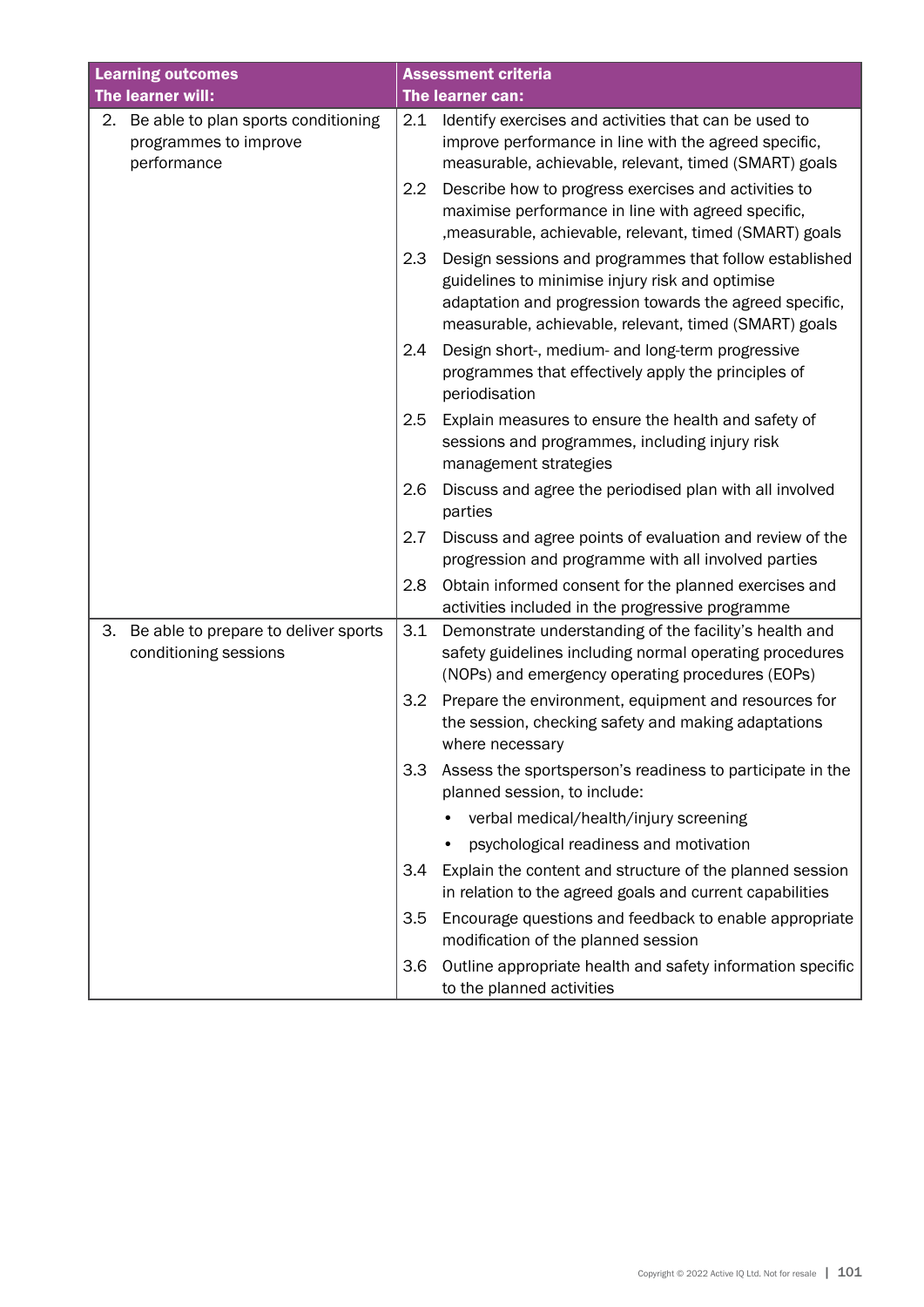| <b>Learning outcomes</b>                                                    | <b>Assessment criteria</b>                                                                                                                                   |  |  |
|-----------------------------------------------------------------------------|--------------------------------------------------------------------------------------------------------------------------------------------------------------|--|--|
| The learner will:                                                           | The learner can:                                                                                                                                             |  |  |
| 4. Be able to instruct effective sports<br>conditioning sessions            | Deliver safe and effective warm-up activities to<br>4.1<br>appropriately prepare the sportsperson/ people for the<br>conditioning session                    |  |  |
|                                                                             | Introduce each activity with clear instructions, rules and<br>4.2<br>techniques to maximise effective performance in relation<br>to the agreed session goals |  |  |
|                                                                             | Use appropriate verbal, visual and kinaesthetic cues to<br>4.3<br>correct technique and improve movement quality where<br>required                           |  |  |
|                                                                             | 4.4<br>Use appropriate motivational strategies to facilitate and<br>encourage maximal performance throughout the activity/<br>exercise                       |  |  |
|                                                                             | 4.5<br>Monitor performance, intensity and feedback at all times                                                                                              |  |  |
|                                                                             | Modify and adapt activities/exercises in response to<br>4.6<br>performance and feedback                                                                      |  |  |
|                                                                             | 4.7<br>Balance the needs of the individual and the group                                                                                                     |  |  |
|                                                                             | Deliver safe and effective cool-down activities to facilitate<br>4.8<br>appropriate recovery from the conditioning session                                   |  |  |
|                                                                             | 4.9<br>Leave the environment and equipment in a condition<br>suitable for future use                                                                         |  |  |
|                                                                             | 4.10 Record session outcomes appropriately, adhering to legal<br>and organisational requirements                                                             |  |  |
| Be able to evaluate sessions and<br>5.<br>modify programmes accordingly     | 5.1<br>Utilise a range of methods to collect feedback from all<br>involved parties                                                                           |  |  |
|                                                                             | Self-reflect on the session(s), identifying positive and<br>5.2<br>developmental aspects                                                                     |  |  |
|                                                                             | Analyse the collected feedback and self-reflections<br>5.3                                                                                                   |  |  |
|                                                                             | 5.4<br>Identify appropriate modifications to future sessions/<br>programmes                                                                                  |  |  |
|                                                                             | Discuss and agree modifications with all involved parties<br>5.5                                                                                             |  |  |
|                                                                             | Record evaluation, analysis and modifications<br>5.6<br>appropriately, adhering to legal and organisational<br>requirements                                  |  |  |
| Be able to evaluate sessions to<br>6.<br>modify and develop own instructing | Collect feedback from all involved parties in relation to<br>6.1<br>own instruction and performance during the session                                       |  |  |
| performance                                                                 | Self-reflect on own instruction skills to identify positive<br>6.2<br>and developmental aspects                                                              |  |  |
|                                                                             | Analyse all feedback and self-reflections<br>6.3                                                                                                             |  |  |
|                                                                             | Identify ways to develop and improve future practice<br>6.4                                                                                                  |  |  |
|                                                                             | 6.5<br>Create a personal development plan including relevant<br>development activities                                                                       |  |  |
|                                                                             | Review the development activities as appropriate<br>6.6                                                                                                      |  |  |
| <b>Assessment</b>                                                           | Case study                                                                                                                                                   |  |  |
|                                                                             | Summative observed session                                                                                                                                   |  |  |
|                                                                             | Self-evaluation                                                                                                                                              |  |  |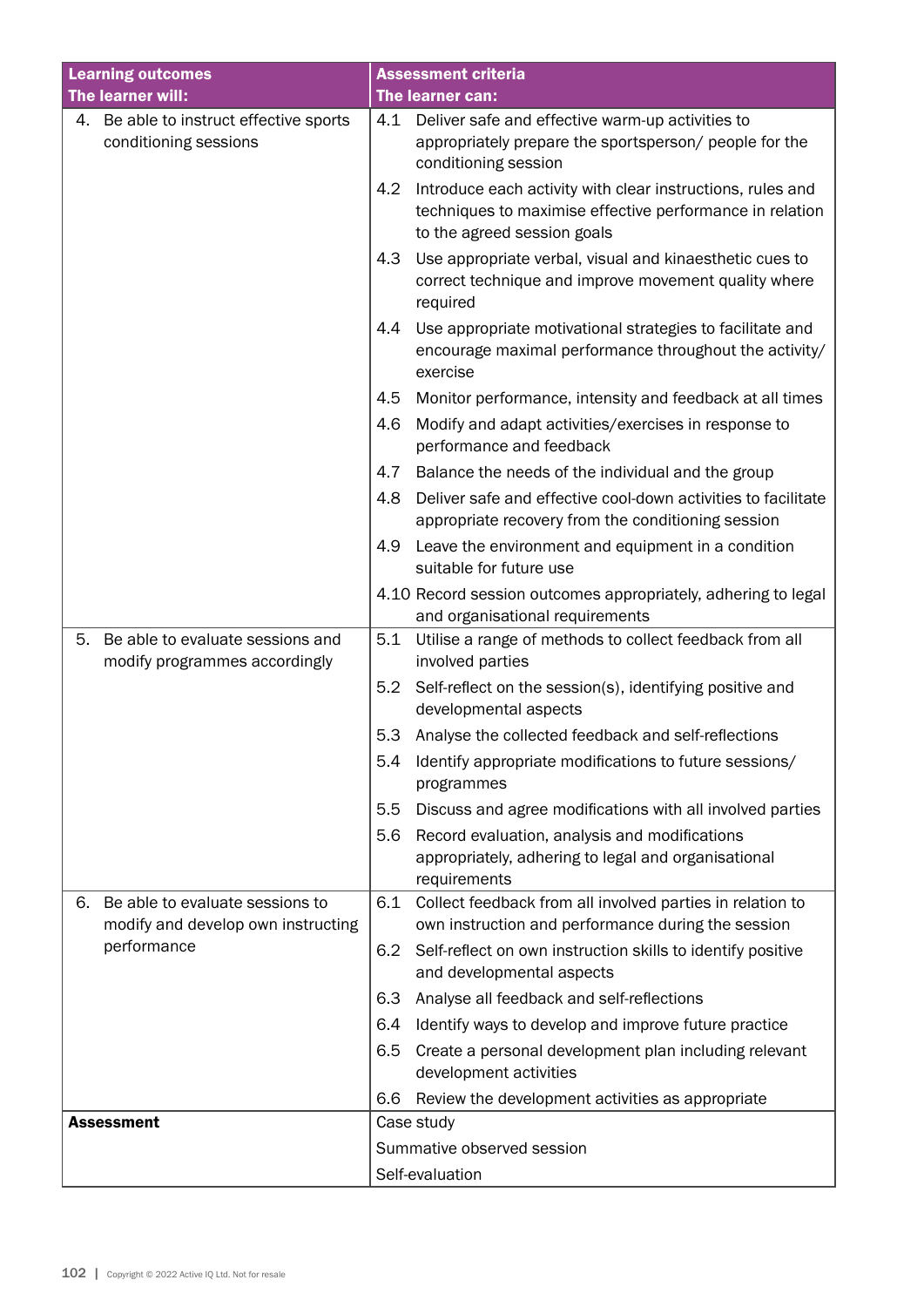|    | <b>Learning outcomes</b>                                                                                         |     | <b>Assessment criteria</b>                                                                                                      |
|----|------------------------------------------------------------------------------------------------------------------|-----|---------------------------------------------------------------------------------------------------------------------------------|
|    | The learner will:                                                                                                |     | The learner can:                                                                                                                |
|    | 1. Understand the need for a healthy,<br>balanced diet to optimise sports                                        | 1.1 | Describe the rationale for having a healthy, balanced diet<br>as the cornerstone of a sports nutrition programme                |
|    | performance                                                                                                      | 1.2 | Identify the functions of macronutrients, micronutrients<br>and water in relation to sport/exercise performance and<br>recovery |
|    |                                                                                                                  | 1.3 | Recognise how sport/exercise training may affect an<br>individual's nutritional requirements                                    |
| 2. | Understand how to access credible<br>information about sports and                                                | 2.1 | Access credible scientific information about sports and<br>performance nutrition                                                |
|    | performance nutrition                                                                                            | 2.2 | Identify recognised sports nutrition guidelines from<br>credible organisations, for example:                                    |
|    |                                                                                                                  |     | the International Olympic Committee                                                                                             |
|    |                                                                                                                  |     | the British Association of Sports and Exercise<br><b>Sciences</b>                                                               |
|    |                                                                                                                  |     | the Australian Institute of Sport                                                                                               |
|    |                                                                                                                  | 2.3 | Describe how scientific findings can be presented to<br>exaggerate the purported benefits of sports nutrition<br>products       |
| 3. | Understand the benefits and risks<br>of specific nutritional protocols that<br>may be used to prepare for sports | 3.1 | Explain protocols for tailoring nutrition and training to<br>optimise performance in endurance events, for example:             |
|    | or fitness events                                                                                                |     | carbohydrate loading                                                                                                            |
|    |                                                                                                                  |     | fat loading                                                                                                                     |
|    |                                                                                                                  |     | tapering                                                                                                                        |
|    |                                                                                                                  | 3.2 | Explain protocols for tailoring nutrition and training to<br>optimise performance in strength and power events, for<br>example: |
|    |                                                                                                                  |     | matching nutrition to training phase                                                                                            |
|    |                                                                                                                  |     | optimising strength/power to weight ratio                                                                                       |
|    |                                                                                                                  |     | post-event recovery for multiple event sports                                                                                   |
|    |                                                                                                                  | 3.3 | Explain the health risks and performance implications of<br>protocols that involve extremely low calorie diets and              |
|    |                                                                                                                  |     | dehydration prior to bodybuilding or physique events                                                                            |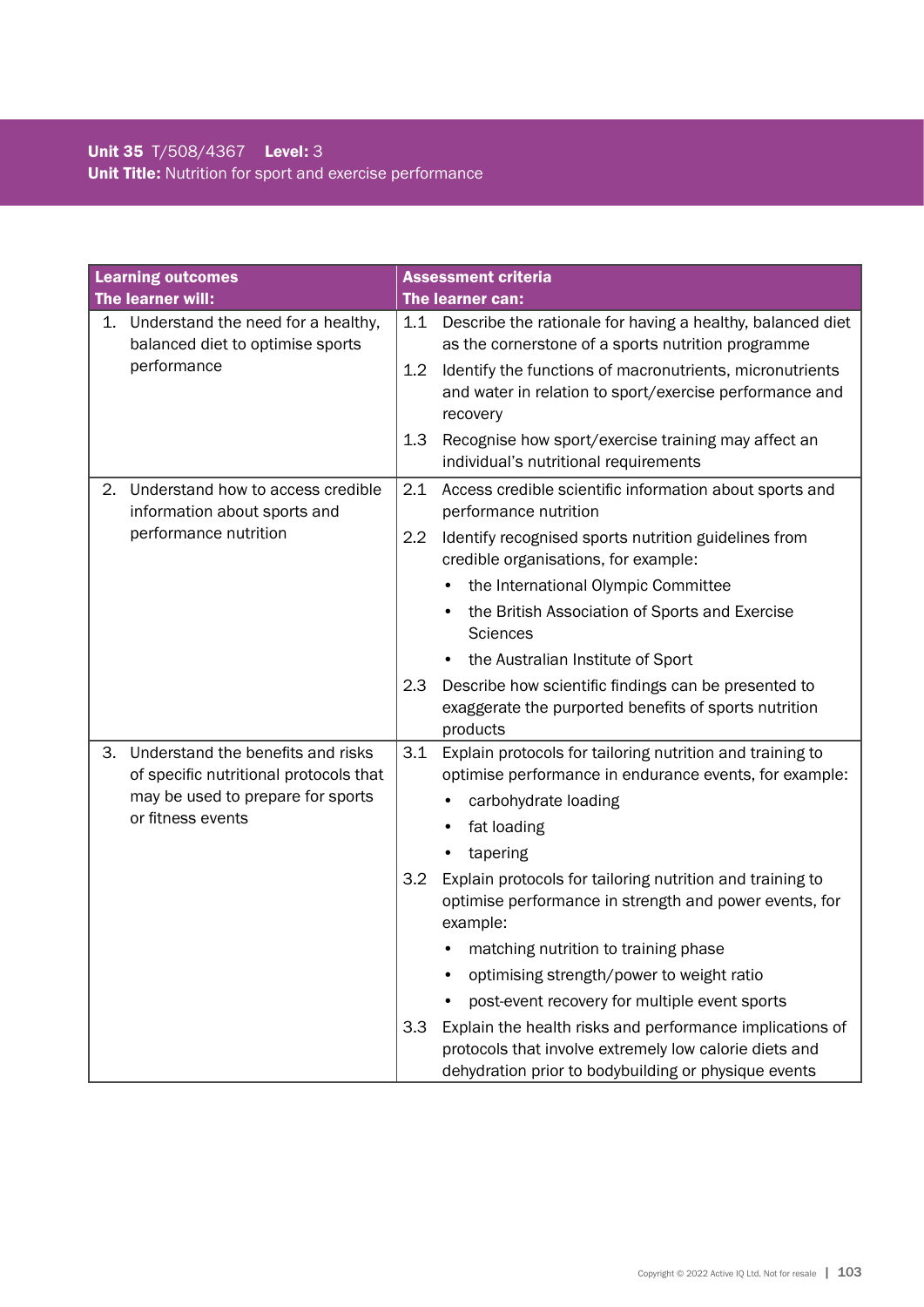| <b>Learning outcomes</b>                                                                                                                                     | <b>Assessment criteria</b>                                                                                                                                   |  |
|--------------------------------------------------------------------------------------------------------------------------------------------------------------|--------------------------------------------------------------------------------------------------------------------------------------------------------------|--|
| The learner will:                                                                                                                                            | The learner can:                                                                                                                                             |  |
| Understand the current scientific<br>4.<br>evidence relating to the safety and<br>efficacy of common, legally<br>available supplements and<br>ergogenic aids | Identify a range of commonly and legally available<br>4.1<br>supplements and ergogenic aids                                                                  |  |
|                                                                                                                                                              | Recognise the scientific rationale or mechanism of action<br>4.2<br>for the identified supplements and ergogenic aids                                        |  |
|                                                                                                                                                              | 4.3<br>Describe a range of supplements and ergogenic aids<br>which are classified as safe and effective based on<br>current scientific evidence, to include: |  |
|                                                                                                                                                              | vitamin and mineral supplements<br>$\bullet$                                                                                                                 |  |
|                                                                                                                                                              | carbohydrate supplements<br>٠                                                                                                                                |  |
|                                                                                                                                                              | protein supplements<br>$\bullet$                                                                                                                             |  |
|                                                                                                                                                              | creatine supplements<br>$\bullet$                                                                                                                            |  |
|                                                                                                                                                              | caffeine                                                                                                                                                     |  |
|                                                                                                                                                              | nitrate supplementation<br>$\bullet$                                                                                                                         |  |
| <b>Assessment</b>                                                                                                                                            | Worksheet                                                                                                                                                    |  |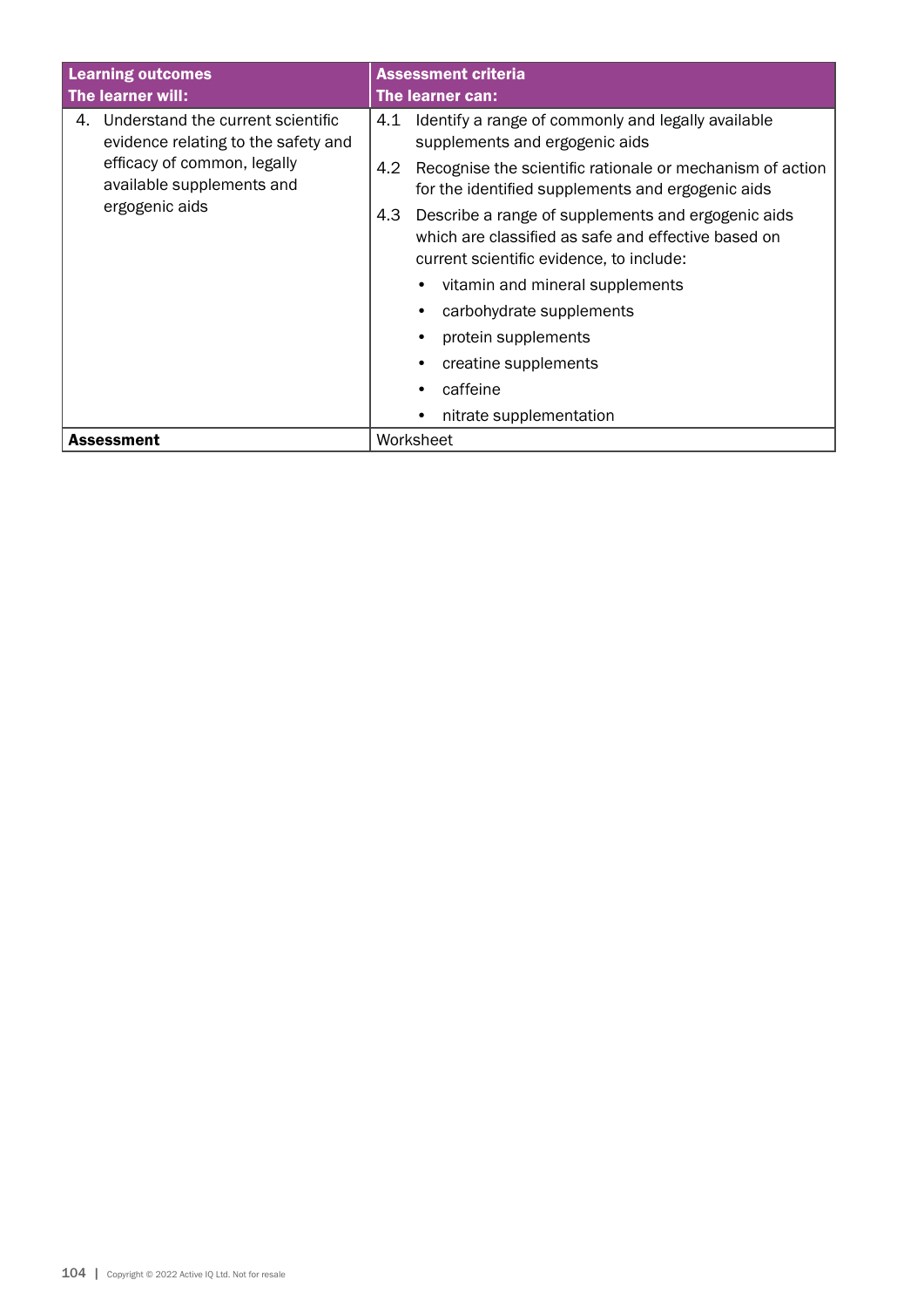| <b>Learning outcomes</b>                  | <b>Assessment criteria</b>                                      |  |
|-------------------------------------------|-----------------------------------------------------------------|--|
| The learner will:                         | The learner can:                                                |  |
| Understand soft tissue dysfunction<br>1.  | Differentiate between soft tissue injury and dysfunction<br>1.1 |  |
|                                           | Explain the types of soft tissue injuries<br>$1.2^{\circ}$      |  |
|                                           | Describe common causes of soft tissue injury<br>1.3             |  |
|                                           | Differentiate between the severity of injuries<br>1.4           |  |
|                                           | Describe common causes of soft tissue dysfunction<br>1.5        |  |
|                                           | Describe signs and symptoms of soft tissue dysfunction<br>1.6   |  |
| Understand the process of repair of<br>2. | Describe the process of soft tissue repair<br>2.1               |  |
| soft tissue                               | Describe factors that may influence soft tissue repair<br>2.2   |  |
|                                           | Explain the importance of the inflammatory process<br>2.3       |  |
| Assessment                                | Worksheet                                                       |  |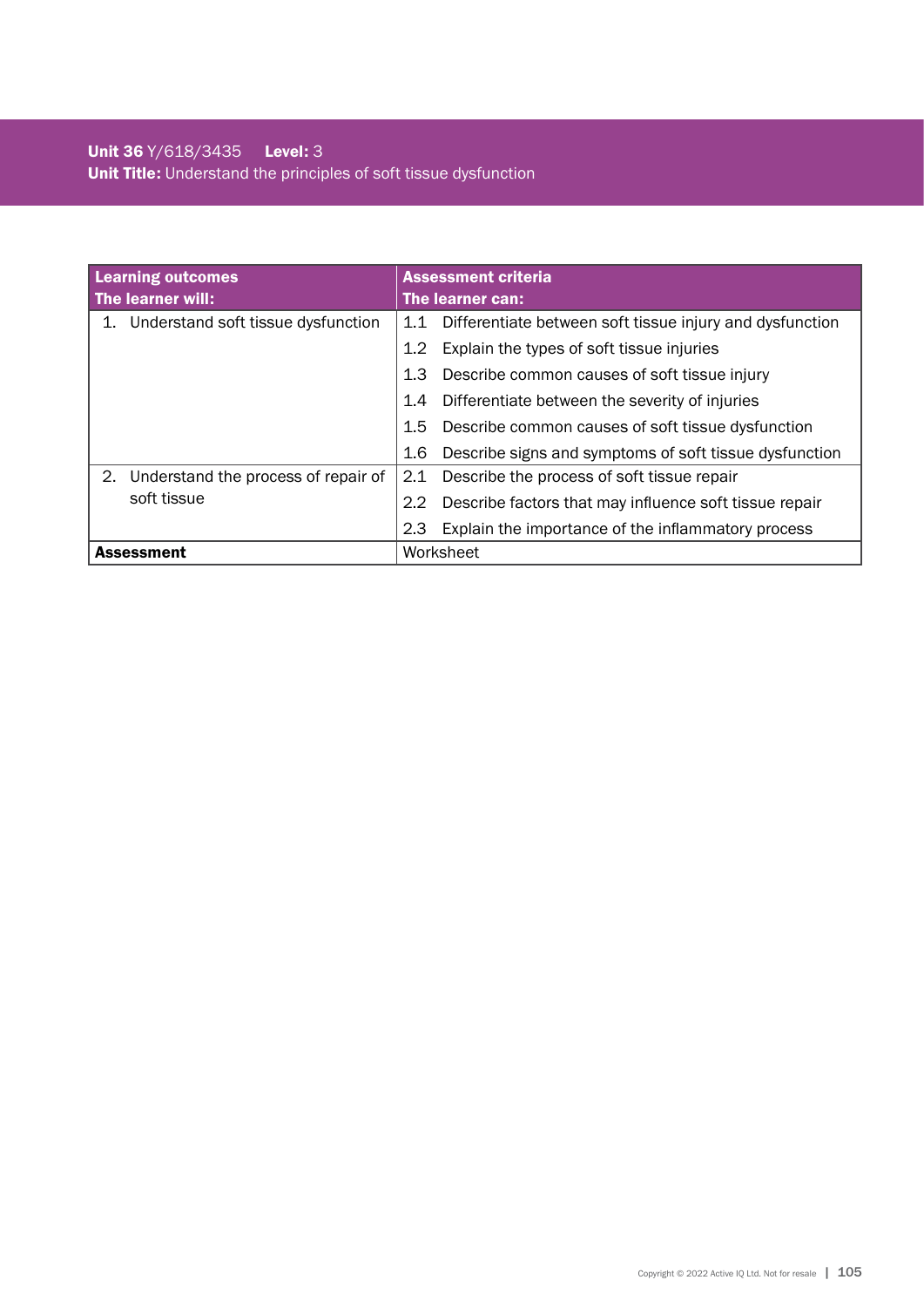### Unit 37 D/618/3436 Level: 3 Unit Title: Exercise strategies to reduce risk of injury

| <b>Learning outcomes</b>                                                  | <b>Assessment criteria</b>                                                                                                         |
|---------------------------------------------------------------------------|------------------------------------------------------------------------------------------------------------------------------------|
| The learner will:                                                         | <b>The learner can:</b>                                                                                                            |
| 1. Understand the scope of practice<br>when minimising sports injury risk | Describe the scope of practice for minimising sports<br>1.1<br>injury risk                                                         |
|                                                                           | Explain how exercise can be used to minimise the risk of<br>1.2<br>injury                                                          |
|                                                                           | Describe different methods of carrying out postural<br>1.3<br>assessments, to include:                                             |
|                                                                           | static assessments                                                                                                                 |
|                                                                           | dynamic assessments                                                                                                                |
|                                                                           | Describe how static and dynamic postural assessments<br>1.4<br>can be used to minimise the risk of injury                          |
| Be able to perform static and<br>2.<br>dynamic assessments with clients   | 2.1<br>Perform appropriate medical and lifestyle screening prior<br>to any practical assessments                                   |
|                                                                           | 2.2<br>Identify any previous injuries or current areas of risk                                                                     |
|                                                                           | 2.3<br>Identify the client's current exercise/fitness goals                                                                        |
|                                                                           | 2.4<br>Select appropriate static and dynamic assessments to<br>meet the needs of the individual client                             |
|                                                                           | Explain assessment protocol(s) and answer any<br>2.5<br>questions clearly, checking individual understanding                       |
|                                                                           | Obtain informed consent for planned assessments<br>2.6                                                                             |
|                                                                           | 2.7<br>Perform a range of static postural assessments                                                                              |
|                                                                           | 2.8<br>Perform a range of dynamic movement assessments, for<br>example:                                                            |
|                                                                           | exercise technique assessments (squat/shoulder<br>press/ bench press)                                                              |
|                                                                           | gait analysis                                                                                                                      |
|                                                                           | performance movement analysis                                                                                                      |
|                                                                           | Observe client movement patterns to identify variations<br>2.9<br>from neutral posture and ideal technique                         |
|                                                                           | 2.10 Record observation findings in an appropriate manner to<br>facilitate the understanding of other professionals if<br>required |
|                                                                           | 2.11 Record and store information in a manner that adheres<br>to legal and organisational requirements                             |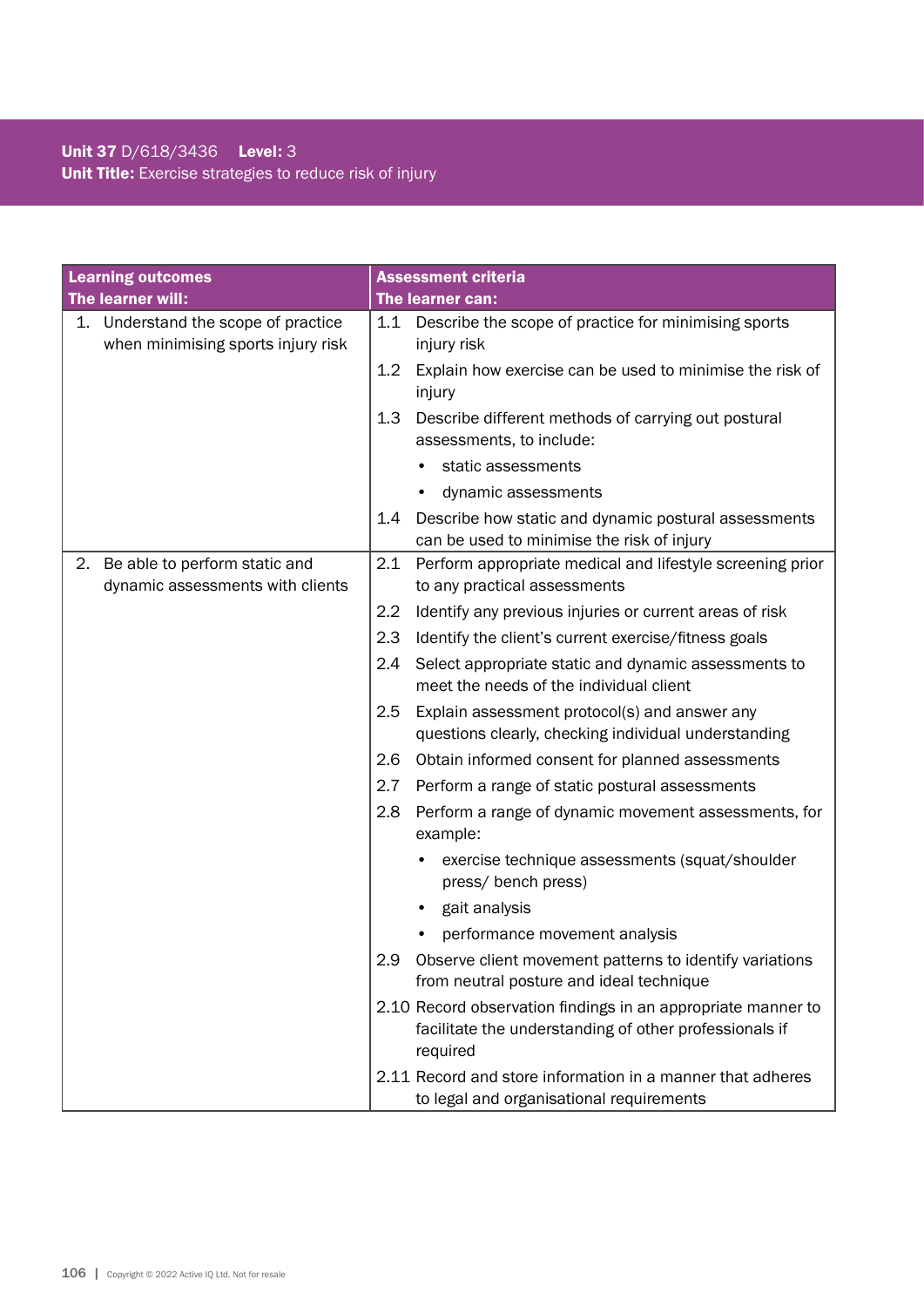| <b>Learning outcomes</b> |                                                                  |     | <b>Assessment criteria</b>                                                                                                                                                        |
|--------------------------|------------------------------------------------------------------|-----|-----------------------------------------------------------------------------------------------------------------------------------------------------------------------------------|
|                          | The learner will:                                                |     | The learner can:                                                                                                                                                                  |
|                          | 3. Be able to analyse client<br>assessment findings and identify |     | 3.1 Identify potential causes of posture/movement patterns<br>that vary from neutral/ideal                                                                                        |
|                          | dysfunction                                                      | 3.2 | Identify methods to focus on potential causes and assist<br>in the development of potential solutions to minimise<br>injury risk                                                  |
|                          |                                                                  | 3.3 | Analyse the assessment results and prioritise<br>dysfunction(s) and potential causes                                                                                              |
| 4.                       | Be able to plan exercise<br>programmes for clients to reduce     | 4.1 | Identify appropriate exercises to reduce dysfunctions that<br>may increase the client's injury risk                                                                               |
|                          | the risk of injury                                               | 4.2 | Identify appropriate exercises that avoid movement<br>patterns that may increase the client's injury risk                                                                         |
|                          |                                                                  | 4.3 | Incorporate appropriate exercises into an exercise<br>programme that will progress a client towards their<br>exercise/fitness goals whilst minimising their future injury<br>risk |
| 5.                       | Be able to prepare for exercise<br>programmes                    | 5.1 | Demonstrate understanding of the facility's health and<br>safety guidelines including normal operating procedures<br>(NOP) and emergency operating procedures (EOP)               |
|                          |                                                                  | 5.2 | Prepare the environment, equipment and resources for<br>the session, checking safety and making adaptations<br>where necessary                                                    |
|                          |                                                                  | 5.3 | Assess client readiness to participate in the planned<br>session, to include:                                                                                                     |
|                          |                                                                  |     | verbal medical/health/injury screening                                                                                                                                            |
|                          |                                                                  |     | psychological readiness and motivation                                                                                                                                            |
|                          |                                                                  | 5.4 | Explain the content and structure of the planned session<br>in relation to the agreed goals and injury risk<br>minimisation strategies                                            |
|                          |                                                                  | 5.5 | Encourage questions and feedback to enable appropriate<br>modification of the planned session                                                                                     |
|                          |                                                                  | 5.6 | Outline appropriate health and safety information specific<br>to the planned activities                                                                                           |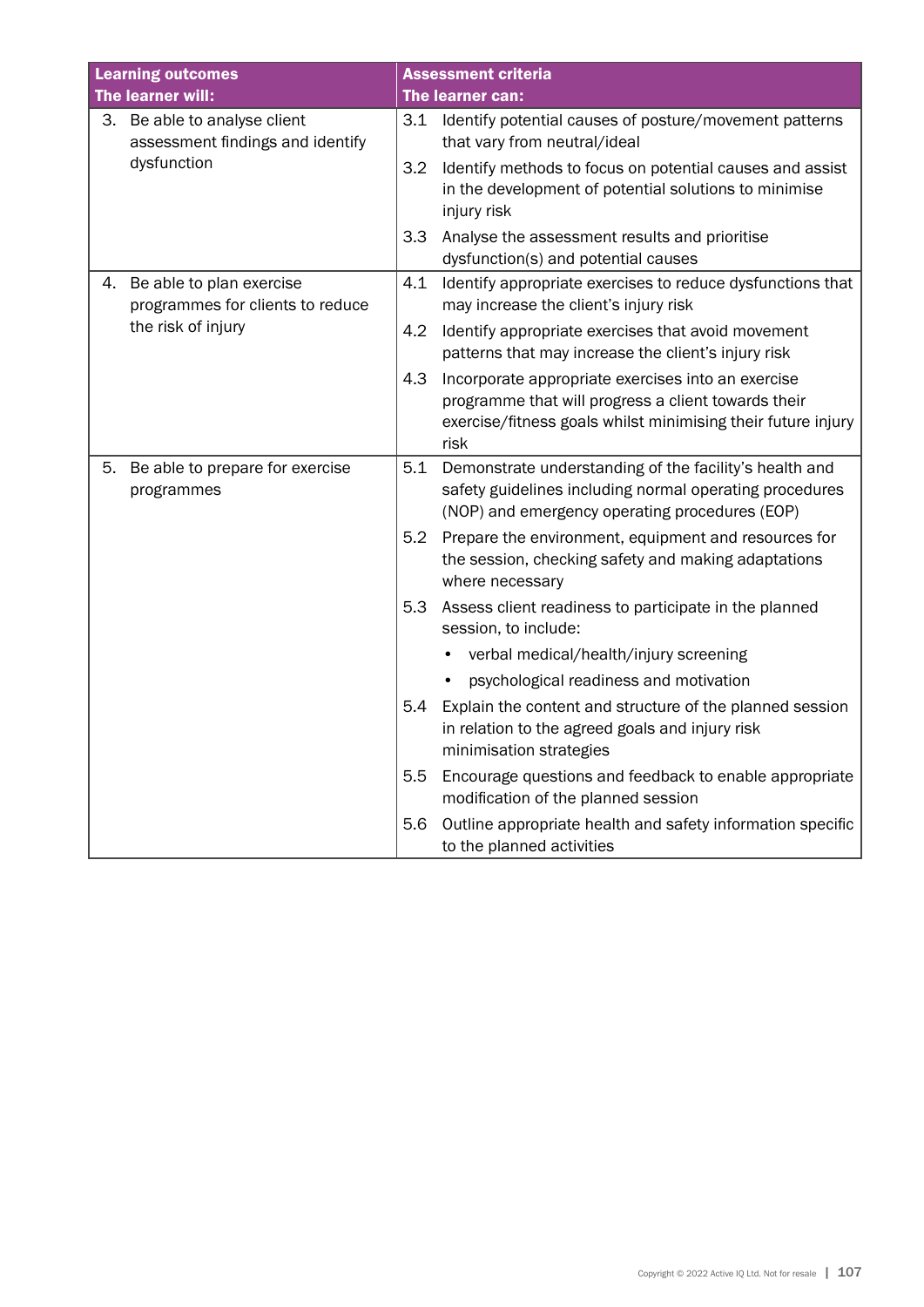| <b>Learning outcomes</b>                                                                           | <b>Assessment criteria</b>                                                                                                                  |  |  |
|----------------------------------------------------------------------------------------------------|---------------------------------------------------------------------------------------------------------------------------------------------|--|--|
| The learner will:                                                                                  | The learner can:                                                                                                                            |  |  |
| Be able to instruct an effective<br>6.                                                             | Deliver safe and effective warm-up activities<br>6.1                                                                                        |  |  |
| exercise session to improve client<br>body alignment and movement<br>quality                       | Introduce each exercise, giving clear instructions and<br>6.2<br>major teaching points related to injury risk minimisation<br>strategies    |  |  |
|                                                                                                    | 6.3<br>Use appropriate verbal, visual and kinaesthetic cues to<br>correct technique and improve movement quality where<br>required          |  |  |
|                                                                                                    | Use appropriate motivational strategies to facilitate and<br>6.4<br>encourage optimal performance throughout the activity/<br>exercise      |  |  |
|                                                                                                    | Monitor performance, intensity and individual feedback<br>6.5<br>at all times                                                               |  |  |
|                                                                                                    | Balance the focus of the exercise to stimulate<br>6.6<br>physiological adaptation and maintain technical<br>performance                     |  |  |
|                                                                                                    | Modify and adapt exercises in response to performance<br>6.7<br>and feedback                                                                |  |  |
|                                                                                                    | Deliver safe and effective cool-down activities<br>6.8                                                                                      |  |  |
|                                                                                                    | 6.9<br>Leave the environment and equipment in a condition<br>suitable for future use                                                        |  |  |
| Be able to evaluate the<br>7.<br>effectiveness of the session and<br>modify programmes accordingly | 7.1<br>Perform appropriate static and dynamic re-assessment<br>at the end of the session to allow analysis of the effects<br>of the session |  |  |
|                                                                                                    | Collect client feedback about the session<br>7.2                                                                                            |  |  |
|                                                                                                    | 7.3<br>Analyse the effectiveness of the exercises selected                                                                                  |  |  |
|                                                                                                    | Identify appropriate modifications to future sessions/<br>7.4<br>programmes                                                                 |  |  |
|                                                                                                    | 7.5<br>Discuss and agree modifications with client                                                                                          |  |  |
|                                                                                                    | 7.6<br>Record re-assessment, analysis and modifications<br>appropriately, adhering to legal and organisational<br>requirements              |  |  |
| <b>Assessment</b>                                                                                  | Worksheet                                                                                                                                   |  |  |
|                                                                                                    | Summative observation - postural assessment                                                                                                 |  |  |
|                                                                                                    | Case study                                                                                                                                  |  |  |
|                                                                                                    | Summative observed session                                                                                                                  |  |  |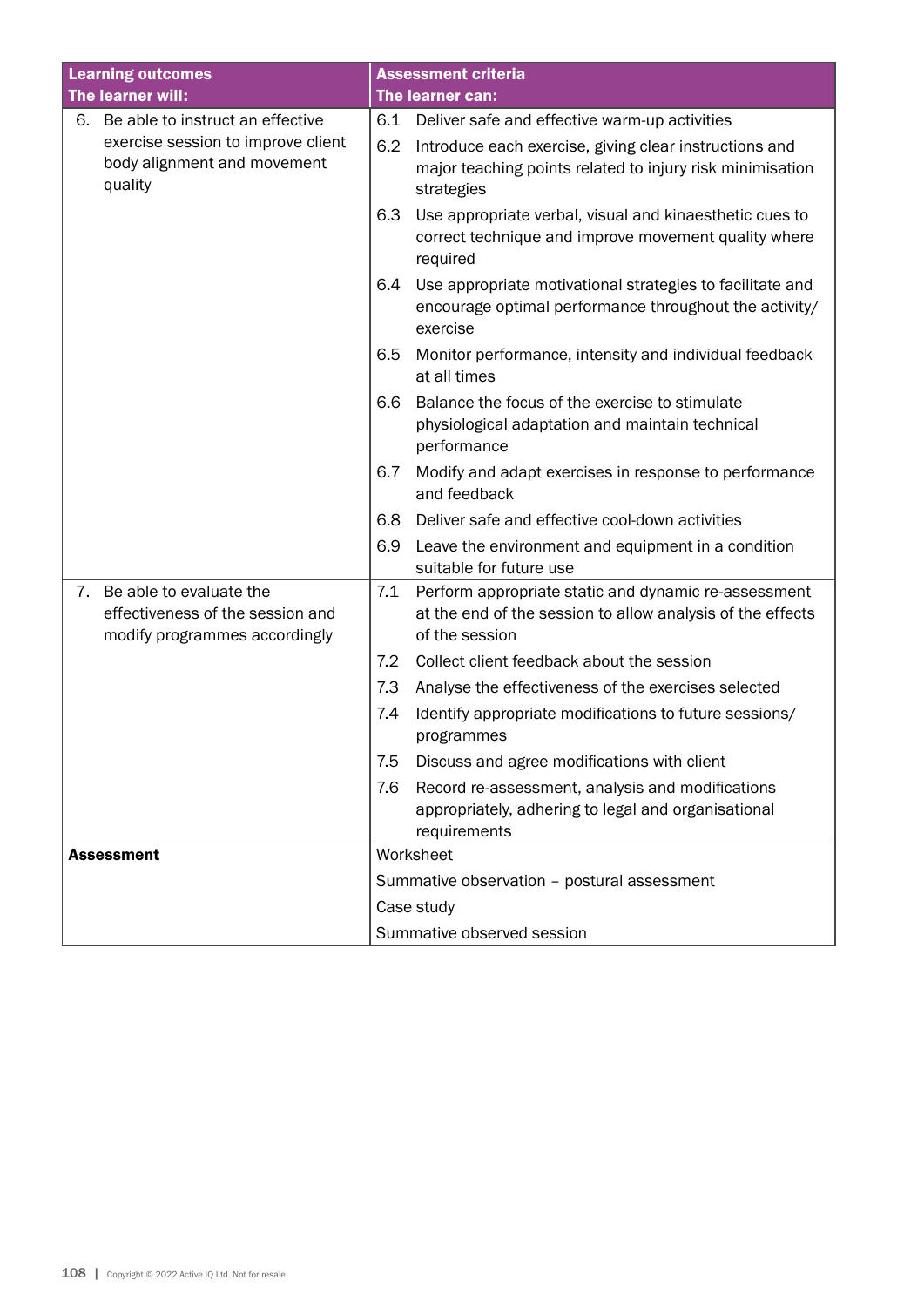## Unit 38 A/618/3475 Level: 3 Unit Title: Physical activity and health considerations for the older adult

| <b>Learning outcomes</b>                                    | <b>Assessment criteria</b>                                                                                                   |
|-------------------------------------------------------------|------------------------------------------------------------------------------------------------------------------------------|
| The learner will:                                           | The learner can:                                                                                                             |
| 1. Understand the effects of ageing on<br>the UK population | 1.1 Describe how the UK's demographics have changed over<br>the last 20 years to include:<br>age                             |
|                                                             | gender                                                                                                                       |
|                                                             | 1.2<br>Give an overview of the different theories of ageing to<br>include:                                                   |
|                                                             | chronological                                                                                                                |
|                                                             | biological                                                                                                                   |
|                                                             | functional                                                                                                                   |
|                                                             | successful                                                                                                                   |
|                                                             | pathological                                                                                                                 |
|                                                             | 1.3<br>Describe the benefits of physical activity for the older<br>person to include:                                        |
|                                                             | disease prevention                                                                                                           |
|                                                             | health promotion                                                                                                             |
|                                                             | preservation of function                                                                                                     |
|                                                             | quality of life                                                                                                              |
|                                                             | Explain the short and long term effects of exercise on<br>1.4<br>blood pressure, including the valsalva effect               |
| Understand the physiological and<br>2.                      | 2.1<br>Explain the skeletal system changes associated with                                                                   |
| biomechanical changes associated                            | ageing                                                                                                                       |
| with ageing and their implications<br>for physical activity | 2.2<br>Explain the muscular system changes associated with<br>ageing                                                         |
|                                                             | 2.3<br>Explain the respiratory system changes associated with<br>ageing                                                      |
|                                                             | Explain the cardiovascular system changes associated<br>2.4<br>with ageing                                                   |
|                                                             | 2.5<br>Explain the nervous system changes associated with<br>ageing                                                          |
|                                                             | Describe the implications for the older adults' ability to<br>2.6                                                            |
|                                                             | perform physical activity to include:                                                                                        |
|                                                             | benefits                                                                                                                     |
|                                                             | risks                                                                                                                        |
| Understand the medical conditions<br>3.                     | Outline medical conditions commonly associated with old<br>3.1                                                               |
| commonly associated with old age                            | age                                                                                                                          |
| and their implications for physical<br>activity             | 3.2<br>Outline any implications these medical conditions may<br>have on the client's ability to partake in physical activity |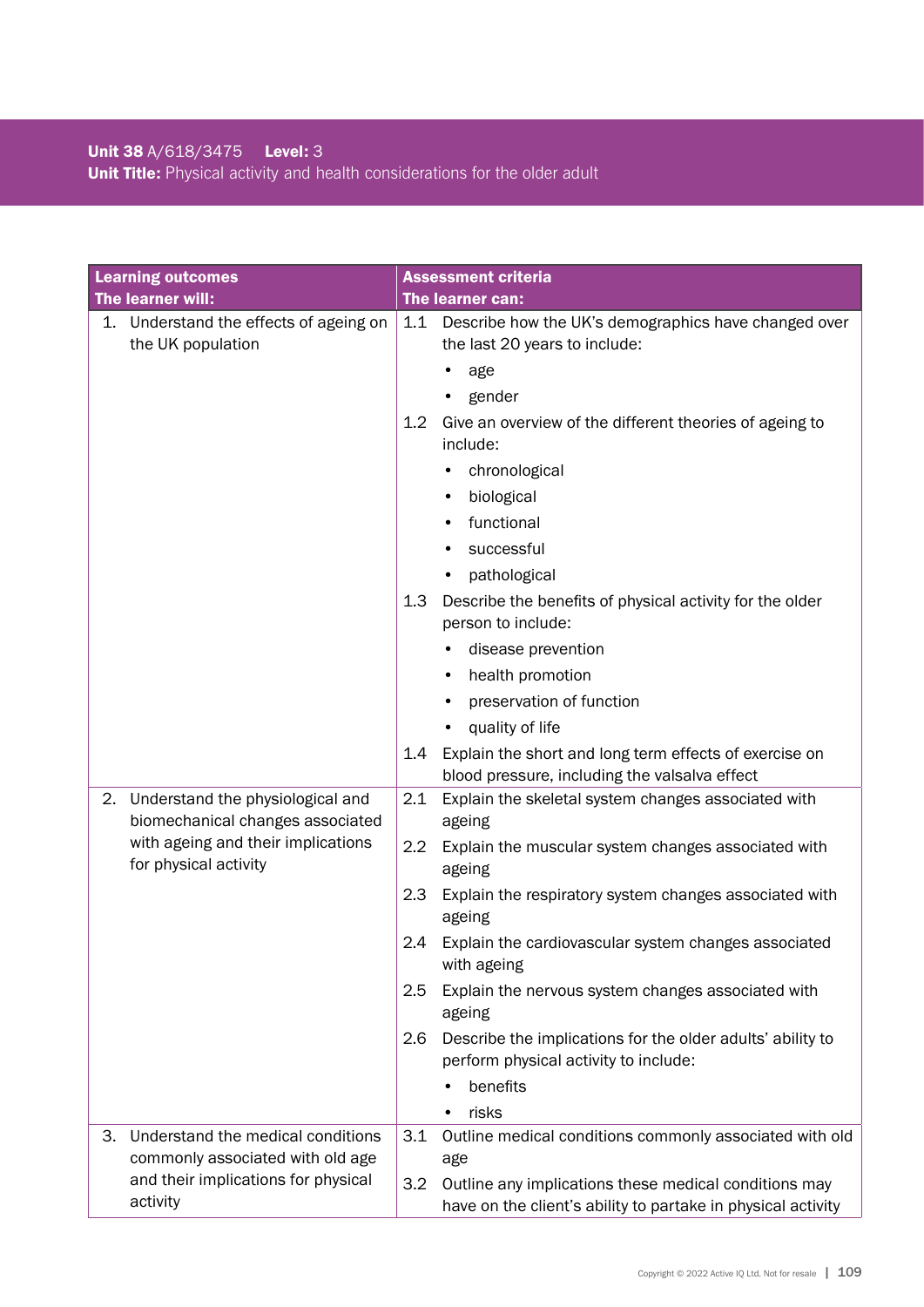| <b>Learning outcomes</b>                                                             | <b>Assessment criteria</b>                                                                                                                                                                                                               |
|--------------------------------------------------------------------------------------|------------------------------------------------------------------------------------------------------------------------------------------------------------------------------------------------------------------------------------------|
| The learner will:                                                                    | The learner can:                                                                                                                                                                                                                         |
| 4. Understand the key considerations                                                 | 4.1 Explain the absolute contraindications to exercise                                                                                                                                                                                   |
| for older adults participating in                                                    | the central nervous system (CNS)<br>٠                                                                                                                                                                                                    |
| physical activity                                                                    | the peripheral nervous system (PNS) including<br>somatic and autonomic systems                                                                                                                                                           |
|                                                                                      | Explain the risks of exercise for an older adult<br>4.2                                                                                                                                                                                  |
|                                                                                      | Define the fitness professional's scope of practice<br>4.3                                                                                                                                                                               |
|                                                                                      | Describe how to deal with a client who has a medical<br>4.4<br>condition outside the scope of practice of the fitness<br>professional                                                                                                    |
|                                                                                      | 4.5<br>Explain the process of motor unit recruitment and the<br>significance of a motor unit's size and number of muscle<br>fibres                                                                                                       |
|                                                                                      | Identify the warning signs that indicate the client should<br>4.6<br>stop exercising                                                                                                                                                     |
|                                                                                      | 4.7<br>Explain how to respond to these warning signs                                                                                                                                                                                     |
|                                                                                      | Explain how to maintain the safety of older clients in an<br>4.8<br>emergency                                                                                                                                                            |
|                                                                                      | Describe the key considerations when developing an<br>4.9<br>effective working relationship with older clients                                                                                                                           |
|                                                                                      | 4.10 List the types of real and perceived barriers that older<br>clients may have regards participating in physical activity                                                                                                             |
|                                                                                      | 4.11 Describe ways in which these barriers can be overcome                                                                                                                                                                               |
|                                                                                      | 4.12 Identify credible sources of information on age-related                                                                                                                                                                             |
|                                                                                      | issues e.g. health, social, exercise / activity                                                                                                                                                                                          |
| Understand the communication<br>5.<br>skills required to engage with older<br>adults | Describe a range of motivational communication<br>5.1<br>strategies suitable when working with older adults in a<br>range of settings / environments<br>e.g. sheltered housing, residential homes, community<br>centres, leisure centres |
|                                                                                      | Explain why the use of appropriate language is vital when<br>5.2<br>engaging with clients                                                                                                                                                |
|                                                                                      | Explain the importance of listening to and addressing<br>5.3<br>client feedback                                                                                                                                                          |
|                                                                                      | Describe how to develop social support strategies to<br>5.4<br>enable long-term participation                                                                                                                                            |
|                                                                                      | Describe the components of age friendly marketing<br>5.5<br>strategies                                                                                                                                                                   |
| <b>Assessment</b>                                                                    | Worksheets                                                                                                                                                                                                                               |
|                                                                                      | Assignment                                                                                                                                                                                                                               |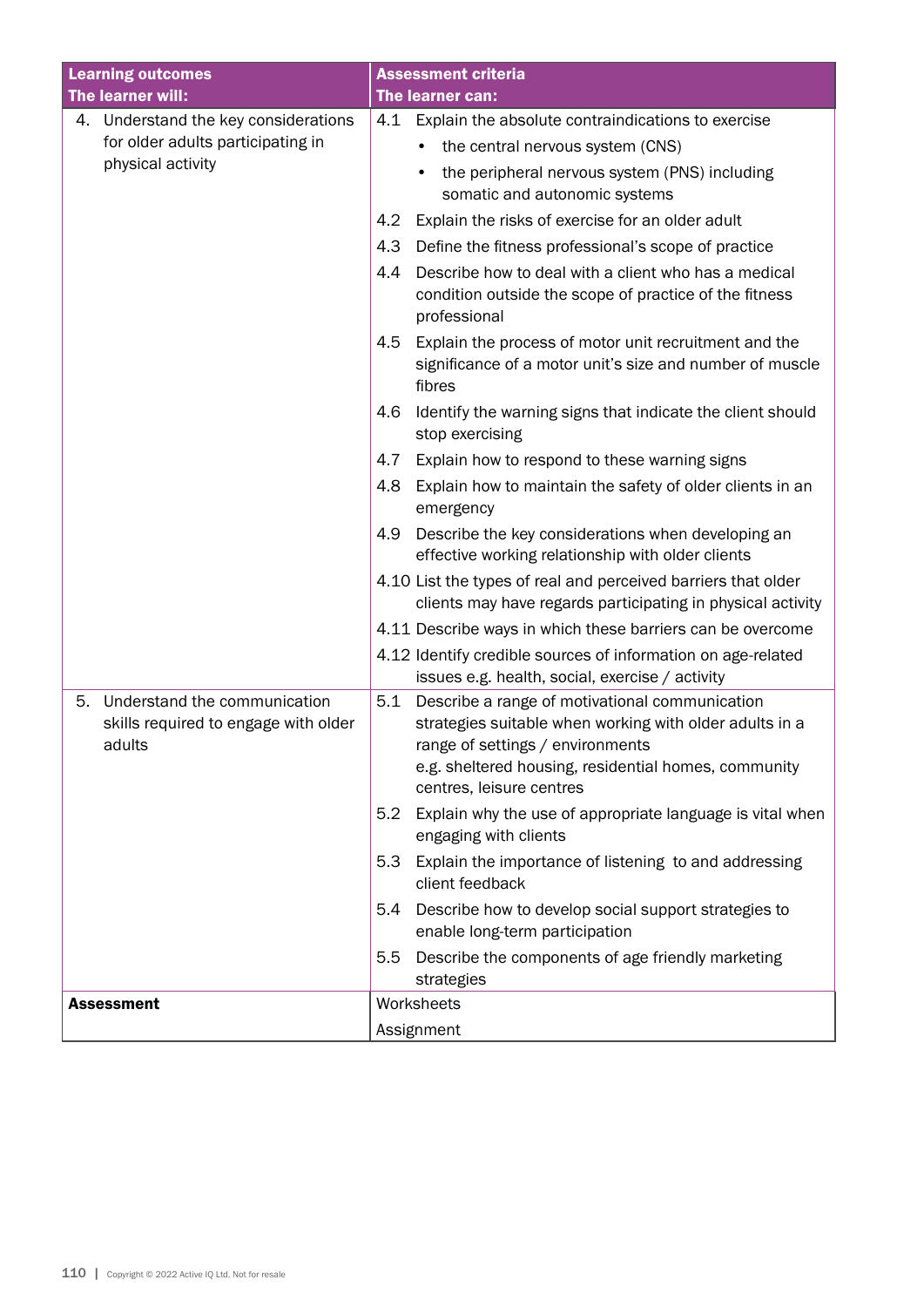## Unit 39 J/618/3477 Level: 3 Unit Title: Designing and adapting exercise programmes for the older adult

|    | <b>Learning outcomes</b>                                                                                                            |                                 | <b>Assessment criteria</b>                                                                                                                                                                                                                                                                                                                                                                                                                                                                                                                                                                                                     |
|----|-------------------------------------------------------------------------------------------------------------------------------------|---------------------------------|--------------------------------------------------------------------------------------------------------------------------------------------------------------------------------------------------------------------------------------------------------------------------------------------------------------------------------------------------------------------------------------------------------------------------------------------------------------------------------------------------------------------------------------------------------------------------------------------------------------------------------|
|    | The learner will:                                                                                                                   |                                 | The learner can:                                                                                                                                                                                                                                                                                                                                                                                                                                                                                                                                                                                                               |
| 1. | Understand the principles of<br>collecting information to plan a<br>physical activity programme for the<br>older adult              | 1.1<br>1.2<br>1.3<br>1.4        | Explain the principles of informed consent<br>Summarise the client information that should be<br>collected when designing a physical activity programme<br>for the older adult Give an overview of the different<br>theories of ageing to include:<br>Explain how to interpret information collected from the<br>client in order to identify client needs and goals<br>Explain the legal and ethical implications of collecting<br>client information                                                                                                                                                                          |
| 2. | Understand the physiological and<br>biomechanical changes associated<br>with ageing and their implications<br>for physical activity | 2.1<br>2.2                      | Explain how to identify clients' short, medium and long<br>term goals to include:<br>physical / functional<br>psychological<br>$\bullet$<br>social<br>lifestyle<br>adherence<br>Explain how to use specific, measurable, achievable,<br>realistic and time bound (SMART) objectives in a physical<br>activity programme for the older adult                                                                                                                                                                                                                                                                                    |
| З. | Understand the medical conditions<br>commonly associated with old age<br>and their implications for physical<br>activity            | 3.1<br>3.2<br>3.3<br>3.4<br>3.5 | Summarise the key principles of designing physical<br>activity programmes to achieve short, medium and long-<br>term goals, including the order and structure of sessions<br>for the older adult<br>Explain how to incorporate the components of fitness and<br>principles of training into programme design<br>Describe a range of safe and effective exercises/physical<br>activities suitable for older adults<br>Explain how to include physical activities as part of a<br>client's lifestyle to complement exercise sessions<br>Identify when it might be appropriate to share the<br>programme with other professionals |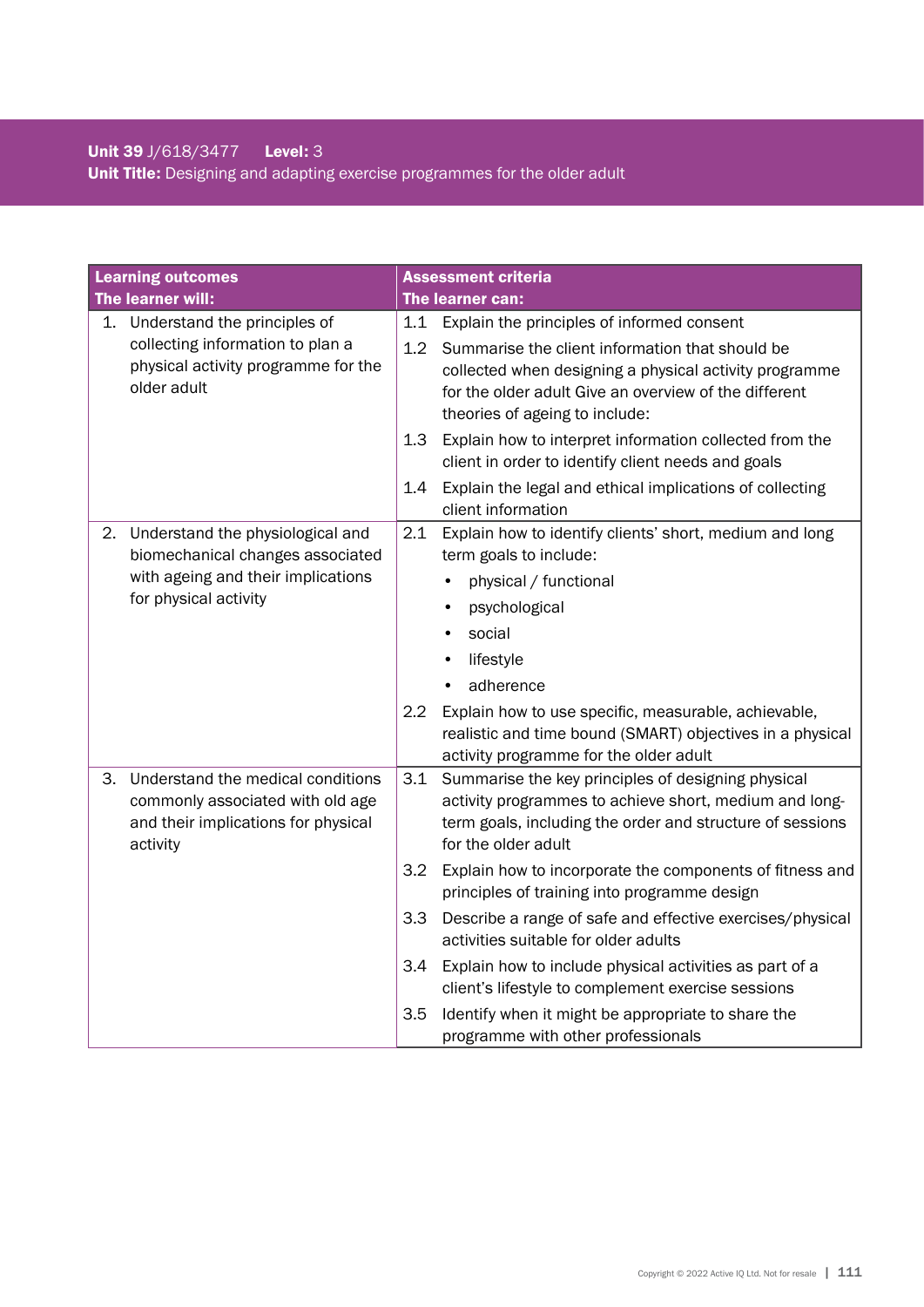| <b>Learning outcomes</b>                                                                        | <b>Assessment criteria</b>                                                                                                                                                                                                                                                                                                                                                                                                                                                                                                                                                                                                                                                                                                                                                                                                                   |  |  |
|-------------------------------------------------------------------------------------------------|----------------------------------------------------------------------------------------------------------------------------------------------------------------------------------------------------------------------------------------------------------------------------------------------------------------------------------------------------------------------------------------------------------------------------------------------------------------------------------------------------------------------------------------------------------------------------------------------------------------------------------------------------------------------------------------------------------------------------------------------------------------------------------------------------------------------------------------------|--|--|
| The learner will:                                                                               | The learner can:                                                                                                                                                                                                                                                                                                                                                                                                                                                                                                                                                                                                                                                                                                                                                                                                                             |  |  |
| 4. Understand the teaching and<br>instructing skills required when<br>working with older adults | Explain how to develop and refine their teaching skills to<br>4.1<br>enable the effective instruction of older adults to include:<br>visual and verbal instruction<br>observation<br>movement analysis<br>Explain how to develop safe, effective, enjoyable older<br>4.2<br>adult friendly exercise and physical activity environments<br>Explain how to create a social atmosphere and peer<br>4.3<br>support groups                                                                                                                                                                                                                                                                                                                                                                                                                        |  |  |
| Be able to plan a physical activity<br>5.<br>programme for the older adult                      | Plan specific outcome measures, stages of achievement<br>5.1<br>and exercises/physical activities that are:<br>appropriate to client's age, any associated medical<br>condition/s, goals and level of fitness<br>consistent with accepted good practice<br>Ensure appropriate components of fitness are built into<br>5.2<br>the programme<br>Apply the principles of training which are appropriate to<br>5.3<br>the client, their age and ability to help achieve short,<br>medium and long-term goals<br>Agree the demands of the programme with the client<br>5.4<br>Agree appropriate evaluation methods and review points<br>5.5<br>with the client<br>5.6<br>Identify the resources needed for the programme<br>Record plans in a format that will help clients and other<br>5.7<br>professionals involved to implement the programme |  |  |
| Understand how to adapt exercise<br>6.<br>to meet the needs of older adults                     | Explain why it is important to monitor individual progress<br>6.1<br>if more than one client is involved in the session<br>Describe different methods of monitoring client's<br>6.2<br>progress during exercise, including groups of clients<br>6.3<br>Explain when it may be necessary to adapt planned<br>exercises to meet client's needs<br>Explain how to adapt exercise/exercise positions as<br>6.4<br>appropriate to individual clients and the environment<br>Explain how to modify the intensity of exercise according<br>6.5<br>to the needs and response of the clients                                                                                                                                                                                                                                                          |  |  |
| <b>Assessment</b>                                                                               | Case Study<br>Worksheet                                                                                                                                                                                                                                                                                                                                                                                                                                                                                                                                                                                                                                                                                                                                                                                                                      |  |  |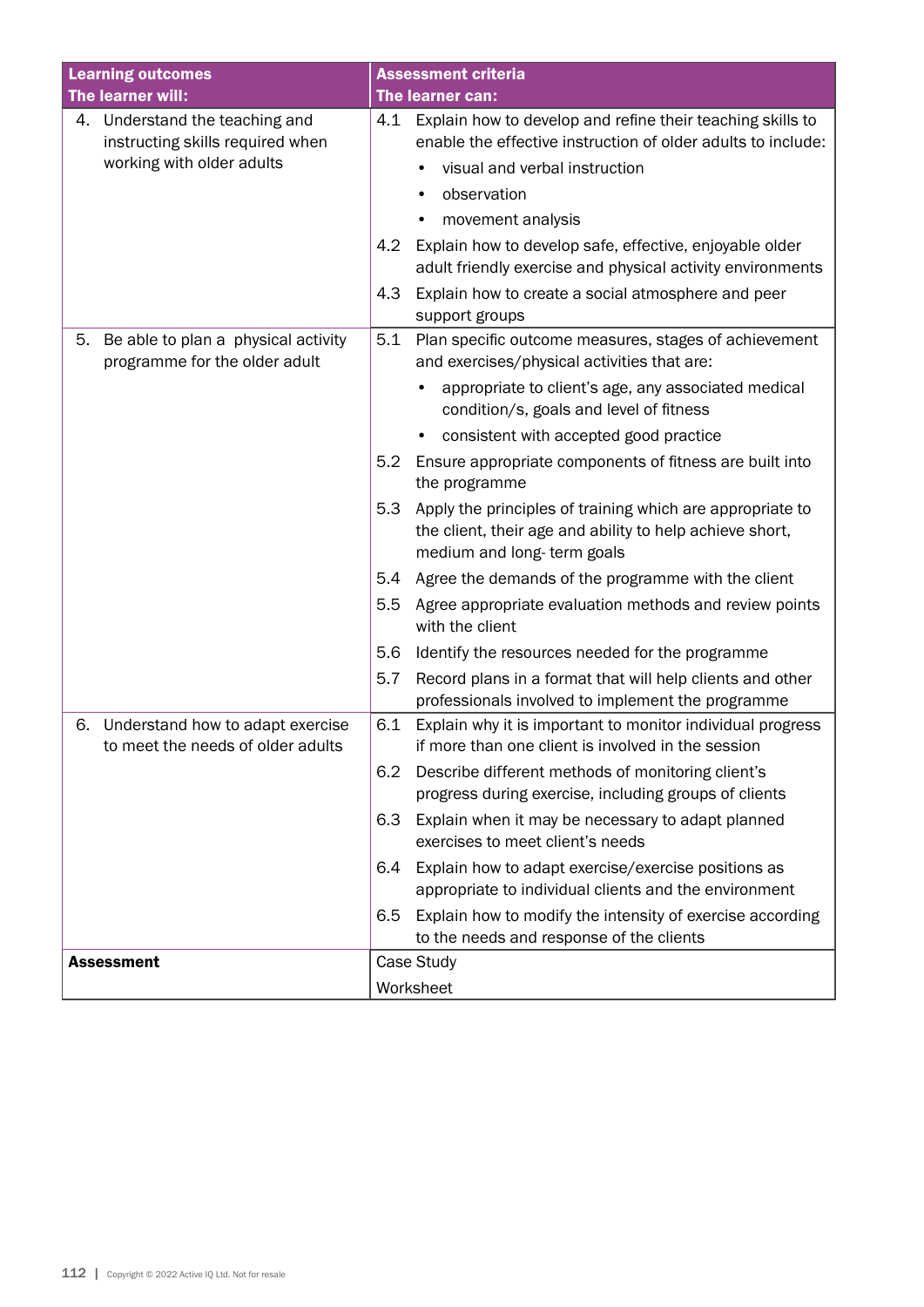# Unit 40 M/617/2148 Level: 3

Unit Title: Physical activity, health and nutritional considerations for pre and postnatal clients

| <b>Learning outcomes</b>                                           | <b>Assessment criteria</b>                                                                                                                                            |
|--------------------------------------------------------------------|-----------------------------------------------------------------------------------------------------------------------------------------------------------------------|
| The learner will:                                                  | The learner can:                                                                                                                                                      |
| Understand the benefits and<br>1.<br>barriers/concerns of physical | Explain the value of physical activity for prenatal clients,<br>1.1<br>to include:                                                                                    |
| activity for pre and postnatal clients                             | Maintenance of fitness levels                                                                                                                                         |
|                                                                    | Increased body awareness<br>٠                                                                                                                                         |
|                                                                    | Improved posture and prevention of lower back pain                                                                                                                    |
|                                                                    | Weight control                                                                                                                                                        |
|                                                                    | Possible reduction in the risk of Caesarean delivery                                                                                                                  |
|                                                                    | Lower risk of gestational diabetes                                                                                                                                    |
|                                                                    | Improved sleep                                                                                                                                                        |
|                                                                    | Reduced risk of pre-eclampsia                                                                                                                                         |
|                                                                    | Explain the value of physical activity for postnatal clients,<br>$1.2\phantom{0}$<br>to include:                                                                      |
|                                                                    | Faster postnatal recovery                                                                                                                                             |
|                                                                    | Reduction in the risk of postnatal depression<br>٠                                                                                                                    |
|                                                                    | Helps to strengthen abdominal muscles<br>٠                                                                                                                            |
|                                                                    | Relieves stress                                                                                                                                                       |
|                                                                    | List the barriers/concerns that a prenatal client may have<br>1.3<br>about participating in physical activity, and how to<br>respond to these concerns, for example:  |
|                                                                    | Fear of risk of miscarriage                                                                                                                                           |
|                                                                    | Fear of harming the baby<br>٠                                                                                                                                         |
|                                                                    | A lack of knowledge about safe exercises                                                                                                                              |
|                                                                    | Peer pressure from family and friends<br>٠                                                                                                                            |
|                                                                    | Physical barriers (fatigue, sickness)                                                                                                                                 |
|                                                                    | List the barriers/concerns that a postnatal client may<br>1.4<br>have about participating in physical activity, and how to<br>respond to these concerns, for example: |
|                                                                    | Lack of time                                                                                                                                                          |
|                                                                    | Lack of sleep                                                                                                                                                         |
|                                                                    | Lack of energy                                                                                                                                                        |
|                                                                    | Child care                                                                                                                                                            |
|                                                                    | A lack of knowledge about safe exercises                                                                                                                              |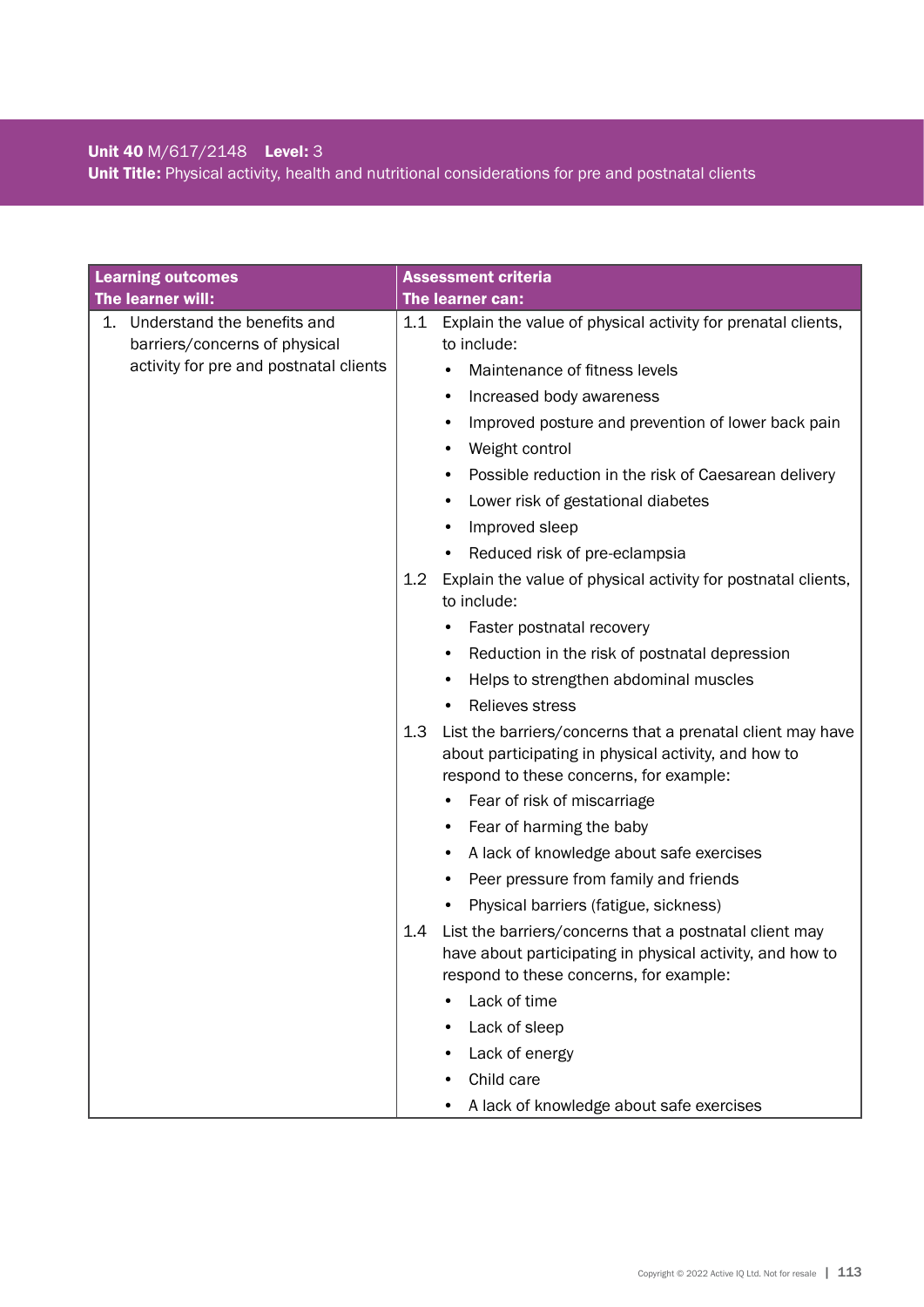| <b>Learning outcomes</b>           |                                   |                        | <b>Assessment criteria</b>                                |  |  |
|------------------------------------|-----------------------------------|------------------------|-----------------------------------------------------------|--|--|
|                                    | The learner will:                 |                        | The learner can:                                          |  |  |
| 2.                                 | Know the physiological and        | 2.1                    | Identify the duration of the three trimesters             |  |  |
|                                    | biomechanical changes that take   | 2.2                    | Describe the physiological and biomechanical changes      |  |  |
|                                    | place during pregnancy            |                        | associated with each trimester, to include:               |  |  |
|                                    |                                   |                        | The circulatory system                                    |  |  |
|                                    |                                   |                        | The respiratory system                                    |  |  |
|                                    |                                   |                        | The musculoskeletal system                                |  |  |
|                                    |                                   |                        | The metabolic and hormonal system                         |  |  |
|                                    |                                   | 2.3                    | Explain the implications of these changes for the client  |  |  |
|                                    |                                   |                        | taking part in physical activity                          |  |  |
| З.                                 | Know the physiological and        | 3.1                    | Describe the physiological and biomechanical changes      |  |  |
|                                    | biomechanical changes that take   |                        | associated with the postnatal period, to include:         |  |  |
| place during the postnatal period  |                                   | The circulatory system |                                                           |  |  |
|                                    |                                   |                        | The respiratory system                                    |  |  |
|                                    |                                   |                        | The musculoskeletal system                                |  |  |
|                                    |                                   |                        | The metabolic and hormonal system                         |  |  |
|                                    |                                   | 3.2                    | Explain the implications of these changes for the client  |  |  |
|                                    |                                   |                        | taking part in physical activity                          |  |  |
| 4.                                 | Understand the key considerations | 4.1                    | Describe the absolute and relative contraindications for  |  |  |
|                                    | for pre and postnatal clients     |                        | physical activity during and after pregnancy              |  |  |
| participating in physical activity |                                   | 4.2                    | Identify the warning signs that indicate that the client  |  |  |
|                                    |                                   |                        | should stop exercising                                    |  |  |
|                                    |                                   | 4.3                    | Explain how to respond to the warning signs that indicate |  |  |
|                                    |                                   |                        | the client should stop exercising                         |  |  |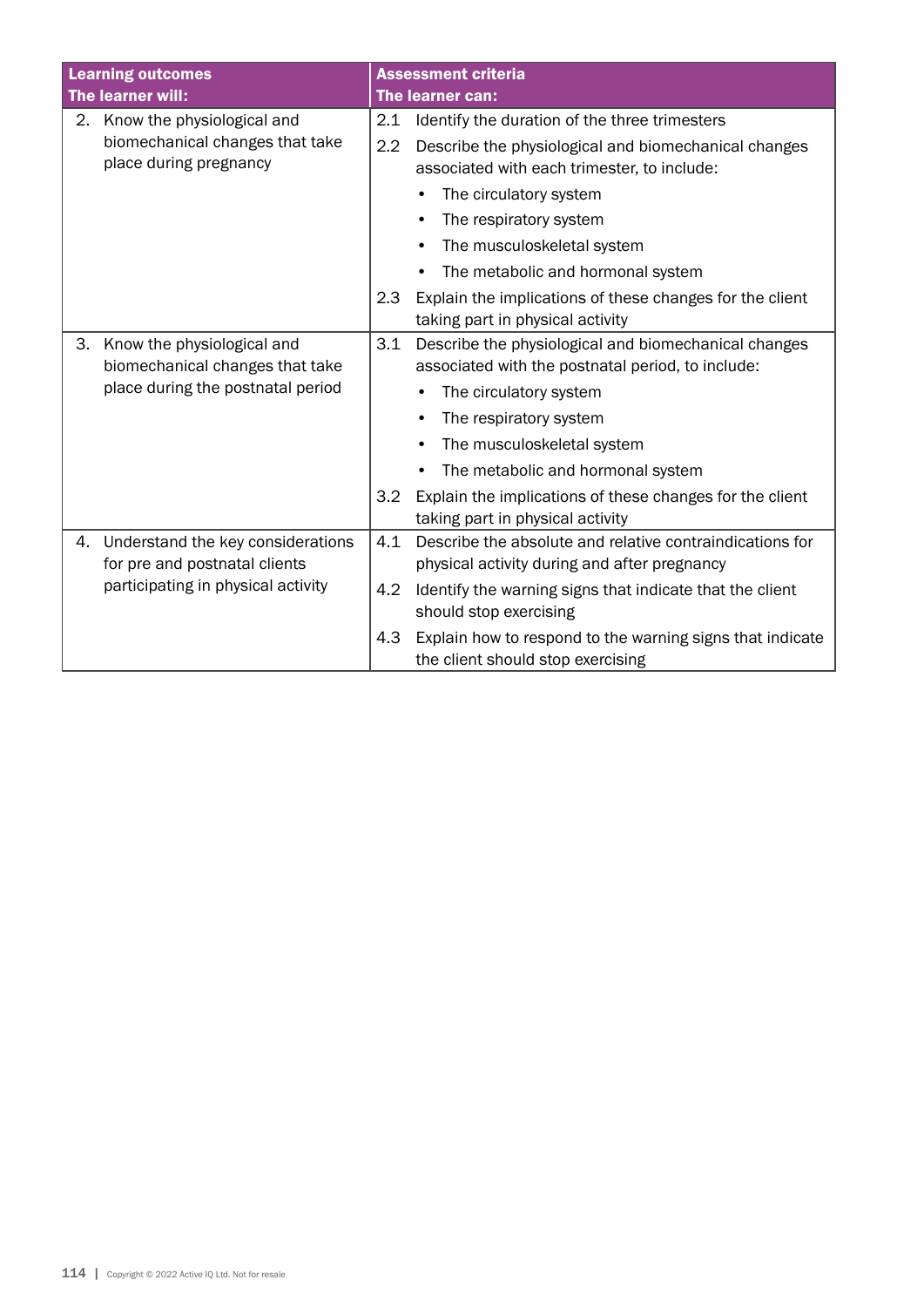| <b>Learning outcomes</b>                                                                                 |     | <b>Assessment criteria</b>                                                                                                                                           |
|----------------------------------------------------------------------------------------------------------|-----|----------------------------------------------------------------------------------------------------------------------------------------------------------------------|
| The learner will:                                                                                        |     | The learner can:                                                                                                                                                     |
| Understand how to collect<br>5.<br>information to ensure health and<br>safety when working with a pre or | 5.2 | 5.1 Explain the process of pre-activity screening and<br>informed consent for pre and postnatal clients<br>Describe how to develop an effective working relationship |
| postnatal client                                                                                         |     | with a pre or postnatal client                                                                                                                                       |
|                                                                                                          | 5.3 | Identify the information to be collected by a fitness<br>professional, to include:                                                                                   |
|                                                                                                          |     | Lifestyle                                                                                                                                                            |
|                                                                                                          |     | Medical and pregnancy history<br>٠                                                                                                                                   |
|                                                                                                          |     | Psychological concerns                                                                                                                                               |
|                                                                                                          |     | Exercise preferences                                                                                                                                                 |
|                                                                                                          |     | Barriers to exercise (perceived or actual)                                                                                                                           |
|                                                                                                          |     | Current level of fitness                                                                                                                                             |
|                                                                                                          | 5.4 | Describe how to interpret the information gathered, and<br>how to respond                                                                                            |
|                                                                                                          | 5.5 | Explain the process of referral                                                                                                                                      |
|                                                                                                          | 5.6 | Describe the legal and ethical responsibilities regarding<br>screening, recording information, record-keeping and<br>client confidentiality                          |
|                                                                                                          | 5.7 | List credible sources of information when working with<br>pre and postnatal clients                                                                                  |
|                                                                                                          | 5.8 | Identify support services that are available to pre and<br>postnatal women, including:                                                                               |
|                                                                                                          |     | <b>NHS</b> services                                                                                                                                                  |
|                                                                                                          |     | <b>BLISS</b>                                                                                                                                                         |
|                                                                                                          |     | <b>SANDS</b>                                                                                                                                                         |
|                                                                                                          |     | <b>Kicks Count</b>                                                                                                                                                   |
|                                                                                                          |     | Children's centres                                                                                                                                                   |
| Know the role that health care<br>6.<br>professionals play in supporting pre                             | 6.1 | Summarise the care package offered to pre and<br>postnatal women, to include:                                                                                        |
| and postnatal clients                                                                                    |     | Midwife and/or Dr appointments                                                                                                                                       |
|                                                                                                          |     | <b>Blood tests</b>                                                                                                                                                   |
|                                                                                                          |     | Scans                                                                                                                                                                |
|                                                                                                          |     | Postnatal and new baby checks                                                                                                                                        |
|                                                                                                          | 6.2 | Explain the guidance provided by medical professionals<br>throughout the pre and postnatal period                                                                    |
|                                                                                                          | 6.3 | Describe a range of prenatal classes available to<br>pregnant women, to include:                                                                                     |
|                                                                                                          |     | NHS antenatal classes                                                                                                                                                |
|                                                                                                          |     | <b>NCT</b> antenatal classes                                                                                                                                         |
|                                                                                                          |     | Hypnobirthing classes                                                                                                                                                |
|                                                                                                          |     | Pregnancy yoga                                                                                                                                                       |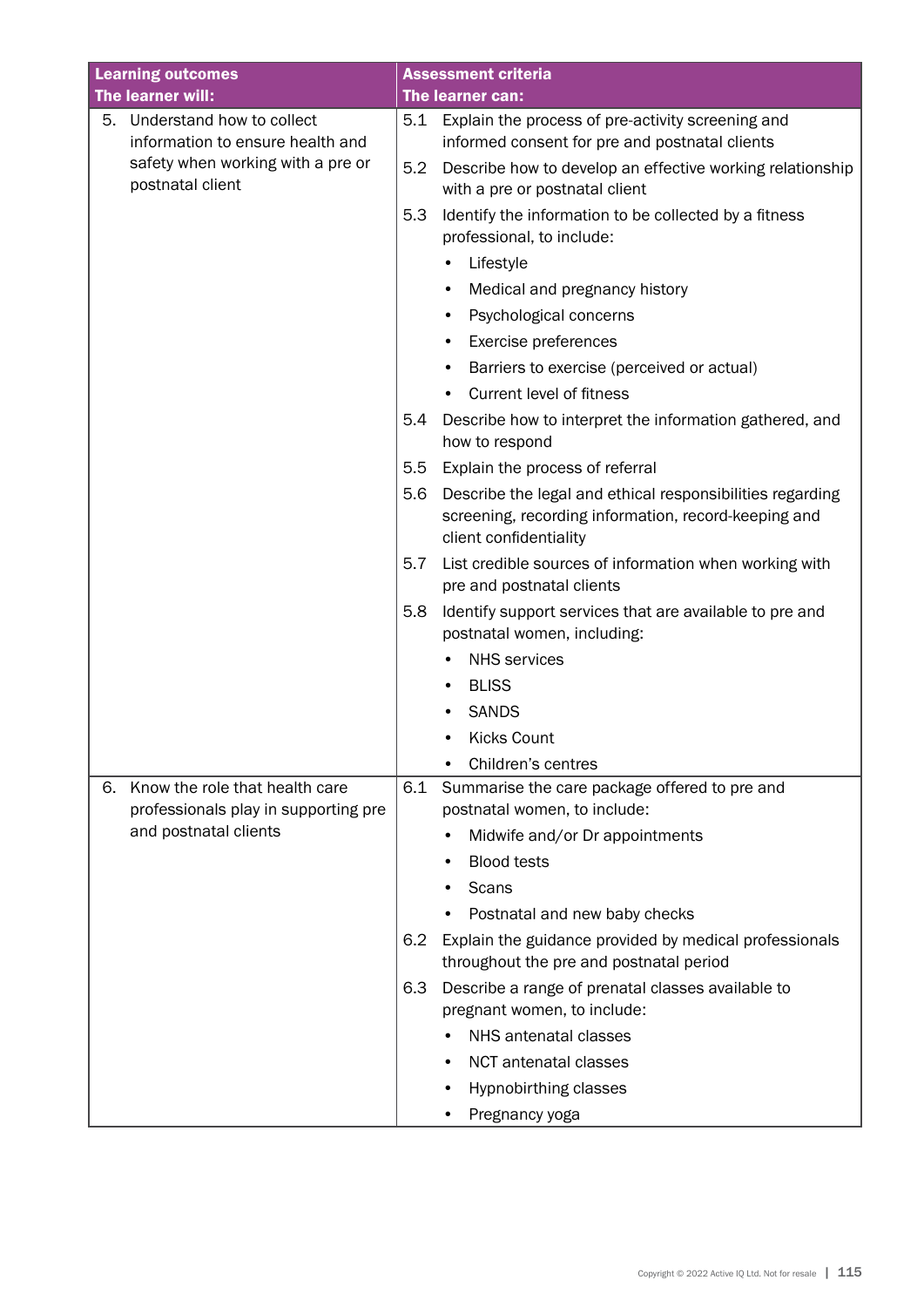| <b>Learning outcomes</b>                                           | <b>Assessment criteria</b>                                                                                       |  |
|--------------------------------------------------------------------|------------------------------------------------------------------------------------------------------------------|--|
| The learner will:                                                  | <b>The learner can:</b>                                                                                          |  |
| Know the nutritional requirements<br>for pre and postnatal clients | Explain the importance of a balanced diet for pre and<br>7.1<br>postnatal clients with reference to:             |  |
|                                                                    | The Eatwell Guide                                                                                                |  |
|                                                                    | Weight management during pregnancy                                                                               |  |
|                                                                    | Maternal caloric needs in each trimester and during<br>the breastfeeding phase                                   |  |
|                                                                    | 7.2<br>Identify important food sources and explain their value to<br>pre and postnatal clients                   |  |
|                                                                    | 7.3<br>Identify foods to be avoided during pregnancy, and<br>explain the reasons why they should not be consumed |  |
|                                                                    | List the vitamin and mineral supplements recommended<br>7.4<br>in pregnancy, and explain the benefits of each    |  |
|                                                                    | 7.5<br>Explain the importance of hydration for pre and postnatal<br>clients                                      |  |
| Assessment                                                         | Worksheet                                                                                                        |  |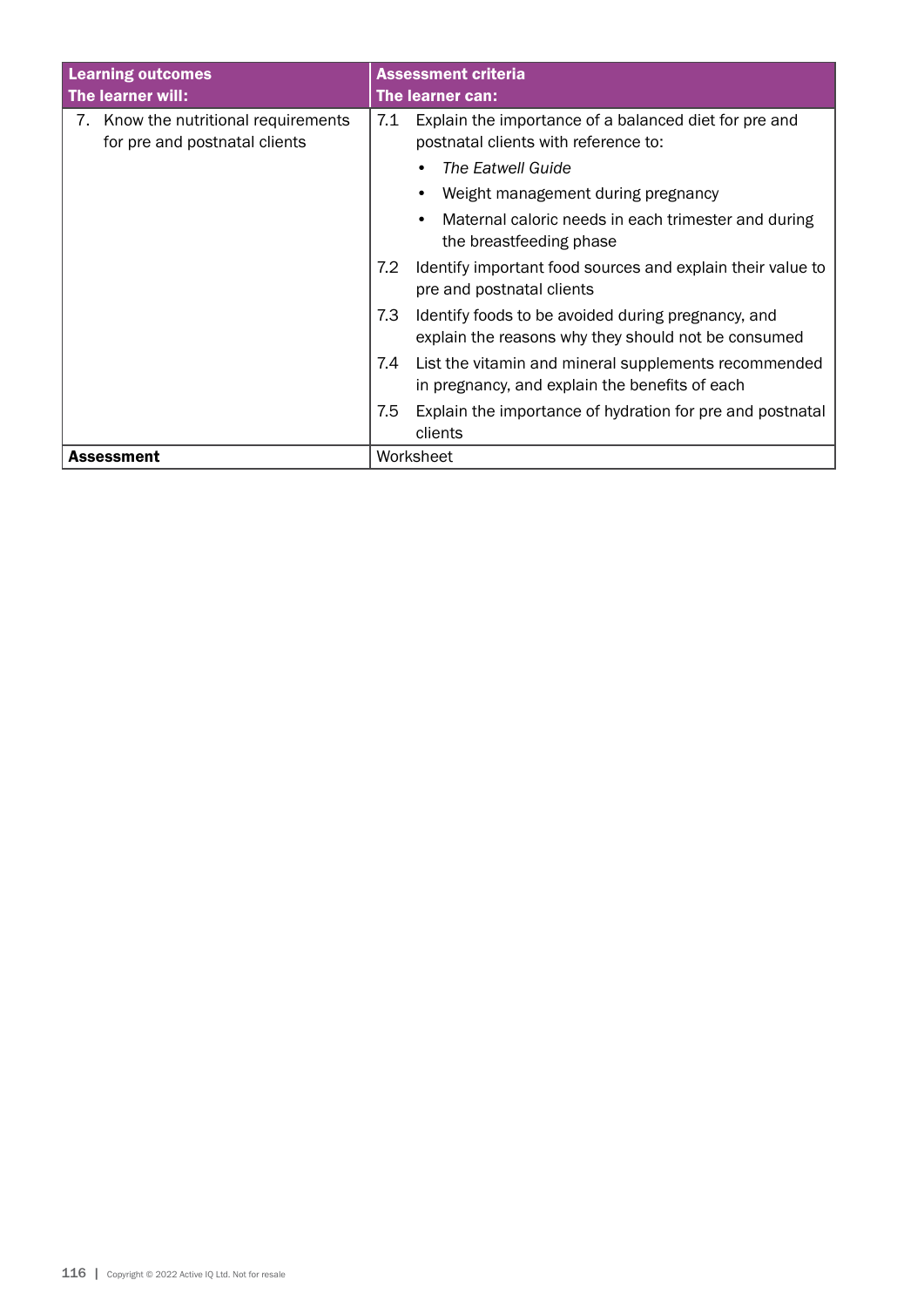## Unit 41 T/617/2149 Level: 3 Unit Title: Programming safe and effective exercise sessions for pre and postnatal clients

| <b>Learning outcomes</b>                                               |         | <b>Assessment criteria</b>                                                                                                                                                  |
|------------------------------------------------------------------------|---------|-----------------------------------------------------------------------------------------------------------------------------------------------------------------------------|
| The learner will:                                                      |         | The learner can:                                                                                                                                                            |
| 1. Be able to design an individualised,<br>safe and effective exercise | 1.1     | Interpret information gathered from a pre or postnatal<br>client                                                                                                            |
| programme for a pre or postnatal<br>client                             | 1.2     | Apply the principles of FITT (frequency, intensity, time,<br>type) to the design of an exercise session for each<br>trimester and the postnatal period. These must include: |
|                                                                        |         | A safe and effective warm-up                                                                                                                                                |
|                                                                        |         | A safe and effective main component                                                                                                                                         |
|                                                                        |         | A safe and effective cool-down                                                                                                                                              |
|                                                                        | 1.3     | Select appropriate types of activity for the client and their<br>stage of pregnancy                                                                                         |
|                                                                        | 1.4     | List the types of activity or positions that should be<br>avoided, and explain the reasons for this. Consider:                                                              |
|                                                                        |         | Each stage of pregnancy                                                                                                                                                     |
|                                                                        |         | The postnatal period                                                                                                                                                        |
|                                                                        | $1.5\,$ | Identify any alternatives or adaptations that are specific<br>to the individual needs and physiological and<br>biomechanical changes related to:                            |
|                                                                        |         | <b>Exercise selection</b>                                                                                                                                                   |
|                                                                        |         | Equipment selection                                                                                                                                                         |
|                                                                        |         | Programme content and timings                                                                                                                                               |
|                                                                        | 1.6     | Apply the guidelines for stretching for:                                                                                                                                    |
|                                                                        |         | Prenatal clients                                                                                                                                                            |
|                                                                        |         | Postnatal clients                                                                                                                                                           |
|                                                                        | 1.7     | Explain the importance of pelvic floor exercises, and<br>factor this into the programme                                                                                     |
|                                                                        | 1.8     | Illustrate the importance of both core and functional<br>training for a pre or postnatal client, and include<br>appropriate exercises in the programme design for the:      |
|                                                                        |         | First trimester                                                                                                                                                             |
|                                                                        |         | Second trimester                                                                                                                                                            |
|                                                                        |         | Third trimester                                                                                                                                                             |
|                                                                        |         | Postnatal period                                                                                                                                                            |
|                                                                        | 1.9     | Explain the importance of monitoring intensity and<br>avoiding overheating, including:                                                                                      |
|                                                                        |         | Methods of monitoring intensity                                                                                                                                             |
|                                                                        |         | Frequency and duration                                                                                                                                                      |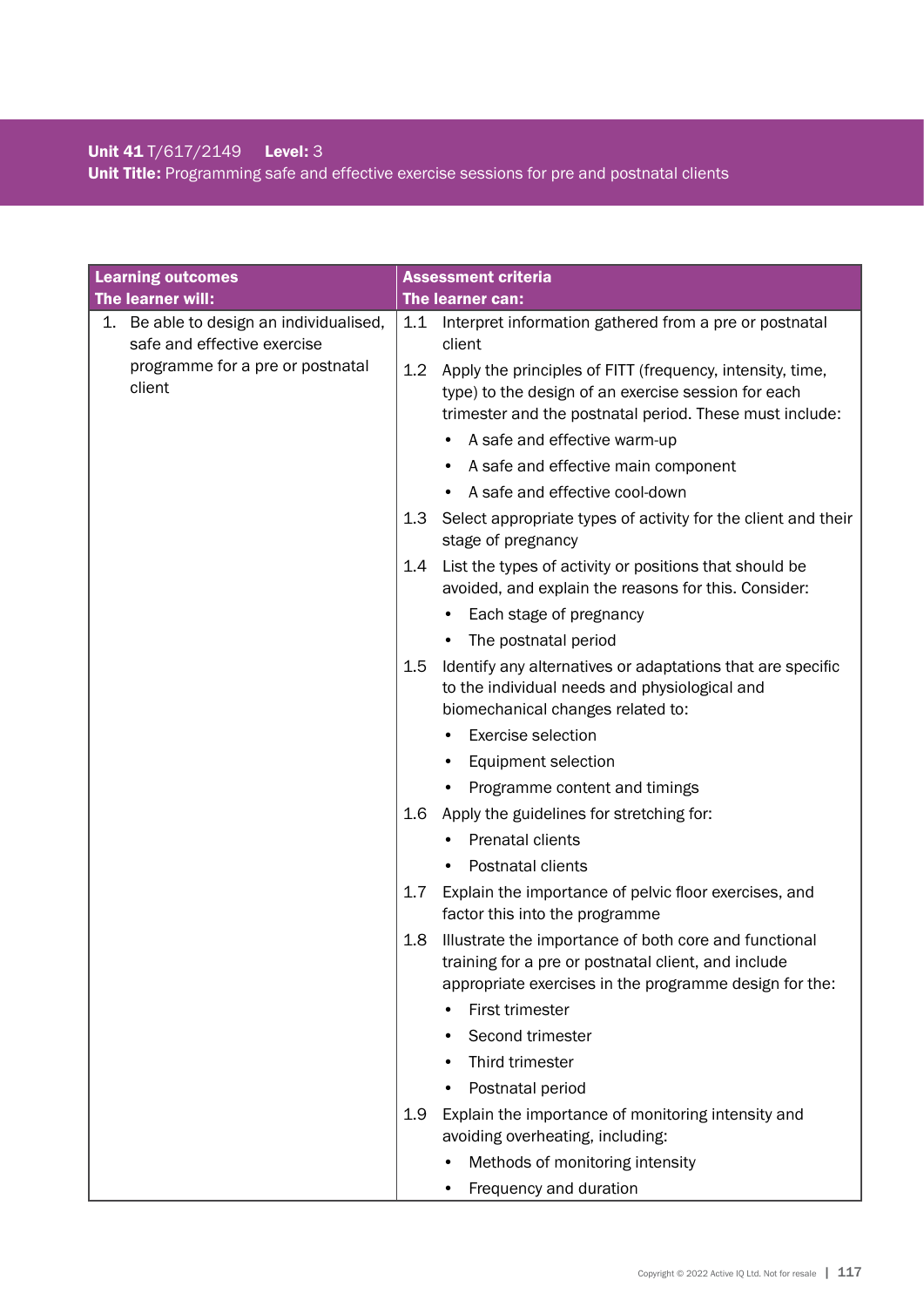| <b>Learning outcomes</b>                                                                                                            | <b>Assessment criteria</b>                                                                                                                                                                                                                                     |  |
|-------------------------------------------------------------------------------------------------------------------------------------|----------------------------------------------------------------------------------------------------------------------------------------------------------------------------------------------------------------------------------------------------------------|--|
| The learner will:                                                                                                                   | The learner can:                                                                                                                                                                                                                                               |  |
| 2. Be able to record an individualised,<br>safe and effective exercise<br>programme for a pre or postnatal                          | Record the programme for each trimester and the<br>2.1<br>postnatal period<br>2.2<br>Arrange the programme so that it is in a format that is                                                                                                                   |  |
| client                                                                                                                              | easy for a pre or postnatal client to use and understand                                                                                                                                                                                                       |  |
| Be able to identify and manage<br>3.<br>specific risks to the pre or postnatal<br>client when participating in physical<br>activity | 3.1<br>Identify any specific risks for the pre or postnatal client<br>when participating in physical activity related to:<br>Client information, barriers and goals<br>Stage of pregnancy and associated risks<br>Type of activity<br>Equipment<br>Environment |  |
|                                                                                                                                     | 3.2<br>Provide general nutrition advice for pre or postnatal<br>clients participating in physical activity                                                                                                                                                     |  |
| <b>Assessment</b>                                                                                                                   | Case study                                                                                                                                                                                                                                                     |  |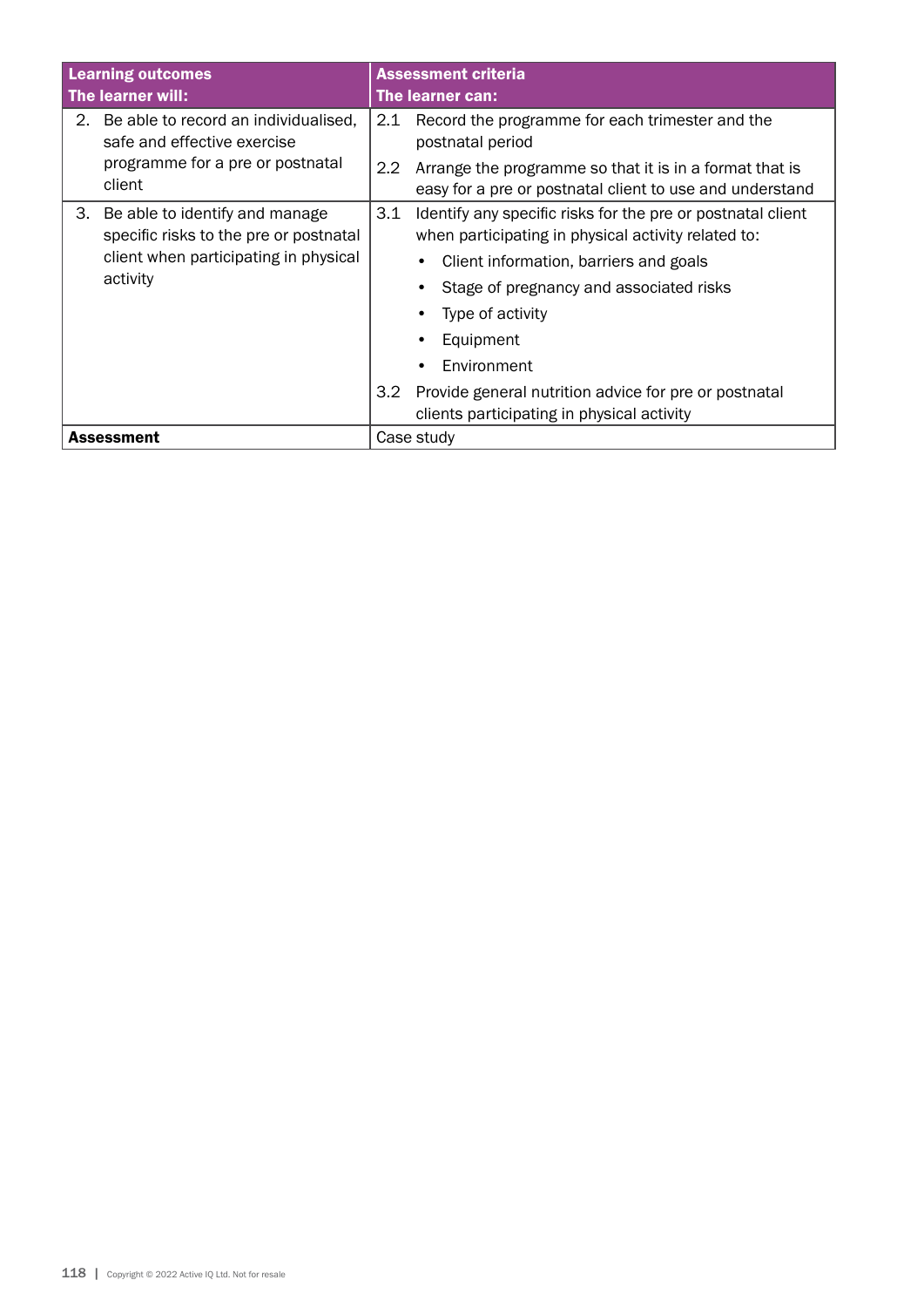## Unit 42 J/617/4004 Level: 2 Unit Title: Physical activity, health, fitness, nutritional and development considerations for adolescents

|    | <b>Learning outcomes</b>   |                  | <b>Assessment criteria</b>                                              |
|----|----------------------------|------------------|-------------------------------------------------------------------------|
|    | The learner will:          |                  | The learner can:                                                        |
| 1. | Understand the stages of   |                  | 1.1 Describe the three stages of adolescence:                           |
|    | adolescent development     |                  | Early                                                                   |
|    |                            |                  | Middle                                                                  |
|    |                            |                  | Late                                                                    |
|    |                            | 1.2              | Summarise the characteristics of physical development<br>in adolescents |
|    |                            | 1.3 <sup>°</sup> | Summarise the characteristics of mental and emotional                   |
|    |                            |                  | development in adolescents                                              |
| 2. | Know how to assess teenage | 2.1              | Outline the national statistics in relation to teenage                  |
|    | obesity                    |                  | obesity                                                                 |
|    |                            | 2.2              | Calculate BMI for adolescents                                           |
|    |                            | 2.3              | Define the classifications for the following BMI ranges:                |
|    |                            |                  | Underweight<br>٠                                                        |
|    |                            |                  | Healthy weight                                                          |
|    |                            |                  | Overweight                                                              |
|    |                            |                  | Obese                                                                   |
|    |                            | 2.4              | State the benefits and limitations of using BMI for                     |
|    |                            |                  | adolescents                                                             |
|    |                            | 2.5              | State the consequences of ignoring teenage obesity                      |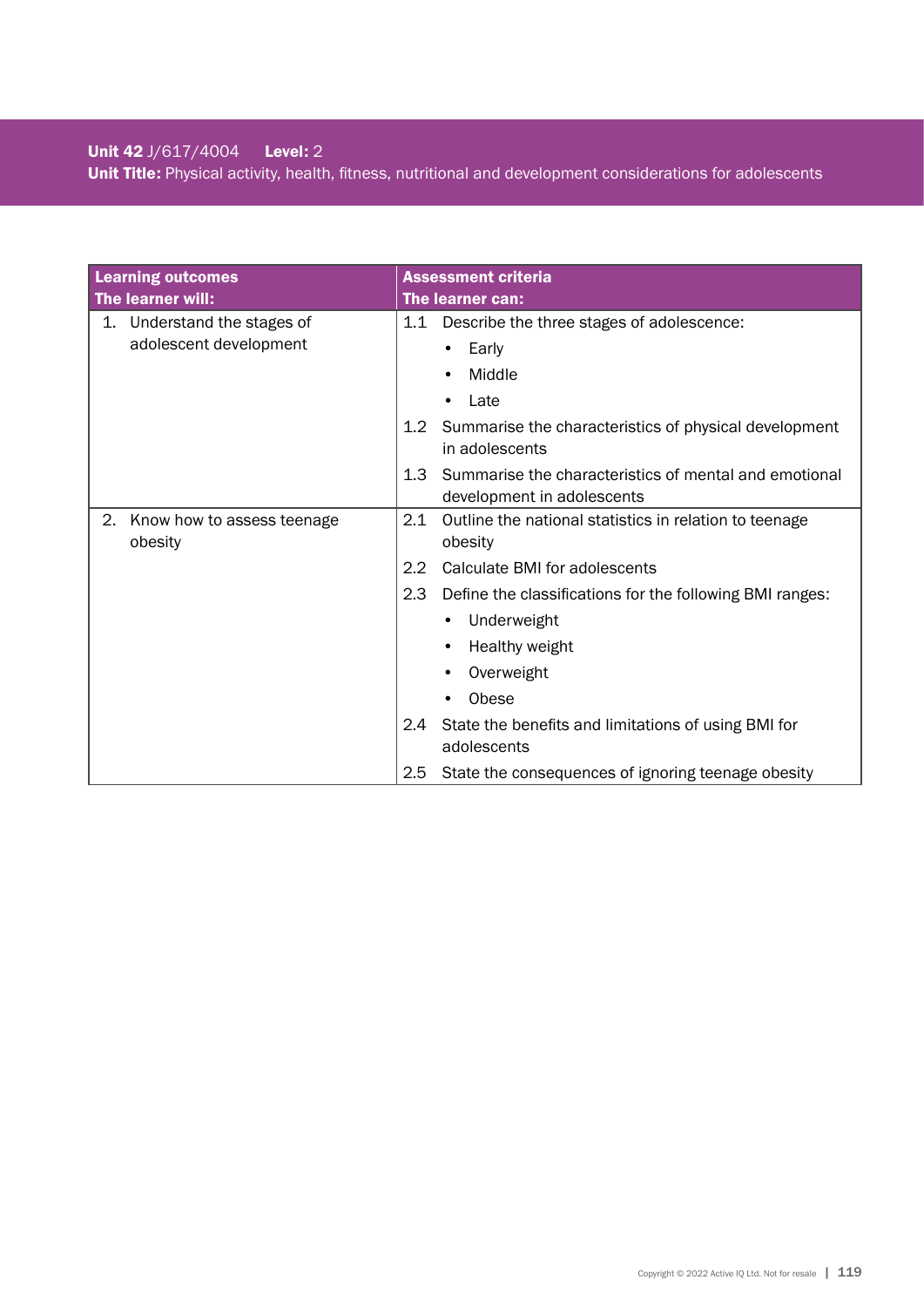| <b>Learning outcomes</b>                                                 | <b>Assessment criteria</b>                                                                               |
|--------------------------------------------------------------------------|----------------------------------------------------------------------------------------------------------|
| The learner will:                                                        | The learner can:                                                                                         |
| 3.<br>Understand the physiological                                       | 3.1<br>Describe bone growth                                                                              |
| changes and the effects of physical                                      | 3.2<br>List lifestyle factors that affect bone growth                                                    |
| activity in adolescents                                                  | 3.3<br>State the growth characteristics in adolescents                                                   |
|                                                                          | 3.4<br>State the potential effects of excessive training on<br>adolescents                               |
|                                                                          | 3.5<br>Describe the common growth-related injuries, to include:                                          |
|                                                                          | Growth plate fractures                                                                                   |
|                                                                          | Severs disease                                                                                           |
|                                                                          | Osgood Schlatter's disease                                                                               |
|                                                                          | Osteochondritis                                                                                          |
|                                                                          | Scoliosis<br>٠                                                                                           |
|                                                                          | Scheuermann's disease                                                                                    |
|                                                                          | List ways of preventing growth-related injuries<br>3.6                                                   |
|                                                                          | 3.7<br>Differentiate between the cardiorespiratory system of an<br>adult and an adolescent               |
|                                                                          | Describe the effects of physical activity on the<br>3.8                                                  |
|                                                                          | cardiovascular system of an adolescent                                                                   |
|                                                                          | Differentiate between the endocrine and hormonal<br>3.9<br>system of an adult and an adolescent          |
|                                                                          | 3.10 Describe the implications of extended bouts of high-<br>intensity training on an adolescent         |
|                                                                          | 3.11 Describe the effects of physical activity on the endocrine<br>and hormonal systems of an adolescent |
| Understand the mental health<br>4.<br>issues and psychosocial challenges | 4.1<br>Describe the causes and effects of teenage mental<br>health issues, for example:                  |
| faced by adolescents                                                     | Depression                                                                                               |
|                                                                          | Anxiety                                                                                                  |
|                                                                          | Addictions                                                                                               |
|                                                                          | 4.2<br>List the social issues that can affect adolescents, for                                           |
|                                                                          | example:                                                                                                 |
|                                                                          | Smoking                                                                                                  |
|                                                                          | <b>Drugs</b><br>Alcohol                                                                                  |
|                                                                          | Social media                                                                                             |
|                                                                          |                                                                                                          |
|                                                                          | Body image<br><b>Bullying</b>                                                                            |
|                                                                          | Technology/gaming                                                                                        |
|                                                                          | Identify the common causes of eating disorders<br>4.3                                                    |
|                                                                          | Describe the signs of common eating disorders<br>4.4                                                     |
|                                                                          | 4.5<br>List the barriers that adolescents may have in leading an                                         |
|                                                                          | active lifestyle                                                                                         |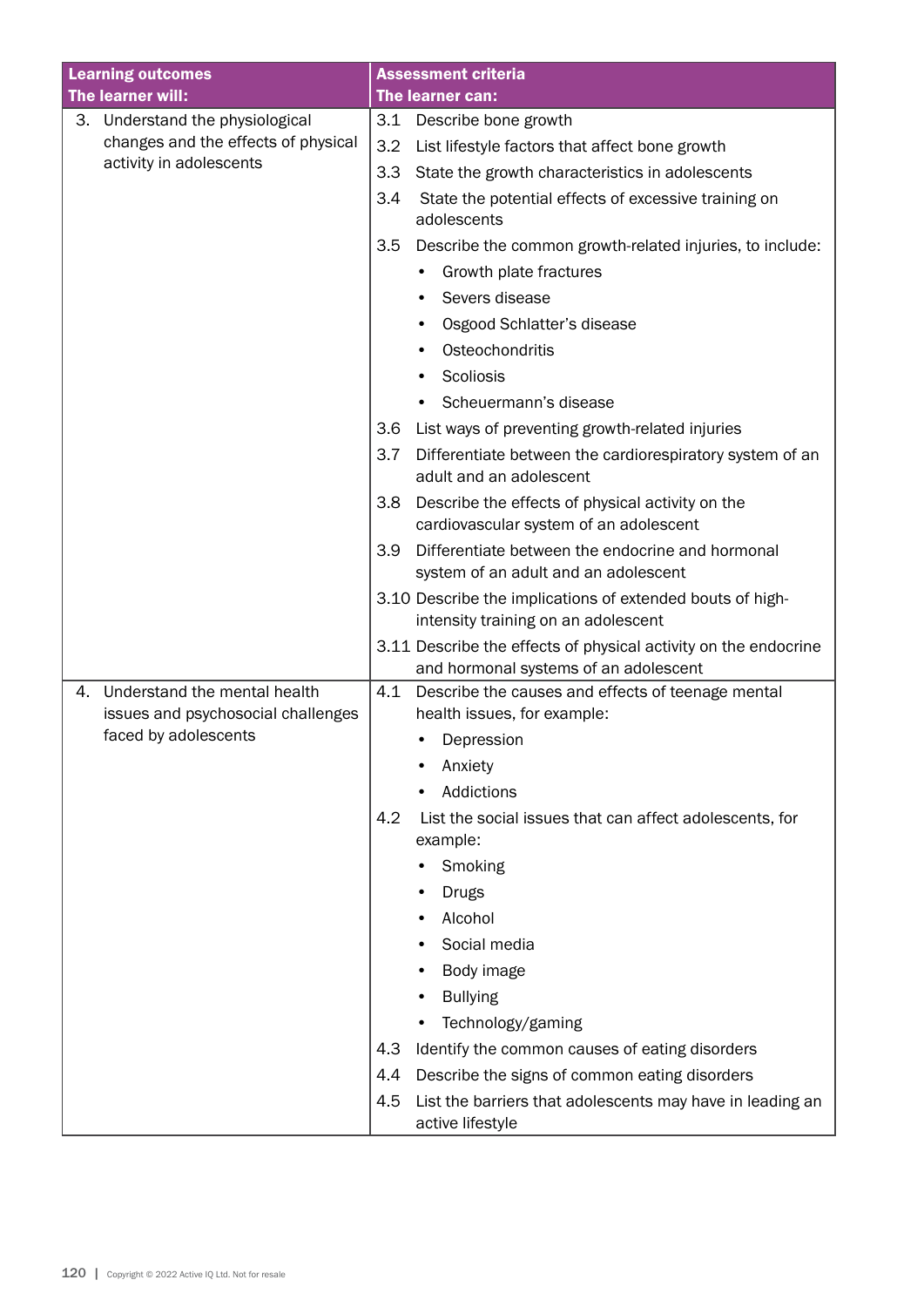| <b>Learning outcomes</b> |                                                                    |     | <b>Assessment criteria</b>                                                                                                                 |
|--------------------------|--------------------------------------------------------------------|-----|--------------------------------------------------------------------------------------------------------------------------------------------|
| The learner will:        |                                                                    |     | The learner can:                                                                                                                           |
| 5.                       | Understand the nutritional needs of<br>adolescents                 | 5.1 | Explain the importance of a balanced diet during<br>adolescence                                                                            |
|                          |                                                                    | 5.2 | Identify important food sources to adolescent<br>development and explain their value                                                       |
|                          |                                                                    | 5.3 | Describe how adolescents typically develop poor eating<br>habits                                                                           |
|                          |                                                                    | 5.4 | Explain the ways in which healthy eating can be<br>encouraged                                                                              |
| 6.                       | Understand the motivators and<br>benefits of physical activity for | 6.1 | Describe the benefits of taking part in physical activities<br>for an adolescent, to include:                                              |
|                          | adolescents                                                        |     | Physiological benefits                                                                                                                     |
|                          |                                                                    |     | Psychological benefits                                                                                                                     |
|                          |                                                                    |     | Social benefits                                                                                                                            |
|                          |                                                                    | 6.2 | Give examples of motivators that would encourage<br>adolescents to take part in physical activities, to include:                           |
|                          |                                                                    |     | Physiological motivators                                                                                                                   |
|                          |                                                                    |     | Psychological motivators<br>$\bullet$                                                                                                      |
|                          |                                                                    |     | Social motivators                                                                                                                          |
|                          |                                                                    | 6.3 | Describe how the performance capabilities of<br>adolescents are affected by their physical, mental,<br>cognitive and emotional development |
|                          |                                                                    | 6.4 | Give examples of how you would adapt physical activities<br>for adolescents to reflect their performance capabilities                      |
|                          | 7. Understand how to encourage<br>adolescents to adopt an active,  | 7.1 | State the importance of promoting an active, healthy<br>lifestyle                                                                          |
|                          | healthy lifestyle                                                  | 7.2 | List ways in which adolescents can be inspired and<br>motivated to become more active                                                      |
|                          | <b>Assessment</b>                                                  |     | Worksheet                                                                                                                                  |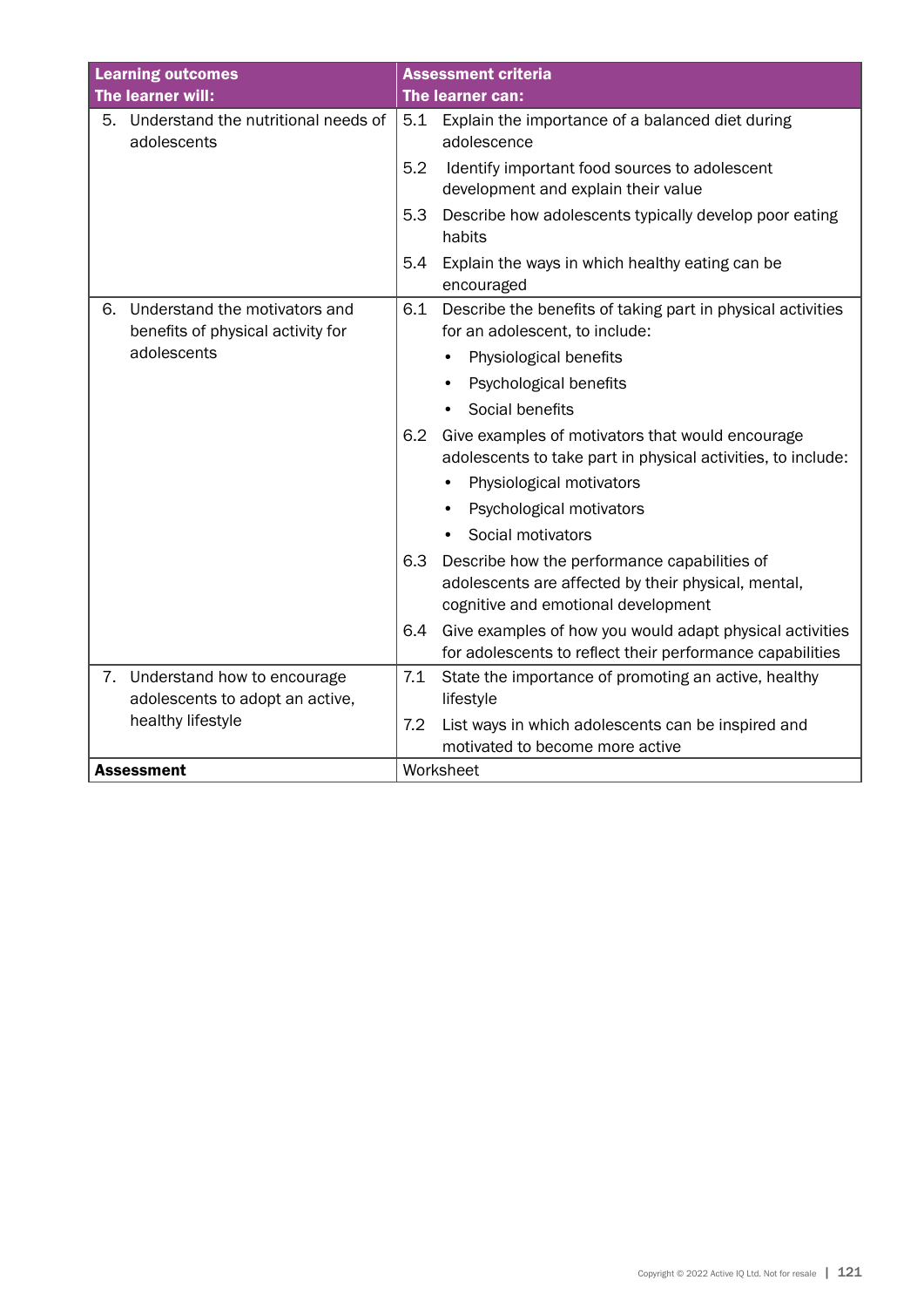## Unit 43 L/617/4005 Level: 2 Unit Title: Programming safe and effective physical activity sessions for adolescents

| <b>Learning outcomes</b> |                                                                       |                  | <b>Assessment criteria</b>                                                                                                                                                                                                   |
|--------------------------|-----------------------------------------------------------------------|------------------|------------------------------------------------------------------------------------------------------------------------------------------------------------------------------------------------------------------------------|
|                          | The learner will:                                                     |                  | The learner can:                                                                                                                                                                                                             |
| 1.                       | Understand the legal and<br>professional requirements for             | 1.1              | State the relevant UN guidelines on the rights of children/<br>adolescents                                                                                                                                                   |
|                          | leading physical activity sessions                                    | 1.2              | State the importance of maintaining professional<br>boundaries when working with adolescents                                                                                                                                 |
|                          |                                                                       | 1.3              | Describe ways to maintain professional boundaries when<br>working with adolescents, to include:                                                                                                                              |
|                          |                                                                       |                  | Safeguarding children and vulnerable young adults                                                                                                                                                                            |
|                          |                                                                       |                  | Duty of care parental consent for those under 18                                                                                                                                                                             |
|                          |                                                                       |                  | Storing and sharing of personal data                                                                                                                                                                                         |
|                          |                                                                       | 1.4              | Explain the insurance requirements when working as a<br>physical activity professional                                                                                                                                       |
| 2.                       | Understand the key legislation and<br>organisational requirements for | 2.1              | State what is meant by safeguarding children and<br>vulnerable young adults                                                                                                                                                  |
|                          | safeguarding and protecting<br>children and vulnerable adults         | $2.2\phantom{0}$ | Give examples of where to seek advice and support on<br>safeguarding and protecting children and young people                                                                                                                |
|                          |                                                                       | 2.3              | Give examples of an organisation's policies and<br>procedures related to safeguarding and protecting<br>children and young people                                                                                            |
|                          |                                                                       | 2.4              | Explain the importance of following an organisation's<br>safeguarding policy and procedures                                                                                                                                  |
|                          |                                                                       | 2.5              | Explain their responsibility when implementing the<br>organisation's safeguarding policy and procedures; and<br>state who is responsible for safeguarding and protecting<br>children and young people within an organisation |
| З.                       | Know the current recommended<br>physical activity guidelines for      | 3.1              | State the current Chief Medical Officer's physical activity<br>guidelines for adolescents                                                                                                                                    |
|                          | adolescents                                                           | 3.2              | State the current best practice when delivering the<br>following for adolescents:                                                                                                                                            |
|                          |                                                                       |                  | Cardiovascular training                                                                                                                                                                                                      |
|                          |                                                                       |                  | Strength training                                                                                                                                                                                                            |
|                          |                                                                       |                  | Flexibility/mobility training                                                                                                                                                                                                |
|                          |                                                                       |                  | Motor skills training                                                                                                                                                                                                        |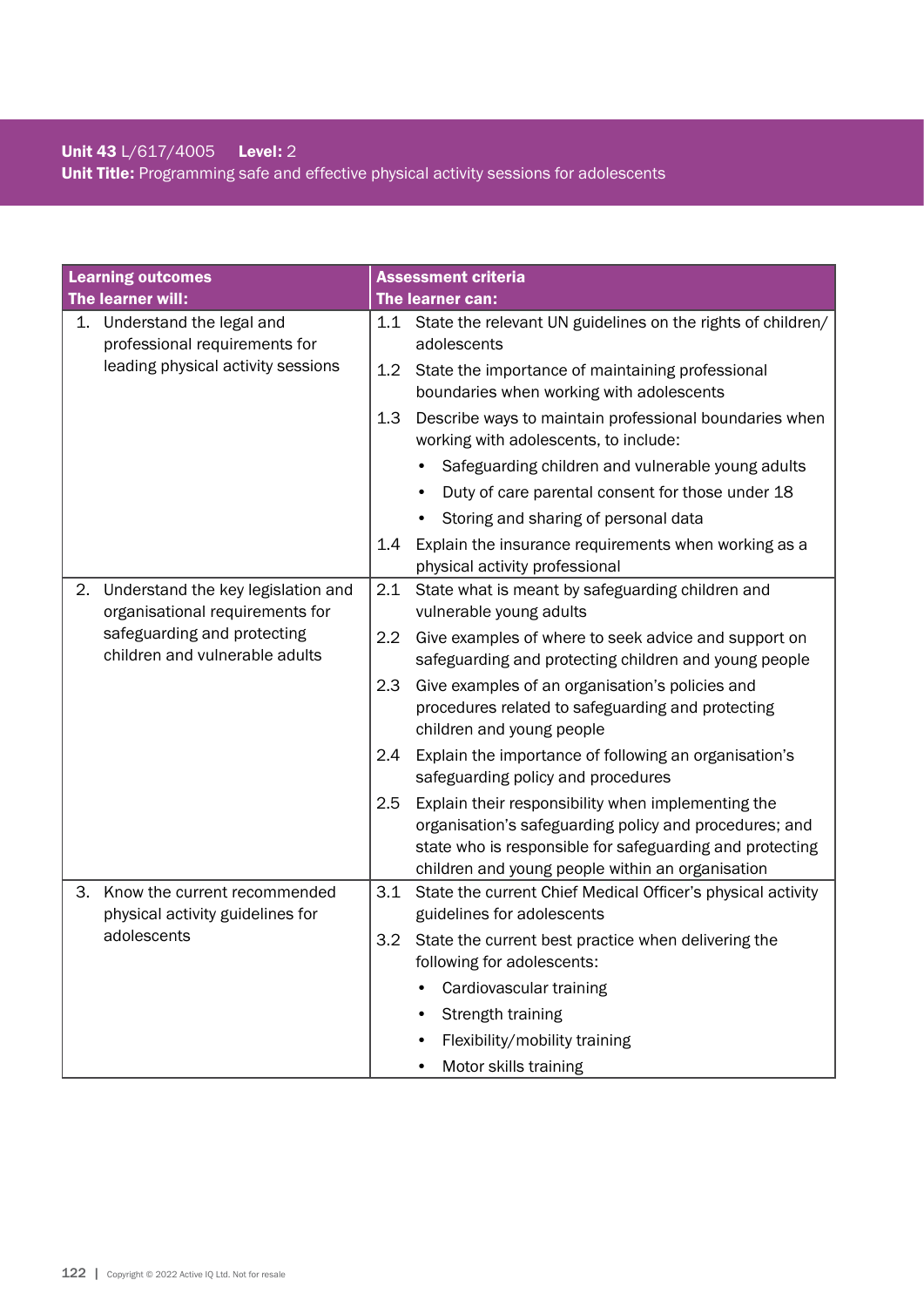| <b>Learning outcomes</b> |                                                                         |     | <b>Assessment criteria</b>                                                                                            |  |
|--------------------------|-------------------------------------------------------------------------|-----|-----------------------------------------------------------------------------------------------------------------------|--|
| The learner will:        |                                                                         |     | The learner can:                                                                                                      |  |
|                          | 4. Understand how to assess the                                         | 4.1 | Describe the benefits of pre-exercise screening                                                                       |  |
|                          | suitability of physical activities and<br>exercises for adolescents     | 4.2 | List appropriate physical activity/fitness tests for<br>adolescents                                                   |  |
|                          |                                                                         | 4.3 | Explain the benefits and limitations of using fitness tests<br>with adolescents                                       |  |
|                          |                                                                         | 4.4 | Give examples of suitable open-ended questions to ask<br>adolescents in order to assess their current activity levels |  |
| 5.                       | Understand how to select suitable<br>activities and equipment for the   | 5.1 | Give examples of activities and equipment for each stage<br>of adolescence specific to own area of expertise          |  |
|                          | stages of adolescence                                                   | 5.2 | Describe how to maintain safe behaviour in a physical<br>activity session                                             |  |
|                          |                                                                         | 5.3 | List the types of activity that should be avoided and<br>explain the reason for this                                  |  |
| 6.                       | Understand how to lead safe and<br>effective physical activity sessions | 6.1 | List the instructional qualities that are essential when<br>working with adolescents                                  |  |
|                          | for adolescents                                                         | 6.2 | Describe how to teach a safe and effective physical<br>activity session                                               |  |
|                          |                                                                         | 6.3 | Give examples of how to adapt one's teaching approach<br>when working with adolescents                                |  |
|                          | 7. Be able to plan a safe, effective and                                | 7.1 | Identify appropriate aims for the session                                                                             |  |
|                          | inclusive physical activity/fitness<br>session for adolescents          | 7.2 | Identify potential risks and hazards that may affect the<br>safety of the participants                                |  |
|                          |                                                                         | 7.3 | Select appropriate activities and equipment for the<br>session and the participants                                   |  |
|                          |                                                                         | 7.4 | Identify appropriate teaching points, adaptations and<br>progressions                                                 |  |
|                          |                                                                         | 7.5 | Create an inclusive physical activity session plan suitable<br>for adolescents, to include:                           |  |
|                          |                                                                         |     | Warm-up                                                                                                               |  |
|                          |                                                                         |     | Main component                                                                                                        |  |
|                          |                                                                         |     | Cool-down                                                                                                             |  |
|                          | <b>Assessment</b>                                                       |     | Worksheet                                                                                                             |  |
|                          |                                                                         |     | Assignment                                                                                                            |  |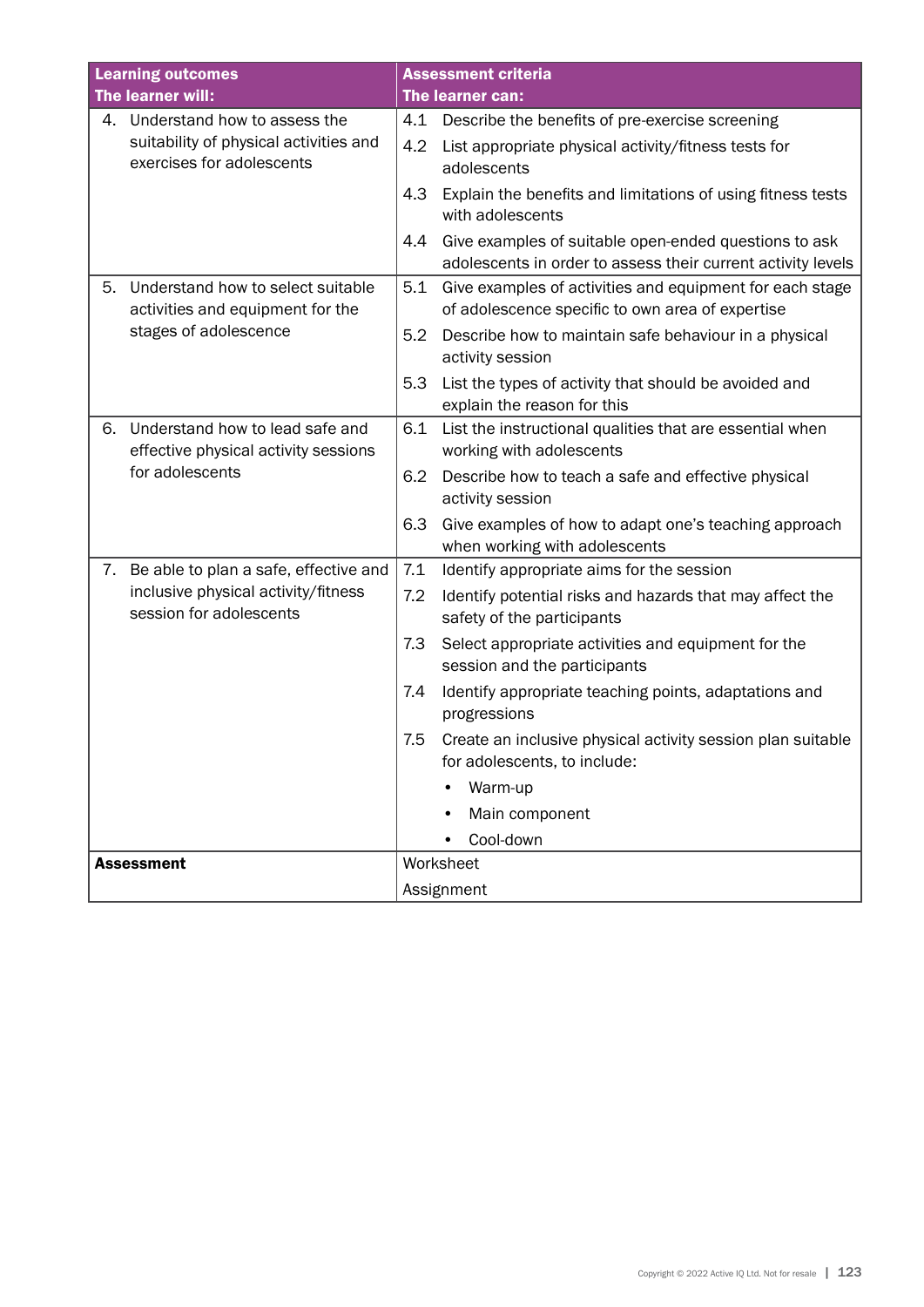## Unit 44 F/615/4012 Level: 3 Unit Title: Applied anatomy and physiology for exercise, health and fitness

| <b>Learning outcomes</b>                                                     | <b>Assessment criteria</b>                                                                                             |  |  |
|------------------------------------------------------------------------------|------------------------------------------------------------------------------------------------------------------------|--|--|
| The learner will:                                                            | <b>The learner can:</b>                                                                                                |  |  |
| 1. Know the structure and function of<br>the cardiovascular system in        | 1.1<br>Describe the structures of the heart and their functions,<br>including:                                         |  |  |
| relation to health and fitness                                               | chambers                                                                                                               |  |  |
|                                                                              | valves                                                                                                                 |  |  |
|                                                                              | blood vessels                                                                                                          |  |  |
|                                                                              | List the order in which blood flows through the<br>$1.2\,$<br>cardiovascular system                                    |  |  |
|                                                                              | 1.3<br>Explain the stages of progression in atherosclerosis                                                            |  |  |
|                                                                              | Describe the immediate blood pressure response to<br>1.4<br>exercise, to include:                                      |  |  |
|                                                                              | the Valsalva manoeuvre                                                                                                 |  |  |
|                                                                              | Describe the effects of different forms of exercise training<br>1.5<br>on blood pressure over time                     |  |  |
|                                                                              | Identify the blood pressure classifications and associated<br>1.6<br>health risks                                      |  |  |
|                                                                              | 1.7<br>Describe the cardiovascular benefits and adaptations to<br>different forms of exercise, to include:             |  |  |
|                                                                              | endurance training                                                                                                     |  |  |
|                                                                              | interval training<br>٠                                                                                                 |  |  |
|                                                                              | resistance training                                                                                                    |  |  |
|                                                                              | relaxation training                                                                                                    |  |  |
| Know the structure and function of<br>2.<br>the skeletal system structure in | 2.1<br>Identify the anatomical planes of motion for different<br>joint actions and exercises                           |  |  |
| relation to health and fitness                                               | Identify the joint actions and typical ranges of movement<br>2.2<br>of the major joints of the body                    |  |  |
|                                                                              | Describe the benefits and risks of weight-bearing exercise<br>2.3<br>for the bones and joints                          |  |  |
|                                                                              | Describe the common injury risks at each of the major<br>2.4<br>joints and the movements that are likely to cause them |  |  |
|                                                                              | Explain common postural patterns, their associated<br>2.5<br>muscle imbalances and the problems these can cause        |  |  |
|                                                                              | Describe the relationship between the structure and<br>2.6<br>function of the skeleton                                 |  |  |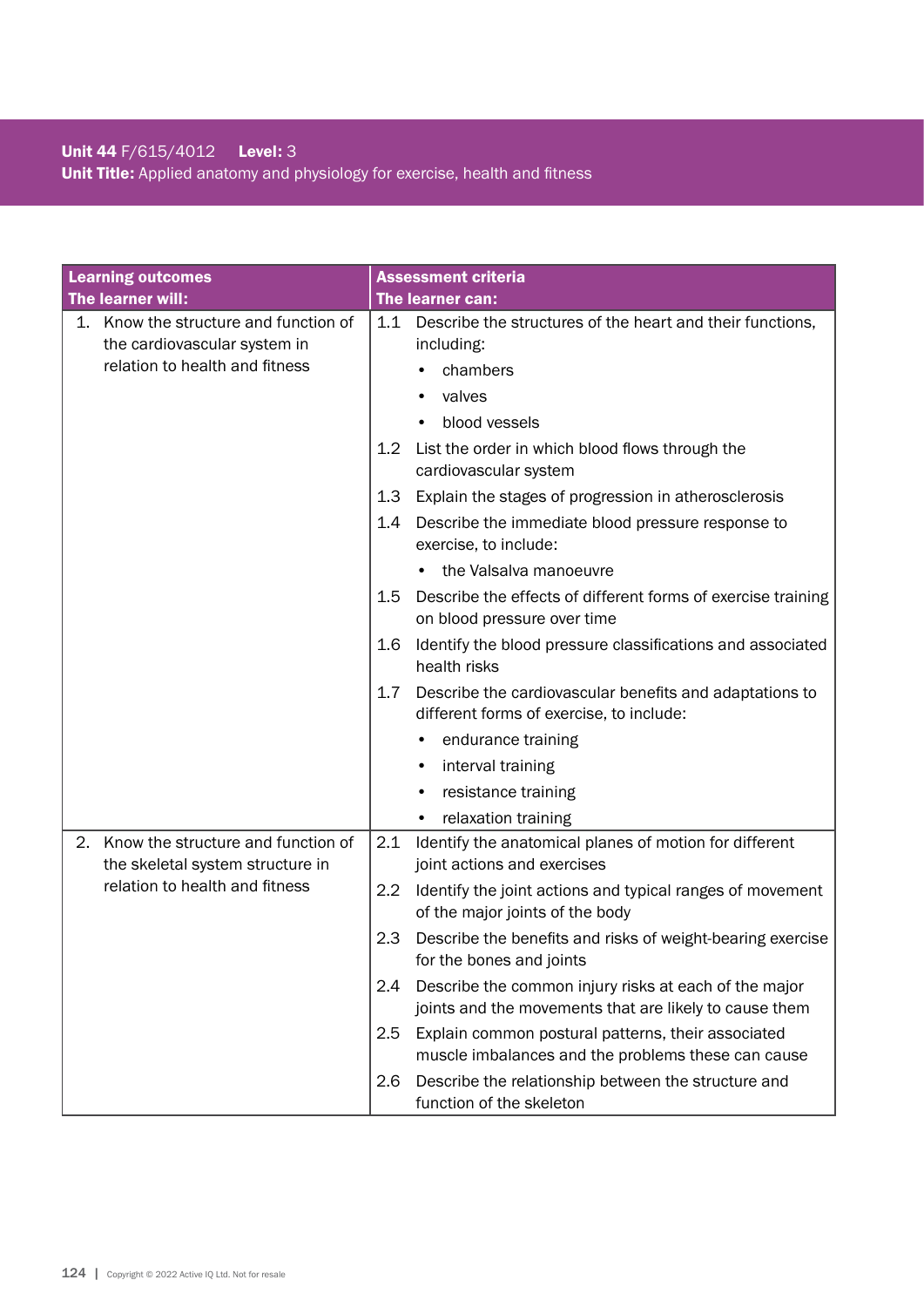| <b>Learning outcomes</b> |                                                                            |     | <b>Assessment criteria</b>                                                                                                                   |
|--------------------------|----------------------------------------------------------------------------|-----|----------------------------------------------------------------------------------------------------------------------------------------------|
| The learner will:        |                                                                            |     | The learner can:                                                                                                                             |
| 3.                       | Know the structure and function of<br>the myofascial system in relation to | 3.1 | Describe the structure and function of muscle fibres and<br>their components                                                                 |
|                          | health and fitness                                                         | 3.2 | Describe the stages of the sliding filament theory                                                                                           |
|                          |                                                                            | 3.3 | Describe the effects of exercise intensity and duration on<br>muscle fibre recruitment and adaptation by the different<br>muscle fibre types |
|                          |                                                                            | 3.4 | Name the locations of the attachment sites for the major<br>muscles of the body                                                              |
|                          |                                                                            | 3.5 | Explain the isolated muscle actions responsible for<br>producing specific body movements                                                     |
|                          |                                                                            | 3.6 | Explain the roles of muscles in integrated movements of<br>the body compared to their isolated muscle actions                                |
|                          |                                                                            | 3.7 | Identify causative factors, symptoms and recovery<br>strategies for delayed onset muscle soreness (DOMS)                                     |
|                          |                                                                            | 3.8 | Describe the structure and functions of the different<br>types of connective tissue                                                          |
| 4.                       | Know the structure and function of                                         | 4.1 | Describe the components of the nervous system, to                                                                                            |
|                          | the nervous system in relation to                                          |     | include:                                                                                                                                     |
|                          | health and fitness                                                         |     | central nervous system                                                                                                                       |
|                          |                                                                            |     | peripheral nervous system                                                                                                                    |
|                          |                                                                            |     | somatic branch of the peripheral nervous system                                                                                              |
|                          |                                                                            |     | autonomic branch of the peripheral nervous system                                                                                            |
|                          |                                                                            | 4.2 | Describe the structure and function of a neuron                                                                                              |
|                          |                                                                            | 4.3 | Describe the structure and function of a motor unit                                                                                          |
|                          |                                                                            | 4.4 | State the 'all or nothing' law of muscle contraction and<br>the size principle of motor unit recruitment                                     |
|                          |                                                                            | 4.5 | Explain the stages in the process of the stretch reflex and<br>inverse stretch reflex                                                        |
|                          |                                                                            | 4.6 | Describe the structure and function of muscle spindles                                                                                       |
|                          |                                                                            | 4.7 | Describe the structure and function of golgi tendon<br>organs                                                                                |
|                          |                                                                            | 4.8 | Explain the definition and function of autogenic inhibition                                                                                  |
|                          |                                                                            | 4.9 | Explain the definition and function of reciprocal inhibition                                                                                 |
|                          |                                                                            |     | 4.10 Explain the neuromuscular adaptations associated with<br>different types of exercise and their benefits for<br>performance              |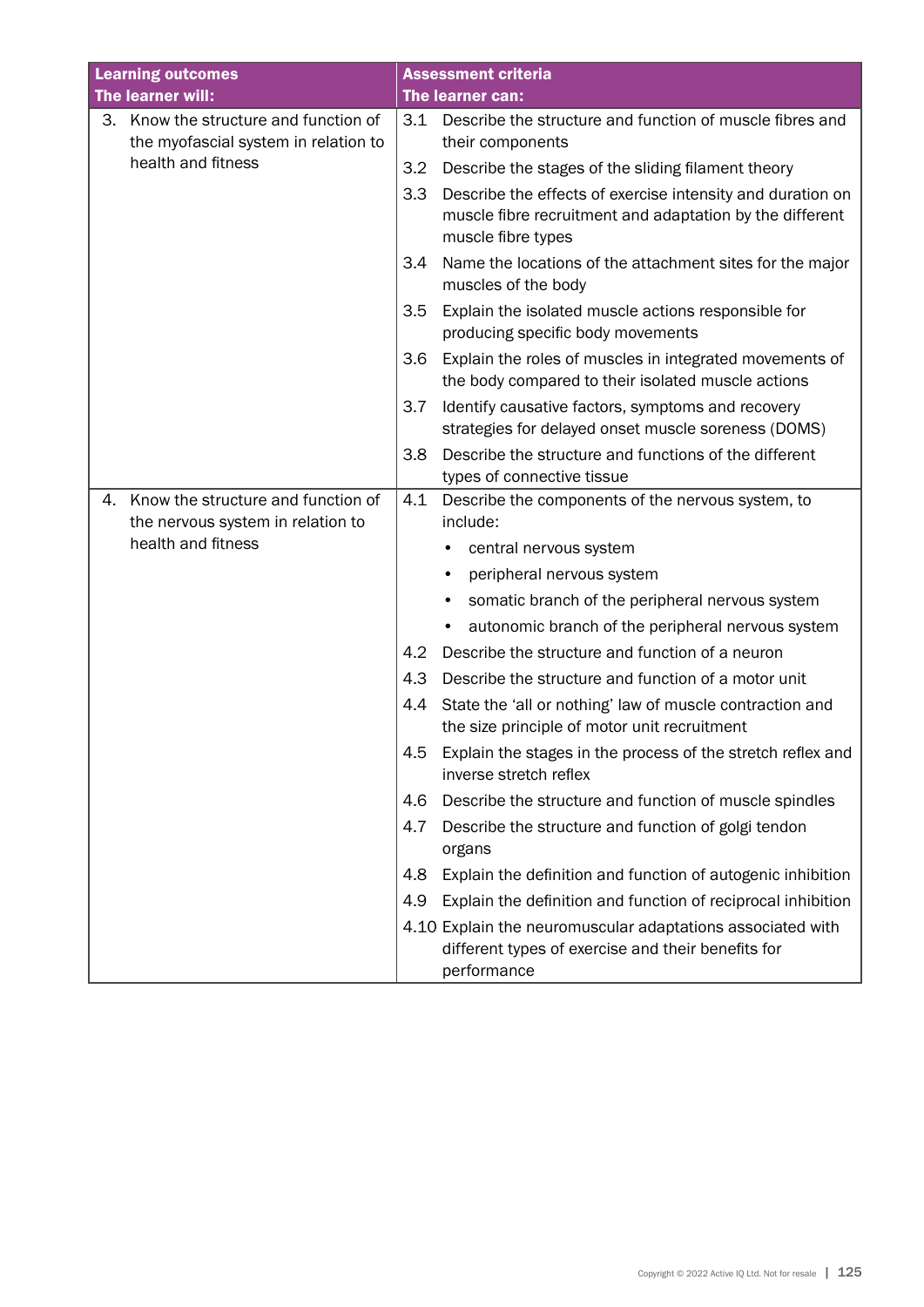| <b>Learning outcomes</b>                                                                              | <b>Assessment criteria</b>                                                                                                                              |  |
|-------------------------------------------------------------------------------------------------------|---------------------------------------------------------------------------------------------------------------------------------------------------------|--|
| The learner will:                                                                                     | The learner can:                                                                                                                                        |  |
| Know the structure and function of<br>5.<br>the endocrine system in relation to<br>health and fitness | Describe the role of the endocrine system<br>5.1<br>5.2<br>Recognise the location, structure and functions of the                                       |  |
|                                                                                                       | endocrine glands of the body<br>5.3<br>Describe the main functions of hormones in the body, to<br>include:                                              |  |
|                                                                                                       | growth hormone                                                                                                                                          |  |
|                                                                                                       | thyroid hormones                                                                                                                                        |  |
|                                                                                                       | corticosteroids                                                                                                                                         |  |
|                                                                                                       | catecholamines                                                                                                                                          |  |
|                                                                                                       | insulin                                                                                                                                                 |  |
|                                                                                                       | glucagon                                                                                                                                                |  |
|                                                                                                       | Explain the lifestyle factors that affect endocrine health<br>5.4                                                                                       |  |
| Understand the role of the energy<br>6.<br>systems in relation to physical                            | Describe the energy substrates and by-products of each<br>6.1<br>energy system                                                                          |  |
| activity, exercise and training                                                                       | 6.2<br>Explain the processes by which adenosine triphosphate<br>(ATP) is re-synthesised in each energy system                                           |  |
|                                                                                                       | 6.3<br>Explain the relative contribution of each energy system to<br>total energy expended in activities with different<br>characteristics, to include: |  |
|                                                                                                       | intensity                                                                                                                                               |  |
|                                                                                                       | duration                                                                                                                                                |  |
|                                                                                                       | type                                                                                                                                                    |  |
| Know the structure and function of<br>7.<br>the digestive system in relation to                       | Describe the structure of each section of the<br>7.1<br>gastrointestinal tract in relation to its functions                                             |  |
| health and fitness                                                                                    | 7.2<br>Describe the location and functions of each of the<br>digestive organs                                                                           |  |
|                                                                                                       | Explain the role of the digestive system in maintaining<br>7.3<br>health                                                                                |  |
|                                                                                                       | Explain the implications of different dietary practices for<br>7.4<br>the digestive system                                                              |  |
|                                                                                                       | Explain the importance of physical activity for digestive<br>7.5<br>system health                                                                       |  |
| <b>Assessment</b>                                                                                     | Theory paper                                                                                                                                            |  |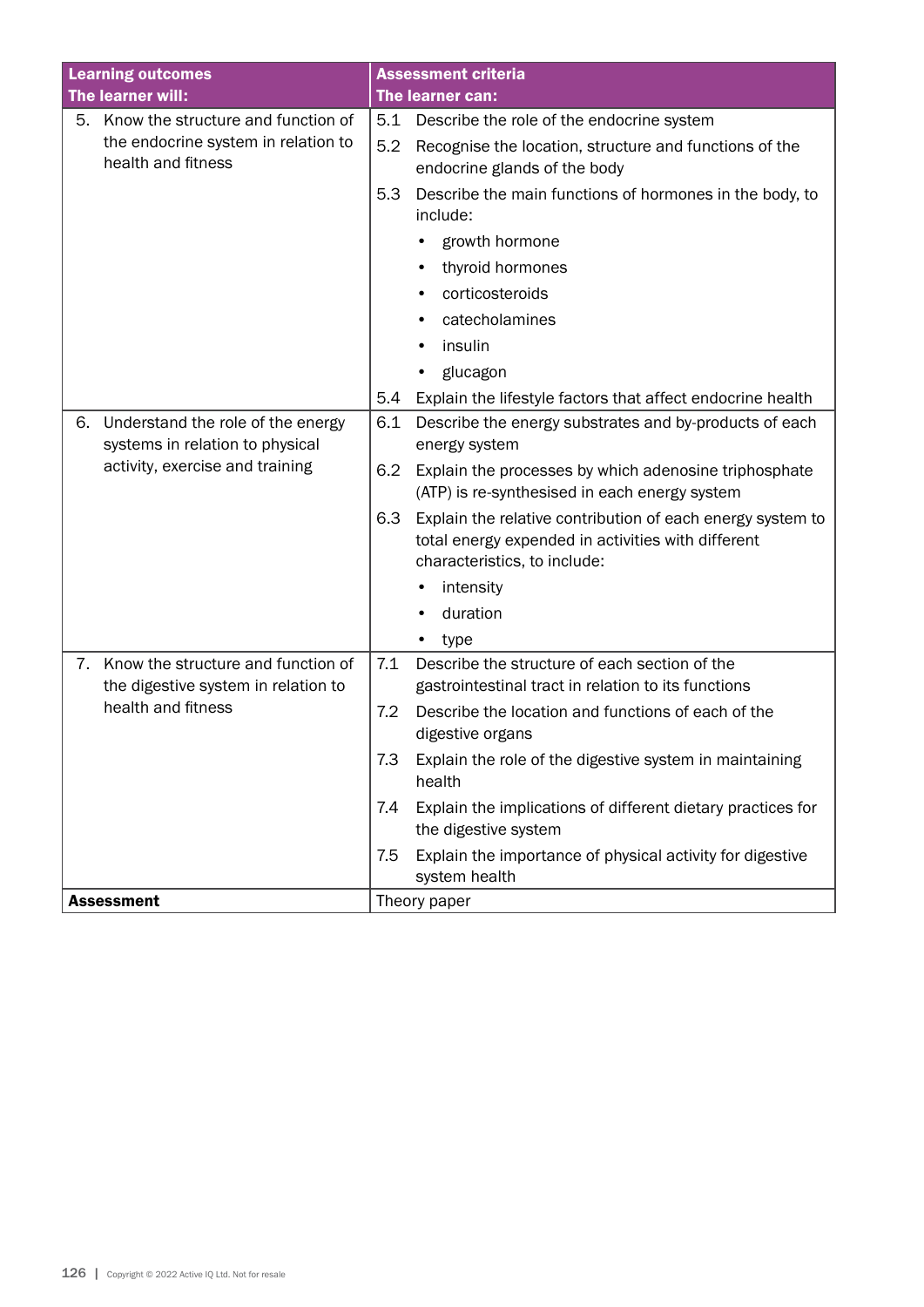| <b>Learning outcomes</b>                                                                           | Assessment criteria                                                                                                                                                                                                                                                                                                                                                                                                                                                                  |  |  |
|----------------------------------------------------------------------------------------------------|--------------------------------------------------------------------------------------------------------------------------------------------------------------------------------------------------------------------------------------------------------------------------------------------------------------------------------------------------------------------------------------------------------------------------------------------------------------------------------------|--|--|
| The learner will:                                                                                  | The learner can:                                                                                                                                                                                                                                                                                                                                                                                                                                                                     |  |  |
| 1. Understand the prevalence of<br>long-term conditions in the UK                                  | 1.1<br>Explain what is meant by a long-term condition<br>Describe the prevalence of people living with long-term<br>1.2<br>conditions<br>1.3<br>Describe the socio-economic impact of the increasing<br>number of people living with long-term conditions                                                                                                                                                                                                                            |  |  |
| Understand the prevalence of<br>2.<br>lifestyle behaviours associated with<br>long-term conditions | 2.1<br>Describe the prevalence of lifestyle behaviours<br>associated with long-term conditions, to include:<br>Physical inactivity<br>Poor diet<br><b>Stress</b><br>Sleep deprivation<br>Smoking and drugs<br>Alcohol misuse                                                                                                                                                                                                                                                         |  |  |
| Understand the socio-demographic<br>З.<br>causes of long-term conditions in<br>the UK              | 3.1<br>Describe the World Health Organization's determinants of<br>health<br>Compare local and national health inequalities and how<br>3.2<br>they correlate with lifestyle behaviours<br>3.3<br>Analyse the statistics that relate to the ageing population<br>of the UK<br>3.4<br>Explain why the UK has an ageing population<br>Outline the long-term conditions commonly associated<br>3.5<br>with ageing<br>3.6<br>Explain the socio-economic impact of an ageing<br>population |  |  |
| Understand the ageing process and<br>4.<br>the implications for health and<br>well-being           | 4.1<br>Explain the physiological changes associated with ageing,<br>to include:<br>Musculoskeletal<br>Cardiorespiratory<br>Neurological<br>Explain how ageing can affect functional capacity and<br>4.2<br>independence                                                                                                                                                                                                                                                              |  |  |
| <b>Assessment</b>                                                                                  | eAssessment                                                                                                                                                                                                                                                                                                                                                                                                                                                                          |  |  |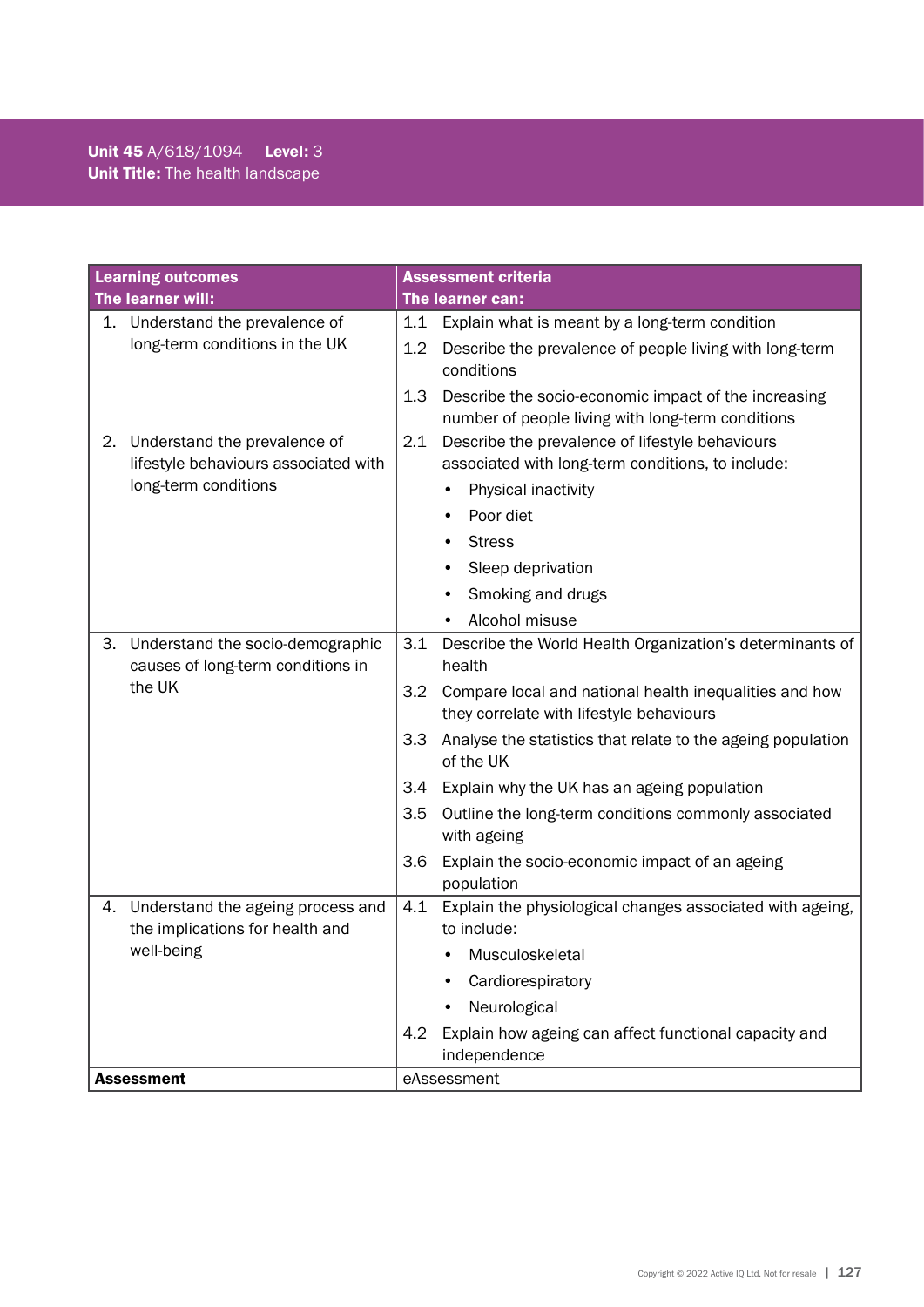## Unit 46 F/618/1095 Level: 4 Unit Title: Managing long-term conditions

| <b>Learning outcomes</b> |                                                                           |     | <b>Assessment criteria</b>                                                                                                                 |
|--------------------------|---------------------------------------------------------------------------|-----|--------------------------------------------------------------------------------------------------------------------------------------------|
| The learner will:        |                                                                           |     | The learner can:                                                                                                                           |
|                          | 1. Understand the aetiology of the<br>most prevalent long-term conditions | 1.1 | Outline the prevalence of a range of long-term conditions<br>in the UK, to include:                                                        |
|                          |                                                                           |     | Diabetes and metabolic conditions                                                                                                          |
|                          |                                                                           |     | Cardiorespiratory conditions<br>٠                                                                                                          |
|                          |                                                                           |     | Musculoskeletal conditions                                                                                                                 |
|                          |                                                                           |     | Mental health conditions                                                                                                                   |
|                          |                                                                           |     | Cancers                                                                                                                                    |
|                          |                                                                           |     | Neurological conditions<br>٠                                                                                                               |
|                          |                                                                           |     | Chronic fatigue syndrome (CFS)<br>٠                                                                                                        |
|                          |                                                                           |     | Dementia-related conditions                                                                                                                |
|                          |                                                                           |     | Hypo/hyperthyroidism                                                                                                                       |
|                          |                                                                           | 1.2 | Describe the aetiology, pathology and signs and<br>symptoms of the long-term conditions identified in 1.1                                  |
|                          |                                                                           | 1.3 | Describe medical terminology that is pertinent to the<br>long-term conditions identified in 1.1                                            |
| 2.                       | Understand common comorbidities<br>and multimorbidities                   | 2.1 | Explain what is meant by comorbidities and<br>multimorbidities                                                                             |
|                          |                                                                           | 2.2 | Identify common comorbidities and multimorbidities and<br>their prevalence                                                                 |
|                          |                                                                           | 2.3 | Outline the impact of comorbidities and multimorbidities<br>on health outcomes                                                             |
|                          |                                                                           | 2.4 | Describe the challenges associated with the<br>management of comorbidities and multimorbidities                                            |
| 3.                       | Understand the medical<br>management of long-term                         | 3.1 | Describe medications that are prescribed to manage the<br>long-term conditions identified in 1.1, to include:                              |
|                          | conditions                                                                |     | Action                                                                                                                                     |
|                          |                                                                           |     | Side effects                                                                                                                               |
|                          |                                                                           |     | Precautions                                                                                                                                |
|                          |                                                                           | 3.2 | Describe surgical interventions that are administered to<br>manage the long-term conditions identified in 1.1                              |
|                          |                                                                           | 3.3 | Describe how medication and surgical interventions can<br>impact quality of life, functional and mental capacity and<br>exercise tolerance |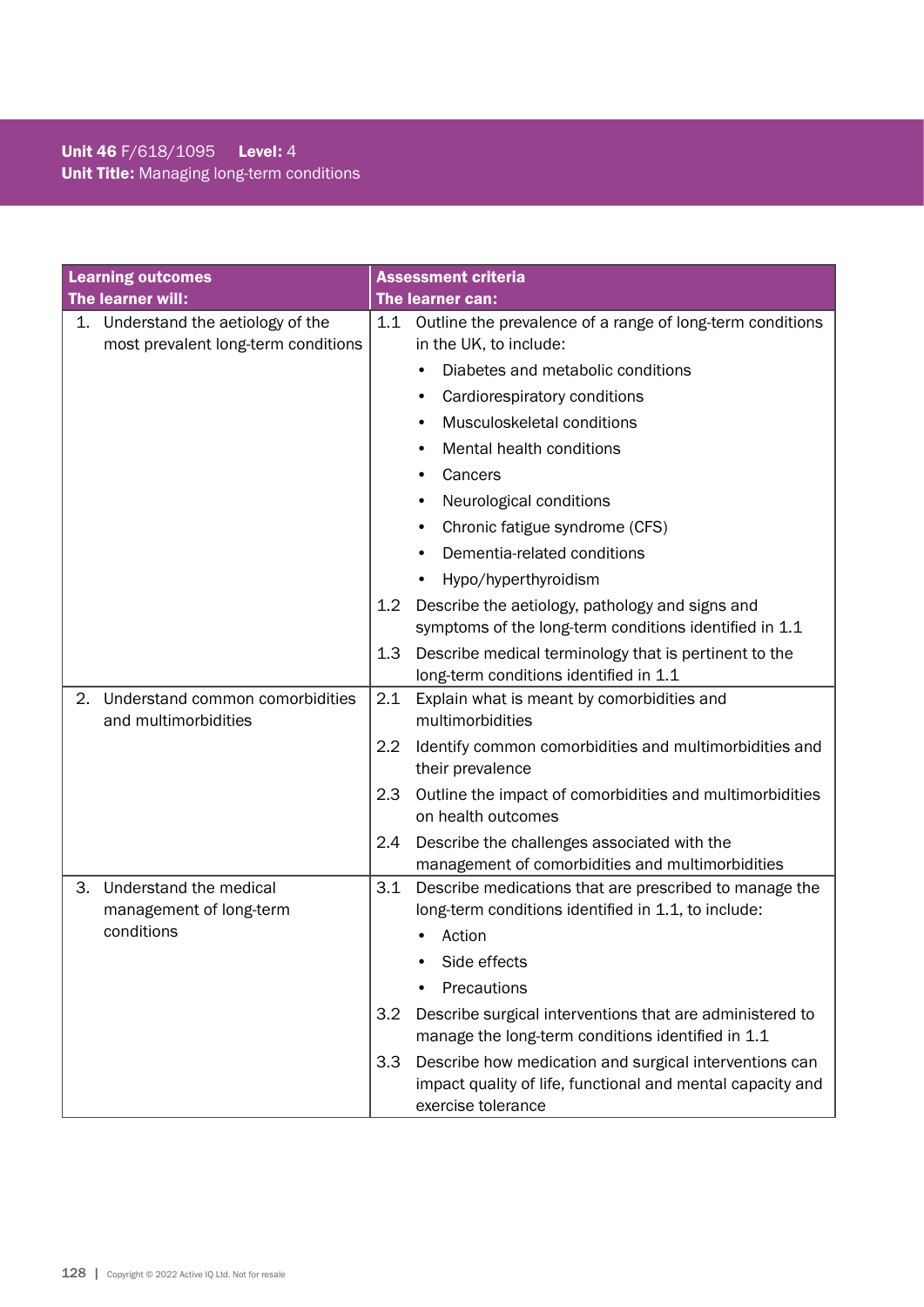| <b>Learning outcomes</b>                                                     | <b>Assessment criteria</b>                                                                                                                                              |  |  |
|------------------------------------------------------------------------------|-------------------------------------------------------------------------------------------------------------------------------------------------------------------------|--|--|
| The learner will:                                                            | The learner can:                                                                                                                                                        |  |  |
| 4. Understand the lifestyle<br>management of long-term medical<br>conditions | Describe the benefits of lifestyle changes that are<br>4.1<br>recommended to manage the long-term conditions<br>identified in 1.1                                       |  |  |
|                                                                              | Explain the exercise limitations associated with the<br>4.2<br>long-term conditions identified in 1.1, including:                                                       |  |  |
|                                                                              | Functional<br>$\bullet$<br>Cognitive                                                                                                                                    |  |  |
|                                                                              | Biopsychosocial                                                                                                                                                         |  |  |
|                                                                              | 4.3<br>Explain the physiology and psychology of pain and how<br>this may impact the functional and mental capacity of an<br>individual                                  |  |  |
|                                                                              | Explain the importance of positive mental health and<br>4.4<br>well-being when working with clients with long-term<br>conditions                                        |  |  |
| 5.<br>Understand the risk factors<br>associated with physical activity for   | 5.1<br>Describe the relative and absolute contra-indications<br>associated with physical activity                                                                       |  |  |
| clients with long-term conditions                                            | Describe the signs and symptoms associated with<br>5.2<br>long-term conditions, which could put clients at risk<br>during a physical activity session                   |  |  |
|                                                                              | Describe the appropriate action that should be taken<br>5.3<br>when clients present with the signs and symptoms<br>identified in 5.2 during a physical activity session |  |  |
| <b>Assessment</b>                                                            | eAssessment                                                                                                                                                             |  |  |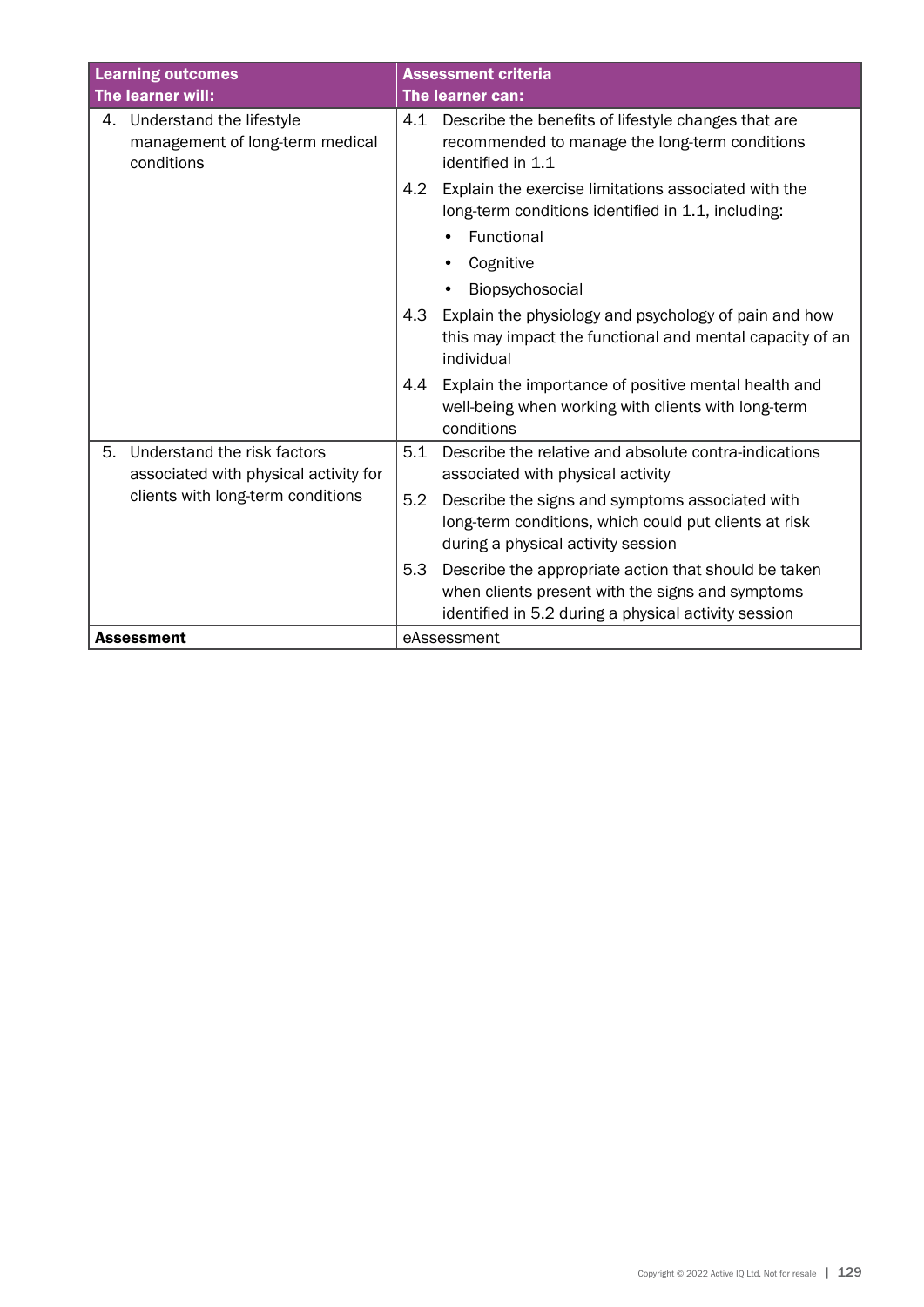## Unit 47 L/618/1097 Level: 3 Unit Title: Behaviour change for clients with long-term conditions

| <b>Learning outcomes</b>                                  | <b>Assessment criteria</b>                                                                                                                                         |
|-----------------------------------------------------------|--------------------------------------------------------------------------------------------------------------------------------------------------------------------|
| The learner will:                                         | The learner can:                                                                                                                                                   |
| 1. Understand behaviour-change<br>theories and techniques | 1.1<br>Describe a range of behaviour-change theories, for<br>example:<br>Health belief model<br>Self-determination theory<br>Transtheoretical model (TTM)<br>COM-B |
|                                                           | 1.2<br>Describe the communication skills involved in effective<br>behaviour change, to include:<br>Building a rapport                                              |
|                                                           | Listening<br>٠<br>Questioning                                                                                                                                      |
|                                                           | Reflective statements                                                                                                                                              |
|                                                           | Paraphrasing                                                                                                                                                       |
|                                                           | Summarising                                                                                                                                                        |
|                                                           | Use of silence                                                                                                                                                     |
|                                                           | 1.3<br>Describe a range of behaviour-change techniques, for<br>example:                                                                                            |
|                                                           | Motivational interviewing                                                                                                                                          |
|                                                           | Solution-focused brief therapy<br>$\bullet$                                                                                                                        |
|                                                           | Cognitive behavioural therapy (CBT)                                                                                                                                |
|                                                           | Positive psychology                                                                                                                                                |
|                                                           | Carry out research linking behaviour change with<br>1.4<br>increases in physical activity                                                                          |
|                                                           | 1.5<br>Describe emerging trends and initiatives that support<br>behaviour change in relation to increases in physical<br>activity                                  |
|                                                           | 1.6<br>Explain how to structure and deliver a consultation that<br>facilitates behaviour change                                                                    |
|                                                           | Explain how behaviour-change techniques can be<br>1.7<br>adapted to support both individuals and groups                                                            |
|                                                           | Compare the evidence for face-to-face and remote<br>1.8<br>behaviour-change support                                                                                |
|                                                           | Explain how face-to-face and remote behaviour-change<br>1.9<br>techniques can be combined to best support clients with<br>long-term conditions                     |
|                                                           | 1.10 Describe the common barriers for clients with long-term<br>conditions to changing their lifestyle behaviour                                                   |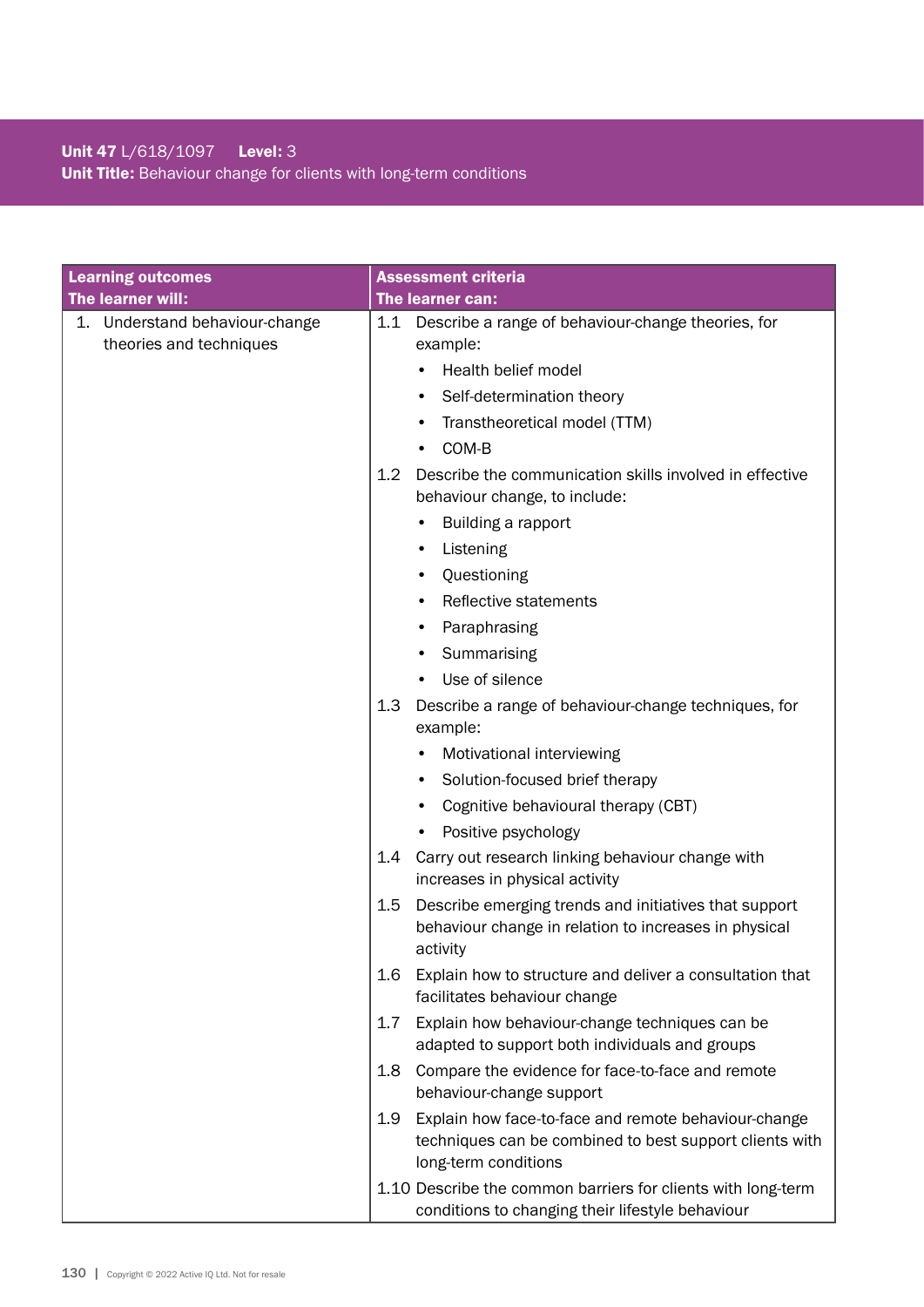| <b>Learning outcomes</b>                                                                            | <b>Assessment criteria</b>                                                                                                                            |
|-----------------------------------------------------------------------------------------------------|-------------------------------------------------------------------------------------------------------------------------------------------------------|
| The learner will:                                                                                   | The learner can:                                                                                                                                      |
|                                                                                                     | 1.11 Describe the motivators that could support clients with<br>long-term conditions in changing their lifestyle behaviour                            |
|                                                                                                     | 1.12 Describe common goals for clients with long-term<br>conditions                                                                                   |
|                                                                                                     | 1.13 Explain how to translate common client goals into<br>appropriate SMART goals                                                                     |
| Understand current lifestyle advice<br>2.<br>and how to educate people with<br>long-term conditions | 2.1<br>Outline recognised physical activity guidelines for healthy<br>individuals and those with long-term conditions, to<br>include:                 |
|                                                                                                     | Public Health England physical activity guidelines                                                                                                    |
|                                                                                                     | NICE clinical guidelines                                                                                                                              |
|                                                                                                     | 2.2<br>Outline recommendations for other lifestyle behaviours,<br>to include:                                                                         |
|                                                                                                     | Healthy eating                                                                                                                                        |
|                                                                                                     | Smoking cessation                                                                                                                                     |
|                                                                                                     | Explain how to educate clients on the principles of<br>2.3<br>self-management, so they can maintain positive<br>behaviour change beyond the programme |
| 3.<br>Understand pre-exercise screening<br>and assessment for people living                         | 3.1<br>Explain the importance of pre-exercise screening and<br>informed consent                                                                       |
| with long-term conditions                                                                           | Describe a range of pre-exercise screening<br>3.2<br>methodologies, for example:                                                                      |
|                                                                                                     | PAR-Q                                                                                                                                                 |
|                                                                                                     | PAR-Q+                                                                                                                                                |
|                                                                                                     | Condition-specific screening tools<br>$\bullet$                                                                                                       |
|                                                                                                     | Describe a range of physical, functional and clinical<br>3.3<br>assessments for people with long-term conditions                                      |
|                                                                                                     | 3.4<br>Describe the information that should be collected as part<br>of pre-exercise screening and assessment                                          |
|                                                                                                     | Describe a range of risk stratification tools, for example:<br>3.5                                                                                    |
|                                                                                                     | <b>ACSM</b>                                                                                                                                           |
|                                                                                                     | Irwin and Morgan                                                                                                                                      |
|                                                                                                     | Condition-specific risk stratification tools                                                                                                          |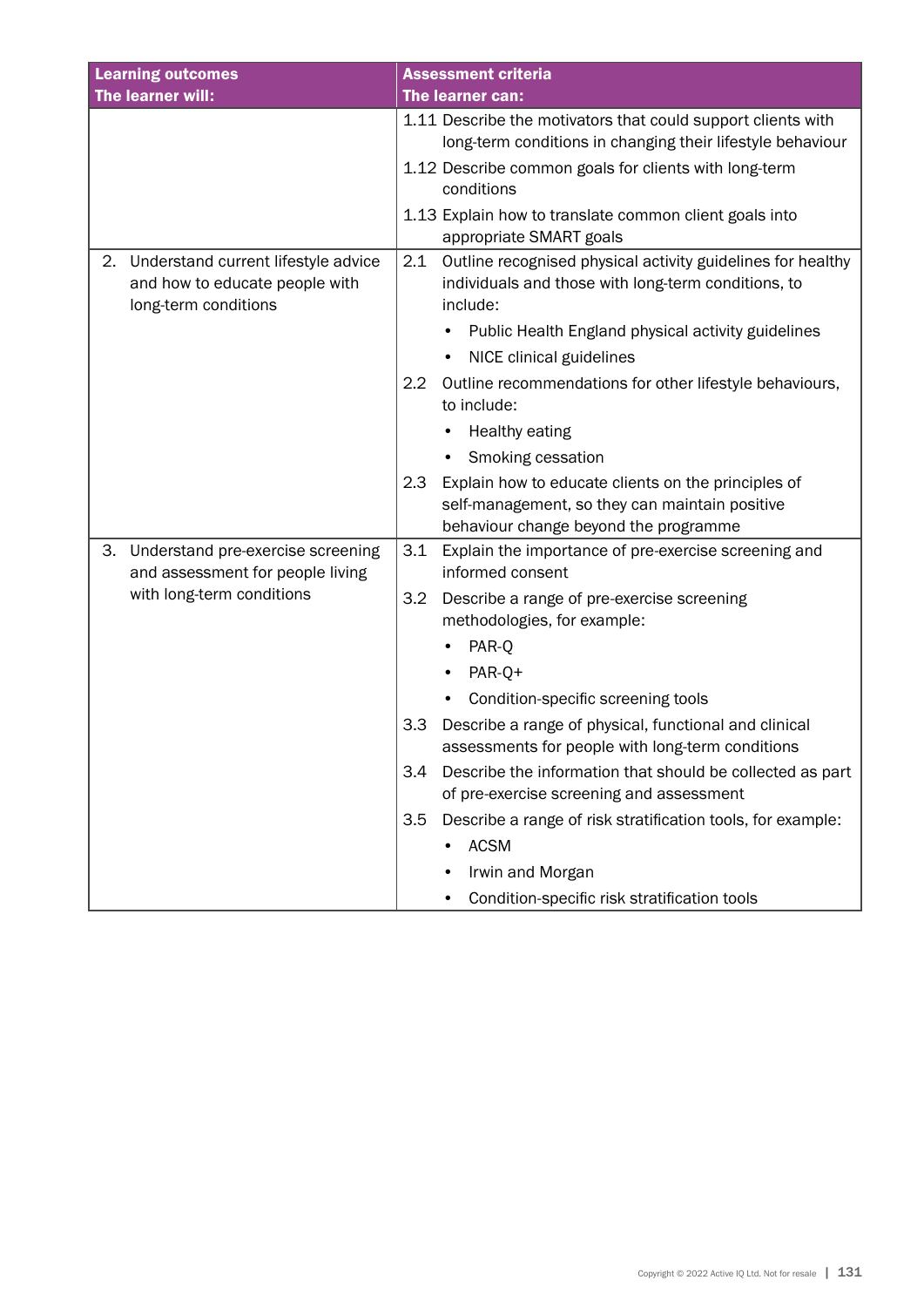| <b>Learning outcomes</b>                                                             | <b>Assessment criteria</b>                                                                         |  |  |
|--------------------------------------------------------------------------------------|----------------------------------------------------------------------------------------------------|--|--|
| The learner will:                                                                    | The learner can:                                                                                   |  |  |
| Be able to collect client information<br>4.<br>as part of a consultation, including: | 4.1<br>Interpret medical/clinical information from referring<br>health professionals               |  |  |
| Health screening<br>Physical, functional and clinical                                | 4.2<br>Collect detailed and accurate screening information, to<br>include:                         |  |  |
| assessments                                                                          | Health screening<br>٠                                                                              |  |  |
| Goal-setting<br>$\bullet$                                                            | Informed consent<br>٠                                                                              |  |  |
|                                                                                      | Lifestyle behaviours                                                                               |  |  |
|                                                                                      | Condition-specific information, for example:<br>$\bullet$                                          |  |  |
|                                                                                      | Medication                                                                                         |  |  |
|                                                                                      | Surgery                                                                                            |  |  |
|                                                                                      | Stage/severity                                                                                     |  |  |
|                                                                                      | 4.3<br>Risk stratify clients based on the information collected                                    |  |  |
|                                                                                      | Select and conduct safe and appropriate physical,<br>4.4<br>functional and/or clinical assessments |  |  |
|                                                                                      | 4.5<br>Interpret the results of assessments into meaningful<br>information                         |  |  |
|                                                                                      | Agree goals with clients that are SMART and relate to<br>4.6<br>their condition(s)                 |  |  |
| <b>Assessment</b>                                                                    | eAssessment                                                                                        |  |  |
|                                                                                      | Case study                                                                                         |  |  |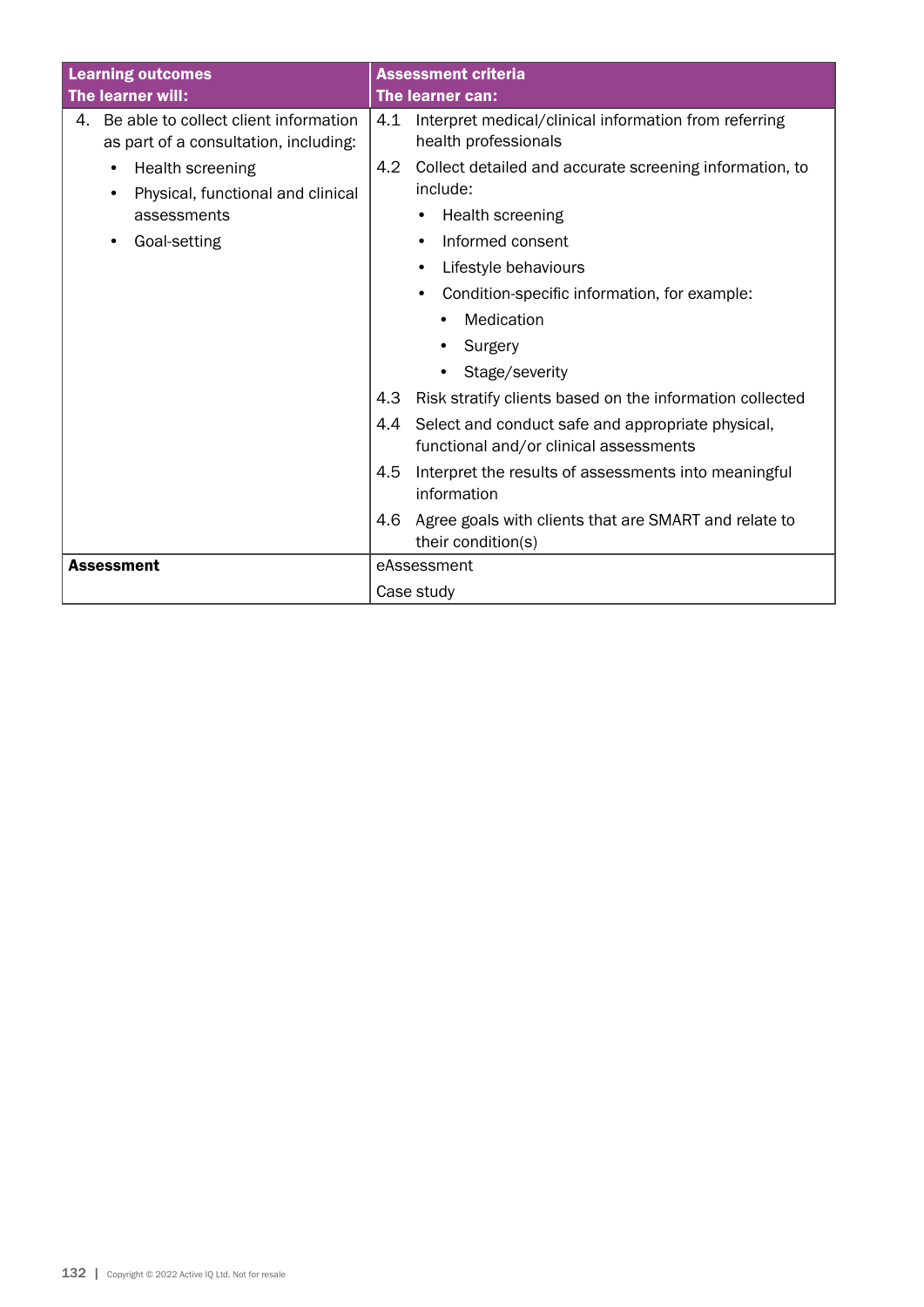## Unit 48 M/618/1108 Level: 3 Unit Title: Planning and adapting physical activity for clients with long-term conditions

| <b>Learning outcomes</b> |                                                                             |         | <b>Assessment criteria</b>                                                                                                       |
|--------------------------|-----------------------------------------------------------------------------|---------|----------------------------------------------------------------------------------------------------------------------------------|
|                          | The learner will:                                                           |         | The learner can:                                                                                                                 |
|                          | 1. Understand how to plan a physical<br>activity programme for clients with | 1.1     | Describe how to adapt physical activity sessions for a<br>range of environments, for example:                                    |
|                          | long-term conditions                                                        |         | Gym                                                                                                                              |
|                          |                                                                             |         | Individuals' homes                                                                                                               |
|                          |                                                                             |         | Community halls                                                                                                                  |
|                          |                                                                             |         | Outdoor spaces                                                                                                                   |
|                          |                                                                             | $1.2\,$ | Explain the safety considerations when working in a<br>range of environments                                                     |
|                          |                                                                             | 1.3     | Describe a range of equipment that can be used to<br>deliver physical activity sessions                                          |
|                          |                                                                             | 1.4     | Describe a range of activity types that can be<br>incorporated into physical activity sessions                                   |
| 2.                       | Understand how to monitor and                                               | 2.1     | Describe how to select appropriate monitoring methods,                                                                           |
|                          | adapt physical activity programmes                                          |         | to include:                                                                                                                      |
|                          | for clients with long-term conditions                                       |         | Talk test                                                                                                                        |
|                          |                                                                             |         | Heart rate                                                                                                                       |
|                          |                                                                             |         | Rate of perceived exertion (RPE)                                                                                                 |
|                          |                                                                             |         | Observation                                                                                                                      |
|                          |                                                                             |         | Questioning techniques                                                                                                           |
|                          |                                                                             | 2.2     | Explain the benefits and limitations of using the<br>monitoring methods identified in 2.1 for a range of<br>long-term conditions |
|                          |                                                                             | 2.3     | Explain how to monitor client progress throughout a<br>physical activity programme                                               |
|                          |                                                                             | 2.4     | Explain how to adapt a physical activity programme                                                                               |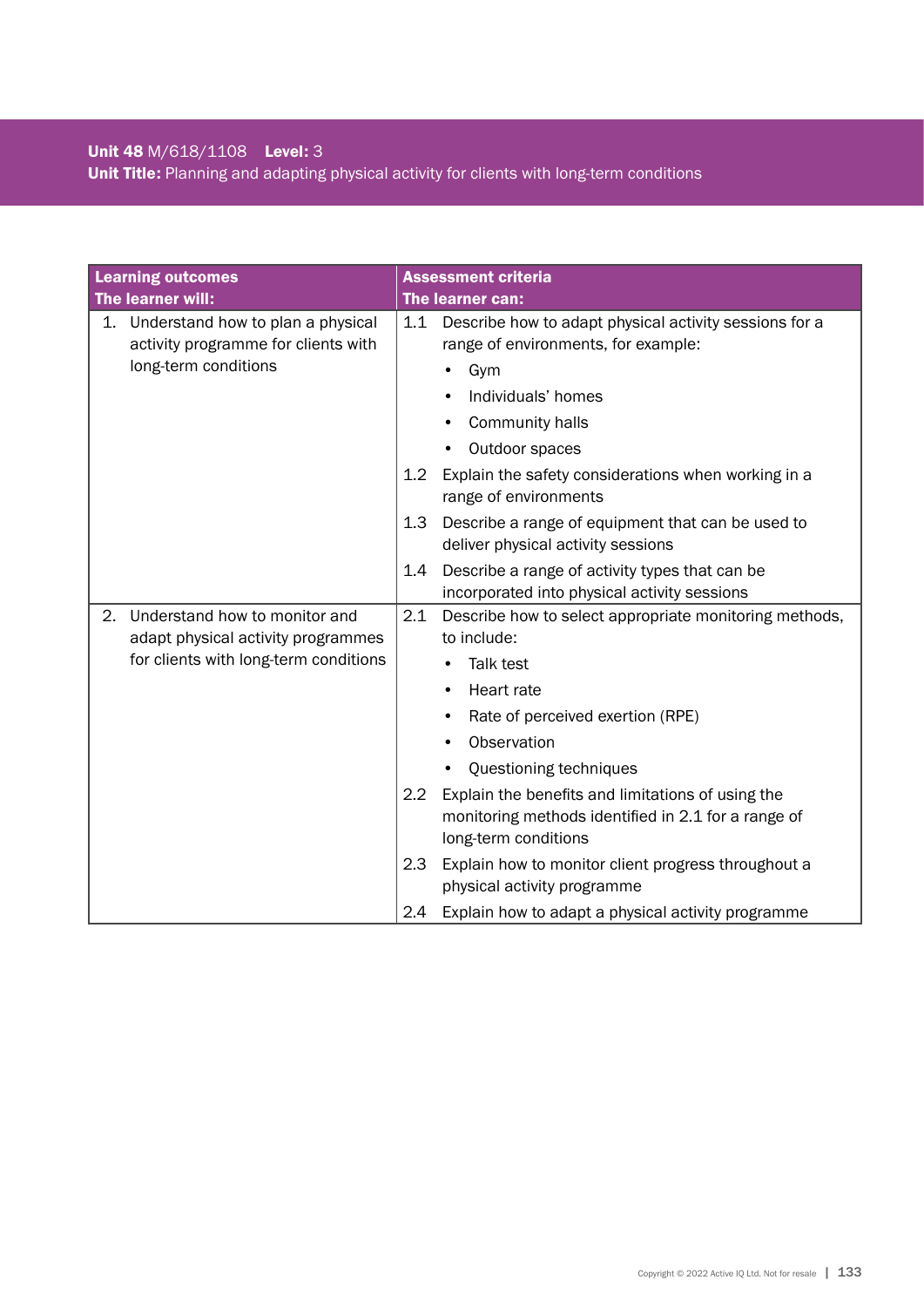| <b>Learning outcomes</b> |                                                                                                             | <b>Assessment criteria</b> |                                                                                                                                                      |
|--------------------------|-------------------------------------------------------------------------------------------------------------|----------------------------|------------------------------------------------------------------------------------------------------------------------------------------------------|
| The learner will:        |                                                                                                             |                            | The learner can:                                                                                                                                     |
| 3.                       | Be able to plan physical activity                                                                           | 3.1                        | Plan safe and effective physical activity programmes that:                                                                                           |
|                          | programmes for clients with long-<br>term conditions                                                        |                            | Are appropriate to the client's long-term condition(s)<br>and medication                                                                             |
|                          |                                                                                                             |                            | Consider the pre-exercise consultation information<br>collected, including screening, physical assessments,<br>barriers and goals                    |
|                          |                                                                                                             |                            | Are consistent with accepted good practice and<br>$\bullet$<br>recognised guidelines                                                                 |
|                          |                                                                                                             | 3.2                        | Identify the activities, equipment and environment(s)<br>required to deliver physical activity programmes                                            |
|                          |                                                                                                             | 3.3                        | Carry out appropriate risk assessments on the activities,<br>equipment and environment                                                               |
|                          |                                                                                                             | 3.4                        | Identify and prescribe physical activity opportunities that<br>are not part of the one-to-one programme, which align<br>with the client's motivators |
|                          |                                                                                                             | 3.5                        | Prescribe activities of daily living that will support the<br>client in improving his/her health and well-being                                      |
| 4.                       | Understand the scope of practice of<br>exercise professionals when<br>working with clients with long-term   | 4.1                        | Describe the roles and responsibilities of exercise<br>professionals working with clients with long-term<br>conditions                               |
|                          | conditions                                                                                                  | 4.2                        | Describe the roles of other health professionals involved<br>in supporting clients with long-term conditions, for<br>example:                        |
|                          |                                                                                                             |                            | Clinicians                                                                                                                                           |
|                          |                                                                                                             |                            | Referring professionals                                                                                                                              |
|                          |                                                                                                             |                            | <b>Dieticians</b>                                                                                                                                    |
|                          |                                                                                                             |                            | <b>Health trainers</b>                                                                                                                               |
|                          |                                                                                                             |                            | Managers/coordinators                                                                                                                                |
|                          |                                                                                                             | 4.3                        | Describe the scope of practice of exercise professionals<br>when working with people with long-term conditions                                       |
|                          |                                                                                                             | 4.4                        | Explain when, and to whom, clients should be referred<br>when they are out of scope of practice                                                      |
|                          |                                                                                                             | 4.5                        | Explain when exercise should be deferred                                                                                                             |
|                          |                                                                                                             | 4.6                        | Describe industry codes of conduct in relation to working<br>with clients with long-term conditions                                                  |
|                          |                                                                                                             | 4.7                        | Describe the insurance requirements when working with<br>clients with long-term conditions                                                           |
| 5.                       | Understand continuing professional<br>development opportunities when<br>working with clients with long-term | 5.1                        | Explain the importance of continuing professional<br>development when working with clients with long-term<br>conditions                              |
|                          | conditions                                                                                                  | 5.2                        | Describe continuing professional development                                                                                                         |
|                          |                                                                                                             |                            | opportunities for exercise professionals working with<br>clients with long-term conditions                                                           |
| <b>Assessment</b>        |                                                                                                             |                            | eAssessment                                                                                                                                          |
|                          |                                                                                                             |                            | Case study                                                                                                                                           |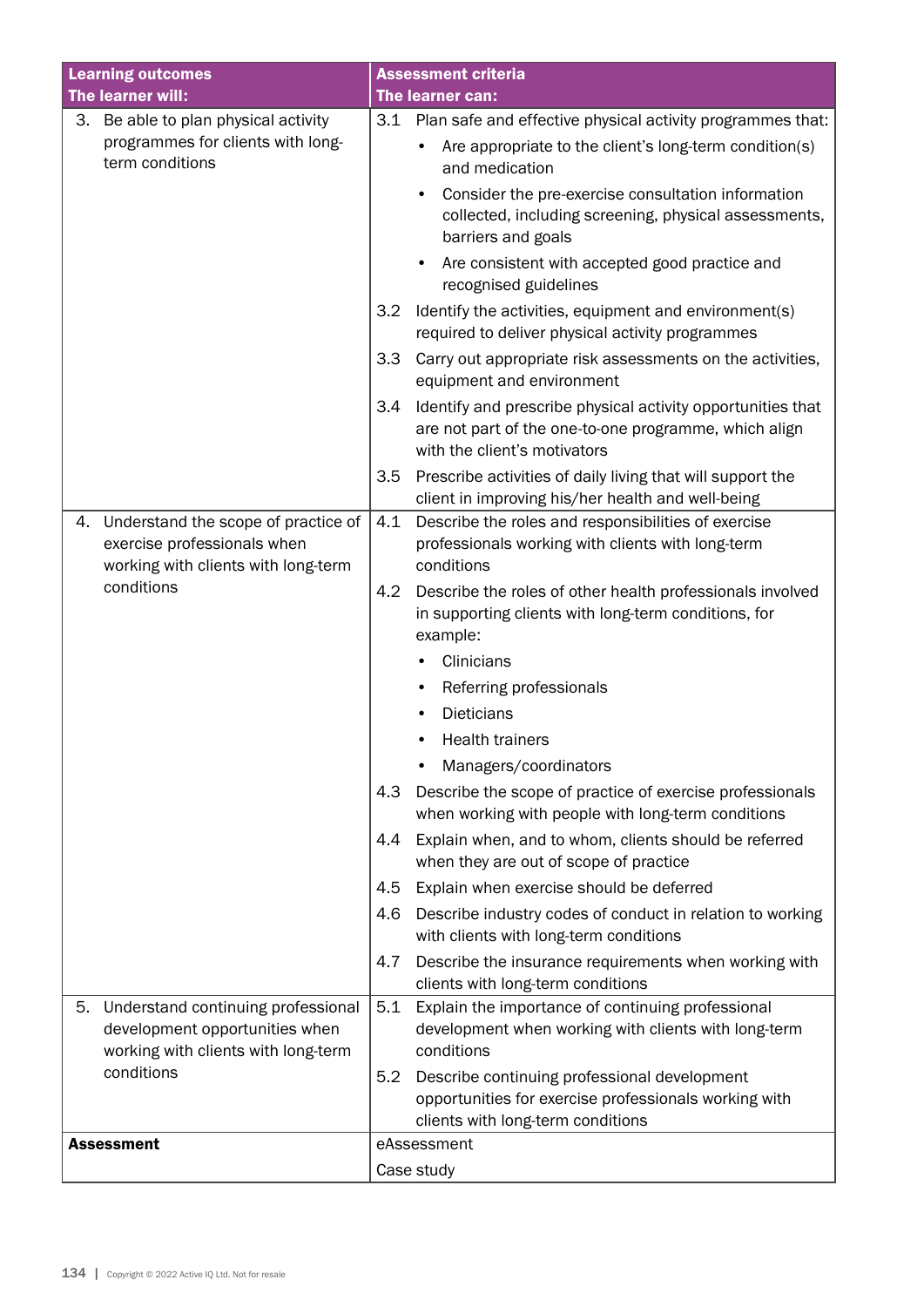## Unit 49 L/618/3478 Level: 3 Unit Title: Psychology of health and exercise

| <b>Learning outcomes</b>             | <b>Assessment criteria</b>                                                                                                         |  |  |
|--------------------------------------|------------------------------------------------------------------------------------------------------------------------------------|--|--|
| The learner will:                    | The learner can:                                                                                                                   |  |  |
| Understand the main schools of<br>1. | 1.1<br>Define the terms:                                                                                                           |  |  |
| psychology and theories to explain   | psychology                                                                                                                         |  |  |
| health and exercise behaviours       | health                                                                                                                             |  |  |
|                                      | exercise                                                                                                                           |  |  |
|                                      | health psychology                                                                                                                  |  |  |
|                                      | exercise psychology                                                                                                                |  |  |
|                                      | Identify the main psychological schools. To include:<br>1.2                                                                        |  |  |
|                                      | a historical timeline                                                                                                              |  |  |
|                                      | behaviourist<br>$\bullet$                                                                                                          |  |  |
|                                      | psychodynamic                                                                                                                      |  |  |
|                                      | humanistic                                                                                                                         |  |  |
|                                      | cognitive                                                                                                                          |  |  |
|                                      | 1.3<br>Describe the main theorists and theories evolving from<br>each school, to include:                                          |  |  |
|                                      | behaviourist school and influence of conditioning<br>(Pavlov, Skinner)                                                             |  |  |
|                                      | psychodynamic and the influence of childhood<br>experiences (Freud, Jung, Adler)                                                   |  |  |
|                                      | humanistic and the influence of self-worth, self-<br>concept, growth, potential, actualisation (Rogers,<br>Maslow, Berne, Gestalt) |  |  |
|                                      | cognitive and the influence of thinking (Beck, Ellis and<br>Bandura)                                                               |  |  |
|                                      | Explain the bio psychosocial model in relation to health<br>1.4<br>and well-being, to include:                                     |  |  |
|                                      | biological components (e.g. genetics)                                                                                              |  |  |
|                                      | behavioral components (e.g. lifestyle, stress, health<br>beliefs)                                                                  |  |  |
|                                      | psychological components (e.g. self-esteem, self-<br>worth, perception)                                                            |  |  |
|                                      | social components (e.g. cultural influences, family<br>relationships).                                                             |  |  |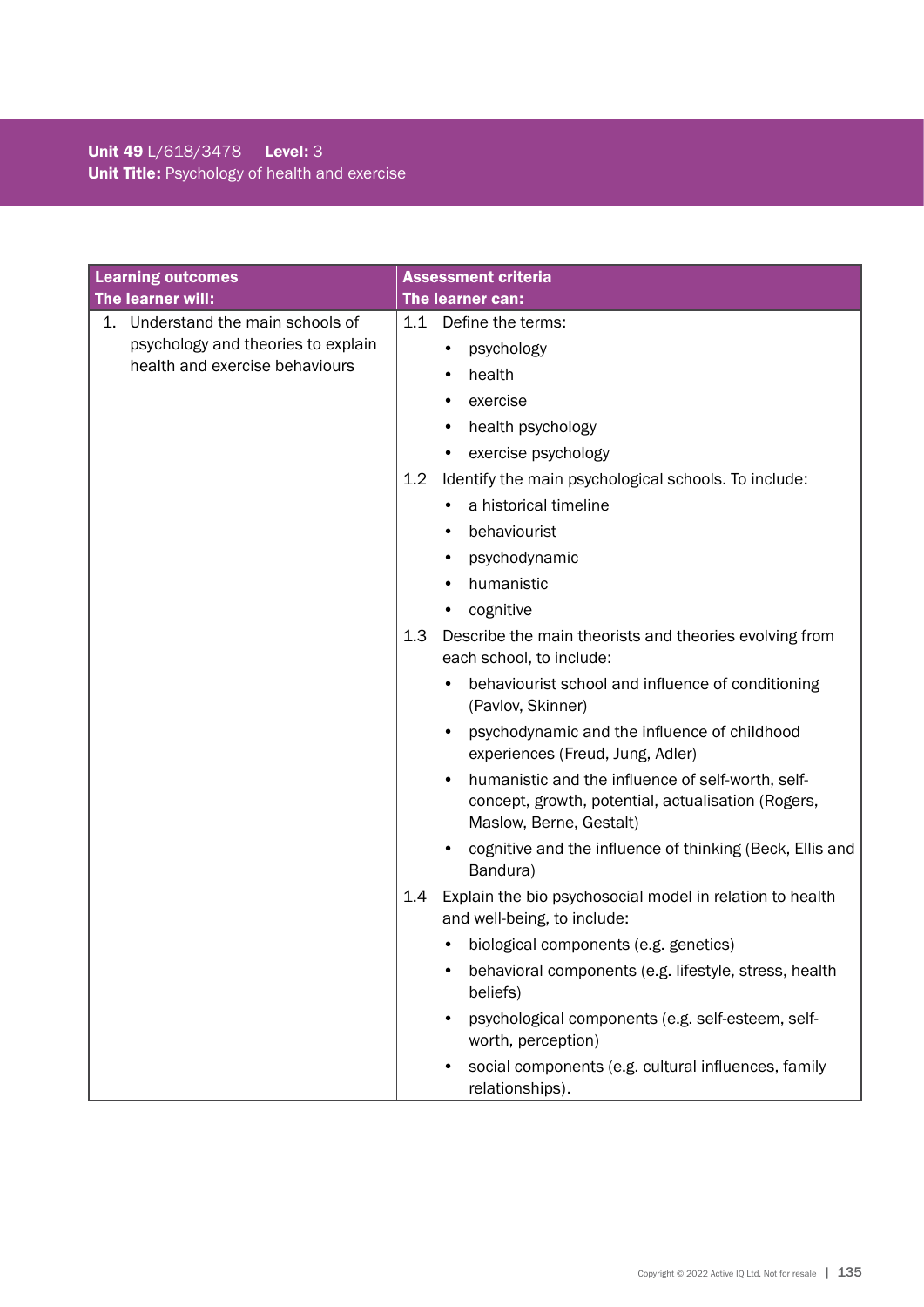| <b>Learning outcomes</b>                                                     | <b>Assessment criteria</b>                                                                                                               |  |  |
|------------------------------------------------------------------------------|------------------------------------------------------------------------------------------------------------------------------------------|--|--|
| The learner will:                                                            | <b>The learner can:</b>                                                                                                                  |  |  |
|                                                                              | Outline the key components of psychological theories and<br>1.5<br>models used to explain exercise and health behaviours.<br>To include: |  |  |
|                                                                              | self-efficacy theory                                                                                                                     |  |  |
|                                                                              | self-determination theory<br>$\bullet$                                                                                                   |  |  |
|                                                                              | cognitive evaluation theory<br>٠                                                                                                         |  |  |
|                                                                              | locus of control                                                                                                                         |  |  |
|                                                                              | cognitive dissonance theory                                                                                                              |  |  |
|                                                                              | theory of planned behaviour<br>٠                                                                                                         |  |  |
|                                                                              | health belief model<br>٠                                                                                                                 |  |  |
|                                                                              | theory of reasoned action                                                                                                                |  |  |
|                                                                              | trans-theoretical model                                                                                                                  |  |  |
|                                                                              | health action processing approach                                                                                                        |  |  |
|                                                                              | Describe how psychological theories explain different<br>1.6<br>health and exercise behaviours. To include:                              |  |  |
|                                                                              | barriers to exercise, activity and health across a<br>person's lifespan                                                                  |  |  |
|                                                                              | motives for participation, across a person's lifespan                                                                                    |  |  |
|                                                                              | attitudes to exercise, activity and health across a<br>person's lifespan                                                                 |  |  |
|                                                                              | reasons for adherence and non-adherence                                                                                                  |  |  |
|                                                                              | reasons for lapse and relapse<br>$\bullet$                                                                                               |  |  |
|                                                                              | Recognise criticisms and limitations of different models<br>1.7<br>and theories                                                          |  |  |
| 2.<br>Know the roles for psychologists in<br>exercise and health             | 2.1<br>Explain different work opportunities for health and<br>exercise psychologists                                                     |  |  |
|                                                                              | Identify different work settings<br>2.2                                                                                                  |  |  |
|                                                                              | Identify training and supervision requirements when<br>2.3<br>working in the role of a health/exercise psychologist                      |  |  |
|                                                                              | Identify boundaries and ethics when working in the role<br>2.4<br>of a health/exercise psychologist                                      |  |  |
| Understand approaches to research<br>З.<br>in exercise and health psychology | Describe the research methods used by exercise and<br>3.1<br>health psychologists                                                        |  |  |
|                                                                              | Identify variables studied by health and exercise<br>3.2<br>psychologists                                                                |  |  |
|                                                                              | Identify ethical considerations when conducting research<br>3.3                                                                          |  |  |
| <b>Assessment</b>                                                            | Worksheets                                                                                                                               |  |  |
|                                                                              | Assignments                                                                                                                              |  |  |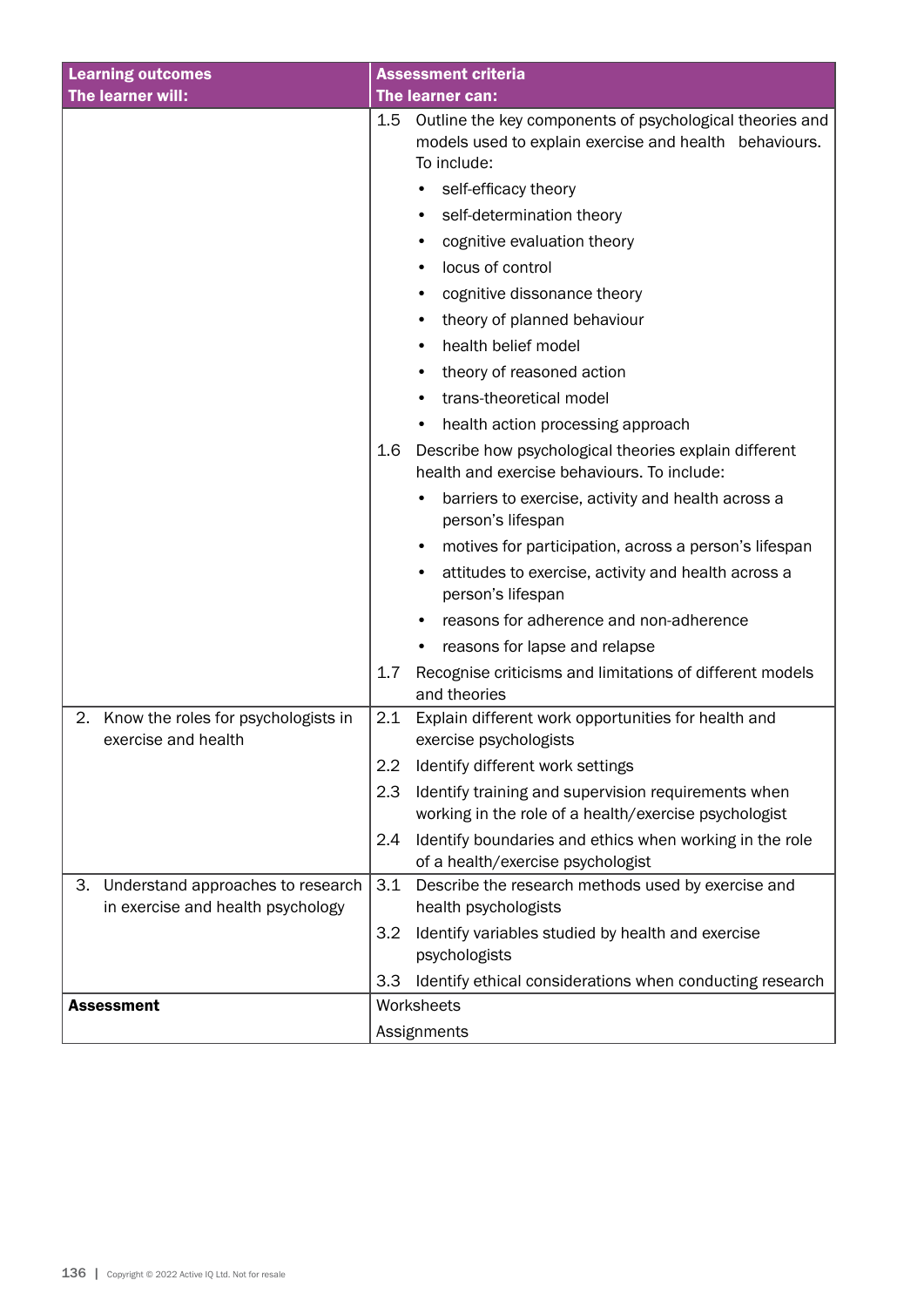## Unit 50 R/618/3479 Level: 3 Unit Title: The role of public health promotion

| <b>Learning outcomes</b>                               | <b>Assessment criteria</b>                                                                                                                                                                                                                                                                                                                                                                                                                                                                                                                                                                                                                                                                                                                                                                                                                                                                                                                                                                                                                                                                                                                                                                                                                                                                                                                                                                                                                                                                                                                                                                                                                                                                                                                             |  |  |
|--------------------------------------------------------|--------------------------------------------------------------------------------------------------------------------------------------------------------------------------------------------------------------------------------------------------------------------------------------------------------------------------------------------------------------------------------------------------------------------------------------------------------------------------------------------------------------------------------------------------------------------------------------------------------------------------------------------------------------------------------------------------------------------------------------------------------------------------------------------------------------------------------------------------------------------------------------------------------------------------------------------------------------------------------------------------------------------------------------------------------------------------------------------------------------------------------------------------------------------------------------------------------------------------------------------------------------------------------------------------------------------------------------------------------------------------------------------------------------------------------------------------------------------------------------------------------------------------------------------------------------------------------------------------------------------------------------------------------------------------------------------------------------------------------------------------------|--|--|
| The learner will:                                      | The learner can:                                                                                                                                                                                                                                                                                                                                                                                                                                                                                                                                                                                                                                                                                                                                                                                                                                                                                                                                                                                                                                                                                                                                                                                                                                                                                                                                                                                                                                                                                                                                                                                                                                                                                                                                       |  |  |
| Understand public health and<br>1.<br>health promotion | Recognise the scope of health promotion<br>1.1<br>1.2<br>Identify the nature of Public Health activities<br>1.3<br>Define terminology used in public health reports, to<br>include, for example:<br>epidemiology<br>demography<br>Identify historical health challenges faced by public<br>1.4<br>health and the effectiveness of specific promotions and<br>campaigns to address and raise awareness of these<br>challenges, to include, for example:<br>smoking<br>alcohol<br>$\bullet$<br>cardiovascular disease<br>breast cancer<br>$\bullet$<br>prostate cancer<br>mental health<br>seat-belts<br>measles<br>tuberculosis<br>teenage pregnancy<br>Describe current and emerging health priorities and<br>$1.5\,$<br>challenges at a local level.<br>Recognise how local health priorities compare with<br>1.6<br>national and global priorities and challenges.<br>Identify changes to the healthcare system in the UK over<br>1.7<br>the last two decades.<br>1.8<br>Describe the current structure of the healthcare system<br>in the UK. To include the role of:<br>health and well-being boards HWB)<br>clinical Commissioning Groups (CCG)<br>joint Strategic Needs Assessment report (JSNA)<br>Recognise ethical, political, societal, commercial and<br>1.9<br>cultural issues that arise in public health and health<br>promotion nationally and internationally, including those<br>related to health inequalities.<br>1.10 Recognise the responsibilities of stakeholders in<br>promoting social justice in Public Health and the<br>distribution of healthcare services, to include:<br>individual members of society<br>public Health Departments<br>٠<br>NHS organisations and partners<br>$\bullet$<br>private Healthcare providers |  |  |
|                                                        | corporations in other sectors                                                                                                                                                                                                                                                                                                                                                                                                                                                                                                                                                                                                                                                                                                                                                                                                                                                                                                                                                                                                                                                                                                                                                                                                                                                                                                                                                                                                                                                                                                                                                                                                                                                                                                                          |  |  |
|                                                        | regulators of other sectors<br>$\bullet$                                                                                                                                                                                                                                                                                                                                                                                                                                                                                                                                                                                                                                                                                                                                                                                                                                                                                                                                                                                                                                                                                                                                                                                                                                                                                                                                                                                                                                                                                                                                                                                                                                                                                                               |  |  |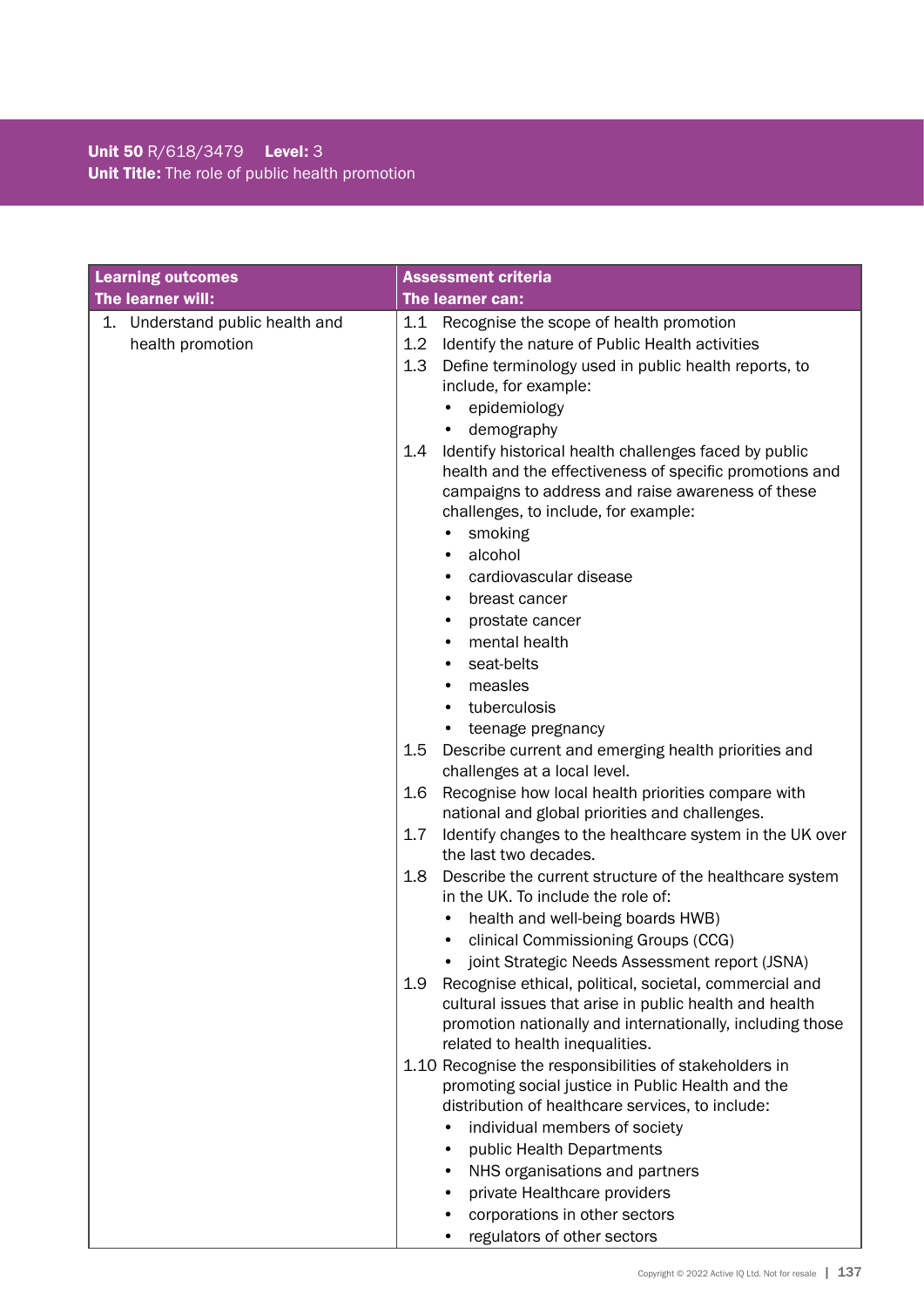| <b>Learning outcomes</b> |                                                                                          |     | <b>Assessment criteria</b>                                                                                                                   |  |  |
|--------------------------|------------------------------------------------------------------------------------------|-----|----------------------------------------------------------------------------------------------------------------------------------------------|--|--|
| The learner will:        |                                                                                          |     | The learner can:                                                                                                                             |  |  |
| 2.                       | Understand the role research plays<br>in informing public health and<br>health promotion | 2.1 | Describe research approaches used to inform public<br>health and health promotion advice and policy, to<br>include, for example:             |  |  |
|                          |                                                                                          |     | qualitative                                                                                                                                  |  |  |
|                          |                                                                                          |     | quantitative<br>٠                                                                                                                            |  |  |
|                          |                                                                                          |     | randomised controlled trials                                                                                                                 |  |  |
|                          |                                                                                          |     | systematic reviews                                                                                                                           |  |  |
|                          |                                                                                          | 2.2 | Describe the complexities of evidence-based practice, to<br>include: advantages and limitations.                                             |  |  |
|                          |                                                                                          | 2.3 | Describe how to analyse and evaluate public health<br>information and policy                                                                 |  |  |
|                          |                                                                                          | 2.4 | Define reflective practice and critical evaluation.                                                                                          |  |  |
|                          |                                                                                          | 2.5 | Describe the role of reflective practice and critical<br>evaluation in relation to research informing public health<br>and health promotion. |  |  |
|                          |                                                                                          | 2.6 | Outline the factors that need to be considered when                                                                                          |  |  |
|                          |                                                                                          |     | preparing to conduct a research project to explore a                                                                                         |  |  |
|                          |                                                                                          |     | public health and health promotion issue                                                                                                     |  |  |
| 3.                       | Understand the major determinants<br>of health relevant to health                        | 3.1 | Define the terms:                                                                                                                            |  |  |
|                          | promotion                                                                                |     | health<br>$\bullet$                                                                                                                          |  |  |
|                          |                                                                                          |     | health education                                                                                                                             |  |  |
|                          |                                                                                          |     | health promotion                                                                                                                             |  |  |
|                          |                                                                                          |     | empowerment                                                                                                                                  |  |  |
|                          |                                                                                          |     | social justice                                                                                                                               |  |  |
|                          |                                                                                          |     | health Inequality                                                                                                                            |  |  |
|                          |                                                                                          | 3.2 | Describe the major determinants of health and well-<br>being, to include:                                                                    |  |  |
|                          |                                                                                          |     | social factors                                                                                                                               |  |  |
|                          |                                                                                          |     | psychological factors, e.g. perceptions, sick role                                                                                           |  |  |
|                          |                                                                                          |     | lifestyle behaviours                                                                                                                         |  |  |
|                          |                                                                                          | 3.3 | Describe healthy lifestyle behaviours and unhealthy<br>lifestyle behaviours                                                                  |  |  |
|                          |                                                                                          | 3.4 | Describe how socio-economic factors and culture impact<br>health and well-being                                                              |  |  |
|                          |                                                                                          | 3.5 | Identify links between psychosocial factors and health in<br>different populations                                                           |  |  |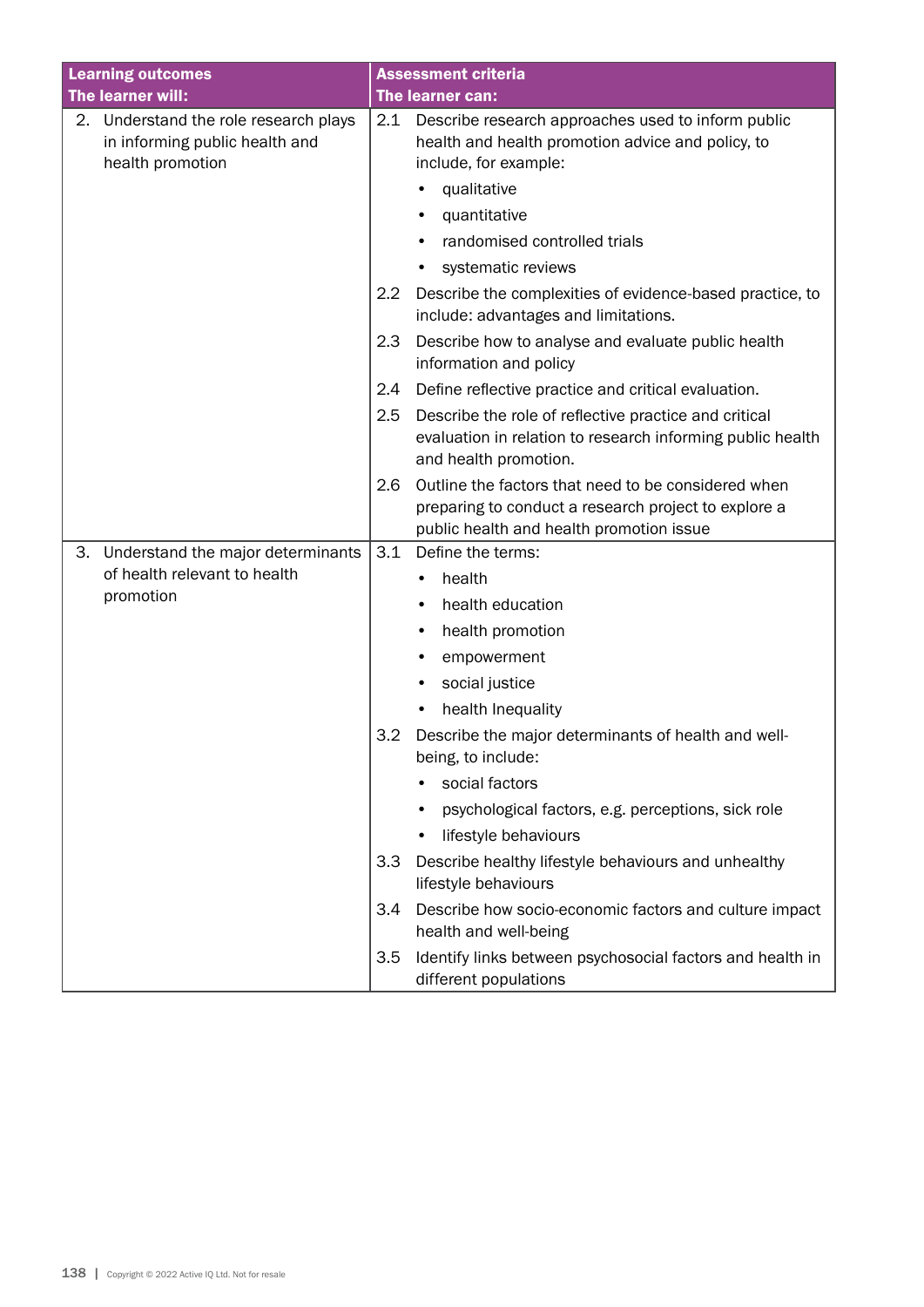| <b>Learning outcomes</b>                                           | <b>Assessment criteria</b>                                                                                                                                                                          |  |  |
|--------------------------------------------------------------------|-----------------------------------------------------------------------------------------------------------------------------------------------------------------------------------------------------|--|--|
| The learner will:                                                  | The learner can:                                                                                                                                                                                    |  |  |
| 4. Understand multidisciplinary<br>approaches to public health and | Describe different approaches to multidisciplinary<br>4.1<br>working in public health and health promotion                                                                                          |  |  |
| health promotion                                                   | Give an example of multidisciplinary working in a specific<br>4.2<br>community, for example:                                                                                                        |  |  |
|                                                                    | school                                                                                                                                                                                              |  |  |
|                                                                    | workplace                                                                                                                                                                                           |  |  |
|                                                                    | sports team                                                                                                                                                                                         |  |  |
|                                                                    | place of worship                                                                                                                                                                                    |  |  |
|                                                                    | Give examples of the roles of different professionals in a<br>4.3<br>multi-disciplinary team                                                                                                        |  |  |
|                                                                    | Describe the advantages and disadvantages of<br>4.4<br>multidisciplinary working for managing public health                                                                                         |  |  |
|                                                                    | 4.5<br>Outline the considerations for effective multidisciplinary<br>working, to include, for example:                                                                                              |  |  |
|                                                                    | the importance of specified roles and professional<br>boundaries                                                                                                                                    |  |  |
|                                                                    | leadership and management<br>٠                                                                                                                                                                      |  |  |
|                                                                    | communication strategies and processes                                                                                                                                                              |  |  |
|                                                                    | Explain the importance of health promotion strategies<br>4.6<br>and interventions that address social and economic<br>inequalities                                                                  |  |  |
|                                                                    | Explain the importance of health promotion strategies<br>4.7<br>and interventions that are culturally sensitive and<br>promote values of social justice                                             |  |  |
|                                                                    | Describe ways to promote public health and health<br>4.8<br>promotion that address social and economic inequalities,<br>that are culturally sensitive and which promote values of<br>social justice |  |  |
|                                                                    | Describe methods used for communicating health<br>4.9<br>messages to the public, to include:                                                                                                        |  |  |
|                                                                    | healthcare professionals                                                                                                                                                                            |  |  |
|                                                                    | mass media and social media                                                                                                                                                                         |  |  |
|                                                                    | digital health tools                                                                                                                                                                                |  |  |
| <b>Assessment</b>                                                  | Worksheets                                                                                                                                                                                          |  |  |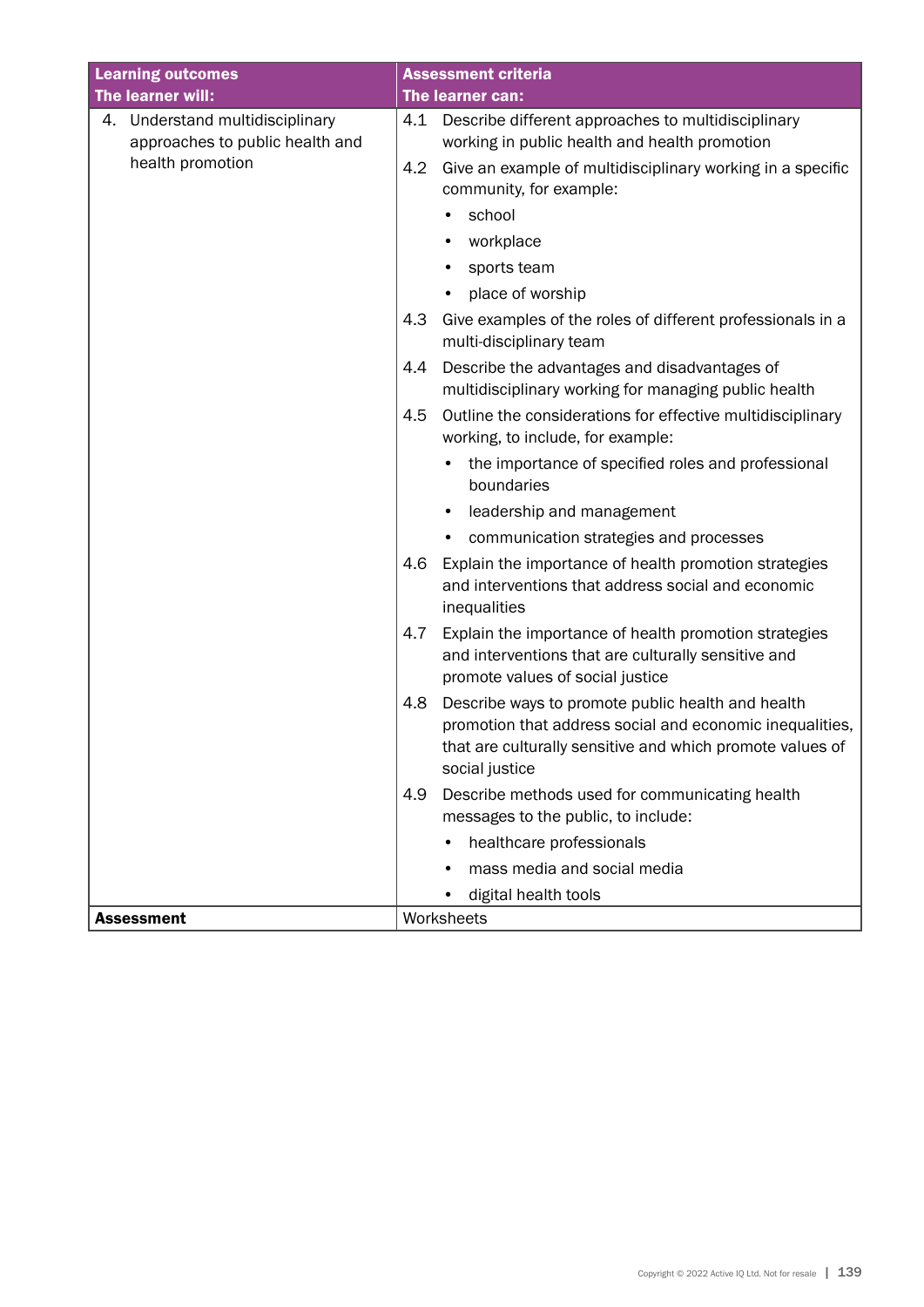## Unit 51 L/618/3481 Level: 3 Unit Title: Facilitating behaviour change for health and well-being

| <b>Learning outcomes</b> |                                                                                                                                     |            | <b>Assessment criteria</b>                                                                                                                                                                                                                                                                                                                                                                                                                                                                                                                                                                                                                                                                                                                                                                                                                                                                                                                                 |  |
|--------------------------|-------------------------------------------------------------------------------------------------------------------------------------|------------|------------------------------------------------------------------------------------------------------------------------------------------------------------------------------------------------------------------------------------------------------------------------------------------------------------------------------------------------------------------------------------------------------------------------------------------------------------------------------------------------------------------------------------------------------------------------------------------------------------------------------------------------------------------------------------------------------------------------------------------------------------------------------------------------------------------------------------------------------------------------------------------------------------------------------------------------------------|--|
|                          | The learner will:                                                                                                                   |            | The learner can:                                                                                                                                                                                                                                                                                                                                                                                                                                                                                                                                                                                                                                                                                                                                                                                                                                                                                                                                           |  |
|                          | 1. Know different psychological<br>theories and behaviour change<br>approaches that can be used to<br>support health and well being | 1.1<br>1.2 | Recognise psychological theories of behaviour change, to<br>include:<br>Transtheoretical model<br>Person-centred (Carl Rogers)<br>Self-determination theory<br>Motivational interviewing (Rollnick and Miller)<br>CBT (Beck and Ellis)<br>Biopsychosocial<br>Describe the key features of different approaches to<br>facilitating behaviour change which support health and<br>well-being, to include:<br>Transtheoretical model (Prochaska and Diclemente)<br>e.g. stage matched approaches<br>Person-centred (Carl Rogers) - empathy and<br>$\bullet$<br>congruence/genuineness (attitude more than skills)<br>Motivational interviewing (Rollnick and Miller, MINT)<br>$\bullet$<br>e.g. Resisting the righting reflex, OARS, recognising<br>change and sustain talk, evocative questioning<br>CBT (Beck and Ellis) NATS, schema<br>Biopsychosocial - Perception of pain, fear avoidance,<br>social support/sabotage<br>Facilitated self-help in groups |  |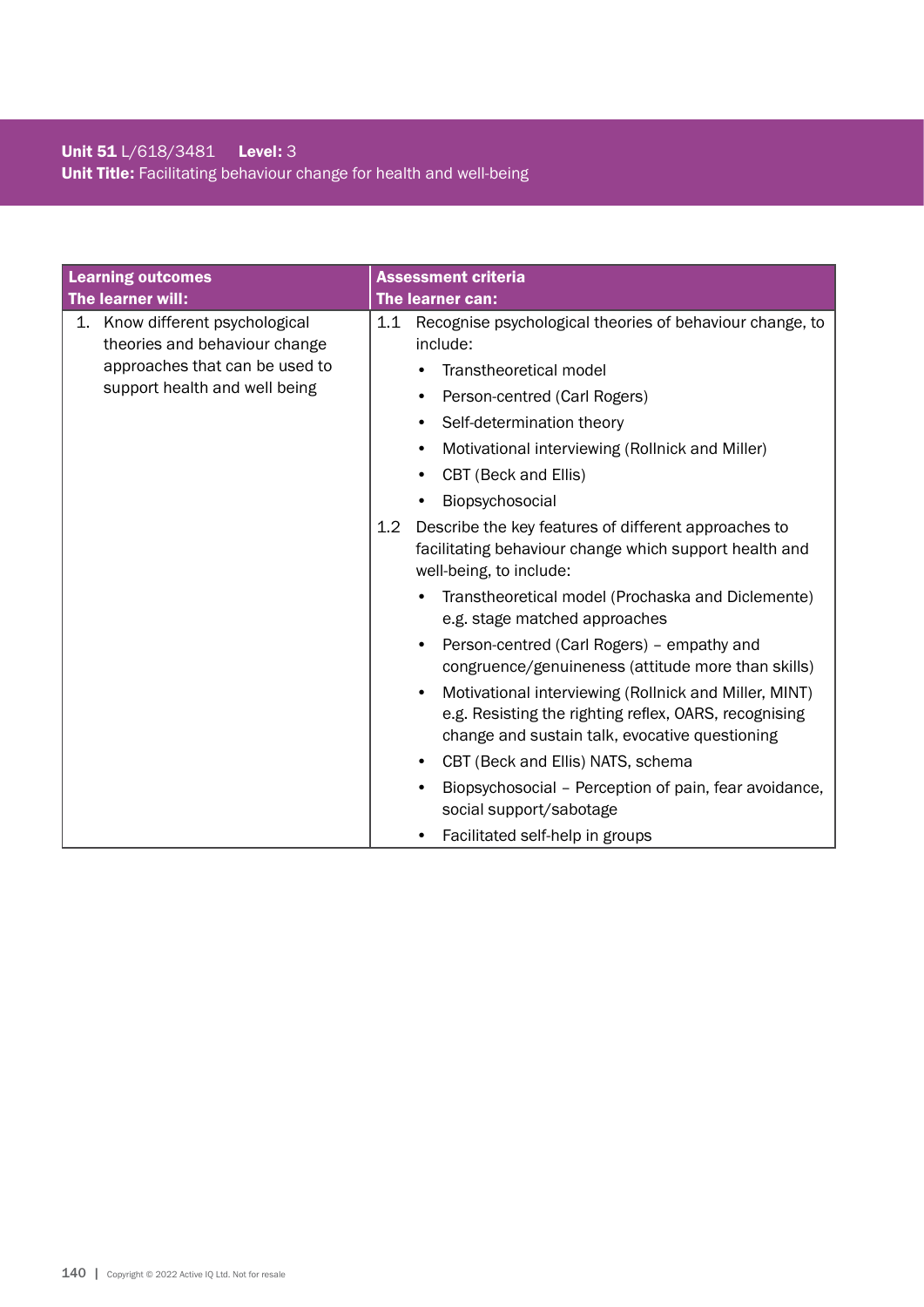| <b>Learning outcomes</b> |                                                                    |     | <b>Assessment criteria</b>                                                                                                                                                             |  |  |
|--------------------------|--------------------------------------------------------------------|-----|----------------------------------------------------------------------------------------------------------------------------------------------------------------------------------------|--|--|
|                          | The learner will:                                                  |     | The learner can:                                                                                                                                                                       |  |  |
| 2.                       | Understand the role of the<br>facilitator in supporting health and | 2.1 | Describe the role of the facilitator in supporting lifestyle<br>change(s) for health and well-being                                                                                    |  |  |
|                          | well being                                                         | 2.2 | Recognise role boundaries and when to refer or signpost<br>to other professionals e.g. smoking cessation, alcohol<br>addiction counselling, dietician, counsellor (GAD,<br>depression) |  |  |
|                          |                                                                    | 2.3 | Explain the three stages of a behaviour change<br>facilitation session, as:                                                                                                            |  |  |
|                          |                                                                    |     | Opening                                                                                                                                                                                |  |  |
|                          |                                                                    |     | Middle                                                                                                                                                                                 |  |  |
|                          |                                                                    |     | Ending/or closing                                                                                                                                                                      |  |  |
|                          |                                                                    | 2.4 | Explain the communication skills that can be used by a<br>facilitator, to include:                                                                                                     |  |  |
|                          |                                                                    |     | <b>Building rapport</b>                                                                                                                                                                |  |  |
|                          |                                                                    |     | Listening<br>٠                                                                                                                                                                         |  |  |
|                          |                                                                    |     | Questioning                                                                                                                                                                            |  |  |
|                          |                                                                    |     | Reflective statements<br>٠                                                                                                                                                             |  |  |
|                          |                                                                    |     | Paraphrasing                                                                                                                                                                           |  |  |
|                          |                                                                    |     | Summarising<br>٠                                                                                                                                                                       |  |  |
|                          |                                                                    |     | Use of silence<br>$\bullet$                                                                                                                                                            |  |  |
|                          |                                                                    | 2.5 | Identify the impact of diversity, difference and other<br>factors that may influence the helping relationship, to<br>include:                                                          |  |  |
|                          |                                                                    |     | Power                                                                                                                                                                                  |  |  |
|                          |                                                                    |     | Rank                                                                                                                                                                                   |  |  |
|                          |                                                                    |     | <b>Challenging situations</b>                                                                                                                                                          |  |  |
|                          |                                                                    |     | Roles e.g. Rescuer, Persecutor, Victim                                                                                                                                                 |  |  |
|                          |                                                                    |     | Game dynamics e.g. yes, but                                                                                                                                                            |  |  |
|                          |                                                                    |     | Health inequalities                                                                                                                                                                    |  |  |
|                          |                                                                    |     | Socioeconomic factors                                                                                                                                                                  |  |  |
|                          |                                                                    | 2.6 | Recognise the purpose of maintaining relevant, accurate<br>and up-to-date records, to include:                                                                                         |  |  |
|                          |                                                                    |     | Consideration of legalities                                                                                                                                                            |  |  |
|                          |                                                                    |     | Recording and storage                                                                                                                                                                  |  |  |
|                          |                                                                    |     | Transfer of information                                                                                                                                                                |  |  |
|                          |                                                                    |     | Reporting issues falling outside of specific role<br>boundaries e.g. risk of harm                                                                                                      |  |  |
|                          |                                                                    | 2.7 | Explain the purpose of reflective practice for developing<br>behaviour change facilitation skills                                                                                      |  |  |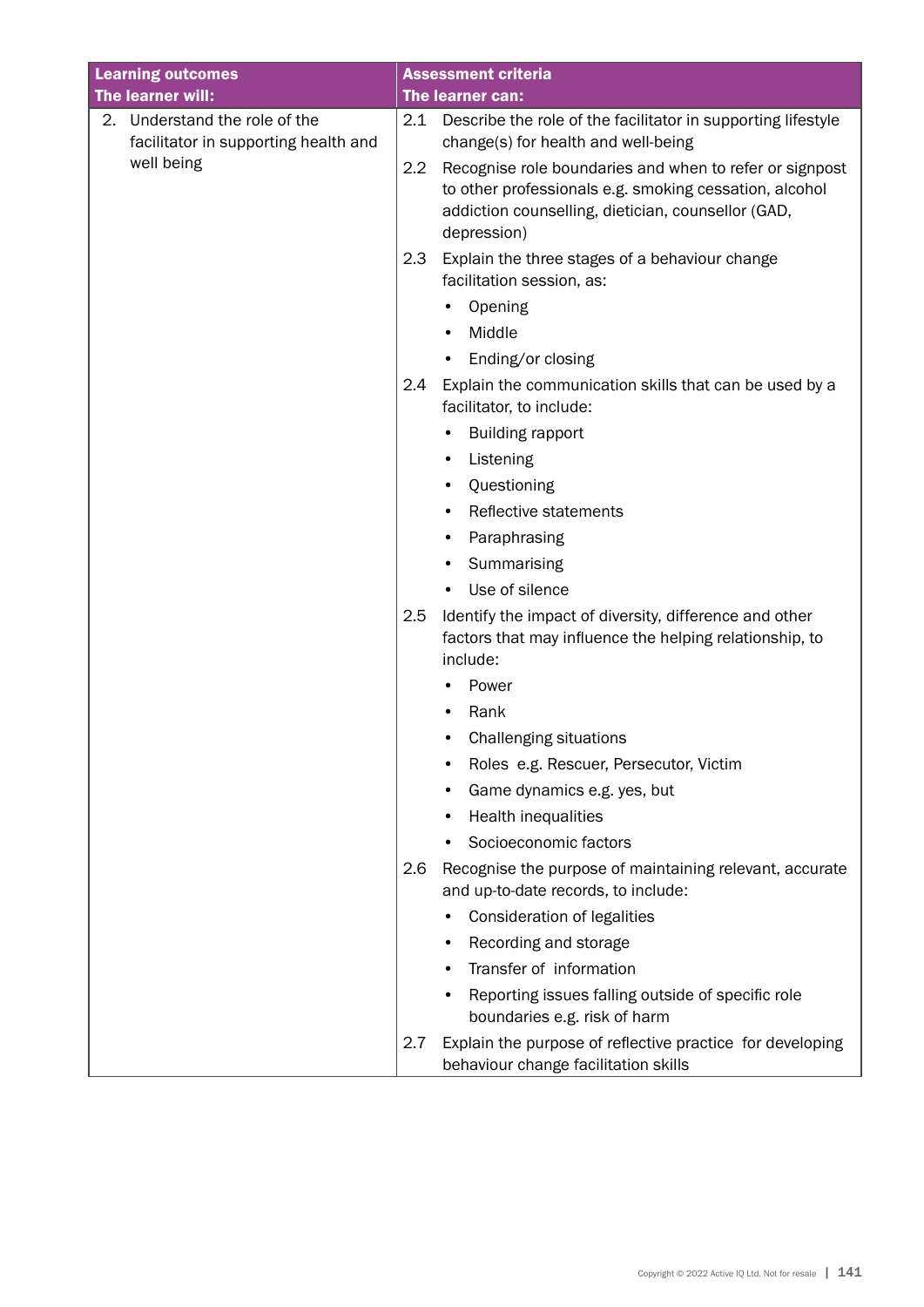| <b>Learning outcomes</b>                              | <b>Assessment criteria</b>                                                     |
|-------------------------------------------------------|--------------------------------------------------------------------------------|
| The learner will:                                     | The learner can:                                                               |
| 3. Be able to demonstrate effective<br>helping skills | Provide an effective opening phase in a helping session,<br>3.1<br>to include: |
|                                                       | Creating a suitable environment                                                |
|                                                       | Identifying available help                                                     |
|                                                       | Confidentiality<br>٠                                                           |
|                                                       | <b>Boundaries</b><br>$\bullet$                                                 |
|                                                       | Length and duration<br>٠                                                       |
|                                                       | Signposting                                                                    |
|                                                       | Determining and setting of expectations<br>٠                                   |
|                                                       | 3.2<br>Provide an effective main phase in a helping session, to<br>include:    |
|                                                       | Recognising skills in action                                                   |
|                                                       | 3.3<br>Demonstrate effective consultation/ helping skills, to                  |
|                                                       | include:                                                                       |
|                                                       | <b>Building rapport</b>                                                        |
|                                                       | Listening<br>$\bullet$                                                         |
|                                                       | Questioning<br>$\bullet$                                                       |
|                                                       | Reflective statements                                                          |
|                                                       | Paraphrasing<br>٠                                                              |
|                                                       | Summarising<br>$\bullet$                                                       |
|                                                       | Use of silence                                                                 |
|                                                       | 3.4<br>Provide an effective closing phase to a helping session,<br>to include: |
|                                                       | Appropriate time                                                               |
|                                                       | Sensitivity to needs<br>$\bullet$                                              |
|                                                       | Signpost and/or link to future work                                            |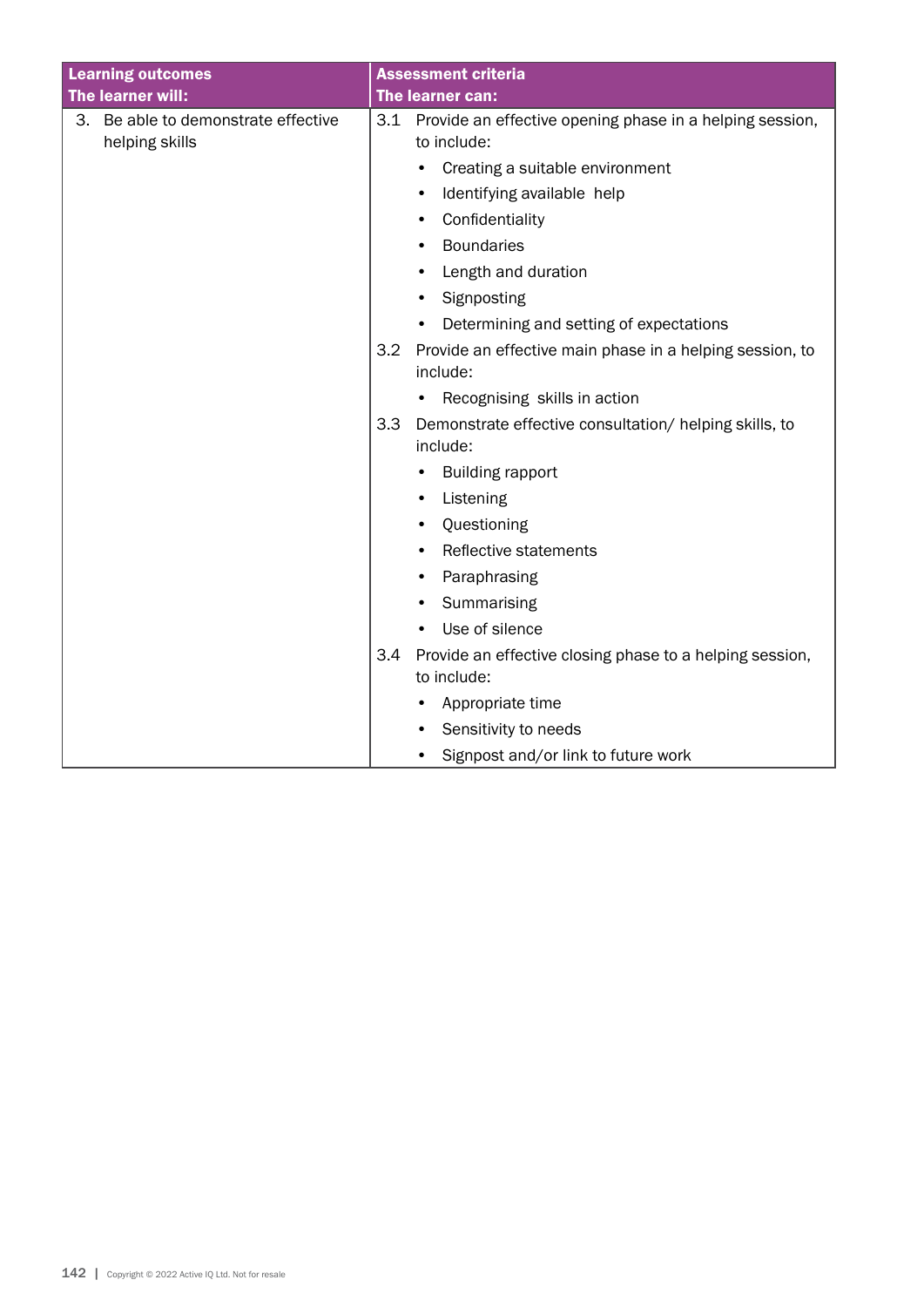| <b>Learning outcomes</b> |                                                   |     | <b>Assessment criteria</b>                                                                                                                  |  |
|--------------------------|---------------------------------------------------|-----|---------------------------------------------------------------------------------------------------------------------------------------------|--|
|                          | The learner will:                                 |     | The learner can:                                                                                                                            |  |
| 4.                       | Be able to facilitate group                       | 4.1 | Set expectations and boundaries for group discussions,                                                                                      |  |
|                          | discussions about a range of health<br>behaviours |     | to include:                                                                                                                                 |  |
|                          |                                                   |     | Timekeeping<br>٠                                                                                                                            |  |
|                          |                                                   |     | Mobile phones                                                                                                                               |  |
|                          |                                                   |     | One voice at a time                                                                                                                         |  |
|                          |                                                   |     | Confidentiality<br>٠                                                                                                                        |  |
|                          |                                                   |     | Listening to others<br>٠                                                                                                                    |  |
|                          |                                                   |     | Withholding judgement<br>٠                                                                                                                  |  |
|                          |                                                   |     | Respecting opinions different to one's own                                                                                                  |  |
|                          |                                                   |     | Keeping discussion relevant to the purpose of the<br>session                                                                                |  |
|                          |                                                   | 4.2 | Introduce discussion topics clearly and confidently to a<br>group                                                                           |  |
|                          |                                                   | 4.3 | Present facts about health-related topics in an engaging<br>manner using visual aids and other resources when<br>appropriate                |  |
|                          |                                                   | 4.4 | Use tools that facilitate focused discussion, to include:                                                                                   |  |
|                          |                                                   |     | Idea generation using a flip chart<br>٠                                                                                                     |  |
|                          |                                                   |     | Hypothetical scenarios or case studies                                                                                                      |  |
|                          |                                                   |     | Anonymised anecdotes or stories                                                                                                             |  |
|                          |                                                   |     | Images<br>٠                                                                                                                                 |  |
|                          |                                                   |     | Movie clips<br>٠                                                                                                                            |  |
|                          |                                                   |     | Objects<br>٠                                                                                                                                |  |
|                          |                                                   |     | Demonstrations                                                                                                                              |  |
|                          |                                                   |     | Group activities                                                                                                                            |  |
|                          |                                                   | 4.5 | Demonstrate effective consultation skills in a group<br>context, to include:                                                                |  |
|                          |                                                   |     | Engagement                                                                                                                                  |  |
|                          |                                                   |     | Listening                                                                                                                                   |  |
|                          |                                                   |     | Questioning<br>٠                                                                                                                            |  |
|                          |                                                   |     | Reflective statements                                                                                                                       |  |
|                          |                                                   |     | Paraphrasing                                                                                                                                |  |
|                          |                                                   |     | Summarising                                                                                                                                 |  |
|                          |                                                   |     | Use of silence                                                                                                                              |  |
|                          |                                                   | 4.6 | Summarise and close discussions to reinforce key points<br>pertaining to the session purpose without alienating any<br>members of the group |  |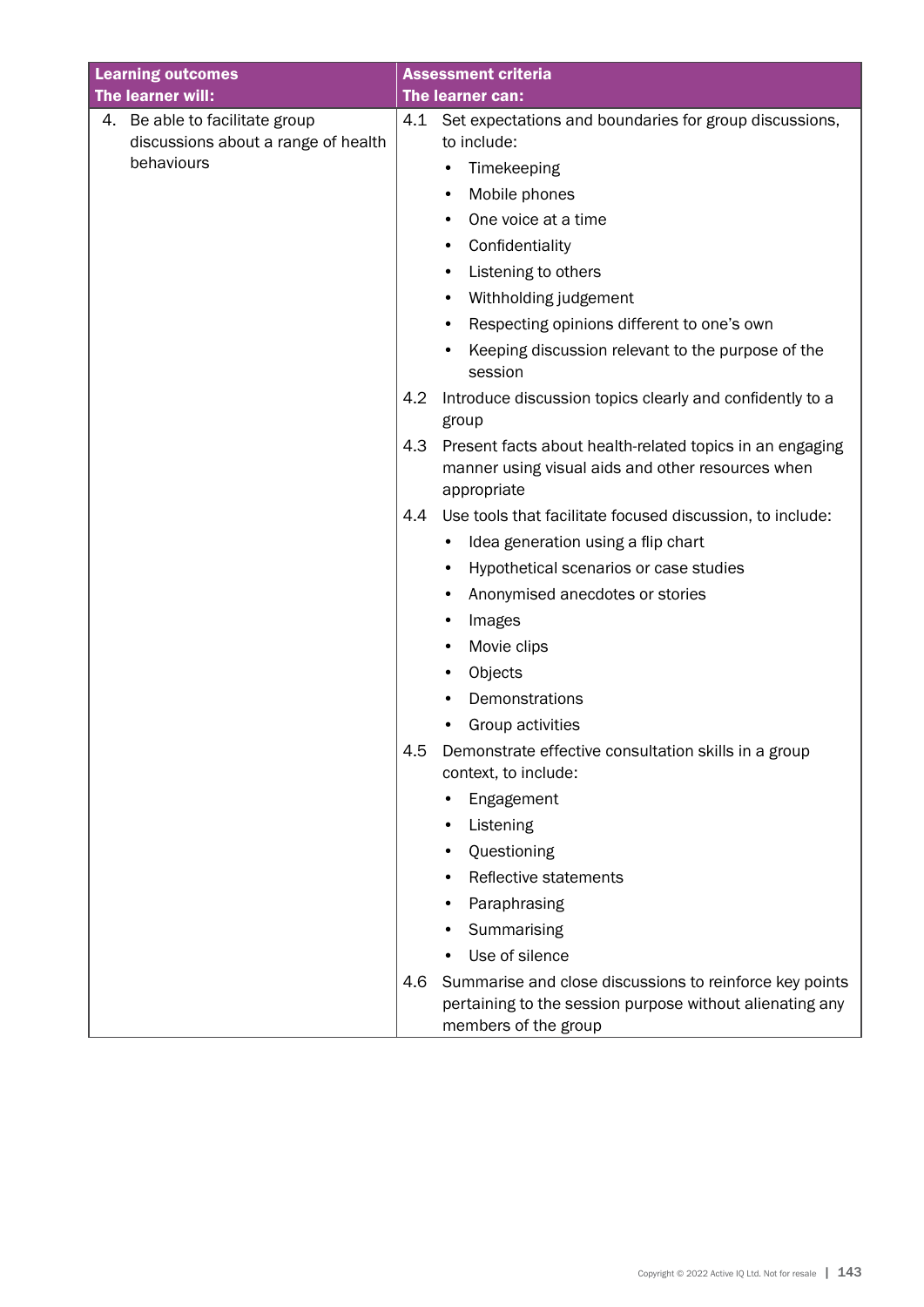| <b>Learning outcomes</b>              | <b>Assessment criteria</b>                                                                                                                                           |  |  |
|---------------------------------------|----------------------------------------------------------------------------------------------------------------------------------------------------------------------|--|--|
| The learner will:                     | The learner can:                                                                                                                                                     |  |  |
| 5. Be able to reflect on own practice | Evaluate the effectiveness of each stage of the session<br>5.1                                                                                                       |  |  |
|                                       | 5.2<br>Recognise different tools and techniques used through<br>the session e.g. eliciting change talk, negative automatic<br>thoughts (NATs), motivation, readiness |  |  |
|                                       | 5.3<br>Evaluate the effectiveness of own consultation/helping<br>skills, to include:                                                                                 |  |  |
|                                       | <b>Building rapport</b>                                                                                                                                              |  |  |
|                                       | Listening<br>$\bullet$                                                                                                                                               |  |  |
|                                       | Questioning                                                                                                                                                          |  |  |
|                                       | Reflective statements<br>٠                                                                                                                                           |  |  |
|                                       | Paraphrasing                                                                                                                                                         |  |  |
|                                       | Summarising                                                                                                                                                          |  |  |
|                                       | Use of silence                                                                                                                                                       |  |  |
|                                       | Evaluate the effect of the consultation / helping skills, on<br>5.4<br>the rapport and relationship with the client                                                  |  |  |
|                                       | Identify sources of information and training to develop<br>5.5<br>own skills and knowledge                                                                           |  |  |
| <b>Assessment</b>                     | Worksheet                                                                                                                                                            |  |  |
|                                       | Observation                                                                                                                                                          |  |  |
|                                       | Self-evaluation                                                                                                                                                      |  |  |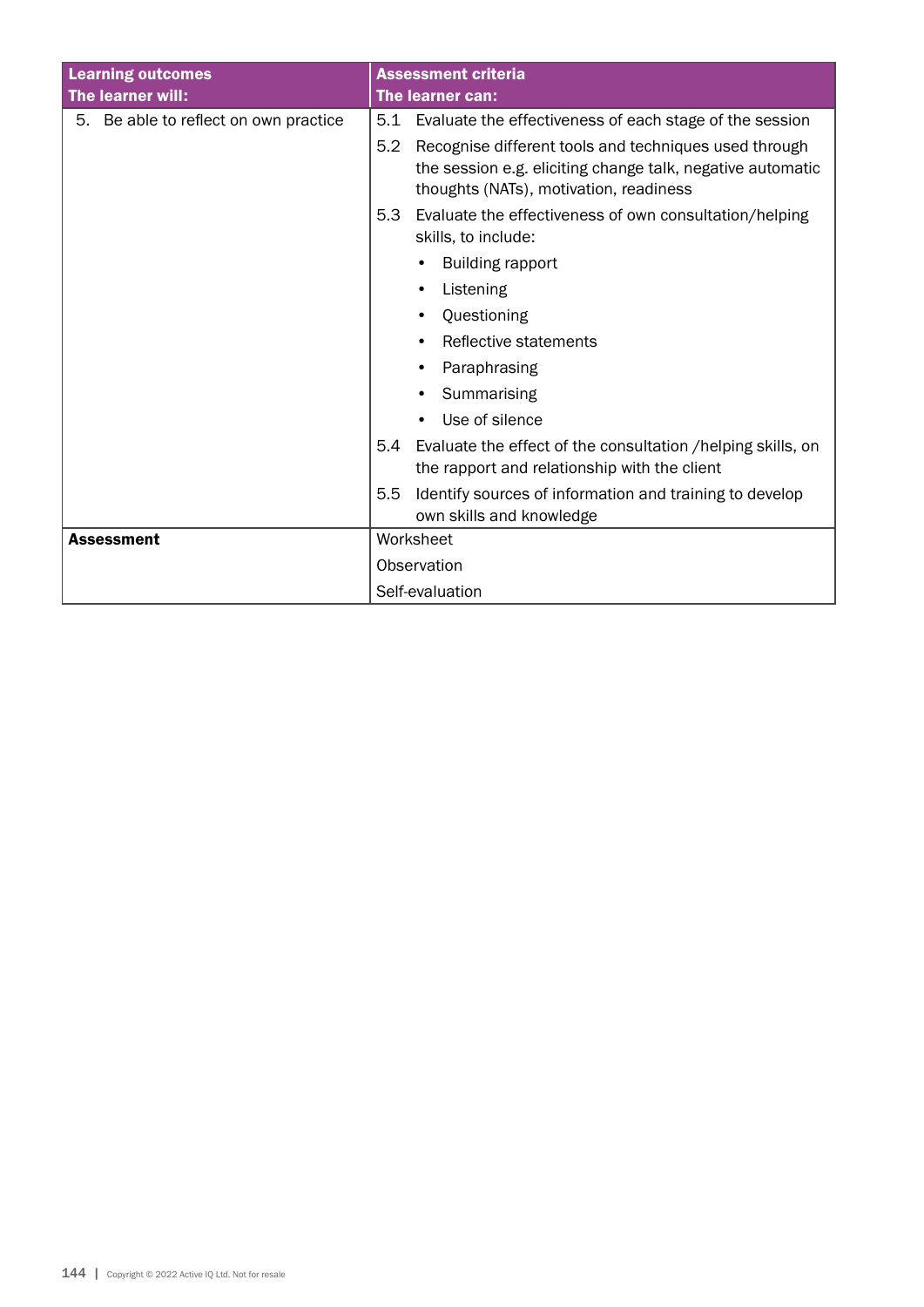| <b>Learning outcomes</b>                                                   |                  | <b>Assessment criteria</b>                                                                                       |
|----------------------------------------------------------------------------|------------------|------------------------------------------------------------------------------------------------------------------|
| The learner will:                                                          | The learner can: |                                                                                                                  |
| 1. Understand mental health                                                | 1.1              | Define mental health                                                                                             |
|                                                                            | 1.2              | Describe the mental health continuum                                                                             |
|                                                                            | 1.3              | Outline stigma and discrimination in relation to mental ill<br>health                                            |
|                                                                            | $1.4\,$          | Identify common misconceptions surrounding mental<br>health                                                      |
|                                                                            | 1.5              | Describe the role of the media in the portrayal of mental<br>health                                              |
|                                                                            | 1.6              | Outline key statistical data in relation to mental health                                                        |
|                                                                            | 1.7              | Outline the duty of care                                                                                         |
| Understand mental health disorders<br>2.                                   | 2.1              | Identify the main signs and symptoms of common mental<br>health disorders and mental health problems to include: |
|                                                                            |                  | Depression<br>$\bullet$                                                                                          |
|                                                                            |                  | Anxiety disorders: stress, phobias and post-traumatic<br>stress disorder                                         |
|                                                                            |                  | Schizophrenia<br>$\bullet$                                                                                       |
|                                                                            |                  | Eating disorders: anorexia nervosa and bulimia                                                                   |
|                                                                            |                  | nervosa                                                                                                          |
|                                                                            |                  | Addiction and substance misuse                                                                                   |
|                                                                            |                  | <b>Bereavement</b>                                                                                               |
|                                                                            |                  | Self-harm                                                                                                        |
|                                                                            | $2.2\phantom{0}$ | Identify common treatments and interventions used to<br>manage mental health and mental ill health               |
|                                                                            | 2.3              | Describe the main risk factors associated with mental ill<br>health                                              |
| Understand the support and advice<br>З.<br>available for mental ill health | 3.1              | Identify credible sources of information, support and<br>guidance                                                |
|                                                                            | 3.2              | Identify credible organisations offering support services                                                        |
|                                                                            | 3.3              | Identify appropriate responses that can be made to<br>support someone with mental ill health                     |
| <b>Assessment</b>                                                          | Online worksheet |                                                                                                                  |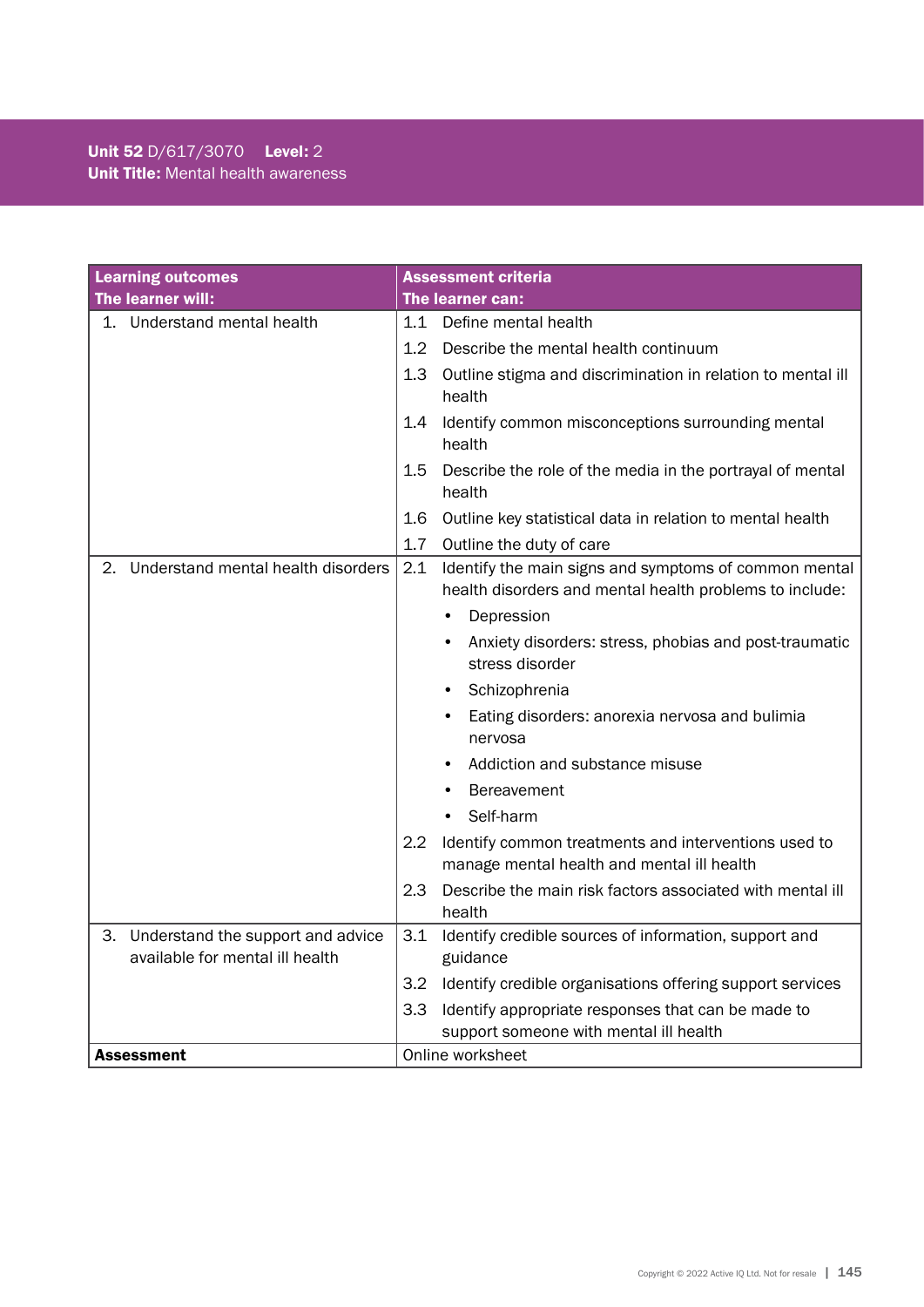#### Unit 53 H/617/3071 Level: 2 Unit Title: Mental health first aid

| <b>Learning outcomes</b>                                                               | <b>Assessment criteria</b>                                                              |  |
|----------------------------------------------------------------------------------------|-----------------------------------------------------------------------------------------|--|
| The learner will:                                                                      | The learner can:                                                                        |  |
| Recognise and respond to the signs<br>of mental ill health in themselves<br>and others | 1.1 Recognise the signs of mental ill health                                            |  |
|                                                                                        | 1.2 Provide initial help to a person experiencing mental ill<br>health                  |  |
|                                                                                        | Signpost appropriate sources of help<br>1.3                                             |  |
|                                                                                        | 1.4 Escalate situations when a person may be at risk of harm<br>to themselves or others |  |
|                                                                                        | 1.5 Promote good mental health                                                          |  |
| <b>Assessment</b>                                                                      | Online case studies                                                                     |  |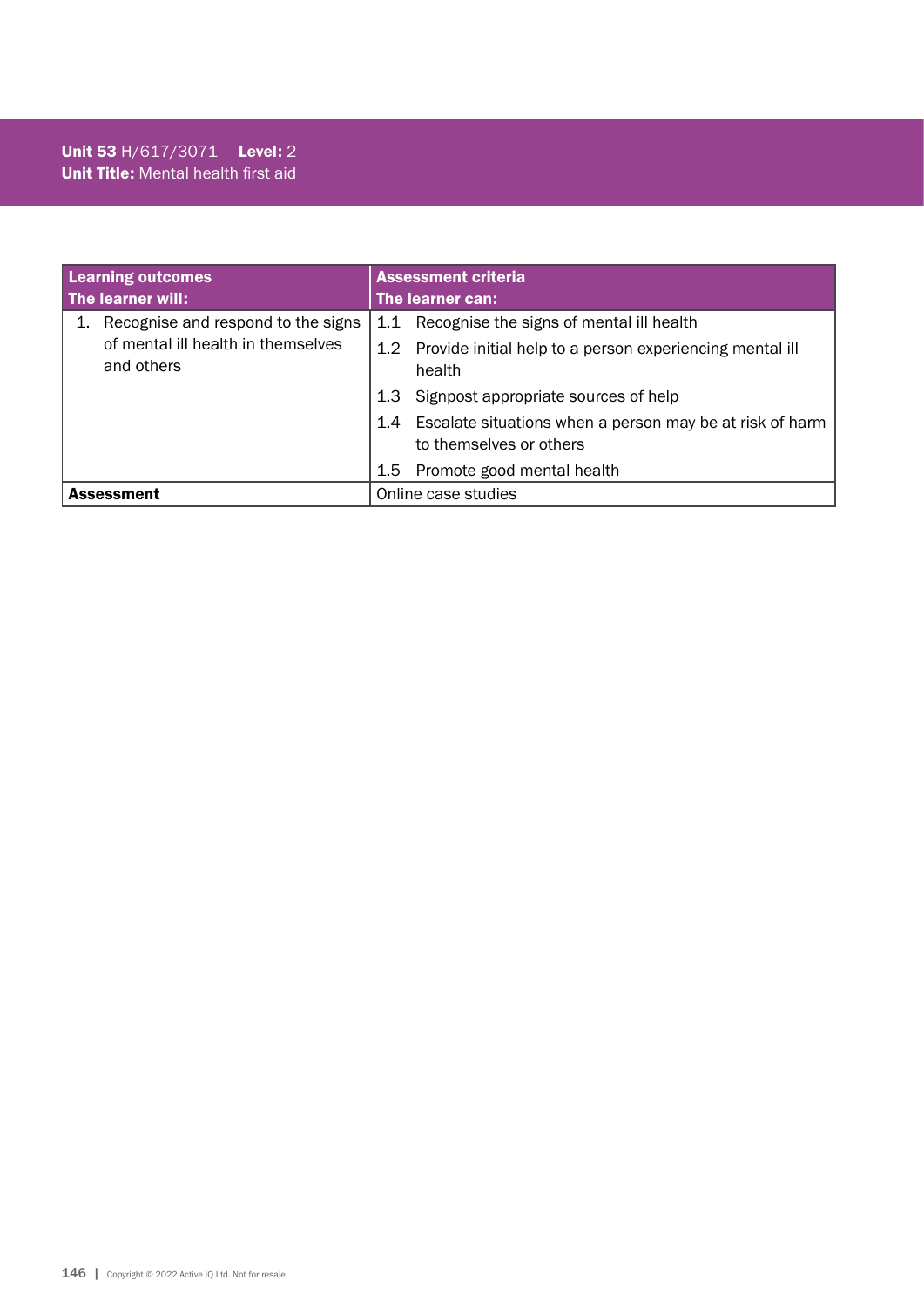### Unit 54 M/618/3425 Level: 2 Unit Title: Promoting healthy lifestyles and physical activity

| <b>Learning outcomes</b>                   | <b>Assessment criteria</b>                                                                                               |
|--------------------------------------------|--------------------------------------------------------------------------------------------------------------------------|
| The learner will:                          | The learner can:                                                                                                         |
| Understand the principles of fitness<br>1. | 1.1<br>Define the components of total fitness, to include:                                                               |
|                                            | <b>Physical fitness</b><br>$\bullet$                                                                                     |
|                                            | Mental and emotional fitness                                                                                             |
|                                            | <b>Medical fitness</b><br>٠                                                                                              |
|                                            | <b>Nutritional fitness</b><br>$\bullet$                                                                                  |
|                                            | Social fitness<br>$\bullet$                                                                                              |
|                                            | Define the concept of health<br>1.2 <sub>2</sub>                                                                         |
|                                            | Describe the components of health-related fitness to<br>1.3                                                              |
|                                            | include:                                                                                                                 |
|                                            | <b>Cardiovascular Fitness</b>                                                                                            |
|                                            | <b>Muscular Strength</b>                                                                                                 |
|                                            | <b>Muscular Endurance</b>                                                                                                |
|                                            | Flexibility<br>$\bullet$                                                                                                 |
|                                            | <b>Body Composition</b><br>$\bullet$                                                                                     |
|                                            | Describe the components of skill-related fitness to<br>1.4<br>include:                                                   |
|                                            | Speed                                                                                                                    |
|                                            | Power                                                                                                                    |
|                                            | <b>Reaction Time</b>                                                                                                     |
|                                            | Coordination                                                                                                             |
|                                            | <b>Balance</b><br>٠                                                                                                      |
|                                            | Agility<br>$\bullet$                                                                                                     |
|                                            | Describe the principles of training to include:<br>$1.5\,$                                                               |
|                                            | Specificity                                                                                                              |
|                                            | Progression                                                                                                              |
|                                            | Overload<br>٠                                                                                                            |
|                                            | Reversibility                                                                                                            |
|                                            | <b>Type</b>                                                                                                              |
|                                            | Give examples of how a range of activities and<br>1.6<br>environments can be adapted using the principles of<br>training |
| Understand the health benefits of<br>2.    | 2.1<br>Describe the physiological benefits of activity sessions                                                          |
| physical activity                          | 2.2<br>Describe the psychological and social benefits of<br>participating in activity sessions                           |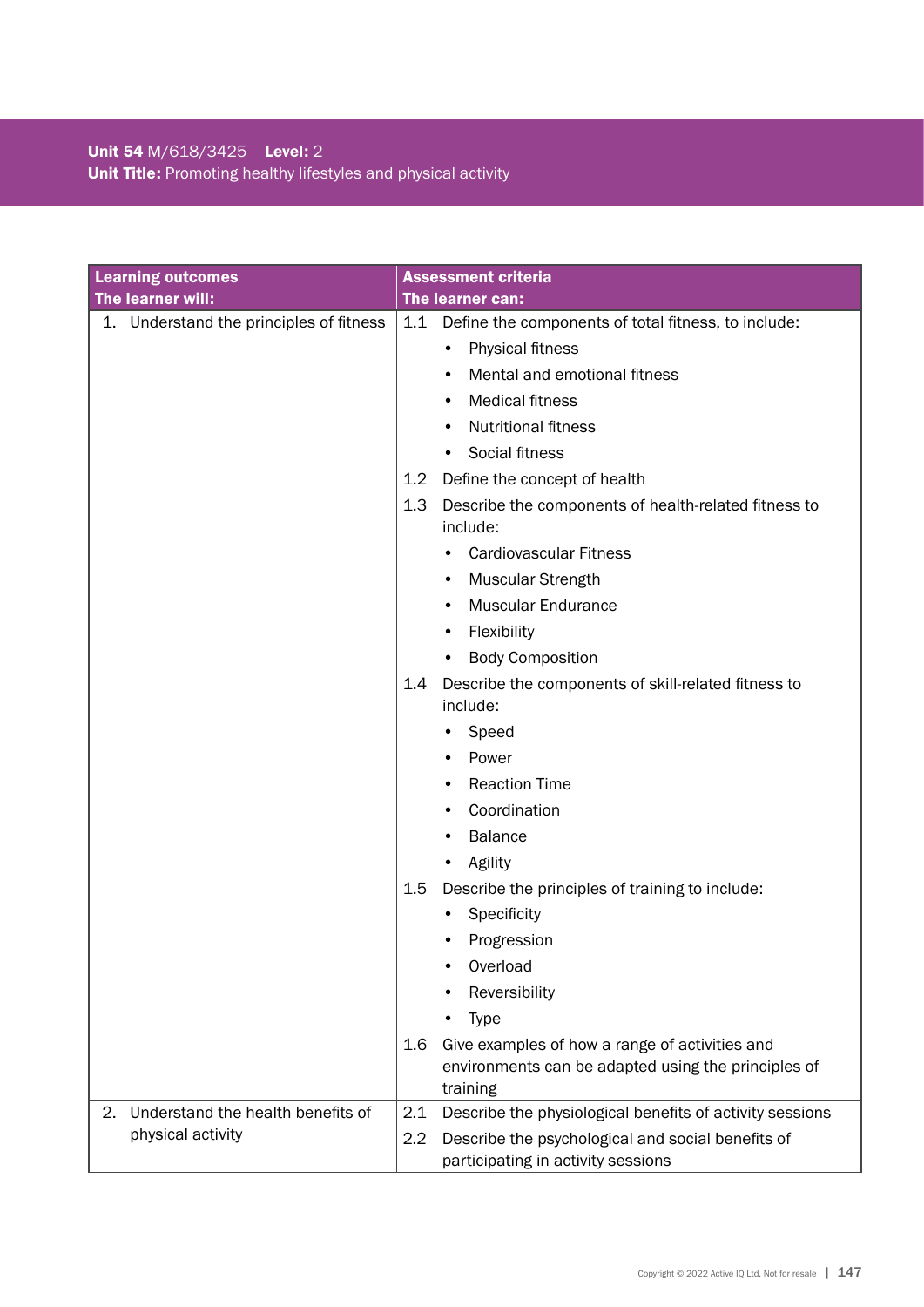|                          | <b>Learning outcomes</b>        | <b>Assessment criteria</b>                                                           |                                                                                                                  |
|--------------------------|---------------------------------|--------------------------------------------------------------------------------------|------------------------------------------------------------------------------------------------------------------|
|                          | The learner will:               | The learner can:                                                                     |                                                                                                                  |
|                          | 3. Understand the importance of | 3.1                                                                                  | Describe the national food model/guide                                                                           |
|                          | healthy eating                  | 3.2                                                                                  | Describe key healthy eating advice that underpins a<br>healthy diet                                              |
|                          |                                 | 3.3                                                                                  | Explain the importance of adequate hydration                                                                     |
|                          |                                 | 3.4                                                                                  | Explain the dietary role of the key nutrients                                                                    |
|                          |                                 | 3.5                                                                                  | Identify the common dietary sources of the key nutrients                                                         |
|                          |                                 | 3.6                                                                                  | Explain the health risks of poor nutrition                                                                       |
| 4.                       | Understand how to promote an    | 4.1                                                                                  | Describe the role of an activity leader                                                                          |
| active healthy lifestyle | 4.2                             | Describe how to promote the benefits of an active,<br>healthy lifestyle, to include: |                                                                                                                  |
|                          |                                 |                                                                                      | Physical activity                                                                                                |
|                          |                                 |                                                                                      | Healthy eating<br>٠                                                                                              |
|                          |                                 |                                                                                      | Lifestyle advice                                                                                                 |
|                          | 4.3                             | Identify opportunities for individuals to participate in<br>physical activities      |                                                                                                                  |
|                          |                                 | 4.4                                                                                  | Describe how to sign post individuals who wish to<br>participate in physical activities                          |
|                          |                                 | 4.5                                                                                  | Describe potential barriers to participation                                                                     |
|                          |                                 | 4.6                                                                                  | Identify strategies to overcome barriers and support<br>individuals to enable participation and lifestyle change |
|                          | <b>Assessment</b>               |                                                                                      | Worksheet                                                                                                        |
|                          |                                 | Assignment                                                                           |                                                                                                                  |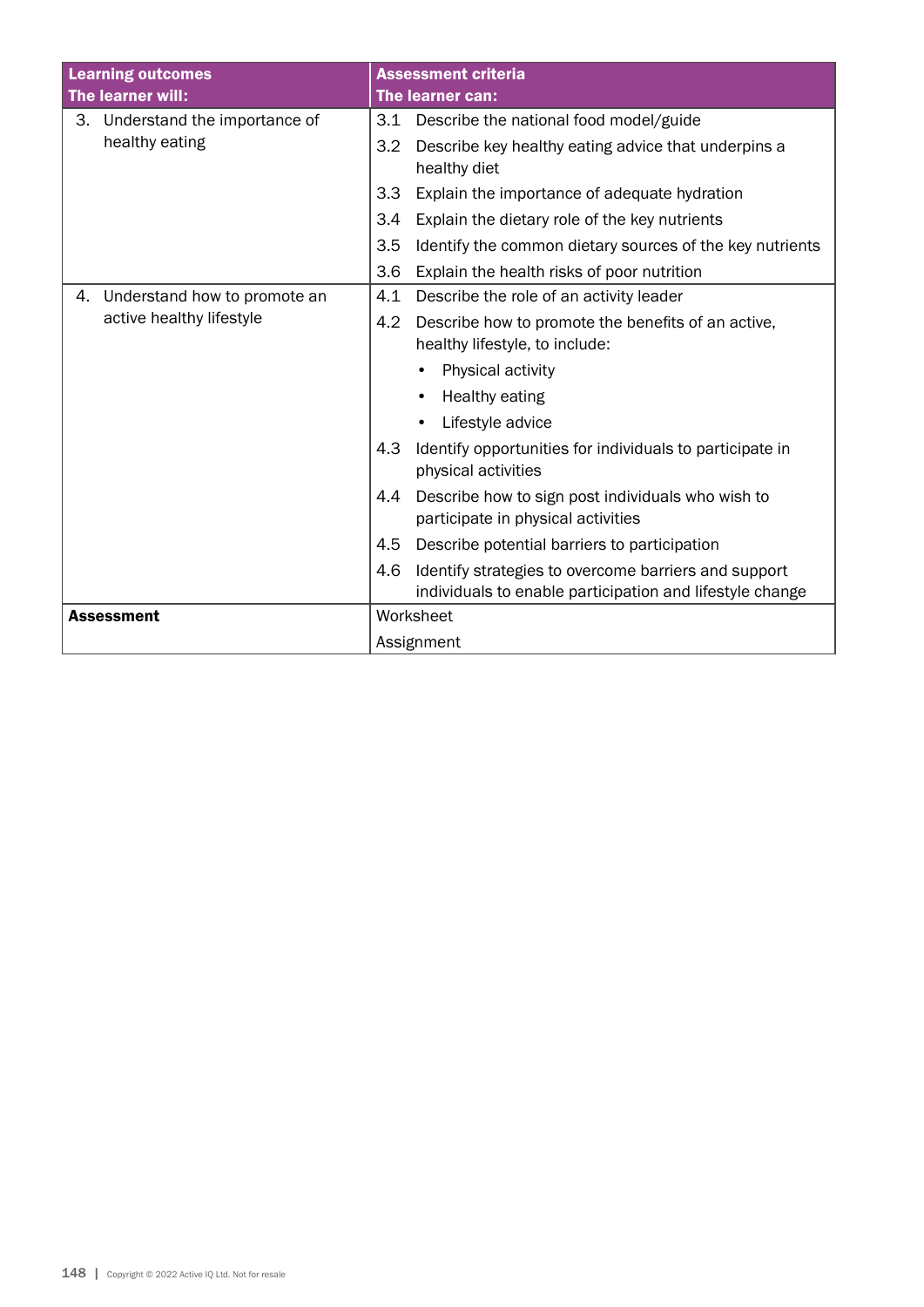### Unit 55 K/618/3424 Level: 2 Unit Title: Lifestyle management for health and well-being

| <b>Learning outcomes</b>                                               | Assessment criteria                                                                                                                |
|------------------------------------------------------------------------|------------------------------------------------------------------------------------------------------------------------------------|
| The learner will:                                                      | The learner can:                                                                                                                   |
| Understand how lifestyle factors<br>1.<br>affect health and well-being | Describe the lifestyle factors that can affect health and<br>1.1<br>well-being, to include:                                        |
|                                                                        | smoking                                                                                                                            |
|                                                                        | alcohol intake<br>$\bullet$                                                                                                        |
|                                                                        | physical activity level                                                                                                            |
|                                                                        | diet                                                                                                                               |
|                                                                        | stress management and relaxation                                                                                                   |
|                                                                        | sleep                                                                                                                              |
|                                                                        | 1.2<br>Explain the relationships between lifestyle factors and<br>disease                                                          |
|                                                                        | Explain the relationships between lifestyle factors and<br>1.3<br>physical and mental performance                                  |
|                                                                        | Explain the benefits of making lifestyle behaviour<br>1.4<br>changes to prevent disease and achieve health or<br>performance goals |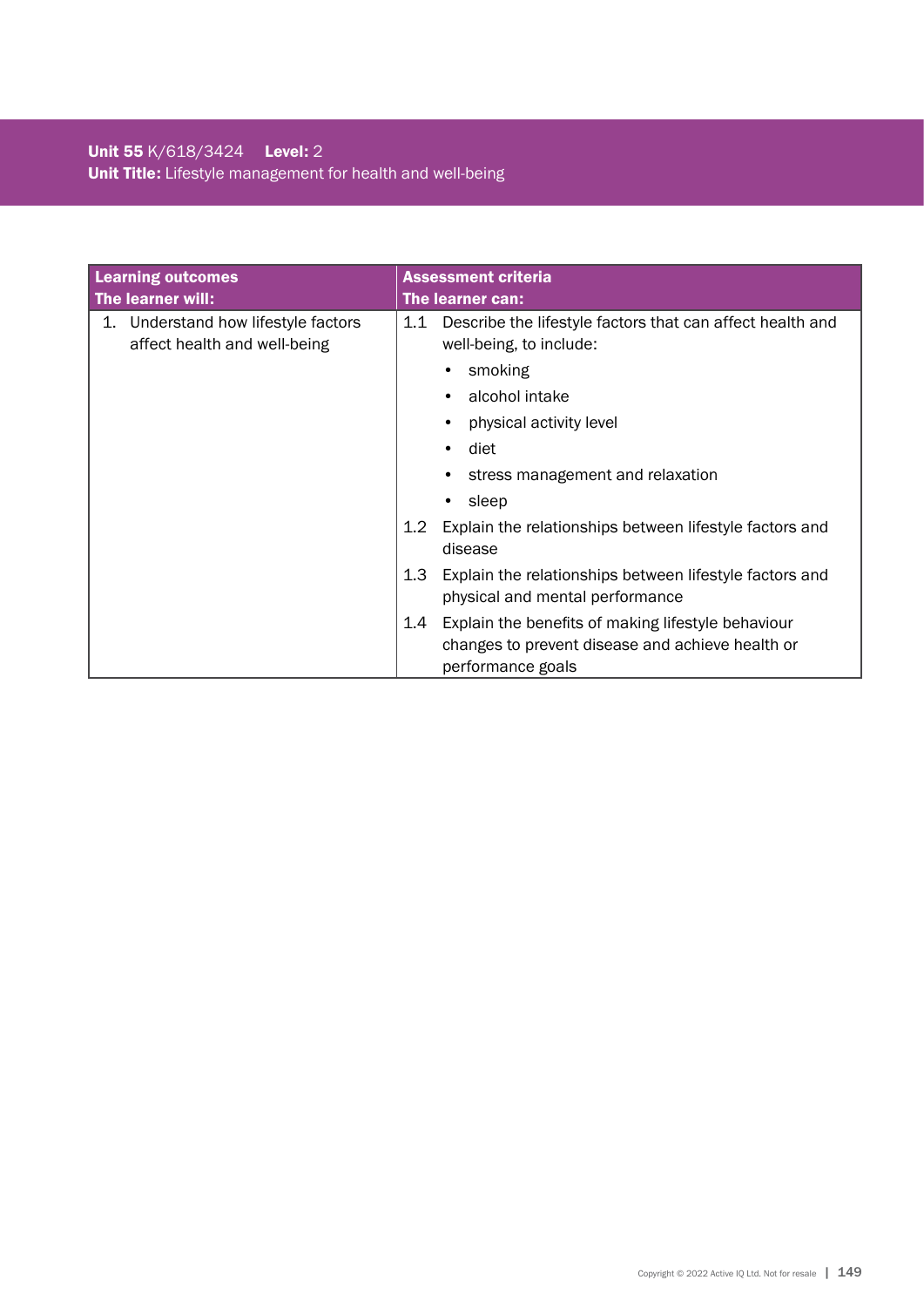| <b>Learning outcomes</b>                                                                  | <b>Assessment criteria</b>                                                                                                            |  |
|-------------------------------------------------------------------------------------------|---------------------------------------------------------------------------------------------------------------------------------------|--|
| The learner will:                                                                         | The learner can:                                                                                                                      |  |
| 2. Understand how lifestyle factors are<br>monitored and managed in<br>healthcare systems | 2.1<br>Identify key recommendations from Chief Medical Officer<br>Reports that emphasise the importance of a healthy<br>lifestyle     |  |
| $2.2\phantom{0}$                                                                          | Describe how lifestyle behaviours contribute to increased<br>risk for specific medical conditions, to include:                        |  |
|                                                                                           | cardiovascular disease (CVD)                                                                                                          |  |
|                                                                                           | mental health and well-being                                                                                                          |  |
|                                                                                           | skeletal health (osteoporosis/ osteoarthritis)<br>$\bullet$                                                                           |  |
|                                                                                           | 2.3<br>Recognise public health systems/structures and                                                                                 |  |
|                                                                                           | stakeholders with an investment in promoting health and<br>well-being, to include:                                                    |  |
|                                                                                           | health and well-being boards (HWBs)                                                                                                   |  |
|                                                                                           | Joint Strategic Needs Assessment (JSNA)<br>$\bullet$                                                                                  |  |
|                                                                                           | clinical commissioning groups (CCGs)                                                                                                  |  |
|                                                                                           | general practitioners (GPs)                                                                                                           |  |
|                                                                                           | Describe a range of interventions and support systems to<br>2.4<br>help individuals manage their health and lifestyle, to<br>include: |  |
|                                                                                           | five ways to well-being                                                                                                               |  |
|                                                                                           | smoking cessation                                                                                                                     |  |
|                                                                                           | counselling                                                                                                                           |  |
|                                                                                           | exercise referral                                                                                                                     |  |
|                                                                                           | family/friends<br>$\bullet$                                                                                                           |  |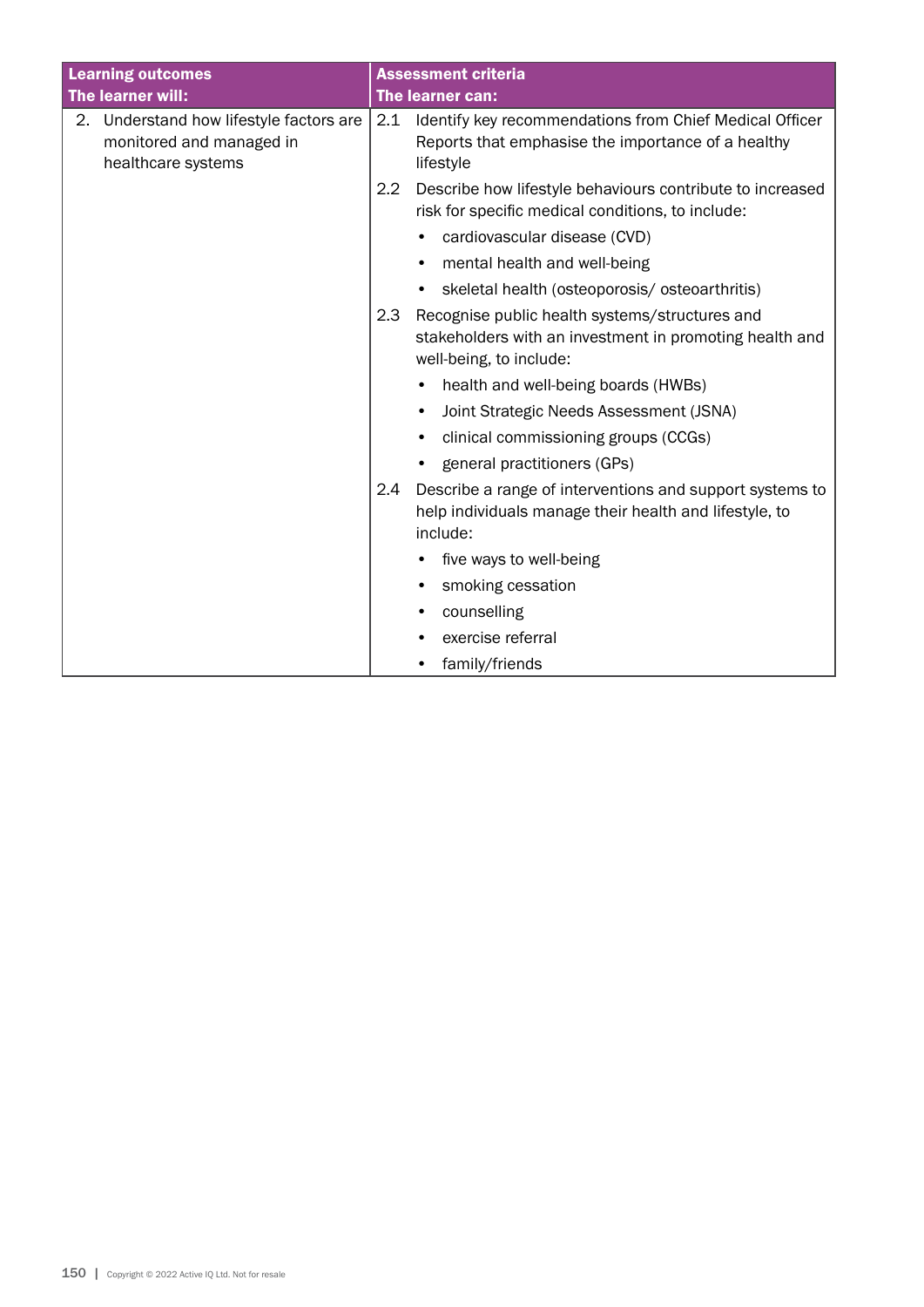| <b>Learning outcomes</b>                                                 | <b>Assessment criteria</b>                                                                                                                                                                |  |
|--------------------------------------------------------------------------|-------------------------------------------------------------------------------------------------------------------------------------------------------------------------------------------|--|
| The learner will:                                                        | The learner can:                                                                                                                                                                          |  |
| Know how to assess and provide<br>З.<br>guidance on lifestyle management | 3.1<br>Describe the stages and processes involved in changing<br>lifestyle behaviours                                                                                                     |  |
|                                                                          | Describe the communication skills required to consult<br>3.2<br>with clients and gather information from clients                                                                          |  |
|                                                                          | 3.3<br>Identify tools that can be used to analyse and assess<br>different lifestyle behaviours, to include:                                                                               |  |
|                                                                          | food diaries<br>$\bullet$                                                                                                                                                                 |  |
|                                                                          | Alcohol Use Disorders Identification Test Consumption<br>(AUDIT-C)                                                                                                                        |  |
|                                                                          | International Physical Activity Questionnaire (IPAQ)<br>$\bullet$                                                                                                                         |  |
|                                                                          | EuroQol Group EQ-5D                                                                                                                                                                       |  |
|                                                                          | Describe how to support a client to identify their<br>3.4<br>motivations for making changes to specific behaviours                                                                        |  |
|                                                                          | 3.5<br>Describe how to support a client to identify their barriers<br>to making changes to specific behaviours                                                                            |  |
|                                                                          | 3.6<br>Describe how to support a client to identify their<br>readiness to make changes to specific behaviours using<br>relevant tools                                                     |  |
|                                                                          | Describe how to support a client to identify a range of<br>3.7<br>strategies that could be used to make changes to specific<br>lifestyle behaviours                                       |  |
|                                                                          | Describe how to help a client identify social support<br>3.8<br>systems needed to help them make changes                                                                                  |  |
|                                                                          | 3.9<br>Describe how to help a client identify strategies for<br>managing lapse and relapse                                                                                                |  |
|                                                                          | 3.10 Describe the value of goal-setting for lifestyle<br>management                                                                                                                       |  |
|                                                                          | 3.11 Explain how to set and agree specific, measurable,<br>achievable, relevant, timed (SMART) short-, medium- and<br>long-term goals to make changes to specific lifestyle<br>behaviours |  |
|                                                                          | 3.12 Describe the importance of reviewing goals                                                                                                                                           |  |
|                                                                          | 3.13 Describe techniques that increase a client's motivation<br>and commitment to lifestyle change                                                                                        |  |
| <b>Assessment</b>                                                        | Worksheet                                                                                                                                                                                 |  |
|                                                                          | Assignment                                                                                                                                                                                |  |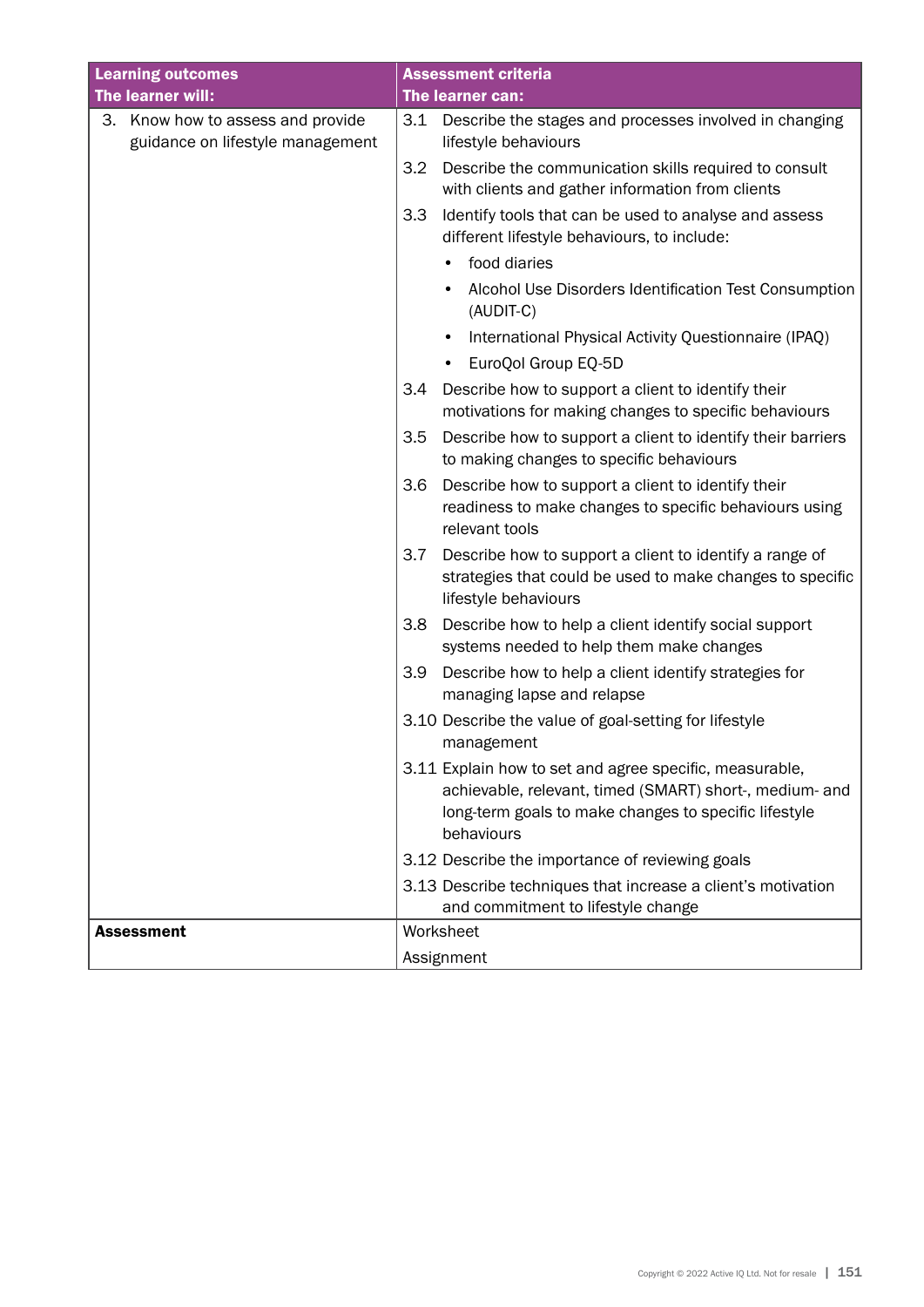### Unit 56 T/618/3426 Level: 2 Unit Title: Working with communities to promote and support active healthy lifestyles

| <b>Learning outcomes</b>          | <b>Assessment criteria</b>                                                                                 |
|-----------------------------------|------------------------------------------------------------------------------------------------------------|
| The learner will:                 | The learner can:                                                                                           |
| 1. Understand the health needs of | 1.1<br>Define community and culture                                                                        |
| different communities             | 1.2<br>Recognise the diverse public health needs and priorities<br>of different communities to include:    |
|                                   | physical activity<br>٠                                                                                     |
|                                   | mental health<br>٠                                                                                         |
|                                   | chronic health conditions                                                                                  |
|                                   | access to healthy food<br>٠                                                                                |
|                                   | sexual health                                                                                              |
|                                   | smoking<br>٠                                                                                               |
|                                   | substance misuse                                                                                           |
|                                   | 1.3<br>Recognise how the diverse demographics of different<br>communities may impact on health to include: |
|                                   | socio-economic status                                                                                      |
|                                   | ethnicity                                                                                                  |
|                                   | age range                                                                                                  |
|                                   | gender<br>٠                                                                                                |
|                                   | deprivation                                                                                                |
|                                   | prevalent health conditions                                                                                |
|                                   | Identify sources for gathering up-to-date information<br>1.4<br>about the local community, for example:    |
|                                   | organisations                                                                                              |
|                                   | community projects<br>$\bullet$                                                                            |
|                                   | libraries<br>$\bullet$                                                                                     |
|                                   | health and well-being boards (health boards in Wales)<br>$\bullet$                                         |
|                                   | local councils/ authorities                                                                                |
|                                   | joint strategic needs assessment (JSNA)<br>٠                                                               |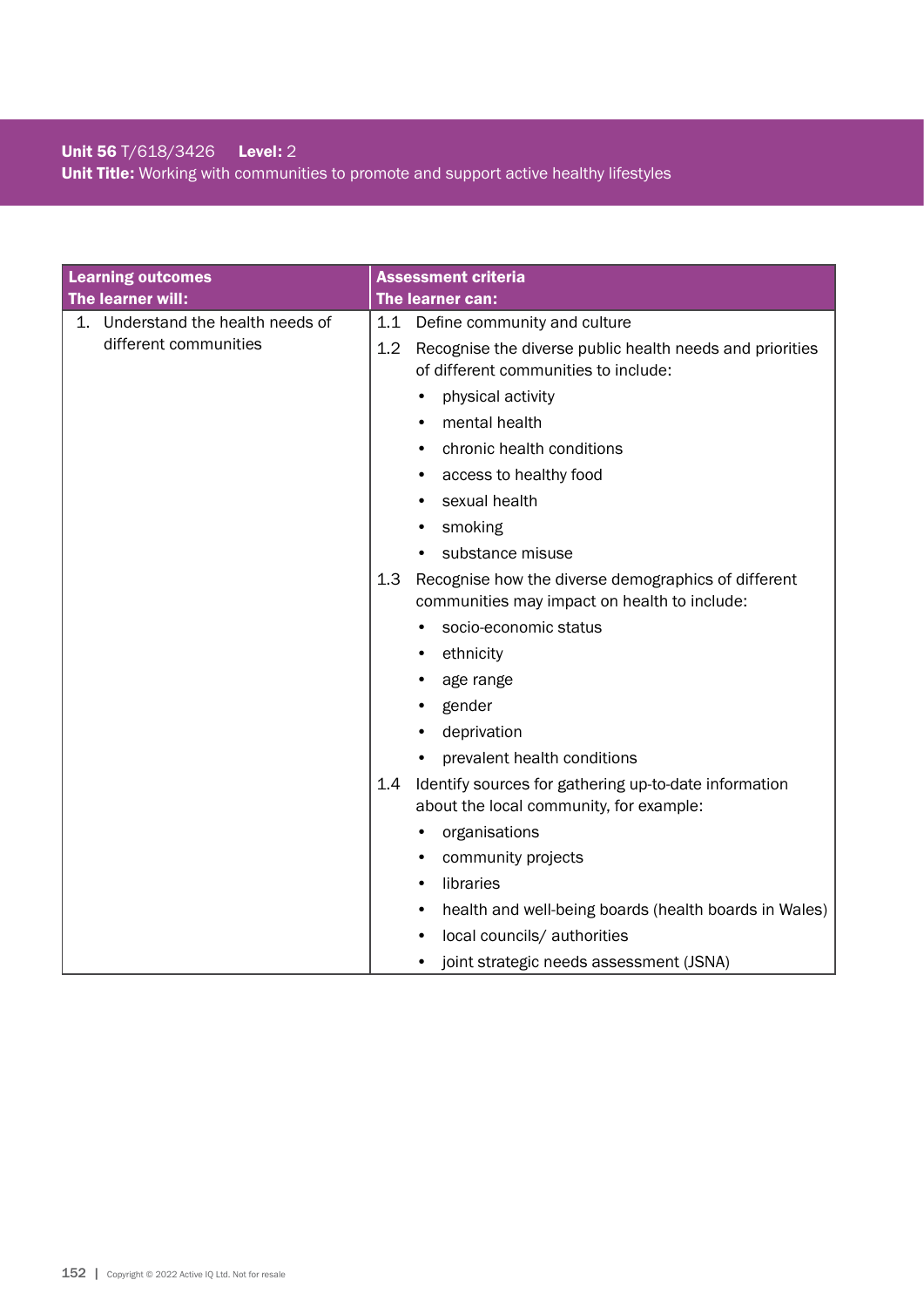| <b>Learning outcomes</b>                                                   | <b>Assessment criteria</b>                                                                                                                      |
|----------------------------------------------------------------------------|-------------------------------------------------------------------------------------------------------------------------------------------------|
| The learner will:                                                          | The learner can:                                                                                                                                |
| 2. Know how to promote and support<br>physical activity and healthy living | 2.1<br>Gather information to describe their local community<br>setting, to include:                                                             |
| to meet local community needs                                              | demographics                                                                                                                                    |
|                                                                            | available support and opportunities                                                                                                             |
|                                                                            | relevant organisations/partners                                                                                                                 |
|                                                                            | Identify the role of activity and healthy living in<br>$2.2\phantom{0}$<br>addressing health priorities in the local community                  |
|                                                                            | Describe potential barriers to participation in physical<br>2.3<br>activity and healthy living for the community                                |
|                                                                            | Identify strategies to overcome barriers and support<br>2.4<br>communities to enable participation and lifestyle change                         |
|                                                                            | Recognise interventions to support active healthy<br>2.5<br>lifestyles in the community, to include:                                            |
|                                                                            | physical activity                                                                                                                               |
|                                                                            | healthy eating                                                                                                                                  |
|                                                                            | lifestyle advice                                                                                                                                |
|                                                                            | Describe methods to engage the community and promote<br>2.6<br>healthy lifestyles, to include the use of:                                       |
|                                                                            | social marketing                                                                                                                                |
|                                                                            | the internet                                                                                                                                    |
|                                                                            | community environments                                                                                                                          |
|                                                                            | networking                                                                                                                                      |
|                                                                            | Identify opportunities and local resources to support<br>2.7<br>active healthy lifestyles and behaviour change in the<br>community, to include: |
|                                                                            | partner organisations                                                                                                                           |
|                                                                            | funding sources (commissioning bodies; sports<br>councils; community grants)                                                                    |
|                                                                            | signposting services                                                                                                                            |
|                                                                            | activity programmes                                                                                                                             |
|                                                                            | healthy living programmes                                                                                                                       |
|                                                                            | 2.8<br>Recognise the roles and responsibilities of different<br>partners working within the community, to include:                              |
|                                                                            | general practitioner                                                                                                                            |
|                                                                            | community mental health team                                                                                                                    |
|                                                                            | clinical commissioning groups (CCG) (funding<br>sources)                                                                                        |
|                                                                            | dietician<br>$\bullet$                                                                                                                          |
|                                                                            | exercise professionals                                                                                                                          |
|                                                                            | other services, e.g. financial, housing, charities etc                                                                                          |
|                                                                            | 2.9<br>Recognise ways to develop and maintain relationships<br>with relevant partners in the community, to include:                             |
|                                                                            | making connections                                                                                                                              |
|                                                                            | barriers and strategies to overcome                                                                                                             |
|                                                                            | 2.10 Identify community/individual needs outside the                                                                                            |
|                                                                            | boundaries of own role and how to sign-post individuals<br>for appropriate support                                                              |
|                                                                            | 2.11 Describe the benefits and barriers to multi-agency<br>working and how to overcome these                                                    |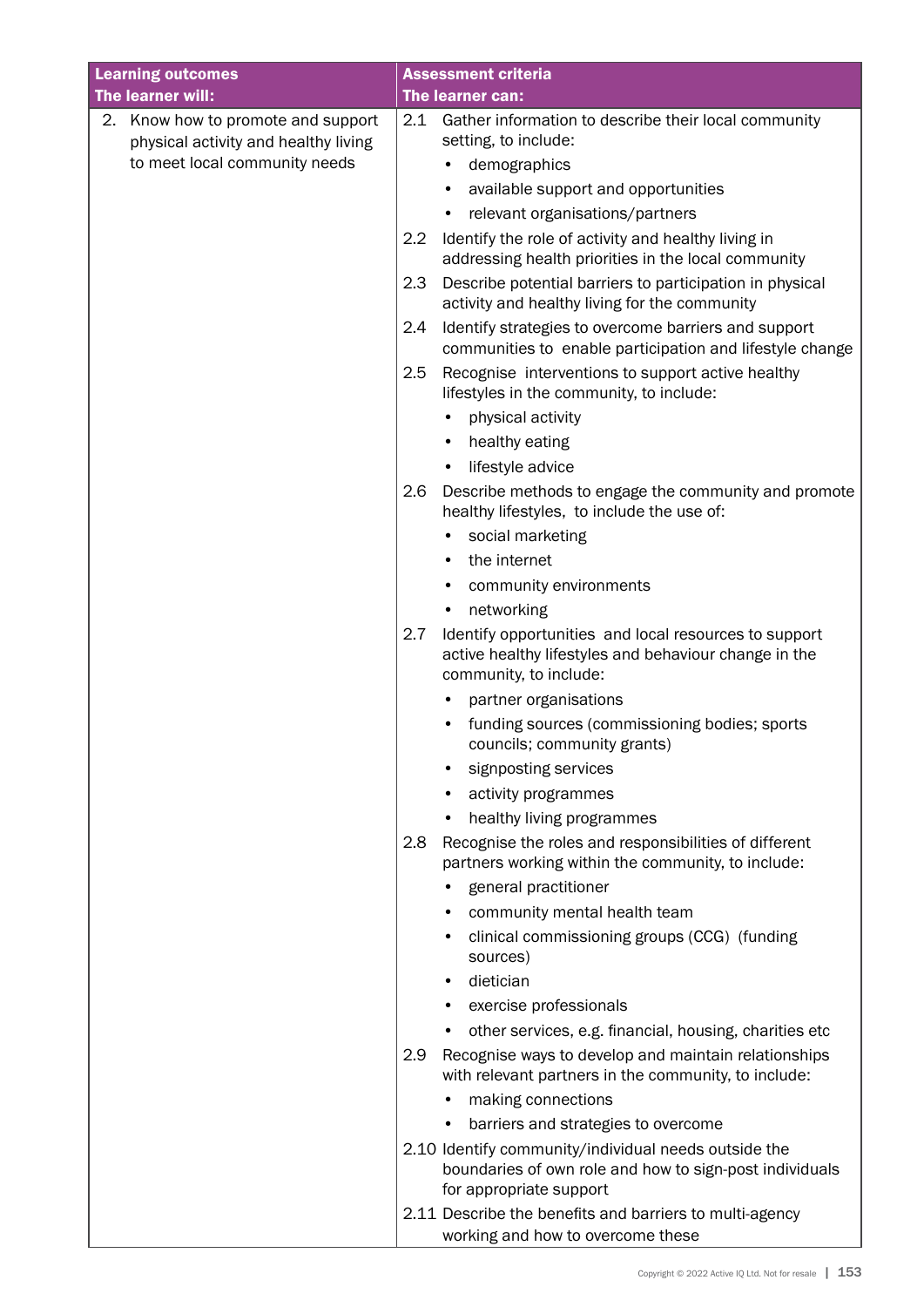| <b>Learning outcomes</b>                                                       | <b>Assessment criteria</b>                                                                                                                                                                                                                                                                                                                                                                                                           |  |
|--------------------------------------------------------------------------------|--------------------------------------------------------------------------------------------------------------------------------------------------------------------------------------------------------------------------------------------------------------------------------------------------------------------------------------------------------------------------------------------------------------------------------------|--|
| The learner will:                                                              | The learner can:                                                                                                                                                                                                                                                                                                                                                                                                                     |  |
| 3. Know how to support individuals<br>making activity and lifestyle<br>changes | Recognise helping and consultation skills to support<br>3.1<br>individuals with activity and lifestyle changes, to include:<br>building rapport and relationship, to include:<br>$\bullet$<br>barriers and how to overcome these<br>establishing ground rules and boundaries<br>environments for consultation<br>٠<br>open questioning (O)<br>٠<br>active listening (A)<br>$\bullet$<br>reflective statements (R)<br>summarising (S) |  |
|                                                                                | person centred working<br>$\bullet$<br>Identify appropriate strategies to help individuals<br>3.2<br>towards:                                                                                                                                                                                                                                                                                                                        |  |
|                                                                                | recognising behaviours affecting their health (e.g.<br>information leaflets)                                                                                                                                                                                                                                                                                                                                                         |  |
|                                                                                | identifying changes to improve their health (e.g.<br>$\bullet$<br>personal health plan)                                                                                                                                                                                                                                                                                                                                              |  |
|                                                                                | recognising their readiness to change (decisional<br>balance; OARS)                                                                                                                                                                                                                                                                                                                                                                  |  |
|                                                                                | recognising barriers to change (change and sustain<br>talk; relapse prevention; OARS)                                                                                                                                                                                                                                                                                                                                                |  |
|                                                                                | building confidence and motivation (SMART goal<br>$\bullet$<br>setting; OARS)                                                                                                                                                                                                                                                                                                                                                        |  |
|                                                                                | developing autonomy (person centred core<br>$\bullet$<br>conditions; OARS, change and sustain talk)                                                                                                                                                                                                                                                                                                                                  |  |
|                                                                                | Recognise the purpose of maintaining relevant, accurate<br>3.3<br>and up-to-date records to meet service needs, to include:                                                                                                                                                                                                                                                                                                          |  |
|                                                                                | consideration of legalities                                                                                                                                                                                                                                                                                                                                                                                                          |  |
|                                                                                | recording and storage                                                                                                                                                                                                                                                                                                                                                                                                                |  |
|                                                                                | transfer of information                                                                                                                                                                                                                                                                                                                                                                                                              |  |
|                                                                                | reporting issues falling outside of specific role<br>boundaries                                                                                                                                                                                                                                                                                                                                                                      |  |
|                                                                                | project evaluation, funding and sustainability                                                                                                                                                                                                                                                                                                                                                                                       |  |
| <b>Assessment</b>                                                              | Worksheets<br>Case Study                                                                                                                                                                                                                                                                                                                                                                                                             |  |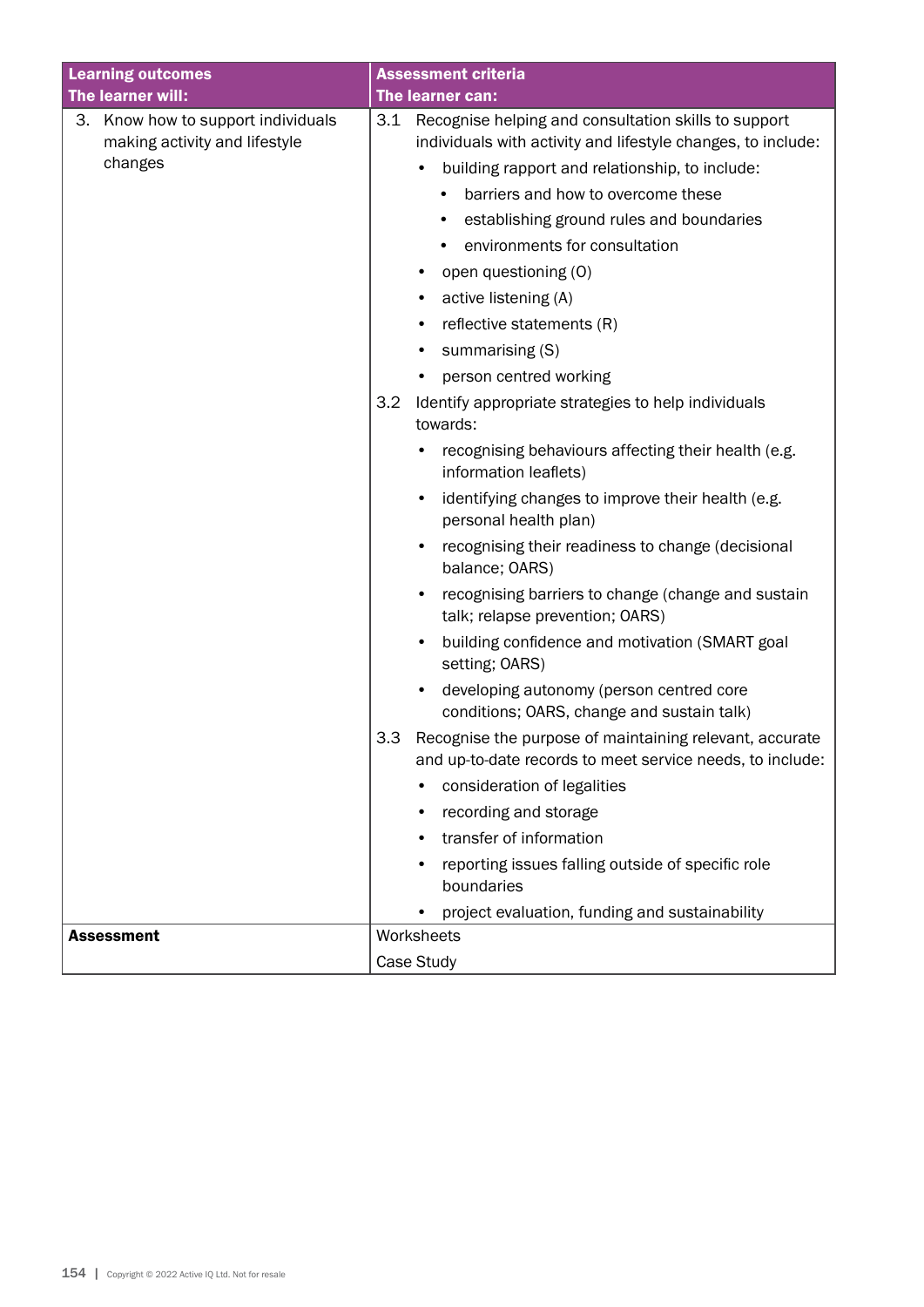### Unit 57 D/616/7852 Level: 2 Unit Title: Safeguarding and protecting children and vulnerable adults

| <b>Learning outcomes</b><br>The learner will:                | <b>Assessment criteria</b><br>The learner can:                                                                                                                           |  |
|--------------------------------------------------------------|--------------------------------------------------------------------------------------------------------------------------------------------------------------------------|--|
| 1. Understand safeguarding children<br>and vulnerable adults | Describe what is meant by the safeguarding of children<br>1.1<br>and vulnerable adults                                                                                   |  |
|                                                              | Outline the current legislation, guidelines, policies and<br>1.2<br>procedures that are in place to safeguard and protect<br>children and vulnerable adults, to include: |  |
|                                                              | Disclosure and Barring Service (DBS)                                                                                                                                     |  |
|                                                              | Duty of care                                                                                                                                                             |  |
|                                                              | Data protection/confidentiality<br>$\bullet$                                                                                                                             |  |
|                                                              | Parent/carer consent                                                                                                                                                     |  |
|                                                              | E-safety                                                                                                                                                                 |  |
|                                                              | Record-keeping                                                                                                                                                           |  |
|                                                              | Information handling and sharing                                                                                                                                         |  |
|                                                              | 1.3<br>Describe working practices that safeguard and protect<br>children and vulnerable adults                                                                           |  |
|                                                              | Explain their role and responsibilities for safeguarding<br>1.4<br>children and vulnerable adults with whom they come into<br>contact                                    |  |
|                                                              | Describe the possible signs, symptoms, indicators and<br>$1.5\,$<br>behaviours that may cause concern in the context of<br>safeguarding                                  |  |
|                                                              | 1.6<br>Explain the procedures that should be followed if abuse<br>or harm is suspected                                                                                   |  |
|                                                              | Explain the different types of bullying and the potential<br>1.7<br>effects on children and vulnerable adults                                                            |  |
|                                                              | Explain how to support a child or vulnerable adult and/or<br>1.8<br>their family when bullying is suspected or alleged                                                   |  |
|                                                              | 1.9<br>Explain the procedures that should be followed if a child<br>or vulnerable adult alleges harm or abuse                                                            |  |
|                                                              | 1.10 Explain the rights that children, vulnerable adults and<br>their carers have in situations where harm or abuse is<br>suspected or alleged                           |  |
|                                                              | 1.11 Describe the role of families, parents and carers as<br>partners when working with children and vulnerable<br>adults                                                |  |
|                                                              | 1.12 List the sources of information available to support the<br>safeguarding and protection of children and vulnerable<br>adults                                        |  |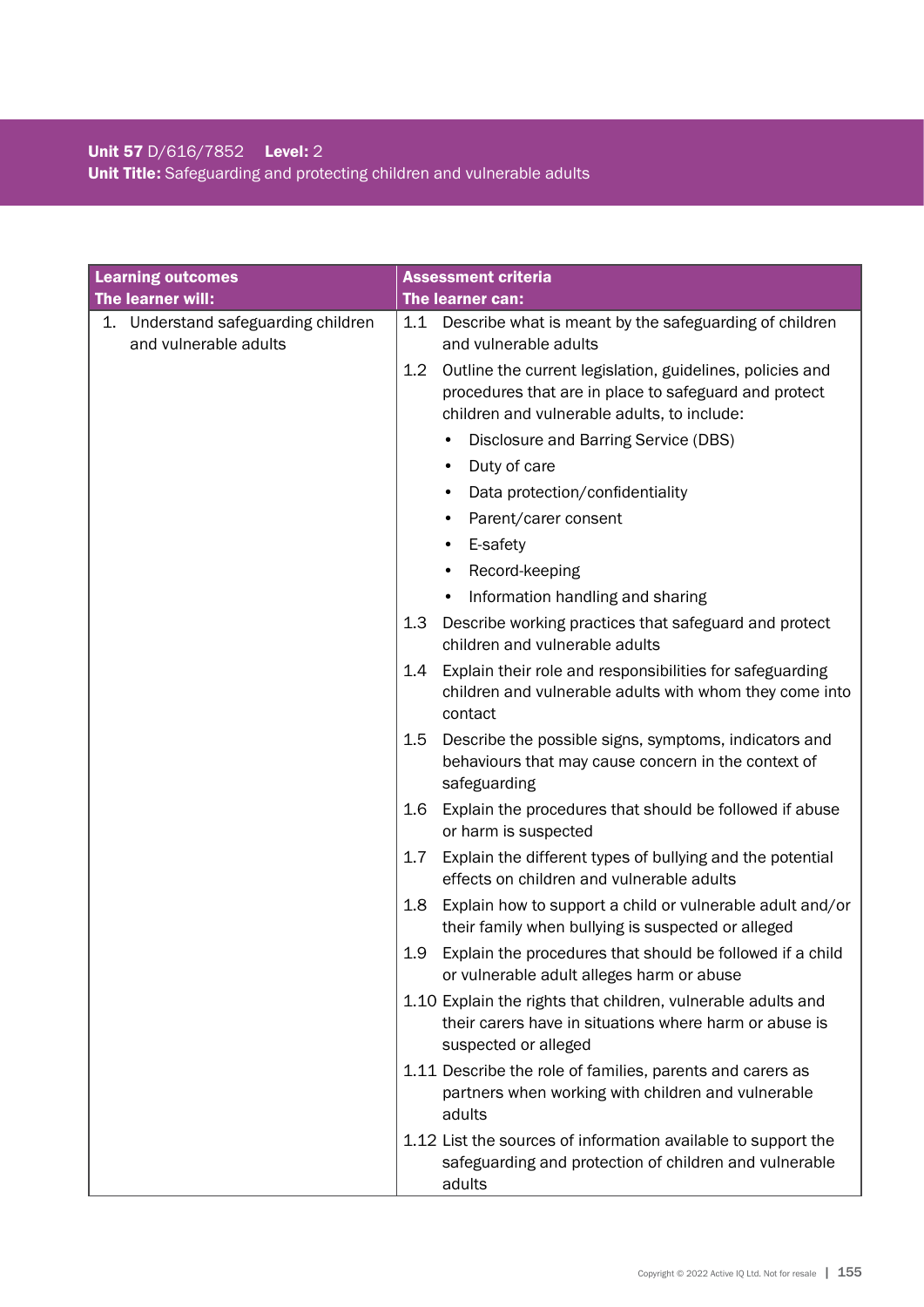|                                                                              | <b>Learning outcomes</b>                                              |                                                                                                           | <b>Assessment criteria</b>                                                                                                                             |
|------------------------------------------------------------------------------|-----------------------------------------------------------------------|-----------------------------------------------------------------------------------------------------------|--------------------------------------------------------------------------------------------------------------------------------------------------------|
|                                                                              | The learner will:                                                     | 2.1                                                                                                       | The learner can:<br>Define the term 'radicalisation'                                                                                                   |
|                                                                              | 2. Understand how to safeguard and<br>protect children and vulnerable |                                                                                                           |                                                                                                                                                        |
| adults from radicalisation and<br>extremism                                  |                                                                       | 2.2                                                                                                       | Define the term 'extremism'                                                                                                                            |
|                                                                              | 2.3                                                                   | Define the term 'terrorism'                                                                               |                                                                                                                                                        |
|                                                                              |                                                                       | 2.4                                                                                                       | Describe what is meant by ideology                                                                                                                     |
|                                                                              |                                                                       | 2.5                                                                                                       | Identify different forms of extremism                                                                                                                  |
|                                                                              |                                                                       | 2.6                                                                                                       | Identify factors that influence a person's vulnerability to<br>radicalisation                                                                          |
|                                                                              |                                                                       | 2.7                                                                                                       | Describe how extreme groups target children and<br>vulnerable adults with the intent of radicalising them                                              |
|                                                                              |                                                                       | 2.8                                                                                                       | Identify the possible behavioural changes in an individual<br>that may have been radicalised                                                           |
|                                                                              |                                                                       | 2.9                                                                                                       | Identify the current, government-backed organisations<br>involved in tackling radicalisation and extremism and<br>explain their purpose                |
|                                                                              |                                                                       |                                                                                                           | 2.10 Understand how to report an instance of extremism or<br>radicalisation                                                                            |
| 3.<br>Understand effective<br>working with children and<br>vulnerable adults | communication approaches when                                         | 3.1                                                                                                       | Explain the importance of effective communication when<br>developing positive relationships with children and<br>vulnerable adults                     |
|                                                                              |                                                                       | 3.2                                                                                                       | Describe how to communicate effectively with children<br>and vulnerable adults in different environments                                               |
|                                                                              |                                                                       | 3.3                                                                                                       | Explain the importance of non-verbal communication                                                                                                     |
|                                                                              |                                                                       | 3.4                                                                                                       | Explain how to adapt communication with children and<br>vulnerable adults, giving consideration to:                                                    |
|                                                                              |                                                                       |                                                                                                           | the age of the child or young person                                                                                                                   |
|                                                                              |                                                                       |                                                                                                           | communication difficulties                                                                                                                             |
|                                                                              |                                                                       | 3.5                                                                                                       | Describe how to address potential barriers to<br>communication and engagement with children and<br>vulnerable adults                                   |
|                                                                              | 3.6                                                                   | Explain the importance of demonstrating respect when<br>communicating with children and vulnerable adults |                                                                                                                                                        |
|                                                                              |                                                                       | 3.7                                                                                                       | Describe how to establish a rapport and respectful<br>relationships with children and vulnerable adults, their<br>families and carers                  |
|                                                                              |                                                                       | 3.8                                                                                                       | Explain how a person's attitude and behaviour can affect<br>the development of a rapport with children, vulnerable<br>adults and their families/carers |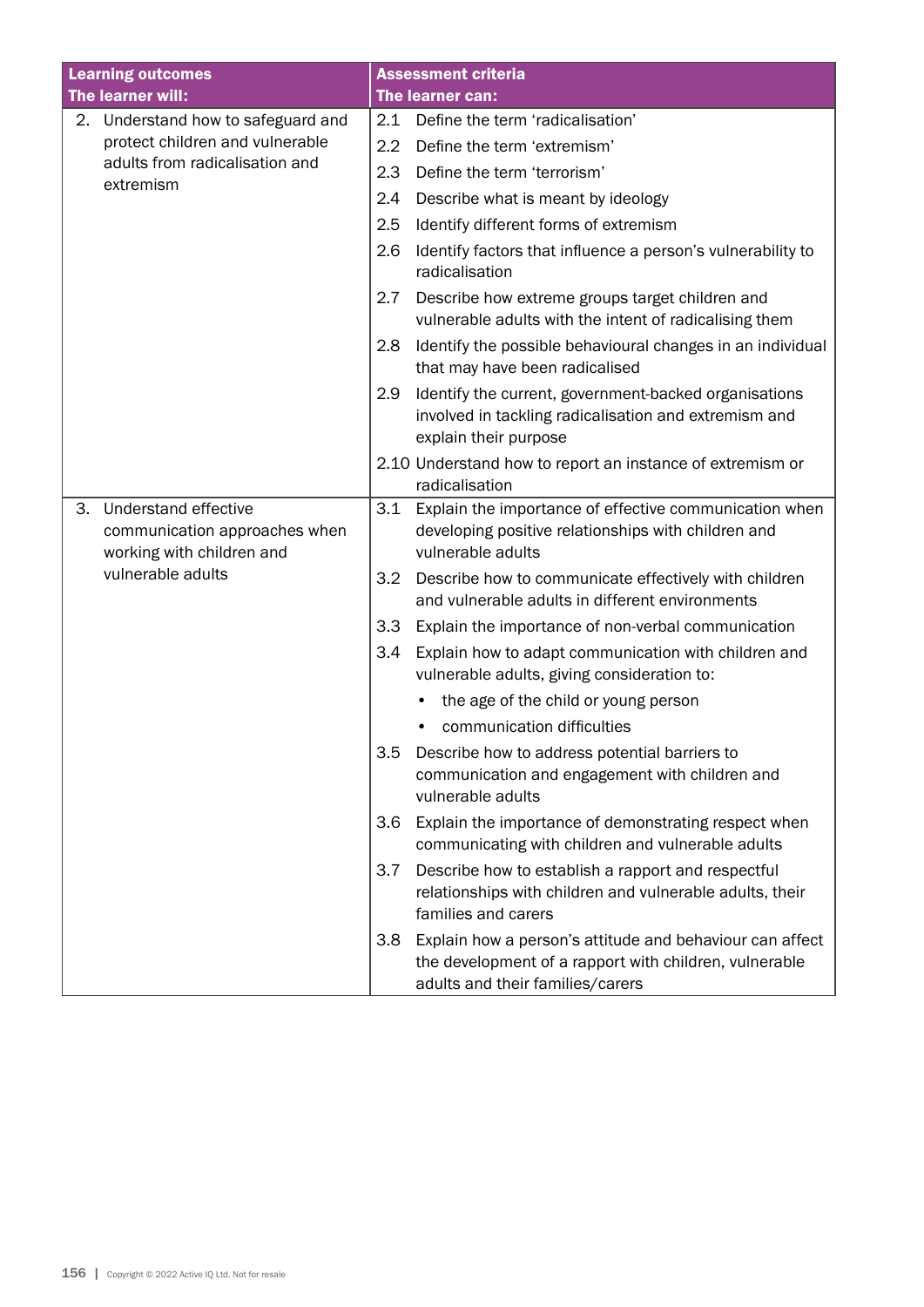| <b>Learning outcomes</b> |                                     |     | <b>Assessment criteria</b>                                                                             |  |
|--------------------------|-------------------------------------|-----|--------------------------------------------------------------------------------------------------------|--|
|                          | The learner will:                   |     | <b>The learner can:</b>                                                                                |  |
| 4.                       | Understand the psychological and    | 4.1 | Describe the psychological issues that may affect                                                      |  |
|                          | social issues faced by children and |     | children and vulnerable adults, for example:                                                           |  |
|                          | vulnerable adults                   |     | low self-esteem/self-belief                                                                            |  |
|                          |                                     |     | stress and anxiety                                                                                     |  |
|                          |                                     |     | body image<br>$\bullet$                                                                                |  |
|                          |                                     | 4.2 | Explain how to support children and vulnerable adults in<br>developing self-confidence and self-esteem |  |
|                          |                                     | 4.3 | Describe the social issues that may affect children and<br>vulnerable adults, for example:             |  |
|                          |                                     |     | peer groups                                                                                            |  |
|                          |                                     |     | social media                                                                                           |  |
|                          |                                     |     | bullying                                                                                               |  |
|                          |                                     |     | smoking                                                                                                |  |
|                          |                                     |     | drugs                                                                                                  |  |
|                          |                                     |     | alcohol                                                                                                |  |
|                          |                                     |     | knife/gang crime                                                                                       |  |
|                          |                                     | 4.4 | Describe how the performance capabilities of children                                                  |  |
|                          |                                     |     | and vulnerable adults are affected by their physical,                                                  |  |
|                          |                                     |     | mental, cognitive and emotional development                                                            |  |
|                          | <b>Assessment</b>                   |     | eAssessment                                                                                            |  |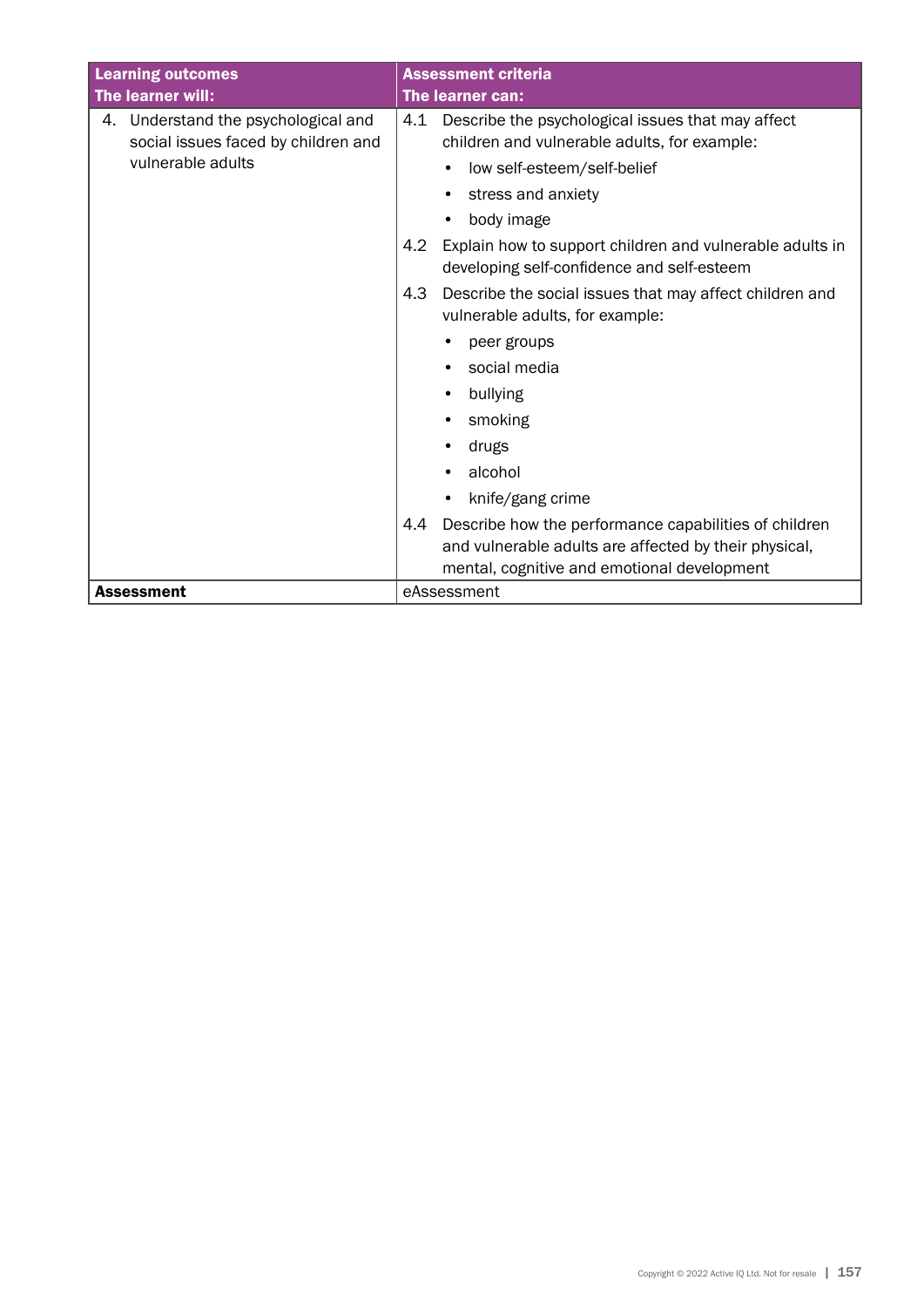### Unit 58 A/618/3427 Level: 2 Unit Title: Understanding nutrition for healthy eating

| <b>Learning outcomes</b>           | <b>Assessment criteria</b>                                                                   |
|------------------------------------|----------------------------------------------------------------------------------------------|
| The learner will:                  | The learner can:                                                                             |
| 1. Understand the function of food | Describe the main functions of food<br>1.1                                                   |
|                                    | Identify the main nutrients needed by the human body<br>1.2<br>for optimum health            |
|                                    | carbohydrate                                                                                 |
|                                    | protein                                                                                      |
|                                    | fat                                                                                          |
|                                    | fibre                                                                                        |
|                                    | vitamins and minerals                                                                        |
|                                    | 1.3<br>Explain the role of the key nutrients                                                 |
|                                    | Identify the common dietary sources of the key nutrients<br>1.4                              |
|                                    | Identify the sources of energy from food<br>1.5                                              |
|                                    | Summarise the quantities of the main nutrient's<br>1.6<br>individuals should consume         |
|                                    | 1.7<br>Explain the importance of adequate hydration                                          |
| Understand the relationship<br>2.  | 2.1<br>Describe what is meant by a balanced diet                                             |
| between diet and health            | 2.2<br>Describe why a balanced diet is important in leading a<br>healthy lifestyle           |
|                                    | 2.3<br>Describe the characteristics of an unhealthy diet and of<br>poor eating habits        |
|                                    | 2.4<br>Explain the impact of a poor diet on health                                           |
|                                    | 2.5<br>Describe the risks of diets that severely restrict energy or<br>cut out key nutrients |
|                                    | 2.6<br>Describe the national food model/guide                                                |
|                                    | 2.7<br>Identify sources of evidence-based, credible nutritional<br>guidance                  |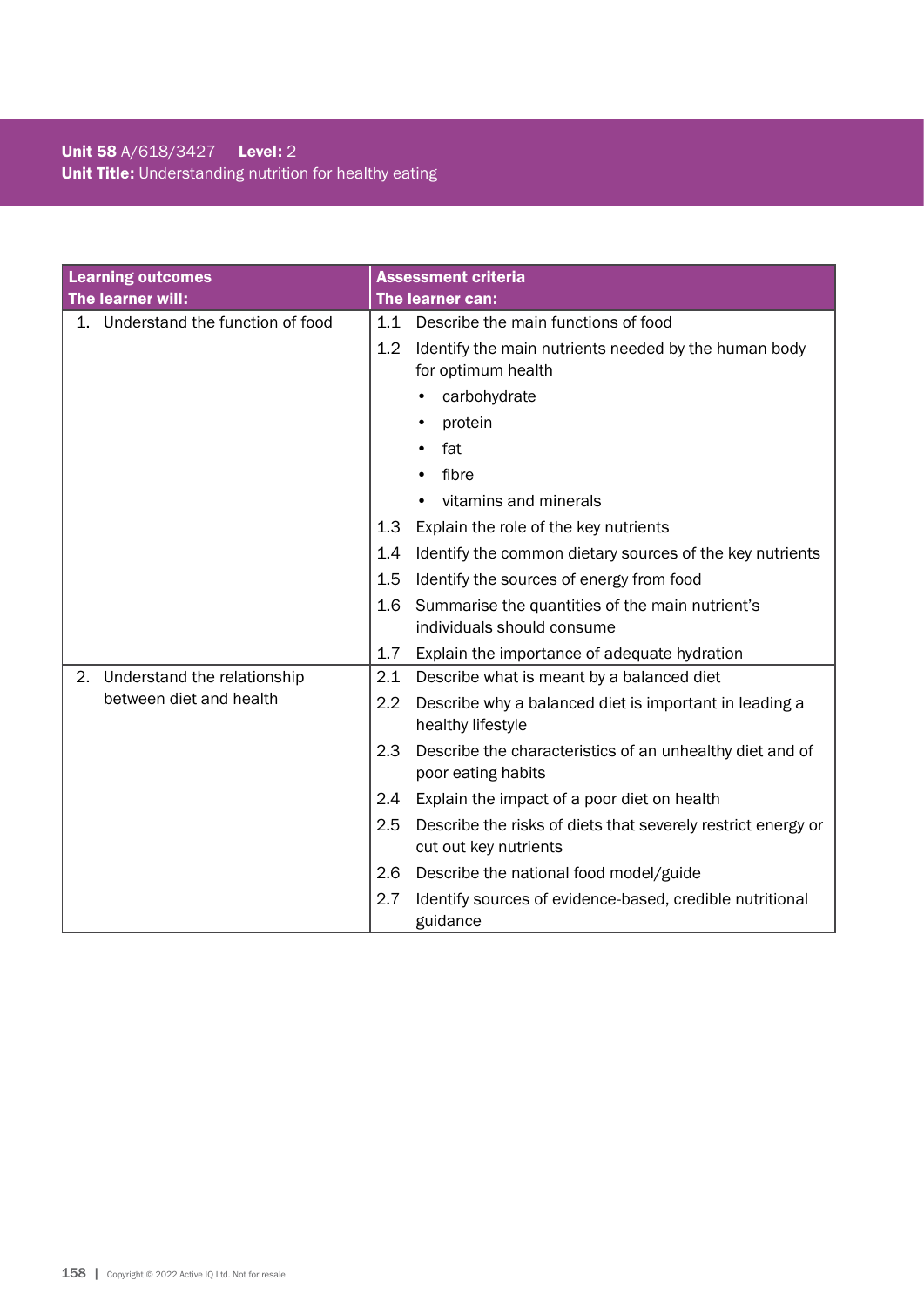| <b>Learning outcomes</b> |                                              | <b>Assessment criteria</b> |                                                                                                                              |  |
|--------------------------|----------------------------------------------|----------------------------|------------------------------------------------------------------------------------------------------------------------------|--|
| The learner will:        |                                              |                            | The learner can:                                                                                                             |  |
| 3.                       | Understand the factors that                  | 3.1                        | Explain how certain factors may impact on dietary needs                                                                      |  |
|                          | influence an individual's eating<br>patterns |                            | and eating patterns, for example:                                                                                            |  |
|                          |                                              |                            | a medical condition                                                                                                          |  |
|                          |                                              |                            | age                                                                                                                          |  |
|                          |                                              |                            | gender                                                                                                                       |  |
|                          |                                              |                            | occupation                                                                                                                   |  |
|                          |                                              |                            | sport<br>٠                                                                                                                   |  |
|                          |                                              | 3.2                        | Explain how the media portrayal of healthy eating and<br>dieting may impact on an individual's eating patterns and<br>health |  |
|                          |                                              | 3.3                        | Explain how religion and culture can affect dietary<br>choices and needs                                                     |  |
|                          |                                              | 3.4                        | Identify barriers to healthy eating                                                                                          |  |
|                          |                                              | 3.5                        | Explain how barriers to healthy eating may impact on an<br>individual's eating pattern                                       |  |
|                          |                                              | 3.6                        | Define the key characteristics of vegan and vegetarian<br>diets                                                              |  |
| 4.                       | Understand the basic principles of           | 4.1                        | Describe the energy balance                                                                                                  |  |
|                          | maintaining a healthy weight                 | 4.2                        | Describe the health risks associated with not maintaining<br>a healthy weight                                                |  |
|                          |                                              | 4.3                        | Describe the links between food intake and maintaining<br>a healthy weight                                                   |  |
|                          |                                              | 4.4                        | Describe the links between exercise and maintaining a<br>healthy weight                                                      |  |
|                          |                                              | 4.5                        | Explain the current guidelines for weight control                                                                            |  |
| 5.                       | Understand how to support healthy            | 5.1                        | Compare different types of dietary assessment tools                                                                          |  |
|                          | eating                                       |                            | 5.2 Assess own diet against current healthy eating guidelines                                                                |  |
|                          |                                              | 5.3                        | Give examples of current healthy eating advice                                                                               |  |
|                          |                                              | 5.4                        | Describe strategies to implement healthy eating                                                                              |  |
| 6.                       | Understand food labelling                    | 6.1                        | Identify nutritional information which must be displayed<br>on food labels                                                   |  |
|                          |                                              | 6.2                        | Determine the nutritional content of food from food<br>labels                                                                |  |
|                          |                                              | 6.3                        | Describe what is meant by a food additive                                                                                    |  |
|                          |                                              | 6.4                        | Summarise main categories of food additives and their<br>functions                                                           |  |
|                          |                                              | 6.5                        | Explain how food labelling may be misleading                                                                                 |  |
| <b>Assessment</b>        |                                              |                            | Worksheet                                                                                                                    |  |
|                          |                                              |                            | Assignment                                                                                                                   |  |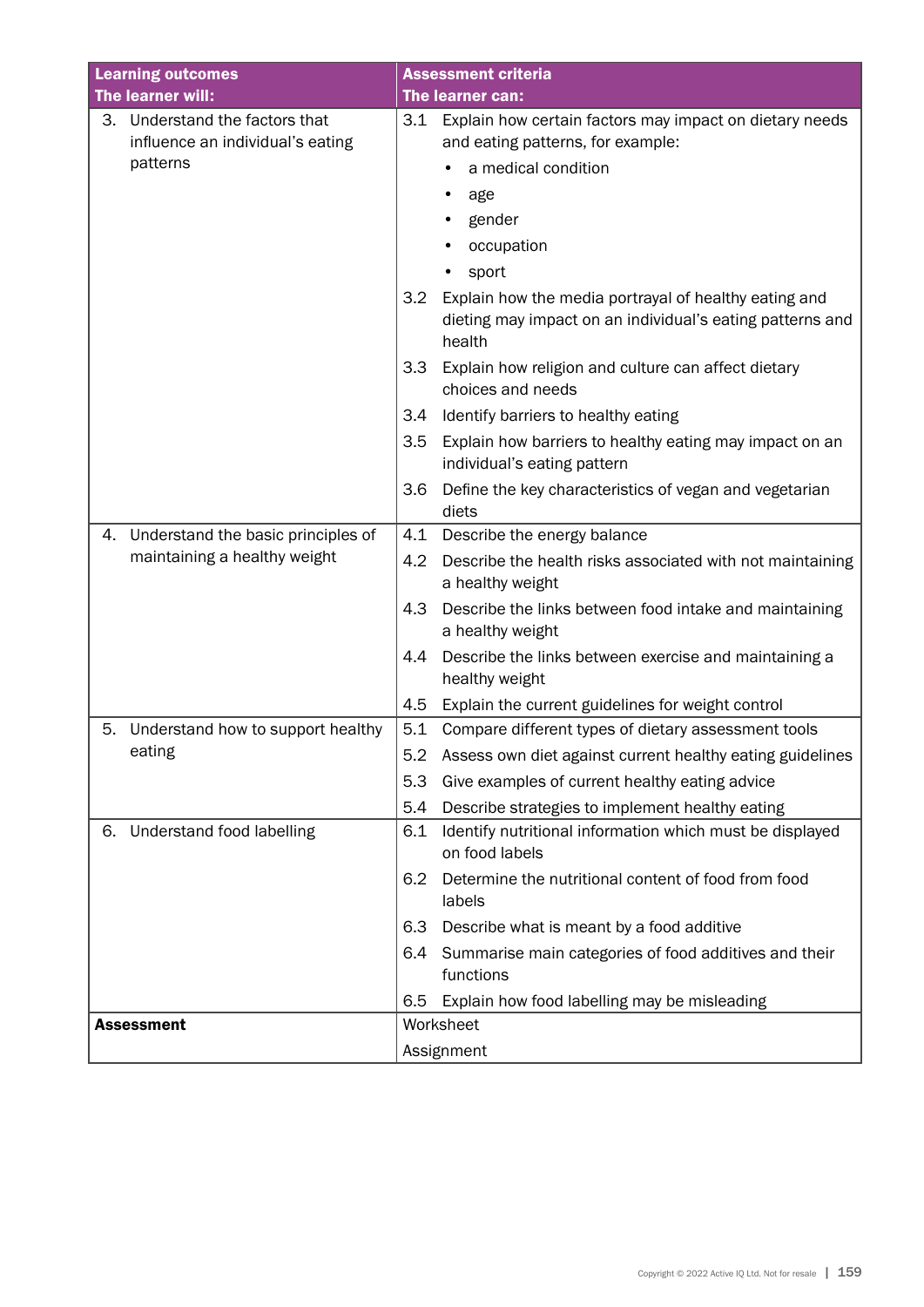# Unit 59 D/617/1108 Level: 2 Unit Title: Professionalism for group training

| <b>Learning outcomes</b> |                                                                      |                  | <b>Assessment criteria</b>                                                                                                                  |
|--------------------------|----------------------------------------------------------------------|------------------|---------------------------------------------------------------------------------------------------------------------------------------------|
| The learner will:        |                                                                      |                  | The learner can:                                                                                                                            |
| 1.                       | Understand the legal and                                             |                  | 1.1 Summarise the Equality Act and relate it to group training                                                                              |
|                          | professional requirements for group<br>training                      | 1.2              | Describe the legal and ethical responsibilities regarding<br>screening, recording information, record-keeping and<br>client confidentiality |
|                          |                                                                      | 1.3              | Describe the scope of practice of a group trainer                                                                                           |
|                          |                                                                      | 1.4              | Explain the insurance requirements when working as a<br>group trainer                                                                       |
|                          |                                                                      | 1.5              | Explain the importance of having appropriate insurance<br>when working as a group trainer                                                   |
|                          |                                                                      | 1.6              | Explain the licensing requirements when working as a<br>group trainer, for example, music brands                                            |
| 2.                       | Understand how a group trainer can                                   | 2.1              | Compare the differing needs of group training customers                                                                                     |
|                          | help all types of customer to have a<br>positive exercise experience | $2.2\phantom{0}$ | Identify ways that group training can meet the needs of<br>different customers                                                              |
|                          |                                                                      | 2.3              | Identify ways that a group trainer can help customers<br>have a positive exercise experience                                                |
|                          |                                                                      | 2.4              | Identify ways that a group trainer can build social support<br>and inclusion within an exercise environment                                 |
|                          |                                                                      | 2.5              | Identify ways that a group trainer can obtain feedback                                                                                      |
|                          |                                                                      |                  | from customers to support continued exercise adherence                                                                                      |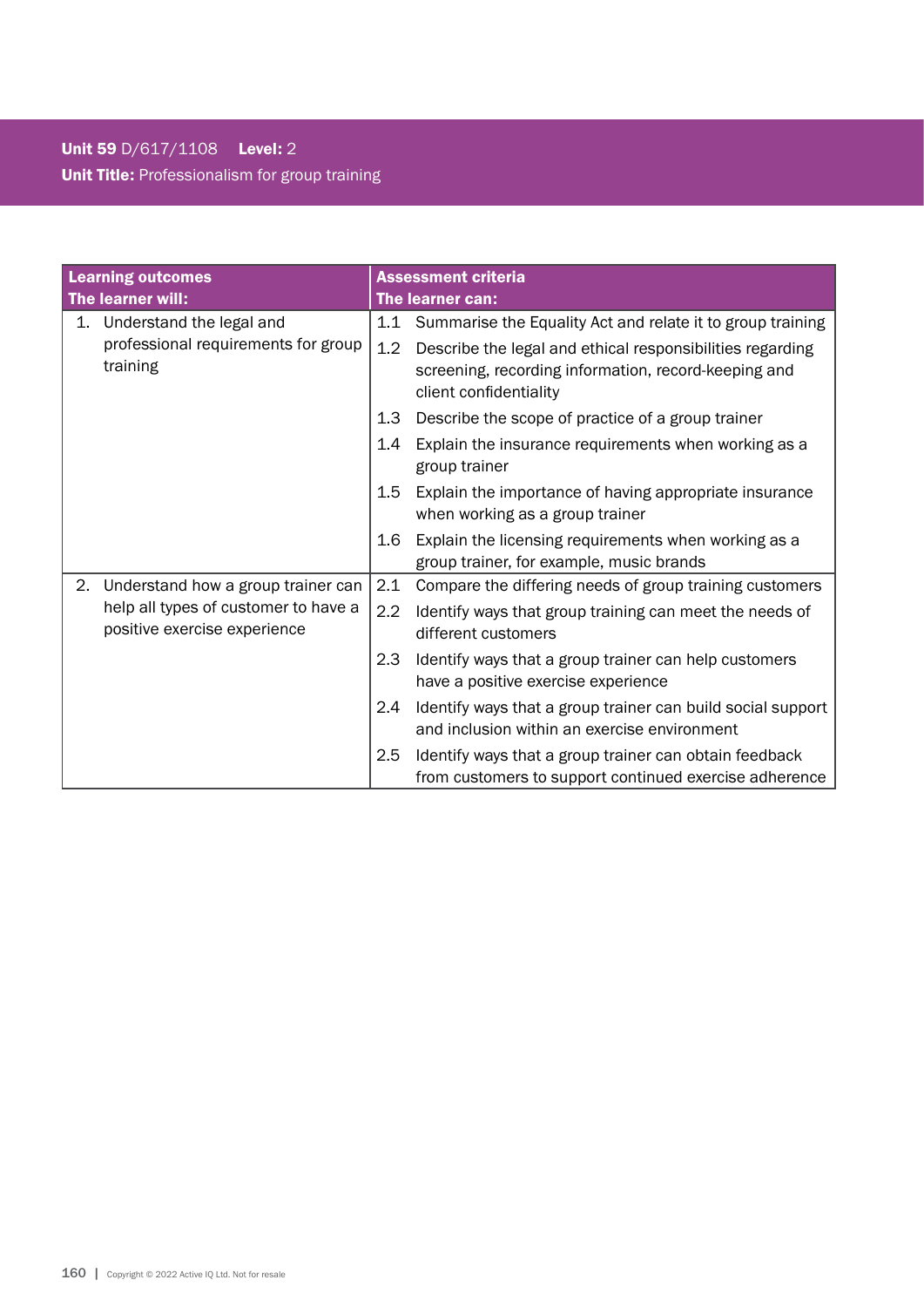| <b>Learning outcomes</b> |                                                                           |     | <b>Assessment criteria</b>                                                                             |
|--------------------------|---------------------------------------------------------------------------|-----|--------------------------------------------------------------------------------------------------------|
|                          | The learner will:                                                         |     | The learner can:                                                                                       |
|                          | 3. Understand the range of group<br>training sessions offered by trainers | 3.1 | Identify the main types of group training sessions offered<br>by trainers and facilities, for example: |
|                          | and facilities                                                            |     | Boot camps<br>$\bullet$                                                                                |
|                          |                                                                           |     | Circuit training                                                                                       |
|                          |                                                                           |     | Gym floor classes                                                                                      |
|                          |                                                                           |     | Abs/core<br>٠                                                                                          |
|                          |                                                                           |     | Running                                                                                                |
|                          |                                                                           |     | Walking<br>٠                                                                                           |
|                          |                                                                           |     | <b>Stretch</b><br>$\bullet$                                                                            |
|                          |                                                                           |     | Relaxation and recovery<br>٠                                                                           |
|                          |                                                                           |     | Outdoor military fitness<br>$\bullet$                                                                  |
|                          |                                                                           |     | Game-based classes<br>٠                                                                                |
|                          |                                                                           |     | Boxing-based fitness<br>٠                                                                              |
|                          |                                                                           |     | Aerobics                                                                                               |
|                          |                                                                           |     | Tennis fitness<br>٠                                                                                    |
|                          |                                                                           |     | Step<br>٠                                                                                              |
|                          |                                                                           |     | <b>Barre</b>                                                                                           |
|                          |                                                                           |     | <b>Suspension fitness</b>                                                                              |
|                          |                                                                           |     | Body conditioning                                                                                      |
|                          |                                                                           |     | Aerial<br>$\bullet$                                                                                    |
|                          |                                                                           |     | Chair-based exercise                                                                                   |
|                          |                                                                           |     | Pre and postnatal                                                                                      |
|                          |                                                                           |     | Older adults<br>$\bullet$                                                                              |
|                          |                                                                           | 3.2 | Explain how to match customer needs to group training<br>sessions offered by trainers or facilities    |
|                          |                                                                           | 3.3 | Explain the importance of customer retention for group<br>trainers and facilities                      |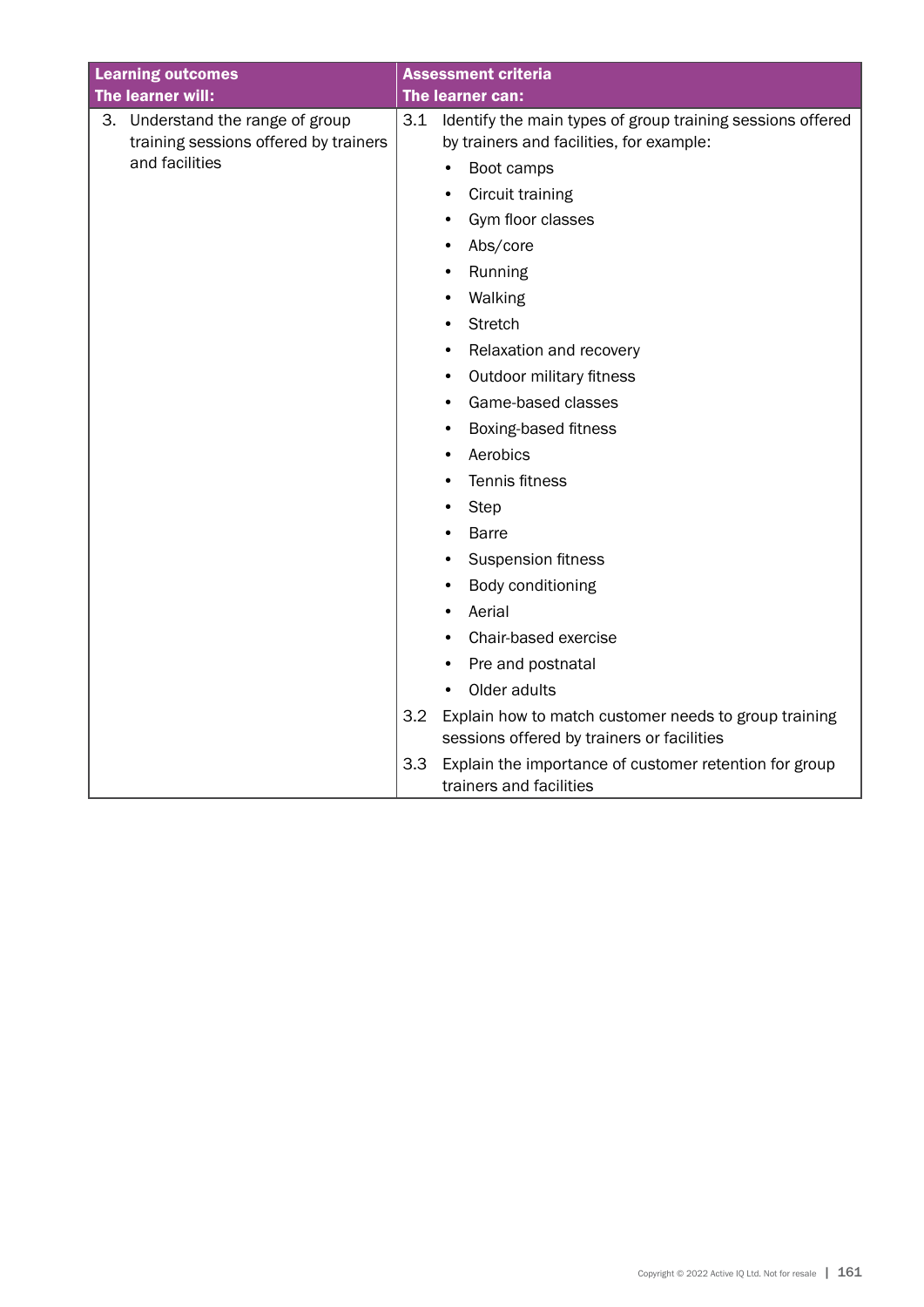| <b>Learning outcomes</b>                                                   | <b>Assessment criteria</b>                                                                                                                                           |
|----------------------------------------------------------------------------|----------------------------------------------------------------------------------------------------------------------------------------------------------------------|
| The learner will:                                                          | The learner can:                                                                                                                                                     |
| 4. Understand the skills, motivations<br>and behaviours needed by group    | 4.1<br>Describe the common characteristics of people/<br>individuals who provide excellent customer care                                                             |
| trainers                                                                   | Describe the features of personal presentation that will<br>4.2<br>make a positive impression on customers                                                           |
|                                                                            | 4.3<br>Explain the importance of making a positive first<br>impression on customers                                                                                  |
|                                                                            | Describe the attitude required when communicating with<br>4.4<br>customers                                                                                           |
|                                                                            | 4.5<br>Describe how to carry out routine customer care tasks in<br>a way that shows consideration for customers                                                      |
|                                                                            | Explain the concept of professionalism<br>4.6                                                                                                                        |
|                                                                            | Explain the importance of collaborative working in the<br>4.7<br>delivery of an excellent customer experience                                                        |
|                                                                            | Identify ways that a group trainer can positively influence<br>4.8<br>customer retention                                                                             |
|                                                                            | 4.9<br>Identify ways that a group trainer can build a rapport with<br>customers                                                                                      |
|                                                                            | 4.10 Explain the importance of the group trainers making<br>themselves available and approachable to users, for<br>example, being available prior to a class/session |
|                                                                            | 4.11 Describe the differences between intrinsic and extrinsic<br>motivators                                                                                          |
|                                                                            | 4.12 Identify the personal values of group trainers that<br>motivate others to participate in exercise                                                               |
| Understand how to interact with<br>5.<br>customers in different situations | 5.1<br>Describe how to communicate with dissatisfied<br>customers                                                                                                    |
|                                                                            | 5.2<br>Describe the skills required to deal with potentially<br>volatile or unpleasant situations                                                                    |
|                                                                            | 5.3<br>Identify responses and actions that may make problems<br>worse                                                                                                |
|                                                                            | 5.4<br>Describe how to adapt their communication style,<br>attitude and response to meet individual customer needs                                                   |
|                                                                            | Describe how to inform customers when promises cannot<br>5.5<br>be kept as a result of unforeseen circumstances                                                      |
|                                                                            | 5.6<br>Explain how, when and to whom problems can be<br>referred to                                                                                                  |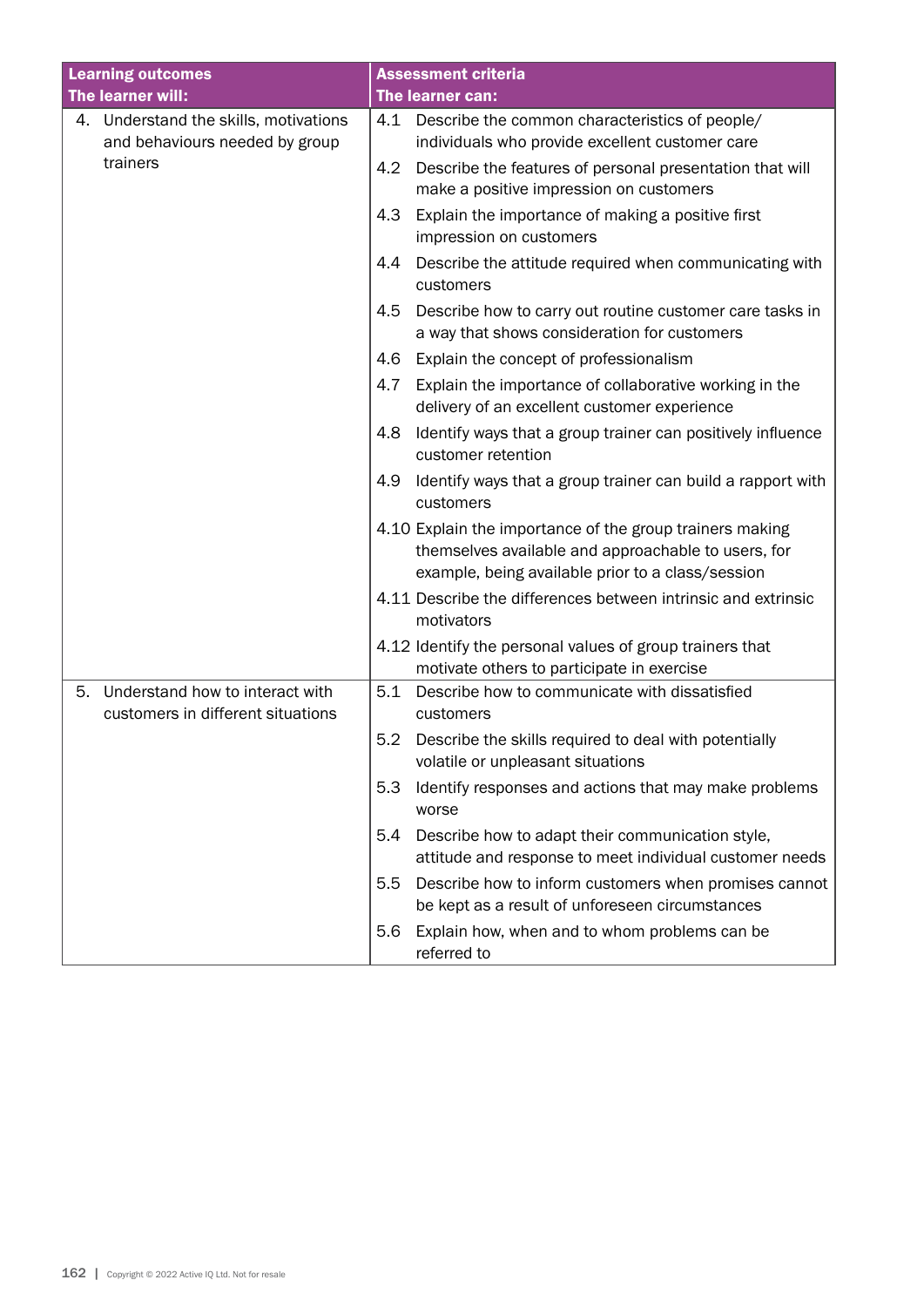| <b>Learning outcomes</b>                                     | <b>Assessment criteria</b>                                                                                                                                         |  |  |
|--------------------------------------------------------------|--------------------------------------------------------------------------------------------------------------------------------------------------------------------|--|--|
| The learner will:                                            | The learner can:                                                                                                                                                   |  |  |
| Understand personal and<br>6.<br>professional development    | Explain the importance of the planning and reviewing<br>6.1<br>cycle within personal and continuing professional<br>development                                    |  |  |
|                                                              | Define continuing professional development<br>6.2                                                                                                                  |  |  |
|                                                              | 6.3<br>Explain the benefits of continuing professional<br>development (CPD) for self, clients and organisations                                                    |  |  |
|                                                              | Explain how to reflect on own work and highlight ways of<br>6.4<br>improving skills, knowledge and practice                                                        |  |  |
|                                                              | Describe how to work with others to evaluate own skills,<br>6.5<br>knowledge and practice                                                                          |  |  |
|                                                              | Explain how to plan continuing professional development<br>6.6                                                                                                     |  |  |
|                                                              | Outline the roles and support available from the national<br>6.7<br>governing body and professional associations to support<br>continuing professional development |  |  |
| Understand the requirements of<br>7.<br>running own business | Explain the requirements for the self-employed in the UK,<br>7.1<br>to include:                                                                                    |  |  |
|                                                              | Registration                                                                                                                                                       |  |  |
|                                                              | Keeping business records<br>٠                                                                                                                                      |  |  |
|                                                              | Completing a self-assessment tax return                                                                                                                            |  |  |
|                                                              | Paying income tax                                                                                                                                                  |  |  |
|                                                              | <b>Business expenses</b>                                                                                                                                           |  |  |
|                                                              | 7.2<br>Describe the insurance requirements for being a self-<br>employed individual                                                                                |  |  |
|                                                              | Explain the importance of self-promotion and marketing<br>7.3<br>own brand for business success                                                                    |  |  |
|                                                              | Explain how to promote your business and services<br>7.4                                                                                                           |  |  |
|                                                              | Explain the demands of running a successful business,<br>7.5<br>to include:                                                                                        |  |  |
|                                                              | Strategic planning (activities and finances)                                                                                                                       |  |  |
|                                                              | Marketing                                                                                                                                                          |  |  |
|                                                              | Regular reporting                                                                                                                                                  |  |  |
|                                                              | Reviewing performance                                                                                                                                              |  |  |
|                                                              | Explain how to use social media profiles as a group<br>7.6<br>trainer                                                                                              |  |  |
|                                                              | Describe the benefits and risks of using social media<br>7.7<br>platforms                                                                                          |  |  |
| <b>Assessment</b>                                            | Assignment                                                                                                                                                         |  |  |
|                                                              | Worksheet                                                                                                                                                          |  |  |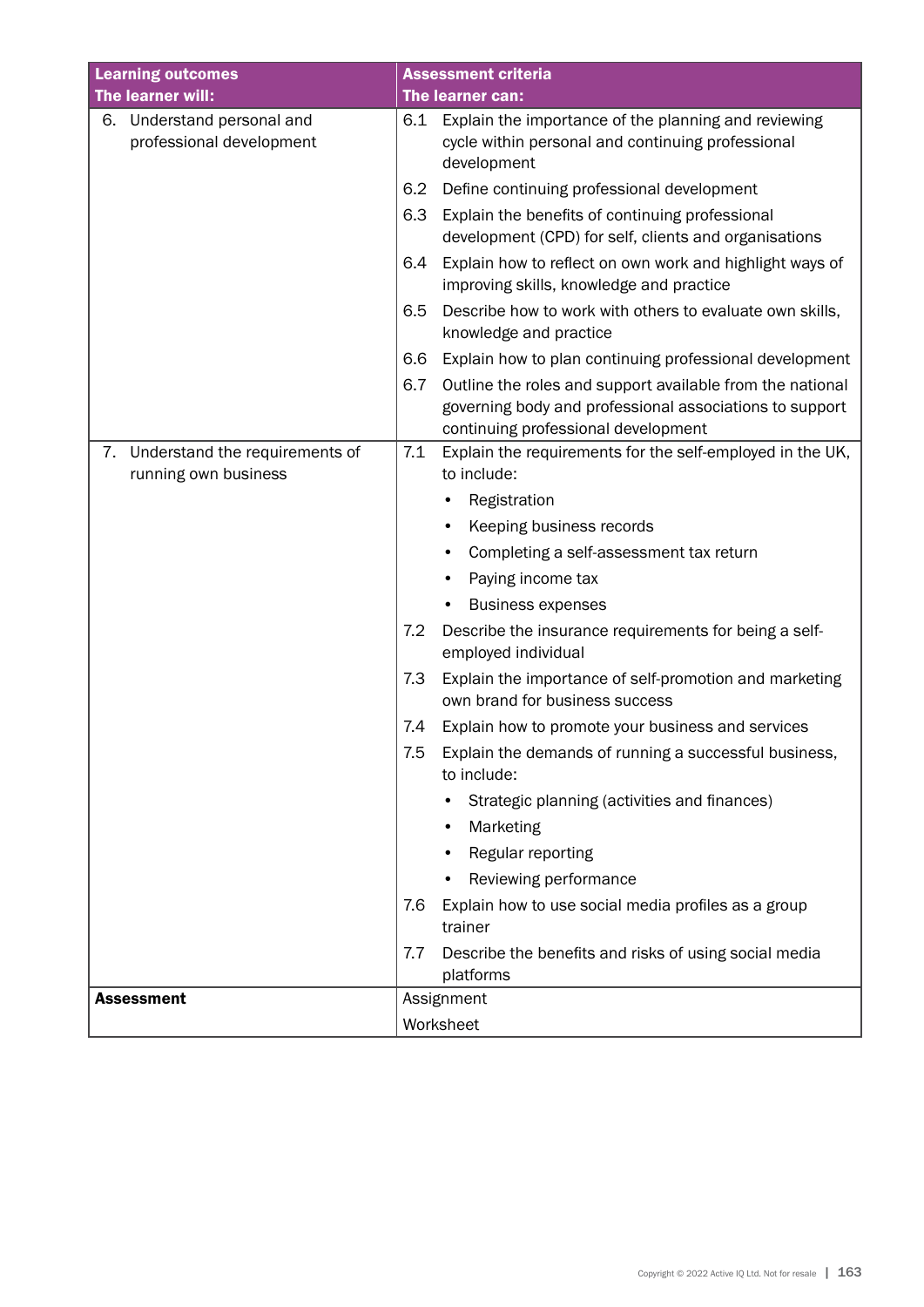### Unit 60 H/617/1109 Level: 2

Unit Title: Health and safety in a group training environment

| <b>Learning outcomes</b> |                                                                |         | <b>Assessment criteria</b>                                                                                    |  |
|--------------------------|----------------------------------------------------------------|---------|---------------------------------------------------------------------------------------------------------------|--|
|                          | The learner will:                                              |         | The learner can:                                                                                              |  |
| 1.                       | Understand health and safety in the<br>workplace               | 1.1     | Outline the rights and responsibilities of the employer for<br>health and safety in the workplace             |  |
|                          |                                                                | $1.2\,$ | Outline the rights and responsibilities of the employee for<br>health and safety in the workplace             |  |
|                          |                                                                | 1.3     | Outline the health, safety and insurance requirements<br>when hiring venues or facilities                     |  |
|                          |                                                                | 1.4     | Explain the term 'duty of care' relating to the health and<br>safety of self and others                       |  |
|                          |                                                                | $1.5\,$ | Identify the key legal and regulatory requirements that<br>are relevant to health and safety in the workplace |  |
|                          |                                                                | 1.6     | Describe what may happen if employers and employees<br>do not follow legal requirements                       |  |
| 2.                       | Understand hazards and risks in a                              | 2.1     | Describe the differences between a 'hazard' and a 'risk'                                                      |  |
|                          | group training environment                                     | 2.2     | Identify the common hazards that may occur in a group<br>training environment                                 |  |
|                          |                                                                | 2.3     | Identify the five steps of risk assessment                                                                    |  |
|                          |                                                                | 2.4     | Describe how to deal with common hazards and manage                                                           |  |
|                          |                                                                |         | risk in the group training environment                                                                        |  |
| 3.                       | Understand normal and emergency<br>operating procedures in the | 3.1     | State the importance of having written systems of work,<br>to include:                                        |  |
|                          | workplace                                                      |         | Normal operating procedures (NOPs)                                                                            |  |
|                          |                                                                |         | Emergency action plans (EAPs)<br>٠                                                                            |  |
|                          |                                                                |         | Risk assessments                                                                                              |  |
|                          |                                                                | 3.2     | Describe the key areas that should be included in a<br>normal operating procedure                             |  |
|                          |                                                                | 3.3     | Describe the key areas that should be included in an                                                          |  |
|                          |                                                                |         | emergency action plan                                                                                         |  |
| 4.                       | Understand how to clean and                                    | 4.1     | Describe the appropriate checks required to ensure the                                                        |  |
|                          | maintain portable equipment                                    |         | safety and cleanliness of equipment                                                                           |  |
|                          |                                                                | 4.2     | List the cleaning substances that can be used to clean<br>equipment                                           |  |
|                          |                                                                | 4.3     | Explain the importance of the safe storage and                                                                |  |
|                          |                                                                |         | maintenance of equipment                                                                                      |  |
| <b>Assessment</b>        |                                                                |         | Worksheet                                                                                                     |  |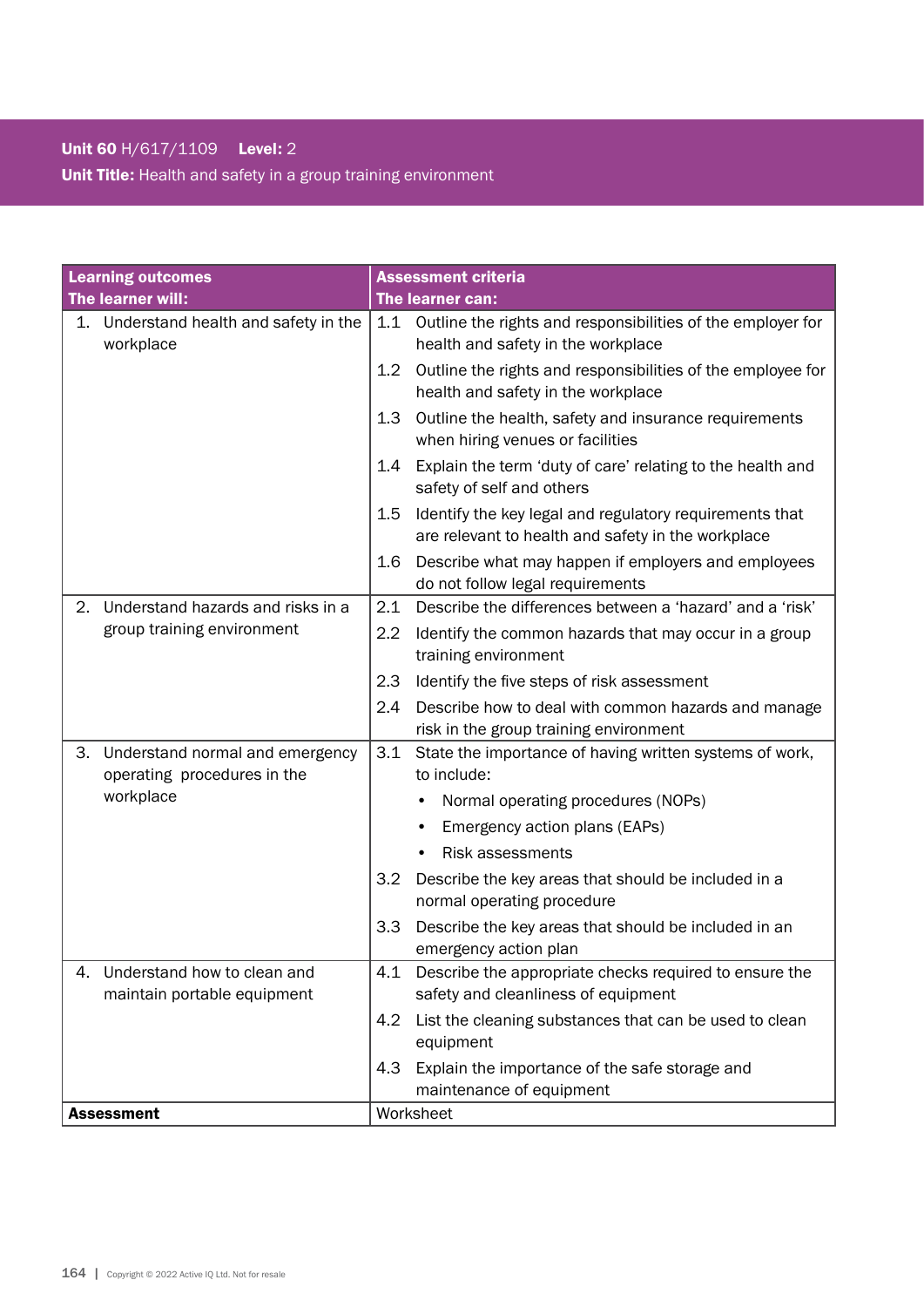# Unit 61 Y/617/1110 Level: 2 Unit Title: Supporting behaviour change and healthy lifestyles

| <b>Learning outcomes</b>                                                            | <b>Assessment criteria</b>                                                                                                                                                   |  |  |
|-------------------------------------------------------------------------------------|------------------------------------------------------------------------------------------------------------------------------------------------------------------------------|--|--|
| The learner will:                                                                   | The learner can:                                                                                                                                                             |  |  |
| 1. Know how to consult and support<br>clients to change their exercise<br>behaviour | Identify appropriate methods for screening and gathering<br>1.1<br>information from clients and gaining their informed<br>consent to exercise                                |  |  |
|                                                                                     | 1.2<br>Recognise risk-stratification models used to assess risk                                                                                                              |  |  |
|                                                                                     | 1.3<br>Describe barriers to changing exercise behaviour                                                                                                                      |  |  |
|                                                                                     | Describe motivators for changing exercise behaviour<br>1.4                                                                                                                   |  |  |
|                                                                                     | Outline strategies for overcoming barriers and building<br>1.5<br>client motivation                                                                                          |  |  |
|                                                                                     | Explain how to use communication to support clients at<br>1.6<br>different stages of changing exercise behaviour                                                             |  |  |
|                                                                                     | Recognise different approaches to supporting clients to<br>1.7<br>change their exercise behaviour                                                                            |  |  |
|                                                                                     | 1.8<br>Explain how SMART (specific, measurable, achievable,<br>relevant/realistic and time-bound) goals can be used to<br>support clients to change their exercise behaviour |  |  |
|                                                                                     | 1.9<br>Differentiate between process and outcome goals for<br>adherence                                                                                                      |  |  |
|                                                                                     | 1.10 Identify safe and realistic timeframes for the<br>achievement of group goals                                                                                            |  |  |
|                                                                                     | 1.11 Identify ways to monitor and review group progress                                                                                                                      |  |  |
|                                                                                     | 1.12 Identify appropriate methods for recording and storing<br>client information                                                                                            |  |  |
|                                                                                     | 1.13 Identify other professionals that can support clients<br>when their needs go beyond own scope of practice                                                               |  |  |
|                                                                                     | 1.14 Recognise when to refer or signpost a client to other<br>professionals                                                                                                  |  |  |
| 2. Understand the importance of a                                                   | 2.1<br>Explain the health risks of being overweight or obese                                                                                                                 |  |  |
| healthy lifestyle                                                                   | 2.2<br>Describe the current prevalence of obesity in the UK                                                                                                                  |  |  |
|                                                                                     | 2.3<br>Explain the risks of an unhealthy lifestyle                                                                                                                           |  |  |
|                                                                                     | Explain the benefits of a healthy lifestyle<br>2.4                                                                                                                           |  |  |
|                                                                                     | Identify the risks and benefits of exercise for the<br>2.5<br>prevention and management of common health<br>conditions                                                       |  |  |
|                                                                                     | Identify sources of evidence-based, credible health and<br>2.6<br>well-being information                                                                                     |  |  |
| <b>Assessment</b>                                                                   | Assignment                                                                                                                                                                   |  |  |
|                                                                                     | Worksheet                                                                                                                                                                    |  |  |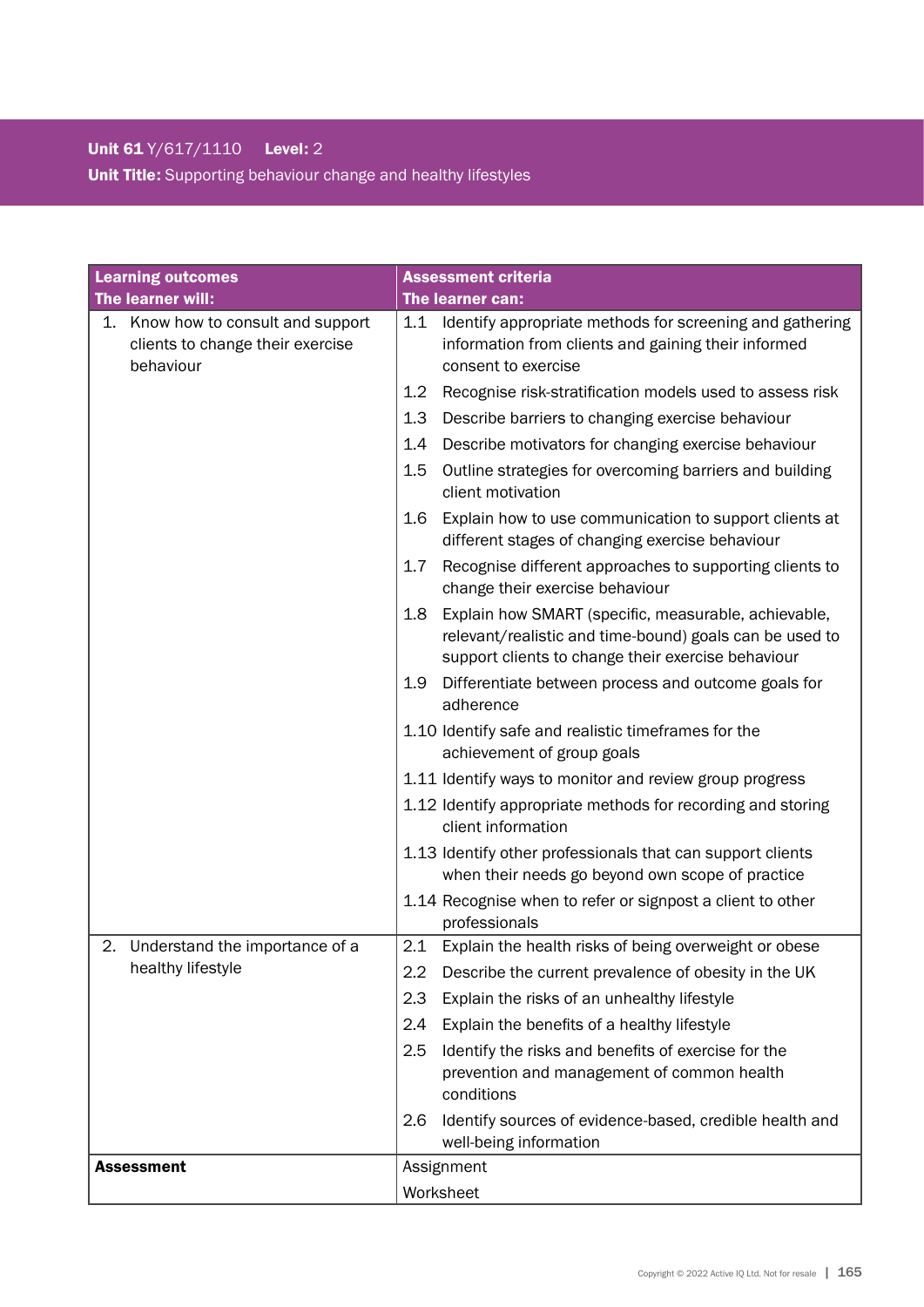## Unit 62 D/617/1111 Level: 2

Unit Title: Planning and instructing group training sessions

| <b>Learning outcomes</b>               | <b>Assessment criteria</b>                                                                              |  |  |
|----------------------------------------|---------------------------------------------------------------------------------------------------------|--|--|
| The learner will:                      | The learner can:                                                                                        |  |  |
| 1. Know how to plan safe and effective | 1.1<br>Recognise a safe and effective session structure                                                 |  |  |
| group training sessions                | Identify safe and effective exercises/equipment for<br>1.2                                              |  |  |
|                                        | inclusion in group training sessions                                                                    |  |  |
|                                        | 1.3<br>Describe how to adapt and modify exercises and                                                   |  |  |
|                                        | equipment to regress, progress and accommodate<br>different clients' needs                              |  |  |
|                                        | Identify different ways of using music in a group training<br>1.4                                       |  |  |
|                                        | session, to include:                                                                                    |  |  |
|                                        | Atmosphere                                                                                              |  |  |
|                                        | Motivation                                                                                              |  |  |
|                                        | Speed                                                                                                   |  |  |
|                                        | Genre                                                                                                   |  |  |
|                                        | Lyrics                                                                                                  |  |  |
|                                        | Background                                                                                              |  |  |
|                                        | 1.5<br>Describe the purpose of a warm-up and cool-down                                                  |  |  |
|                                        | 1.6<br>Describe appropriate exercises for inclusion in a warm-up<br>and cool-down                       |  |  |
|                                        | 1.7<br>Describe the purpose and benefits of cardiovascular<br>exercise                                  |  |  |
|                                        | Describe the purpose and benefits of muscular fitness<br>1.8<br>and resistance exercises                |  |  |
|                                        | Describe the purpose and benefits of flexibility exercises<br>1.9                                       |  |  |
|                                        | 1.10 Describe appropriate exercises to improve different<br>components of fitness, to include:          |  |  |
|                                        | Muscular strength and endurance: body weight and<br>use of small equipment, for example, bands, weights |  |  |
|                                        | Cardiovascular: low- and high-impact                                                                    |  |  |
|                                        | Flexibility and mobility: static and dynamic stretching                                                 |  |  |
|                                        | Motor skills: coordination and balance, for example                                                     |  |  |
|                                        | 1.11 Describe different methods for monitoring exercise<br>intensity                                    |  |  |
|                                        | 1.12 Explain how small equipment can be incorporated into                                               |  |  |
|                                        | group training sessions, for example, dumb-bells,                                                       |  |  |
|                                        | barbells, resistance bands, balls, plyo box, foam rollers,                                              |  |  |
|                                        | tyres and battle ropes                                                                                  |  |  |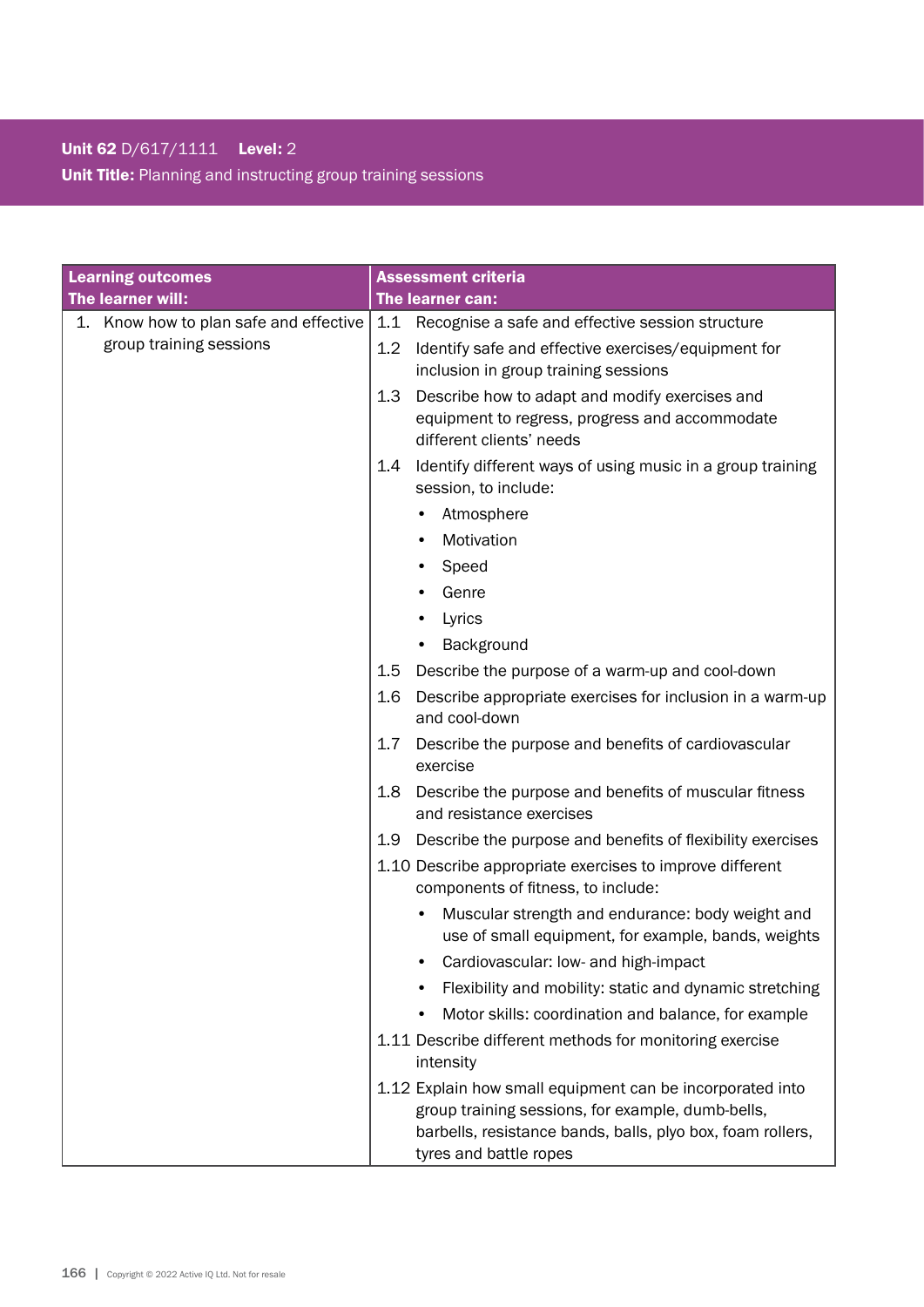| <b>Learning outcomes</b> |                                                                |                  | <b>Assessment criteria</b>                                                                                                          |  |
|--------------------------|----------------------------------------------------------------|------------------|-------------------------------------------------------------------------------------------------------------------------------------|--|
| The learner will:        |                                                                | The learner can: |                                                                                                                                     |  |
| 2.                       | Be able to plan a safe and effective<br>group training session | 2.1              | Identify potential risks and hazards that may affect the<br>safety of clients in the chosen group training environment              |  |
|                          |                                                                | $2.2^{\circ}$    | Select safe and effective exercises for all components of<br>the session, which meet clients' needs, abilities and<br>session goals |  |
|                          |                                                                | 2.3              | Plan a safe and effective group training session to meet<br>clients' needs and incorporate different components of<br>fitness       |  |
|                          |                                                                | 2.4              | Plan adaptations and modifications to regress, progress<br>and accommodate different clients' needs                                 |  |
|                          |                                                                | 2.5              | Select appropriate types of music for the group training<br>session if applicable, for example:                                     |  |
|                          |                                                                |                  | Atmosphere                                                                                                                          |  |
|                          |                                                                |                  | Motivation                                                                                                                          |  |
|                          |                                                                |                  | Speed                                                                                                                               |  |
|                          |                                                                |                  | Genre                                                                                                                               |  |
|                          |                                                                |                  | Lyrics                                                                                                                              |  |
|                          |                                                                |                  | Background                                                                                                                          |  |
|                          |                                                                | 2.6              | Record the session plan using an appropriate format                                                                                 |  |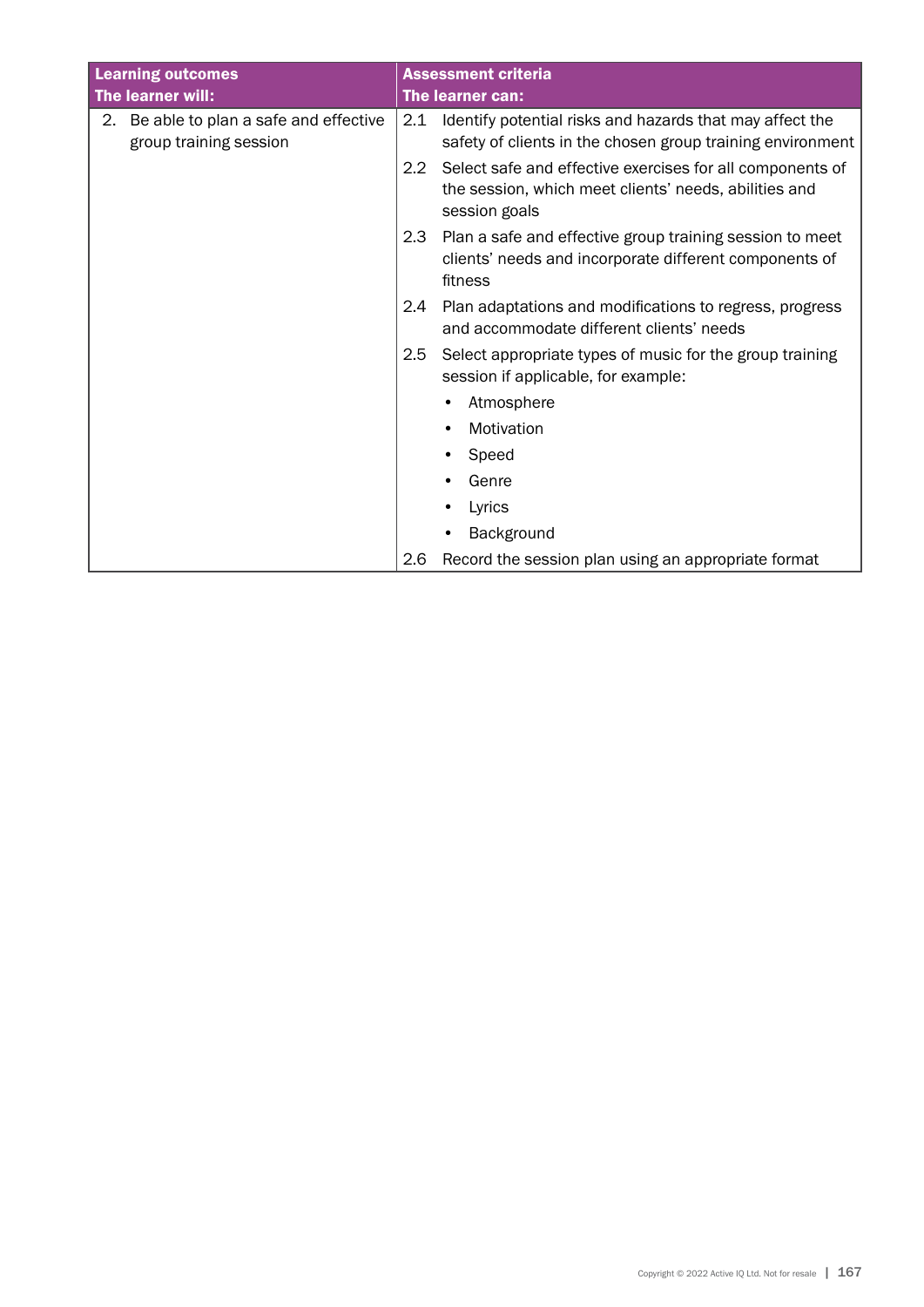| <b>Learning outcomes</b>                                                | <b>Assessment criteria</b>                                                                                |
|-------------------------------------------------------------------------|-----------------------------------------------------------------------------------------------------------|
| The learner will:                                                       | The learner can:                                                                                          |
| Be able to deliver a safe and<br>3.<br>effective group training session | 3.1<br>Use appropriate techniques and communication skills to:<br>Greet clients<br>$\bullet$              |
|                                                                         |                                                                                                           |
|                                                                         | Build a rapport<br>Gather information and check readiness to exercise                                     |
|                                                                         | 3.2<br>Provide appropriate advice and guidance in response to                                             |
|                                                                         | information gathered, to include:                                                                         |
|                                                                         | When to signpost to a medical professional                                                                |
|                                                                         | When to defer, and<br>٠                                                                                   |
|                                                                         | When to allow participation<br>$\bullet$                                                                  |
|                                                                         | Use appropriate instructional and coaching methods to<br>3.3<br>support clients' performance, to include: |
|                                                                         | Demonstration<br>$\bullet$                                                                                |
|                                                                         | Explanation<br>٠                                                                                          |
|                                                                         | Observation                                                                                               |
|                                                                         | Eye contact                                                                                               |
|                                                                         | Body language<br>٠                                                                                        |
|                                                                         | Change of teaching position<br>٠                                                                          |
|                                                                         | Correction                                                                                                |
|                                                                         | Adaptation<br>٠                                                                                           |
|                                                                         | Coaching points<br>٠                                                                                      |
|                                                                         | Cueing<br>٠                                                                                               |
|                                                                         | Praise and encouragement                                                                                  |
|                                                                         | Use of voice, to include:<br>٠                                                                            |
|                                                                         | Tone                                                                                                      |
|                                                                         | Pitch                                                                                                     |
|                                                                         | Variation in volume                                                                                       |
|                                                                         | Use of silence/no vocals                                                                                  |
|                                                                         | Scripting                                                                                                 |
|                                                                         | 3.4<br>Use appropriate music for components, where applicable<br>for example, genre, speed, volume        |
|                                                                         | 3.5<br>Use a head mic, where appropriate, to include:                                                     |
|                                                                         | Correct set-up                                                                                            |
|                                                                         | Management of voice projection                                                                            |
|                                                                         | Use of appropriate volume                                                                                 |
|                                                                         | Use appropriate exercises and movement patterns to<br>3.6<br>accommodate different clients' needs         |
|                                                                         | Instruct a safe and effective warm-up<br>3.7                                                              |
|                                                                         | Instruct a safe and effective cardiovascular component<br>3.8 <sub>1</sub>                                |
|                                                                         | 3.9<br>Instruct a safe and effective muscular fitness component                                           |
|                                                                         | 3.10 Instruct a safe and effective cool-down component                                                    |
|                                                                         | 3.11 Explain the appropriate health and safety considerations<br>to clients                               |
|                                                                         | 3.12 Monitor exercise intensity                                                                           |
|                                                                         | 3.13 Monitor exercise safety                                                                              |
|                                                                         | 3.14 Adapt or modify exercises, as appropriate, to<br>accommodate clients' needs                          |
|                                                                         | 3.15 Respond accurately/appropriately to clients' questions                                               |
|                                                                         | 3.16 Use motivation techniques that are appropriate to the<br>component and clients' needs                |
|                                                                         | 3.17 Use appropriate language and tone that is clear,<br>encouraging and supports clients' goals          |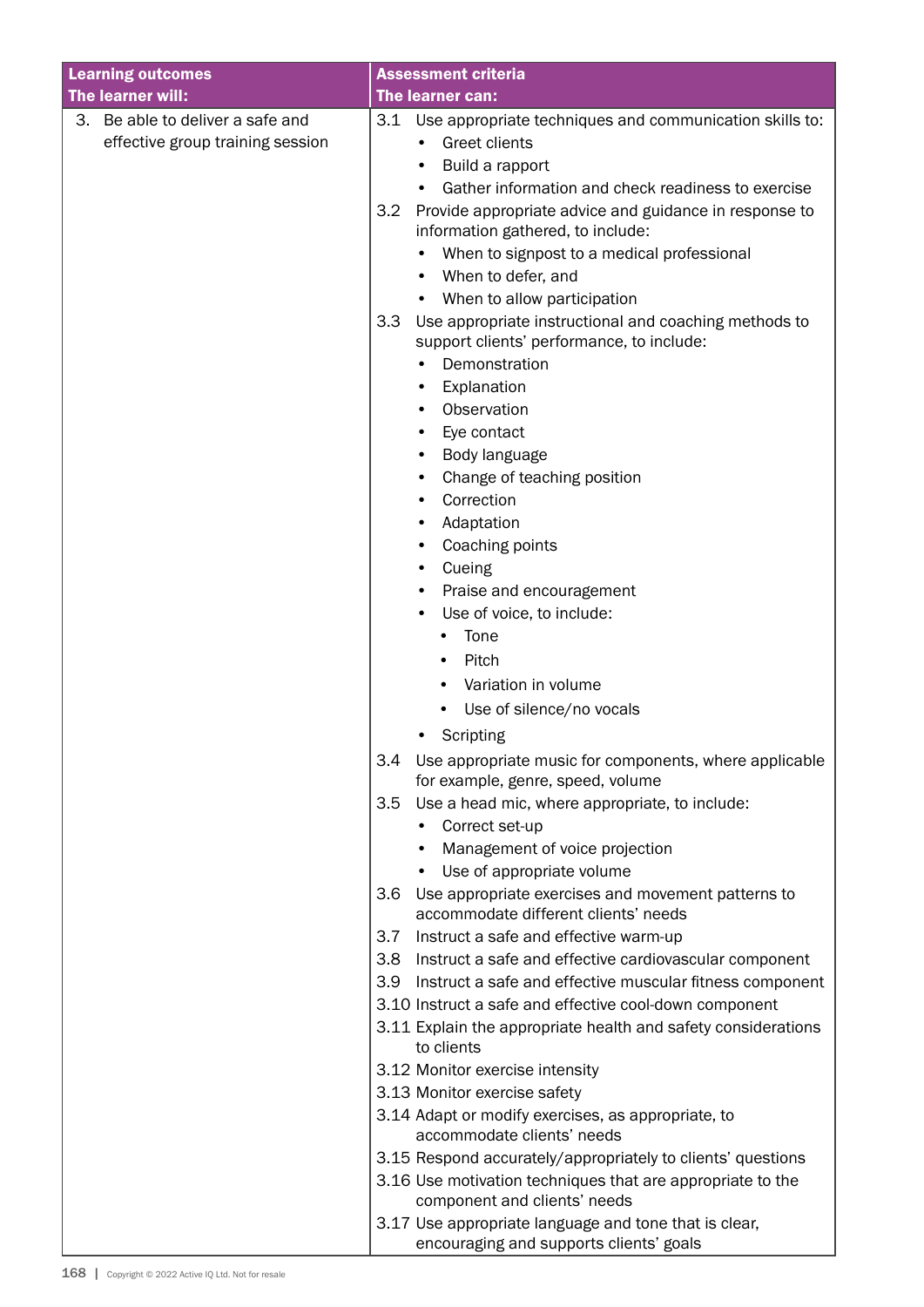| <b>Learning outcomes</b><br>The learner will: | <b>Assessment criteria</b><br>The learner can:                                                                                       |  |
|-----------------------------------------------|--------------------------------------------------------------------------------------------------------------------------------------|--|
| 4. Be able to evaluate own practice           | 4.1 Gather feedback from clients to review and evaluate<br>practice                                                                  |  |
|                                               | 4.2<br>Evaluate the safety and effectiveness of session<br>structure, selected exercises and equipment for meeting<br>clients' needs |  |
|                                               | 4.3<br>Evaluate the effectiveness of instructional and coaching<br>skills for meeting clients' needs                                 |  |
|                                               | Evaluate the effectiveness of communication for meeting<br>4.4<br>clients' needs                                                     |  |
|                                               | 4.5<br>Identify ways to improve instructional and coaching skills<br>and communication                                               |  |
|                                               | 4.6<br>Identify ways to improve session content for meeting<br>clients' needs                                                        |  |
| <b>Assessment</b>                             | Session plans                                                                                                                        |  |
|                                               | Summative observation                                                                                                                |  |
|                                               | Self-evaluation                                                                                                                      |  |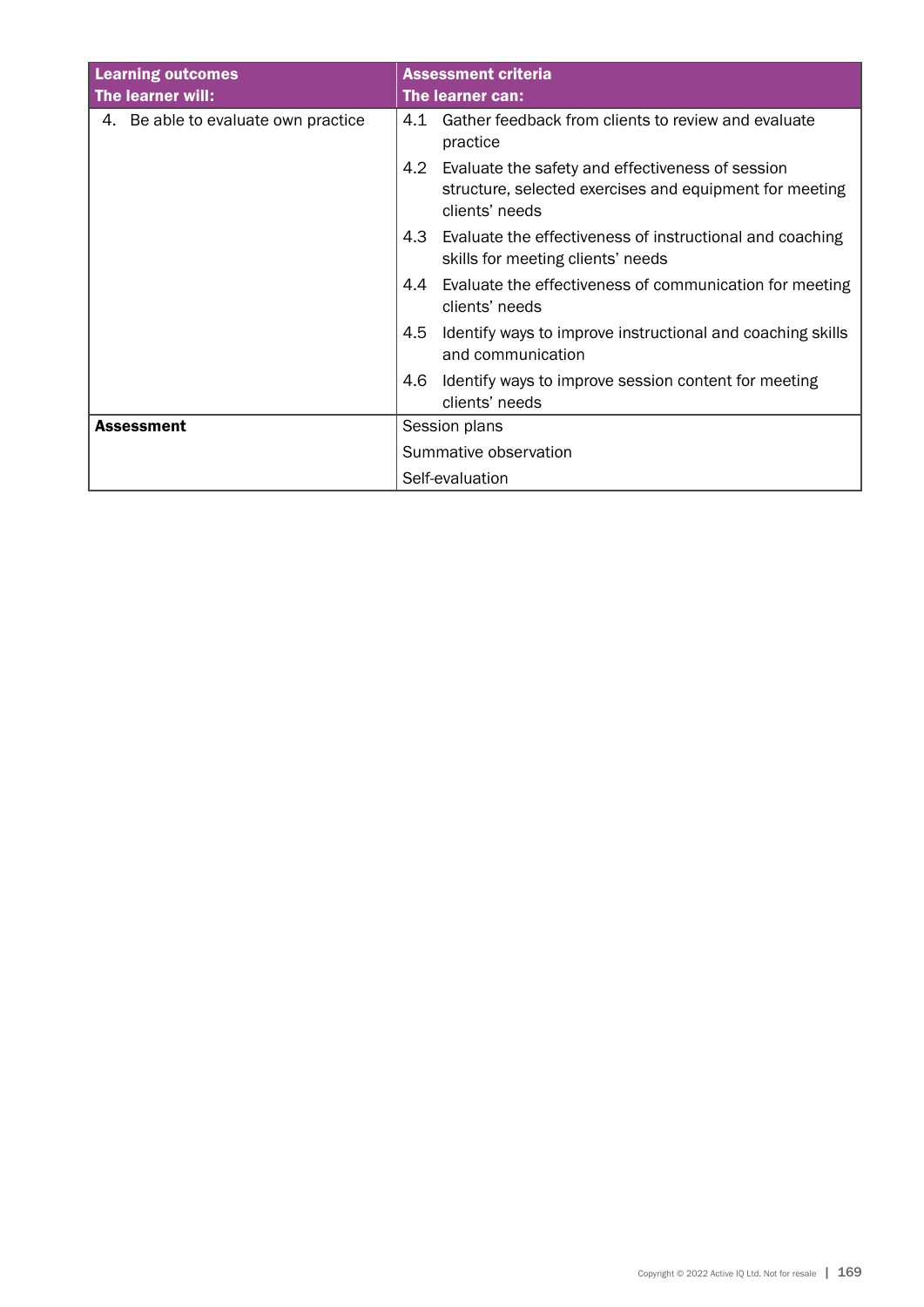## Unit 63 H/617/1112 Level: 2

Unit Title: Planning and instructing group training to music sessions

| <b>Learning outcomes</b>               | <b>Assessment criteria</b>                                                                                                          |  |
|----------------------------------------|-------------------------------------------------------------------------------------------------------------------------------------|--|
| The learner will:                      | The learner can:                                                                                                                    |  |
| 1. Know how to plan safe and effective | 1.1<br>Recognise a safe and effective session structure                                                                             |  |
| group training sessions                | Identify safe and effective exercises/equipment for<br>$1.2\,$<br>inclusion in group training sessions                              |  |
|                                        | 1.3<br>Describe how to adapt and modify exercises and<br>equipment to regress, progress and accommodate<br>different clients' needs |  |
|                                        | Describe the purpose of a warm-up and cool-down<br>1.4                                                                              |  |
|                                        | $1.5\,$<br>Describe appropriate exercises for inclusion in a warm-up<br>and cool-down                                               |  |
|                                        | Describe the purpose and benefits of cardiovascular<br>1.6<br>exercise                                                              |  |
|                                        | Describe the purpose and benefits of muscular fitness<br>$1.7\,$<br>and resistance exercises                                        |  |
|                                        | Describe the purpose and benefits of flexibility exercises<br>1.8                                                                   |  |
|                                        | 1.9<br>Describe appropriate exercises to improve different<br>components of fitness, to include:                                    |  |
|                                        | Muscular strength and endurance: body weight and<br>use of small equipment, for example, bands, weights                             |  |
|                                        | Cardiovascular: low- and high-impact<br>$\bullet$                                                                                   |  |
|                                        | Flexibility and mobility: static and dynamic stretching<br>$\bullet$                                                                |  |
|                                        | Motor skills: coordination and balance, for example<br>$\bullet$                                                                    |  |
|                                        | 1.10 Describe different methods for monitoring exercise<br>intensity                                                                |  |
|                                        | 1.11 Explain how small equipment can be incorporated into                                                                           |  |
|                                        | group training sessions, for example, dumb-bells,                                                                                   |  |
|                                        | barbells, resistance bands and steps                                                                                                |  |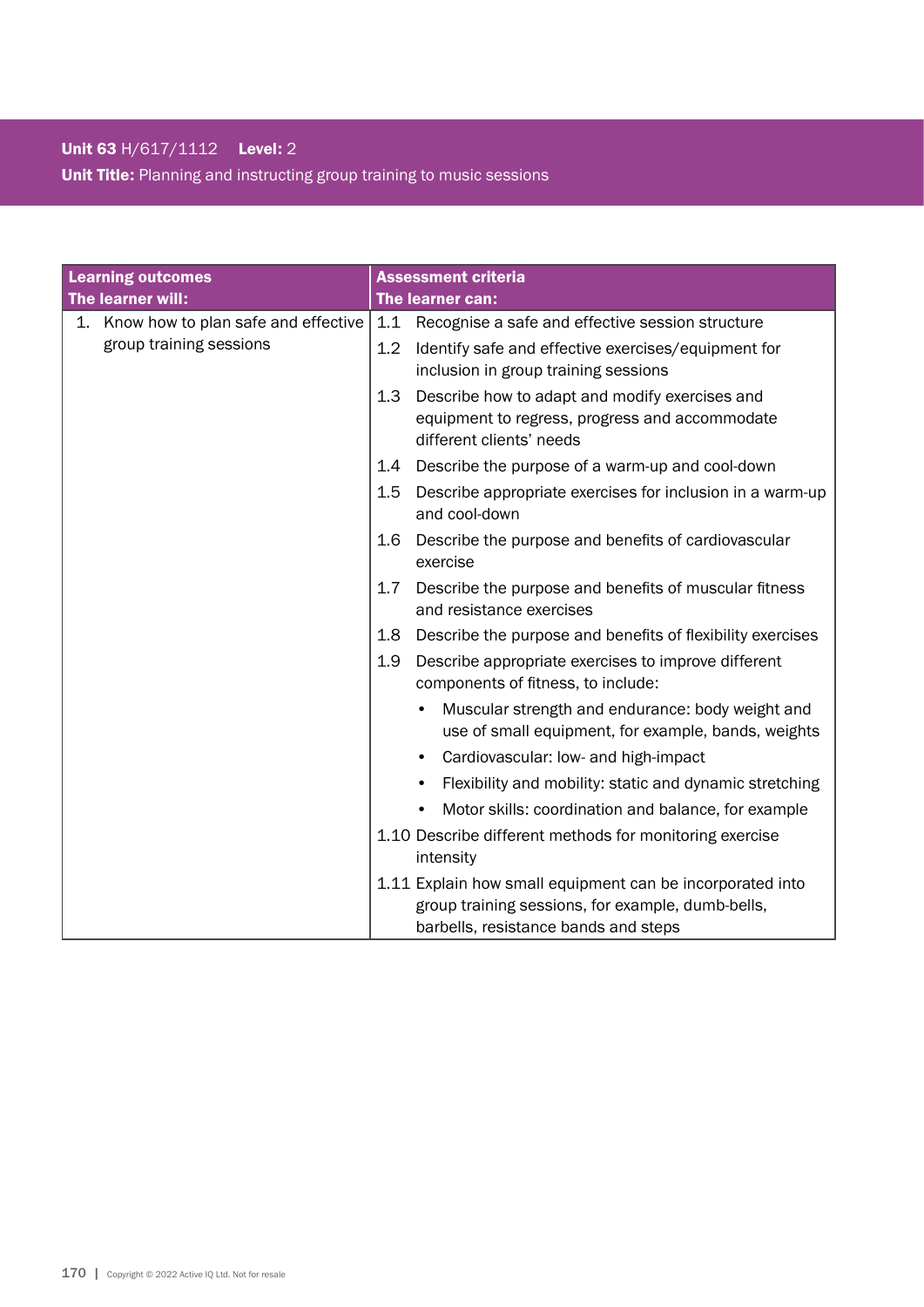| <b>Learning outcomes</b>                                        | <b>Assessment criteria</b>                                                                                                                                                                      |
|-----------------------------------------------------------------|-------------------------------------------------------------------------------------------------------------------------------------------------------------------------------------------------|
| The learner will:                                               | The learner can:                                                                                                                                                                                |
| 2. Understand how music and<br>choreography can be incorporated | 2.1 Identify different ways of using music to plan a group<br>training to music session, to include:                                                                                            |
| in group training sessions                                      | Beats, phrases and blocks                                                                                                                                                                       |
|                                                                 | Choreography approaches, verse and chorus, 32 beat<br>blocks                                                                                                                                    |
|                                                                 | Identify appropriate types of music to use for different<br>2.2<br>components of a session, to include:                                                                                         |
|                                                                 | Speed/beats per minute (bpm)<br>٠                                                                                                                                                               |
|                                                                 | Rhythm and tempo<br>٠                                                                                                                                                                           |
|                                                                 | Genre                                                                                                                                                                                           |
|                                                                 | Atmosphere                                                                                                                                                                                      |
|                                                                 | Motivation                                                                                                                                                                                      |
|                                                                 | Lyrics                                                                                                                                                                                          |
|                                                                 | 2.3<br>Identify different dance, movement and exercise styles<br>that can be integrated within a group training to music<br>session, such as aerobics, step, dance cardio, body<br>conditioning |
|                                                                 | 2.4<br>Identify different choreography methods that can be used<br>to structure a group training to music session, to include:                                                                  |
|                                                                 | Verse and chorus                                                                                                                                                                                |
|                                                                 | Reverse pyramid                                                                                                                                                                                 |
|                                                                 | Link part to whole                                                                                                                                                                              |
|                                                                 | Add-on                                                                                                                                                                                          |
|                                                                 | Layering<br>٠                                                                                                                                                                                   |
|                                                                 | Cross-phrasing                                                                                                                                                                                  |
|                                                                 | Pure repetition                                                                                                                                                                                 |
|                                                                 | 2.5<br>Describe different methods of adapting choreography to<br>accommodate different abilities and maintain class<br>enjoyment, to include:                                                   |
|                                                                 | Base moves (basic foot movement patterns)<br>٠                                                                                                                                                  |
|                                                                 | Travel<br>٠                                                                                                                                                                                     |
|                                                                 | Directional changes, including turns                                                                                                                                                            |
|                                                                 | Rhythm and speed                                                                                                                                                                                |
|                                                                 | Levers                                                                                                                                                                                          |
|                                                                 | Arm patterns                                                                                                                                                                                    |
|                                                                 | Impact                                                                                                                                                                                          |
|                                                                 | Plane                                                                                                                                                                                           |
|                                                                 | Explain how changes to choreography affect intensity and<br>2.6<br>complexity                                                                                                                   |
|                                                                 | Describe the instructional skills required to instruct a<br>2.7<br>group training to music session, to include:                                                                                 |
|                                                                 | Mirroring                                                                                                                                                                                       |
|                                                                 | <b>Right footing</b>                                                                                                                                                                            |
|                                                                 | Cueing to music                                                                                                                                                                                 |
|                                                                 | Demonstration                                                                                                                                                                                   |
|                                                                 | Scripting                                                                                                                                                                                       |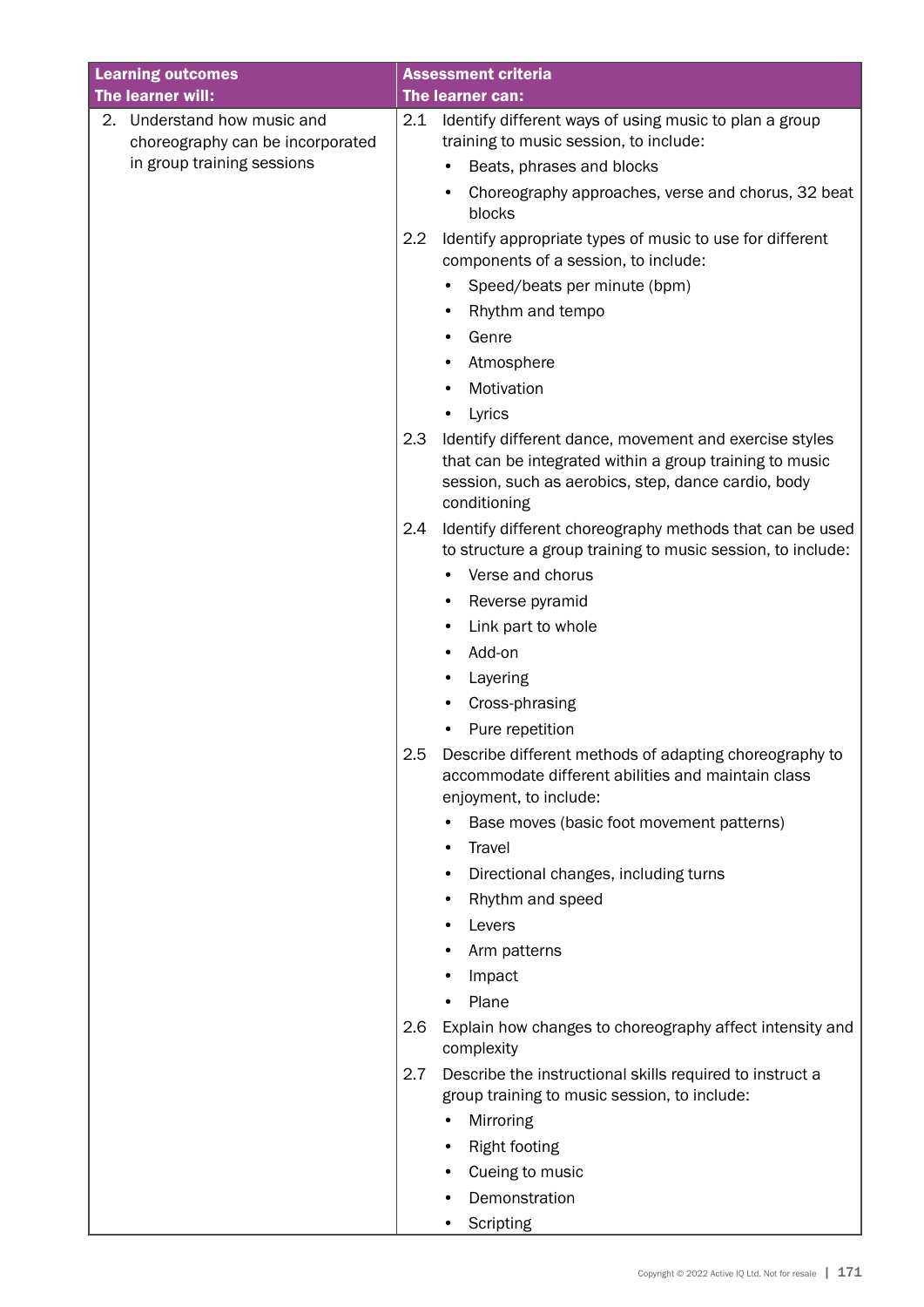| <b>Learning outcomes</b>                                                   |                  | <b>Assessment criteria</b>                                                                                                             |
|----------------------------------------------------------------------------|------------------|----------------------------------------------------------------------------------------------------------------------------------------|
| The learner will:                                                          |                  | The learner can:                                                                                                                       |
| 3. Be able to plan a safe and effective<br>group training to music session | 3.1              | Identify potential risks and hazards that may affect the<br>safety of clients in the chosen training environment                       |
|                                                                            | $3.2\phantom{0}$ | Select safe and effective exercises for all components of<br>the session, which meet clients' needs, abilities and<br>session goals    |
|                                                                            | 3.3              | Plan a safe and effective group training to music session<br>to meet clients' needs and incorporate different<br>components of fitness |
|                                                                            | 3.4              | Plan adaptations and modifications to regress, progress<br>and accommodate different clients' needs                                    |
|                                                                            | 3.5              | Use an appropriate music breakdown to plan a group<br>training to music session                                                        |
|                                                                            | 3.6              | Select appropriate types of music to use for different<br>components of an exercise to music session, to include:                      |
|                                                                            |                  | Speed/beats per minute (bpm)<br>٠                                                                                                      |
|                                                                            |                  | Rhythm and tempo<br>٠                                                                                                                  |
|                                                                            |                  | Genre                                                                                                                                  |
|                                                                            |                  | Atmosphere                                                                                                                             |
|                                                                            |                  | Motivation                                                                                                                             |
|                                                                            |                  | Lyrics                                                                                                                                 |
|                                                                            | 3.7              | Select appropriate dance and/or choreography styles to<br>integrate within an exercise to music session                                |
|                                                                            | 3.8              | Use appropriate methods of adapting choreography to<br>accommodate different abilities and maintain enjoyment,<br>to include:          |
|                                                                            |                  | Base moves (basic foot movement patterns)                                                                                              |
|                                                                            |                  | Travel                                                                                                                                 |
|                                                                            |                  | Directional changes, including turns                                                                                                   |
|                                                                            |                  | Rhythm and speed                                                                                                                       |
|                                                                            |                  | Levers                                                                                                                                 |
|                                                                            |                  | Arm patterns                                                                                                                           |
|                                                                            |                  | Impact                                                                                                                                 |
|                                                                            |                  | Plane                                                                                                                                  |
|                                                                            | 3.9              | Record the session plan using an appropriate format                                                                                    |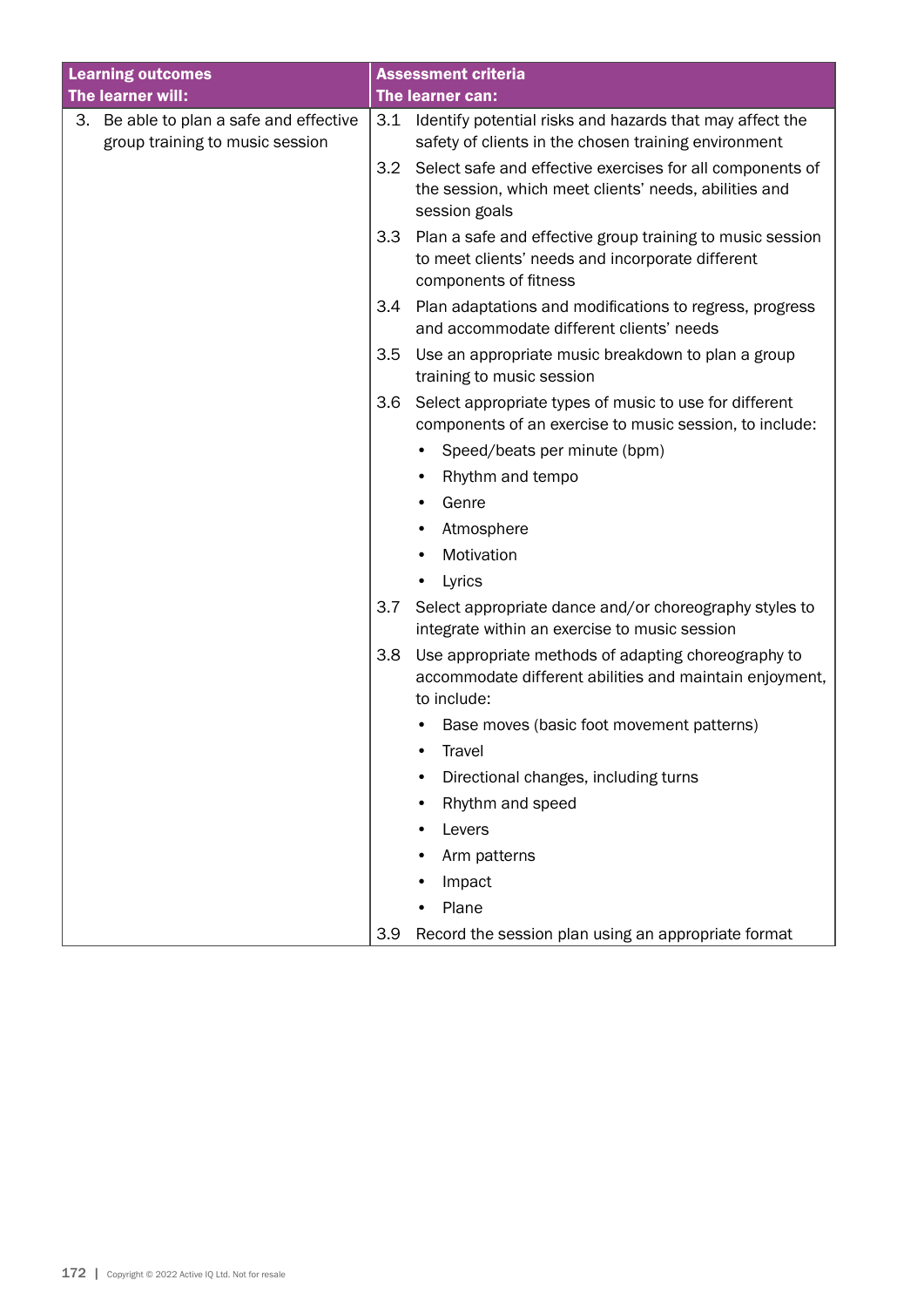| <b>Learning outcomes</b>          |     | <b>Assessment criteria</b>                                                                         |
|-----------------------------------|-----|----------------------------------------------------------------------------------------------------|
| The learner will:                 |     | The learner can:                                                                                   |
| 4. Be able to deliver a safe and  |     | 4.1 Use appropriate techniques and communication skills to:                                        |
| effective group training to music |     | <b>Greet clients</b>                                                                               |
| session                           |     | Build a rapport                                                                                    |
|                                   |     | Gather information and check readiness to exercise<br>$\bullet$                                    |
|                                   | 4.2 | Provide appropriate advice and guidance in response to<br>information gathered, to include:        |
|                                   |     | When to signpost to a medical professional                                                         |
|                                   |     | When to defer, and                                                                                 |
|                                   |     | When to allow participation<br>٠                                                                   |
|                                   | 4.3 | Use appropriate instructional and coaching methods to<br>support clients' performance, to include: |
|                                   |     | Demonstration and mirroring                                                                        |
|                                   |     | Explanation<br>٠                                                                                   |
|                                   |     | Observation<br>٠                                                                                   |
|                                   |     | Eye contact<br>٠                                                                                   |
|                                   |     | Body language<br>٠                                                                                 |
|                                   |     | Change of teaching position<br>٠                                                                   |
|                                   |     | Correction<br>٠                                                                                    |
|                                   |     | Adaptation<br>٠                                                                                    |
|                                   |     | Coaching points<br>٠                                                                               |
|                                   |     | Cueing<br>٠                                                                                        |
|                                   |     | Praise and encouragement<br>٠                                                                      |
|                                   |     | <b>Right footing</b>                                                                               |
|                                   |     | Use of voice, to include:                                                                          |
|                                   |     | Tone                                                                                               |
|                                   |     | Pitch                                                                                              |
|                                   |     | Variation in volume                                                                                |
|                                   |     | Use of silence/no vocals                                                                           |
|                                   | 4.4 | Use appropriate music for all components of the session,<br>for example, speed, genre, volume      |
|                                   | 4.5 | Use appropriate movement and choreography patterns to<br>accommodate different participants' needs |
|                                   | 4.6 | Work to the music for appropriate components of the                                                |
|                                   |     | group training session                                                                             |
|                                   | 4.7 | Use of different choreography approaches, to include:                                              |
|                                   |     | Verse and chorus                                                                                   |
|                                   |     | Reverse pyramid                                                                                    |
|                                   |     | Link part to whole<br>٠                                                                            |
|                                   |     | Add-on                                                                                             |
|                                   |     | Layering                                                                                           |
|                                   |     | Cross-phrasing                                                                                     |
|                                   |     | Pure repetition<br>٠                                                                               |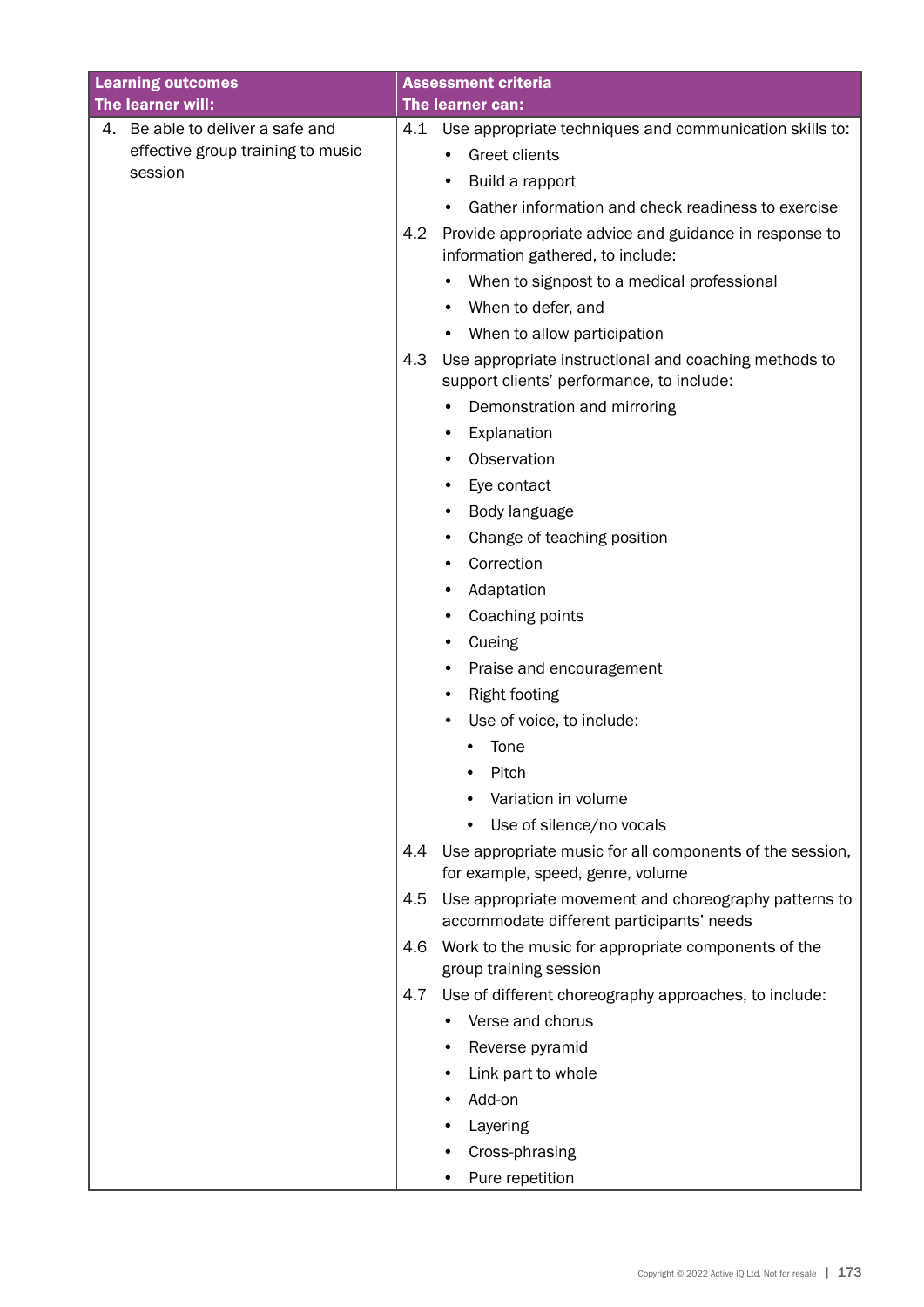| <b>Learning outcomes</b>               | <b>Assessment criteria</b>                                                                                                                     |  |
|----------------------------------------|------------------------------------------------------------------------------------------------------------------------------------------------|--|
| The learner will:                      | <b>The learner can:</b>                                                                                                                        |  |
|                                        | Use a head mic, where appropriate, to include:<br>4.8                                                                                          |  |
|                                        | Correct set-up                                                                                                                                 |  |
|                                        | Management of voice projection                                                                                                                 |  |
|                                        | Use of appropriate volume<br>$\bullet$                                                                                                         |  |
|                                        | 4.9<br>Use appropriate exercises and movement patterns to<br>accommodate different clients' needs                                              |  |
|                                        | 4.10 Instruct a safe and effective warm-up                                                                                                     |  |
|                                        | 4.11 Instruct a safe and effective cardiovascular component                                                                                    |  |
|                                        | 4.12 Instruct a safe and effective muscular fitness component                                                                                  |  |
|                                        | 4.13 Instruct a safe and effective cool-down component                                                                                         |  |
|                                        | 4.14 Explain the appropriate health and safety considerations<br>to clients                                                                    |  |
|                                        | 4.15 Monitor exercise intensity                                                                                                                |  |
|                                        | 4.16 Monitor exercise safety                                                                                                                   |  |
|                                        | 4.17 Adapt or modify exercises, as appropriate, to<br>accommodate clients' needs                                                               |  |
|                                        | 4.18 Respond accurately/appropriately to clients' questions                                                                                    |  |
|                                        | 4.19 Use motivation techniques that are appropriate to the<br>component and clients' needs                                                     |  |
|                                        | 4.20 Use appropriate language and tone that is clear,<br>encouraging and supports clients' goals                                               |  |
| 5.<br>Be able to evaluate own practice | Gather feedback from clients to review and evaluate<br>5.1<br>practice                                                                         |  |
|                                        | Evaluate the safety and effectiveness of session<br>5.2<br>structure, music, choreography and selected exercises for<br>meeting clients' needs |  |
|                                        | Evaluate the effectiveness of instructional and coaching<br>5.3<br>skills for meeting clients' needs                                           |  |
|                                        | Evaluate the effectiveness of communication for meeting<br>5.4<br>clients' needs                                                               |  |
|                                        | Identify ways to improve instructional and coaching skills<br>5.5<br>and communication                                                         |  |
|                                        | Identify ways to improve session content for meeting<br>5.6<br>clients' needs                                                                  |  |
| Assessment                             | Session plan                                                                                                                                   |  |
|                                        | Summative observation                                                                                                                          |  |
|                                        | Self-evaluation                                                                                                                                |  |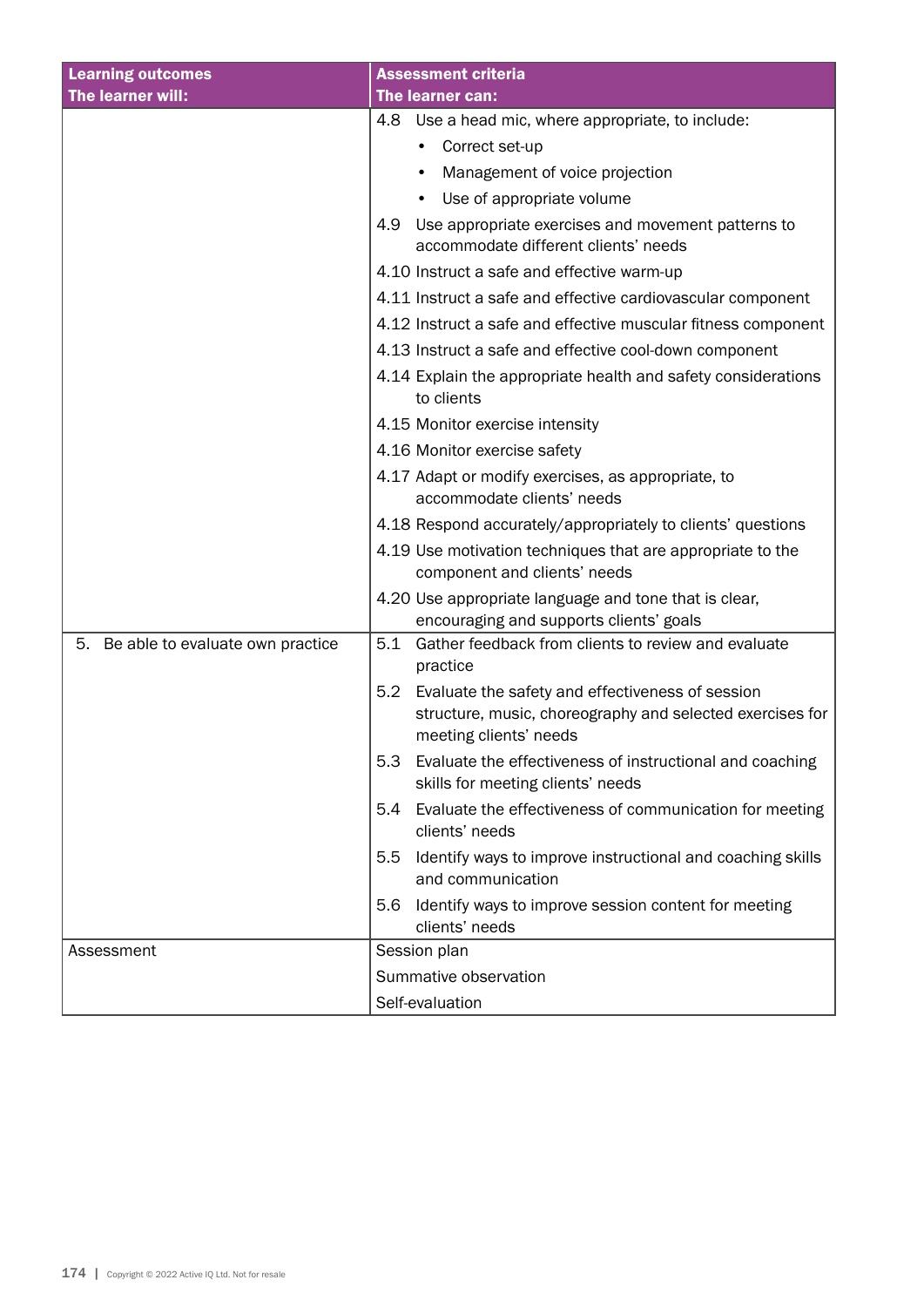### Unit 64 K/618/3441 Level: 2 Unit Title: Training in different environments

| <b>Learning outcomes</b>                                                      | <b>Assessment criteria</b>                                                                                                                                        |
|-------------------------------------------------------------------------------|-------------------------------------------------------------------------------------------------------------------------------------------------------------------|
| The learner will:                                                             | <b>The learner can:</b>                                                                                                                                           |
| Understand the different<br>1.<br>environments in which training can          | 1.1<br>Describe the types of different environments that can be<br>used for fitness training, for example: parks                                                  |
| take place                                                                    | living rooms                                                                                                                                                      |
|                                                                               | gardens                                                                                                                                                           |
|                                                                               | trim trails                                                                                                                                                       |
|                                                                               | woodland/off-road                                                                                                                                                 |
|                                                                               | hallways with stairs                                                                                                                                              |
|                                                                               | 1.2 <sub>2</sub><br>Explain the benefits and disadvantages of each different<br>training location                                                                 |
| Understand the health and safety<br>2.<br>requirements specific to delivering | 2.1<br>Outline why health and safety is important in fitness<br>training that takes place in different environments                                               |
| sessions in different environments                                            | 2.2<br>Identify the legal and regulatory requirements for health<br>and safety specific to training in different environments                                     |
|                                                                               | 2.3<br>Identify instructors' roles and responsibilities for ensuring<br>the health and safety of individuals taking part in training<br>in different environments |
|                                                                               | 2.4<br>Describe the key health and safety documents that are<br>relevant for delivering fitness sessions in different<br>environments                             |
|                                                                               | Summarise the requirements of the Outdoor Code of<br>2.5<br>Practice                                                                                              |
|                                                                               | Identify the types of emergencies that may occur<br>2.6<br>specifically in training in different environments                                                     |
|                                                                               | 2.7<br>Explain the procedures to follow if an emergency occurs<br>during a fitness session in different environments                                              |
|                                                                               | 2.8<br>Describe how to maintain the safety of people involved in<br>emergencies outdoors and in different environments, to<br>include:                            |
|                                                                               | children                                                                                                                                                          |
|                                                                               | older people                                                                                                                                                      |
|                                                                               | disabled people                                                                                                                                                   |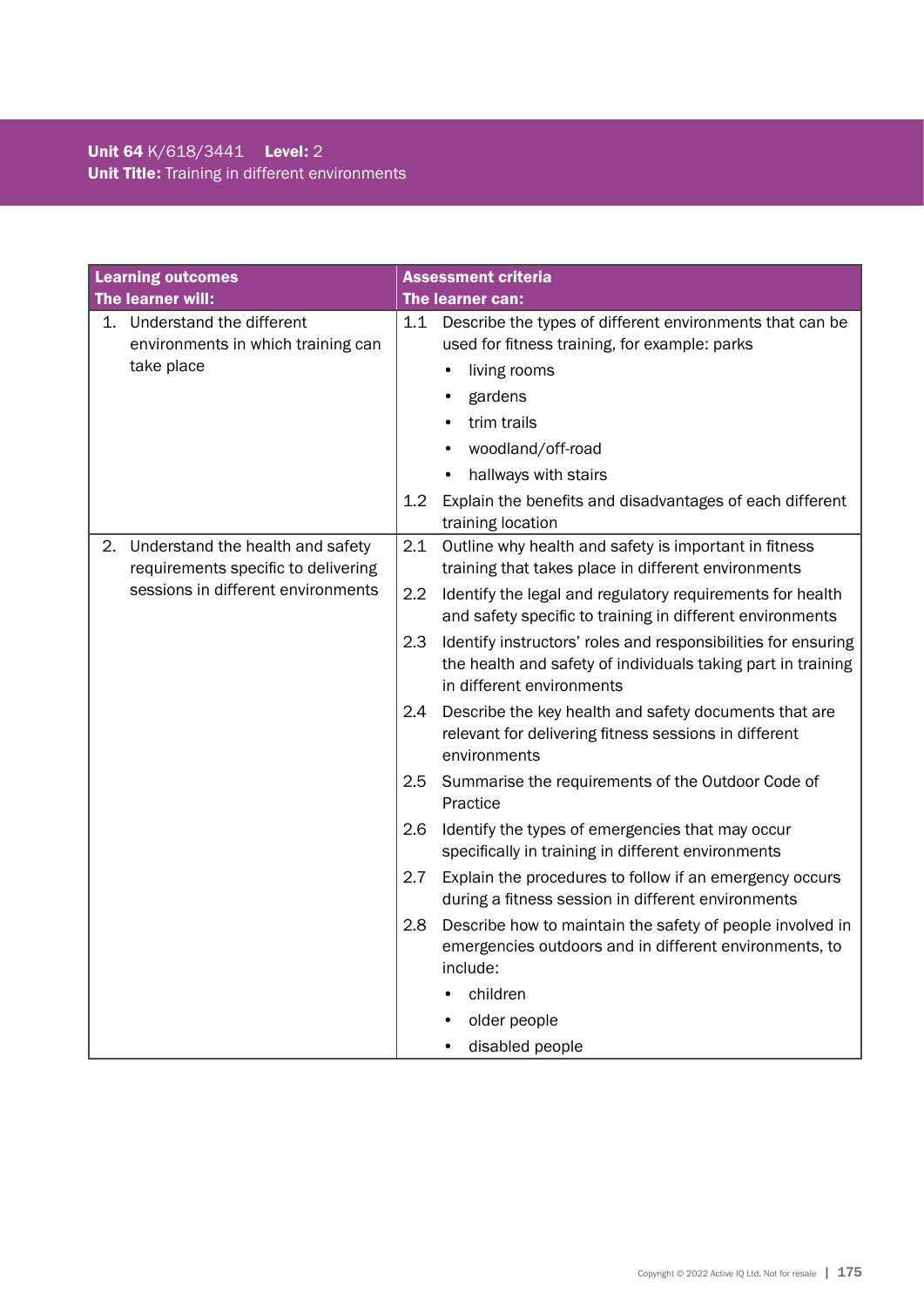| <b>Learning outcomes</b>               |     | <b>Assessment criteria</b>                                                                                                                    |  |  |
|----------------------------------------|-----|-----------------------------------------------------------------------------------------------------------------------------------------------|--|--|
| The learner will:                      |     | The learner can:                                                                                                                              |  |  |
| 3. Be able to manage risks involved in | 3.1 | Identify possible hazards in different training                                                                                               |  |  |
| training in different environments     |     | environments, to include:                                                                                                                     |  |  |
|                                        |     | environment                                                                                                                                   |  |  |
|                                        |     | weather conditions                                                                                                                            |  |  |
|                                        |     | facilities                                                                                                                                    |  |  |
|                                        |     | equipment                                                                                                                                     |  |  |
|                                        |     | working practices, including lifting and handling of<br>equipment                                                                             |  |  |
|                                        |     | participant behaviour                                                                                                                         |  |  |
|                                        |     | the public<br>٠                                                                                                                               |  |  |
|                                        |     | animals                                                                                                                                       |  |  |
|                                        |     | security                                                                                                                                      |  |  |
|                                        |     | hygiene                                                                                                                                       |  |  |
|                                        |     | limited space                                                                                                                                 |  |  |
|                                        | 3.2 | Assess the risk presented by hazards in fitness training<br>environments                                                                      |  |  |
|                                        | 3.3 | Describe how to manage identified risks in training in                                                                                        |  |  |
|                                        |     | different environments                                                                                                                        |  |  |
|                                        | 3.4 | Identify the conditions that can affect training in different<br>environments, to include:                                                    |  |  |
|                                        |     | temperature extremes                                                                                                                          |  |  |
|                                        |     | humidity                                                                                                                                      |  |  |
|                                        |     | rain<br>٠                                                                                                                                     |  |  |
|                                        |     | snow and ice                                                                                                                                  |  |  |
|                                        |     | wind                                                                                                                                          |  |  |
|                                        |     | poor visibility                                                                                                                               |  |  |
|                                        | 3.5 | Explain the ways in which weather conditions can affect<br>training in different environments                                                 |  |  |
|                                        | 3.6 | Explain how sessions can be safely modified in response<br>to different weather conditions                                                    |  |  |
|                                        | 3.7 | Explain the clothing and footwear considerations for<br>training in different environments                                                    |  |  |
|                                        | 3.8 | Identify suitable contingency plans for occasions when<br>circumstances and weather conditions make outdoor<br>training impractical or unsafe |  |  |
| Understand a range of exercises<br>4.  | 4.1 | Identify a range of exercises suitable for training in                                                                                        |  |  |
| suitable for training in different     |     | different environments, to include:                                                                                                           |  |  |
| environments                           |     | cardiovascular                                                                                                                                |  |  |
|                                        |     | bodyweight                                                                                                                                    |  |  |
|                                        |     | use of environmental features                                                                                                                 |  |  |
|                                        |     | portable equipment                                                                                                                            |  |  |
|                                        |     | flexibility                                                                                                                                   |  |  |
|                                        | 4.2 | Describe how to incorporate environmental structures<br>and features into outdoor fitness training sessions                                   |  |  |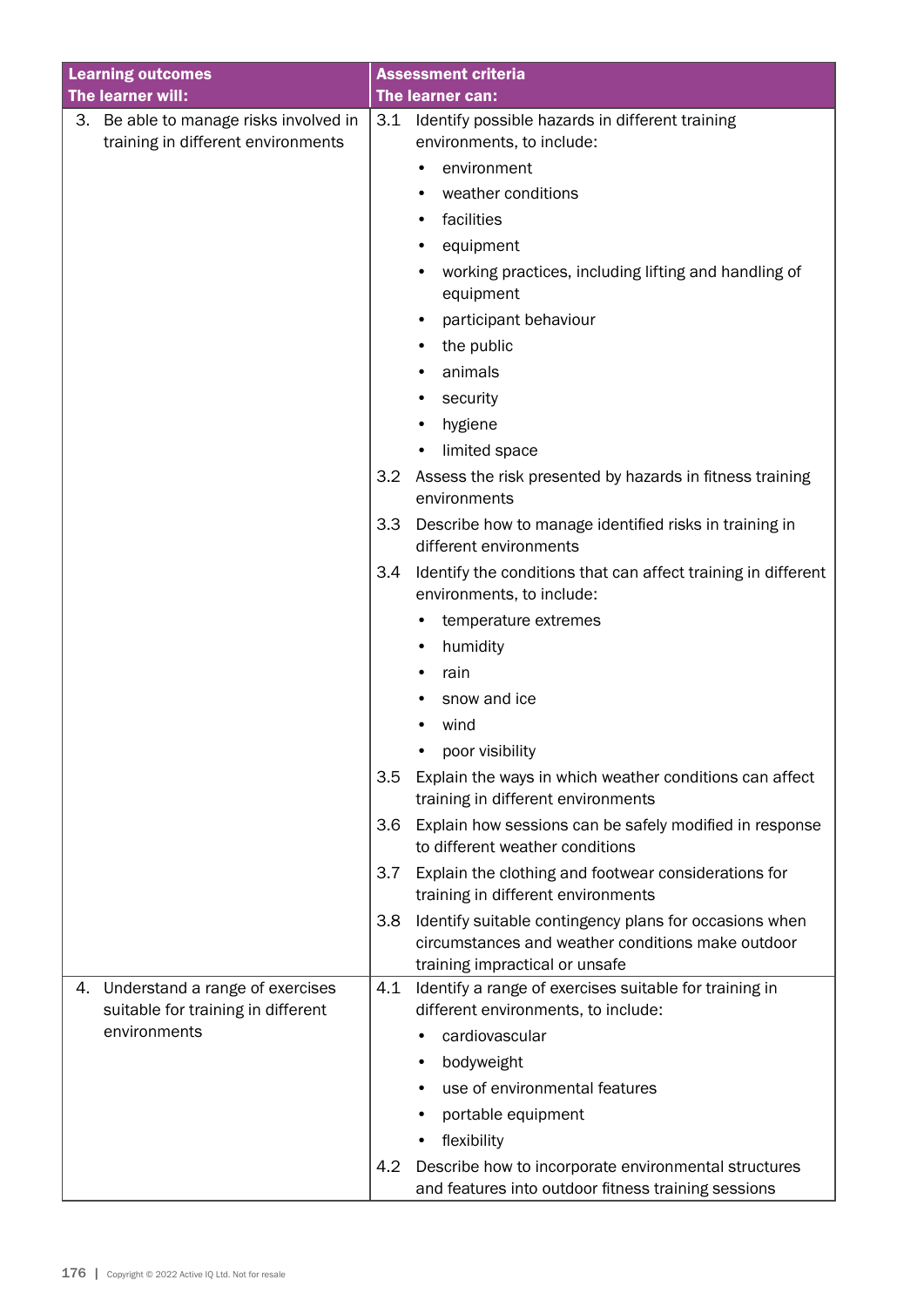| <b>Learning outcomes</b>                                                                                  | <b>Assessment criteria</b>                                                                                                                     |  |
|-----------------------------------------------------------------------------------------------------------|------------------------------------------------------------------------------------------------------------------------------------------------|--|
| The learner will:                                                                                         | The learner can:                                                                                                                               |  |
| Be able to adapt session plans and<br>5.<br>objectives/client goals to train in<br>different environments | Utilise the aims and objectives of a previously designed<br>5.1<br>one to one exercise session and adapt for a chosen<br>different environment |  |
|                                                                                                           | 5.2<br>Identify environmental considerations relevant to the<br>training session in a different environment                                    |  |
|                                                                                                           | 5.3<br>Plan safe and effective adapted fitness training sessions<br>for individuals, to include:                                               |  |
|                                                                                                           | warm-up                                                                                                                                        |  |
|                                                                                                           | main component                                                                                                                                 |  |
|                                                                                                           | cool-down                                                                                                                                      |  |
|                                                                                                           | Provide alternatives to the programmed exercises if<br>5.4<br>participants cannot take part as planned                                         |  |
|                                                                                                           | 5.5<br>Develop a written contingency plan                                                                                                      |  |
| <b>Assessment</b>                                                                                         | Worksheet                                                                                                                                      |  |
|                                                                                                           | Assignment                                                                                                                                     |  |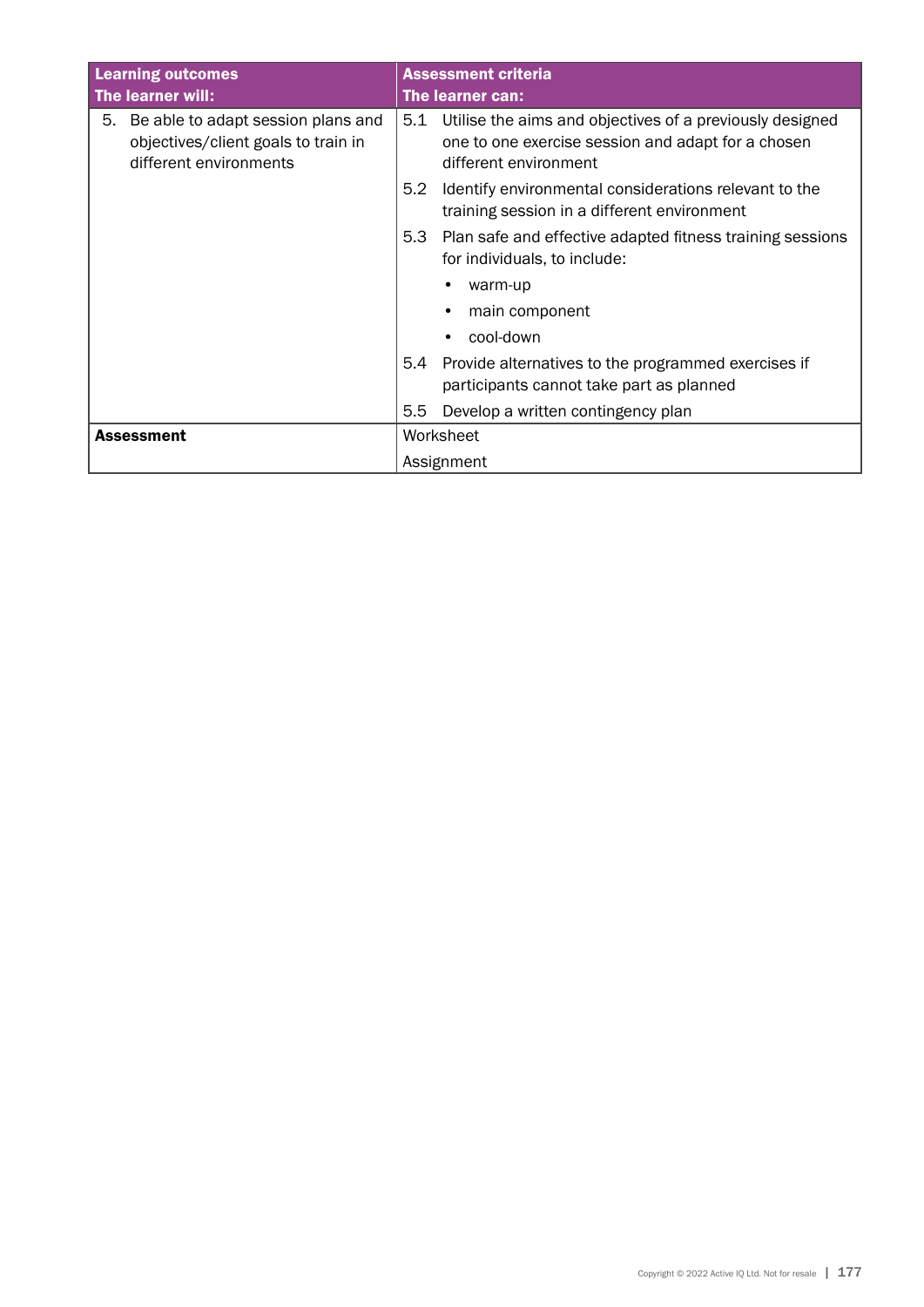### Unit 65 M/618/3442 Level: 2 Unit Title: Planning and instructing circuit sessions

| <b>Learning outcomes</b> |                                                                  |     | <b>Assessment criteria</b>                                                                              |  |  |
|--------------------------|------------------------------------------------------------------|-----|---------------------------------------------------------------------------------------------------------|--|--|
|                          | The learner will:                                                |     | The learner can:                                                                                        |  |  |
| 1.                       | Understand the legal and<br>professional requirements for group  | 1.1 | Describe the legal and ethical responsibilities of a circuit<br>instructor, to include:                 |  |  |
|                          | circuit sessions                                                 |     | Screening<br>$\bullet$                                                                                  |  |  |
|                          |                                                                  |     | Recording information                                                                                   |  |  |
|                          |                                                                  |     | Record-keeping<br>٠                                                                                     |  |  |
|                          |                                                                  |     | Client confidentiality                                                                                  |  |  |
|                          |                                                                  | 1.2 | Explain the personal insurance requirements of a circuit<br>instructor                                  |  |  |
|                          |                                                                  | 1.3 | Outline the health, safety and insurance requirements<br>when hiring venues or facilities               |  |  |
|                          |                                                                  | 1.4 | Explain the term 'duty of care' relating to the health and<br>safety of self and others                 |  |  |
|                          |                                                                  | 1.5 | Explain the licensing requirements of a circuit instructor,<br>for example, music brands                |  |  |
| 2.                       | Understand the skills, motivations<br>and behaviours needed when | 2.1 | Identify ways that an instructor can help customers have<br>a positive exercise experience, to include: |  |  |
|                          | delivering to groups                                             |     | Building a rapport                                                                                      |  |  |
|                          |                                                                  |     | Motivation and enthusiasm                                                                               |  |  |
|                          |                                                                  |     | <b>Communication skills</b>                                                                             |  |  |
|                          |                                                                  | 2.2 | Identify ways that an instructor can build social support                                               |  |  |
|                          |                                                                  |     | and inclusion within a group environment                                                                |  |  |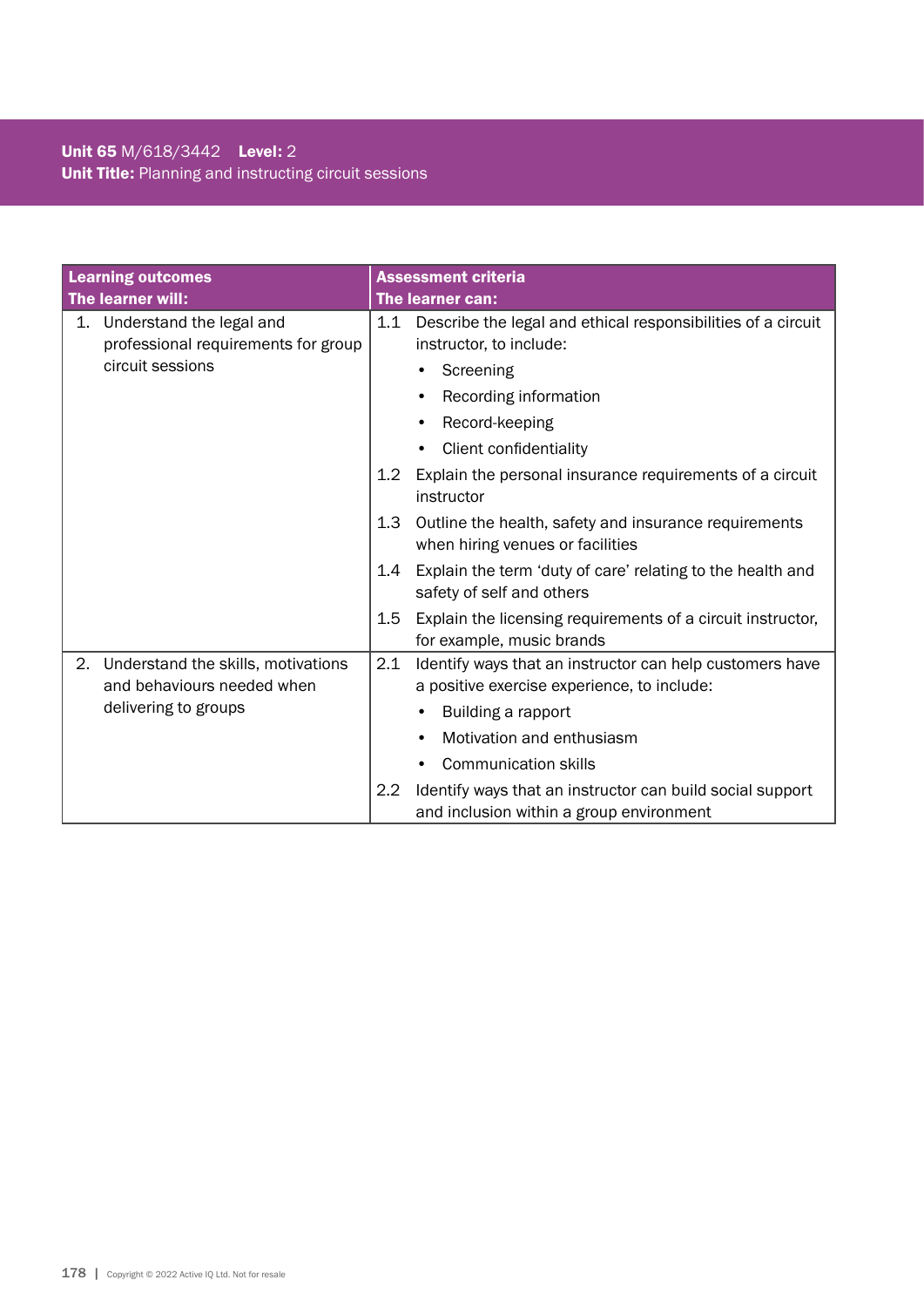| <b>Learning outcomes</b>               |     | <b>Assessment criteria</b>                                                           |
|----------------------------------------|-----|--------------------------------------------------------------------------------------|
| The learner will:                      |     | The learner can:                                                                     |
| 3. Understand the principles of        | 3.1 | Describe the types of circuit training sessions on offer                             |
| training for circuit training sessions | 3.2 | Identify the benefits of circuit training for clients                                |
|                                        | 3.3 | State the recommended work-to-recovery ratio for circuit                             |
|                                        |     | training sessions                                                                    |
|                                        | 3.4 | Describe the purpose of active recovery                                              |
|                                        | 3.5 | Describe the different methods of circuit training that can<br>be used, for example; |
|                                        |     | Two-thirds workload circuit<br>$\bullet$                                             |
|                                        |     | Progressive colour circuit<br>$\bullet$                                              |
|                                        |     | Timed circuit<br>٠                                                                   |
|                                        |     | Repetition circuit<br>٠                                                              |
|                                        |     | Bodyweight-only circuit<br>٠                                                         |
|                                        |     | Command circuit<br>٠                                                                 |
|                                        |     | Sports-specific circuit<br>٠                                                         |
|                                        |     | Obstacle circuit<br>٠                                                                |
|                                        |     | <b>HIIT</b><br>٠                                                                     |
|                                        |     | Peripheral heart action (PHA)<br>$\bullet$                                           |
|                                        |     | Compound strength circuit<br>٠                                                       |
|                                        |     | Conditioning circuit<br>$\bullet$                                                    |
|                                        | 3.6 | Describe the different types of circuit training layout, for<br>example:             |
|                                        |     | Satellite circuit<br>$\bullet$                                                       |
|                                        |     | Satellite square<br>٠                                                                |
|                                        |     | MSE satellite - aerobic unison                                                       |
|                                        |     | Bow-tie - aerobic                                                                    |
|                                        |     | Squares - strength                                                                   |
|                                        |     | Lines                                                                                |
|                                        |     | Pairs                                                                                |
|                                        |     | Once through                                                                         |
|                                        |     | Corners                                                                              |
|                                        |     | Radial<br>٠                                                                          |
|                                        |     | Follow the leader                                                                    |
|                                        |     | Shuttle                                                                              |
|                                        |     | Work, rest and play                                                                  |
|                                        |     | Forward and back                                                                     |
|                                        |     | Bleep                                                                                |
|                                        |     | Ton Up                                                                               |
|                                        |     | Sports-specific - boxing                                                             |
|                                        | 3.7 | Explain how to monitor intensity during the circuit training<br>session              |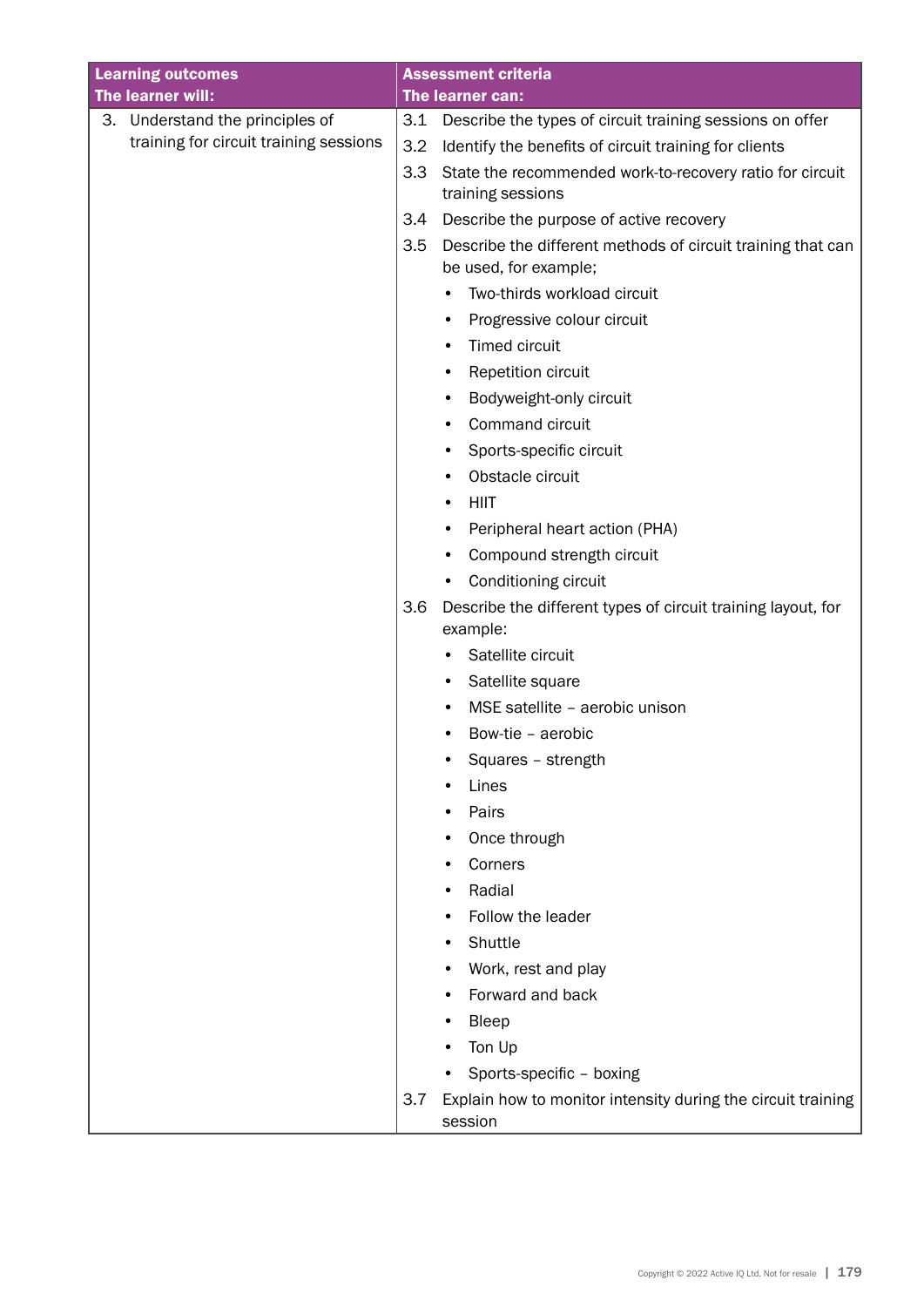| <b>Learning outcomes</b>                                                 | <b>Assessment criteria</b>                                                                                                                              |
|--------------------------------------------------------------------------|---------------------------------------------------------------------------------------------------------------------------------------------------------|
| The learner will:                                                        | The learner can:                                                                                                                                        |
| 4. Understand how technology can be<br>used in circuit training sessions | 4.1<br>Explain how technology can help clients to increase their<br>activity levels, for example:                                                       |
|                                                                          | Heart-rate monitors                                                                                                                                     |
|                                                                          | Mobile-phone applications                                                                                                                               |
|                                                                          | Wearable technology                                                                                                                                     |
|                                                                          | Explain how technology can help clients stay motivated<br>4.2<br>and focussed to help them achieve their goals                                          |
|                                                                          | 4.3<br>Describe ways that fitness professionals can engage with<br>their clients, using current technology, to include online<br>and on-demand sessions |
| Understand the safety<br>5.<br>considerations when instructing a         | Identify the safety considerations relating to circuit<br>5.1<br>training, to include:                                                                  |
| circuit training session                                                 | Verbal screening                                                                                                                                        |
|                                                                          | Equipment set-up                                                                                                                                        |
|                                                                          | Equipment layout                                                                                                                                        |
|                                                                          | Exercise technique                                                                                                                                      |
|                                                                          | 5.2<br>Explain how to monitor and promote safe exercise<br>technique when delivering online sessions                                                    |
|                                                                          | Identify the common hazards that may occur in a circuit<br>5.3<br>training environment                                                                  |
|                                                                          | Describe how to deal with common hazards and manage<br>5.4<br>risk in the circuit training environment                                                  |
| Understand how to clean and<br>6.<br>maintain portable equipment         | Describe the appropriate checks required to ensure the<br>6.1<br>safety and cleanliness of equipment                                                    |
|                                                                          | 6.2<br>Explain the importance of the safe storage and<br>maintenance of the equipment                                                                   |
| 7. Be able to plan a safe and effective                                  | 7.1<br>Carry out a risk assessment on the chosen environment                                                                                            |
| group circuit training session                                           | 7.2<br>Plan a safe and effective group circuit training session to<br>meet clients' needs and incorporate different<br>components of fitness            |
|                                                                          | 7.3<br>Plan adaptations and modifications to regress, progress<br>and accommodate different clients' needs                                              |
|                                                                          | Select appropriate music for the session, for example:<br>7.4                                                                                           |
|                                                                          | Atmosphere                                                                                                                                              |
|                                                                          | Motivation                                                                                                                                              |
|                                                                          | Speed                                                                                                                                                   |
|                                                                          | Genre                                                                                                                                                   |
|                                                                          | Lyrics                                                                                                                                                  |
|                                                                          | Background                                                                                                                                              |
|                                                                          | 7.5<br>Record the session plan using an appropriate format                                                                                              |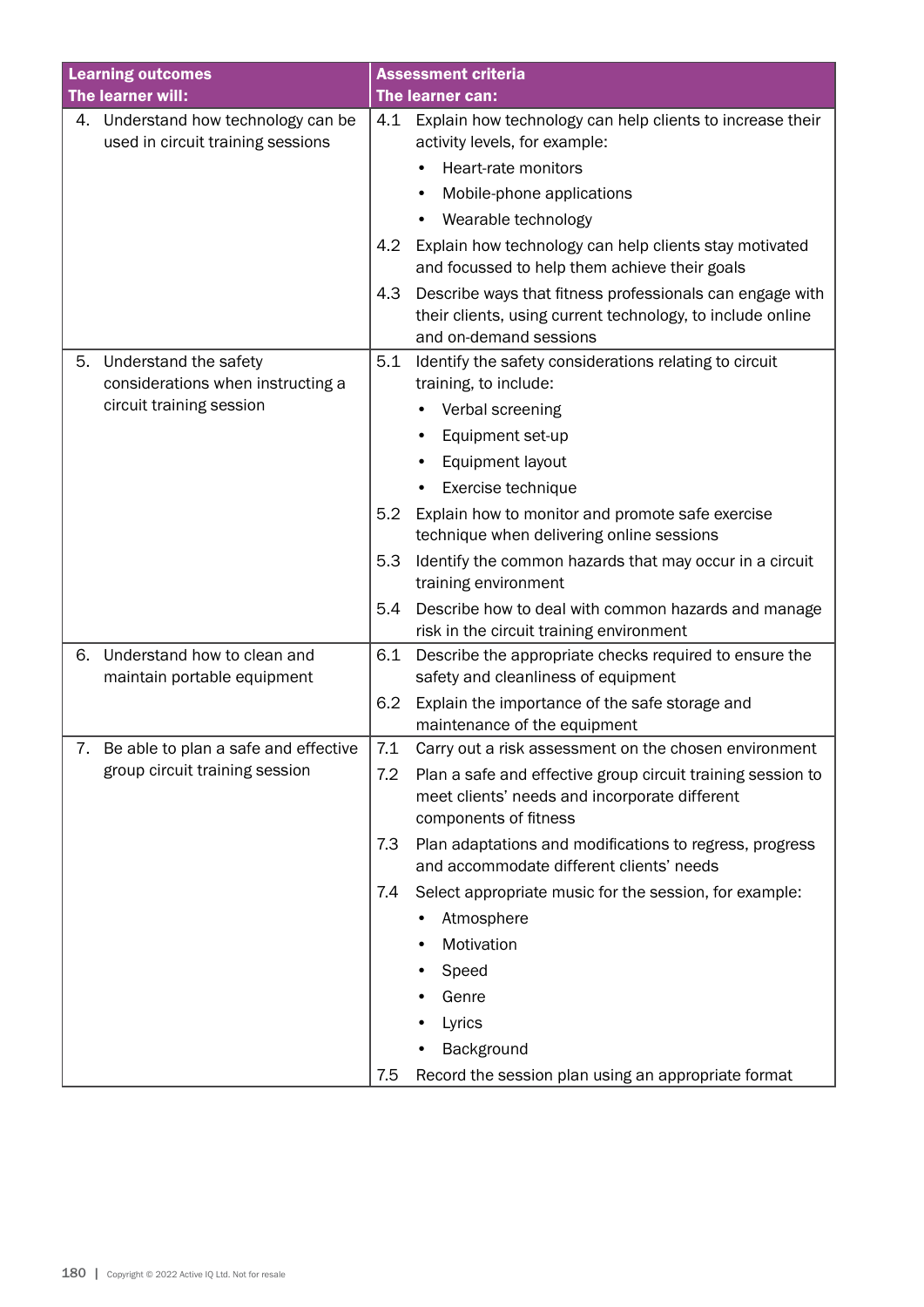| <b>Learning outcomes</b>               | <b>Assessment criteria</b>                                                                         |
|----------------------------------------|----------------------------------------------------------------------------------------------------|
| The learner will:                      | The learner can:                                                                                   |
| Be able to prepare clients for a<br>8. | Use appropriate techniques and communication skills to:<br>8.1                                     |
| circuit training session               | Greet clients                                                                                      |
|                                        | Build a rapport                                                                                    |
|                                        | Gather information and check readiness to exercise                                                 |
|                                        | 8.2<br>Provide appropriate advice and guidance in response to<br>information gathered, to include: |
|                                        | When to signpost to a medical professional                                                         |
|                                        | When to defer                                                                                      |
|                                        | When to allow participation                                                                        |
|                                        | 8.3<br>Explain the appropriate health and safety considerations,                                   |
|                                        | to include:                                                                                        |
|                                        | Safe equipment use                                                                                 |
|                                        | Format of the circuit                                                                              |
|                                        | Other participants                                                                                 |
|                                        | Water                                                                                              |
|                                        | Towel                                                                                              |
|                                        | 8.4<br>Demonstrate the correct exercise technique for each of                                      |
|                                        | the different stations and equipment to be used in the                                             |
|                                        | session                                                                                            |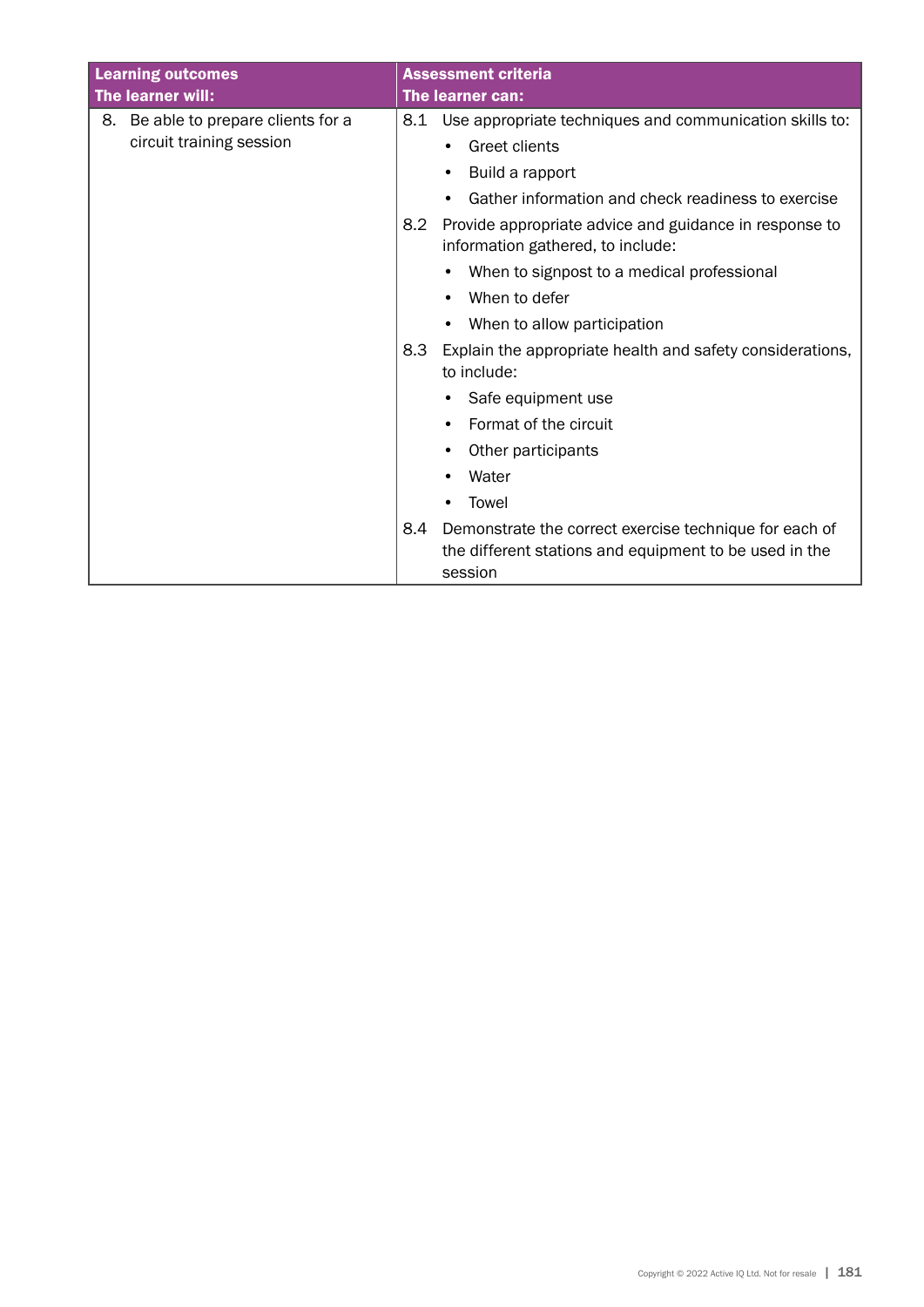| <b>Learning outcomes</b>                                                           | <b>Assessment criteria</b>                                                                                                                                                                                                                                                                                                                                                                                                                                                                                                                                                                                                                                                                                                                                                                                                                                                                                                                                                      |
|------------------------------------------------------------------------------------|---------------------------------------------------------------------------------------------------------------------------------------------------------------------------------------------------------------------------------------------------------------------------------------------------------------------------------------------------------------------------------------------------------------------------------------------------------------------------------------------------------------------------------------------------------------------------------------------------------------------------------------------------------------------------------------------------------------------------------------------------------------------------------------------------------------------------------------------------------------------------------------------------------------------------------------------------------------------------------|
| The learner will:                                                                  | The learner can:                                                                                                                                                                                                                                                                                                                                                                                                                                                                                                                                                                                                                                                                                                                                                                                                                                                                                                                                                                |
| Be able to deliver a safe and<br>9.<br>effective group circuit training<br>session | 9.1<br>Use the appropriate instructional and coaching methods<br>to support clients' performance, to include:<br>Demonstration<br>Explanation<br>٠<br>Observation<br>Eye contact<br>Body language<br>٠<br>Correction<br>Adaptation<br>Coaching points<br>Cueing<br>Visualisation<br>٠<br>Praise and encouragement<br>Use of voice, to include:<br>Tone<br>Pitch<br>Variation in volume<br>Use of silence/no vocals<br>Use appropriate music for components, for example,<br>9.2<br>genre, speed, volume<br>Use a head mic, where appropriate, to include:<br>9.3<br>Correct set-up<br>Management of voice projection<br>Use of appropriate volume<br>Instruct a safe and effective warm-up<br>9.4<br>9.5<br>Instruct a safe and effective main section<br>9.6<br>Instruct a safe and effective cool-down component<br>9.7<br>Monitor exercise intensity<br>Monitor exercise safety<br>9.8<br>Adapt or modify exercises, as appropriate, to<br>9.9<br>accommodate clients' needs |
|                                                                                    | 9.10 Respond accurately/appropriately to clients' questions                                                                                                                                                                                                                                                                                                                                                                                                                                                                                                                                                                                                                                                                                                                                                                                                                                                                                                                     |
| 10. Be able to evaluate own practice                                               | 10.1 Gather feedback from clients to review and evaluate<br>practice                                                                                                                                                                                                                                                                                                                                                                                                                                                                                                                                                                                                                                                                                                                                                                                                                                                                                                            |
|                                                                                    | 10.2 Evaluate the safety and effectiveness of session<br>structure, selected exercises and equipment for meeting<br>clients' needs                                                                                                                                                                                                                                                                                                                                                                                                                                                                                                                                                                                                                                                                                                                                                                                                                                              |
|                                                                                    | 10.3 Evaluate the effectiveness of instructional and coaching<br>skills in meeting clients' needs                                                                                                                                                                                                                                                                                                                                                                                                                                                                                                                                                                                                                                                                                                                                                                                                                                                                               |
|                                                                                    | 10.4 Evaluate the effectiveness of communication in meeting<br>clients' needs                                                                                                                                                                                                                                                                                                                                                                                                                                                                                                                                                                                                                                                                                                                                                                                                                                                                                                   |
|                                                                                    | 10.5 Identify ways to improve instructional and coaching skills<br>and communication                                                                                                                                                                                                                                                                                                                                                                                                                                                                                                                                                                                                                                                                                                                                                                                                                                                                                            |
|                                                                                    | 10.6 Identify ways to improve session content for meeting<br>clients' needs                                                                                                                                                                                                                                                                                                                                                                                                                                                                                                                                                                                                                                                                                                                                                                                                                                                                                                     |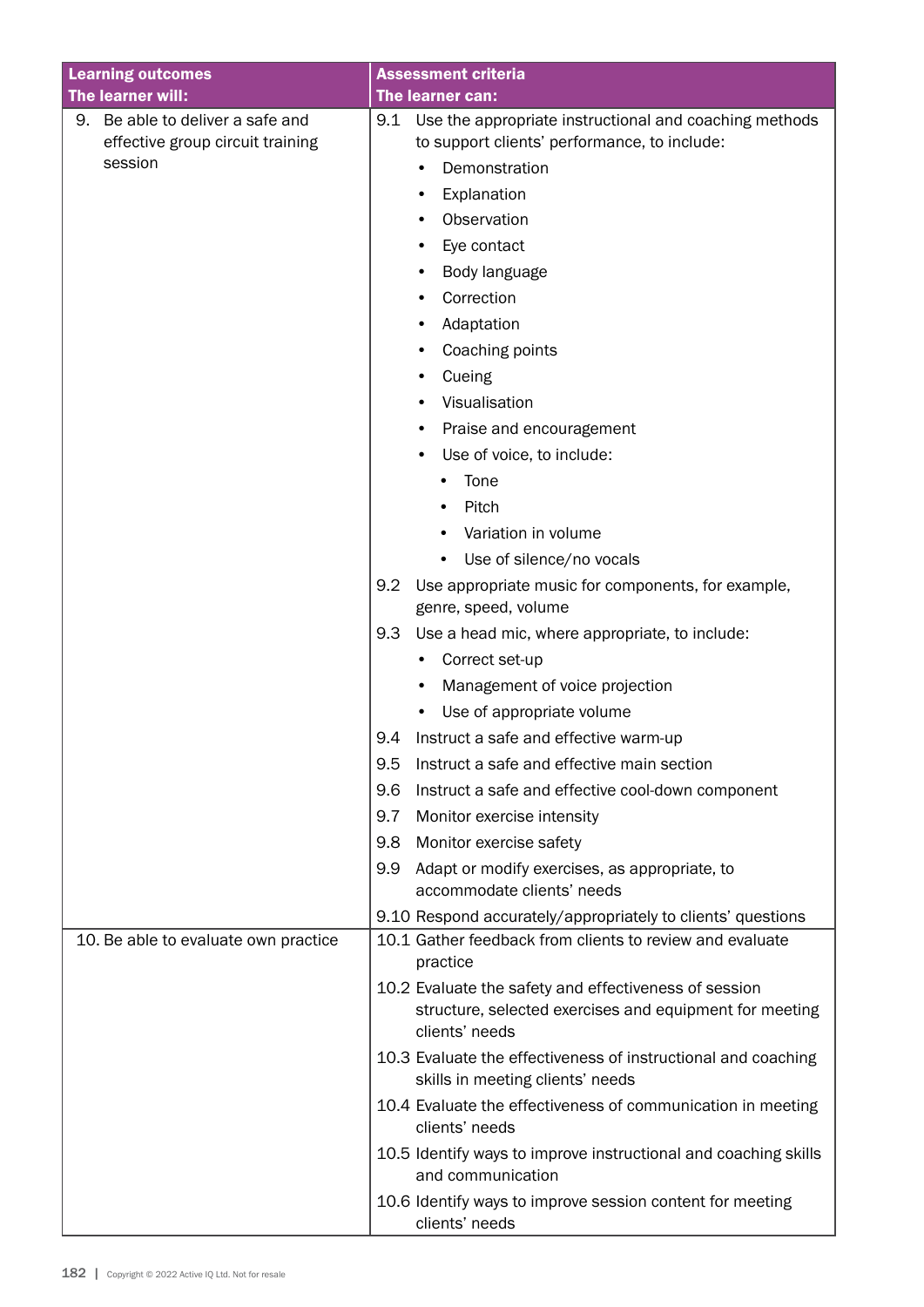| <b>Learning outcomes</b> | <b>Assessment criteria</b> |  |
|--------------------------|----------------------------|--|
| The learner will:        | The learner can:           |  |
| <b>Assessment</b>        | Worksheet                  |  |
|                          | Session plan               |  |
|                          | Observation                |  |
|                          | Self-evaluation            |  |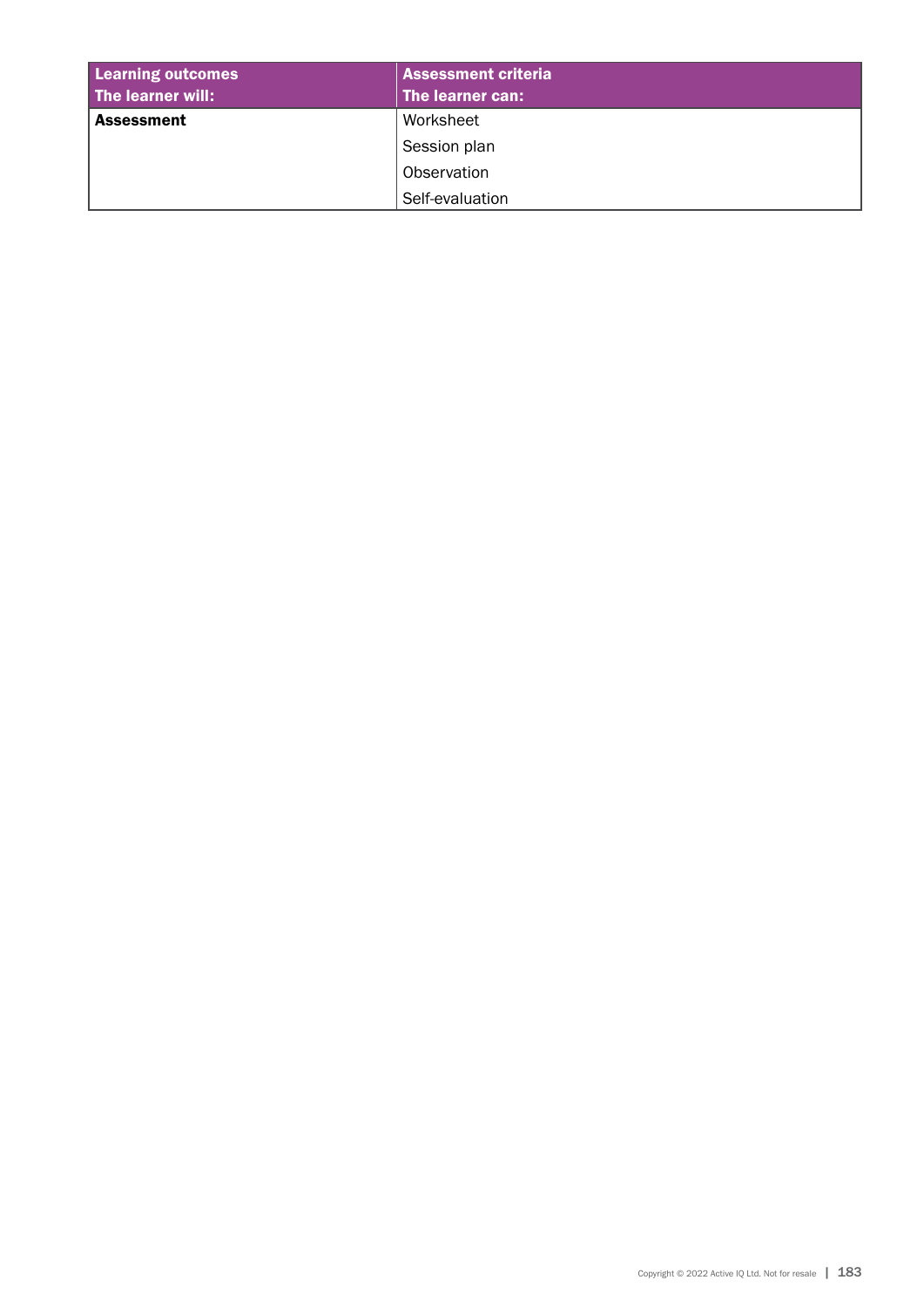# Unit 66 T/618/3443 Level: 2 Unit Title: Planning and instructing kettlebell sessions

|    | <b>Learning outcomes</b>                                           |     | <b>Assessment criteria</b>                                                                            |
|----|--------------------------------------------------------------------|-----|-------------------------------------------------------------------------------------------------------|
|    | The learner will:                                                  |     | The learner can:                                                                                      |
|    | 1. Understand the legal and<br>professional requirements for group | 1.1 | Describe the legal and ethical responsibilities of a<br>kettlebell instructor, to include:            |
|    | kettlebell sessions                                                |     | Screening<br>$\bullet$                                                                                |
|    |                                                                    |     | Recording information                                                                                 |
|    |                                                                    |     | Record-keeping                                                                                        |
|    |                                                                    |     | Client confidentiality                                                                                |
|    |                                                                    | 1.2 | Explain the personal insurance requirements of a<br>kettlebell instructor                             |
|    |                                                                    | 1.3 | Outline the health, safety and insurance requirements<br>when hiring venues or facilities             |
|    |                                                                    | 1.4 | Explain the term 'duty of care' relating to the health and<br>safety of self and others               |
|    |                                                                    | 1.5 | Explain the licensing requirements of a kettlebell<br>instructor, for example, music brands           |
| 2. | Understand the skills, motivations                                 | 2.1 | Identify ways that an instructor can help customers have                                              |
|    | and behaviours needed when                                         |     | a positive exercise experience, to include:                                                           |
|    | delivering to groups                                               |     | Building a rapport                                                                                    |
|    |                                                                    |     | Motivation and enthusiasm                                                                             |
|    |                                                                    |     | <b>Communication skills</b>                                                                           |
|    |                                                                    | 2.2 | Identify ways that an instructor can build social support<br>and inclusion within a group environment |
| З. | Understand the principles of                                       | 3.1 | Describe the structure of a kettlebell                                                                |
|    | training for kettlebell training                                   | 3.2 | Identify the benefits of kettlebell training for clients                                              |
|    |                                                                    | 3.3 | Explain how kettlebell training can be used as a                                                      |
|    |                                                                    |     | functional training tool                                                                              |
|    |                                                                    | 3.4 | Identify the physiological adaptations to kettlebell<br>training                                      |
|    |                                                                    | 3.5 | Explain how to monitor intensity during the kettlebell<br>training session                            |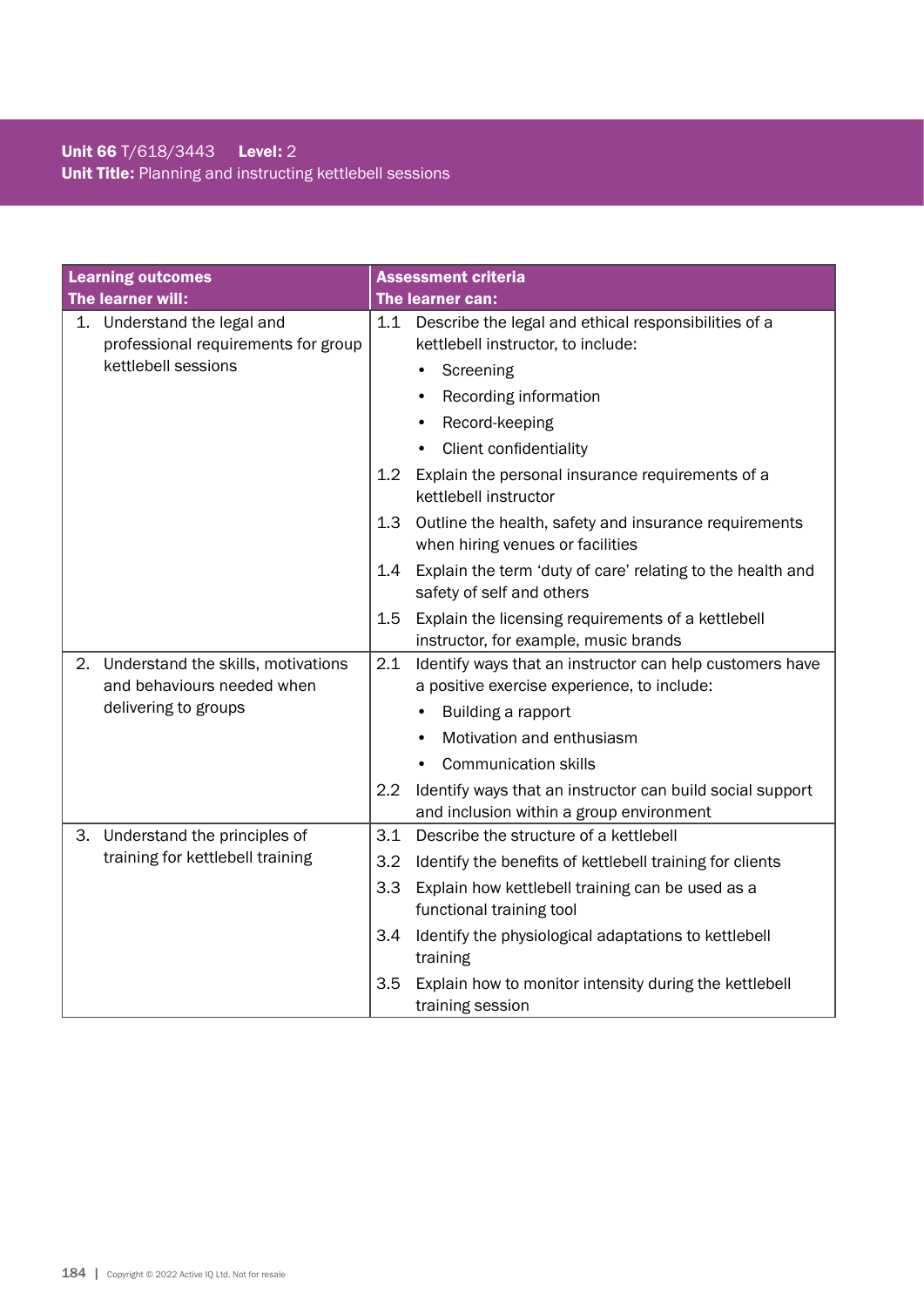| <b>Learning outcomes</b>                                                       | <b>Assessment criteria</b>                                                                                                                              |
|--------------------------------------------------------------------------------|---------------------------------------------------------------------------------------------------------------------------------------------------------|
| The learner will:                                                              | The learner can:                                                                                                                                        |
| Understand how technology can be<br>4.<br>used in kettlebell training sessions | Explain how technology can help clients to increase their<br>4.1<br>activity levels, for example:                                                       |
|                                                                                | Heart-rate monitors                                                                                                                                     |
|                                                                                | Mobile-phone applications                                                                                                                               |
|                                                                                | Wearable technology                                                                                                                                     |
|                                                                                | Explain how technology can help clients stay motivated<br>4.2<br>and focussed to help them achieve their goals                                          |
|                                                                                | Describe ways that fitness professionals can engage with<br>4.3<br>their clients, using current technology, to include online<br>and on-demand sessions |
| Understand the safety<br>5.                                                    | 5.1<br>Identify the safety considerations relating to kettlebell                                                                                        |
| considerations when instructing a                                              | training, to include:                                                                                                                                   |
| kettlebell training session                                                    | Verbal screening                                                                                                                                        |
|                                                                                | Contra-indicated conditions                                                                                                                             |
|                                                                                | Equipment layout                                                                                                                                        |
|                                                                                | Exercise technique                                                                                                                                      |
|                                                                                | 5.2<br>Explain how to monitor and promote safe exercise                                                                                                 |
|                                                                                | technique when delivering online sessions                                                                                                               |
|                                                                                | Identify the common hazards that may occur in a<br>5.3<br>kettlebell training environment                                                               |
|                                                                                | Describe how to deal with common hazards and manage<br>5.4<br>risk in the kettlebell training environment                                               |
| Understand how to clean and<br>6.                                              | 6.1<br>Describe the appropriate checks required to ensure the                                                                                           |
| maintain portable equipment                                                    | safety and cleanliness of equipment                                                                                                                     |
|                                                                                | 6.2<br>Explain the importance of the safe storage and                                                                                                   |
|                                                                                | maintenance of the equipment<br>7.1                                                                                                                     |
| 7. Be able to plan a safe and effective<br>group kettlebell training session   | Carry out a risk assessment on the chosen environment<br>Plan a safe and effective group kettlebell training session<br>7.2                             |
|                                                                                | to meet clients' needs and incorporate different<br>components of fitness                                                                               |
|                                                                                | 7.3<br>Instruct a range of exercises that are specific to<br>kettlebells                                                                                |
|                                                                                | Plan adaptations and modifications to regress, progress<br>7.4<br>and accommodate different clients' needs                                              |
|                                                                                | Select appropriate music for the session, for example:<br>7.5                                                                                           |
|                                                                                | Atmosphere                                                                                                                                              |
|                                                                                | Motivation                                                                                                                                              |
|                                                                                | Speed                                                                                                                                                   |
|                                                                                | Genre                                                                                                                                                   |
|                                                                                | Lyrics                                                                                                                                                  |
|                                                                                | Background                                                                                                                                              |
|                                                                                | Record the session plan using an appropriate format<br>7.6                                                                                              |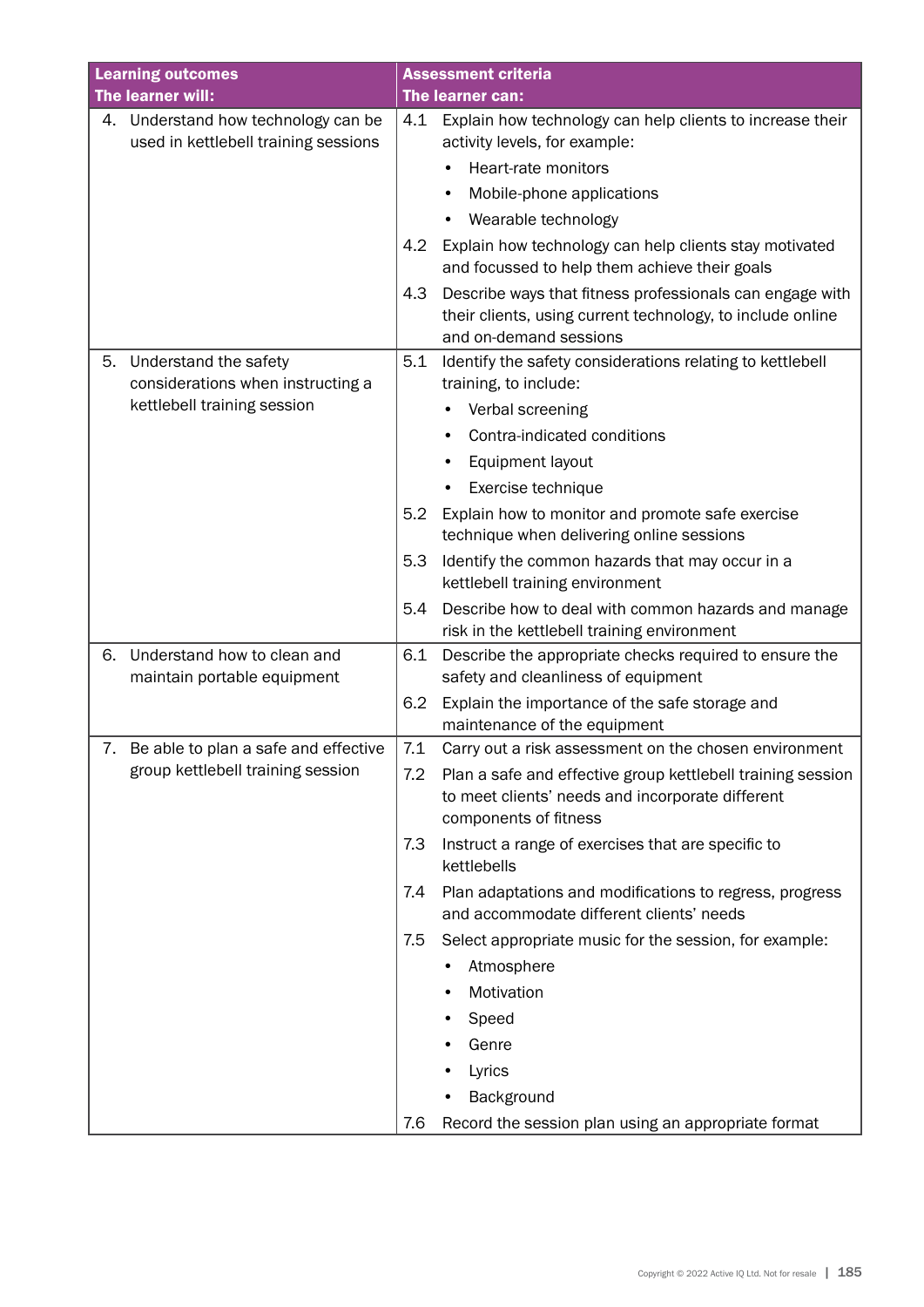|    | <b>Learning outcomes</b>         |                                                                                             | <b>Assessment criteria</b>                                                                               |
|----|----------------------------------|---------------------------------------------------------------------------------------------|----------------------------------------------------------------------------------------------------------|
|    | The learner will:                |                                                                                             | The learner can:                                                                                         |
| 8. | Be able to prepare clients for a | 8.1                                                                                         | Use appropriate techniques and communication skills to:                                                  |
|    | kettlebell training session      |                                                                                             | <b>Greet clients</b><br>٠                                                                                |
|    |                                  |                                                                                             | Build a rapport<br>$\bullet$                                                                             |
|    |                                  |                                                                                             | Gather information and check readiness to exercise                                                       |
|    | 8.2                              | Provide appropriate advice and guidance in response to<br>information gathered, to include: |                                                                                                          |
|    |                                  |                                                                                             | When to signpost to a medical professional                                                               |
|    |                                  |                                                                                             | When to defer                                                                                            |
|    |                                  |                                                                                             | When to allow participation                                                                              |
|    |                                  | 8.3                                                                                         | Explain the appropriate health and safety considerations,<br>to include:                                 |
|    |                                  | Safe equipment use                                                                          |                                                                                                          |
|    |                                  | Safe layout                                                                                 |                                                                                                          |
|    |                                  |                                                                                             | Other participants<br>٠                                                                                  |
|    |                                  |                                                                                             | Water                                                                                                    |
|    |                                  |                                                                                             | Towel                                                                                                    |
|    |                                  | 8.4                                                                                         | Demonstrate the correct exercise technique for each of<br>the kettlebell lifts to be used in the session |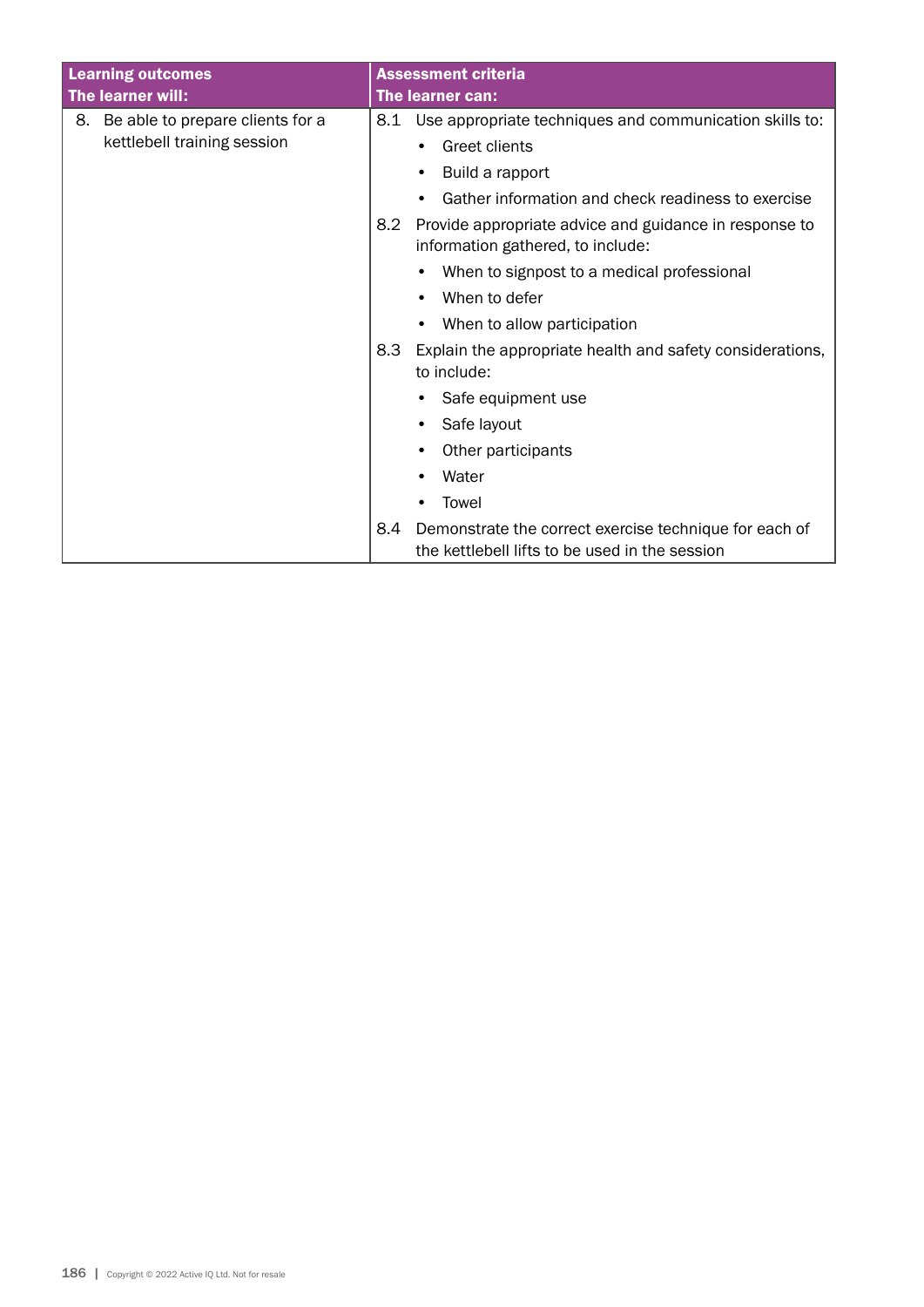| <b>Learning outcomes</b>                                                   | <b>Assessment criteria</b>                                                                                |
|----------------------------------------------------------------------------|-----------------------------------------------------------------------------------------------------------|
| The learner will:                                                          | <b>The learner can:</b>                                                                                   |
| Be able to deliver a safe and<br>9.<br>effective group kettlebell training | 9.1<br>Use appropriate instructional and coaching methods to<br>support clients' performance, to include: |
| session                                                                    | Demonstration                                                                                             |
|                                                                            | Explanation<br>٠                                                                                          |
|                                                                            | Observation                                                                                               |
|                                                                            | Eye contact                                                                                               |
|                                                                            | Body language<br>٠                                                                                        |
|                                                                            | Correction                                                                                                |
|                                                                            | Adaptation<br>٠                                                                                           |
|                                                                            | Coaching points                                                                                           |
|                                                                            | Cueing                                                                                                    |
|                                                                            | Visualisation<br>٠                                                                                        |
|                                                                            | Praise and encouragement                                                                                  |
|                                                                            | Use of voice, to include:                                                                                 |
|                                                                            | Tone                                                                                                      |
|                                                                            | Pitch                                                                                                     |
|                                                                            | Variation in volume                                                                                       |
|                                                                            | Use of silence/no vocals                                                                                  |
|                                                                            | 9.2<br>Use appropriate music for components, for example,<br>genre, speed, volume                         |
|                                                                            | Use a head mic, where appropriate, to include:<br>9.3                                                     |
|                                                                            | Correct set-up                                                                                            |
|                                                                            | Management of voice projection                                                                            |
|                                                                            | Use of appropriate volume                                                                                 |
|                                                                            | Instruct a safe and effective warm-up<br>9.4                                                              |
|                                                                            | 9.5<br>Instruct a safe and effective main section                                                         |
|                                                                            | 9.6<br>Instruct a safe and effective cool-down component                                                  |
|                                                                            | 9.7<br>Monitor exercise intensity                                                                         |
|                                                                            | Monitor exercise safety<br>9.8                                                                            |
|                                                                            | Adapt or modify exercises, as appropriate, to<br>9.9<br>accommodate clients' needs                        |
|                                                                            | 9.10 Respond accurately/appropriately to clients' questions                                               |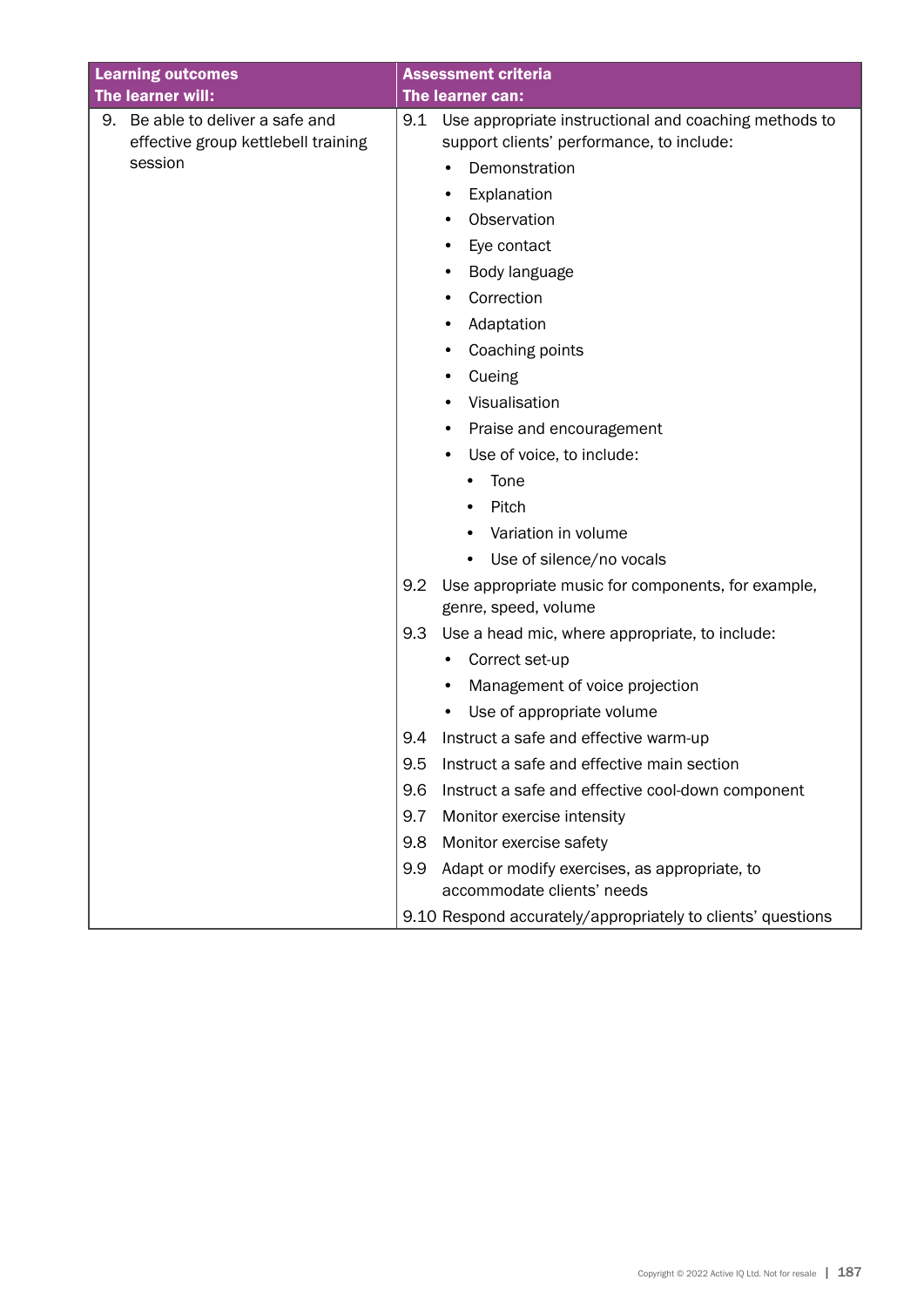| <b>Learning outcomes</b><br>The learner will: | <b>Assessment criteria</b><br>The learner can:                                                                                     |
|-----------------------------------------------|------------------------------------------------------------------------------------------------------------------------------------|
| 10. Be able to evaluate own practice          | 10.1 Gather feedback from clients to review and evaluate<br>practice                                                               |
|                                               | 10.2 Evaluate the safety and effectiveness of session<br>structure, selected exercises and equipment for meeting<br>clients' needs |
|                                               | 10.3 Evaluate the effectiveness of instructional and coaching<br>skills in meeting clients' needs                                  |
|                                               | 10.4 Evaluate the effectiveness of communication in meeting<br>clients' needs                                                      |
|                                               | 10.5 Identify ways to improve instructional and coaching skills<br>and communication                                               |
|                                               | 10.6 Identify ways to improve session content for meeting<br>clients' needs                                                        |
| <b>Assessment</b>                             | Worksheet                                                                                                                          |
|                                               | Session plan                                                                                                                       |
|                                               | Observation                                                                                                                        |
|                                               | Self-evaluation                                                                                                                    |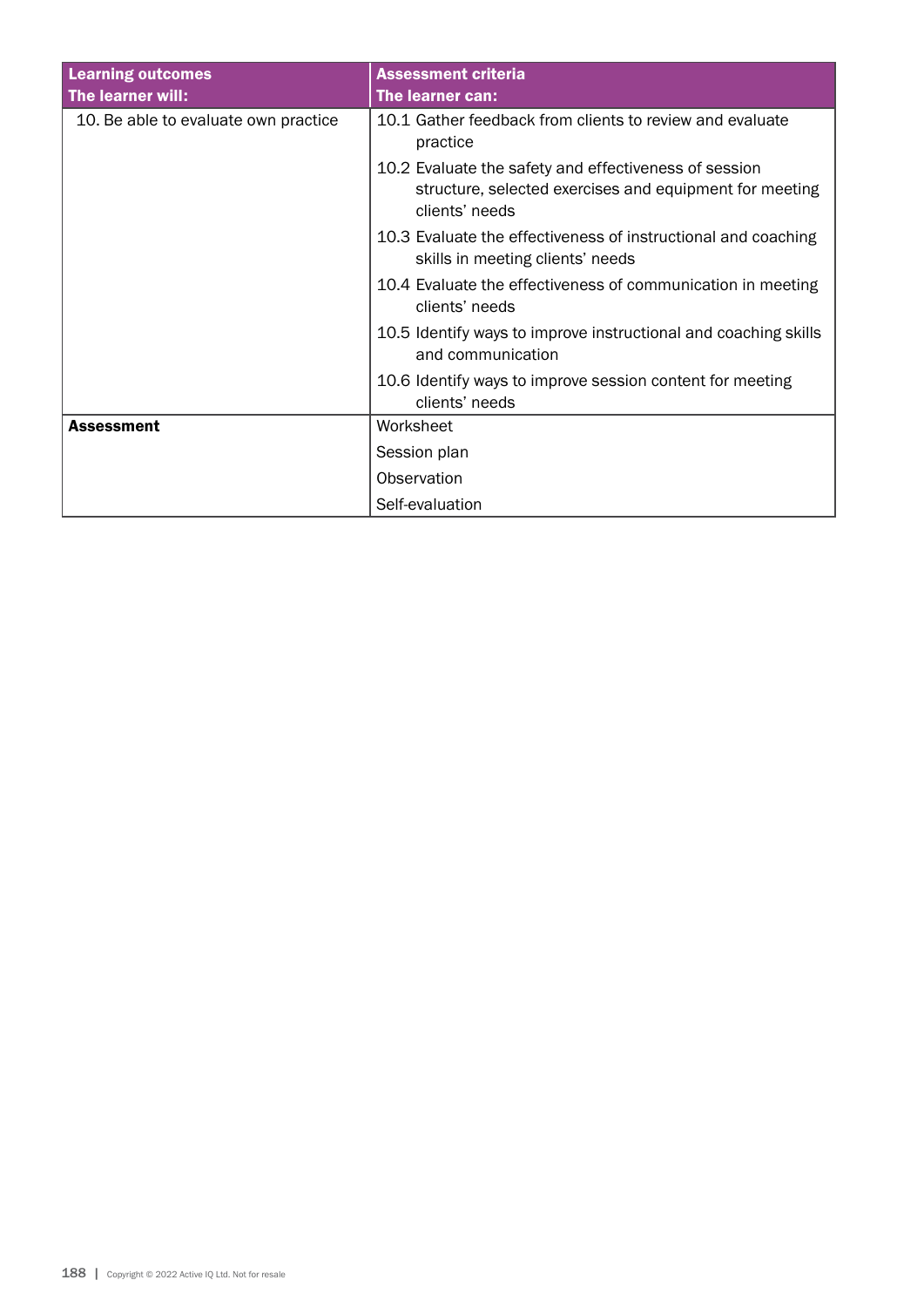# Unit 67 A/618/3444 Level: 2 Unit Title: Planning and instructing studio cycling sessions

|    | <b>Learning outcomes</b>                                         |                  | <b>Assessment criteria</b>                                                                              |
|----|------------------------------------------------------------------|------------------|---------------------------------------------------------------------------------------------------------|
|    | The learner will:                                                | The learner can: |                                                                                                         |
| 1. | Understand the legal and<br>professional requirements for group  | 1.1              | Describe the legal and ethical responsibilities of a studio<br>cycling instructor, to include:          |
|    | studio cycling                                                   |                  | Screening                                                                                               |
|    |                                                                  |                  | Recording information<br>٠                                                                              |
|    |                                                                  |                  | Record-keeping<br>$\bullet$                                                                             |
|    |                                                                  |                  | Client confidentiality                                                                                  |
|    |                                                                  | 1.2              | Explain the personal insurance requirements of a studio<br>cycling instructor                           |
|    |                                                                  | 1.3              | Outline the health, safety and insurance requirements<br>when hiring venues or facilities               |
|    |                                                                  | $1.4^{\circ}$    | Explain the term 'duty of care' relating to the health and<br>safety of self and others                 |
|    |                                                                  | 1.5              | Explain the licensing requirements of a studio cycling<br>instructor, for example, music brands         |
| 2. | Understand the skills, motivations<br>and behaviours needed when | 2.1              | Identify ways that an instructor can help customers have<br>a positive exercise experience, to include: |
|    | delivering to groups                                             |                  | Building a rapport                                                                                      |
|    |                                                                  |                  | Motivation and enthusiasm                                                                               |
|    |                                                                  |                  | <b>Communication skills</b>                                                                             |
|    |                                                                  | $2.2\phantom{0}$ | Identify ways that an instructor can build social support<br>and inclusion within a group environment   |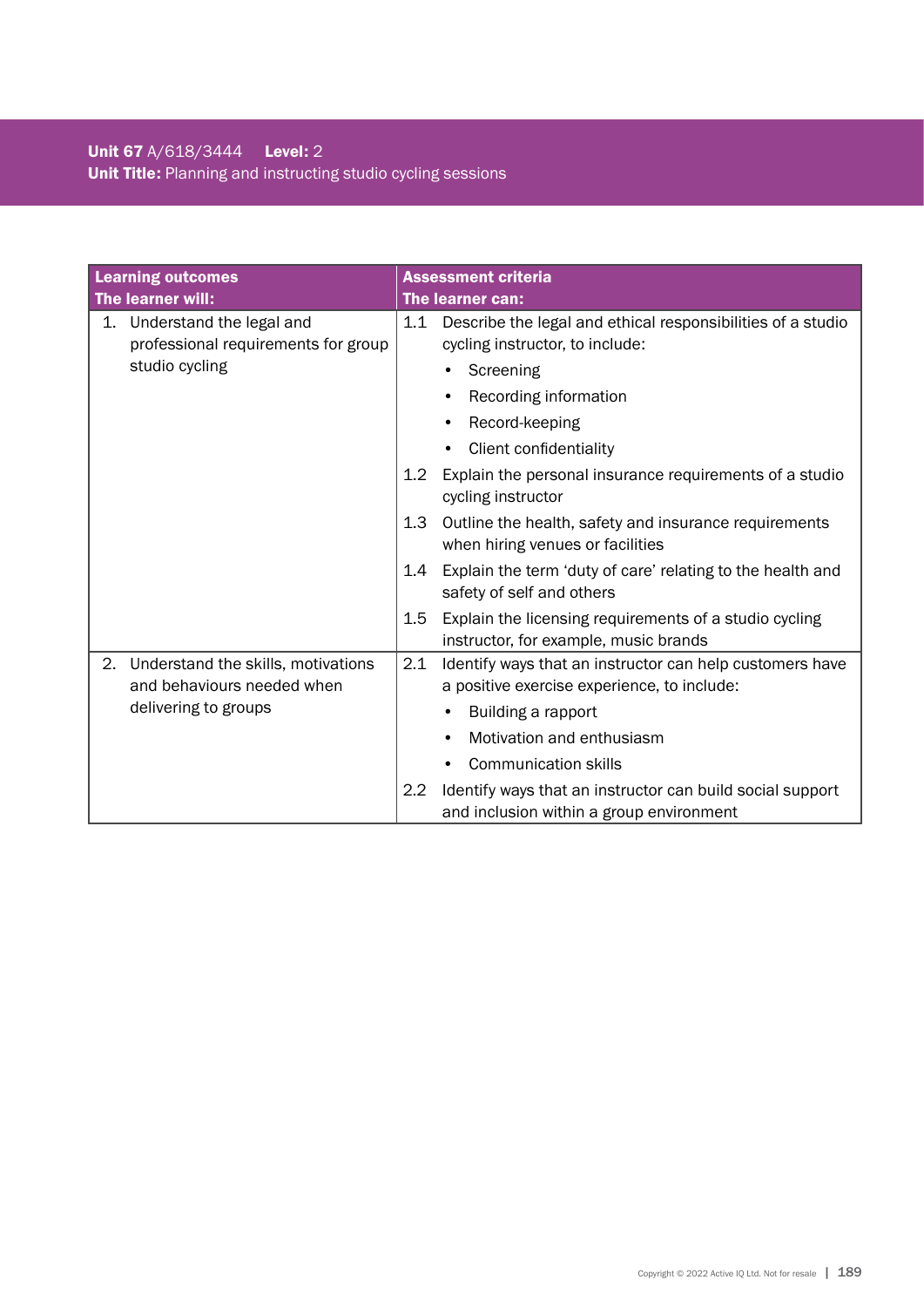| <b>Learning outcomes</b>             | <b>Assessment criteria</b>                                                                                              |
|--------------------------------------|-------------------------------------------------------------------------------------------------------------------------|
| The learner will:                    | The learner can:                                                                                                        |
| Understand the key concepts of<br>З. | Describe the types of studio cycling sessions on offer<br>3.1                                                           |
| studio cycling                       | Identify the benefits of studio cycling for clients<br>3.2                                                              |
|                                      | Describe a range of handlebar grips, to include:<br>3.3                                                                 |
|                                      | Narrow grip                                                                                                             |
|                                      | Wide grip                                                                                                               |
|                                      | High grip                                                                                                               |
|                                      | State the importance of efficient pedal strokes/cadence<br>3.4                                                          |
|                                      | 3.5<br>Describe a range of riding techniques, to include:                                                               |
|                                      | Seated<br>٠                                                                                                             |
|                                      | Seated climb                                                                                                            |
|                                      | Standing climb<br>٠                                                                                                     |
|                                      | Sprinting                                                                                                               |
|                                      | Hovering                                                                                                                |
|                                      | 3.6<br>Explain the difference between free and fixed wheel<br>cycling                                                   |
|                                      | Describe how visualisation techniques can be used to<br>3.7<br>maximise client motivation                               |
|                                      | Explain how different profiles can be used to plan studio<br>3.8<br>cycling classes                                     |
|                                      | Describe how to match music to different profiles/<br>3.9<br>sections of the class                                      |
| Understand the principles of<br>4.   | 4.1<br>Identify the muscles that are trained during studio                                                              |
| training for studio cycling          | cycling, to include:                                                                                                    |
|                                      | Quadriceps                                                                                                              |
|                                      | Hamstrings                                                                                                              |
|                                      | Gastrocnemius                                                                                                           |
|                                      | Soleus                                                                                                                  |
|                                      | Gluteals                                                                                                                |
|                                      | Abdominals                                                                                                              |
|                                      | Erector spinae                                                                                                          |
|                                      | Stabilising muscles                                                                                                     |
|                                      | 4.2<br>Explain the importance of posture for efficient breathing<br>when cycling                                        |
|                                      | 4.3<br>Explain how to monitor intensity during the studio cycling<br>session                                            |
|                                      | Explain the importance of rehydration during studio<br>4.4<br>cycling sessions                                          |
|                                      | Explain how small equipment can be incorporated into a<br>4.5<br>studio cycling session to provide a whole-body workout |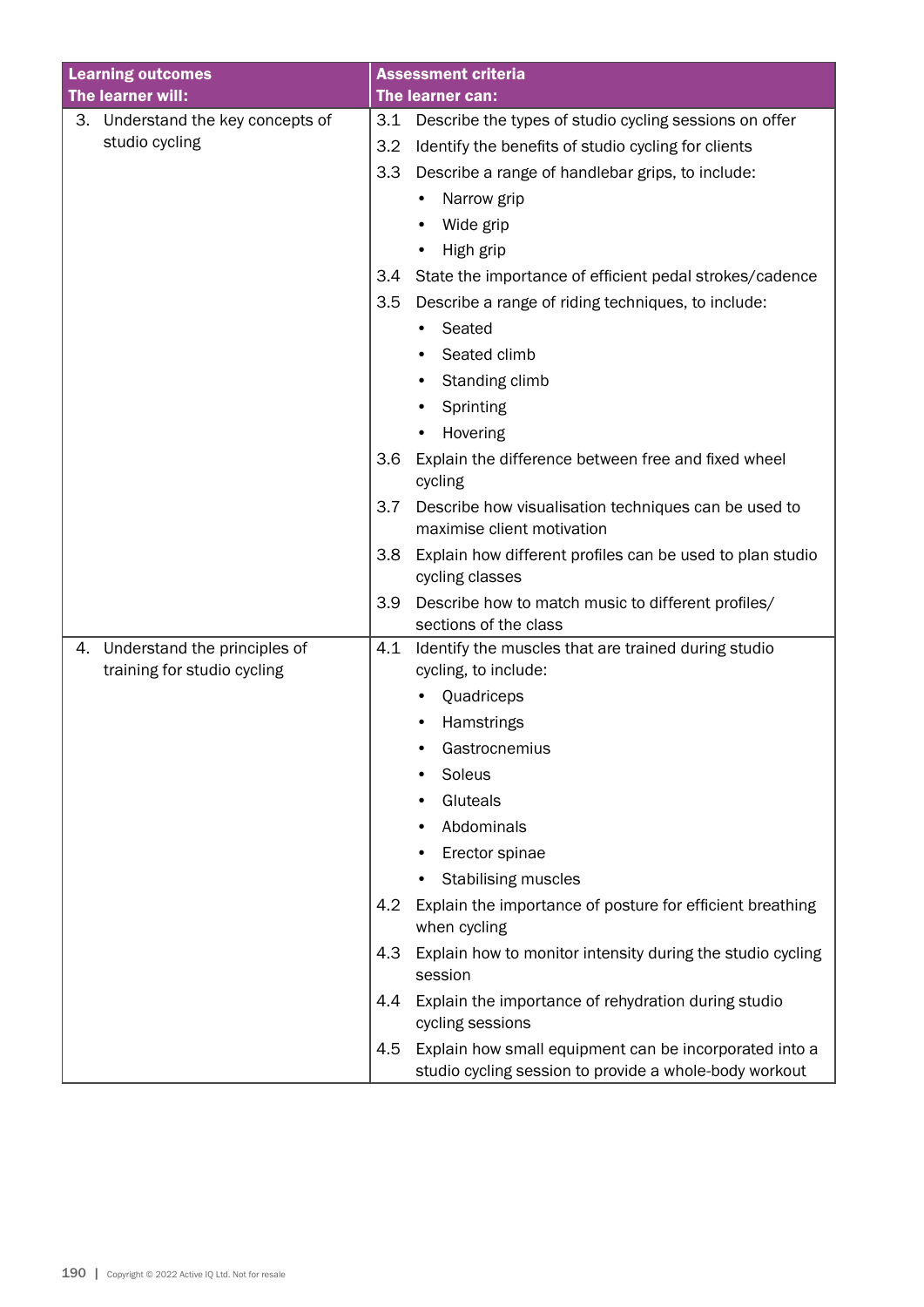| <b>Learning outcomes</b>               | <b>Assessment criteria</b>                                                                                                    |
|----------------------------------------|-------------------------------------------------------------------------------------------------------------------------------|
| The learner will:                      | The learner can:                                                                                                              |
| 5.<br>Understand how technology can be | Explain how technology can help clients to increase their<br>5.1                                                              |
| used in studio cycling sessions        | activity levels, for example:                                                                                                 |
|                                        | Heart-rate monitors                                                                                                           |
|                                        | Mobile-phone applications                                                                                                     |
|                                        | Wearable technology                                                                                                           |
|                                        | Explain how technology can help clients stay motivated<br>5.2<br>and focussed to help them achieve their goals                |
|                                        |                                                                                                                               |
|                                        | 5.3<br>Describe ways that fitness professionals can engage with<br>their clients, using current technology, to include online |
|                                        | and on-demand sessions                                                                                                        |
| Know the safety considerations<br>6.   | 6.1<br>Identify the safety considerations relating to studio                                                                  |
| when instructing a studio cycling      | cycling, to include:                                                                                                          |
| session                                | Verbal screening<br>٠                                                                                                         |
|                                        | Bike safety and set-up                                                                                                        |
|                                        | Foot position                                                                                                                 |
|                                        | Seat height                                                                                                                   |
|                                        | Fore/aft seat position<br>٠                                                                                                   |
|                                        | Handlebar height                                                                                                              |
|                                        | Correct form                                                                                                                  |
|                                        | 6.2<br>Explain the common injuries caused by studio cycling and                                                               |
|                                        | how to avoid these, for example:                                                                                              |
|                                        | Knee injuries                                                                                                                 |
|                                        | <b>Back injuries</b>                                                                                                          |
|                                        | Hip injuries                                                                                                                  |
|                                        | Wrist injuries                                                                                                                |
|                                        | 6.3<br>Explain how to monitor and promote safe studio cycling                                                                 |
|                                        | when delivering online sessions                                                                                               |
|                                        | Identify the common hazards that may occur in a studio<br>6.4<br>cycling environment                                          |
|                                        | Describe how to deal with common hazards and manage<br>6.5                                                                    |
|                                        | risk in the studio cycling environment                                                                                        |
| Understand how to clean and<br>7.      | Describe the appropriate checks required to ensure the<br>7.1                                                                 |
| maintain studio cycling equipment      | safety and cleanliness of studio cycling equipment, to<br>include:                                                            |
|                                        | Checking for any loose or worn parts                                                                                          |
|                                        | Checking chain/belt tension                                                                                                   |
|                                        | 7.2<br>List the cleaning substances that can be used to clean                                                                 |
|                                        | the studio cycling equipment                                                                                                  |
|                                        | Describe the regular cycle maintenance required to<br>7.3<br>ensure the safety of studio cycling equipment, to include:       |
|                                        | Lubrication of moving parts                                                                                                   |
|                                        | Tightening bolts/pins                                                                                                         |
|                                        | Cleaning brake pads<br>٠                                                                                                      |
|                                        | Cleaning and inspection of the interior of the chain<br>guard                                                                 |
|                                        | Cleaning, inspection and lubrication of pedal threads<br>٠                                                                    |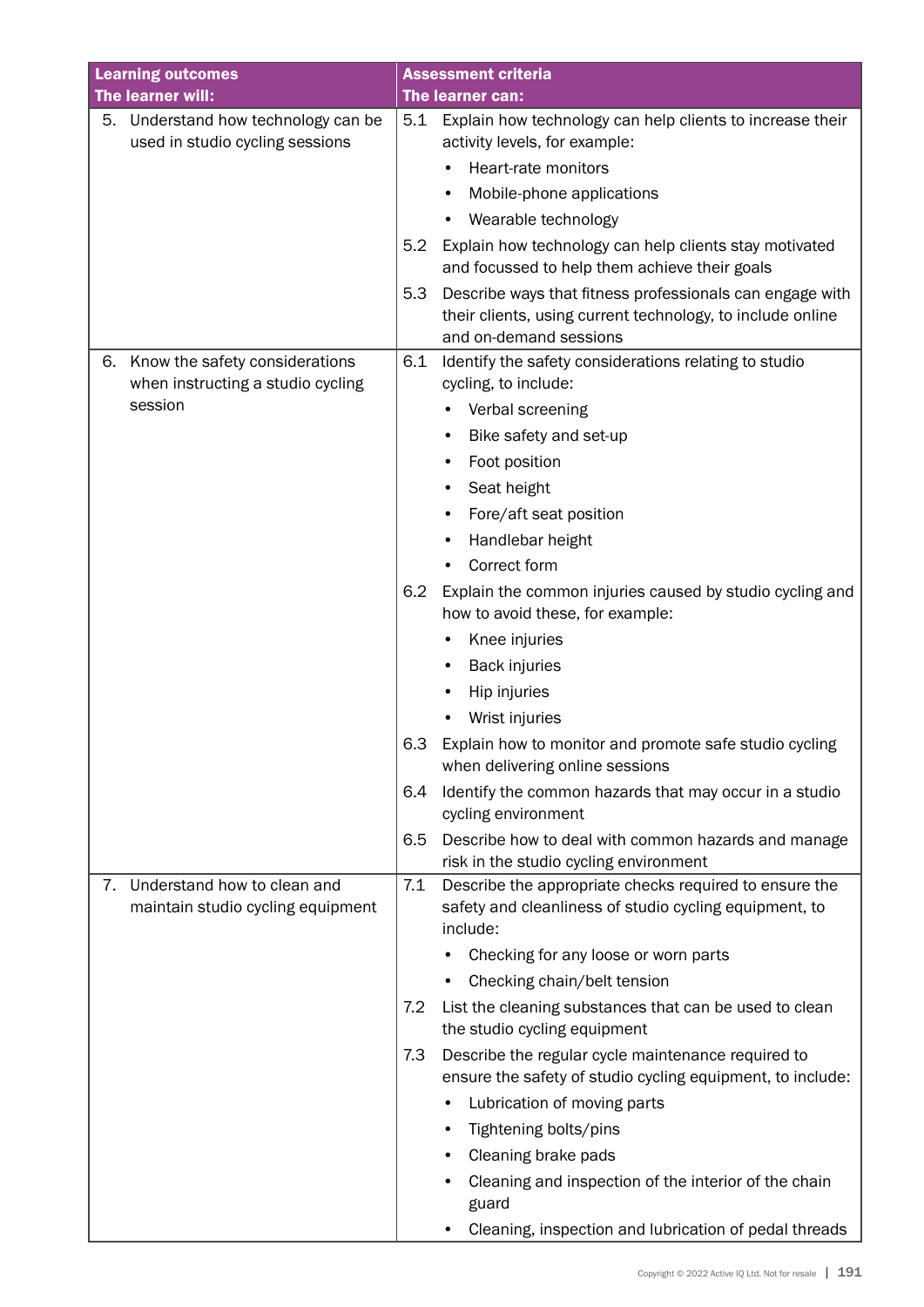| <b>Learning outcomes</b>                | <b>Assessment criteria</b>                                                                                                                 |
|-----------------------------------------|--------------------------------------------------------------------------------------------------------------------------------------------|
| The learner will:                       | The learner can:                                                                                                                           |
| 8. Be able to plan a safe and effective | Identify potential risks and hazards that may affect the<br>8.1                                                                            |
| group studio cycling session            | safety of clients in the chosen environment                                                                                                |
|                                         | Plan a safe and effective group studio cycling session to<br>8.2<br>meet clients' needs and incorporate different<br>components of fitness |
|                                         | 8.3<br>Plan adaptations and modifications to regress, progress<br>and accommodate different clients' needs                                 |
|                                         | 8.4<br>Select appropriate music for the session, for example:                                                                              |
|                                         | Atmosphere                                                                                                                                 |
|                                         | Motivation                                                                                                                                 |
|                                         | Speed                                                                                                                                      |
|                                         | Genre                                                                                                                                      |
|                                         | Lyrics                                                                                                                                     |
|                                         | Background                                                                                                                                 |
|                                         | 8.5<br>Record the session plan using an appropriate format                                                                                 |
| Be able to prepare clients for a<br>9.  | 9.1<br>Use appropriate techniques and communication skills to:                                                                             |
| studio cycling session                  | <b>Greet clients</b>                                                                                                                       |
|                                         | Build a rapport                                                                                                                            |
|                                         | Gather information and check readiness to exercise                                                                                         |
|                                         | 9.2<br>Provide appropriate advice and guidance in response to<br>information gathered, to include:                                         |
|                                         | When to signpost to a medical professional                                                                                                 |
|                                         | When to defer                                                                                                                              |
|                                         | When to allow participation                                                                                                                |
|                                         | 9.3<br>Explain how to safely set up the bike for the session, to<br>include:                                                               |
|                                         | Handlebars                                                                                                                                 |
|                                         | Saddle height                                                                                                                              |
|                                         | Pedals                                                                                                                                     |
|                                         | 9.4<br>Explain the appropriate health and safety considerations,<br>to include:                                                            |
|                                         | Safe braking/stopping                                                                                                                      |
|                                         | Pedal straps                                                                                                                               |
|                                         | Water                                                                                                                                      |
|                                         | Towel                                                                                                                                      |
|                                         | 9.5<br>Demonstrate the correct posture, hand and seating<br>positions for the different profiles to be used in the<br>session              |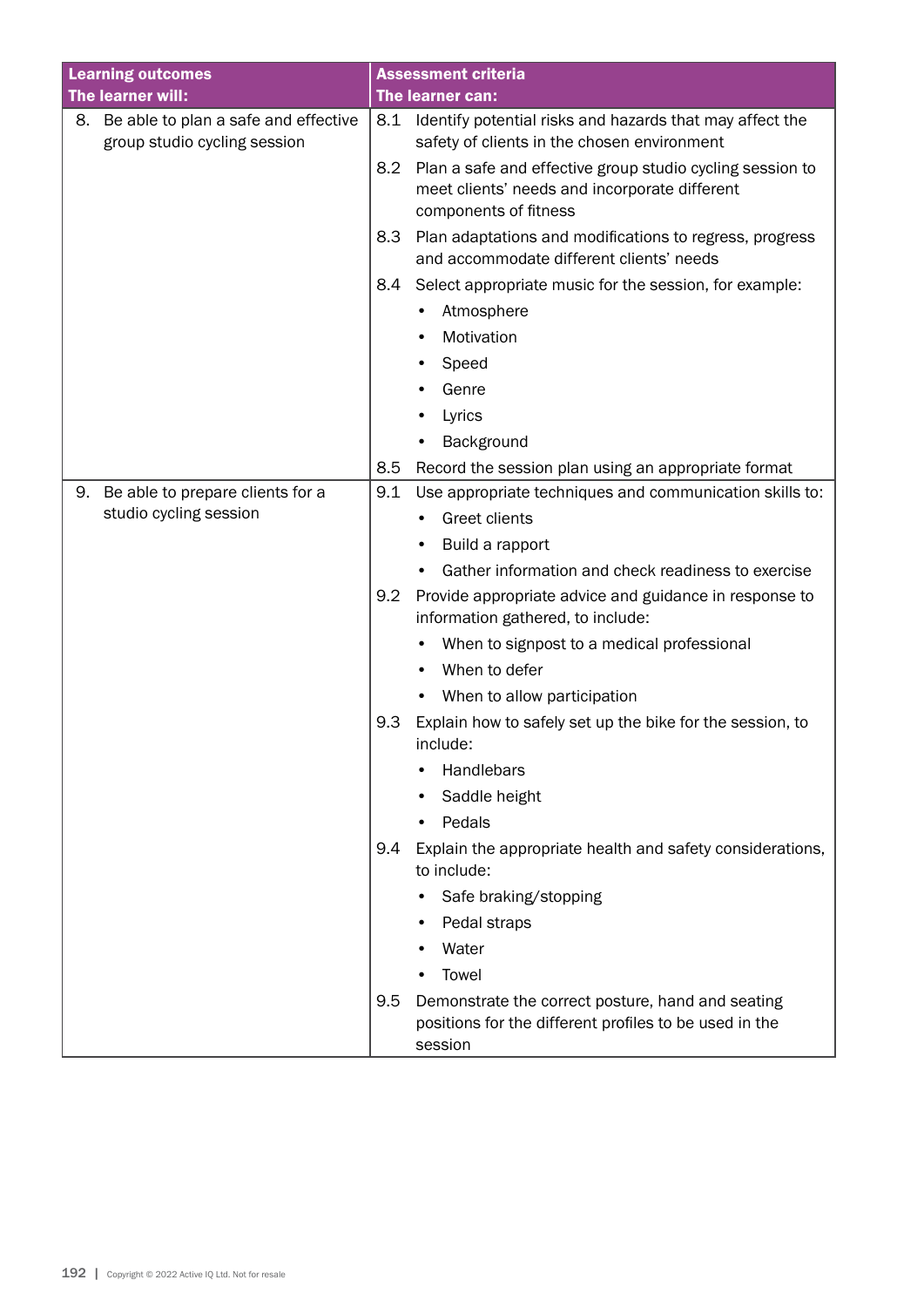| <b>Learning outcomes</b>                                                       | <b>Assessment criteria</b>                                                                                                                                                                                                                                                                                                                                                                                                                                                                                                                                              |
|--------------------------------------------------------------------------------|-------------------------------------------------------------------------------------------------------------------------------------------------------------------------------------------------------------------------------------------------------------------------------------------------------------------------------------------------------------------------------------------------------------------------------------------------------------------------------------------------------------------------------------------------------------------------|
| The learner will:                                                              | The learner can:                                                                                                                                                                                                                                                                                                                                                                                                                                                                                                                                                        |
| 10. Be able to deliver a safe and<br>effective group studio cycling<br>session | 10.1 Use the appropriate instructional and coaching methods<br>to support clients' performance, to include:<br>Demonstration<br>Explanation<br>٠<br>Observation                                                                                                                                                                                                                                                                                                                                                                                                         |
|                                                                                | Eye contact<br>Body language<br>٠<br>Correction<br>Adaptation<br>Coaching points<br>Cueing<br>Visualisation<br>٠<br>Praise and encouragement<br>Use of voice, to include:                                                                                                                                                                                                                                                                                                                                                                                               |
|                                                                                | Tone<br>Pitch<br>Variation in volume<br>Use of silence/no vocals<br>10.2 Use appropriate music for components/profiles, for<br>example, genre, speed, volume<br>10.3 Use a head mic, where appropriate, to include:                                                                                                                                                                                                                                                                                                                                                     |
|                                                                                | Correct set-up<br>Management of voice projection<br>Use of appropriate volume<br>10.4 Instruct a safe and effective warm-up<br>10.5 Instruct a safe and effective main section<br>10.6 Instruct a safe and effective cool-down component<br>10.7 Monitor exercise intensity<br>10.8 Monitor exercise safety<br>10.9 Adapt or modify exercises, as appropriate, to<br>accommodate clients' needs<br>10.10 Respond accurately/appropriately to clients' questions                                                                                                         |
| 11. Be able to evaluate own practice                                           | 11.1 Gather feedback from clients to review and evaluate<br>practice<br>11.2 Evaluate the safety and effectiveness of session<br>structure, selected exercises and equipment for meeting<br>clients' needs<br>11.3 Evaluate the effectiveness of instructional and coaching<br>skills in meeting clients' needs<br>11.4 Evaluate the effectiveness of communication in meeting<br>clients' needs<br>11.5 Identify ways to improve instructional and coaching skills<br>and communication<br>11.6 Identify ways to improve session content for meeting<br>clients' needs |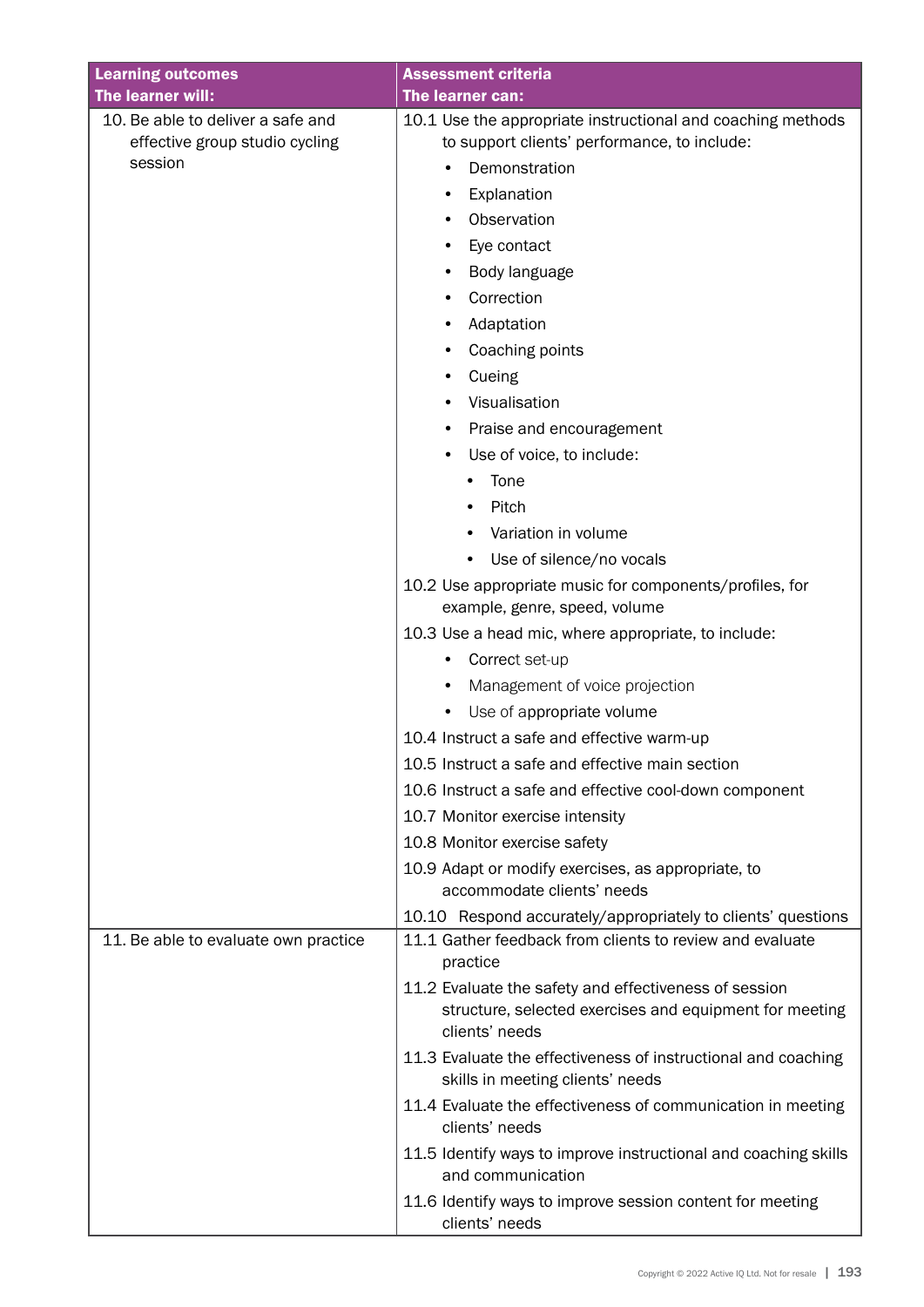| <b>Learning outcomes</b> | <b>Assessment criteria</b> |  |
|--------------------------|----------------------------|--|
| The learner will:        | The learner can:           |  |
| <b>Assessment</b>        | Worksheet                  |  |
|                          | Session plan               |  |
|                          | Observation                |  |
|                          | Self-evaluation            |  |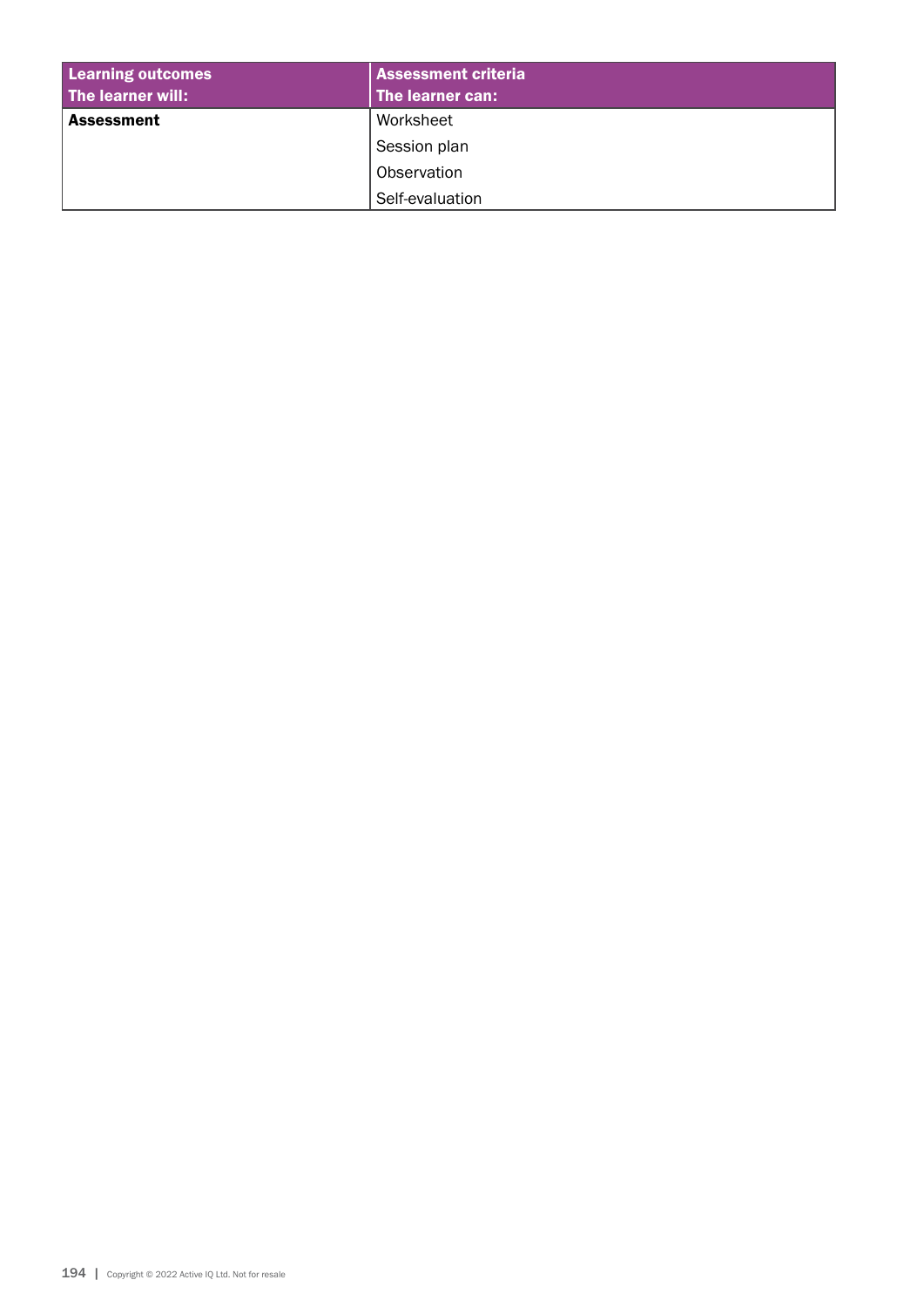# Unit 68 F/618/3445 Level: 2 Unit Title: Planning and instructing physical activity for children

|          | <b>Learning outcomes</b>                                          |                                                                                                                  | <b>Assessment criteria</b>                                                                                                                                                                                                   |
|----------|-------------------------------------------------------------------|------------------------------------------------------------------------------------------------------------------|------------------------------------------------------------------------------------------------------------------------------------------------------------------------------------------------------------------------------|
|          | The learner will:                                                 |                                                                                                                  | The learner can:                                                                                                                                                                                                             |
| 1.       | Understand the legal and<br>professional requirements for         | 1.1                                                                                                              | Explain the process and legal requirements of informed<br>consent as it applies to children                                                                                                                                  |
|          | leading children's physical activity<br>sessions                  | 1.2                                                                                                              | Describe two legal responsibilities regarding record-<br>keeping and client confidentiality and two ethical<br>responsibilities regarding screening and recording<br>information                                             |
|          |                                                                   | 1.3                                                                                                              | Explain the insurance requirements and their importance<br>when working as an instructor of physical activity to<br>children                                                                                                 |
|          |                                                                   | 1.4                                                                                                              | Explain the importance of maintaining professional<br>boundaries when working with children                                                                                                                                  |
| 2.       | Understand the key legislation and                                | 2.1                                                                                                              | State what is meant by safeguarding children                                                                                                                                                                                 |
|          | organisational requirements for<br>safeguarding and protecting    | 2.2                                                                                                              | Give examples of where to seek advice and support on<br>safeguarding and protecting children and young people                                                                                                                |
| children | 2.3                                                               | Give examples of an organisation's policies and<br>procedures related to safeguarding and protecting<br>children |                                                                                                                                                                                                                              |
|          |                                                                   | 2.4                                                                                                              | Explain the importance of following an organisation's<br>safeguarding policy and procedures                                                                                                                                  |
|          |                                                                   | 2.5                                                                                                              | Explain their responsibility when implementing the<br>organisation's safeguarding policy and procedures; and<br>state who is responsible for safeguarding and protecting<br>children and young people within an organisation |
| З.       | Know the current recommended<br>physical activity guidelines for  | 3.1                                                                                                              | State the current Chief Medical Officer's physical activity<br>guidelines for children                                                                                                                                       |
|          | children                                                          | 3.2                                                                                                              | Outline the importance of and provide an example of how<br>components of fitness can be incorporated into a<br>children's physical activity session. Including:                                                              |
|          |                                                                   |                                                                                                                  | cardiovascular training                                                                                                                                                                                                      |
|          |                                                                   |                                                                                                                  | strength training                                                                                                                                                                                                            |
|          |                                                                   |                                                                                                                  | flexibility/mobility training                                                                                                                                                                                                |
|          |                                                                   |                                                                                                                  | locomotor and motor skills training                                                                                                                                                                                          |
| 4.       | Understand how to select suitable<br>activities and equipment for | 4.1                                                                                                              | Give examples of activities suitable for children's activity<br>sessions                                                                                                                                                     |
|          | children's activity sessions                                      | 4.2                                                                                                              | List the types of activity that should be avoided and<br>explain the reason for this                                                                                                                                         |
|          |                                                                   | 4.3                                                                                                              | Explain the importance of safely storing and maintaining<br>equipment                                                                                                                                                        |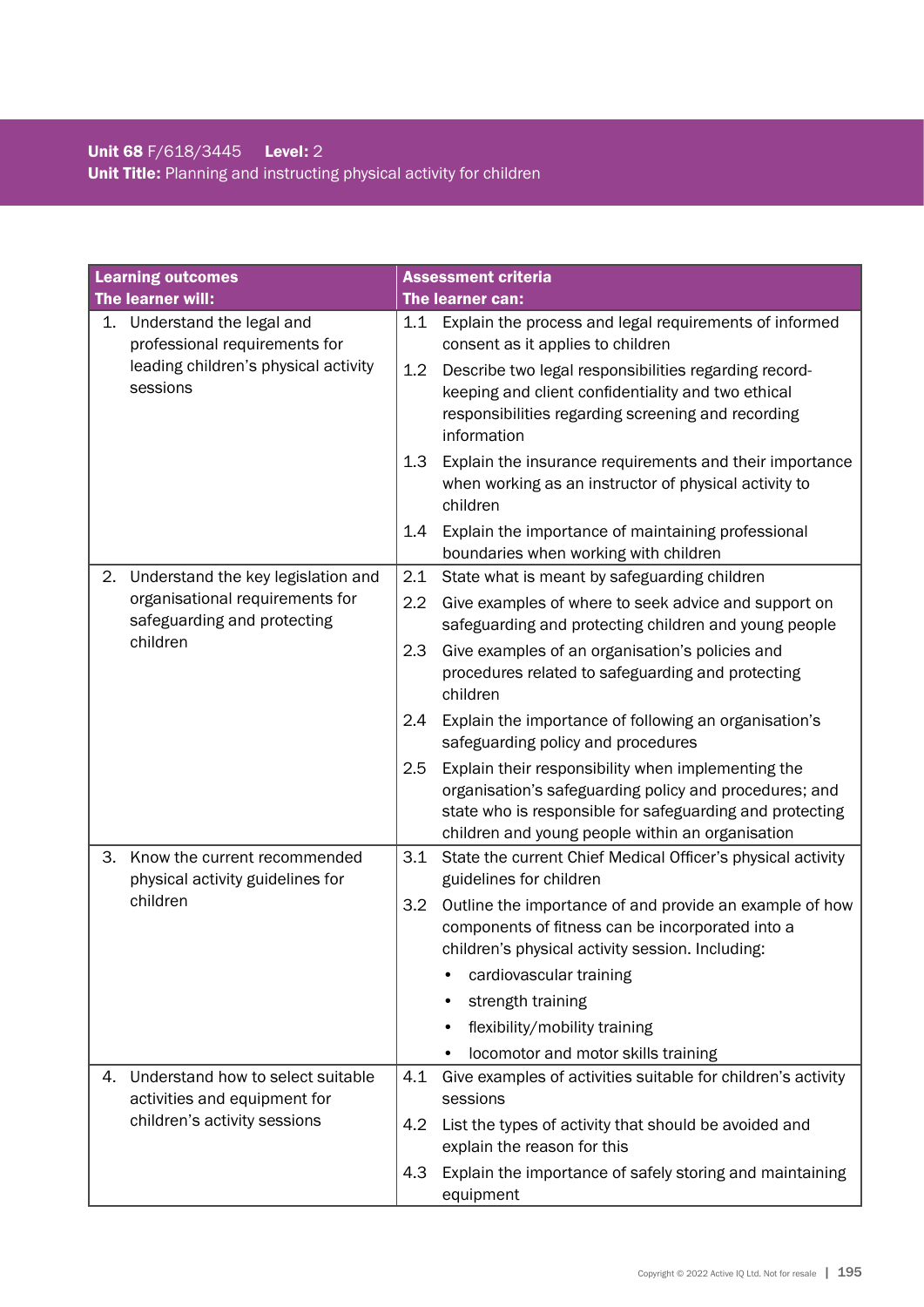|                                                                                                      | <b>Learning outcomes</b><br>The learner will:                           |                                                                                                                                                                 | <b>Assessment criteria</b><br>The learner can:                                                                 |
|------------------------------------------------------------------------------------------------------|-------------------------------------------------------------------------|-----------------------------------------------------------------------------------------------------------------------------------------------------------------|----------------------------------------------------------------------------------------------------------------|
| 5.                                                                                                   | Understand how to lead safe and<br>effective physical activity sessions | 5.1                                                                                                                                                             | List the instructional qualities that are essential when<br>working with children                              |
| for children                                                                                         | 5.2                                                                     | Explain how each component of the STEP (Space, Time,<br>Equipment, People) framework can be used to deliver<br>and adapt a children's physical activity session |                                                                                                                |
|                                                                                                      | 5.3                                                                     | Describe how to teach a safe and effective physical<br>activity session                                                                                         |                                                                                                                |
|                                                                                                      | 5.4                                                                     | Describe how to maintain safe behaviour in a physical<br>activity session                                                                                       |                                                                                                                |
|                                                                                                      | 5.5                                                                     | Give examples of key questions/communications when<br>instructing children's physical activity sessions                                                         |                                                                                                                |
| Understand the principles of<br>6.<br>motivating children to adhere to<br>exercise/physical activity | 6.1                                                                     | Explain why it is important for children to take personal<br>responsibility for their own fitness and motivation                                                |                                                                                                                |
|                                                                                                      | 6.2                                                                     | Describe how to assist children to develop their own<br>strategy for motivation and adherence to physical activity                                              |                                                                                                                |
|                                                                                                      |                                                                         | 6.3                                                                                                                                                             | List examples of typical barriers to physical activity that<br>children have and explain ways to overcome them |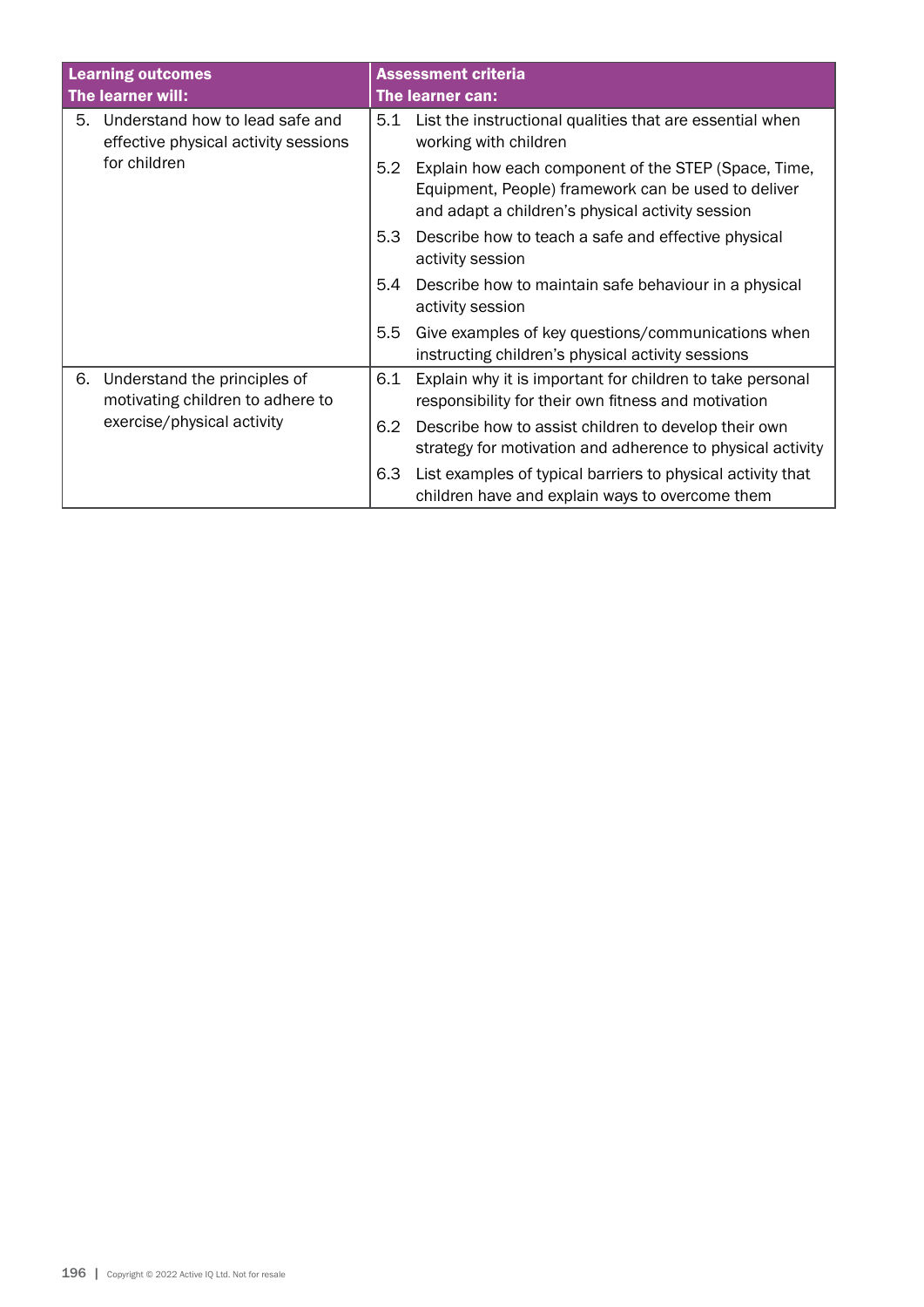| <b>Learning outcomes</b>                           |     | <b>Assessment criteria</b>                                                                                                 |
|----------------------------------------------------|-----|----------------------------------------------------------------------------------------------------------------------------|
| The learner will:                                  |     | <b>The learner can:</b>                                                                                                    |
| 7. Be able to plan a safe, effective and           | 7.1 | Provide a session summary which includes:                                                                                  |
| inclusive physical activity sessions               |     | first aid, registration and facility requirements                                                                          |
| for children for both age groups<br>5-11 and 11-15 |     | health and safety checks carried out prior to the<br>session                                                               |
|                                                    |     | identified risks and hazards in the children's activity<br>environment                                                     |
|                                                    |     | a strategy to manage any risks and promote safety in<br>the children's activity environment                                |
|                                                    |     | a summary of the session planned to include total<br>time, number in group, staff/child ratios and average<br>age of group |
|                                                    |     | overview of the session including the aims of the<br>$\bullet$<br>session                                                  |
|                                                    |     | information on how to manage behaviour<br>$\bullet$                                                                        |
|                                                    |     | information on rules of session                                                                                            |
|                                                    |     | information on component of fitness involved in the<br>session                                                             |
|                                                    |     | information on skills and techniques involved in the<br>session                                                            |
|                                                    | 7.2 | Plan a safe and effective session that contains:                                                                           |
|                                                    |     | appropriate selection of activities based on group                                                                         |
|                                                    |     | safe and effective warm-up activities                                                                                      |
|                                                    |     | a suitable intensity and duration                                                                                          |
|                                                    |     | a warmup, main component and cool down                                                                                     |
|                                                    | 7.3 | Plan a session that includes:                                                                                              |
|                                                    |     | suitable adaptations for individual participants<br>needs/requirements                                                     |
|                                                    |     | suitable adaptations for the most able participant/s<br>٠                                                                  |
|                                                    |     | suitable adaptations for the least able participant/s                                                                      |
|                                                    |     | suitable adaptations/contingency planning for STEP<br>٠<br>(Space, Time, Equipment, People)                                |
|                                                    | 7.4 | Identify when to intervene in the activity session                                                                         |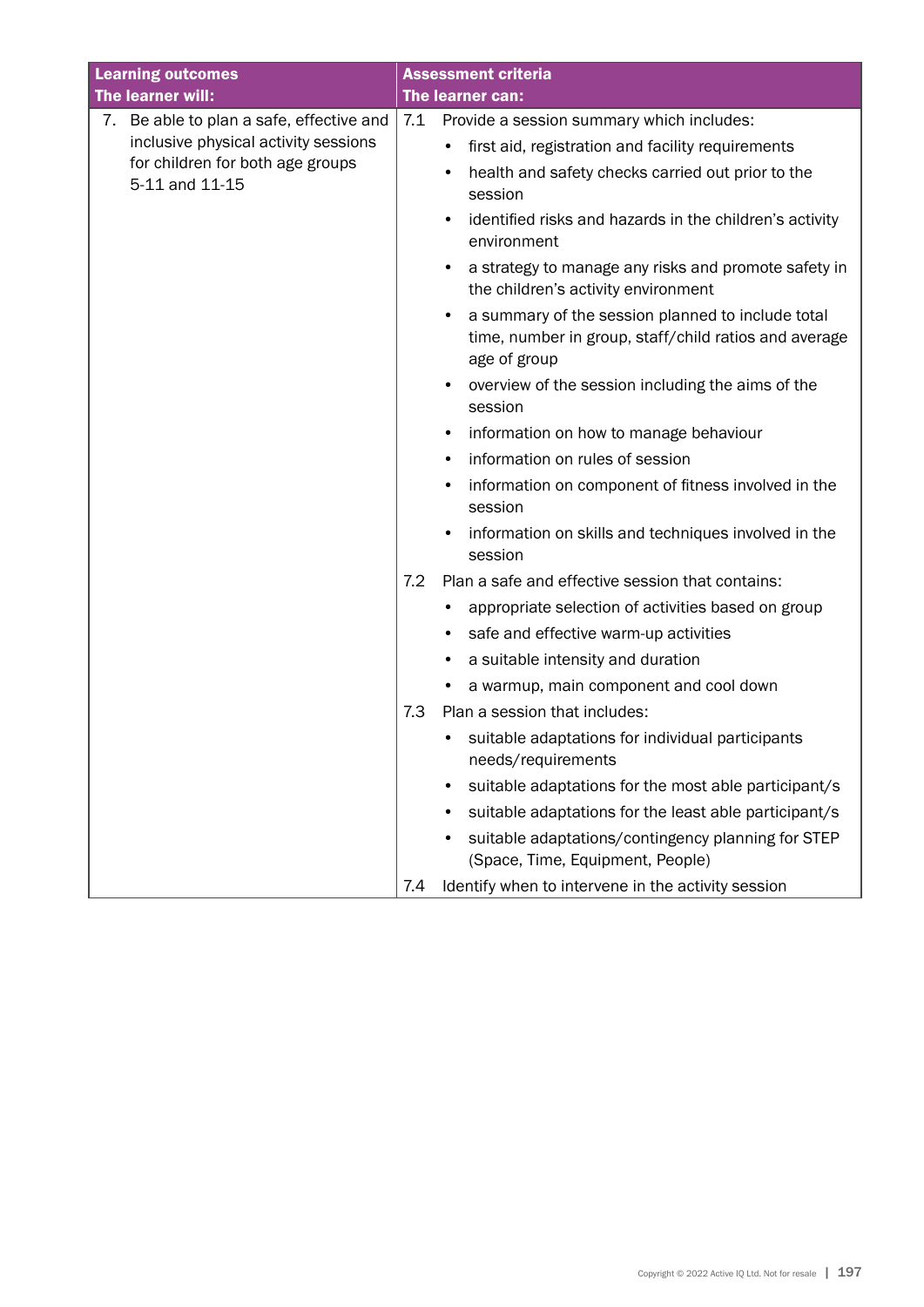| <b>Learning outcomes</b>                                   |     | <b>Assessment criteria</b>                                                                                                           |
|------------------------------------------------------------|-----|--------------------------------------------------------------------------------------------------------------------------------------|
| The learner will:                                          |     | The learner can:                                                                                                                     |
| Be able to prepare children for<br>8.<br>physical activity | 8.1 | Set up the activity session making effective use of the<br>activity environment                                                      |
|                                                            | 8.2 | Identify and manage any risks and hazards that affect<br>the safety of the children and the programme in the<br>activity environment |
|                                                            | 8.3 | Welcome the children appropriately                                                                                                   |
|                                                            | 8.4 | Follow the correct procedure for registering the children's<br>attendance                                                            |
|                                                            | 8.5 | Verbally screen the children to check their readiness to<br>participate                                                              |
|                                                            | 8.6 | Explain the appropriate health and safety considerations<br>to the children, parents and carers                                      |
|                                                            | 8.7 | Outline the purpose and structure of the session                                                                                     |
|                                                            | 8.8 | Provide clear information to maintain safe behaviour                                                                                 |
|                                                            |     | management                                                                                                                           |
| Be able to deliver physical activity to<br>9.<br>children  | 9.1 | Instruct/coach correct technique and safe use of<br>equipment and activities                                                         |
|                                                            | 9.2 | Give clear/accurate explanations to the children                                                                                     |
|                                                            |     | appropriate to the needs and level of experience of the<br>children                                                                  |
|                                                            | 9.3 | Select and instruct safe and effective activities                                                                                    |
|                                                            | 9.4 | Use supportive and motivational behaviour with the<br>children                                                                       |
|                                                            | 9.5 | Communicate with the children in a way that is<br>appropriate to their needs, is fun and motivates them to<br>take part              |
|                                                            | 9.6 | Adapt the activities appropriately for the children when<br>necessary                                                                |
|                                                            | 9.7 | Give appropriate alternatives to the children when<br>necessary                                                                      |
|                                                            | 9.8 | Monitor that children have been sufficiently active in<br>taking part in the session in a safe manner                                |
|                                                            | 9.9 | Use/ reinforce key instruction points to improve the<br>children's performance and encourage independence                            |
|                                                            |     | 9.10 Use appropriate teaching positions to enable continued<br>observation/correction of children                                    |
|                                                            |     | 9.11 Gain feedback from the children to check understanding<br>of their performance                                                  |
|                                                            |     | 9.12 Develop and maintain an atmosphere of fun and<br>enjoyment                                                                      |
|                                                            |     | 9.13 Manage the children's behaviour throughout the session                                                                          |
|                                                            |     | 9.14 Project volume and pitch of voice effectively in the activity<br>environment                                                    |
|                                                            |     | 9.15 Provide cueing to enable children to work to the structure<br>and phrase of the music, where relevant                           |
|                                                            |     | 9.16 Manage the timings of the session effectively                                                                                   |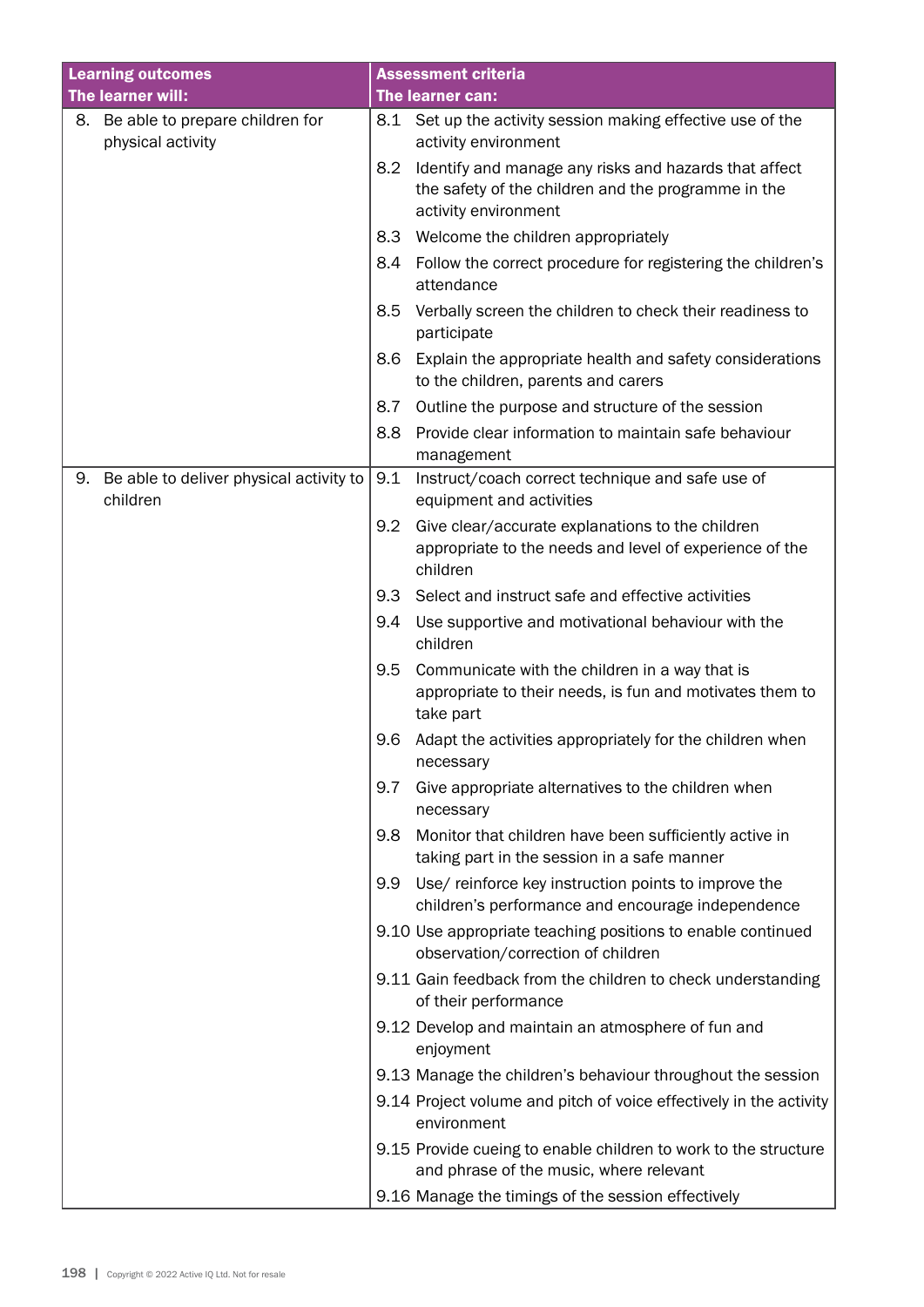| <b>Learning outcomes</b>                                              | <b>Assessment criteria</b>                                                                                                     |
|-----------------------------------------------------------------------|--------------------------------------------------------------------------------------------------------------------------------|
| The learner will:                                                     | The learner can:                                                                                                               |
| 10. Be able to bring a physical activity<br>session to an end         | 10.1 Give constructive feedback to the children based on their<br>activity experience                                          |
|                                                                       | 10.2 Gain feedback from the children as to how well their<br>goals were met and how effective the planned activities<br>were   |
|                                                                       | 10.3 Gain feedback from the children as to how effective their<br>motivational and instructional styles were                   |
|                                                                       | 10.4 Check that the environment and equipment was left in<br>good order                                                        |
| 11. Be able to reflect on providing<br>physical activity sessions for | 11.1 Review how feedback was gathered from participants to<br>review and evaluate practice                                     |
| children                                                              | 11.2 Provide examples of feedback provided by participants<br>that they will use to review and evaluate their practice         |
|                                                                       | 11.3 Describe ways the session selected activities and<br>equipment were safe and effective for meeting<br>participants' needs |
|                                                                       | 11.4 Describe ways to improve the choice of activities to better<br>meet participants' needs                                   |
|                                                                       | 11.5 Describe ways in which a range of skills were effective for<br>meeting participants' needs, including:                    |
|                                                                       | instructional/coaching                                                                                                         |
|                                                                       | motivational                                                                                                                   |
|                                                                       | communication                                                                                                                  |
|                                                                       | 11.6 Describe ways in which a range of skills could be<br>improved to better meet participants' needs, including:              |
|                                                                       | instructional/coaching                                                                                                         |
|                                                                       | motivational<br>$\bullet$                                                                                                      |
|                                                                       | communication<br>$\bullet$                                                                                                     |
| <b>Assessment</b>                                                     | Worksheet                                                                                                                      |
|                                                                       | Assignment                                                                                                                     |
|                                                                       | Summative observed session                                                                                                     |
|                                                                       | Session self-evaluation                                                                                                        |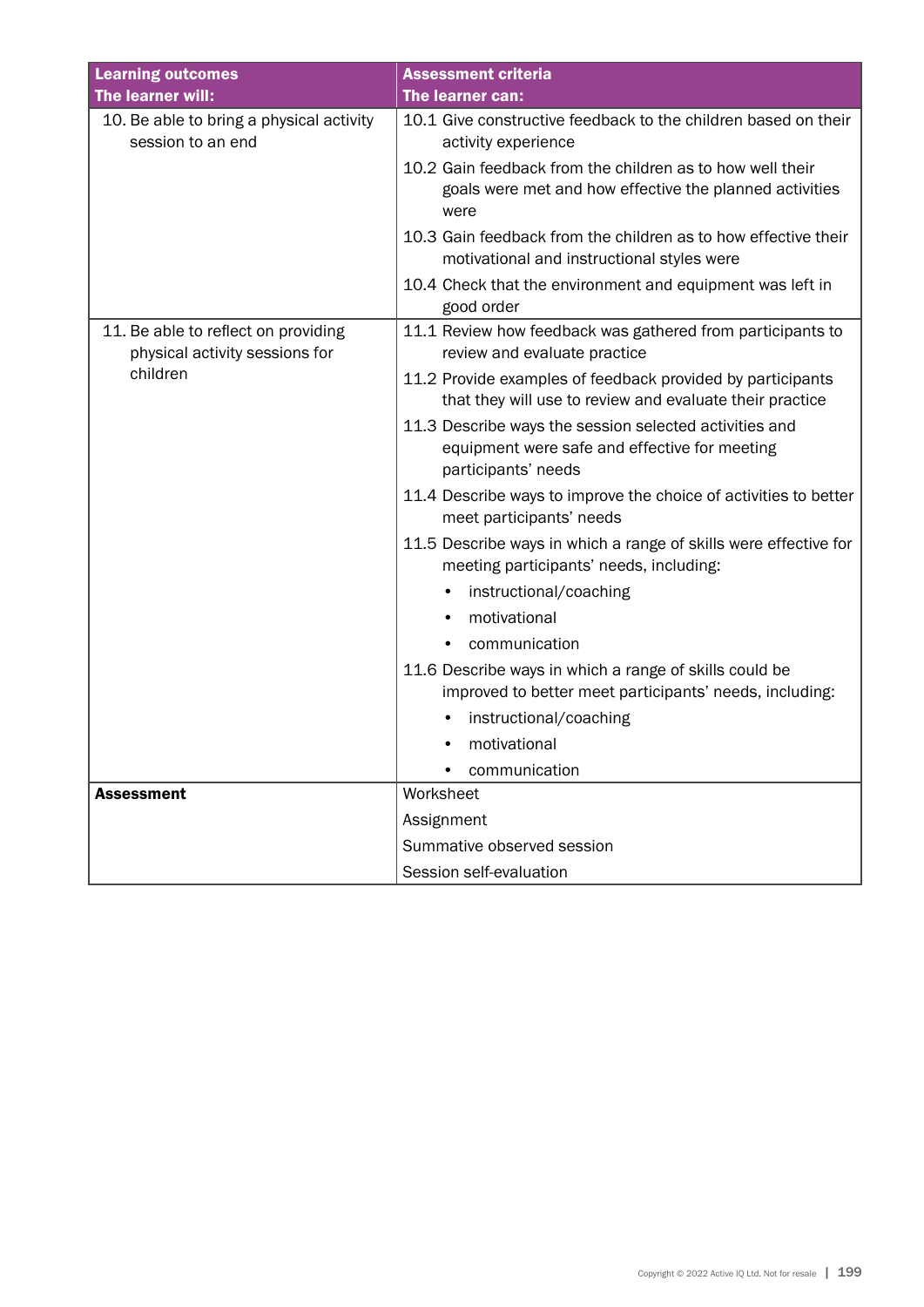# Unit 69 J/618/3446 Level: 2 Unit Title: Planning and instructing water-based exercise sessions

| <b>Learning outcomes</b>                                                    | <b>Assessment criteria</b>                                                                                                                                                                                                                                 |
|-----------------------------------------------------------------------------|------------------------------------------------------------------------------------------------------------------------------------------------------------------------------------------------------------------------------------------------------------|
| The learner will:                                                           | The learner can:                                                                                                                                                                                                                                           |
| 1. Know how to plan a safe and<br>effective water-based exercise<br>session | 1.1 Describe the benefits of water-based exercise, to include:<br>the effects of different properties of water<br>buoyancy and floatation<br>depth<br>٠<br>temperature<br>resistance - frontal, viscous and eddy<br>٠<br>hydrostatic pressure<br>$\bullet$ |
|                                                                             | 1.2<br>Identify risks and hazards in the pool environment                                                                                                                                                                                                  |
|                                                                             | 1.3<br>Identify how to manage risks and promote safety in the<br>pool environment                                                                                                                                                                          |
|                                                                             | Describe the importance of the following environmental<br>1.4<br>factors when planning sessions:<br>water temperature<br>air temperature                                                                                                                   |
|                                                                             | humidity<br>٠                                                                                                                                                                                                                                              |
|                                                                             | 1.5<br>Describe the effects of thermoregulation on class<br>structure                                                                                                                                                                                      |
|                                                                             | 1.6<br>Identify the factors to consider when including non-<br>swimmers in a session                                                                                                                                                                       |
|                                                                             | Recognise a safe and effective session structure<br>1.7                                                                                                                                                                                                    |
|                                                                             | Identify safe and effective exercises for inclusion in a<br>1.8<br>water-based session, to include:                                                                                                                                                        |
|                                                                             | shallow water                                                                                                                                                                                                                                              |
|                                                                             | deep water                                                                                                                                                                                                                                                 |
|                                                                             | 1.9<br>Identify equipment that can be used in a water-based<br>session, to include:                                                                                                                                                                        |
|                                                                             | floats                                                                                                                                                                                                                                                     |
|                                                                             | mitts                                                                                                                                                                                                                                                      |
|                                                                             | water bells                                                                                                                                                                                                                                                |
|                                                                             | woggles<br>vests                                                                                                                                                                                                                                           |
|                                                                             | hydro discs                                                                                                                                                                                                                                                |
|                                                                             | 1.10 Identify different ways of using music to plan a water-<br>based session, to include:                                                                                                                                                                 |
|                                                                             | atmosphere                                                                                                                                                                                                                                                 |
|                                                                             | motivation                                                                                                                                                                                                                                                 |
|                                                                             | speed                                                                                                                                                                                                                                                      |
|                                                                             | genre                                                                                                                                                                                                                                                      |
|                                                                             | lyrics                                                                                                                                                                                                                                                     |
|                                                                             | background layering                                                                                                                                                                                                                                        |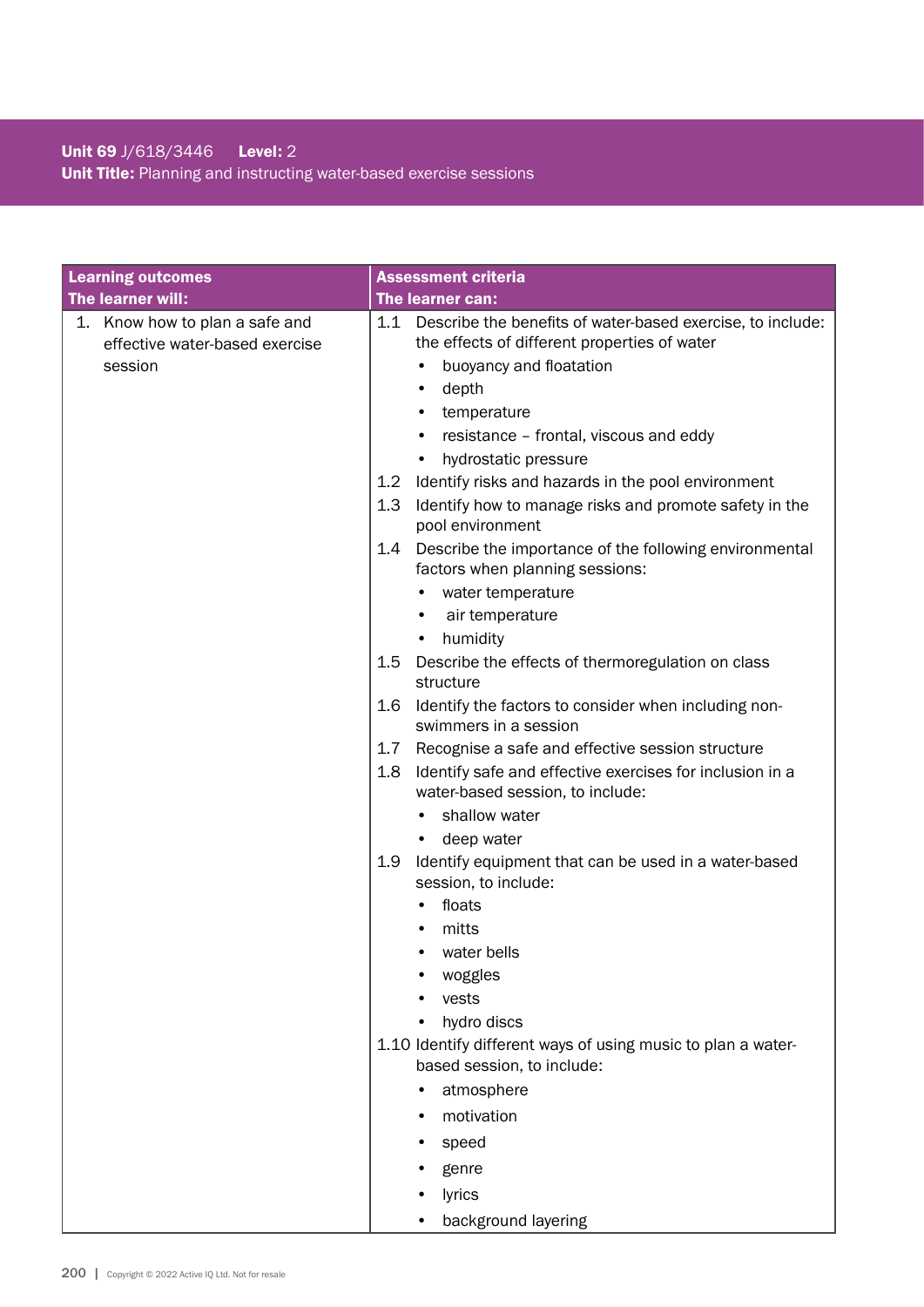| <b>Learning outcomes</b> | <b>Assessment criteria</b>                                                                                                                        |
|--------------------------|---------------------------------------------------------------------------------------------------------------------------------------------------|
| The learner will:        | The learner can:                                                                                                                                  |
|                          | 1.11 Identify appropriate types of music to use for different<br>components of a water-based session, to include:<br>speed/beats per minute (bpm) |
|                          | rhythm and tempo<br>$\bullet$                                                                                                                     |
|                          | genre                                                                                                                                             |
|                          | 1.12 Describe the legal requirements of using music                                                                                               |
|                          | 1.13 Describe how to adapt and modify exercises and<br>equipment to regress, progress and accommodate<br>different participant needs              |
|                          | 1.14 Describe how to manipulate the properties of water to<br>regress and progress exercises                                                      |
|                          | 1.15 Describe how to manipulate the properties of water to<br>accommodate different participant needs                                             |
|                          | 1.16 Describe the purpose of a warmup and cool down                                                                                               |
|                          | 1.17 Describe the purpose and benefits of cardiovascular<br>exercise in a water-based exercise session                                            |
|                          | 1.18 Describe the purpose and benefits of muscular fitness<br>exercises in a water-based exercise session                                         |
|                          | 1.19 Describe the purpose and benefits of flexibility exercises<br>in a water-based exercise session                                              |
|                          | 1.20 Describe appropriate exercises to improve different<br>components of fitness in a water-based exercise session,<br>to include:               |
|                          | warm up                                                                                                                                           |
|                          | cardiovascular<br>$\bullet$                                                                                                                       |
|                          | muscular strength and endurance                                                                                                                   |
|                          | flexibility<br>$\bullet$                                                                                                                          |
|                          | motor skills                                                                                                                                      |
|                          | cool down                                                                                                                                         |
|                          | 1.21 Compare different methods for monitoring exercise<br>intensity for water-based exercise                                                      |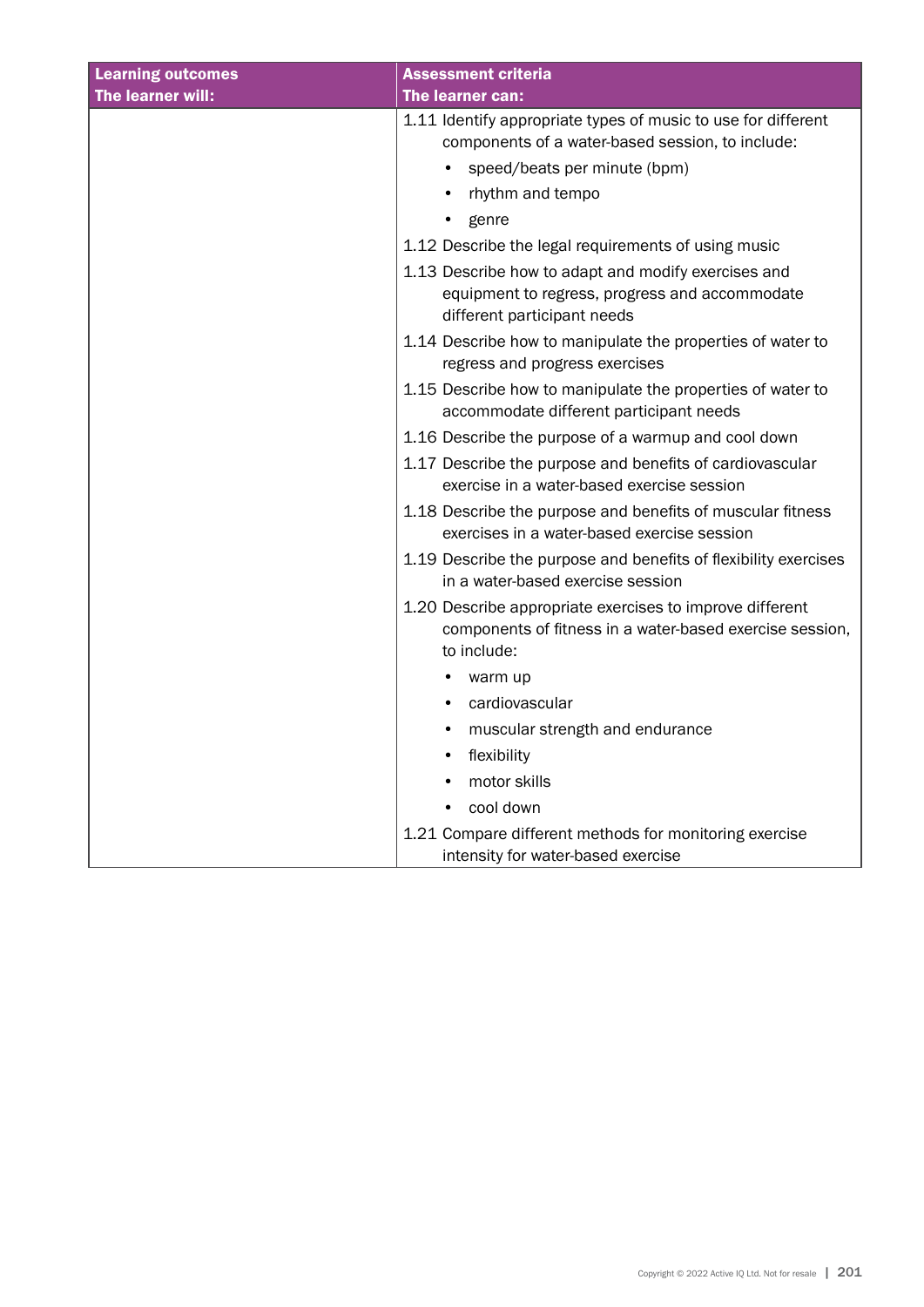| <b>Learning outcomes</b>                                                | <b>Assessment criteria</b>                                                                                                                                                      |
|-------------------------------------------------------------------------|---------------------------------------------------------------------------------------------------------------------------------------------------------------------------------|
| The learner will:                                                       | The learner can:                                                                                                                                                                |
| 2. Be able to plan a safe and effective<br>water-based exercise session | 2.1<br>Identify and manage risks and hazards that affect safety<br>of the participants and the programme in the exercise<br>environment                                         |
|                                                                         | Identify objectives that are appropriate to:<br>2.2                                                                                                                             |
|                                                                         | the likely needs and potential of the participants                                                                                                                              |
|                                                                         | accepted good practice in the industry                                                                                                                                          |
|                                                                         | own level of competence                                                                                                                                                         |
|                                                                         | Select safe and effective exercises for all components of<br>2.3<br>the session, which meet the participant's needs and<br>ability and group goals                              |
|                                                                         | Plan a safe and effective health-related water-based<br>2.4<br>exercise programme to meet participant's needs and<br>incorporate different components of fitness                |
|                                                                         | 2.5<br>Include the use of music where appropriate to the<br>sessions' objectives                                                                                                |
|                                                                         | 2.6<br>Plan adaptations and modifications to regress, progress<br>and accommodate different participant's needs                                                                 |
|                                                                         | 2.7<br>Plan realistic timings and sequence                                                                                                                                      |
|                                                                         | 2.8<br>Record exercises using an appropriate format                                                                                                                             |
| 3. Understand the principles of<br>instructing water-based exercise     | Identify the safe and effective alignment for a range of<br>3.1<br>water-based exercise positions to develop:                                                                   |
|                                                                         | cardiovascular fitness                                                                                                                                                          |
|                                                                         | muscular fitness                                                                                                                                                                |
|                                                                         | motor skills<br>$\bullet$                                                                                                                                                       |
|                                                                         | 3.2<br>Describe how to develop participant co-ordination by<br>building exercises/movements up gradually                                                                        |
|                                                                         | 3.3<br>Describe effective methods of building combinations of<br>movements                                                                                                      |
|                                                                         | 3.4<br>Describe the principles of group behaviour management<br>during water-based sessions                                                                                     |
|                                                                         | Describe the effect of levers, gravity, buoyancy, floatation,<br>3.5<br>turbulence and resistance on water-based exercise                                                       |
|                                                                         | 3.6<br>Describe the effect water has on the body, for example<br>static and travelling, balance, greater range of joint<br>movement, mobility, hyperbaric pressure on the chest |
|                                                                         | 3.7<br>Describe how water-based exercise can assist injury<br>rehabilitation                                                                                                    |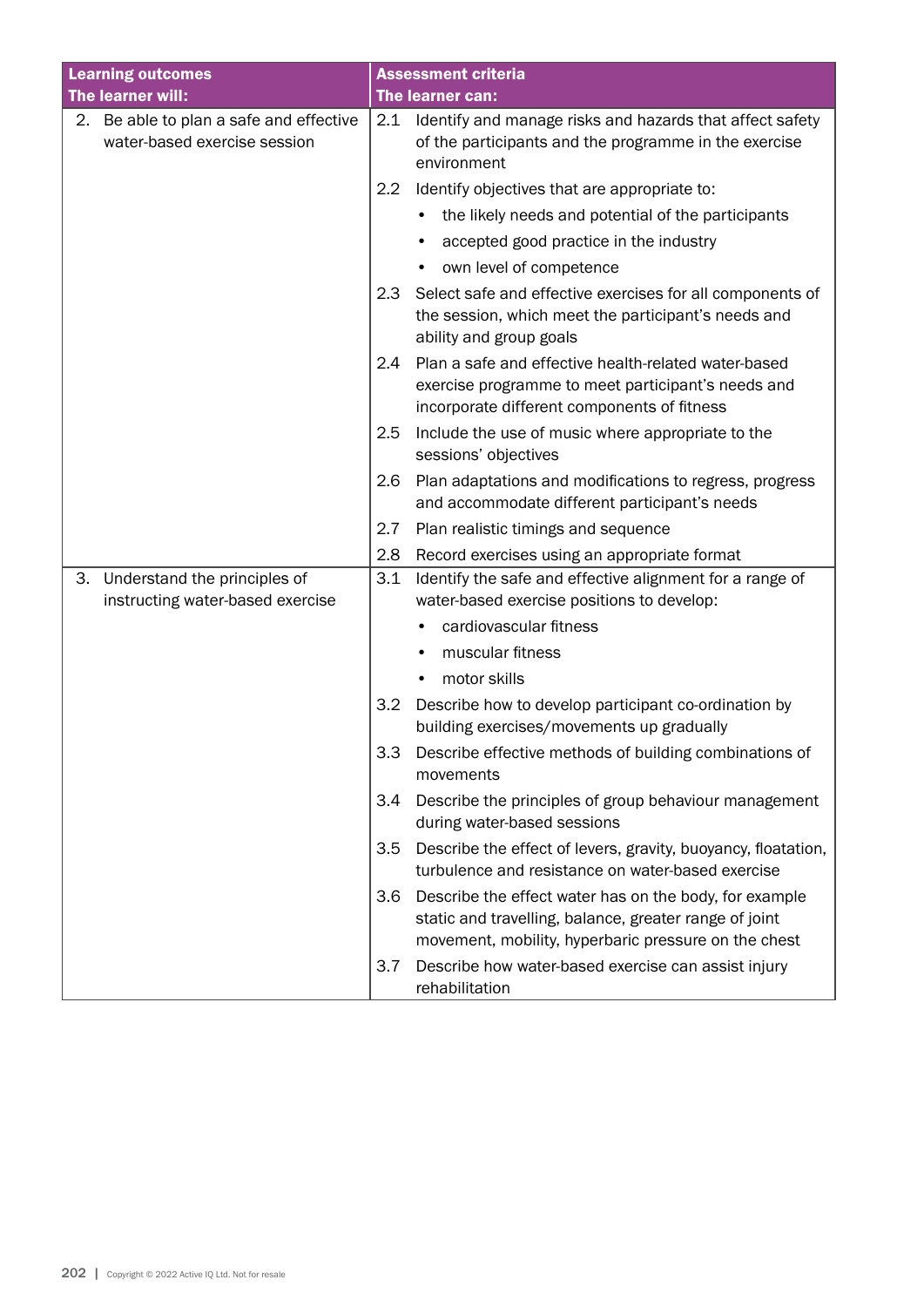| <b>Learning outcomes</b>         | <b>Assessment criteria</b>                                                                            |
|----------------------------------|-------------------------------------------------------------------------------------------------------|
| The learner will:                | The learner can:                                                                                      |
| 4. Be able to deliver a safe and | Use appropriate techniques and communication skills to:<br>4.1                                        |
| effective water-based exercise   | greet participant's                                                                                   |
| programme                        | build rapport                                                                                         |
|                                  | gather information and check readiness to exercise                                                    |
|                                  | 4.2<br>Provide appropriate advice and guidance in response to<br>information gathered, to include:    |
|                                  | when to signpost to a medical professional,                                                           |
|                                  | when to defer and                                                                                     |
|                                  | when to allow participation                                                                           |
|                                  | 4.3<br>Use appropriate teaching skills to support to participant's<br>performance, to include:        |
|                                  | demonstration, mirroring and movement speed<br>explanation                                            |
|                                  | observation and correction                                                                            |
|                                  | change of teaching position<br>٠                                                                      |
|                                  | teaching points for alignment and use of water                                                        |
|                                  | alternatives and adaptations                                                                          |
|                                  | motivation, praise and encouragement                                                                  |
|                                  | Use volume, pitch and voice projection with or without a<br>4.4<br>microphone                         |
|                                  | 4.5<br>Provide cueing to enable participants to exercise if<br>appropriate to the session             |
|                                  | 4.6<br>Instruct a safe and effective warm up for water-based<br>session                               |
|                                  | Instruct a safe and effective cardiovascular component<br>4.7<br>for a water-based session            |
|                                  | 4.8<br>Instruct a safe and effective muscular fitness component<br>for a water-based session          |
|                                  | Instruct a safe and effective cool down and flexibility<br>4.9<br>component for a water-based session |
|                                  | 4.10 Explain appropriate health and safety considerations to<br>participants                          |
|                                  | 4.11 Monitor exercise intensity                                                                       |
|                                  | 4.12 Monitor exercise safety                                                                          |
|                                  | 4.13 Adapt or modify exercises as appropriate to<br>accommodate participant's needs                   |
|                                  | 4.14 Respond accurately/appropriately to participant's<br>questions                                   |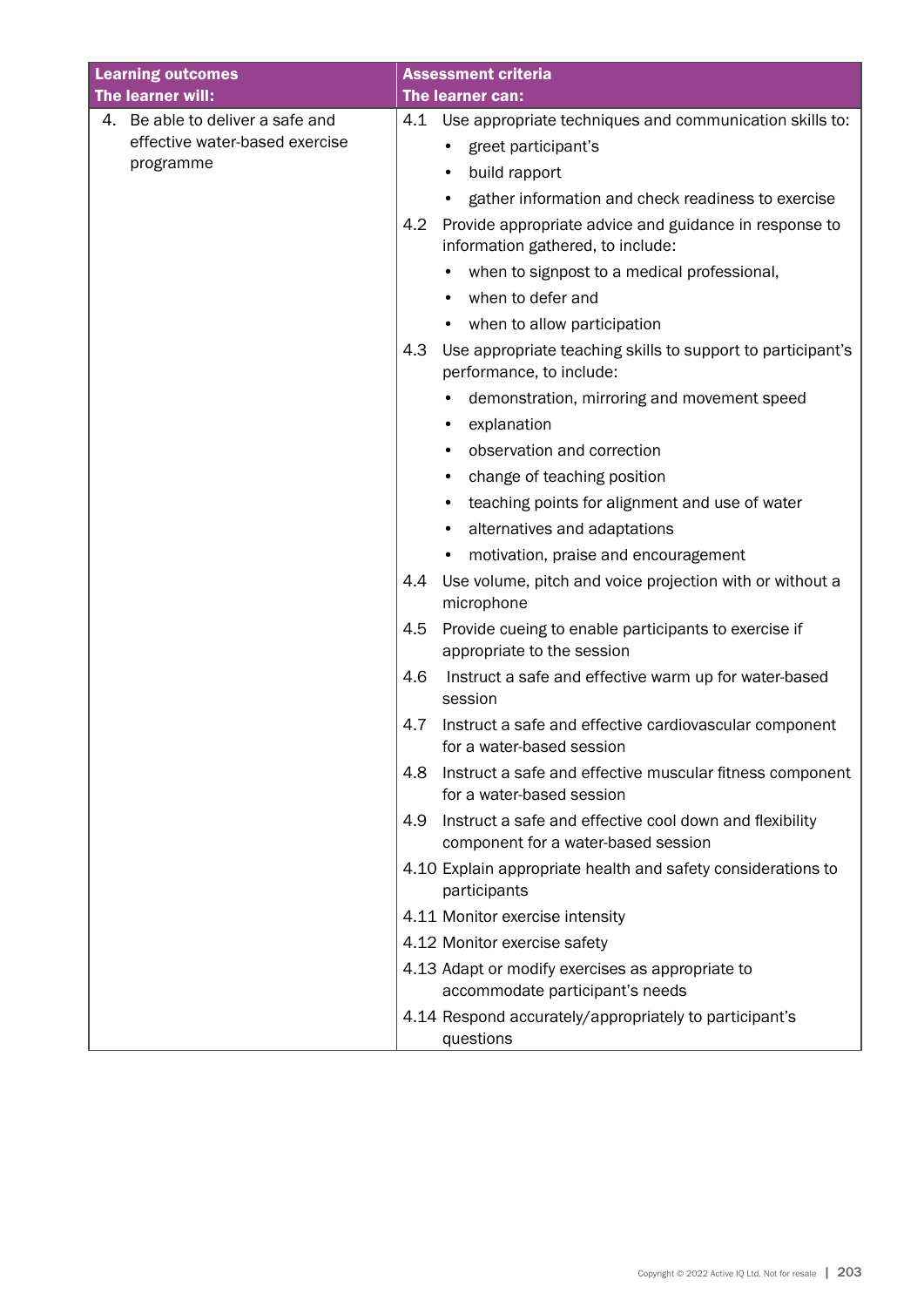| <b>Learning outcomes</b>            | <b>Assessment criteria</b>                                                                                                                |  |
|-------------------------------------|-------------------------------------------------------------------------------------------------------------------------------------------|--|
| The learner will:                   | The learner can:                                                                                                                          |  |
| 5. Be able to evaluate own practice | Gather feedback from participants to review and evaluate<br>5.1<br>practice                                                               |  |
|                                     | 5.2<br>Evaluate the safety and effectiveness of session<br>structure, selected exercises and equipment for meeting<br>participant's needs |  |
|                                     | Evaluate the effectiveness of instructional skills for<br>5.3<br>meeting participant's needs                                              |  |
|                                     | Evaluate the effectiveness of communication for meeting<br>5.4<br>participant's needs                                                     |  |
|                                     | 5.5<br>Identify ways to improve instructional skills and<br>communication                                                                 |  |
|                                     | Identify ways to improve session content for meeting<br>5.6<br>participant's needs                                                        |  |
| <b>Assessment</b>                   | Worksheet<br>Assignment<br>Summative observed session                                                                                     |  |
|                                     |                                                                                                                                           |  |
|                                     |                                                                                                                                           |  |
|                                     | Session self-evaluation                                                                                                                   |  |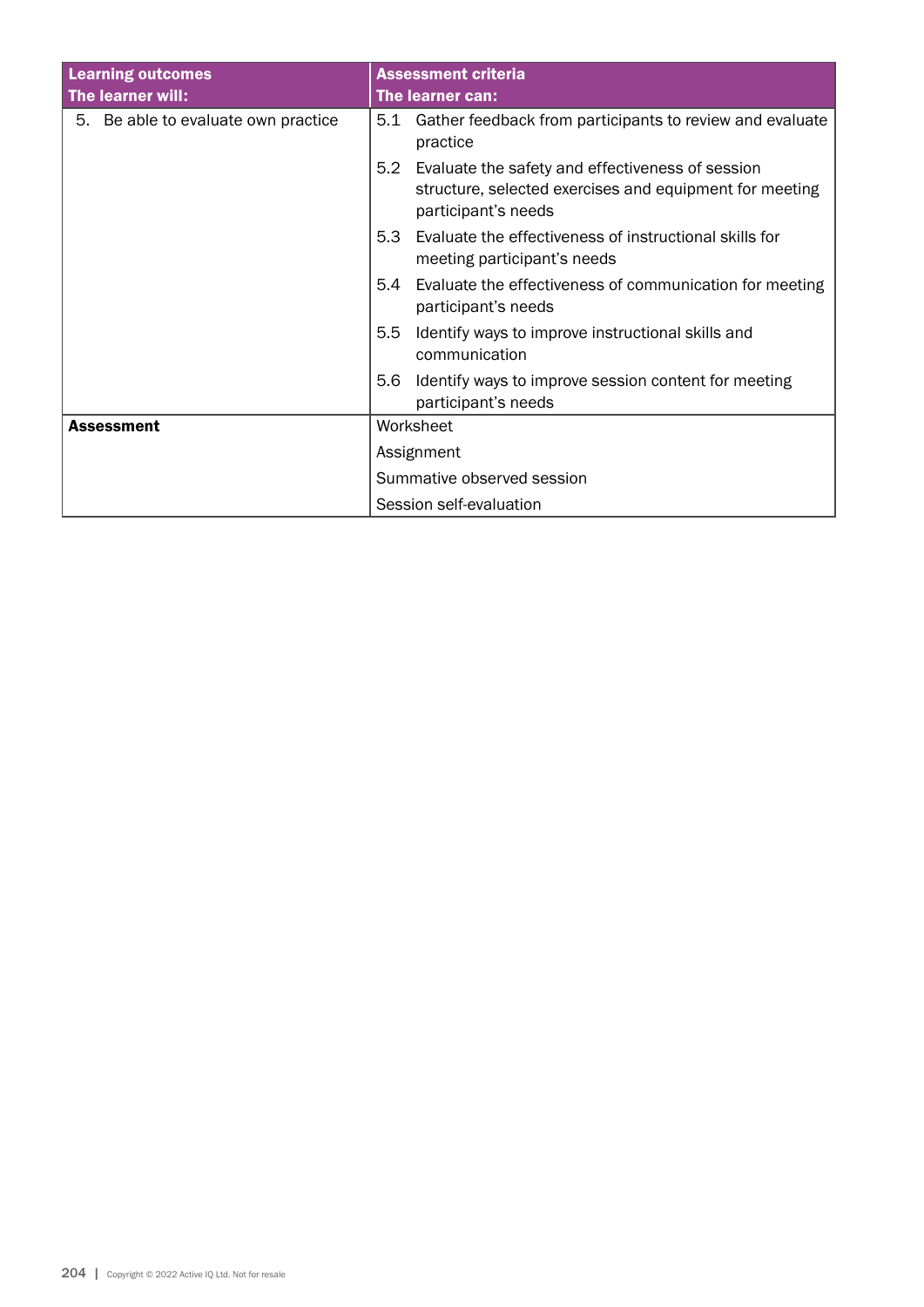# Unit 70 M/508/4366 Level: 3 Unit Title: Planning and instructing outdoor fitness sessions

| <b>Learning outcomes</b>                                                      | <b>Assessment criteria</b>                                                                                                                          |
|-------------------------------------------------------------------------------|-----------------------------------------------------------------------------------------------------------------------------------------------------|
| The learner will:                                                             | The learner can:                                                                                                                                    |
| 1. Understand the types of outdoor<br>fitness training environments           | 1.1 Describe the types of outdoor environments that can be<br>used for fitness training, for example:                                               |
|                                                                               | parks                                                                                                                                               |
|                                                                               | beaches                                                                                                                                             |
|                                                                               | gardens                                                                                                                                             |
|                                                                               | trim trails                                                                                                                                         |
|                                                                               | woodland/off-road                                                                                                                                   |
|                                                                               | 1.2<br>Explain the benefits and disadvantages of each outdoor<br>training location                                                                  |
| Understand the health and safety<br>2.<br>requirements specific to delivering | 2.1<br>Outline why health and safety is important in outdoor<br>fitness training environments                                                       |
| outdoor fitness sessions                                                      | 2.2<br>Identify the legal and regulatory requirements for health<br>and safety specific to outdoor fitness training                                 |
|                                                                               | 2.3<br>Identify roles and responsibilities for ensuring the health<br>and safety of individuals taking part in outdoor fitness<br>training sessions |
|                                                                               | 2.4<br>Describe the key health and safety documents that are<br>relevant for delivering outdoor fitness sessions                                    |
|                                                                               | 2.5<br>Summarise the requirements of the Outdoor Code of<br>Practice                                                                                |
|                                                                               | Identify the types of emergencies that may occur<br>2.6<br>specifically in outdoor fitness training environments                                    |
|                                                                               | Explain the procedures to follow if an emergency occurs<br>2.7<br>during an outdoor fitness session                                                 |
|                                                                               | 2.8<br>Describe how to maintain the safety of people involved in<br>emergencies outdoors, to include:                                               |
|                                                                               | children                                                                                                                                            |
|                                                                               | older people                                                                                                                                        |
|                                                                               | disabled people                                                                                                                                     |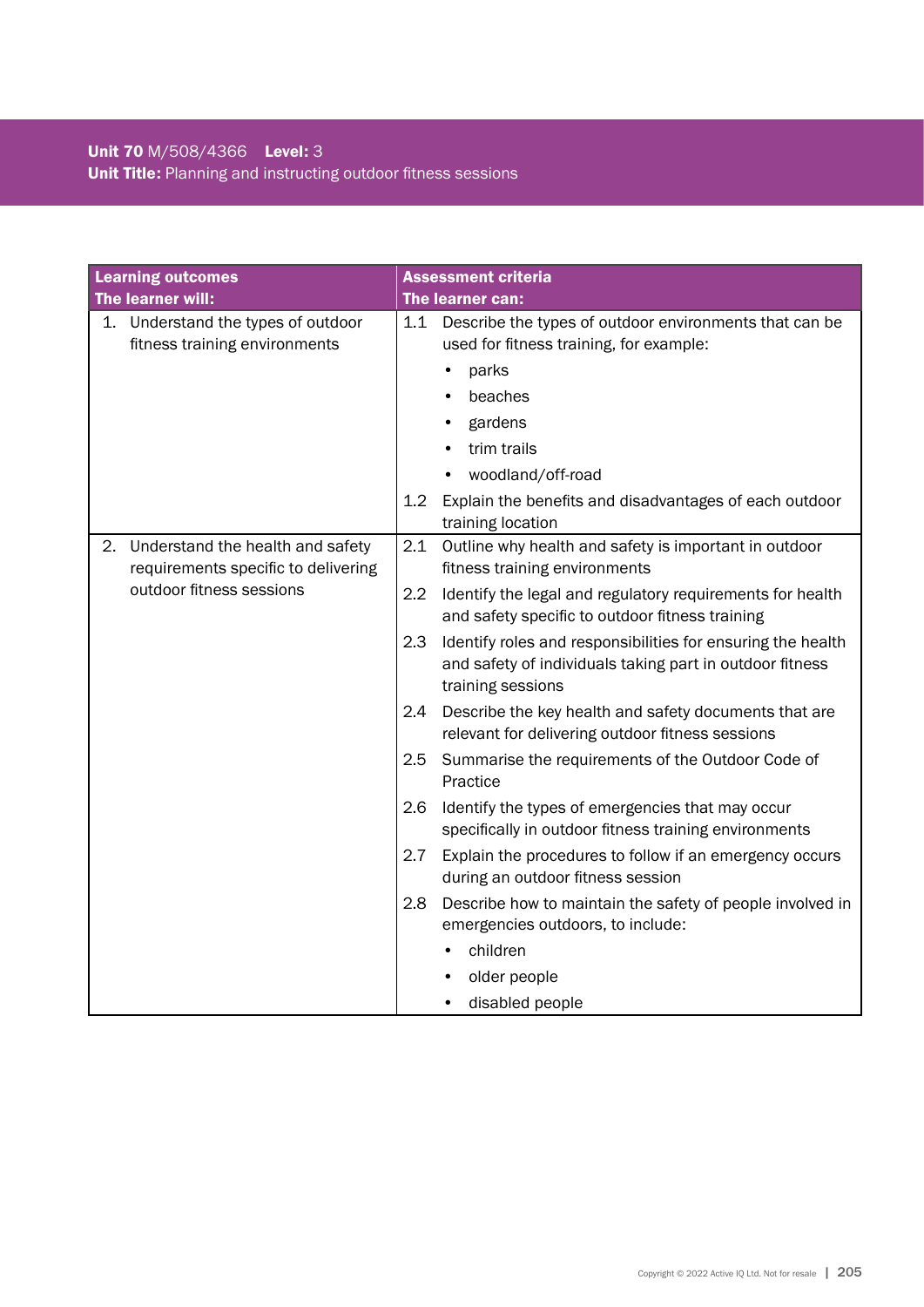| <b>Learning outcomes</b>                                               |     | <b>Assessment criteria</b>                                                                                                  |
|------------------------------------------------------------------------|-----|-----------------------------------------------------------------------------------------------------------------------------|
| The learner will:                                                      |     | The learner can:                                                                                                            |
| 3. Be able to manage risks in outdoor<br>fitness training environments | 3.1 | Identify possible hazards in outdoor fitness training<br>environments, to include:                                          |
|                                                                        |     | environment                                                                                                                 |
|                                                                        |     | weather conditions                                                                                                          |
|                                                                        |     | facilities                                                                                                                  |
|                                                                        |     | equipment                                                                                                                   |
|                                                                        |     | working practices, including lifting and handling of<br>equipment                                                           |
|                                                                        |     | participant behaviour                                                                                                       |
|                                                                        |     | the public                                                                                                                  |
|                                                                        |     | animals                                                                                                                     |
|                                                                        |     | security                                                                                                                    |
|                                                                        |     | hygiene                                                                                                                     |
|                                                                        | 3.2 | Assess the risk presented by hazards in outdoor fitness<br>training environments                                            |
|                                                                        | 3.3 | Describe how to manage identified risks in outdoor<br>fitness training environments                                         |
|                                                                        | 3.4 | Identify the weather conditions that can affect training in<br>outdoor fitness sessions, to include:                        |
|                                                                        |     | temperature                                                                                                                 |
|                                                                        |     | humidity                                                                                                                    |
|                                                                        |     | rain                                                                                                                        |
|                                                                        |     | snow and ice                                                                                                                |
|                                                                        |     | wind                                                                                                                        |
|                                                                        |     | poor visibility                                                                                                             |
|                                                                        | 3.5 | Explain the ways in which weather conditions can affect<br>outdoor training sessions                                        |
|                                                                        | 3.6 | Explain how exercises can be safely modified in response<br>to different weather conditions                                 |
|                                                                        | 3.7 | Explain the clothing and footwear considerations for<br>training in different weather conditions                            |
|                                                                        | 3.8 | Identify suitable contingency plans for occasions when<br>weather conditions make outdoor training impractical or<br>unsafe |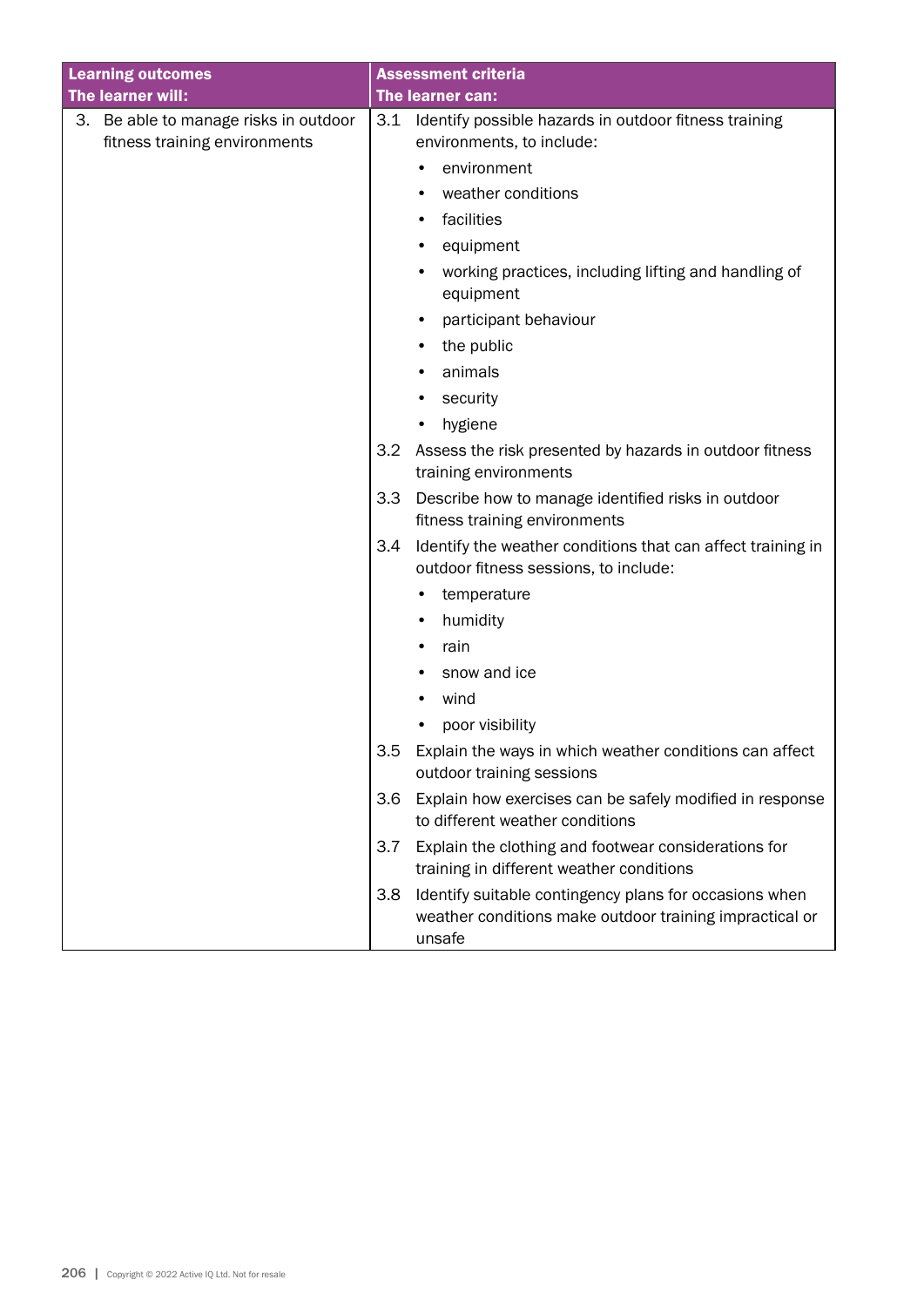| <b>Learning outcomes</b>                                                                       | <b>Assessment criteria</b>                                                                                                 |
|------------------------------------------------------------------------------------------------|----------------------------------------------------------------------------------------------------------------------------|
| The learner will:                                                                              | The learner can:                                                                                                           |
| Understand the considerations for<br>4.<br>conducting outdoor training<br>sessions with groups | Describe a range of outdoor group fitness training<br>4.1<br>methods, to include:<br>circuit training<br>bootcamp training |
|                                                                                                | games                                                                                                                      |
|                                                                                                | health walks                                                                                                               |
|                                                                                                | green gyms                                                                                                                 |
|                                                                                                | 4.2<br>Explain the benefits and challenges of delivering group<br>outdoor fitness training sessions                        |
|                                                                                                | 4.3<br>Describe the need for professionalism when working with<br>groups of participants outdoors                          |
|                                                                                                | Explain how to apply safe session structure to outdoor<br>4.4<br>sessions, to include:                                     |
|                                                                                                | warm-up                                                                                                                    |
|                                                                                                | main session                                                                                                               |
|                                                                                                | cool-down<br>٠                                                                                                             |
|                                                                                                | 4.5<br>Identify instructional cues and teaching points when<br>working with groups outdoors, to include:                   |
|                                                                                                | effective use of body language                                                                                             |
|                                                                                                | correct demonstrations                                                                                                     |
|                                                                                                | use of timely feedback<br>٠                                                                                                |
|                                                                                                | effective exercise correction                                                                                              |
| Understand a range of exercises<br>5.<br>suitable for use in outdoor fitness                   | 5.1<br>Identify a range of exercises suitable for outdoor fitness<br>training, to include:                                 |
| training environments                                                                          | cardiovascular                                                                                                             |
|                                                                                                | bodyweight                                                                                                                 |
|                                                                                                | use of environmental features                                                                                              |
|                                                                                                | portable equipment                                                                                                         |
|                                                                                                | flexibility                                                                                                                |
|                                                                                                | 5.2<br>Describe how to incorporate environmental structures<br>and features into outdoor fitness training sessions         |
|                                                                                                | 5.3<br>Describe how training systems can be used when<br>designing an outdoor fitness programme                            |
|                                                                                                | Describe how to incorporate the use of a partner or group<br>5.4<br>in outdoor fitness training sessions                   |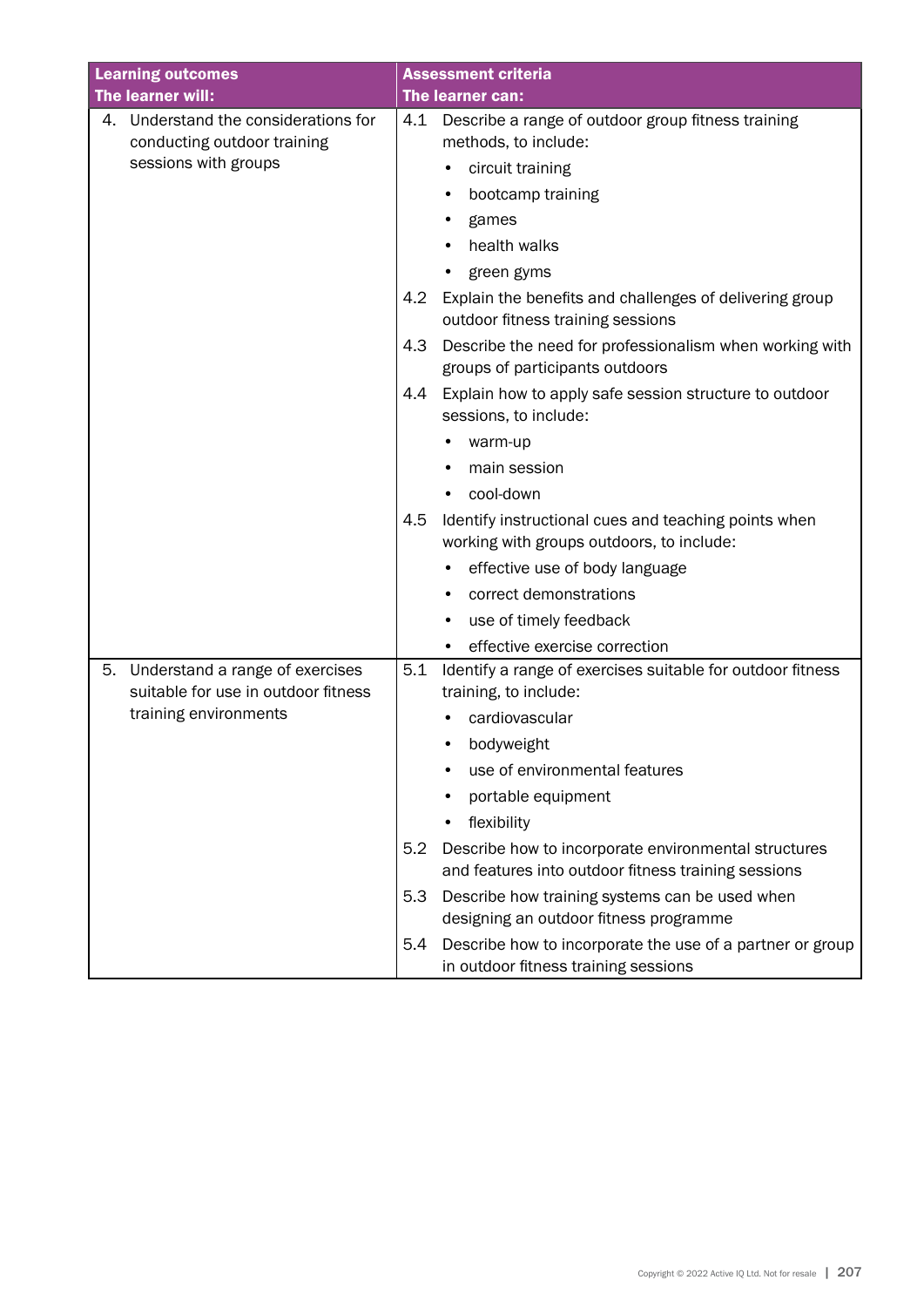| <b>Learning outcomes</b>                                      | <b>Assessment criteria</b>                                                                                                        |
|---------------------------------------------------------------|-----------------------------------------------------------------------------------------------------------------------------------|
| The learner will:                                             | The learner can:                                                                                                                  |
| Be able to plan outdoor fitness<br>6.<br>training sessions    | Describe the aims and objectives of the outdoor exercise<br>6.1<br>session                                                        |
|                                                               | Identify environmental considerations relevant to the<br>6.2<br>outdoor fitness training session                                  |
|                                                               | 6.3<br>Plan safe and effective fitness training sessions for<br>groups, to include:                                               |
|                                                               | warm-up                                                                                                                           |
|                                                               | main component                                                                                                                    |
|                                                               | cool-down                                                                                                                         |
|                                                               | Provide alternatives to the programmed exercises if<br>6.4<br>participants cannot take part as planned                            |
|                                                               | 6.5<br>Develop a written contingency plan                                                                                         |
| Be able to deliver outdoor fitness<br>7.<br>training sessions | 7.1<br>Prepare the equipment and environment for a planned<br>outdoor fitness training session                                    |
|                                                               | 7.2<br>Carry out a safety check of the environment and<br>equipment for a planned outdoor fitness training session                |
|                                                               | 7.3<br>Implement control measures to mitigate any anticipated<br>hazards that may affect a planned outdoor fitness<br>session     |
|                                                               | 7.4<br>Ensure there is access to essential amenities, to include:                                                                 |
|                                                               | toilets<br>$\bullet$                                                                                                              |
|                                                               | drinking water                                                                                                                    |
|                                                               | first aid supplies                                                                                                                |
|                                                               | emergency telephone                                                                                                               |
|                                                               | 7.5<br>Check that all participants are appropriately prepared for<br>the session, to include:                                     |
|                                                               | access to water                                                                                                                   |
|                                                               | suitable footwear                                                                                                                 |
|                                                               | appropriate clothing for weather conditions                                                                                       |
|                                                               | pre-activity health screening                                                                                                     |
|                                                               | 7.6<br>Help participants feel at ease in the outdoor fitness<br>environment                                                       |
|                                                               | 7.7<br>Explain the planned aims, objectives and outdoor safety<br>considerations                                                  |
|                                                               | Explain the physical and technical demands of the<br>7.8<br>planned exercises and how the outdoor environment may<br>affect these |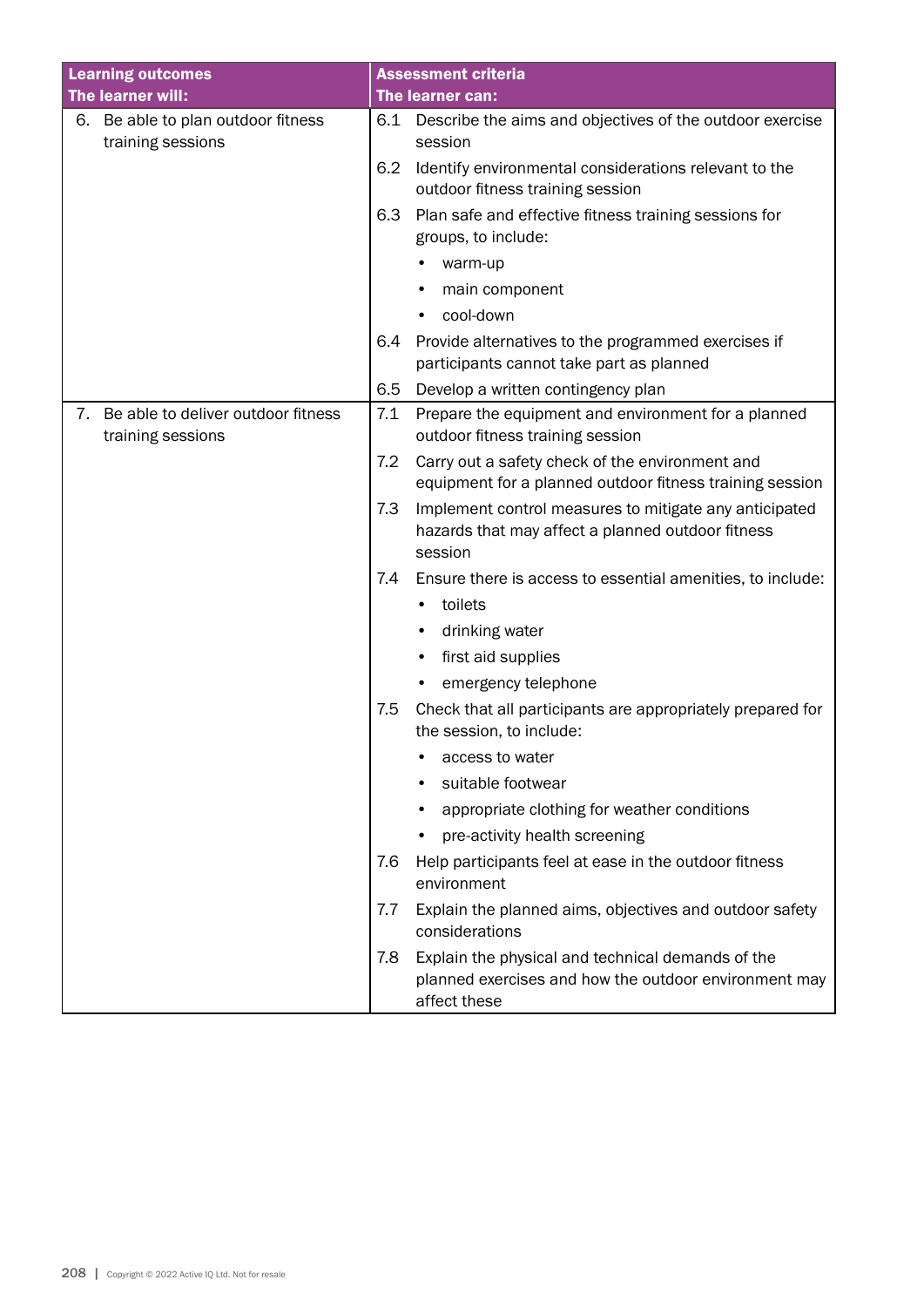| <b>Learning outcomes</b> |                                                                            | <b>Assessment criteria</b> |                                                                                                                                                                                                                    |  |
|--------------------------|----------------------------------------------------------------------------|----------------------------|--------------------------------------------------------------------------------------------------------------------------------------------------------------------------------------------------------------------|--|
|                          | The learner will:                                                          |                            | The learner can:                                                                                                                                                                                                   |  |
| 8.                       | Be able to deliver safe and effective<br>outdoor fitness training sessions | 8.2                        | 8.1 Provide a warm-up appropriate to participants' needs, the<br>planned session and environmental conditions<br>Make best use of the environment to maintain<br>participant safety and achieve session objectives |  |
|                          |                                                                            | 8.3                        | Provide instructions, explanations and demonstrations<br>that are technically correct, safe and effective                                                                                                          |  |
|                          |                                                                            | 8.4                        | Adapt verbal and non-verbal communication methods to<br>ensure clear communication with participants                                                                                                               |  |
|                          |                                                                            | 8.5                        | Analyse participants' performance, providing positive<br>reinforcement throughout                                                                                                                                  |  |
|                          |                                                                            | 8.6                        | Provide timely exercise correction using appropriate<br>techniques and communication modalities                                                                                                                    |  |
|                          |                                                                            | 8.7                        | Explain how exercises can be progressed or regressed to<br>meet participants' needs                                                                                                                                |  |
|                          |                                                                            | 8.8                        | Provide motivation in a style consistent with the session<br>that is respectful of participants                                                                                                                    |  |
|                          |                                                                            | 8.9                        | Address the needs of individual participants without<br>detracting from the experience of the group as a whole                                                                                                     |  |
|                          |                                                                            |                            | 8.10 Lead a cool-down suitable for the type and intensity of<br>physical exercise, participants' needs and the<br>environmental conditions                                                                         |  |
|                          |                                                                            |                            | 8.11 Review the session with participants, to include:                                                                                                                                                             |  |
|                          |                                                                            |                            | providing feedback to participants on performance<br>during the session                                                                                                                                            |  |
|                          |                                                                            |                            | gathering feedback from participants about their<br>experience of the session                                                                                                                                      |  |
|                          |                                                                            |                            | providing participants with information about future<br>sessions                                                                                                                                                   |  |
|                          |                                                                            |                            | 8.12 Oversee the participants' safe departure from the<br>session                                                                                                                                                  |  |
|                          |                                                                            |                            | 8.13 Leave the environment in a suitable condition for others<br>to use                                                                                                                                            |  |
| 9.                       | Be able to evaluate outdoor fitness                                        | 9.1                        | Review the safety and effectiveness of the session                                                                                                                                                                 |  |
|                          | training sessions                                                          | 9.2                        | Evaluate the safety and effectiveness of session<br>structure, selected exercises and equipment for meeting<br>participant needs                                                                                   |  |
|                          |                                                                            | 9.3                        | Evaluate the effectiveness of instructional skills for<br>meeting participant needs                                                                                                                                |  |
|                          |                                                                            | 9.4                        | Evaluate the effectiveness of communication for meeting<br>participant needs                                                                                                                                       |  |
|                          |                                                                            | 9.5                        | Identify ways to improve instructional skills and<br>communication                                                                                                                                                 |  |
|                          |                                                                            | 9.6                        | Identify ways to improve session content to meet<br>participant needs                                                                                                                                              |  |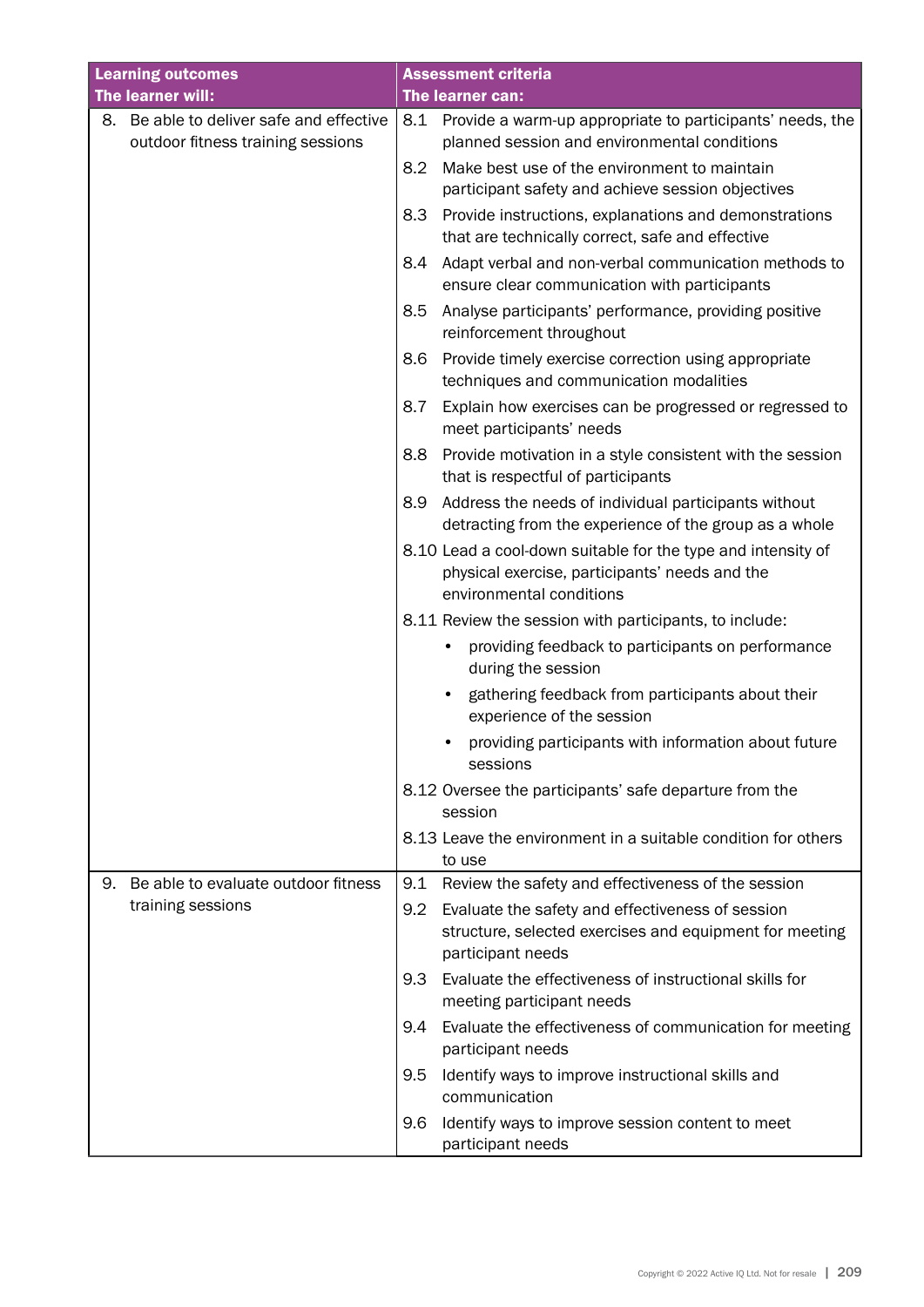| <b>Learning outcomes</b> | <b>Assessment criteria</b> |  |
|--------------------------|----------------------------|--|
| The learner will:        | The learner can:           |  |
| <b>Assessment</b>        | Worksheet                  |  |
|                          | Assignments                |  |
|                          | Summative observation      |  |
|                          | Self-evaluation worksheet  |  |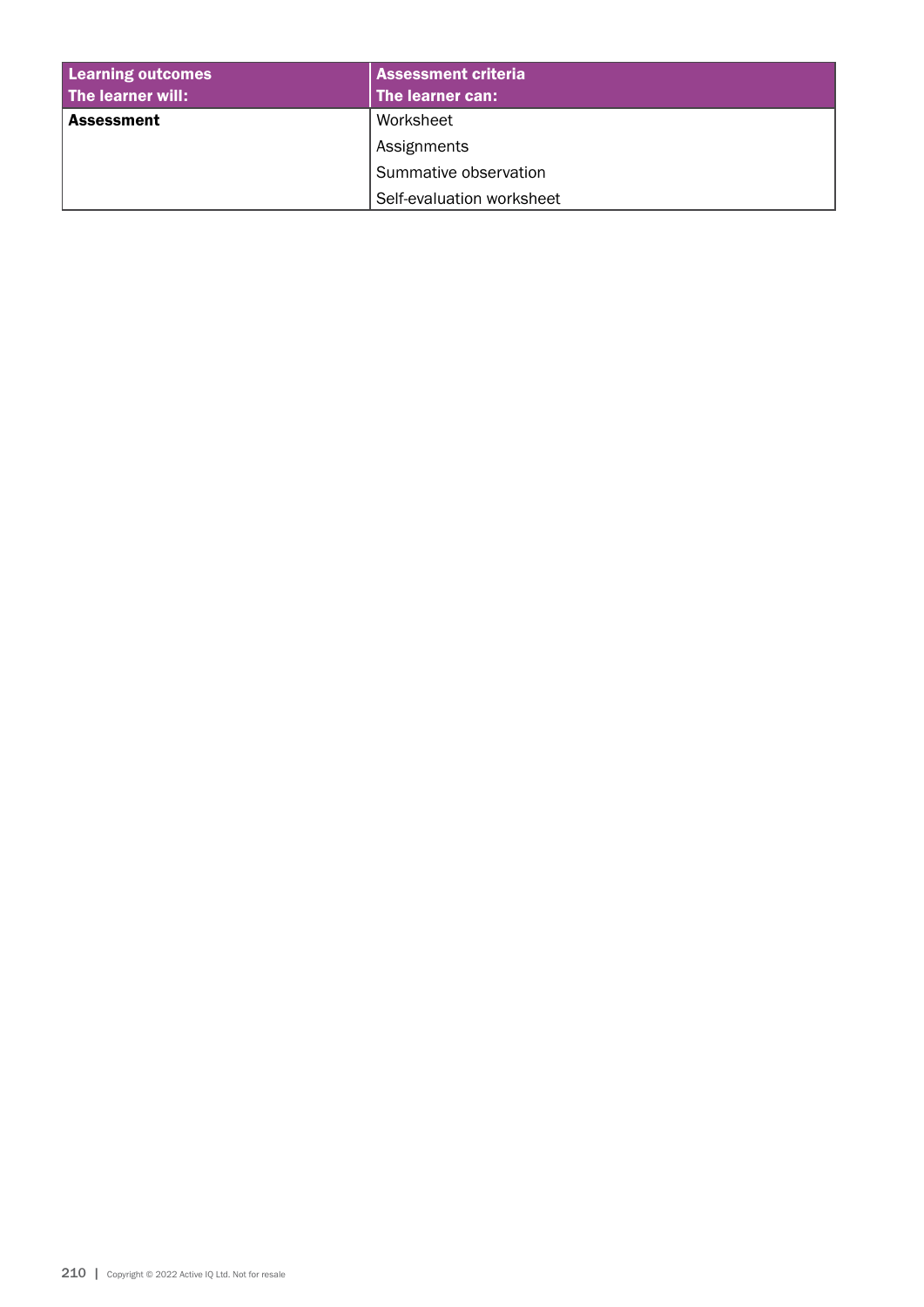# Unit 71 Y/618/3483 Level: 3 Unit Title: Enterprise and entrepreneurship

| <b>Learning outcomes</b>                                                                      | <b>Assessment criteria</b>                                                                                                                                   |
|-----------------------------------------------------------------------------------------------|--------------------------------------------------------------------------------------------------------------------------------------------------------------|
| The learner will:                                                                             | The learner can:                                                                                                                                             |
| 1. Understand the attitude, skills and<br>demands required to be a<br>successful entrepreneur | 1.1 Define the terms, 'entrepreneur' and 'intrapreneur'<br>Differentiate the key differences between an<br>1.2<br>entrepreneur and intrapreneur, to include: |
|                                                                                               | employment status                                                                                                                                            |
|                                                                                               | resources                                                                                                                                                    |
|                                                                                               | pros and cons of each role                                                                                                                                   |
|                                                                                               | 1.3<br>Explain the key skills/attitudes of entrepreneurs, to<br>include:                                                                                     |
|                                                                                               | personal characteristics                                                                                                                                     |
|                                                                                               | interpersonal skills                                                                                                                                         |
|                                                                                               | critical and creative thinking skills<br>٠                                                                                                                   |
|                                                                                               | practical skills                                                                                                                                             |
|                                                                                               | Describe the risks of starting and running a small<br>1.4<br>business                                                                                        |
|                                                                                               | 1.5<br>Explain the demands of successfully running a small<br>business, to include:                                                                          |
|                                                                                               | long hours/time management                                                                                                                                   |
|                                                                                               | pressures associated with decision-making                                                                                                                    |
|                                                                                               | financial commitments<br>٠                                                                                                                                   |
|                                                                                               | potential consequences                                                                                                                                       |
|                                                                                               | completion of tedious tasks                                                                                                                                  |
|                                                                                               | filling gaps in knowledge                                                                                                                                    |
|                                                                                               | Explain the benefits of using a SWOT (strengths,<br>1.6                                                                                                      |
|                                                                                               | weaknesses, opportunities and threats) analysis when                                                                                                         |
|                                                                                               | developing a new enterprise or small business                                                                                                                |
| 2.<br>Be able to evaluate personal skills                                                     | 2.1<br>Evaluate own strengths, weaknesses, opportunities and                                                                                                 |
| and attitudes required to be a                                                                | threats in relation to enterprise                                                                                                                            |
| successful entrepreneur                                                                       | 2.2<br>Develop a personal action plan to address own strengths,<br>weaknesses, opportunities and threats in relation to                                      |
|                                                                                               | enterprise                                                                                                                                                   |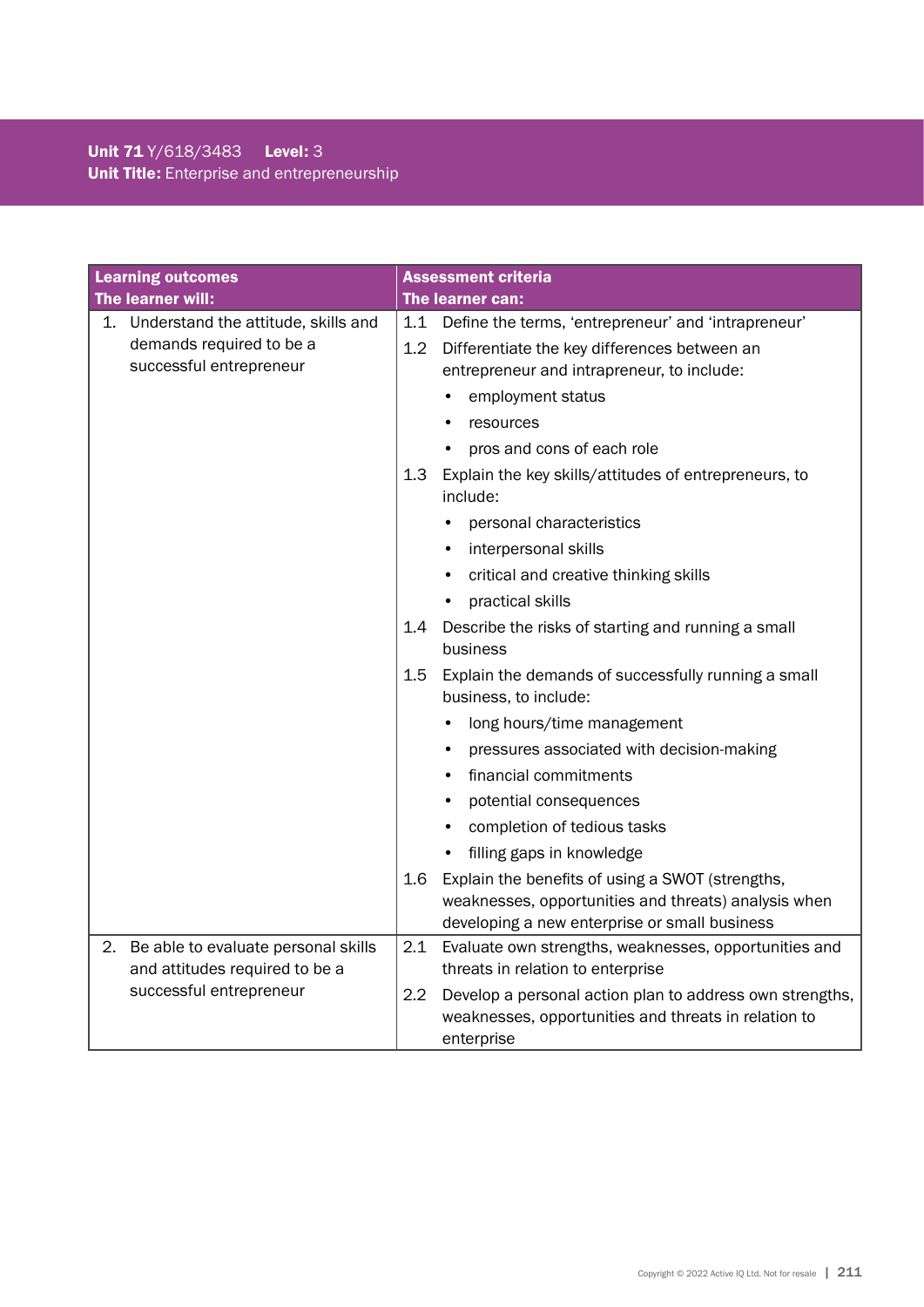| <b>Learning outcomes</b>         | <b>Assessment criteria</b>                                                                                   |  |
|----------------------------------|--------------------------------------------------------------------------------------------------------------|--|
| The learner will:                | The learner can:                                                                                             |  |
| 3. Be able to plan an enterprise | Identify a problem or opportunity for enterprise<br>3.1                                                      |  |
| activity                         | Identify the customer profile of a selected enterprise<br>3.2                                                |  |
|                                  | 3.3<br>Design potential solutions to an enterprise problem or<br>opportunity                                 |  |
|                                  | Analyse the viability of the potential solutions to an<br>3.4<br>enterprise problem or opportunity           |  |
|                                  | 3.5<br>Present a proposal/action plan for a solution to an<br>enterprise problem or opportunity, to include: |  |
|                                  | aims and objectives<br>٠                                                                                     |  |
|                                  | stages/milestones of the enterprise<br>$\bullet$                                                             |  |
|                                  | unique selling point (USP)<br>$\bullet$                                                                      |  |
|                                  | marketing strategy<br>٠                                                                                      |  |
|                                  | communication methods/techniques for a range of<br>$\bullet$<br>customer profiles                            |  |
|                                  | obtaining feedback from customers/end users<br>$\bullet$                                                     |  |
|                                  | resources required<br>٠                                                                                      |  |
|                                  | areas of risk and difficulty (where things might go<br>wrong)                                                |  |
|                                  | budget<br>$\bullet$                                                                                          |  |
|                                  | potential reinvestment plans for any money made<br>$\bullet$<br>from the enterprise activity                 |  |
| <b>Assessment</b>                | Assignment                                                                                                   |  |
|                                  | Worksheet                                                                                                    |  |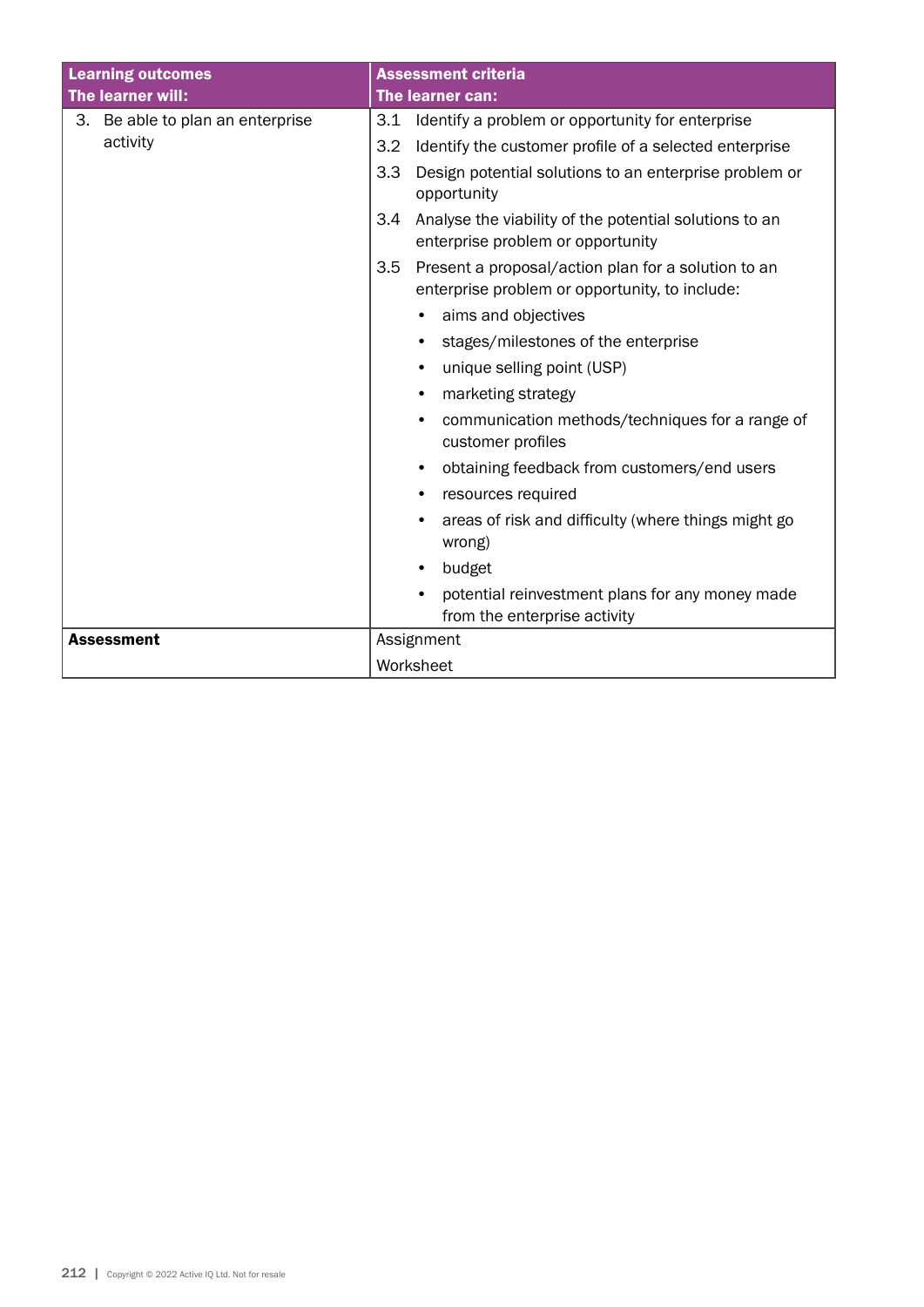# Unit 72 D/618/3484 Level: 3 Unit Title: Marketing products and services

| <b>Learning outcomes</b>              |                  | <b>Assessment criteria</b>                                                                                      |
|---------------------------------------|------------------|-----------------------------------------------------------------------------------------------------------------|
| The learner will:                     | The learner can: |                                                                                                                 |
| Understand marketing techniques<br>1. |                  | 1.1 Define the term marketing                                                                                   |
| and tactics                           | 1.2              | Explain the role of marketing in business                                                                       |
|                                       | 1.3              | Identify the factors that influence marketing decisions, to<br>include:                                         |
|                                       |                  | internal                                                                                                        |
|                                       |                  | external                                                                                                        |
|                                       |                  | financial                                                                                                       |
|                                       | 1.4              | Explain the components of a marketing mix, to include:                                                          |
|                                       |                  | price                                                                                                           |
|                                       |                  | product                                                                                                         |
|                                       |                  | promotion                                                                                                       |
|                                       |                  | place                                                                                                           |
|                                       | 1.5              | Evaluate the advantages and disadvantages/constraints<br>of common marketing methods or techniques, to include: |
|                                       |                  | press release                                                                                                   |
|                                       |                  | cold calling                                                                                                    |
|                                       |                  | flyer/poster                                                                                                    |
|                                       |                  | competitions                                                                                                    |
|                                       |                  | giveaways/free trials<br>$\bullet$                                                                              |
|                                       |                  | e/digital marketing                                                                                             |
|                                       |                  | social media tools                                                                                              |
|                                       | 1.6              | Explain the purpose of a marketing plan/strategy for a<br>brand, service or product                             |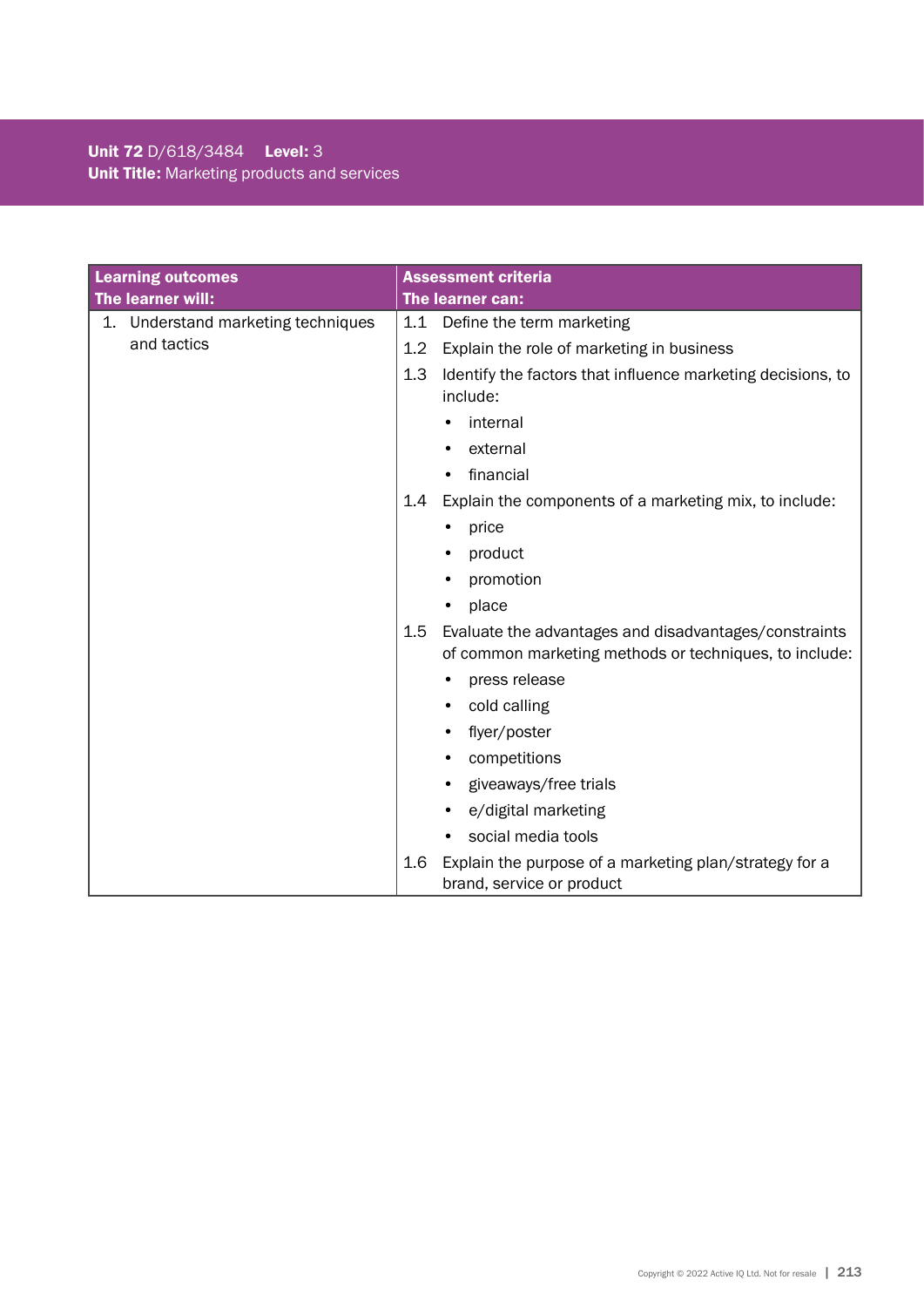| <b>Learning outcomes</b>                                                      |                  | <b>Assessment criteria</b>                                                                                                     |  |  |
|-------------------------------------------------------------------------------|------------------|--------------------------------------------------------------------------------------------------------------------------------|--|--|
| The learner will:                                                             |                  | The learner can:                                                                                                               |  |  |
| 2. Understand how to conduct market<br>research to develop current or         | $2.1\,$          | Evaluate different methods of market research, to<br>include:                                                                  |  |  |
| future brands, services or products                                           |                  | surveys<br>٠                                                                                                                   |  |  |
|                                                                               |                  | focus groups                                                                                                                   |  |  |
|                                                                               |                  | interviews                                                                                                                     |  |  |
|                                                                               |                  | field trials                                                                                                                   |  |  |
|                                                                               |                  | observation (of behaviour)                                                                                                     |  |  |
|                                                                               | $2.2\phantom{0}$ | Explain the process of crowdsourcing                                                                                           |  |  |
|                                                                               | 2.3              | Explain how to conduct market research for a brand,<br>service or product                                                      |  |  |
|                                                                               | 2.4              | Describe methods of analysing results/data from market<br>research activities (to include comparison to market<br>competition) |  |  |
|                                                                               | 2.5              | Explain the importance of setting goals for marketing<br>performance                                                           |  |  |
| Be able to produce marketing<br>3.                                            | 3.1              | Conduct market research for a brand, service or product                                                                        |  |  |
| materials for promotional<br>campaigns                                        | 3.2              | Analyse results / data from market research activities (to<br>include comparison to market competition)                        |  |  |
|                                                                               | 3.3              | Design graphics that represents a brand, service or<br>product to a target market                                              |  |  |
|                                                                               | 3.4              | Produce promotional material for a brand, service or<br>product target market                                                  |  |  |
|                                                                               | 3.5              | Justify the approach taken to developing promotional<br>material(s) for a target market                                        |  |  |
| Be able to develop a marketing<br>4.<br>plan/strategy for a brand, service or | 4.1              | Identify the target audience of a marketing campaign for<br>a brand, service or product                                        |  |  |
| product                                                                       | 4.2              | List the key objectives and targets within a marketing<br>campaign for a brand, service or product                             |  |  |
|                                                                               | 4.3              | List risks and difficulties that may be encountered in the<br>marketing of a brand, service or product                         |  |  |
|                                                                               | 4.4              | Develop a marketing timeline for the brand, service or<br>product                                                              |  |  |
|                                                                               | 4.5              | Explain how the marketing plan will be communicated<br>with stakeholders                                                       |  |  |
| <b>Assessment</b>                                                             |                  | Assignment                                                                                                                     |  |  |
|                                                                               |                  | Worksheet                                                                                                                      |  |  |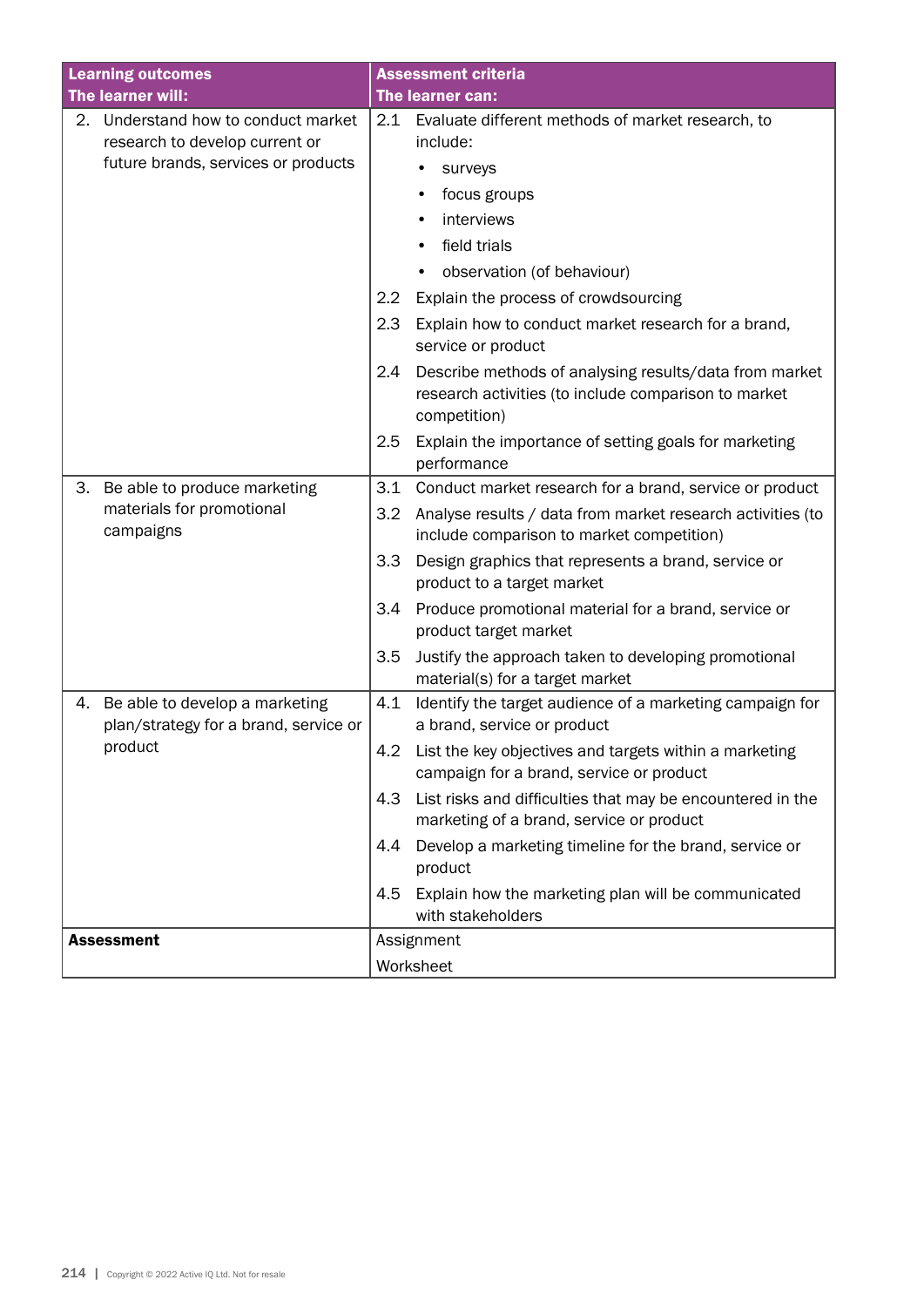# Unit 73 K/618/3486 Level: 3 Unit Title: Opportunities in higher education

| <b>Learning outcomes</b> |                                                                         | <b>Assessment criteria</b>          |                                                                                                                                                                      |  |  |
|--------------------------|-------------------------------------------------------------------------|-------------------------------------|----------------------------------------------------------------------------------------------------------------------------------------------------------------------|--|--|
|                          | The learner will:                                                       |                                     | The learner can:                                                                                                                                                     |  |  |
| 1.                       | Be able to research the variety of<br>opportunities available in higher | 1.1                                 | Identify the opportunities in higher education which are<br>suited to own aspirations                                                                                |  |  |
|                          | education                                                               | 1.2                                 | Investigate further information regarding a selection of<br>higher education opportunities                                                                           |  |  |
|                          |                                                                         | 1.3                                 | Evaluate information about identified higher education<br>opportunities                                                                                              |  |  |
| 2.                       | Understand the personal value of<br>applying to higher education        | 2.1                                 | Evaluate the advantages and disadvantages of following<br>a higher education course in relation to own personal<br>development, career aspirations and circumstances |  |  |
|                          |                                                                         | $2.2\phantom{0}$                    | Explain potential financial and personal challenges that<br>an individual may face in entering higher education                                                      |  |  |
|                          |                                                                         | 2.3                                 | Investigate the support available to enable a course of<br>higher education, to include:                                                                             |  |  |
|                          |                                                                         |                                     | financial                                                                                                                                                            |  |  |
|                          |                                                                         |                                     | accommodation                                                                                                                                                        |  |  |
|                          |                                                                         |                                     | travel<br>$\bullet$                                                                                                                                                  |  |  |
| 3.                       | Understand the application process<br>for higher education              | 3.1                                 | Identify the methods of applying to higher education<br>establishments                                                                                               |  |  |
|                          |                                                                         | 3.2                                 | Obtain relevant information to plan a course of action<br>and provide a clear rationale for the plan                                                                 |  |  |
|                          |                                                                         | 3.3                                 | Explain the time-frames involved                                                                                                                                     |  |  |
| 4.                       | Be able to apply for a higher                                           | 4.1                                 | Complete the application process relevant to chosen                                                                                                                  |  |  |
|                          | education course                                                        |                                     | higher education opportunity                                                                                                                                         |  |  |
| <b>Assessment</b>        |                                                                         |                                     | Assignment / Research                                                                                                                                                |  |  |
|                          |                                                                         | <b>Higher Education Application</b> |                                                                                                                                                                      |  |  |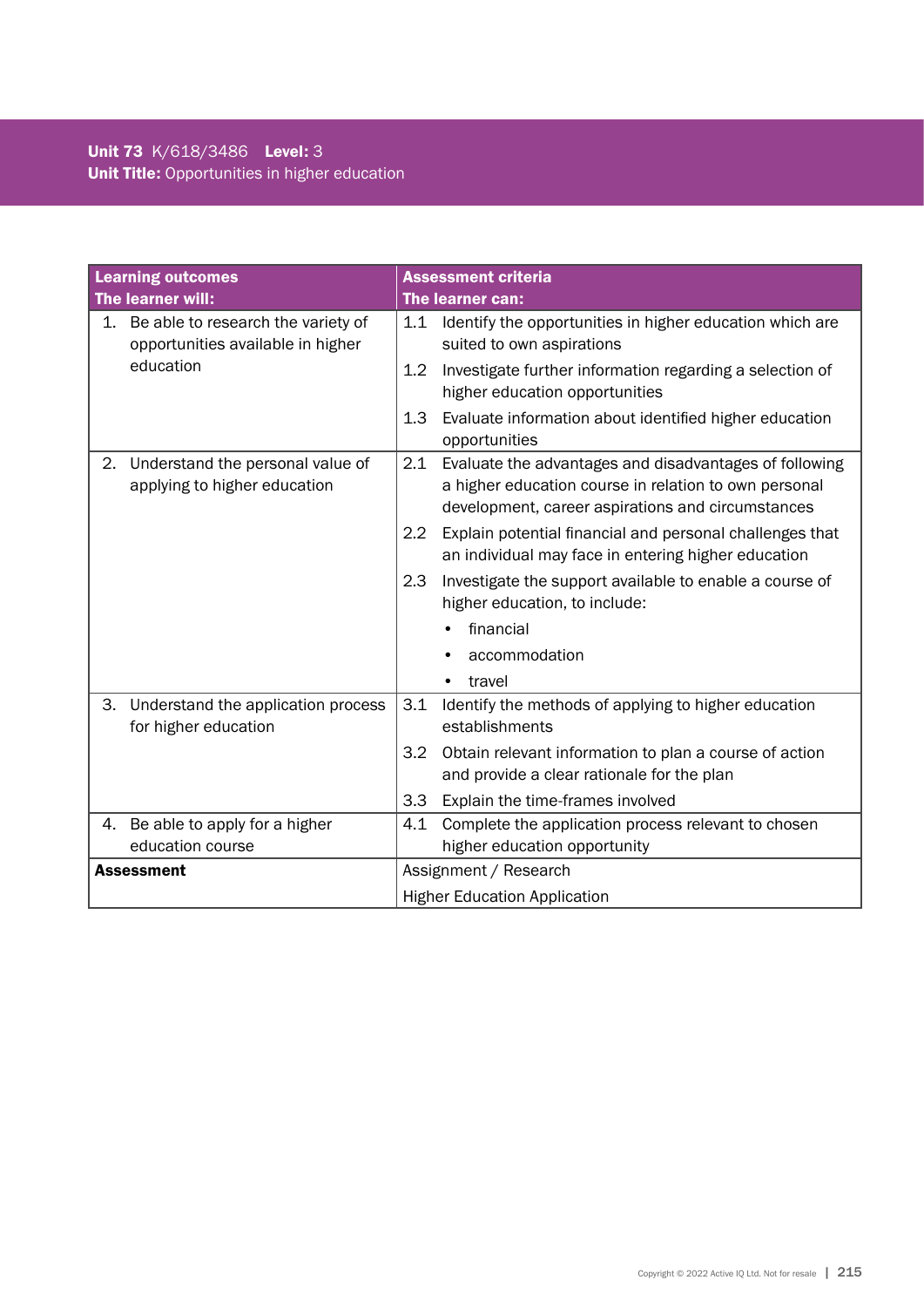# Unit 74 M/618/3487 Level: 3 Unit Title: Research methods for academic study

| <b>Learning outcomes</b> |                                                               | <b>Assessment criteria</b> |                                                                                      |  |
|--------------------------|---------------------------------------------------------------|----------------------------|--------------------------------------------------------------------------------------|--|
|                          | The learner will:                                             |                            | The learner can:                                                                     |  |
| 1.                       | Understand the research skills<br>needed for higher education | 1.1                        | Explain the importance of time-management when<br>undertaking research, to include:  |  |
|                          |                                                               |                            | meeting deadlines                                                                    |  |
|                          |                                                               |                            | avoidance of deadline evasion                                                        |  |
|                          |                                                               |                            | setting personal targets                                                             |  |
|                          |                                                               |                            | setting priorities for study/research                                                |  |
|                          |                                                               |                            | working within a time constraint<br>٠                                                |  |
|                          |                                                               | 1.2                        | Explain the importance of planning research                                          |  |
|                          |                                                               | 1.3                        | Describe different learning styles                                                   |  |
|                          |                                                               | 1.4                        | Describe how to identify own learning style and<br>preferences                       |  |
|                          |                                                               | $1.5\,$                    | Evaluate different exam revision techniques                                          |  |
|                          |                                                               | 1.6                        | Describe how to approach the failure of an exam                                      |  |
| 2.                       | Understand different research                                 | 2.1                        | Describe qualitative research techniques                                             |  |
|                          | methods                                                       | $2.2\phantom{0}$           | Describe quantative research techniques                                              |  |
|                          |                                                               | 2.3                        | Explain the advantages and limitations of different<br>research methods, to include: |  |
|                          |                                                               |                            | interview                                                                            |  |
|                          |                                                               |                            | questionnaire                                                                        |  |
|                          |                                                               |                            | observation                                                                          |  |
|                          |                                                               | 2.4                        | Describe the difficulties in interpreting different<br>information gathered          |  |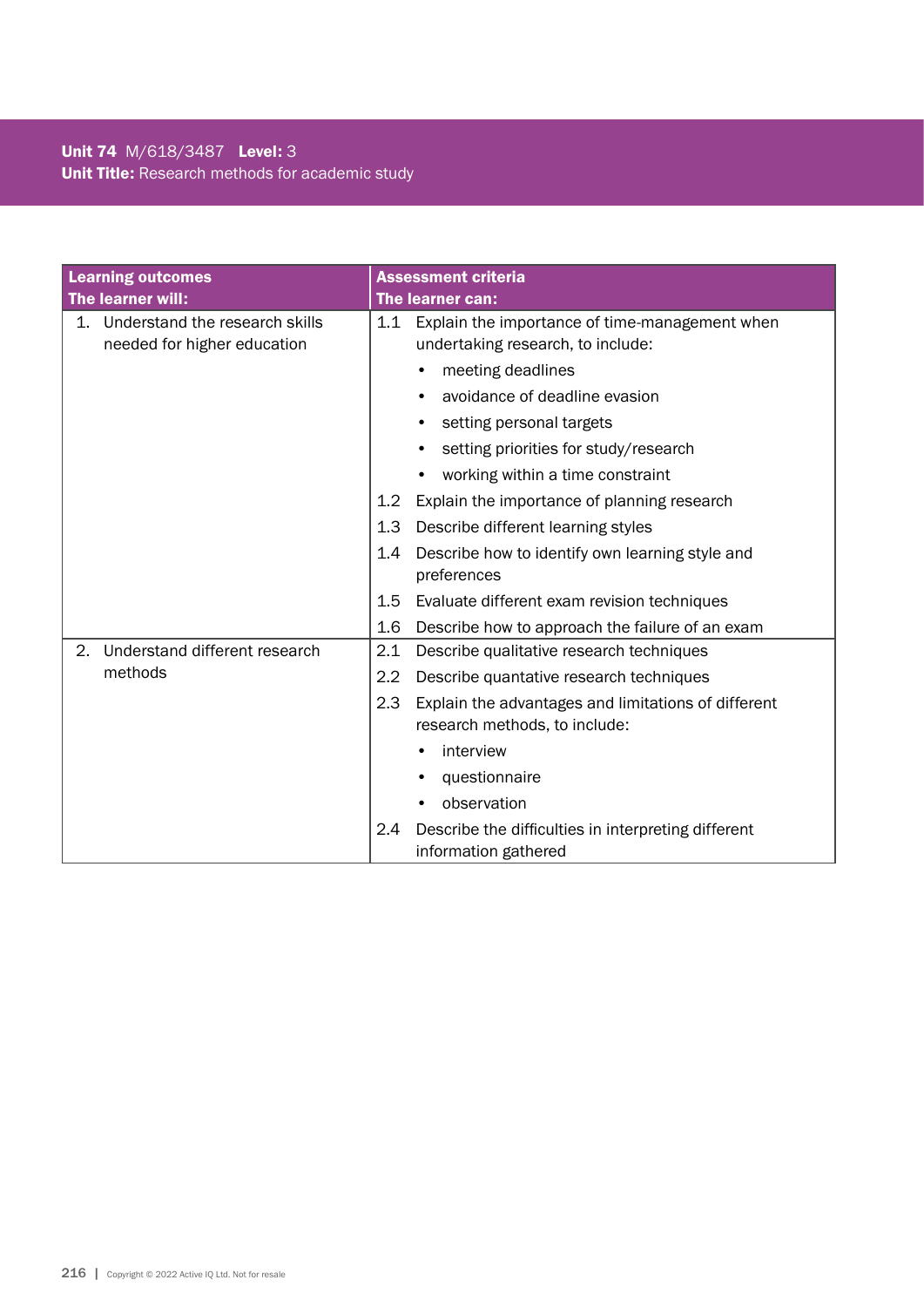| <b>Learning outcomes</b>            | <b>Assessment criteria</b>                                                            |  |
|-------------------------------------|---------------------------------------------------------------------------------------|--|
| The learner will:                   | The learner can:                                                                      |  |
| Understand reading techniques<br>З. | 3.1<br>Describe different reading techniques, to include:                             |  |
| needed for academic study           | skimming<br>$\bullet$                                                                 |  |
|                                     | scanning                                                                              |  |
|                                     | reviewing                                                                             |  |
|                                     | summarising                                                                           |  |
|                                     | Define active reading<br>3.2                                                          |  |
|                                     | Explain the effect and purpose of implied meaning within<br>3.3<br>a variety of texts |  |
|                                     | 3.4<br>Explain implicit meaning within a variety of texts, to<br>include:             |  |
|                                     | hint                                                                                  |  |
|                                     | suggestion                                                                            |  |
|                                     | allusion                                                                              |  |
|                                     | inference<br>٠                                                                        |  |
|                                     | assumption<br>٠                                                                       |  |
|                                     | irony                                                                                 |  |
|                                     | sarcasm                                                                               |  |
|                                     | metaphor                                                                              |  |
|                                     | symbolism                                                                             |  |
|                                     | 3.5<br>Identify techniques used to make reading active                                |  |
|                                     | 3.6<br>Explain why making notes is an essential part of the<br>reading process        |  |
|                                     | 3.7<br>Describe different note making techniques                                      |  |
|                                     | Identify strategies to help cope with difficult content<br>3.8                        |  |
| <b>Assessment</b>                   | Worksheet                                                                             |  |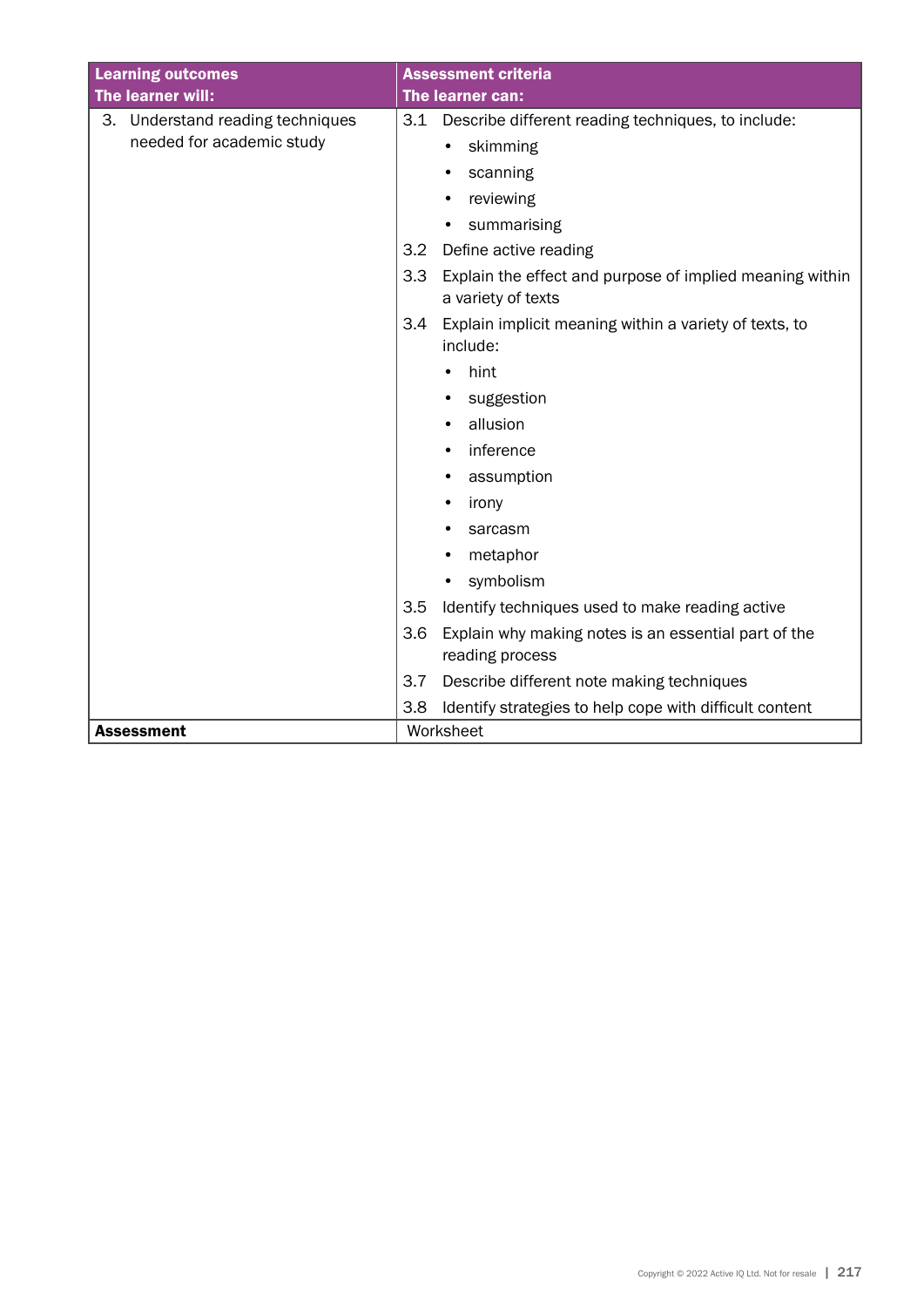## Unit 75 T/618/3488 Level: 3 Unit Title: Research skills for academic study

| <b>Learning outcomes</b> |                                       | <b>Assessment criteria</b> |                                                                                                       |  |  |
|--------------------------|---------------------------------------|----------------------------|-------------------------------------------------------------------------------------------------------|--|--|
|                          | The learner will:                     | The learner can:           |                                                                                                       |  |  |
|                          | 1. Be able to plan a research project | 1.1                        | Produce draft outlines for research activities                                                        |  |  |
|                          |                                       | 1.2                        | Seek advice when selecting a research project                                                         |  |  |
|                          |                                       | 1.3                        | Develop action plans for completion of a research project                                             |  |  |
|                          |                                       | 1.4                        | Implement action plans                                                                                |  |  |
| 2.                       | Be able to use learning and revision  | 2.1                        | Identify own learning style and preferences                                                           |  |  |
|                          | strategies to suit own learning style | $2.2\,$                    | Select appropriate techniques to enhance own learning                                                 |  |  |
|                          |                                       |                            | and revision effectiveness                                                                            |  |  |
|                          |                                       | 2.3                        | Apply strategies to enhance own learning and revision                                                 |  |  |
|                          |                                       |                            | effectiveness                                                                                         |  |  |
| 3.                       | Be able to research information for   | 3.1                        | Define a specific topic for research                                                                  |  |  |
|                          | a specific project                    | 3.2                        | Define the aims and limits of the research within a                                                   |  |  |
|                          |                                       |                            | chosen subject area                                                                                   |  |  |
|                          |                                       | 3.3                        | Use relevant research techniques to extract the                                                       |  |  |
|                          |                                       |                            | information needed for a specific project                                                             |  |  |
|                          |                                       | 3.4                        | Formulate questions to provide focus when investigating                                               |  |  |
|                          |                                       |                            | information and/or ideas                                                                              |  |  |
|                          |                                       | 3.5                        | Use purposeful questions across a range of academic                                                   |  |  |
|                          |                                       |                            | and non-academic sources, to include:                                                                 |  |  |
|                          |                                       |                            | books                                                                                                 |  |  |
|                          |                                       |                            | text-books                                                                                            |  |  |
|                          |                                       |                            | newspapers<br>٠                                                                                       |  |  |
|                          |                                       |                            | journals<br>٠                                                                                         |  |  |
|                          |                                       | 3.6                        | electronic sources (e-books, websites, DVDs)<br>Use a range of resources to extract information for a |  |  |
|                          |                                       |                            | specific research project, to include:                                                                |  |  |
|                          |                                       |                            | books                                                                                                 |  |  |
|                          |                                       |                            | text-books                                                                                            |  |  |
|                          |                                       |                            | newspapers                                                                                            |  |  |
|                          |                                       |                            | journals                                                                                              |  |  |
|                          |                                       |                            | electronic sources (e-books, websites, DVDs)                                                          |  |  |
|                          |                                       | 3.7                        | Use reading techniques to explore sources of information,                                             |  |  |
|                          |                                       |                            | for example:                                                                                          |  |  |
|                          |                                       |                            | active reading                                                                                        |  |  |
|                          |                                       |                            | skimming                                                                                              |  |  |
|                          |                                       |                            | scanning                                                                                              |  |  |
|                          |                                       |                            | reviewing                                                                                             |  |  |
|                          |                                       |                            | summarising                                                                                           |  |  |
|                          |                                       | 3.8                        | Apply note taking techniques to record specific key                                                   |  |  |
|                          |                                       |                            | information                                                                                           |  |  |
|                          |                                       | 3.9 <sup>°</sup>           | Determine which sources of information are valid and                                                  |  |  |
|                          |                                       |                            | credible for use in the project                                                                       |  |  |
|                          |                                       |                            | 3.10 Extract the final information needed to inform the                                               |  |  |
|                          |                                       |                            | research project                                                                                      |  |  |
|                          |                                       |                            | 3.11 Present a logical argument in a research project                                                 |  |  |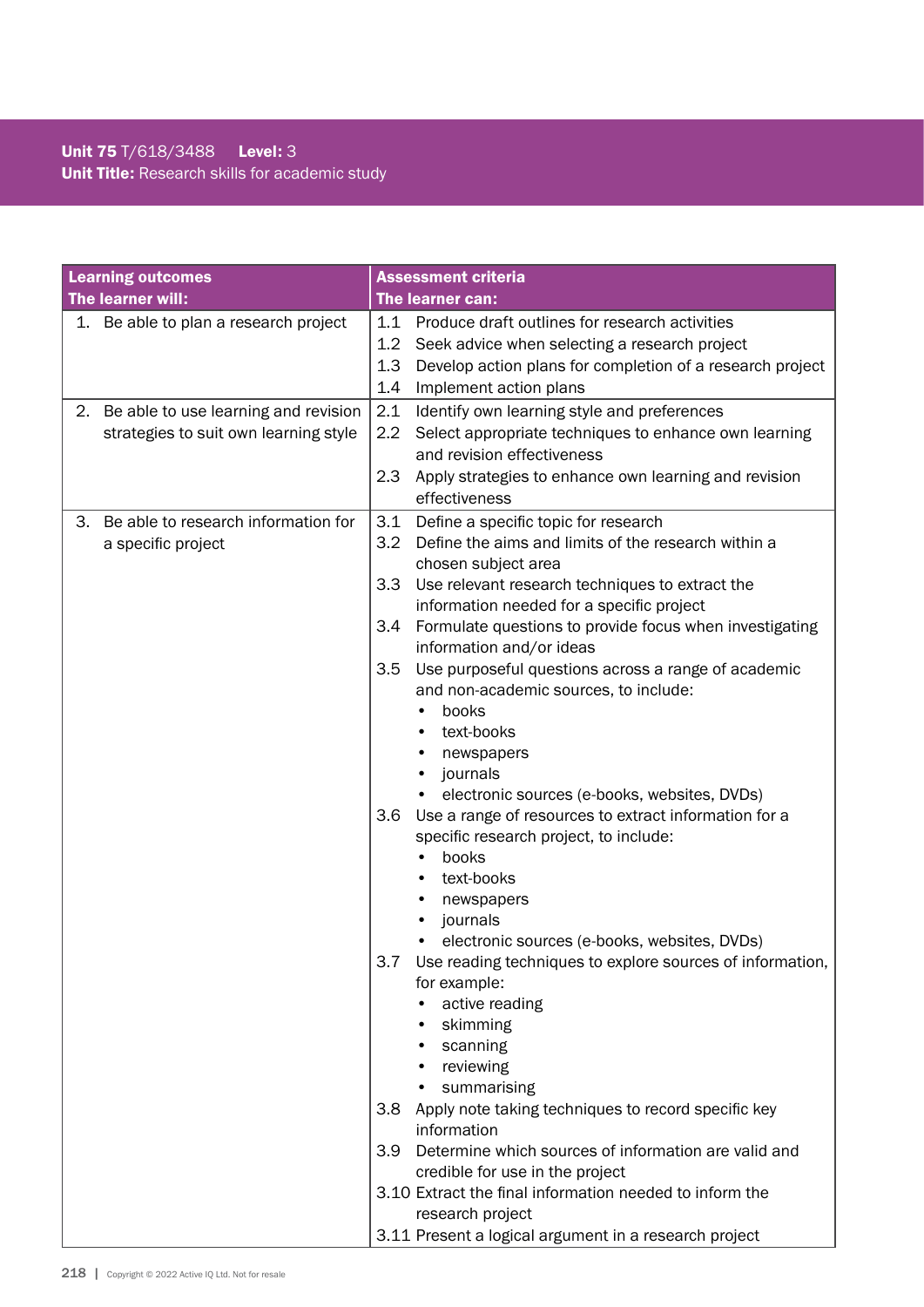| <b>Learning outcomes</b>                   | <b>Assessment criteria</b>                                                                                      |  |
|--------------------------------------------|-----------------------------------------------------------------------------------------------------------------|--|
| The learner will:                          | The learner can:                                                                                                |  |
| 4. Be able to manage a research            | 4.1 Set priorities for study                                                                                    |  |
| project                                    | 4.2<br>Manage own time to complete a research project to<br>deadlines                                           |  |
|                                            | 4.3<br>Evaluate own allocation of time for tasks                                                                |  |
|                                            | Monitor own progress towards deadlines<br>4.4                                                                   |  |
|                                            | 4.5<br>Meet deadlines set to complete academic tasks                                                            |  |
| Be able to present the findings of a<br>5. | 5.1<br>Use terminology consistent with the topic's subject                                                      |  |
| final research project                     | Present a finished project in forms consistent with<br>5.2<br>subject specific conventions                      |  |
|                                            | 5.3<br>Select, synthesise and logically structure information                                                   |  |
|                                            | Write in fluent, accurate English observing the<br>5.4<br>conventions of grammar, punctuation and spelling      |  |
|                                            | 5.5<br>Demonstrate analytical techniques, to include:                                                           |  |
|                                            | using judgement                                                                                                 |  |
|                                            | presenting an argument                                                                                          |  |
|                                            | critical analysis                                                                                               |  |
|                                            | debating views<br>$\bullet$                                                                                     |  |
|                                            | 5.6<br>Reference credible sources to present an accurate<br>representation of the available scientific research |  |
|                                            | Use academic citation/referencing appropriate to the<br>5.7<br>project and the specific project topic           |  |
| Be able to evaluate the research<br>6.     | 6.1<br>Evaluate and reflect on own performance                                                                  |  |
| project                                    | Create an action plan for future improvement<br>6.2                                                             |  |
| <b>Assessment</b>                          | Research project                                                                                                |  |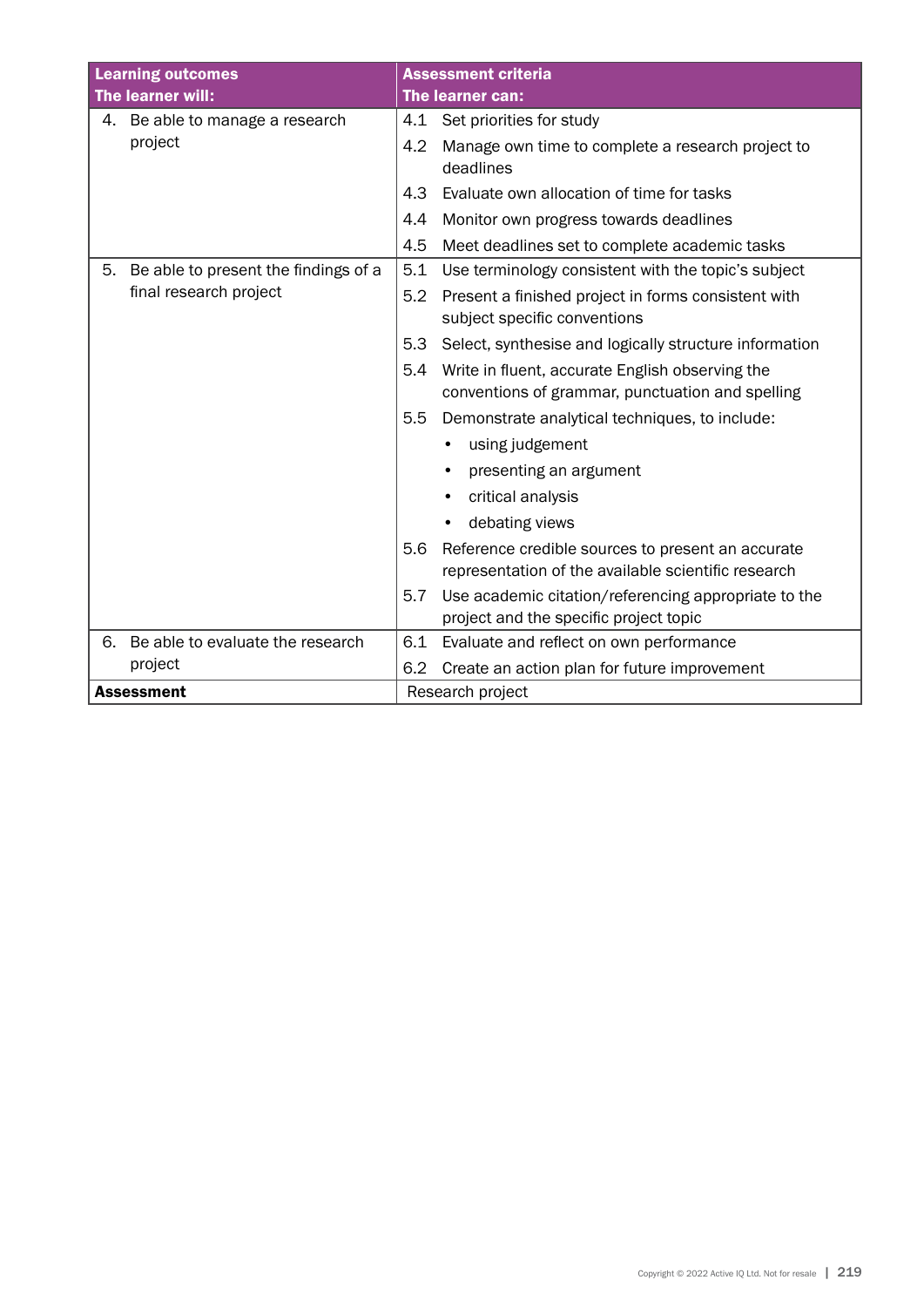## Annex A

## CIMSPA Professional Standards

The completion of the following units meets the CIMSPA professional standard for gym instructing.

|     | <b>Unit</b>                                                          | Unit accreditation number |
|-----|----------------------------------------------------------------------|---------------------------|
|     | Principles of anatomy, physiology and fitness                        | A/616/7499                |
| 2.  | Professionalism and customer care for fitness instructors            | K/616/7501                |
| 3.  | Health and safety in the fitness environment                         | M/616/7502                |
| `4. | Conducting client consultations to support positive behaviour change | A/616/7504                |
| 5.  | Planning and instructing gym-based exercise                          | F/616/7505                |

The completion of the following units meets the CIMSPA professional standard for personal training.

|     | <b>Unit</b>                                                              | <b>Unit accreditation number</b> |
|-----|--------------------------------------------------------------------------|----------------------------------|
| 7.  | Applied anatomy and physiology for exercise, health and fitness          | F/615/4012                       |
| 8.  | The principles of nutrition and their application to exercise and health | J/615/4013                       |
| 9.  | Understanding lifestyle, health, well-being and common medical           | R/615/4015                       |
|     | conditions                                                               |                                  |
| 10. | Delivering client consultations and health and fitness assessments       | L/617/3999                       |
| 11. | Personal training for individuals and groups in a range of               | M/617/4000                       |
|     | environments                                                             |                                  |
| 12. | Professionalism and business acumen for personal trainers                | D/615/4020                       |

The completion of the following units meets the CIMSPA professional standard for pool plant operations.

|     | <b>Unit</b>                                                          | Unit accreditation number |
|-----|----------------------------------------------------------------------|---------------------------|
| 22. | The principles of operation and practice of pool water treatment and | L/617/7339                |
|     | testing                                                              |                           |
| 23. | The principles of pool plant operations and chemical safety          | F/617/7340                |
| 24. | The management of pool water quality                                 | J/617/7341                |

The completion of the following units meets the CIMSPA professional standard for working with antenatal and postnatal clients.

|       | <b>Unit</b>                                                          | Unit accreditation number |
|-------|----------------------------------------------------------------------|---------------------------|
| 40.   | Physical activity, health and nutritional considerations for pre and | M/617/2148                |
|       | postnatal clients                                                    |                           |
| ' 41. | Programming safe and effective exercise sessions for pre and         | T/617/2149                |
|       | postnatal clients                                                    |                           |

The completion of the following units meets the CIMSPA professional standard for group training.

|             | <b>Unit</b>                                               | <b>Unit accreditation number</b> |  |
|-------------|-----------------------------------------------------------|----------------------------------|--|
| 1.          | Principles of anatomy, physiology and fitness             | A/616/7499                       |  |
| 59.         | Professionalism for group training                        | D/617/1108                       |  |
| 60.         | Health and safety in a group training environment         | H/617/1109                       |  |
| 61.         | Supporting behaviour change and healthy lifestyles        | Y/617/1110                       |  |
| Plus either |                                                           |                                  |  |
| 62.         | Planning and instructing group training sessions          | D/617/1111                       |  |
| 0r          |                                                           |                                  |  |
| 63.         | Planning and instructing group training to music sessions | H/617/1112                       |  |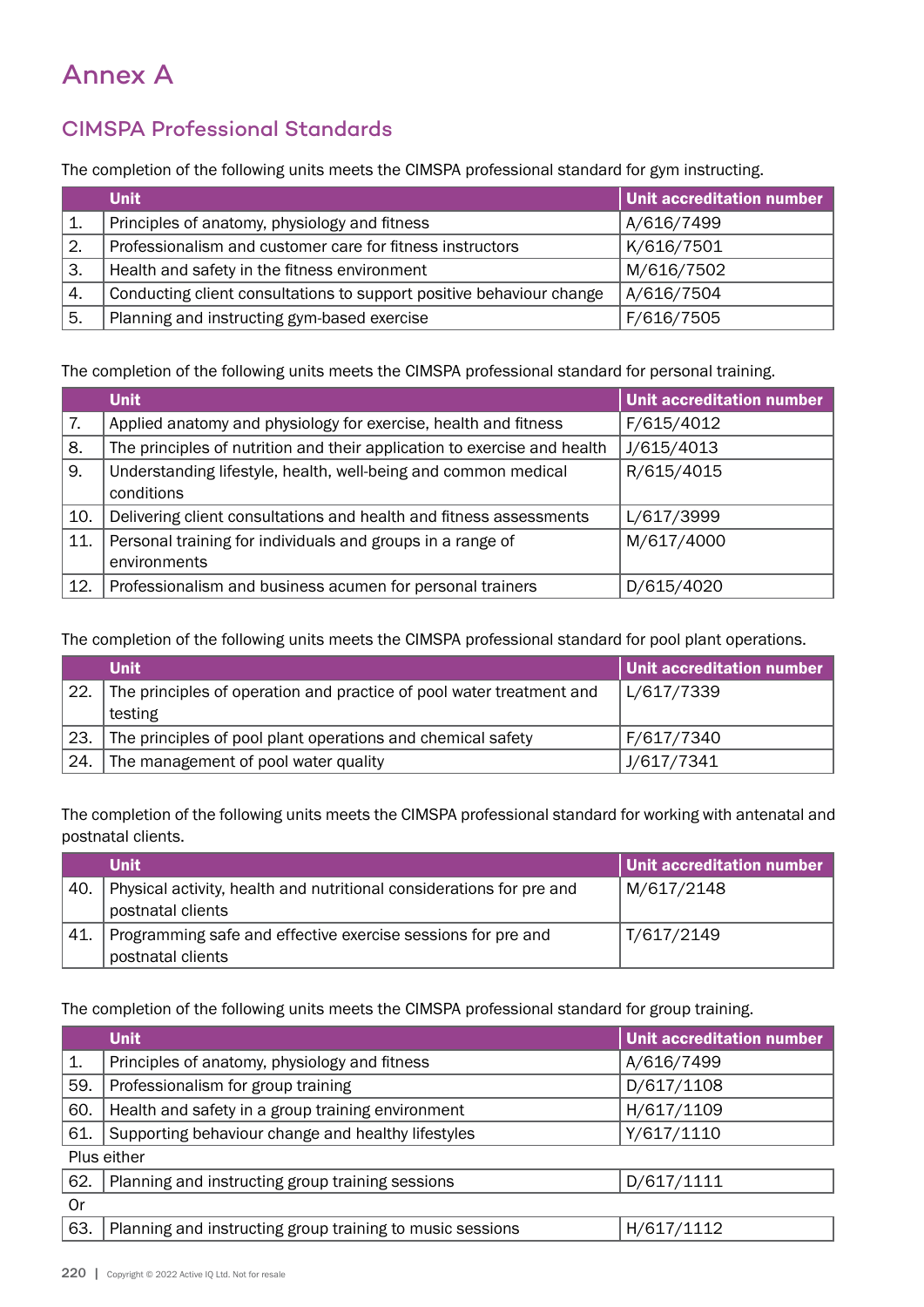The completion of the following units meets the CIMSPA professional standard for group training.

|             | <b>Unit</b>                                                          | <b>Unit accreditation number</b> |  |
|-------------|----------------------------------------------------------------------|----------------------------------|--|
| 1.          | Principles of anatomy, physiology and fitness                        | A/616/7499                       |  |
| 2.          | Professionalism and customer care for fitness instructors            | K/616/7501                       |  |
| 3.          | Health and safety in the fitness environment                         | M/616/7502                       |  |
| 4.          | Conducting client consultations to support positive behaviour change | A/616/7504                       |  |
| 5.          | Planning and instructing gym-based exercise                          | F/616/7505                       |  |
| Plus either |                                                                      |                                  |  |
| 65.         | Planning and instructing circuit sessions                            | M/618/3442                       |  |
| 0r          |                                                                      |                                  |  |
| 66.         | Planning and instructing kettlebell sessions                         | T/618/3443                       |  |
| 0r          |                                                                      |                                  |  |
| 67.         | Planning and instructing studio cycling sessions                     | A/618/3444                       |  |

The completion of the following units meets the CIMSPA professional standard for coaching.

|     | <b>Unit</b>                                                                  | <b>Unit accreditation number</b> |
|-----|------------------------------------------------------------------------------|----------------------------------|
| 2.  | Professionalism and customer care for fitness instructors                    | K/616/7501                       |
| 9.  | Understanding lifestyle, health, well-being and common medical               | R/615/4013                       |
|     | conditions                                                                   |                                  |
| 10. | Delivering client consultations and health and fitness assessments           | L/617/4000                       |
| 11. | Personal training for individuals and groups in a range of                   | M/617/4000                       |
|     | environments                                                                 |                                  |
| 12. | Professionalism and business acumen for personal trainers                    | D/615/4020                       |
| 15. | Recruitment, and development of colleagues                                   | A/618/3458                       |
| 19. | Developing the customer experience                                           | F/618/3462                       |
| 27. | Health and safety for coaching in different environments                     | J/618/3432                       |
| 28. | Principles of fundamental movement and sports skills                         | D/618/3470                       |
| 29. | Planning multisport activity sessions                                        | H/618/3471                       |
| 30. | Coaching multisport activity sessions                                        | K/618/3472                       |
| 31. | Working with children and young people in a coaching environment             | T/618/3474                       |
| 33. | Principles of sports conditioning                                            | A/508/4368                       |
| 34. | Plan, deliver and evaluate sports conditioning programmes                    | F/508/4369                       |
| 56. | Working with communities to promote and support active healthy<br>lifestyles | T/618/3426                       |